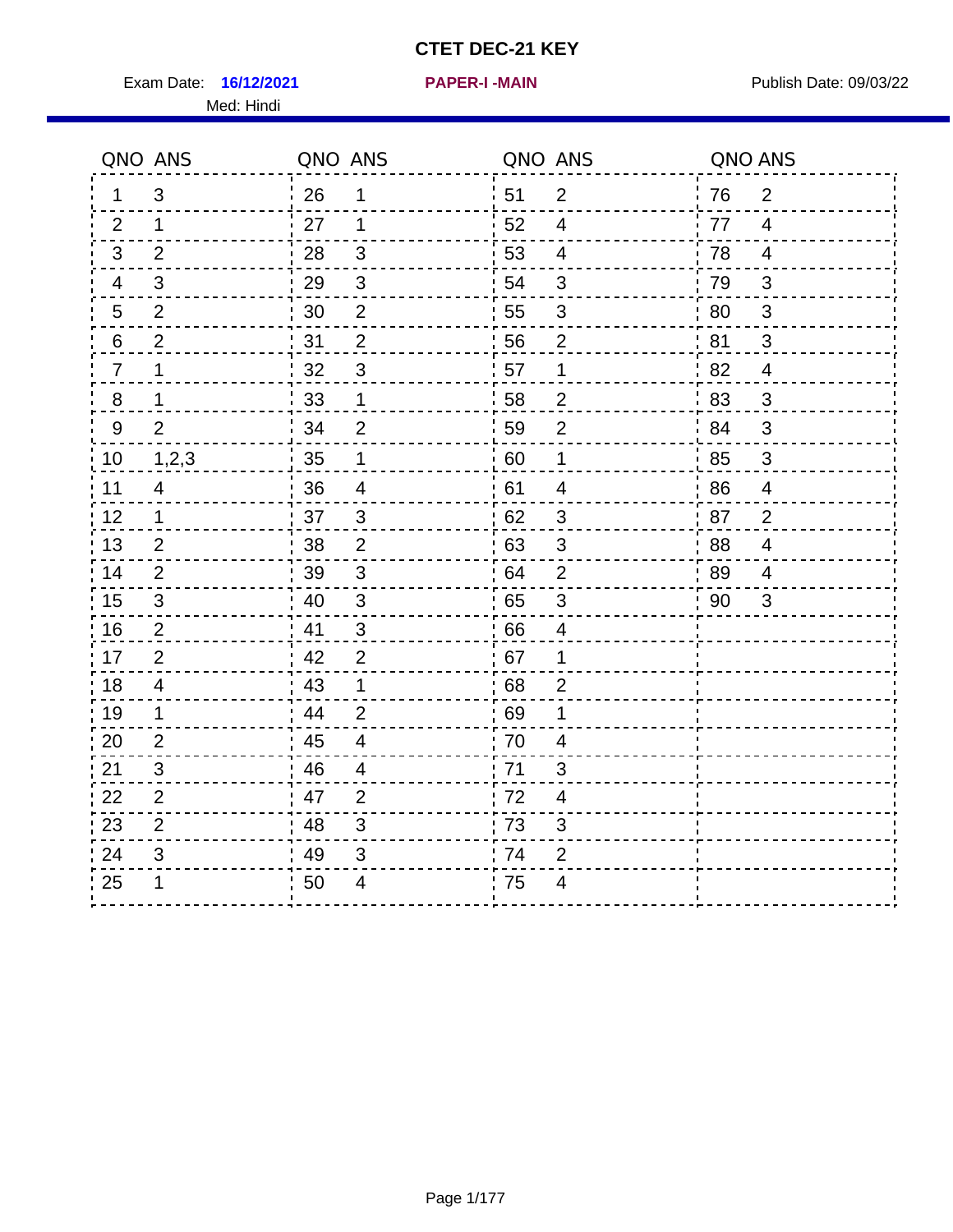Exam Date: 16/12/2021 PAPER-I 01-ENGLISH PREER Publish Date: 09/03/22 Med: Hindi

|      | QNO ANS                   | QNO ANS           |                          | QNO ANS           |                         | QNO ANS |
|------|---------------------------|-------------------|--------------------------|-------------------|-------------------------|---------|
| 91   | $\mathbf{3}$              | 116               | $\overline{4}$           | 141               | 1                       |         |
| 92   | 3                         | 117               | $\mathbf{3}$             | 142               | 3                       |         |
| 93   | $\overline{4}$            | 118               | 1,2                      | $\frac{1}{2}$ 143 | $\mathfrak{S}$          |         |
| 94   | 3                         | : 119             | $\mathbf{3}$             | : 144             | $\overline{2}$          |         |
| 95   | $\overline{2}$            | : 120             | $\overline{2}$           | : 145             | 1                       |         |
| 96   | $\overline{2}$            | 121               | $\overline{4}$           | 146               | 3                       |         |
| 97   | 1                         | : 122             | $\overline{\mathcal{A}}$ | 147               | $\overline{2}$          |         |
| 98   | $\mathbf{1}$              | 123               | $\overline{4}$           | 148               | $\overline{\mathbf{4}}$ |         |
| 99   | $\overline{4}$            | 124               | $\overline{2}$           | :149              | $\overline{4}$          |         |
| :100 | $\overline{4}$            | 125               | $\overline{1}$           | 150               | 2                       |         |
| :101 | $\overline{\mathbf{4}}$   | : 126             | $\mathfrak{S}$           |                   |                         |         |
| 102  | $\overline{2}$            | :127              | $\overline{2}$           |                   |                         |         |
| 103  | 3                         | :128              | $\overline{4}$           |                   |                         |         |
| 104  | $\overline{2}$            | : 129             | $\overline{4}$           |                   |                         |         |
| 105  | $\sqrt{3}$                | $\frac{1}{1}$ 130 | $\overline{2}$           |                   |                         |         |
| :106 | $\mathbf 1$               | : 131             | 3                        |                   |                         |         |
| 107  | $\overline{4}$            | :132              | $\overline{4}$           |                   |                         |         |
| 108  | $\ensuremath{\mathsf{3}}$ | 133               | $\mathbf 1$              |                   |                         |         |
| :109 | $\overline{4}$            | : 134             | $\overline{4}$           |                   |                         |         |
| :110 | 1                         | : 135             | 2                        |                   |                         |         |
| 111  | 3                         | : 136             | $\mathbf 1$              |                   |                         |         |
| 112  | $\overline{4}$            | 137               | $\mathfrak{S}$           |                   |                         |         |
| 113  | $\mathbf{3}$              | : 138             | $\mathfrak{S}$           |                   |                         |         |
| 114  | 4                         | 139               | 2                        |                   |                         |         |
| 115  | 3                         | 140               | $\overline{2}$           |                   |                         |         |
|      |                           |                   |                          |                   |                         |         |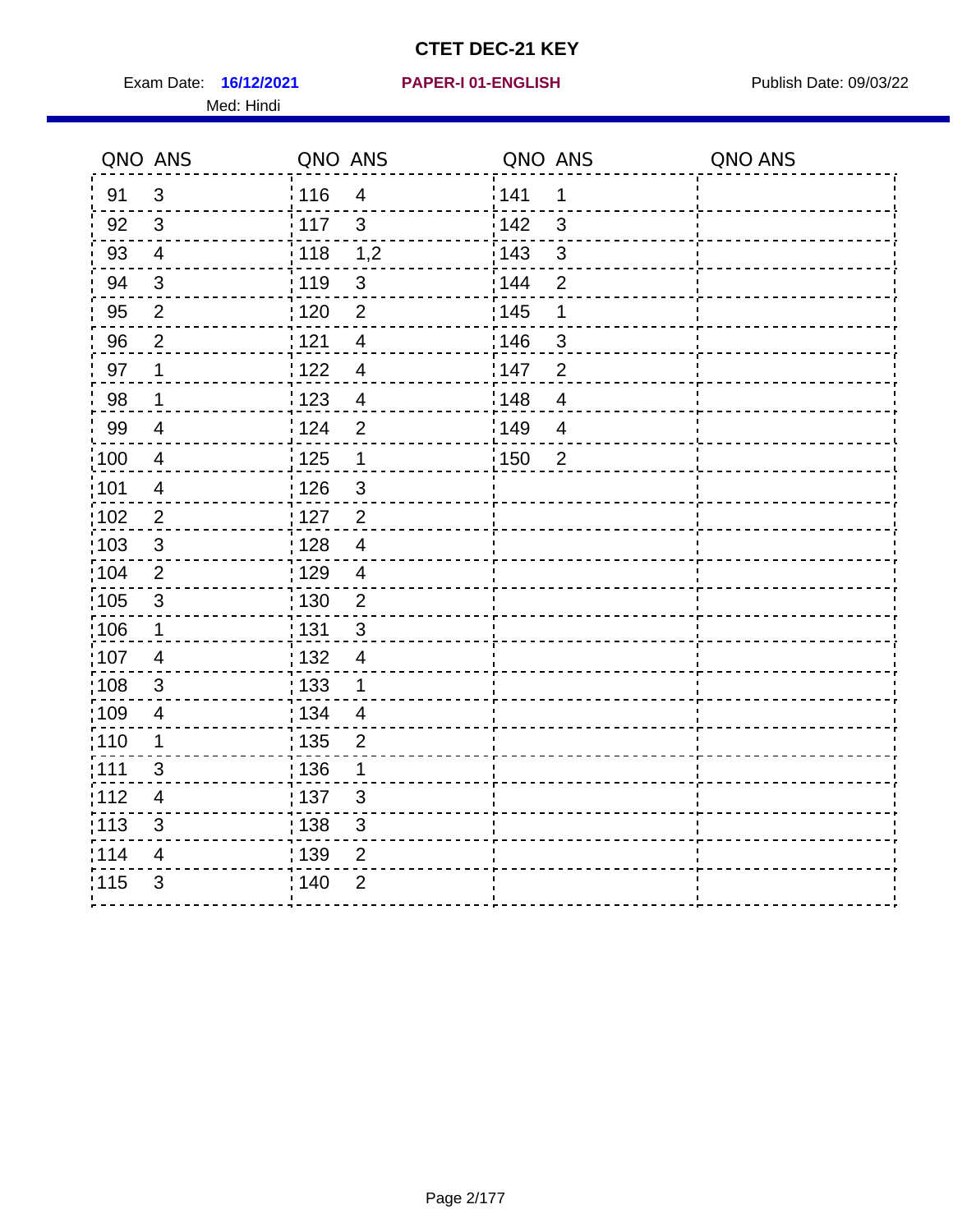Exam Date: 16/12/2021 **PAPER-I 02-HINDI Exam Date: 09/03/22** Med: Hindi

**16/12/2021 PAPER-I 02-HINDI**

|       | QNO ANS                  | QNO ANS           |                | QNO ANS |                | QNO ANS |
|-------|--------------------------|-------------------|----------------|---------|----------------|---------|
| 91    | $\overline{4}$           | 116               | $\overline{4}$ | 141     | 1              |         |
| 92    | $\mathbf{1}$             | 117               | $\mathbf{3}$   | 142     | $\mathbf{3}$   |         |
| 93    | $\overline{2}$           | 118               | 1,2            | 143     | $\mathfrak{S}$ |         |
| 94    | $\overline{2}$           | : 119             | $\mathbf{3}$   | 144     | $\overline{2}$ |         |
| 95    | $\sqrt{3}$               | : 120             | $\overline{2}$ | : 145   | 1              |         |
| 96    | $\overline{2}$           | 121               | 3              | 146     | 3              |         |
| 97    | $\mathbf{3}$             | 122               | 4              | 147     | $\overline{2}$ |         |
| 98    | $\mathbf{1}$             | $\frac{1}{2}$ 123 | 1              | 148     | $\overline{4}$ |         |
| 99    | $\overline{4}$           | 124               | $\mathbf 1$    | :149    | $\overline{4}$ |         |
| 100   | $\overline{4}$           | $\frac{1}{1}$ 125 | $\overline{2}$ | 150     | $\overline{2}$ |         |
| :101  | 1                        | : 126             | $\mathfrak{S}$ |         |                |         |
| 102   | $\overline{4}$           | : 127             | $\mathbf{1}$   |         |                |         |
| 103   | $\mathbf 1$              | : 128             | $\mathbf{3}$   |         |                |         |
| :104  | $\overline{4}$           | $\frac{1}{1}$ 129 | $\mathbf 1$    |         |                |         |
| 105   | $\sqrt{3}$               | : 130             | $\mathbf 1$    |         |                |         |
| :106  | $\mathbf 1$              | ;131              | $\overline{2}$ |         |                |         |
| ;107  | 4                        | : 132             | $\overline{4}$ |         |                |         |
| 108   | $\sqrt{3}$               | $\frac{1}{1}$ 133 | $\mathbf{3}$   |         |                |         |
| :109  | $\overline{4}$           | : 134             | $\mathfrak{3}$ |         |                |         |
| :110  | 1                        | : 135             | 1              |         |                |         |
| : 111 | 3                        | 136               | 1              |         |                |         |
| 112   | $\overline{\mathcal{A}}$ | 137               | $\sqrt{3}$     |         |                |         |
| 113   | $\mathfrak{S}$           | : 138             | 3              |         |                |         |
| 114   | 4                        | 139               | 2              |         |                |         |
| 115   | 3                        | 140               | $\overline{2}$ |         |                |         |
|       |                          |                   |                |         |                |         |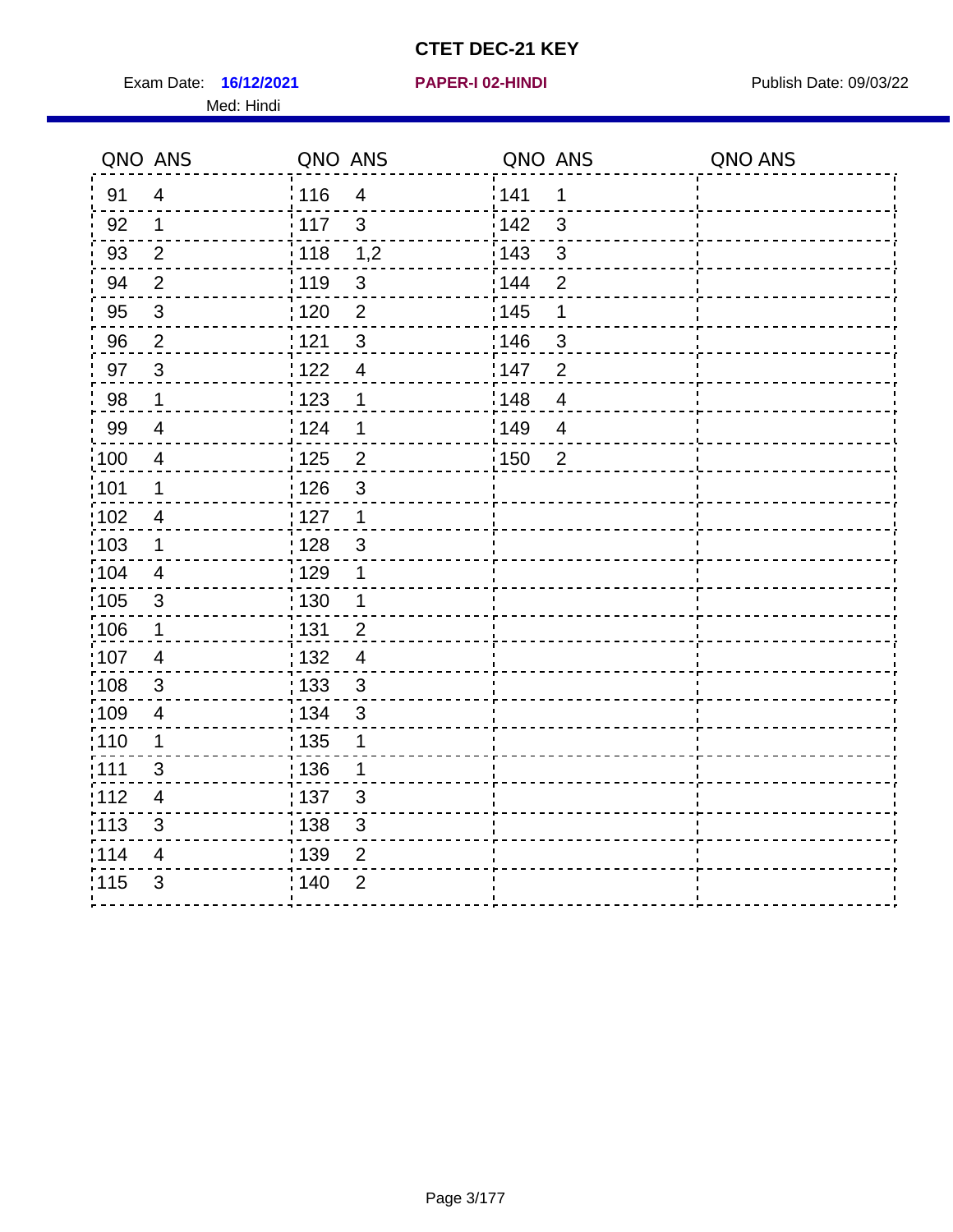Med: Hindi

|                   | QNO ANS                  | QNO ANS           |                          | QNO ANS |                | QNO ANS |
|-------------------|--------------------------|-------------------|--------------------------|---------|----------------|---------|
| 91                | $\sqrt{3}$               | 116               | $\overline{\mathcal{A}}$ | 141     | 1              |         |
| 92                | $\overline{2}$           | 117               | $\mathfrak{S}$           | 142     | $\mathfrak{S}$ |         |
| 93                | $\sqrt{3}$               | $\frac{1}{2}$ 118 | 1,2                      | 143     | $\mathfrak{S}$ |         |
| 94                | $\overline{2}$           | : 119             | $\mathbf{3}$             | 144     | $\overline{2}$ |         |
| 95                | 3                        | :120              | 2                        | : 145   | 1              |         |
| 96                | $\overline{4}$           | 121               | $\sqrt{3}$               | :146    | $\sqrt{3}$     |         |
| 97                | $\overline{2}$           | 122               | $\mathbf 1$              | 147     | $\overline{2}$ |         |
| 98                | $\overline{3}$           | 123               | $\overline{4}$           | 148     | $\overline{4}$ |         |
| 99                | $\mathbf{2}$             | 124               | $\sqrt{3}$               | 149¦    | $\overline{4}$ |         |
| $\frac{1}{1}$ 100 | $\mathbf{3}$             | 125               | $\mathbf{3}$             | 150     | $\overline{2}$ |         |
| :101              | $\mathfrak{S}$           | 126               | $\overline{2}$           |         |                |         |
| 102               | $\overline{2}$           | : 127             | $\overline{4}$           |         |                |         |
| 103               | 2                        | 128               | $\mathbf 1$              |         |                |         |
| 104               | $\overline{4}$           | : 129             | $\overline{2}$           |         |                |         |
| 105               | $\overline{\mathbf{4}}$  | 130               | $\mathbf{3}$             |         |                |         |
| 106               | 1                        | 131               | 3                        |         |                |         |
| :107              | $\overline{4}$           | : 132             | $\mathbf{3}$             |         |                |         |
| :108              | $\sqrt{3}$               | 133               | $\mathbf{1}$             |         |                |         |
| 109               | $\overline{\mathbf{4}}$  | : 134             | $\mathbf{3}$             |         |                |         |
| :110              | 1                        | : 135             | $\overline{2}$           |         |                |         |
| :111              | $\mathfrak{S}$           | : 136             | $\mathbf 1$              |         |                |         |
| 112               | $\overline{\mathcal{A}}$ | 137               | $\mathfrak{S}$           |         |                |         |
| : 113             | 3                        | ; 138             | 3                        |         |                |         |
| 114               | 4                        | 139               | 2                        |         |                |         |
| 115               | 3                        | 140               | $\overline{2}$           |         |                |         |
|                   |                          |                   |                          |         |                |         |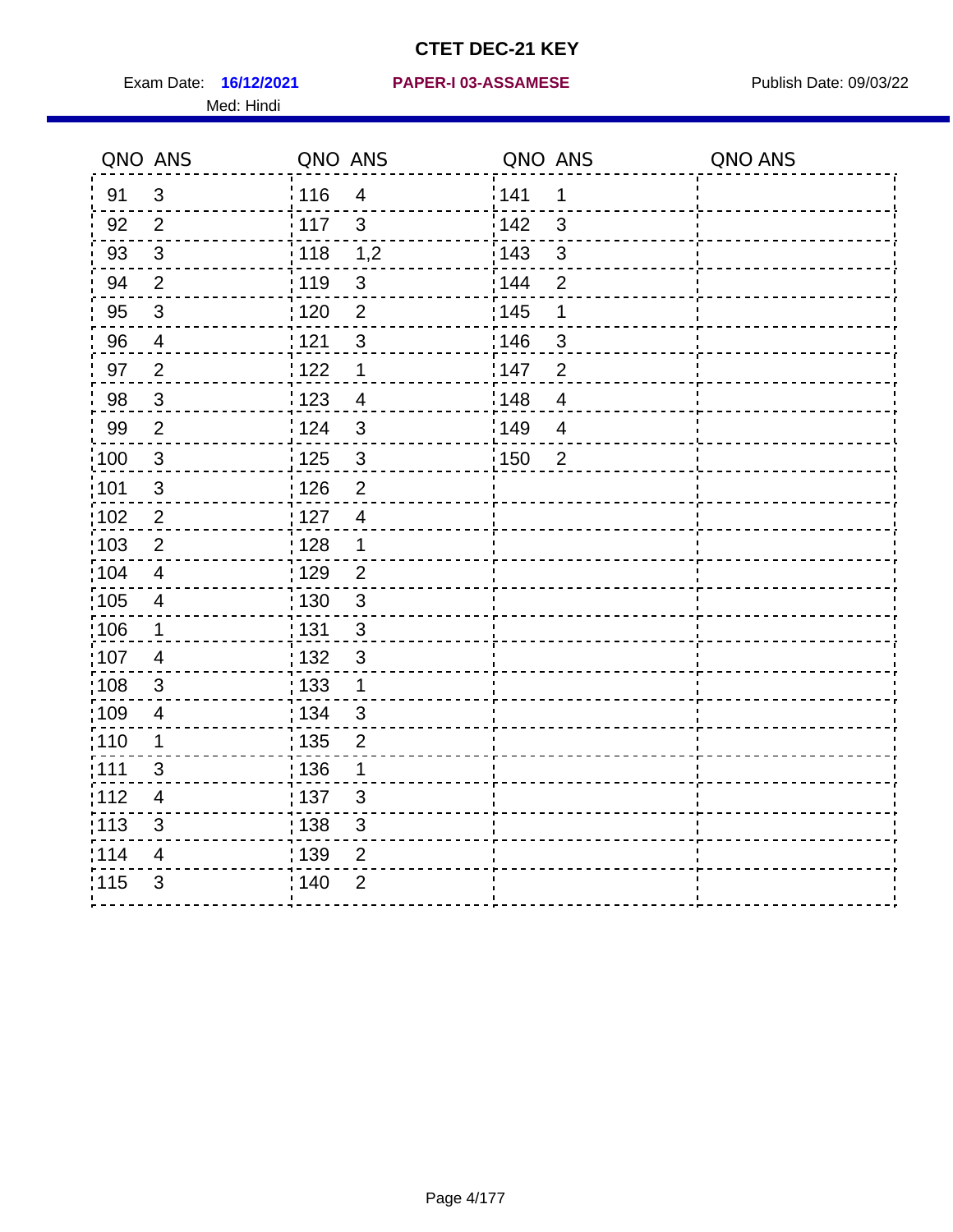Exam Date: 16/12/2021 PAPER-I 04-BENGALI PRER Publish Date: 09/03/22 Med: Hindi

|                   | QNO ANS                   | QNO ANS           |                          | QNO ANS |                | QNO ANS |
|-------------------|---------------------------|-------------------|--------------------------|---------|----------------|---------|
| 91                | $\mathbf 1$               | 116               | $\overline{4}$           | 141     | 1              |         |
| 92                | $\mathfrak{B}$            | $\frac{1}{2}$ 117 | $\mathbf{3}$             | 142     | $\mathfrak{3}$ |         |
| 93                | $\sqrt{3}$                | $\frac{1}{2}$ 118 | 1,2                      | 143     | $\mathfrak{S}$ |         |
| 94                | $\overline{4}$            | : 119             | $\mathfrak{3}$           | 144     | $\overline{2}$ |         |
| 95                | $\overline{4}$            | : 120             | $\overline{2}$           | : 145   | 1              |         |
| 96                | 1                         | 121               | $\mathfrak{S}$           | :146    | 3              |         |
| 97                | $\overline{2}$            | 122               | $\overline{2}$           | 147     | $\overline{2}$ |         |
| 98                | $\overline{2}$            | 123               | $\mathbf 1$              | 148     | $\overline{4}$ |         |
| 99                | $\sqrt{3}$                | 124               | $\overline{4}$           | 149     | $\overline{4}$ |         |
| 100               | $\sqrt{3}$                | $\frac{1}{1}$ 125 | $\mathbf 1$              | 150     | $\overline{2}$ |         |
| 101               | $\mathfrak{S}$            | 126               | $\overline{\mathcal{A}}$ |         |                |         |
| 102               | $\mathbf 1$               | :127              | $\overline{2}$           |         |                |         |
| 103               | 9                         | : 128             | 3                        |         |                |         |
| 104               | 2                         | : 129             | $\overline{2}$           |         |                |         |
| :105              | $\mathbf 1$               | $\frac{1}{1}$ 130 | $\overline{4}$           |         |                |         |
| $\frac{1}{1}$ 106 | $\mathbf 1$               | : 131             | $\overline{1}$           |         |                |         |
| 107               | 4                         | : 132             | $\mathbf{3}$             |         |                |         |
| 108               | $\mathbf{3}$              | $\frac{1}{1}$ 133 | $\mathbf{1}$             |         |                |         |
| :109              | $\overline{\mathcal{A}}$  | : 134             | $\overline{2}$           |         |                |         |
| 110               | 1                         | : 135             | $\overline{4}$           |         |                |         |
| 1111              | 3                         | : 136             | $\mathbf 1$              |         |                |         |
| 112               | $\overline{\mathbf{4}}$   | : 137             | 3                        |         |                |         |
| $\frac{1}{1}$ 113 | $\ensuremath{\mathsf{3}}$ | : 138             | $\sqrt{3}$               |         |                |         |
| 114               | 4                         | 139               | $\overline{2}$           |         |                |         |
| 115               | $\mathfrak{S}$            | ; 140             | $\overline{2}$           |         |                |         |
|                   |                           |                   |                          |         |                |         |

Answer key 9 means marks awarded to all the candidates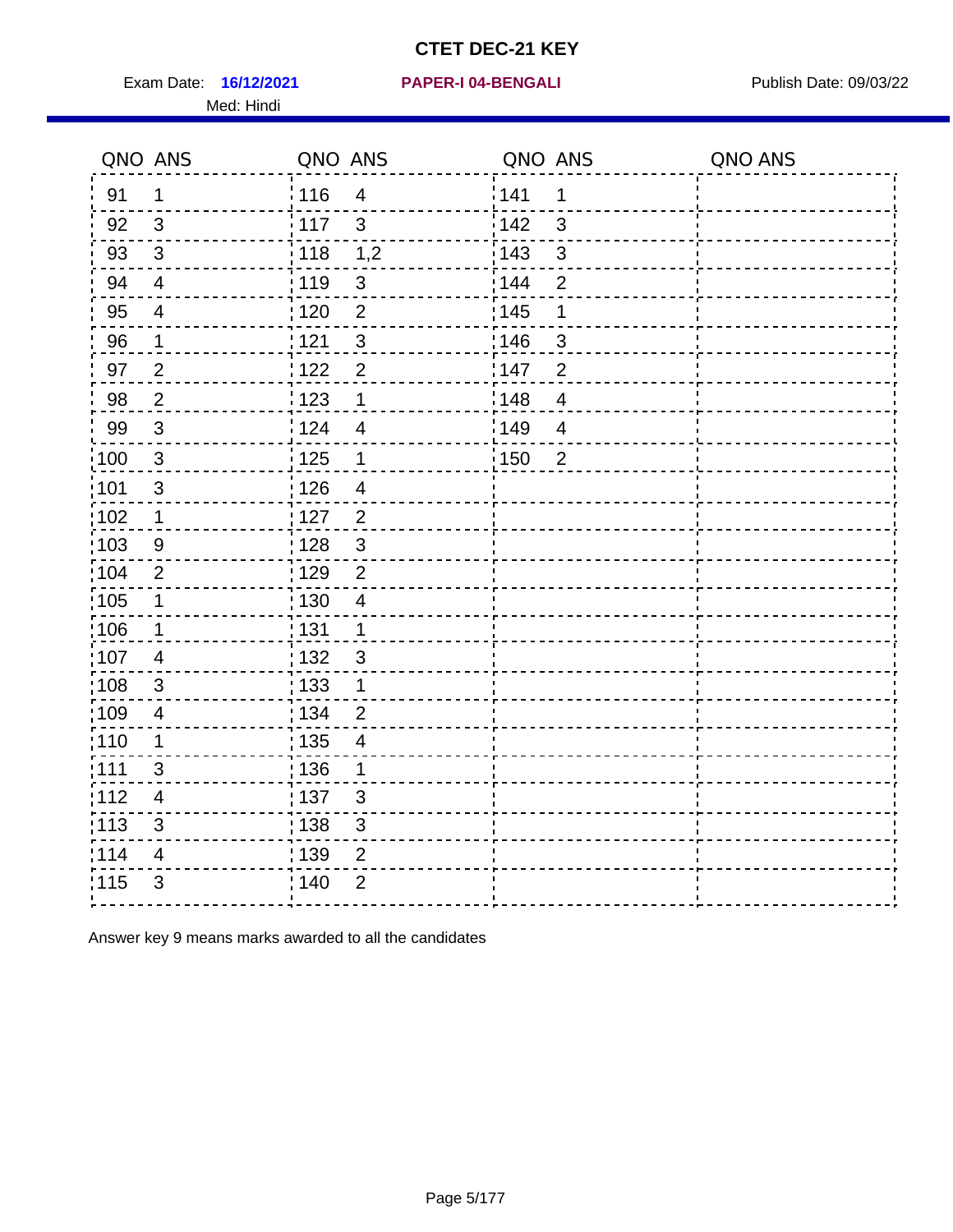Exam Date: 16/12/2021 **PAPER-I 05-GARO** Publish Date: 09/03/22 Med: Hindi

**16/12/2021 PAPER-I 05-GARO**

|       | QNO ANS                  | QNO ANS           |                | QNO ANS           |                | QNO ANS |
|-------|--------------------------|-------------------|----------------|-------------------|----------------|---------|
| 91    | $\mathfrak{S}$           | 116               | $\overline{4}$ | 1141              | 1              |         |
| 92    | $\overline{2}$           | 117               | $\mathbf{3}$   | 142               | $\mathbf{3}$   |         |
| 93    | $\sqrt{3}$               | $\frac{1}{118}$   | 1,2            | 143               | $\sqrt{3}$     |         |
| 94    | 1                        | : 119             | $\mathfrak{S}$ | : 144             | $\overline{2}$ |         |
| 95    | 2                        | :120              | $\overline{2}$ | : 145             | 1              |         |
| 96    | 3                        | 121               | 1              | :146              | 3              |         |
| 97    | 1                        | : 122             | $\overline{4}$ | 147               | $\overline{2}$ |         |
| 98    | $\mathbf 1$              | $\frac{1}{2}$ 123 | $\overline{2}$ | : 148             | $\overline{4}$ |         |
| 99    | $\overline{\mathcal{A}}$ | 124               | 3              | $\frac{1}{2}$ 149 | $\overline{4}$ |         |
| 100   | $\boldsymbol{2}$         | 125               | $\mathbf{3}$   | : 150             | $\overline{2}$ |         |
| 101   | 1                        | 126               | $\overline{2}$ |                   |                |         |
| 102   | 3                        | : 127             | $\overline{4}$ |                   |                |         |
| :103  | $\overline{2}$           | : 128             | $\mathbf 1$    |                   |                |         |
| 104   | $\mathbf 1$              | : 129             | $\overline{2}$ |                   |                |         |
| 105   | $\overline{4}$           | $\frac{1}{1}$ 130 | $\mathbf{1}$   |                   |                |         |
| 106   | $\mathbf 1$              | : 131             | $\overline{2}$ |                   |                |         |
| 107   | $\overline{4}$           | : 132             | $\mathbf{3}$   |                   |                |         |
| :108  | $\sqrt{3}$               | : 133             | 1              |                   |                |         |
| :109  | $\overline{4}$           | : 134             | 1              |                   |                |         |
| :110  | 1                        | : 135             | 1              |                   |                |         |
| 1111  | 3                        | 136               | 1              |                   |                |         |
| 112   | 4                        | : 137             | $\mathfrak{S}$ |                   |                |         |
| : 113 | $\sqrt{3}$               | : 138             | $\mathfrak{S}$ |                   |                |         |
| 114   | 4                        | : 139             | $\overline{2}$ |                   |                |         |
| 115   | $\mathfrak{B}$           | 140               | $\overline{2}$ |                   |                |         |
|       |                          |                   |                |                   |                |         |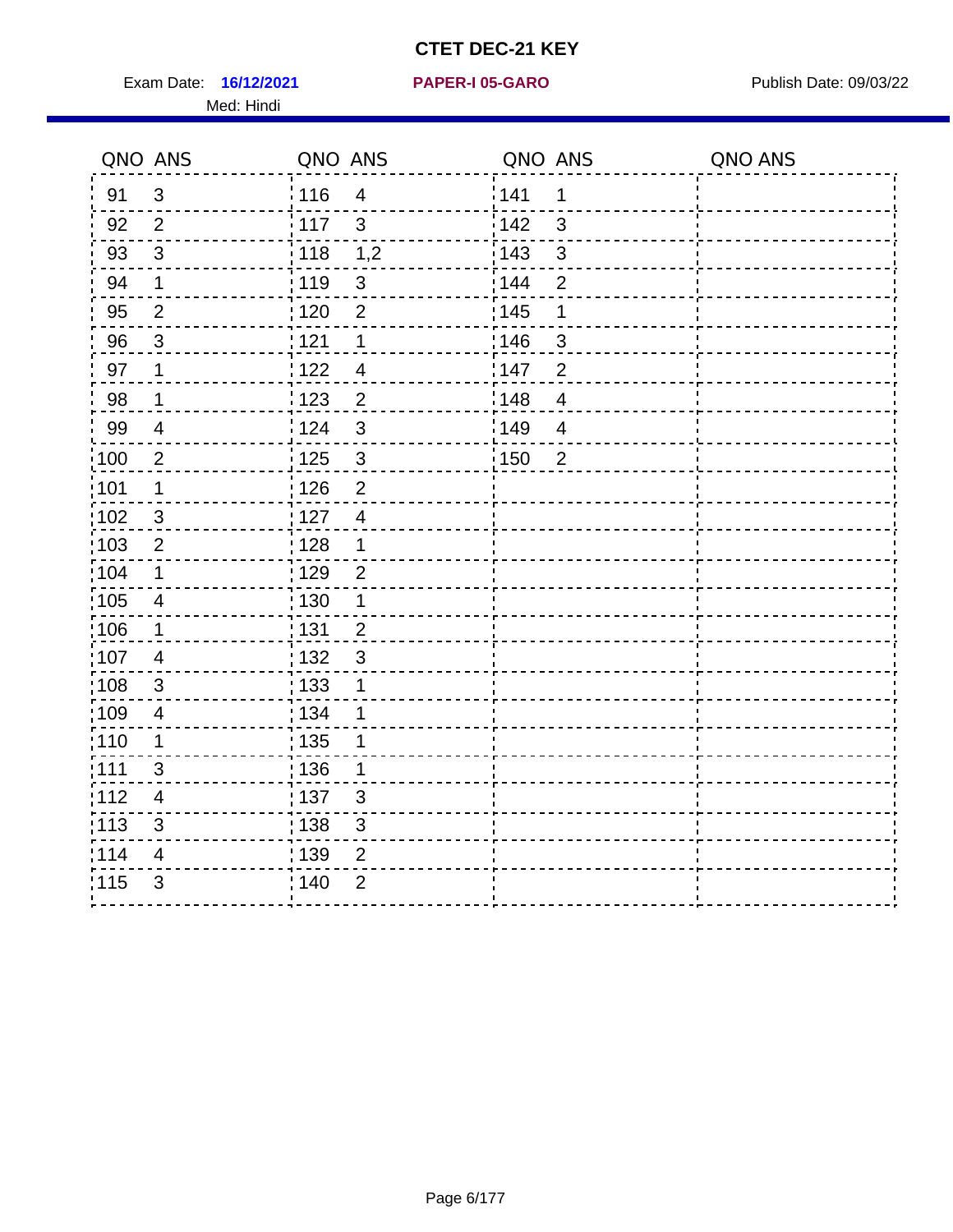Med: Hindi

#### **16/12/2021 PAPER-I 06-GUJARATI** Exam Date: Publish Date: 09/03/22

|                   | QNO ANS        | QNO ANS           |                | QNO ANS |                | QNO ANS |
|-------------------|----------------|-------------------|----------------|---------|----------------|---------|
| 91                | $\mathbf 1$    | : 116             | $\overline{4}$ | 141     | 1              |         |
| 92                | 2              | $\frac{1}{117}$   | $\mathbf{3}$   | 142     | 3              |         |
| 93                | $\overline{2}$ | 118               | 1,2            | 143     | 3              |         |
| 94                | $\overline{4}$ | : 119             | $\mathfrak{3}$ | : 144   | $\overline{2}$ |         |
| 95                | $\overline{4}$ | : 120             | $\overline{2}$ | : 145   | 1              |         |
| 96                | $\mathfrak{S}$ | 121               | 4              | 146     | 3              |         |
| 97                | $\overline{3}$ | 122               | 1              | 147     | $\overline{2}$ |         |
| 98                | $\mathbf{3}$   | $\frac{1}{2}$ 123 | $\mathfrak{S}$ | 148     | $\overline{4}$ |         |
| 99                | $\sqrt{3}$     | 124               | 1              | 149     | $\overline{4}$ |         |
| $\frac{1}{1}$ 100 | $\sqrt{2}$     | $\frac{1}{1}$ 125 | $\overline{2}$ | : 150   | $\overline{2}$ |         |
| :101              | 1              | : 126             | $\overline{2}$ |         |                |         |
| 102               | 3              | : 127             | $\mathbf{3}$   |         |                |         |
| :103              | 4              | : 128             | $\overline{4}$ |         |                |         |
| 104               | $\overline{2}$ | : 129             | $\overline{2}$ |         |                |         |
| 105               | $\mathbf{1}$   | 130               | $\mathbf{1}$   |         |                |         |
| :106              | $\mathbf 1$    | 131               | $\overline{2}$ |         |                |         |
| 107               | $\overline{4}$ | : 132             | $\overline{4}$ |         |                |         |
| 108               | $\sqrt{3}$     | : 133             | $\mathfrak{3}$ |         |                |         |
| :109              | $\overline{4}$ | : 134             | $\overline{2}$ |         |                |         |
| :110              | 1              | : 135             | 3              |         |                |         |
| : 111             | 3              | : 136             | $\mathbf{1}$   |         |                |         |
| 112               | $\overline{4}$ | 137               | $\mathfrak{B}$ |         |                |         |
| 113               | $\mathfrak{S}$ | 138               | 3              |         |                |         |
| 114               | 4              | 139               | 2              |         |                |         |
| 115               | 3              | 140               | $\overline{2}$ |         |                |         |
|                   |                |                   |                |         |                |         |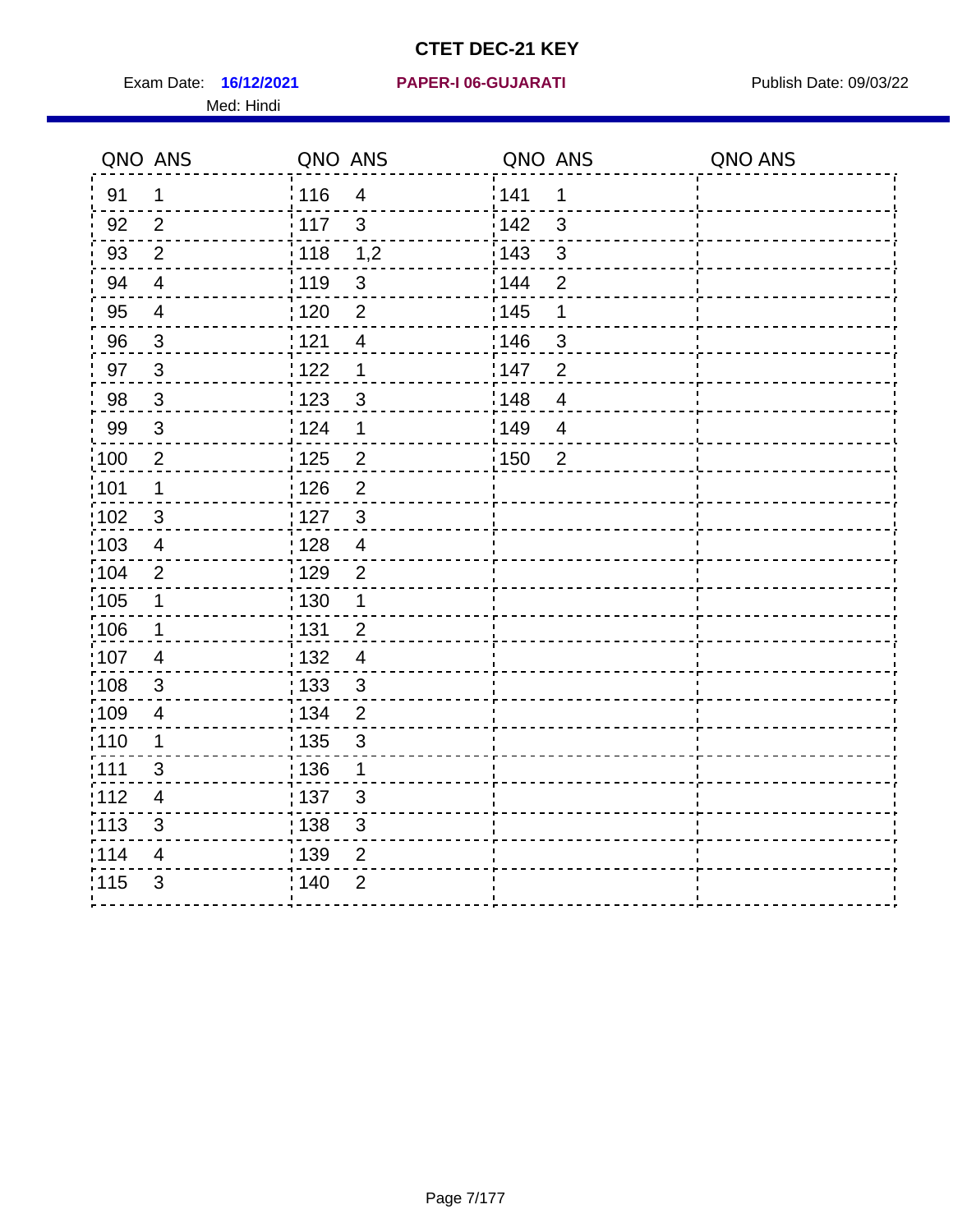Exam Date: 16/12/2021 **PAPER-I 07-KANNADA** Publish Date: 09/03/22 Med: Hindi

|                   | QNO ANS                   | QNO ANS |                          | QNO ANS |                | QNO ANS |
|-------------------|---------------------------|---------|--------------------------|---------|----------------|---------|
| 91                | $\mathbf 1$               | 116     | $\overline{\mathbf{4}}$  | 141     | $\mathbf 1$    |         |
| 92                | 1                         | 117     | 3                        | 142     | 3              |         |
| 93                | $\mathbf 1$               | 118     | 1,2                      | 143     | 3              |         |
| 94                | 2                         | : 119   | $\sqrt{3}$               | : 144   | $\overline{2}$ |         |
| 95                | 4                         | :120    | $\overline{2}$           | : 145   | 1              |         |
| 96                | 4                         | : 121   | $\sqrt{3}$               | 146     | $\sqrt{3}$     |         |
| 97                | $\mathfrak{B}$            | : 122   | $\overline{2}$           | 147     | $\overline{2}$ |         |
| 98                | 1                         | 123     | $\mathbf{1}$             | 148     | $\overline{4}$ |         |
| 99                | 1                         | : 124   | $\mathbf 2$              | 149     | $\overline{4}$ |         |
| :100              | $\mathbf 1$               | : 125   | $\mathbf 1$              | 150     | $\overline{2}$ |         |
| :101              | $\overline{2}$            | 126     | 1                        |         |                |         |
| 102               | 1                         | : 127   | $\overline{4}$           |         |                |         |
| 103               | 1                         | 128     | $\overline{4}$           |         |                |         |
| 104               | 1                         | : 129   | $\overline{\mathcal{A}}$ |         |                |         |
| 105               | $\overline{2}$            | : 130   | 1                        |         |                |         |
| :106              | 1                         | : 131   | 1                        |         |                |         |
| ,107              | $\overline{4}$            | : 132   | 1                        |         |                |         |
| $\frac{1}{1}$ 108 | $\ensuremath{\mathsf{3}}$ | 133     | 1                        |         |                |         |
| :109              | $\overline{\mathcal{A}}$  | : 134   | 1                        |         |                |         |
| :110              | 1                         | : 135   | 1                        |         |                |         |
| :111              | 3                         | : 136   | 1                        |         |                |         |
| 112               | $\overline{\mathcal{A}}$  | : 137   | $\mathsf 3$              |         |                |         |
| : 113             | $\mathfrak{S}$            | : 138   | $\mathfrak{S}$           |         |                |         |
| 114               | 4                         | 139     | 2                        |         |                |         |
| 115               | 3                         | : 140   | $\overline{2}$           |         |                |         |
|                   |                           |         |                          |         |                |         |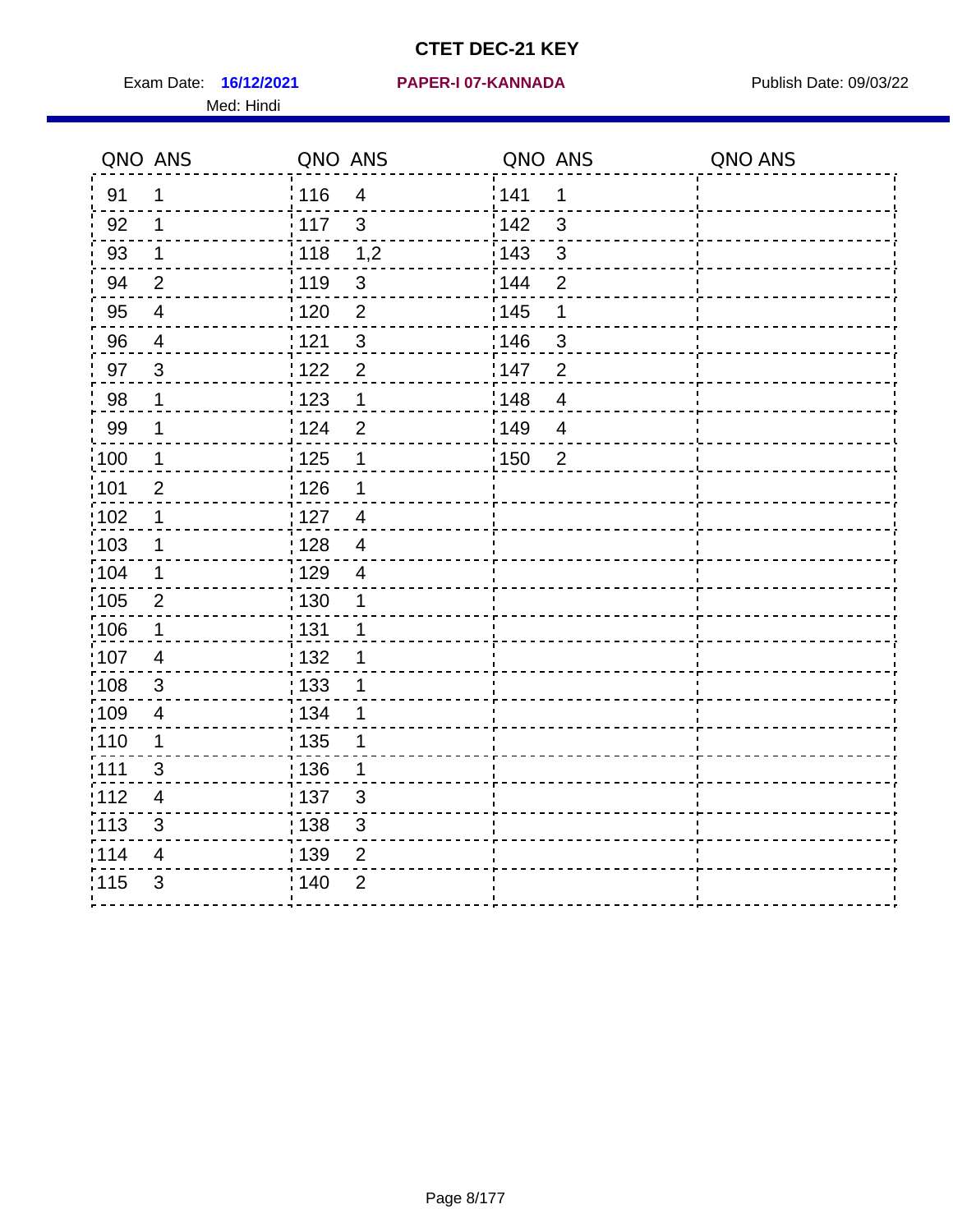Exam Date: 16/12/2021 **PAPER-I 08-KHASI** Publish Date: 09/03/22 Med: Hindi

#### **16/12/2021 PAPER-I 08-KHASI**

|                   | QNO ANS                   | QNO ANS           |                           | QNO ANS           |                          | QNO ANS |
|-------------------|---------------------------|-------------------|---------------------------|-------------------|--------------------------|---------|
| 91                | $\mathbf 1$               | 116               | $\overline{4}$            | 141               | 1                        |         |
| 92                | $\mathfrak{S}$            | 117               | 3                         | 142               | $\mathfrak{S}$           |         |
| 93                | $\overline{2}$            | 118               | 1,2                       | 143               | $\mathbf{3}$             |         |
| 94                | $\overline{\mathcal{A}}$  | : 119             | $\mathbf{3}$              | : 144             | $\overline{2}$           |         |
| 95                | 1                         | : 120             | $\overline{2}$            | : 145             | 1                        |         |
| 96                | 3                         | : 121             | $\sqrt{3}$                | 146               | $\sqrt{3}$               |         |
| 97                | 1                         | 122               | $\overline{2}$            | 147               | $\overline{2}$           |         |
| 98                | $\mathbf{3}$              | 1123              | $\overline{4}$            | 148               | $\overline{\mathcal{A}}$ |         |
| 99                | $\mathbf{2}$              | 124               | $\sqrt{3}$                | :149              | $\overline{\mathcal{A}}$ |         |
| 100               | $\sqrt{3}$                | 125               | $\mathbf 1$               | $\frac{1}{1}$ 150 | $\overline{2}$           |         |
| 101               | $\mathbf{2}$              | : 126             | 1                         |                   |                          |         |
| 102               | $\mathbf{3}$              | : 127             | $\overline{2}$            |                   |                          |         |
| 103               | $\overline{2}$            | 128               | $\mathbf 1$               |                   |                          |         |
| :104              | $\overline{4}$            | : 129             | $\overline{2}$            |                   |                          |         |
| $\frac{1}{1}$ 105 | $\mathbf{2}$              | $\frac{1}{1}$ 130 | $\boldsymbol{2}$          |                   |                          |         |
| $\frac{1}{1}$ 106 | $\mathbf{1}$              | : 131             | $\overline{4}$            |                   |                          |         |
| :107              | 4                         | :132              | $\mathbf{3}$              |                   |                          |         |
| 108               | $\mathbf{3}$              | : 133             | $\overline{2}$            |                   |                          |         |
| .109              | $\overline{\mathcal{A}}$  | : 134             | $\overline{4}$            |                   |                          |         |
| :110              | 1                         | : 135             | $\mathfrak{S}$            |                   |                          |         |
| :111              | 3                         | : 136             | 1                         |                   |                          |         |
| 112               | $\overline{\mathbf{4}}$   | : 137             | $\mathfrak{B}$            |                   |                          |         |
| $\frac{1}{1}$ 113 | $\ensuremath{\mathsf{3}}$ | 138               | $\ensuremath{\mathsf{3}}$ |                   |                          |         |
| 114               | 4                         | : 139             | $\overline{2}$            |                   |                          |         |
| 115               | $\mathfrak{B}$            | ; 140             | $\overline{2}$            |                   |                          |         |
|                   |                           |                   |                           |                   |                          |         |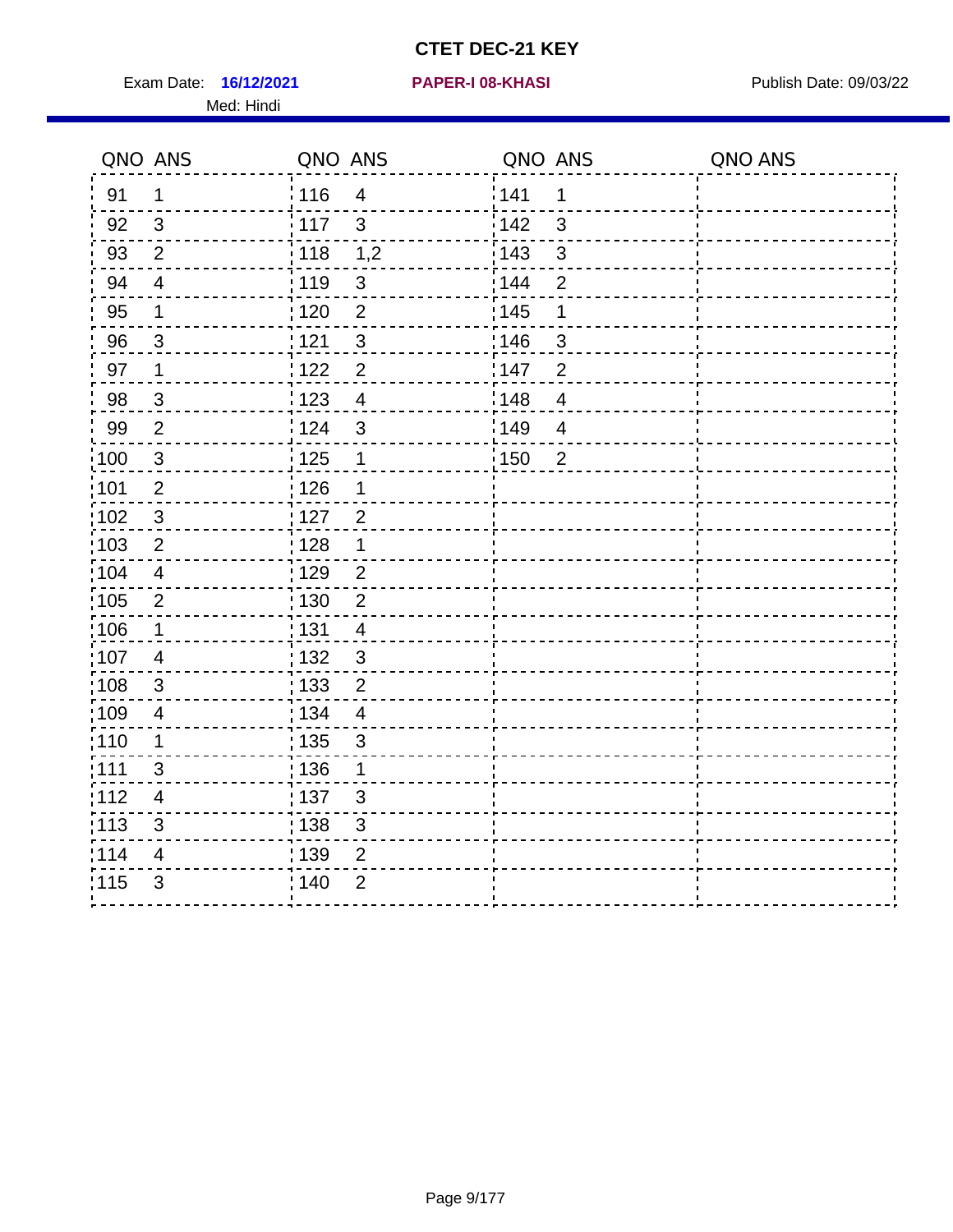Med: Hindi

|                   | QNO ANS                  | QNO ANS           |                         | QNO ANS |                | QNO ANS |
|-------------------|--------------------------|-------------------|-------------------------|---------|----------------|---------|
| 91                | $\overline{2}$           | 116               | $\overline{\mathbf{4}}$ | 141     | $\mathbf 1$    |         |
| 92                | $\overline{4}$           | 117               | 3                       | 142     | 3              |         |
| 93                | $\mathbf 1$              | 118               | 1,2                     | 143     | $\mathbf{3}$   |         |
| 94                | $\mathbf{3}$             | : 119             | $\mathbf{3}$            | : 144   | 2              |         |
| 95                | 1                        | :120              | 2                       | : 145   | 1              |         |
| 96                | $\mathbf{3}$             | : 121             | 1                       | 146     | $\sqrt{3}$     |         |
| 97                | $\mathbf{3}$             | : 122             | 3                       | 147     | $\overline{2}$ |         |
| 98                | $\mathbf{1}$             | 123               | $\overline{1}$          | 148     | $\overline{4}$ |         |
| 99                | $\mathbf{2}$             | : 124             | $\overline{2}$          | 149     | $\overline{4}$ |         |
| :100              | $\mathbf{3}$             | $\frac{1}{1}$ 125 | $\mathbf{3}$            | 150     | $\overline{2}$ |         |
| :101              | $\overline{4}$           | : 126             | $\overline{4}$          |         |                |         |
| 102               | $\overline{2}$           | : 127             | $\mathbf{3}$            |         |                |         |
| 103               | $\overline{4}$           | : 128             | $\overline{2}$          |         |                |         |
| 104               | $\mathfrak{S}$           | : 129             | $\overline{4}$          |         |                |         |
| 105               | $\overline{2}$           | : 130             | $\mathbf 1$             |         |                |         |
| :106              | 1                        | : 131             | 3                       |         |                |         |
| :107              | $\overline{4}$           | : 132             | $\overline{4}$          |         |                |         |
| $\frac{1}{1}$ 108 | $\sqrt{3}$               | $\frac{1}{1}$ 133 | $\overline{2}$          |         |                |         |
| :109              | $\overline{\mathcal{A}}$ | : 134             | 1                       |         |                |         |
| :110              | 1                        | : 135             | 3                       |         |                |         |
| 111               | 3                        | : 136             | $\mathbf 1$             |         |                |         |
| 112               | $\overline{\mathcal{A}}$ | $\frac{1}{1}$ 137 | $\sqrt{3}$              |         |                |         |
| : 113             | $\mathfrak{S}$           | : 138             | $\mathfrak{S}$          |         |                |         |
| 114               | 4                        | 139               | 2                       |         |                |         |
| 115               | 3                        | : 140             | $\overline{2}$          |         |                |         |
|                   |                          |                   |                         |         |                |         |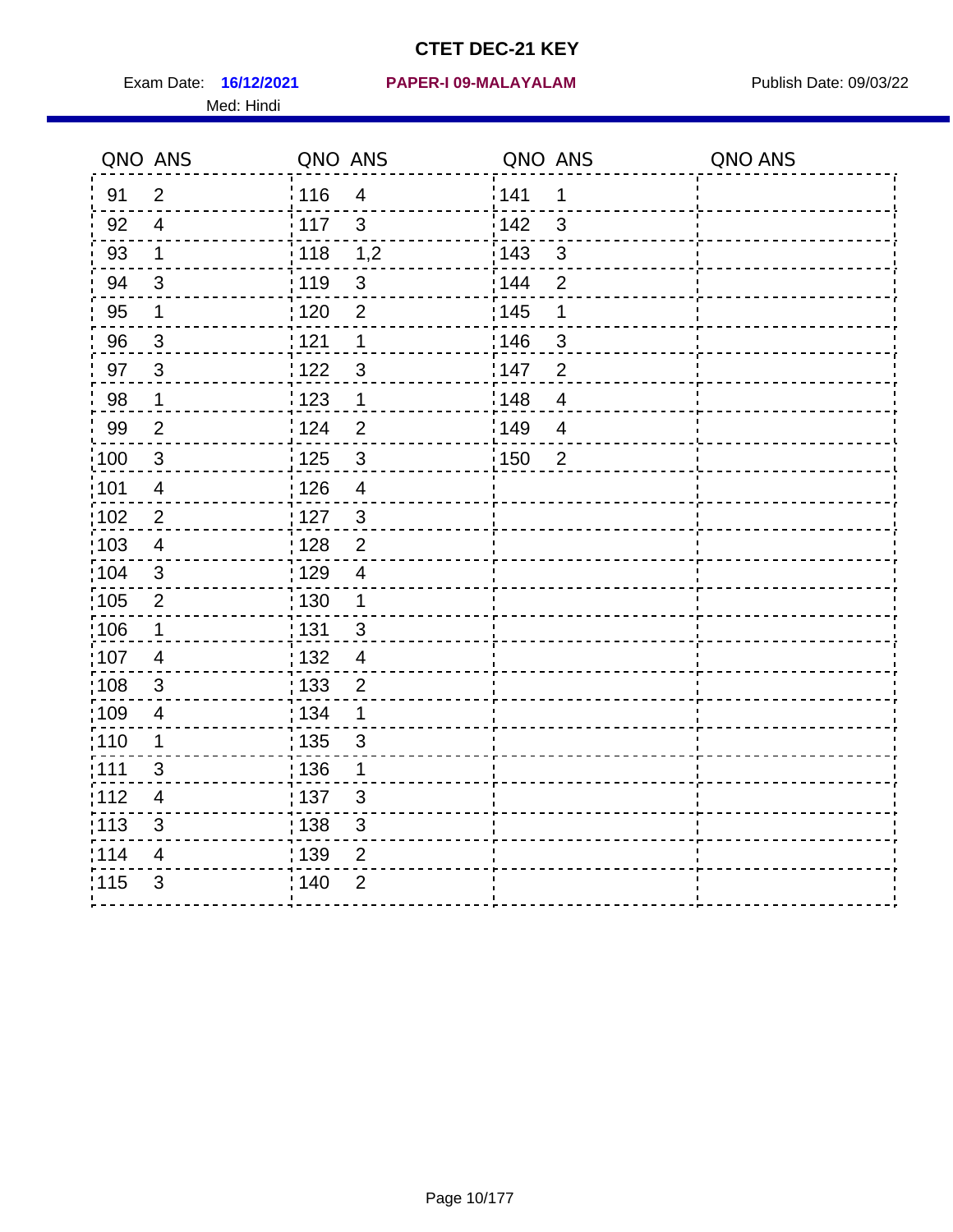Exam Date: 16/12/2021 PAPER-I 10-MANIPURI PREMICLE Publish Date: 09/03/22 Med: Hindi

#### **16/12/2021 PAPER-I 10-MANIPURI**

|      | QNO ANS                   | QNO ANS           |                         | QNO ANS |                | QNO ANS |
|------|---------------------------|-------------------|-------------------------|---------|----------------|---------|
| 91   | $\mathbf 1$               | 116               | $\overline{\mathbf{4}}$ | 141     | 1              |         |
| 92   | 3                         | 117               | $\mathbf{3}$            | 142     | 3              |         |
| 93   | $\overline{4}$            | 118               | 1,2                     | 143     | $\mathfrak{S}$ |         |
| 94   | $\overline{2}$            | : 119             | $\mathbf{3}$            | : 144   | $\overline{2}$ |         |
| 95   | $\overline{2}$            | : 120             | $\overline{2}$          | : 145   | 1              |         |
| 96   | $\overline{4}$            | 121               | $\mathfrak{S}$          | 146     | 3              |         |
| 97   | $\mathbf{3}$              | :122              | $\mathbf{3}$            | 147     | $\overline{2}$ |         |
| 98   | $\overline{c}$            | $\frac{1}{2}$ 123 | $\overline{3}$          | 148     | $\overline{4}$ |         |
| 99   | $\mathbf{2}$              | :124              | $\overline{2}$          | :149    | $\overline{4}$ |         |
| 100  | $\mathbf{1}$              | 125               | $\overline{4}$          | : 150   | 2              |         |
| 101  | $\overline{2}$            | : 126             | $\overline{2}$          |         |                |         |
| 102  | 1                         | 127               | $\overline{2}$          |         |                |         |
| 103  | $\overline{4}$            | 128               | $\overline{4}$          |         |                |         |
| 104  | $\mathfrak{S}$            | : 129             | $\overline{2}$          |         |                |         |
| 105  | $\mathbf 1$               | 130               | $\mathbf{3}$            |         |                |         |
| :106 | $\mathbf 1$               | 131               | $\mathbf 1$             |         |                |         |
| :107 | $\overline{4}$            | : 132             | $\overline{2}$          |         |                |         |
| 108  | $\ensuremath{\mathsf{3}}$ | : 133             | $\overline{4}$          |         |                |         |
| :109 | $\overline{\mathbf{4}}$   | : 134             | $\mathbf{3}$            |         |                |         |
| :110 | 1                         | 135               | 1                       |         |                |         |
| 111  | 3                         | : 136             | $\mathbf{1}$            |         |                |         |
| 112  | $\overline{4}$            | 137               | $\mathfrak{B}$          |         |                |         |
| 113  | $\mathbf{3}$              | 138               | $\mathfrak{S}$          |         |                |         |
| 114  | 4                         | : 139             | 2                       |         |                |         |
| 115  | 3                         | 140               | $\overline{2}$          |         |                |         |
|      |                           |                   |                         |         |                |         |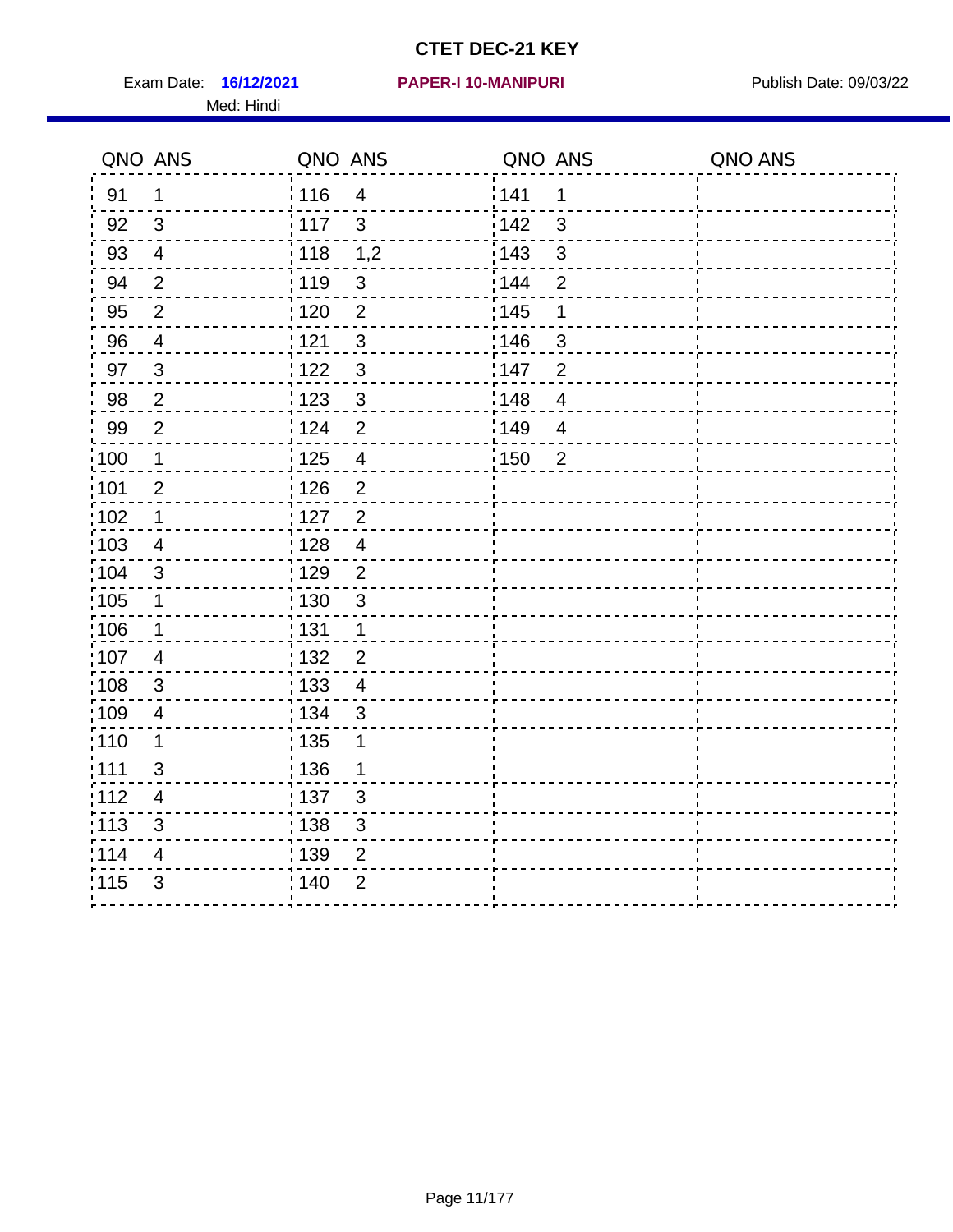Exam Date: 16/12/2021 PAPER-I 11-MARATHI PUBlish Date: 09/03/22 Med: Hindi

|                   | QNO ANS                 | QNO ANS           |                          | QNO ANS |                | QNO ANS |
|-------------------|-------------------------|-------------------|--------------------------|---------|----------------|---------|
| 91                | $\mathbf{3}$            | 116               | $\overline{\mathbf{4}}$  | 141     | $\mathbf 1$    |         |
| 92                | $\overline{2}$          | 117               | 3                        | 142     | 3              |         |
| 93                | $\overline{2}$          | 118               | 1,2                      | 143     | 3              |         |
| 94                | $\overline{4}$          | : 119             | $\mathfrak{3}$           | : 144   | $\overline{2}$ |         |
| 95                | 3                       | : 120             | 2                        | : 145   | 1              |         |
| 96                | $\overline{2}$          | 121               | $\mathbf 1$              | 146     | 3              |         |
| 97                | $\mathbf{3}$            | $122$             | $\mathbf{3}$             | 147     | $\overline{2}$ |         |
| $98\,$            | $\mathbf{1}$            | $\frac{1}{2}$ 123 | $\mathbf{3}$             | 148     | $\overline{4}$ |         |
| 99                | $\mathbf 1$             | 124               | 1                        | 149     | $\overline{4}$ |         |
| $\frac{1}{1}$ 100 | $\mathfrak{S}$          | 125               | $\mathbf{1}$             | 150     | $\overline{2}$ |         |
| 101               | 1                       | 126               | $\overline{\mathcal{A}}$ |         |                |         |
| 102               | 1                       | : 127             | $\overline{2}$           |         |                |         |
| 103               | $\mathbf 1$             | 128               | $\mathbf{3}$             |         |                |         |
| 104               | $\overline{2}$          | : 129             | 1                        |         |                |         |
| $\frac{1}{1}$ 105 | $\mathbf 1$             | : 130             | 1                        |         |                |         |
| ;106              | $\mathbf{1}$            | : 131             | $\overline{2}$           |         |                |         |
| :107              | $\overline{4}$          | : 132             | $\overline{2}$           |         |                |         |
| 108               | $\sqrt{3}$              | : 133             | $\overline{2}$           |         |                |         |
| :109              | $\overline{\mathbf{4}}$ | : 134             | 1                        |         |                |         |
| :110              | 1                       | : 135             | 1                        |         |                |         |
| 111               | 3                       | : 136             | 1                        |         |                |         |
| 112               | $\overline{4}$          | $\frac{1}{1}$ 137 | $\mathfrak{S}$           |         |                |         |
| 113               | $\mathbf{3}$            | 138               | 3                        |         |                |         |
| 114               | 4                       | 139               | $\overline{2}$           |         |                |         |
| 115               | 3                       | 140               | $\overline{2}$           |         |                |         |
|                   |                         |                   |                          |         |                |         |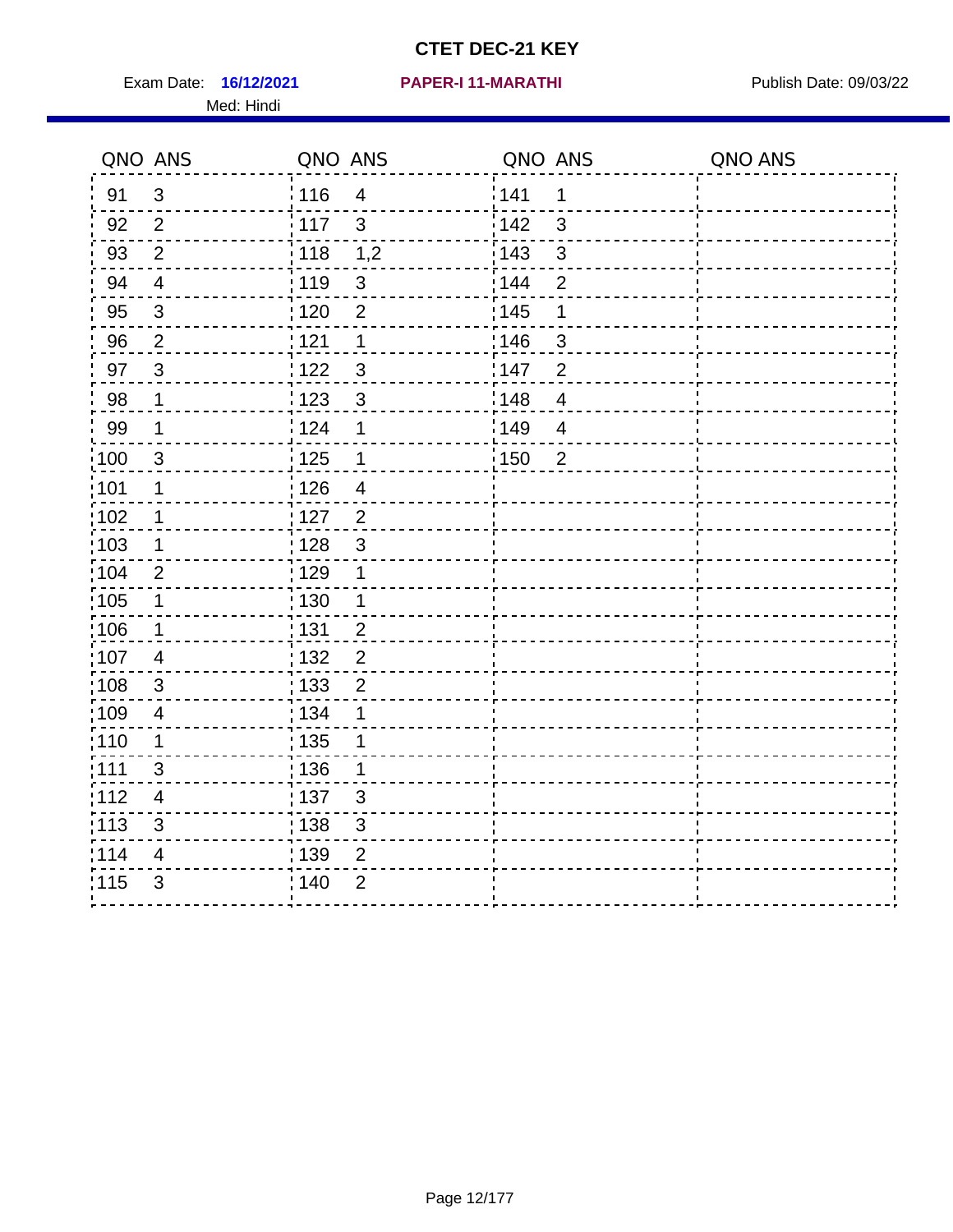Exam Date: 16/12/2021 **PAPER-I 12-MIZO** PUBLISH Date: 09/03/22

Med: Hindi

**16/12/2021 PAPER-I 12-MIZO**

|                   | QNO ANS                  | QNO ANS           |                | QNO ANS |                | QNO ANS |
|-------------------|--------------------------|-------------------|----------------|---------|----------------|---------|
| 91                | $\mathbf 1$              | 116               | $\overline{4}$ | 1141    | $\mathbf 1$    |         |
| 92                | $\overline{2}$           | 117               | $\mathbf{3}$   | 142     | $\mathfrak{S}$ |         |
| 93                | $\mathbf 1$              | 118               | 1,2            | 143     | $\mathfrak{S}$ |         |
| 94                | 3                        | : 119             | 3              | : 144   | $\overline{2}$ |         |
| 95                | 2                        | : 120             | $\overline{2}$ | : 145   | 1              |         |
| 96                | $\overline{2}$           | 121               | $\overline{2}$ | :146    | 3              |         |
| 97                | $\mathbf 1$              | 122               | 1              | 147     | $\overline{2}$ |         |
| 98                | $\overline{4}$           | 123               | $\mathbf{1}$   | 148     | $\overline{4}$ |         |
| 99                | $\sqrt{3}$               | 124               | $\overline{2}$ | 149     | $\overline{4}$ |         |
| $\frac{1}{1}$ 100 | $\overline{\mathbf{1}}$  | $\frac{1}{1}$ 125 | $\mathfrak{S}$ | 150     | $\overline{2}$ |         |
| :101              | $\overline{2}$           | : 126             | 1              |         |                |         |
| 102               | $\overline{4}$           | : 127             | $\mathbf 1$    |         |                |         |
| 103               | $\overline{4}$           | : 128             | $\overline{2}$ |         |                |         |
| 104               | $\overline{2}$           | : 129             | $\mathbf{3}$   |         |                |         |
| $\frac{1}{1}$ 105 | $\mathbf{1}$             | : 130             | $\mathbf{1}$   |         |                |         |
| :106              | $\mathbf 1$              | : 131             | $\overline{4}$ |         |                |         |
| 107               | $\overline{4}$           | 132               | $\mathbf{3}$   |         |                |         |
| 108               | $\sqrt{3}$               | : 133             | $\overline{2}$ |         |                |         |
| :109              | $\overline{\mathbf{4}}$  | : 134             | 1              |         |                |         |
| :110              | 1                        | : 135             | 1              |         |                |         |
| 1111              | 3                        | 136               | 1              |         |                |         |
| 112               | $\overline{\mathcal{A}}$ | : 137             | $\sqrt{3}$     |         |                |         |
| 113               | $\sqrt{3}$               | $\frac{1}{1}$ 138 | 3              |         |                |         |
| 114               | $\overline{4}$           | :139              | 2              |         |                |         |
| 115               | $\mathfrak{S}$           | 140               | $\overline{2}$ |         |                |         |
|                   |                          |                   |                |         |                |         |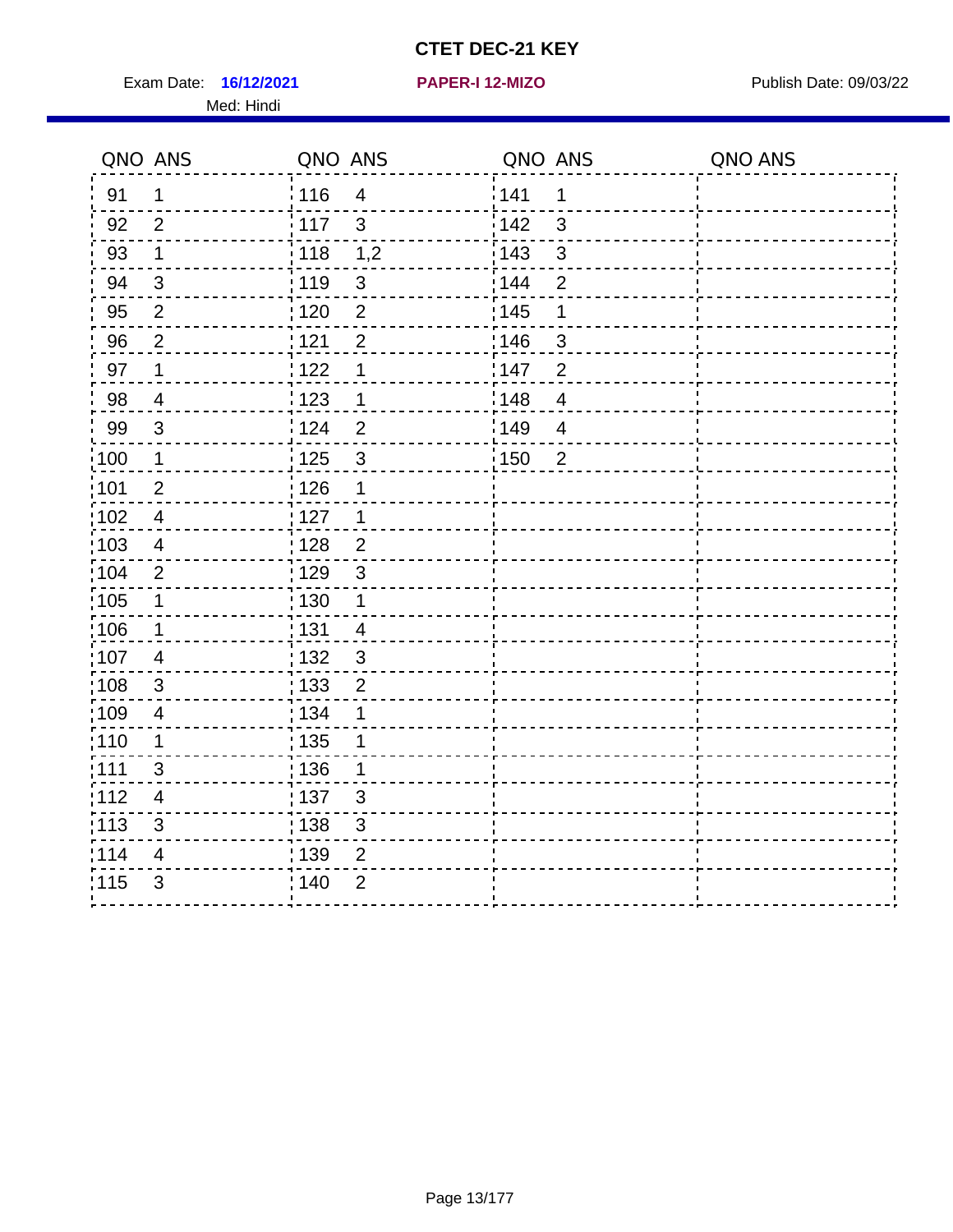Exam Date: 16/12/2021 **PAPER-I 13-NEPALI Exam Date: 09/03/22** Med: Hindi

**16/12/2021 PAPER-I 13-NEPALI**

|                   | QNO ANS                  | QNO ANS           |                         | QNO ANS           |                | QNO ANS |
|-------------------|--------------------------|-------------------|-------------------------|-------------------|----------------|---------|
| 91                | $\mathbf{3}$             | 116               | $\overline{\mathbf{4}}$ | 141               | $\mathbf 1$    |         |
| 92                | $\mathbf 1$              | : 117             | $\mathbf{3}$            | 142               | 3              |         |
| 93                | $\overline{2}$           | $\frac{1}{118}$   | 1,2                     | $\frac{1}{2}$ 143 | $\mathfrak{S}$ |         |
| 94                | $\overline{\mathcal{A}}$ | : 119             | $\mathbf{3}$            | 144               | $\overline{2}$ |         |
| 95                | 1                        | : 120             | $\overline{2}$          | : 145             | 1              |         |
| 96                | 4                        | 121               | $\overline{4}$          | :146              | 3              |         |
| 97                | $\overline{2}$           | 122               | $\overline{2}$          | 147               | $\overline{2}$ |         |
| 98                | $\mathbf{3}$             | 123               | $\overline{4}$          | 148               | $\overline{4}$ |         |
| 99                | $\overline{2}$           | 124               | $\overline{2}$          | 149               | $\overline{4}$ |         |
| $\frac{1}{1}$ 100 | $\sqrt{2}$               | $\frac{1}{1}$ 125 | $\mathbf 1$             | 150               | $\overline{2}$ |         |
| :101              | 1                        | : 126             | $\overline{2}$          |                   |                |         |
| 102               | $\overline{2}$           | : 127             | $\mathbf{3}$            |                   |                |         |
| 103               | $\mathbf{3}$             | : 128             | $\overline{2}$          |                   |                |         |
| $\frac{1}{104}$   | $\overline{4}$           | : 129             | $\mathfrak{3}$          |                   |                |         |
| $\frac{1}{1}$ 105 | $\overline{2}$           | $\frac{1}{1}$ 130 | $\mathbf 1$             |                   |                |         |
| :106              | $\mathbf 1$              | : 131             | $\overline{2}$          |                   |                |         |
| 107               | $\overline{4}$           | 132               | $\overline{4}$          |                   |                |         |
| 108               | $\sqrt{3}$               | 133               | $\overline{2}$          |                   |                |         |
| :109              | $\overline{\mathbf{4}}$  | : 134             | $\overline{4}$          |                   |                |         |
| :110              | 1                        | 135               | $\overline{2}$          |                   |                |         |
| 1111              | 3                        | 136               | 1                       |                   |                |         |
| 112               | $\overline{\mathcal{A}}$ | $\frac{1}{1}$ 137 | $\mathfrak{S}$          |                   |                |         |
| 113               | $\sqrt{3}$               | : 138             | 3                       |                   |                |         |
| 114               | $\overline{4}$           | 139               | 2                       |                   |                |         |
| 115               | $\mathfrak{S}$           | 140               | $\overline{2}$          |                   |                |         |
|                   |                          |                   |                         |                   |                |         |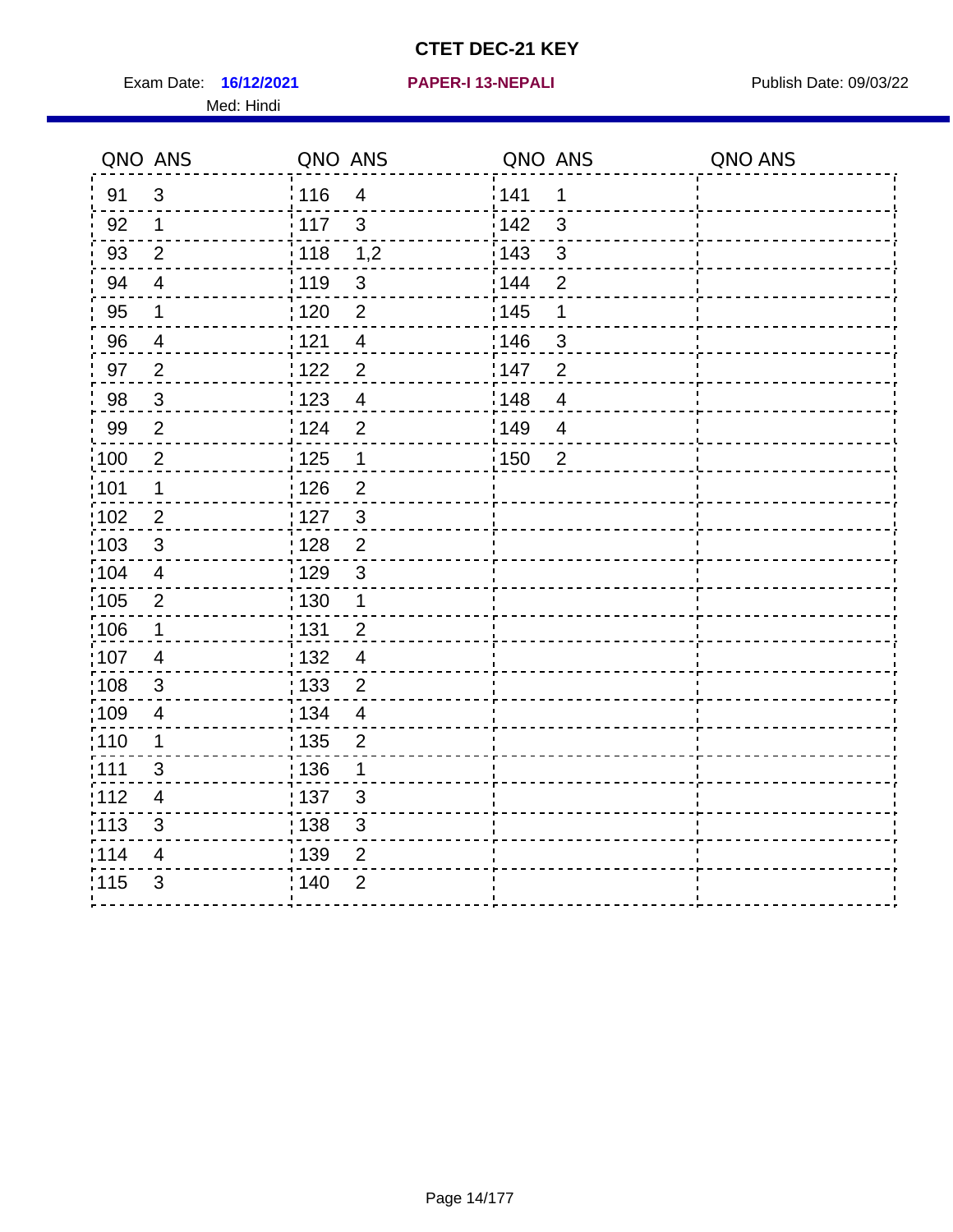Exam Date: 16/12/2021 **PAPER-I 14-ORIYA** Publish Date: 09/03/22 Med: Hindi

**16/12/2021 PAPER-I 14-ORIYA**

|      | QNO ANS                  | QNO ANS           |                | QNO ANS |                          | QNO ANS |
|------|--------------------------|-------------------|----------------|---------|--------------------------|---------|
| 91   | $\mathbf{3}$             | 116               | $\overline{4}$ | 1141    | 1                        |         |
| 92   | 3                        | 117               | $\mathbf{3}$   | 142     | $\mathfrak{S}$           |         |
| 93   | $\mathbf 1$              | 118               | 1,2            | 143     | $\mathfrak{S}$           |         |
| 94   | $\overline{2}$           | : 119             | 3              | 144     | $\overline{2}$           |         |
| 95   | $\overline{\mathcal{A}}$ | : 120             | $\overline{2}$ | : 145   | 1                        |         |
| 96   | $\overline{2}$           | 121               | $\mathbf{3}$   | :146    | 3                        |         |
| 97   | $\mathbf{3}$             | 122               | $\overline{2}$ | 147     | $\overline{2}$           |         |
| 98   | $\overline{4}$           | 1123              | $\overline{2}$ | 148     | $\overline{4}$           |         |
| 99   | $\overline{2}$           | 124               | $\sqrt{3}$     | 149     | $\overline{\mathcal{A}}$ |         |
| 100  | $\overline{2}$           | 125               | $\overline{4}$ | 150     | $\overline{2}$           |         |
| :101 | $\sqrt{3}$               | $\frac{1}{1}$ 126 | 1              |         |                          |         |
| 102  | $\overline{4}$           | : 127             | $\overline{2}$ |         |                          |         |
| 103  | 2                        | : 128             | $\mathbf{3}$   |         |                          |         |
| 104  | $\mathbf{3}$             | : 129             | $\overline{2}$ |         |                          |         |
| 105  | $\mathbf 1$              | $\frac{1}{1}$ 130 | $\mathbf{1}$   |         |                          |         |
| :106 | $\mathbf 1$              | : 131             | $\mathbf{3}$   |         |                          |         |
| 107  | 4                        | :132              | 3              |         |                          |         |
| 108  | $\sqrt{3}$               | : 133             | $\overline{2}$ |         |                          |         |
| :109 | $\overline{\mathbf{4}}$  | : 134             | $\mathbf{3}$   |         |                          |         |
| :110 | 1                        | : 135             | 3              |         |                          |         |
| 111  | 3                        | : 136             | $\mathbf{1}$   |         |                          |         |
| 112  | $\overline{4}$           | 137               | 3              |         |                          |         |
| 113  | $\mathfrak{S}$           | : 138             | 3              |         |                          |         |
| 114  | 4                        | : 139             | 2              |         |                          |         |
| 115  | 3                        | 140               | $\overline{2}$ |         |                          |         |
|      |                          |                   |                |         |                          |         |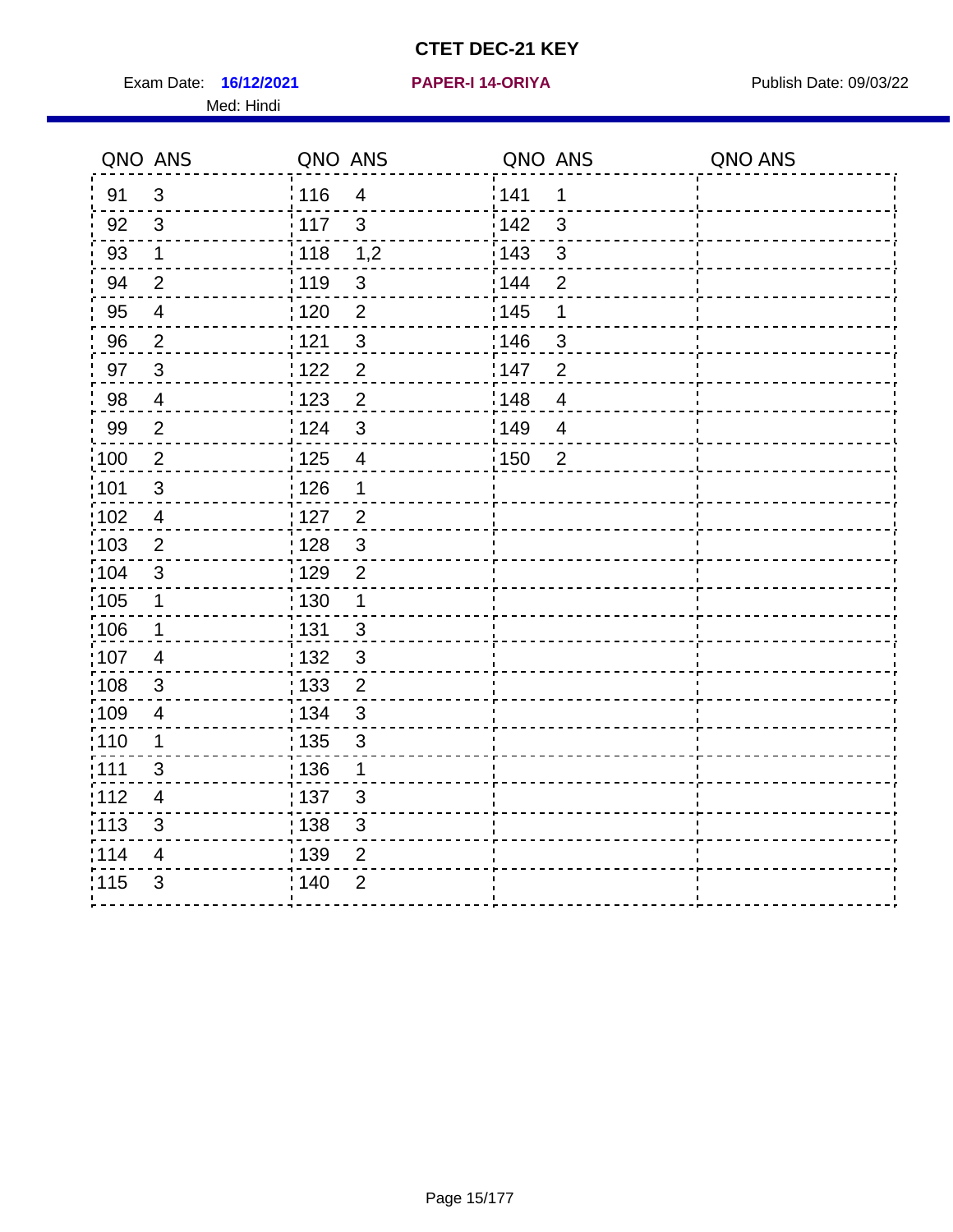Exam Date: 16/12/2021 PAPER-I 15-PUNJABI PUBLISH Date: 09/03/22 Med: Hindi

|                   | QNO ANS                 | QNO ANS           |                         | QNO ANS |                | QNO ANS |
|-------------------|-------------------------|-------------------|-------------------------|---------|----------------|---------|
| 91                | $\overline{2}$          | 116               | $\overline{\mathbf{4}}$ | 141     | $\mathbf 1$    |         |
| 92                | $\overline{2}$          | 117               | 3                       | 142     | 3              |         |
| 93                | $\overline{4}$          | 118               | 1,2                     | 143     | 3              |         |
| 94                | 3                       | : 119             | $\mathbf{3}$            | : 144   | $\overline{2}$ |         |
| 95                | 1                       | : 120             | $\overline{2}$          | : 145   | 1              |         |
| 96                | $\mathfrak{S}$          | 121               | $\mathfrak{S}$          | 146     | 3              |         |
| 97                | $\overline{2}$          | $122$             | $\overline{2}$          | 147     | $\overline{2}$ |         |
| 98                | $\overline{2}$          | $\frac{1}{2}$ 123 | $\overline{4}$          | 148     | $\overline{4}$ |         |
| 99                | $\sqrt{3}$              | 124               | 1                       | 149     | $\overline{4}$ |         |
| $\frac{1}{1}$ 100 | $\overline{4}$          | 125               | $\overline{2}$          | 150     | $\overline{2}$ |         |
| :101              | $\sqrt{3}$              | 126               | 3                       |         |                |         |
| 102               | $\overline{2}$          | : 127             | 1                       |         |                |         |
| 103               | $\overline{4}$          | 128               | $\overline{2}$          |         |                |         |
| 104               | $\mathfrak{S}$          | 129               | $\overline{4}$          |         |                |         |
| $\frac{1}{1}$ 105 | $\mathbf 1$             | : 130             | $\mathbf{3}$            |         |                |         |
| ;106              | $\mathbf{1}$            | : 131             | $\mathbf{3}$            |         |                |         |
| :107              | $\overline{4}$          | : 132             | 1                       |         |                |         |
| 108               | $\sqrt{3}$              | : 133             | $\mathbf 1$             |         |                |         |
| :109              | $\overline{\mathbf{4}}$ | : 134             | $\overline{4}$          |         |                |         |
| :110              | 1                       | : 135             | 1                       |         |                |         |
| 111               | 3                       | : 136             | 1                       |         |                |         |
| 112               | $\overline{4}$          | 137               | $\mathfrak{S}$          |         |                |         |
| 113               | $\mathfrak{S}$          | : 138             | 3                       |         |                |         |
| 114               | 4                       | 139               | 2                       |         |                |         |
| 115               | 3                       | 140               | $\overline{2}$          |         |                |         |
|                   |                         |                   |                         |         |                |         |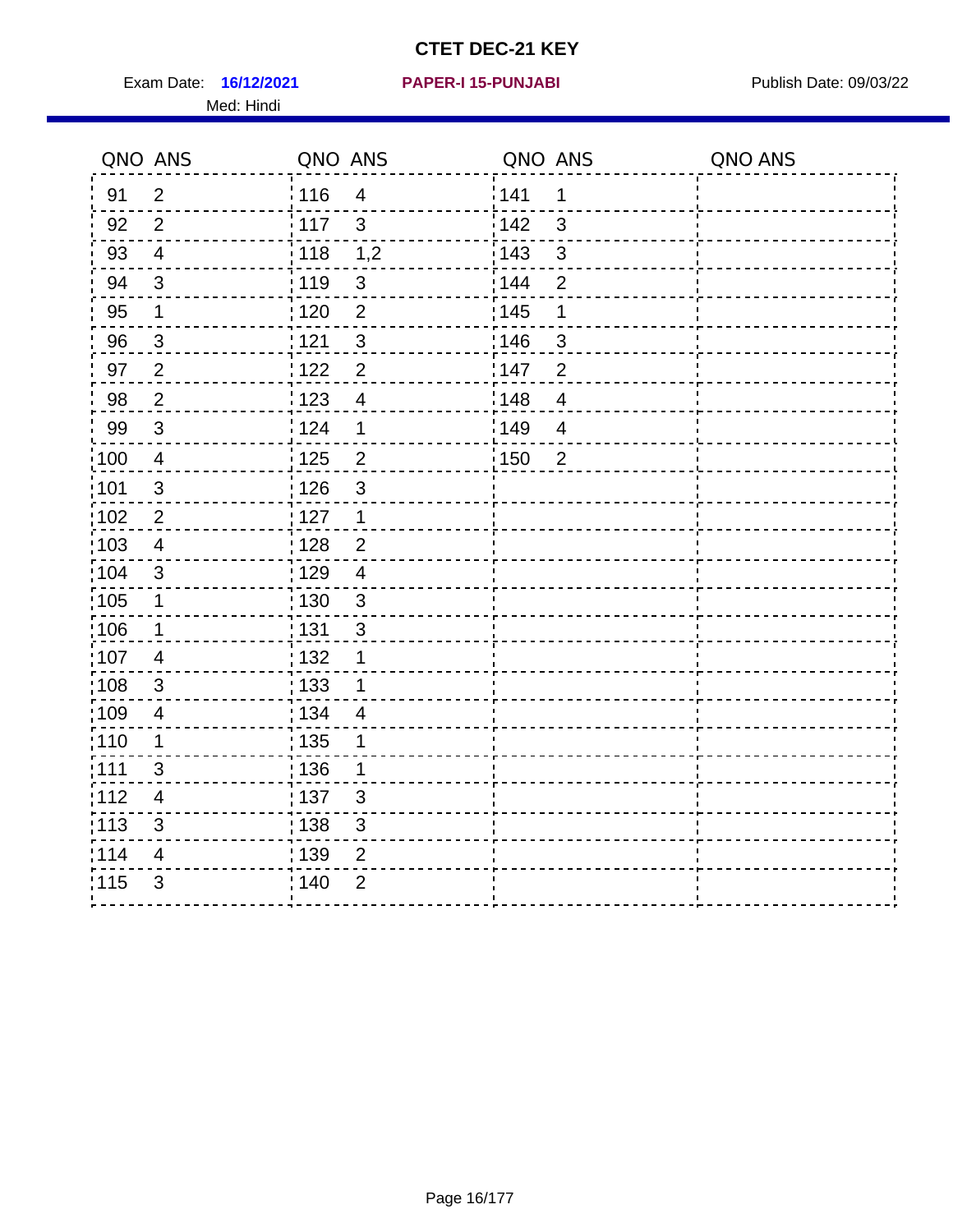Exam Date: 16/12/2021 PAPER-I 16-SANSKRIT Publish Date: 09/03/22 Med: Hindi

#### **PAPER-I 16-SANSKRIT**

|                   | QNO ANS                  | QNO ANS           |                          | QNO ANS           |                | QNO ANS |
|-------------------|--------------------------|-------------------|--------------------------|-------------------|----------------|---------|
| 91                | $\mathbf{1}$             | : 116             | $\overline{4}$           | 141               | 1              |         |
| 92                | $\mathbf 1$              | $\frac{1}{117}$   | $\mathbf{3}$             | 142               | 3              |         |
| 93                | $\overline{4}$           | 118               | 1,2                      | 143               | 3              |         |
| 94                | $\mathbf 1$              | : 119             | $\mathbf{3}$             | : 144             | $\overline{2}$ |         |
| 95                | $\mathbf{3}$             | : 120             | $\overline{2}$           | : 145             | 1              |         |
| 96                | $\overline{4}$           | 121               | 1                        | 146               | 3              |         |
| 97                | $\overline{3}$           | 122               | 1                        | 147               | $\overline{2}$ |         |
| 98                | $\mathbf{1}$             | 123               | $\mathbf{3}$             | 148               | $\overline{4}$ |         |
| 99                | $\overline{4}$           | 124               | 3                        | 149               | $\overline{4}$ |         |
| $\frac{1}{1}$ 100 | $\mathbf{1}$             | $\frac{1}{1}$ 125 | $\overline{2}$           | $\frac{1}{1}$ 150 | $\overline{2}$ |         |
| :101              | $\mathbf 2$              | : 126             | 1                        |                   |                |         |
| 102               | $\mathbf{3}$             | : 127             | $\mathbf{3}$             |                   |                |         |
| 103               | $\overline{2}$           | : 128             | $\mathbf{3}$             |                   |                |         |
| $\frac{1}{104}$   | $\overline{4}$           | $\frac{1}{1}$ 129 | $\mathbf 1$              |                   |                |         |
| 105               | $\overline{\mathbf{4}}$  | 130               | $\overline{4}$           |                   |                |         |
| :106              | $\mathbf 1$              | 131               | $\overline{2}$           |                   |                |         |
| 107               | $\overline{4}$           | 132               | $\mathbf{3}$             |                   |                |         |
| 108               | $\sqrt{3}$               | : 133             | $\overline{\mathbf{4}}$  |                   |                |         |
| :109              | $\overline{4}$           | : 134             | $\overline{2}$           |                   |                |         |
| :110              | 1                        | : 135             | $\overline{\mathcal{A}}$ |                   |                |         |
| : 111             | 3                        | 136               | 1                        |                   |                |         |
| 112               | $\overline{\mathcal{A}}$ | 137               | $\mathfrak{B}$           |                   |                |         |
| 113               | $\mathbf{3}$             | : 138             | 3                        |                   |                |         |
| 114               | 4                        | 139               | 2                        |                   |                |         |
| 115               | 3                        | 140               | $\overline{2}$           |                   |                |         |
|                   |                          |                   |                          |                   |                |         |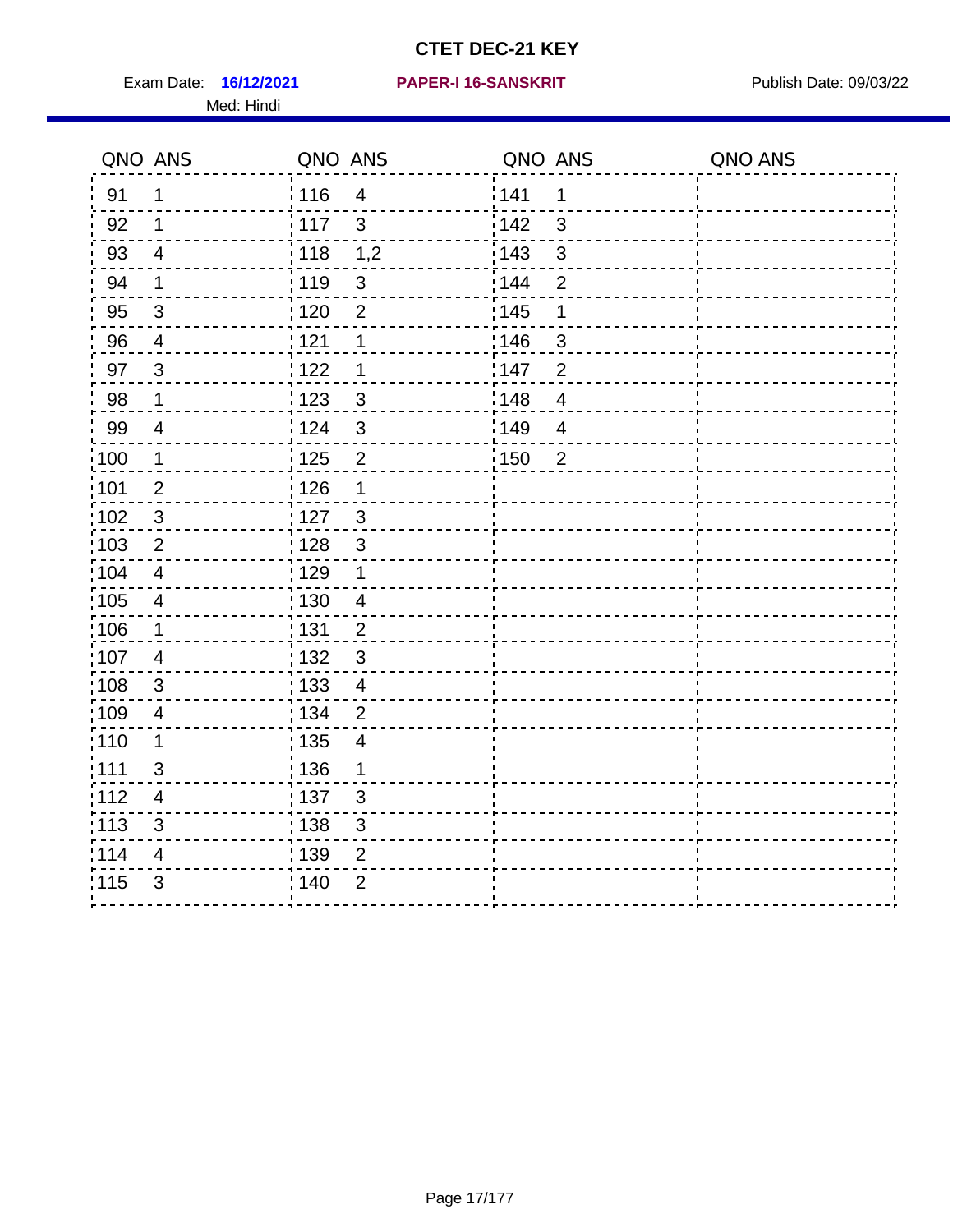Exam Date: 16/12/2021 **PAPER-I 17-TAMIL Exam Date: 09/03/22** Med: Hindi

**16/12/2021 PAPER-I 17-TAMIL**

|                   | QNO ANS                   | QNO ANS           |                         | QNO ANS |                | QNO ANS |
|-------------------|---------------------------|-------------------|-------------------------|---------|----------------|---------|
| 91                | $\overline{2}$            | 116               | $\overline{\mathbf{4}}$ | 141     | 1              |         |
| 92                | $\mathbf{3}$              | 117               | $\mathfrak{S}$          | 142     | $\mathbf{3}$   |         |
| 93                | $\mathbf{2}$              | 118               | 1,2                     | 143     | $\mathfrak{S}$ |         |
| 94                | $\sqrt{3}$                | : 119             | $\sqrt{3}$              | 144     | $\overline{2}$ |         |
| 95                | $\overline{2}$            | : 120             | $\overline{c}$          | : 145   | 1              |         |
| 96                | 3                         | 1121              | $\overline{2}$          | 146     | 3              |         |
| 97                | $\mathbf 1$               | 122               | $\mathbf 1$             | 147     | $\overline{2}$ |         |
| 98                | $\overline{2}$            | ¦ 123             | $\mathbf{3}$            | 148     | $\overline{4}$ |         |
| 99                | $\overline{\mathbf{4}}$   | 124               | $\overline{4}$          | 149     | $\overline{4}$ |         |
| 100               | $\overline{2}$            | 125               | $\mathbf{1}$            | 150     | $\overline{2}$ |         |
| 101               | $\sqrt{3}$                | : 126             | $\overline{2}$          |         |                |         |
| :102              | $\mathbf 1$               | : 127             | $\overline{2}$          |         |                |         |
| 103               | $\overline{2}$            | : 128             | $\mathbf 1$             |         |                |         |
| 104               | 3                         | : 129             | $\overline{2}$          |         |                |         |
| :105              | $\overline{4}$            | : 130             | $\mathfrak{S}$          |         |                |         |
| :106              | $\mathbf 1$               | : 131             | $\overline{2}$          |         |                |         |
| 107               | $\overline{4}$            | : 132             | $\mathbf 1$             |         |                |         |
| 108               | $\mathbf{3}$              | : 133             | $\mathbf{3}$            |         |                |         |
| $\frac{1}{1}$ 109 | $\overline{\mathbf{4}}$   | : 134             | $\overline{c}$          |         |                |         |
| :110              | 1                         | $\frac{1}{1}$ 135 | $\mathbf{3}$            |         |                |         |
| : 111             | 3                         | : 136             | $\mathbf 1$             |         |                |         |
| 112               | $\overline{4}$            | : 137             | 3                       |         |                |         |
| : 113             | $\ensuremath{\mathsf{3}}$ | : 138             | $\mathsf 3$             |         |                |         |
| 114               | 4                         | : 139             | $\overline{2}$          |         |                |         |
| 115               | 3                         | : 140             | $\overline{2}$          |         |                |         |
|                   |                           |                   |                         |         |                |         |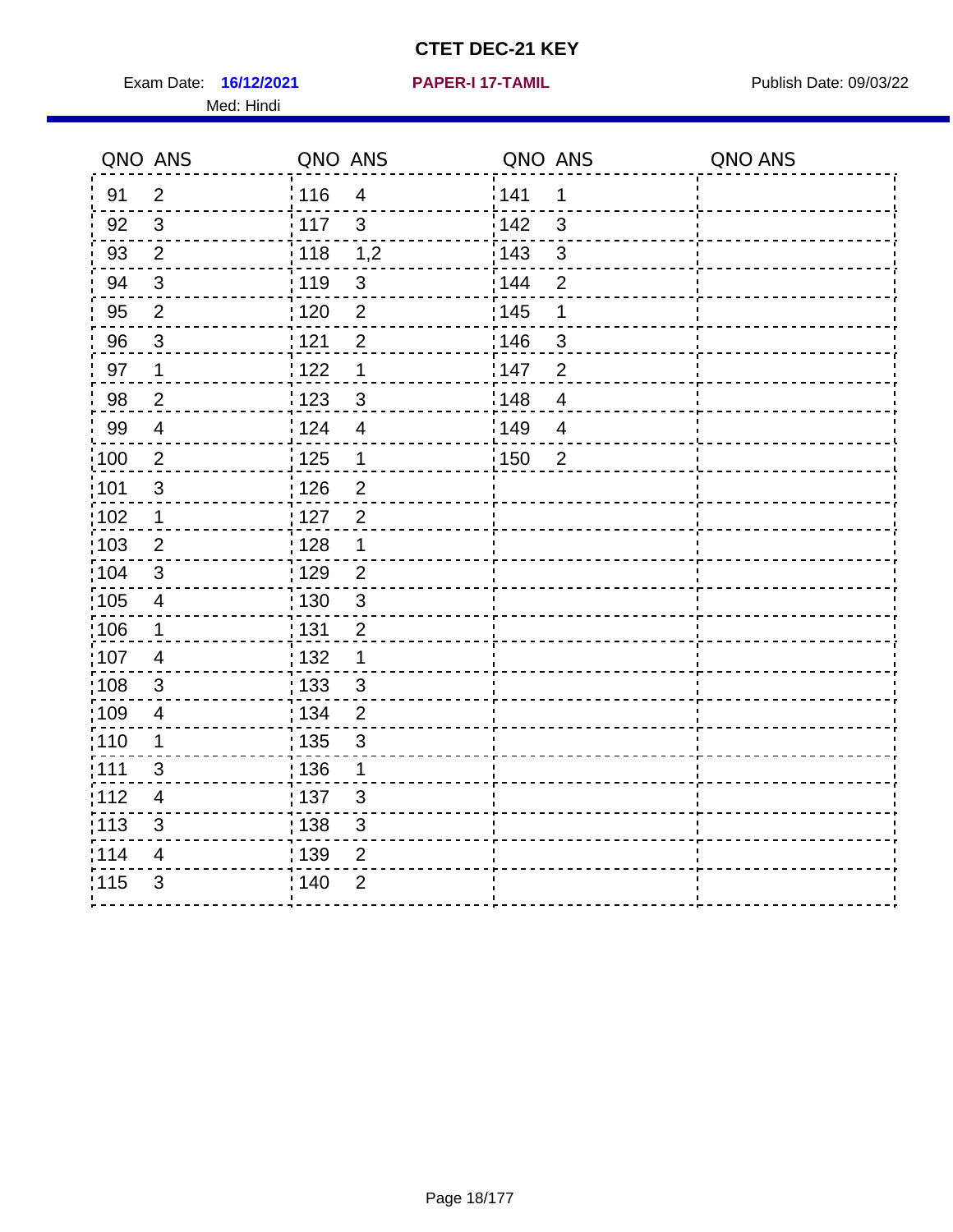Exam Date: 16/12/2021 **PAPER-I 18-TELUGU** PUBLISH Date: 09/03/22 Med: Hindi

|       | QNO ANS                   | QNO ANS           |                           | QNO ANS |                | QNO ANS |
|-------|---------------------------|-------------------|---------------------------|---------|----------------|---------|
| 91    | $\mathfrak{B}$            | : 116             | $\overline{4}$            | 141     | 1              |         |
| 92    | $\overline{4}$            | $\frac{1}{2}$ 117 | $\mathfrak{S}$            | 142     | $\mathbf{3}$   |         |
| 93    | $\mathbf{2}$              | $\frac{1}{1}$ 118 | 1,2                       | 143     | $\mathsf 3$    |         |
| 94    | $\overline{2}$            | : 119             | $\mathbf{3}$              | : 144   | $\overline{2}$ |         |
| 95    | 3                         | :120              | 2                         | : 145   | 1              |         |
| 96    | $\mathbf{1}$              | 121               | $\sqrt{3}$                | 146     | $\mathfrak{S}$ |         |
| 97    | $\mathfrak{S}$            | 122               | $\mathbf 1$               | 147     | $\overline{2}$ |         |
| 98    | $\mathbf 2$               | $\frac{1}{2}$ 123 | $\overline{c}$            | 148     | $\overline{4}$ |         |
| 99    | $\mathbf{2}$              | 124               | $\mathfrak{S}$            | :149    | $\overline{4}$ |         |
| 100   | $\mathbf 1$               | 125               | $\mathbf 1$               | :150    | $\overline{2}$ |         |
| 101   | $\overline{2}$            | : 126             | $\ensuremath{\mathsf{3}}$ |         |                |         |
| 102   | 1                         | : 127             | $\mathbf{3}$              |         |                |         |
| :103  | $\mathbf 1$               | : 128             | $\mathbf{3}$              |         |                |         |
| :104  | $\mathbf{1}$              | : 129             | $\overline{4}$            |         |                |         |
| 105   | $\sqrt{2}$                | $\frac{1}{1}$ 130 | $\mathbf{1}$              |         |                |         |
| :106  | $\mathbf 1$               | : 131             | $\overline{2}$            |         |                |         |
| 107   | $\overline{4}$            | : 132             | $\mathbf 1$               |         |                |         |
| 108   | $\mathbf{3}$              | : 133             | $\overline{2}$            |         |                |         |
| ;109  | $\overline{4}$            | : 134             | $\overline{2}$            |         |                |         |
| :110  | $\mathbf 1$               | : 135             | 1                         |         |                |         |
| :111  | 3                         | : 136             | 1                         |         |                |         |
| 112   | 4                         | : 137             | $\sqrt{3}$                |         |                |         |
| : 113 | $\ensuremath{\mathsf{3}}$ | : 138             | $\ensuremath{\mathsf{3}}$ |         |                |         |
| 114   | 4                         | : 139             | $\overline{2}$            |         |                |         |
| 115   | 3                         | 140               | $\overline{2}$            |         |                |         |
|       |                           |                   |                           |         |                |         |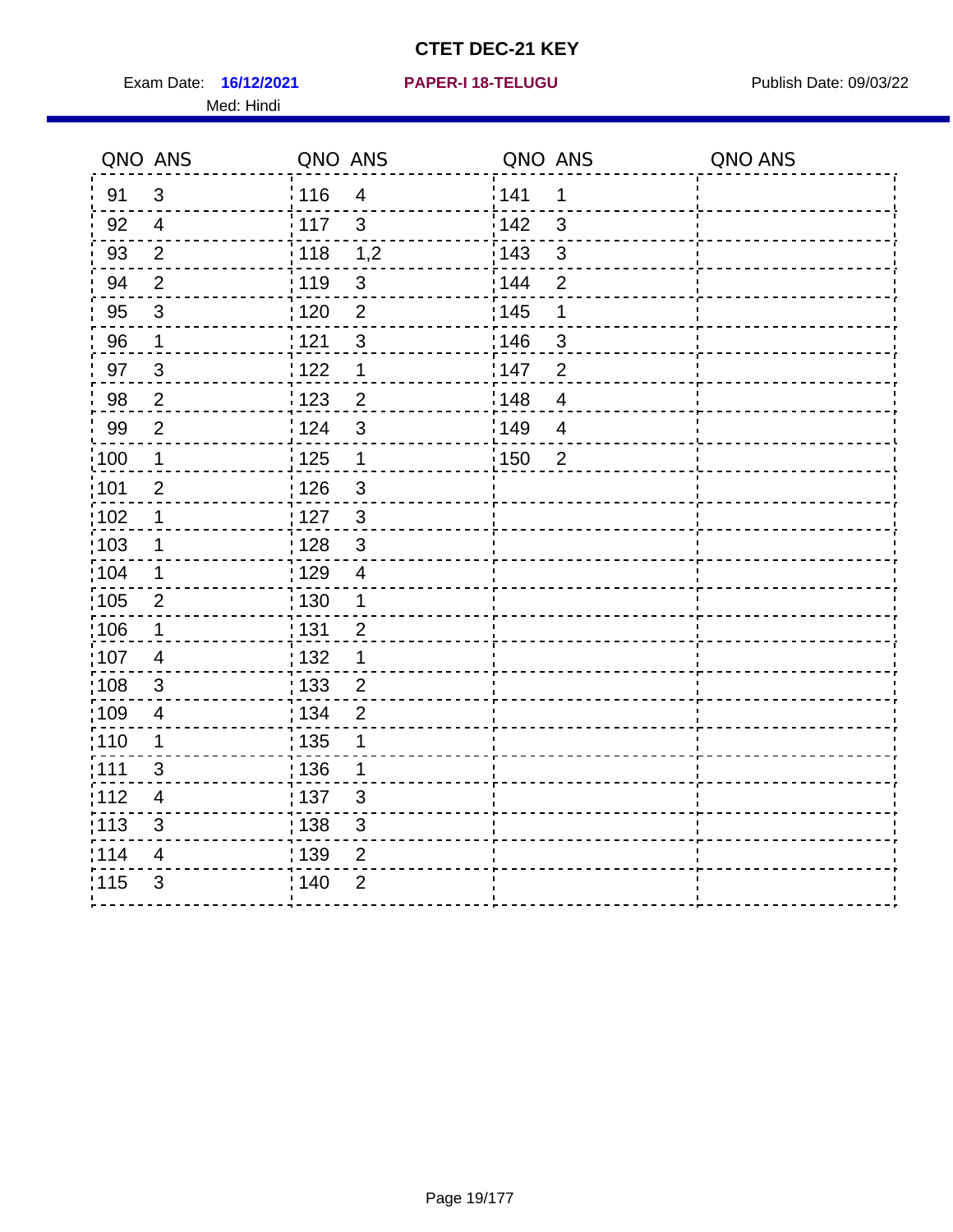Exam Date: 16/12/2021 **PAPER-I 19-TIBETAN** Publish Date: 09/03/22 Med: Hindi

|                   | QNO ANS                 | QNO ANS           |                         | QNO ANS           |                | QNO ANS |
|-------------------|-------------------------|-------------------|-------------------------|-------------------|----------------|---------|
| 91                | $\mathbf{3}$            | 116               | $\overline{\mathbf{4}}$ | 141               | $\mathbf 1$    |         |
| 92                | $\overline{2}$          | 117               | 3                       | 142               | 3              |         |
| 93                | $\overline{4}$          | 118               | 1,2                     | 143               | 3              |         |
| 94                | 3                       | : 119             | $\mathfrak{3}$          | : 144             | $\overline{2}$ |         |
| 95                | $\overline{4}$          | : 120             | $\overline{2}$          | : 145             | 1              |         |
| 96                | 4                       | 121               | $\overline{2}$          | 146               | 3              |         |
| 97                | $\mathbf 1$             | $122$             | 1                       | 147               | $\overline{2}$ |         |
| $98\,$            | $\overline{\mathbf{4}}$ | $\frac{1}{2}$ 123 | $\mathbf{3}$            | $\frac{1}{2}$ 148 | $\overline{4}$ |         |
| 99                | $\mathbf 1$             | 124               | 1                       | 149               | $\overline{4}$ |         |
| $\frac{1}{1}$ 100 | $\overline{1}$          | 125               | $\mathbf{3}$            | 150               | $\overline{2}$ |         |
| :101              | $\sqrt{3}$              | 126               | $\overline{\mathbf{4}}$ |                   |                |         |
| 102               | $\overline{2}$          | : 127             | $\overline{2}$          |                   |                |         |
| 103               | $\mathbf{3}$            | : 128             | $\mathbf 1$             |                   |                |         |
| 104               | $\overline{2}$          | : 129             | $\overline{2}$          |                   |                |         |
| $\frac{1}{1}$ 105 | $\mathbf 1$             | : 130             | $\mathbf{3}$            |                   |                |         |
| ;106              | $\mathbf{1}$            | : 131             | 4                       |                   |                |         |
| :107              | $\overline{4}$          | : 132             | 1                       |                   |                |         |
| 108               | $\sqrt{3}$              | : 133             | $\mathbf{1}$            |                   |                |         |
| :109              | $\overline{\mathbf{4}}$ | : 134             | $\overline{2}$          |                   |                |         |
| :110              | 1                       | : 135             | 3                       |                   |                |         |
| 111               | 3                       | : 136             | $\mathbf{1}$            |                   |                |         |
| 112               | $\overline{4}$          | 137               | $\mathfrak{S}$          |                   |                |         |
| 113               | $\mathbf{3}$            | : 138             | 3                       |                   |                |         |
| 114               | 4                       | 139               | 2                       |                   |                |         |
| 115               | 3                       | 140               | $\overline{2}$          |                   |                |         |
|                   |                         |                   |                         |                   |                |         |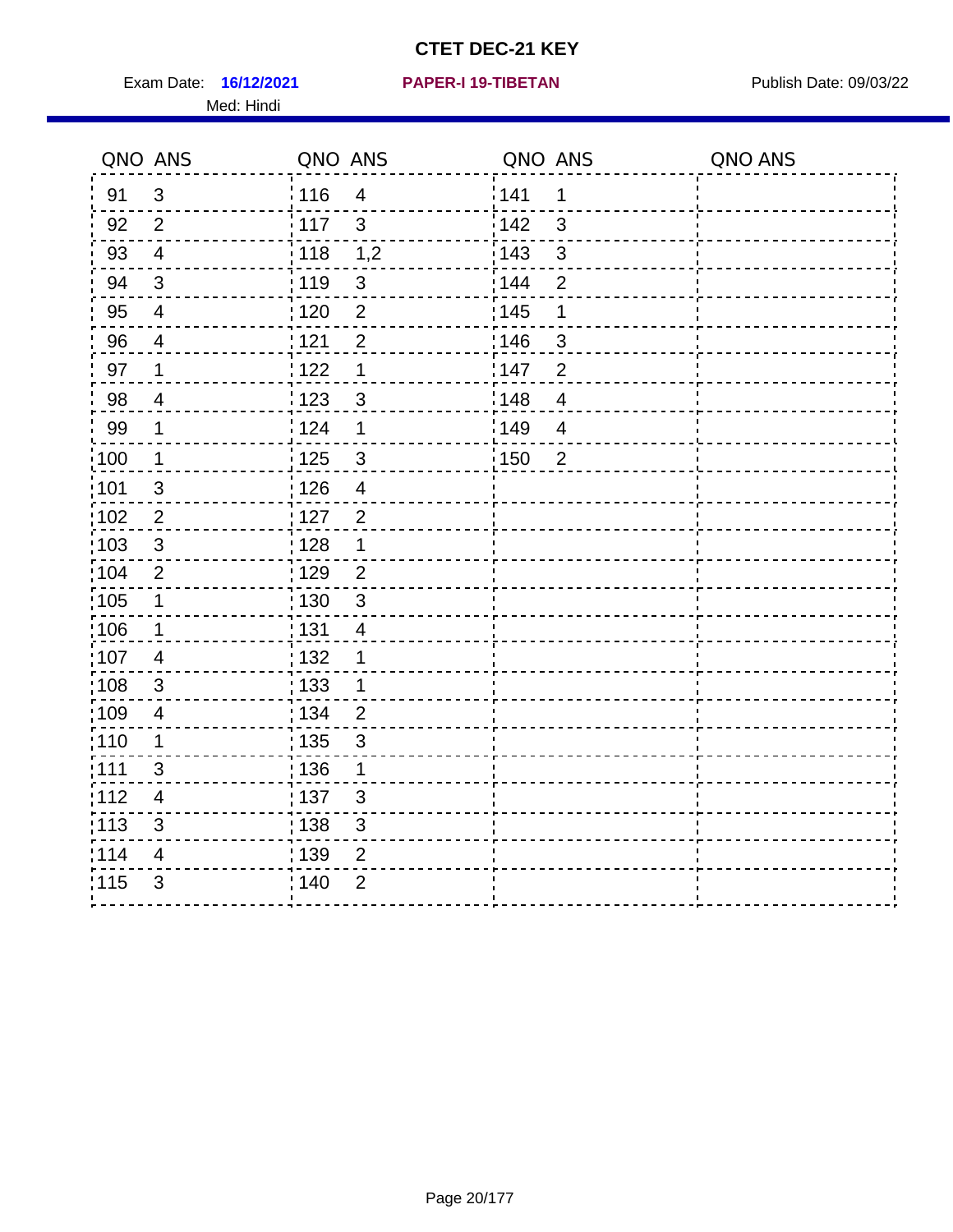Exam Date: 16/12/2021 **PAPER-I 20-URDU** PAPER 120-VERSITY Publish Date: 09/03/22 Med: Hindi

**16/12/2021 PAPER-I 20-URDU**

|                   | QNO ANS          | QNO ANS                             | QNO ANS                 | QNO ANS |
|-------------------|------------------|-------------------------------------|-------------------------|---------|
| 91                | $\mathbf{3}$     | 116<br>$\overline{4}$               | 1141<br>$\mathbf 1$     |         |
| 92                | $\mathbf 1$      | $\mathbf{3}$<br>117                 | 142<br>$\mathbf{3}$     |         |
| 93                | $\overline{2}$   | 118<br>1,2                          | 143<br>$\mathbf{3}$     |         |
| 94                | $\overline{4}$   | : 119<br>$\sqrt{3}$                 | : 144<br>$\overline{2}$ |         |
| 95                | 1                | : 120<br>$\overline{2}$             | : 145<br>1              |         |
| 96                | $\overline{2}$   | 121<br>$\overline{2}$               | 146<br>$\mathfrak{S}$   |         |
| 97                | $\mathbf{3}$     | 122<br>1                            | 147<br>$\overline{2}$   |         |
| 98                | $\mathbf{1}$     | 123<br>$\overline{2}$               | 148<br>$\overline{4}$   |         |
| 99                | $\overline{2}$   | 124<br>$\mathbf 1$                  | :149<br>$\overline{4}$  |         |
| $\frac{1}{1}$ 100 | $\mathbf{1}$     | $\frac{1}{1}$ 125<br>$\mathfrak{S}$ | 150<br>$\overline{2}$   |         |
| :101              | $\boldsymbol{2}$ | : 126<br>$\overline{\mathcal{A}}$   |                         |         |
| 102               | $\overline{2}$   | 127<br>$\mathbf 1$                  |                         |         |
| 103               | 1                | : 128<br>$\overline{2}$             |                         |         |
| 104               | $\mathbf 1$      | : 129<br>$\mathbf 1$                |                         |         |
| :105              | $\sqrt{2}$       | $\frac{1}{1}$ 130<br>$\mathbf 2$    |                         |         |
| :106              | $\mathbf 1$      | : 131<br>$\mathbf 1$                |                         |         |
| 107               | $\overline{4}$   | :132<br>$\mathbf 1$                 |                         |         |
| 108               | $\mathbf{3}$     | : 133<br>$\overline{2}$             |                         |         |
| :109              | $\overline{4}$   | : 134<br>1                          |                         |         |
| :110              | 1                | : 135<br>1                          |                         |         |
| ;111              | $\mathfrak{S}$   | : 136<br>1                          |                         |         |
| 112               | 4                | : 137<br>$\mathfrak{S}$             |                         |         |
| :113              | $\sqrt{3}$       | : 138<br>$\ensuremath{\mathsf{3}}$  |                         |         |
| 114               | $\overline{4}$   | : 139<br>$\overline{2}$             |                         |         |
| 115               | $\mathfrak{S}$   | 140<br>$\overline{2}$               |                         |         |
|                   |                  |                                     |                         |         |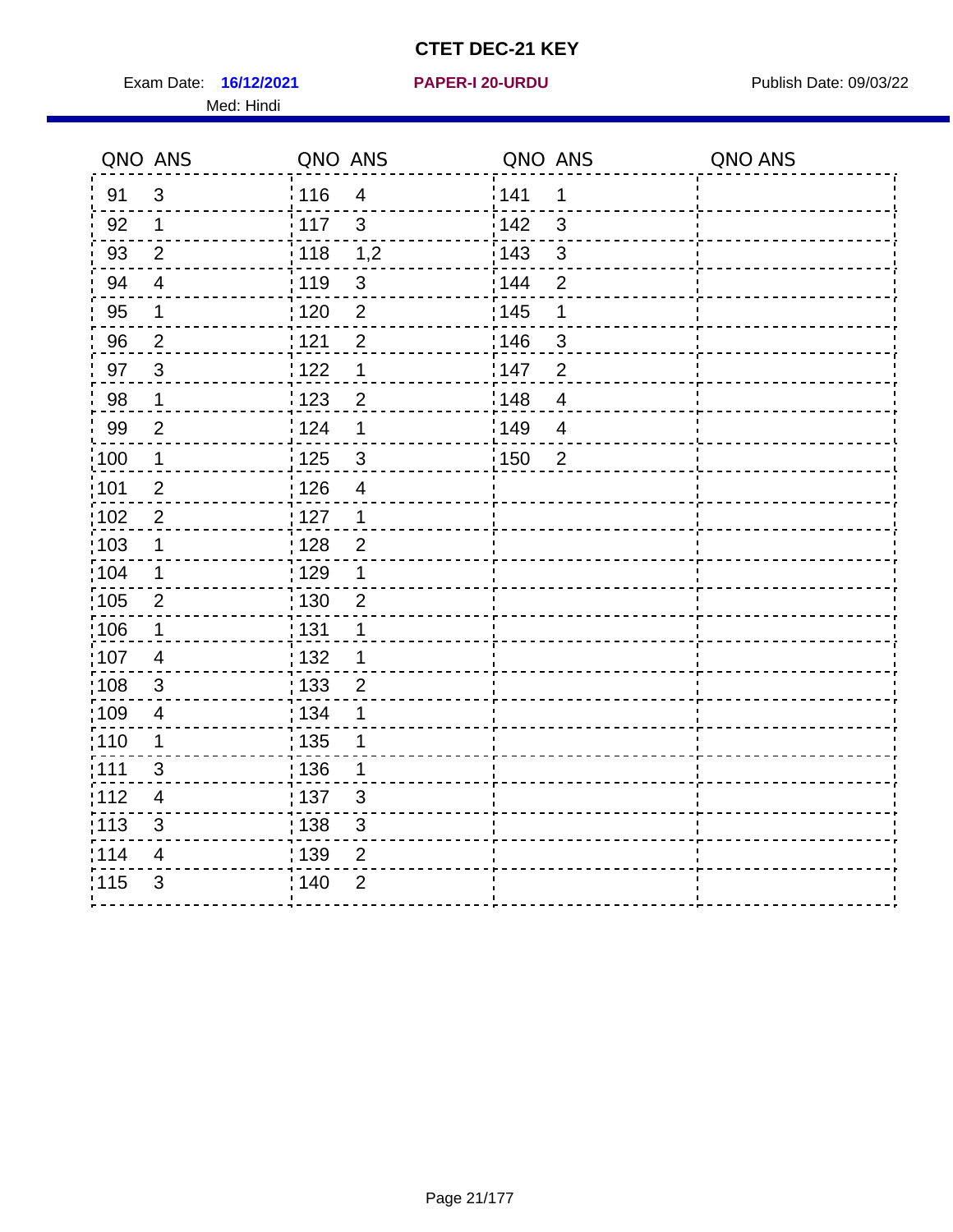Exam Date: **20/12/2021 PAPER-I-MAIN PROVIDED:** Publish Date: 09/03/22 Med: Hindi

**20/12/2021 PAPER-I -MAIN**

|                  | QNO ANS                  | QNO ANS |                           | QNO ANS |                          | QNO ANS |                |
|------------------|--------------------------|---------|---------------------------|---------|--------------------------|---------|----------------|
| 1                | 1                        | 26      | $\overline{4}$            | 51      | 3                        | 76      | $\mathbf 1$    |
| 2                | 1                        | 27      | $\overline{4}$            | 52      | 3                        | 77      | 3              |
| 3                | 2                        | 28      | $\overline{4}$            | 53      | $\overline{4}$           | 78      | 3              |
| 4                | 1                        | 29      | $\mathfrak{S}$            | 54      | 1                        | 79      | 3              |
| 5                | $\overline{2}$           | 30      | $\ensuremath{\mathsf{3}}$ | 55      | 1                        | 80      | $\sqrt{3}$     |
| 6                | 3                        | 31      | $\overline{2}$            | 56      | 4                        | 81      | 1              |
| $\overline{7}$   | 1                        | 32      | $\mathbf 1$               | 57      | $\overline{4}$           | 82      | $\overline{4}$ |
| 8                | 4                        | 33      | 4                         | 58      | $\overline{4}$           | 83      | $\mathbf 1$    |
| $\boldsymbol{9}$ | $\overline{2}$           | 34      | 1                         | 59      | $\sqrt{3}$               | 84      | $\overline{2}$ |
| 10               | $\overline{\mathcal{A}}$ | 35      | 3                         | 60      | $\mathbf 1$              | 85      | $\overline{c}$ |
| 11               | $\mathbf 1$              | 36      | $\mathbf 1$               | 61      | $\overline{\mathcal{A}}$ | 86      | $\mathbf 2$    |
| 12               | $\overline{2}$           | 37      | $\overline{4}$            | 62      | $\overline{2}$           | 87      | $\overline{2}$ |
| 13               | 3                        | 38      | $\overline{2}$            | 63      | $\overline{2}$           | 88      | 4              |
| 14               | 3                        | 39      | 4                         | 64      | $\overline{2}$           | 89      | 4              |
| 15               | $\mathbf 1$              | 40      | $\overline{2}$            | 65      | $\mathfrak{B}$           | 90      | 1              |
| 16               | 1                        | 41      | $\mathbf{1}$              | 66      | $\overline{4}$           |         |                |
| 17               | 1                        | 42      | 3                         | 67      | $\overline{2}$           |         |                |
| 18               | 3                        | 43      | $\overline{2}$            | 68      | $\overline{4}$           |         |                |
| 19               | 3                        | 44      | $\ensuremath{\mathsf{3}}$ | 69      | $\mathbf{2}$             |         |                |
| 20               | $\overline{4}$           | 45      | $\overline{\mathcal{L}}$  | 70      | $\mathfrak{S}$           |         |                |
| 21               | 3                        | 46      | 4                         | 71      | 3                        |         |                |
| 22               | $\mathbf 1$              | 47      | $\mathbf 1$               | 72      | $\overline{2}$           |         |                |
| 23               | 1                        | 48      | $\overline{2}$            | 73      | 3                        |         |                |
| 24               | 4                        | 49      | 3                         | 74      | $\overline{4}$           |         |                |
| 25               | 4                        | 50      | 1                         | 75      | $\overline{4}$           |         |                |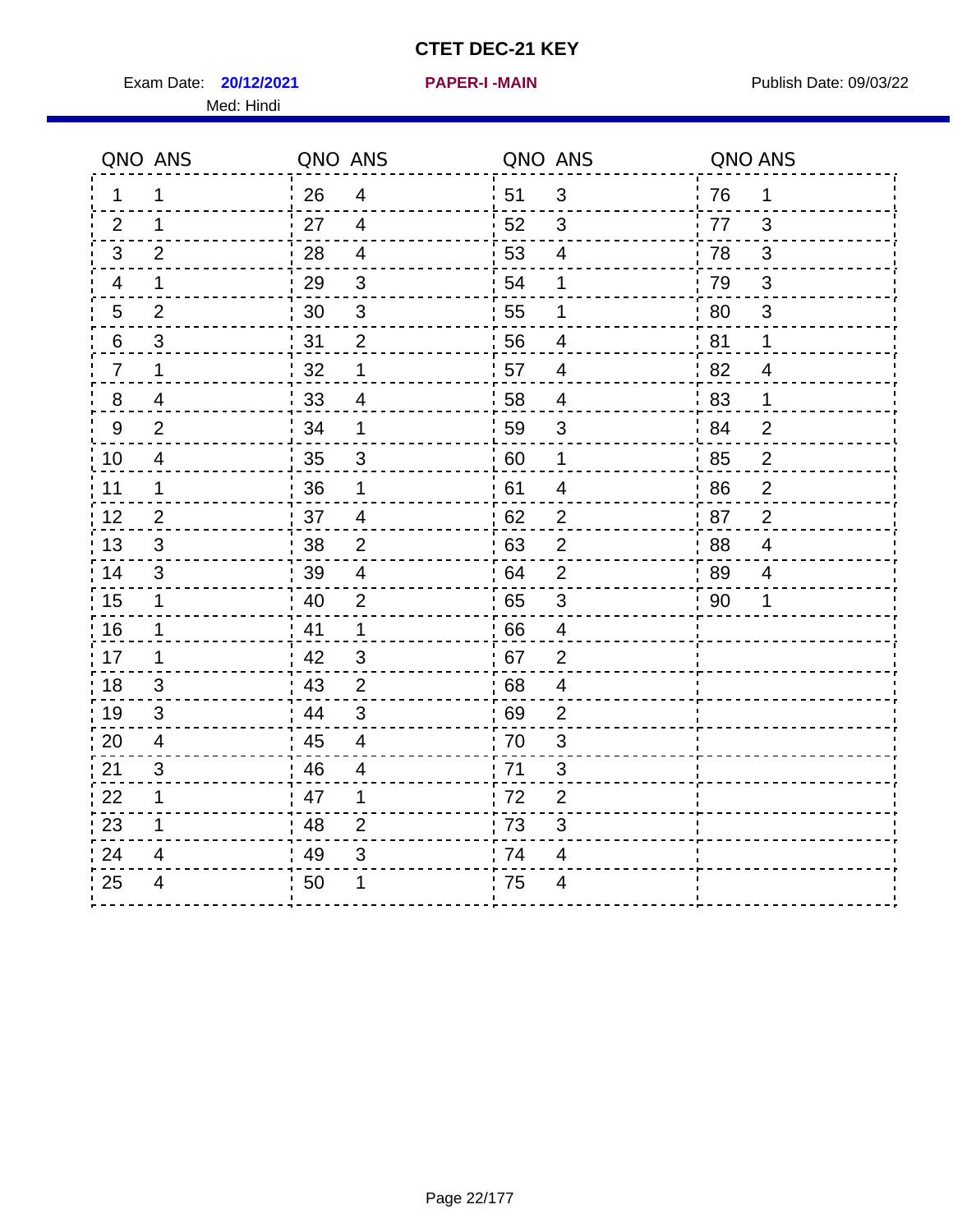Exam Date: **20/12/2021 PAPER-I 01-ENGLISH Propriet Algebra 20/03/22** Med: Hindi

|                   | QNO ANS                  | QNO ANS           |                         | QNO ANS |                         | QNO ANS |
|-------------------|--------------------------|-------------------|-------------------------|---------|-------------------------|---------|
| 91                | $\mathbf 1$              | 116               | $\mathfrak{S}$          | 141     | $\overline{\mathbf{4}}$ |         |
| 92                | 1                        | 117               | $\overline{2}$          | 142     | $\overline{2}$          |         |
| 93                | $\overline{4}$           | 118               | $\overline{2}$          | 143     | $\overline{4}$          |         |
| 94                | 4                        | : 119             | $\mathbf{3}$            | 144     | 3                       |         |
| 95                | 2                        | :120              | 1                       | : 145   | 3                       |         |
| 96                | 4                        | 121               | 1                       | 146     | 1                       |         |
| 97                | $\overline{\mathcal{A}}$ | : 122             | $\mathbf{3}$            | 147     | $\overline{4}$          |         |
| 98                | $\mathbf{1}$             | 123               | $\mathbf{3}$            | 148     | 1                       |         |
| 99                | $\sqrt{3}$               | : 124             | $\overline{2}$          | :149    | 1                       |         |
| :100              | $\overline{4}$           | 125               | $\overline{4}$          | 150     | $\sqrt{3}$              |         |
| :101              | $\overline{2}$           | : 126             | $\overline{\mathbf{4}}$ |         |                         |         |
| 102               | $\overline{2}$           | : 127             | $\overline{2}$          |         |                         |         |
| 103               | $\overline{4}$           | : 128             | $\mathbf 1$             |         |                         |         |
| 104               | $\mathbf{3}$             | : 129             | $\sqrt{3}$              |         |                         |         |
| :105              | $\sqrt{3}$               | : 130             | $\mathsf 3$             |         |                         |         |
| :106              | 1                        | : 131             | $\overline{2}$          |         |                         |         |
| :107              | 1                        | : 132             | $\overline{2}$          |         |                         |         |
| $\frac{1}{1}$ 108 | $\mathbf{2}$             | $\frac{1}{1}$ 133 | $\sqrt{3}$              |         |                         |         |
| :109              | $\sqrt{3}$               | : 134             | $\overline{\mathbf{4}}$ |         |                         |         |
| :110              | $\overline{2}$           | : 135             | 3                       |         |                         |         |
| 111               | $\mathbf 1$              | : 136             | $\overline{4}$          |         |                         |         |
| 112               | $\overline{\mathcal{A}}$ | 137               | $\overline{c}$          |         |                         |         |
| $\frac{1}{1}$ 113 | 1                        | : 138             | $\overline{4}$          |         |                         |         |
| 114               | 3                        | 139               | 3                       |         |                         |         |
| 115               | 3                        | : 140             | $\sqrt{3}$              |         |                         |         |
|                   |                          |                   |                         |         |                         |         |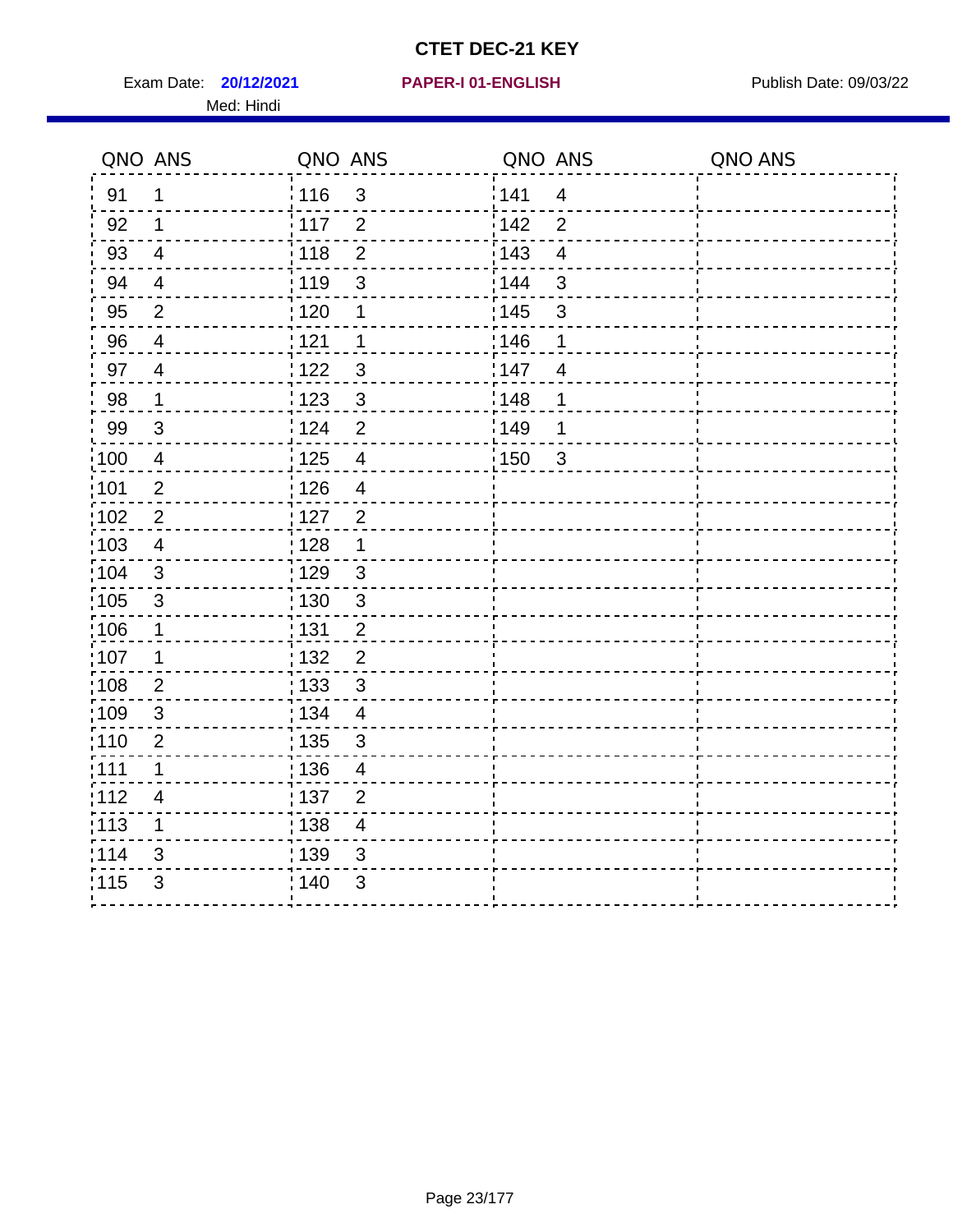Exam Date: **20/12/2021 PAPER-I 02-HINDI Exam Date: 09/03/22** Med: Hindi

**20/12/2021 PAPER-I 02-HINDI**

|                   | QNO ANS        | QNO ANS           |                          | QNO ANS |                         | QNO ANS |
|-------------------|----------------|-------------------|--------------------------|---------|-------------------------|---------|
| 91                | $\mathfrak{S}$ | 116               | $\mathbf{3}$             | 1141    | $\overline{4}$          |         |
| 92                | $\mathbf 1$    | 117               | $\overline{2}$           | 142     | $\overline{2}$          |         |
| 93                | $\overline{2}$ | 118               | $\overline{2}$           | 143     | $\overline{\mathbf{4}}$ |         |
| 94                | 3              | : 119             | $\mathfrak{B}$           | : 144   | 3                       |         |
| 95                | 1              | : 120             | 1                        | : 145   | 3                       |         |
| 96                | $\overline{2}$ | 121               | $\overline{2}$           | 146     | 1                       |         |
| 97                | $\overline{2}$ | 122               | $\mathbf{3}$             | 147     | $\overline{4}$          |         |
| 98                | $\overline{2}$ | 123               | $\mathbf{1}$             | 148     | 1                       |         |
| 99                | $\sqrt{3}$     | 124               | $\overline{\mathbf{4}}$  | :149    | 1                       |         |
| :100              | $\sqrt{2}$     | $\frac{1}{1}$ 125 | $\overline{4}$           | 150     | $\mathfrak{3}$          |         |
| :101              | $\mathfrak{S}$ | : 126             | $\mathsf 3$              |         |                         |         |
| 102               | $\mathbf{1}$   | : 127             | $\mathbf{1}$             |         |                         |         |
| 103               | 4              | : 128             | $\overline{4}$           |         |                         |         |
| 104               | $\mathbf{3}$   | $\frac{1}{1}$ 129 | $\mathbf 1$              |         |                         |         |
| $\frac{1}{1}$ 105 | $\mathbf 1$    | : 130             | $\overline{c}$           |         |                         |         |
| :106              | $\mathbf{1}$   | : 131             | 1                        |         |                         |         |
| ;107              | $\mathbf{1}$   | 132               | $\mathbf 1$              |         |                         |         |
| 108               | $\overline{2}$ | 133               | $\mathfrak{3}$           |         |                         |         |
| :109              | $\sqrt{3}$     | : 134             | $\mathbf 1$              |         |                         |         |
| :110              | $\overline{2}$ | : 135             | 4                        |         |                         |         |
| :111              | $\mathbf 1$    | : 136             | $\overline{\mathcal{A}}$ |         |                         |         |
| 112               | $\overline{4}$ | : 137             | $\overline{2}$           |         |                         |         |
| 113               | 1              | : 138             | $\overline{4}$           |         |                         |         |
| 114               | 3              | : 139             | 3                        |         |                         |         |
| 115               | $\mathfrak{S}$ | 140               | $\mathfrak{B}$           |         |                         |         |
|                   |                |                   |                          |         |                         |         |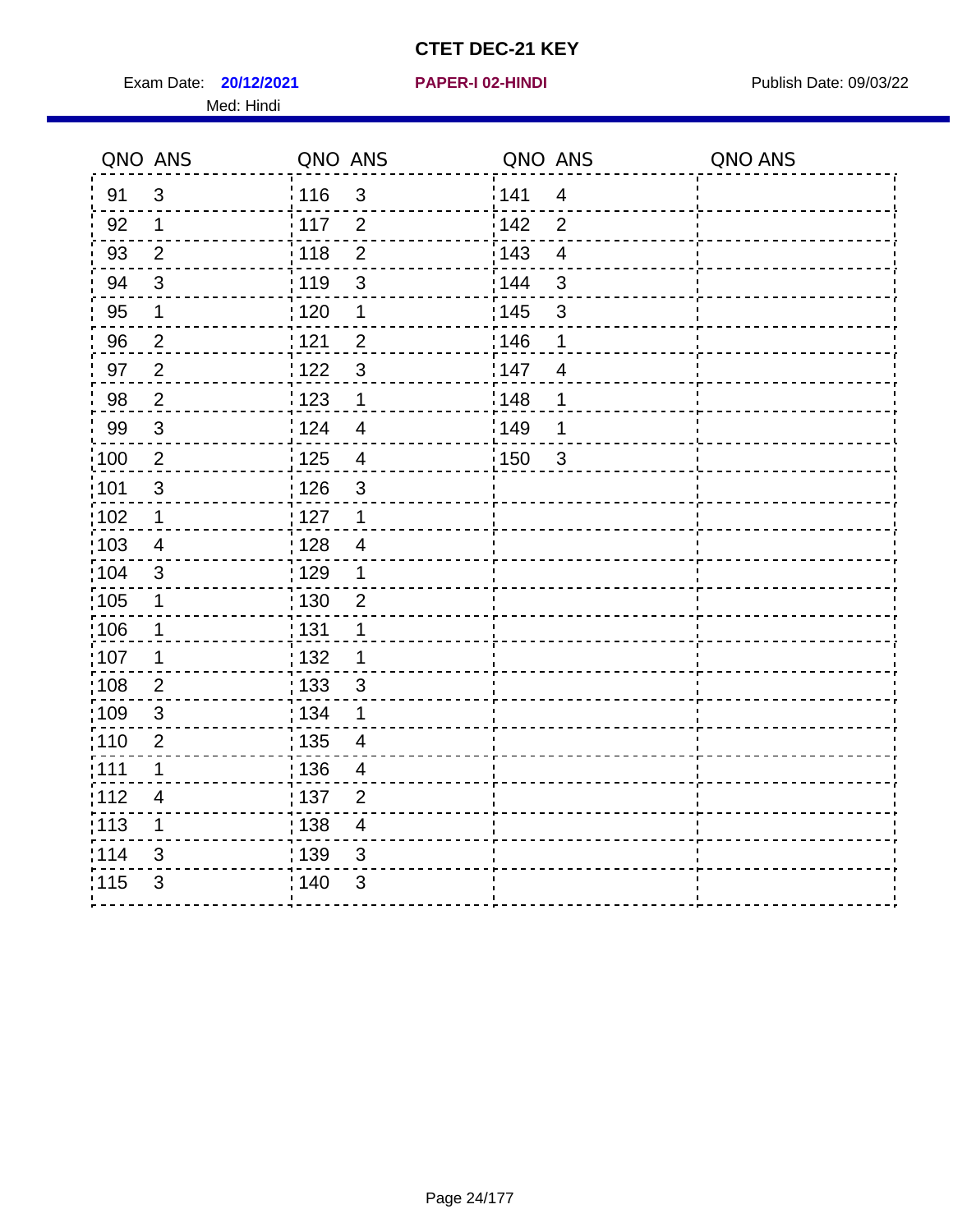Med: Hindi

#### **20/12/2021 PAPER-I 03-ASSAMESE** Exam Date: Publish Date: 09/03/22

|                   | QNO ANS                  | QNO ANS           |                | QNO ANS |                          | QNO ANS |
|-------------------|--------------------------|-------------------|----------------|---------|--------------------------|---------|
| 91                | $\overline{2}$           | 116               | $\mathfrak{S}$ | 1141    | $\overline{4}$           |         |
| 92                | $\overline{4}$           | $\frac{1}{2}$ 117 | $\overline{2}$ | 142     | $\overline{2}$           |         |
| 93                | $\mathfrak{S}$           | 118               | $\overline{2}$ | 143     | $\overline{\mathcal{A}}$ |         |
| 94                | 1                        | : 119             | 3              | : 144   | 3                        |         |
| 95                | $\mathfrak{B}$           | : 120             | 1              | : 145   | $\mathfrak{S}$           |         |
| 96                | 4                        | : 121             | 4              | 146     | 1                        |         |
| 97                | 1                        | 1122              | 1              | 147     | $\overline{4}$           |         |
| 98                | $\overline{\mathcal{A}}$ | 1123              | $\mathbf{3}$   | 148     | 1                        |         |
| 99                | $\sqrt{3}$               | 124               | $\mathbf{3}$   | :149    | 1                        |         |
| :100              | $\mathbf 1$              | 125               | $\mathbf 1$    | 150     | $\mathbf{3}$             |         |
| $\frac{1}{1}$ 101 | $\overline{2}$           | : 126             | $\overline{2}$ |         |                          |         |
| 102               | $\overline{4}$           | : 127             | $\overline{2}$ |         |                          |         |
| 103               | 4                        | : 128             | $\mathbf{3}$   |         |                          |         |
| :104              | $\overline{4}$           | : 129             | 1              |         |                          |         |
| :105              | $\overline{\mathbf{4}}$  | : 130             | $\overline{4}$ |         |                          |         |
| 106               | 1                        | : 131             | $\mathbf 1$    |         |                          |         |
| 107               | 1                        | :132              | $\mathbf{3}$   |         |                          |         |
| :108              | $\mathbf{2}$             | : 133             | $\sqrt{3}$     |         |                          |         |
| :109              | $\sqrt{3}$               | : 134             | $\sqrt{3}$     |         |                          |         |
| :110              | $\overline{2}$           | : 135             | $\overline{2}$ |         |                          |         |
| 111               | 1                        | : 136             | $\overline{4}$ |         |                          |         |
| 112               | $\overline{\mathcal{A}}$ | : 137             | $\mathbf{2}$   |         |                          |         |
| $\frac{1}{1}$ 113 | 1                        | : 138             | $\overline{4}$ |         |                          |         |
| 114               | 3                        | 139               | 3              |         |                          |         |
| 115               | 3                        | : 140             | $\mathfrak{B}$ |         |                          |         |
|                   |                          |                   |                |         |                          |         |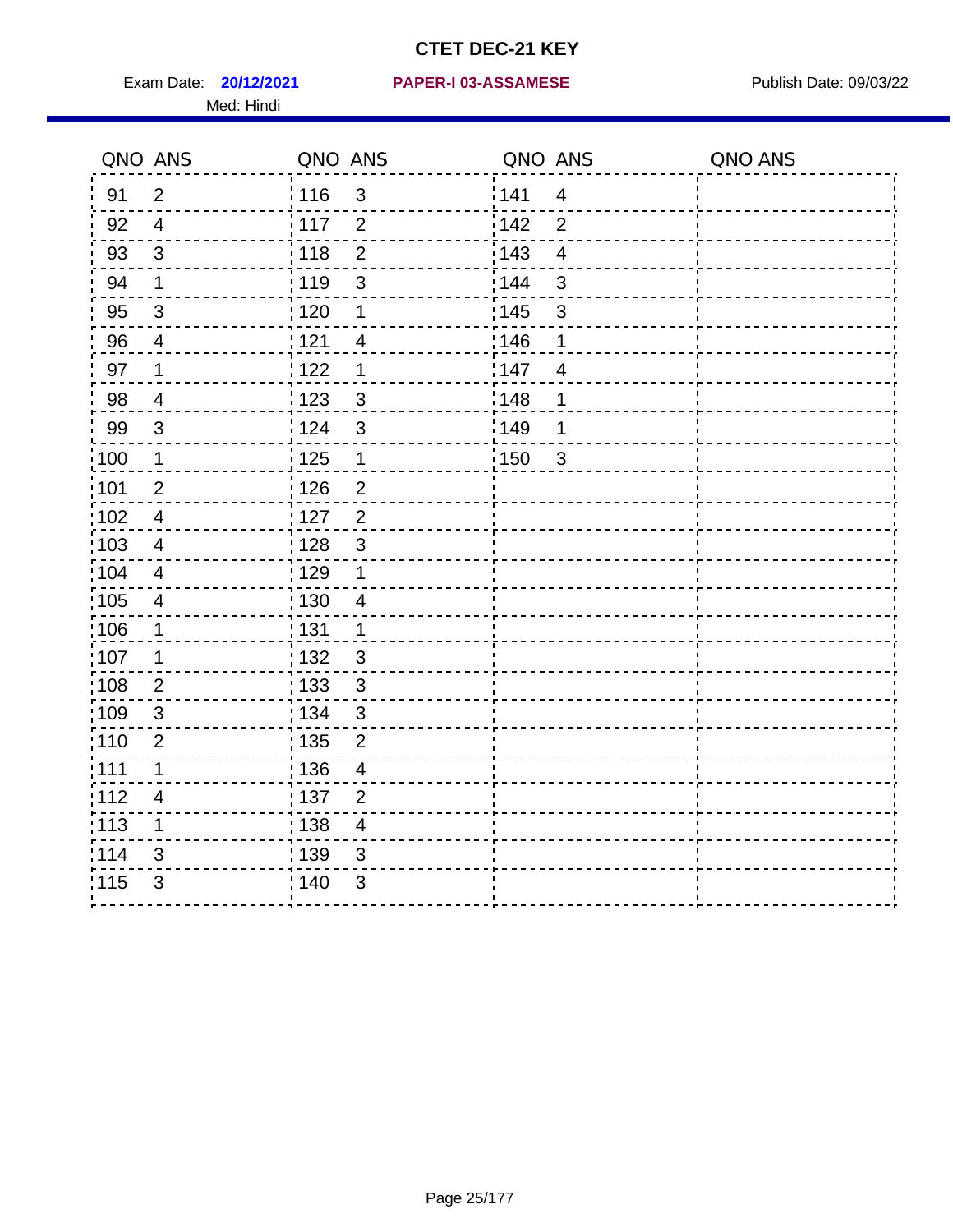Exam Date: **20/12/2021 PAPER-I 04-BENGALI Exam Date: 09/03/22** Med: Hindi

|                   | QNO ANS        | QNO ANS           |                         | QNO ANS           |                         | QNO ANS |
|-------------------|----------------|-------------------|-------------------------|-------------------|-------------------------|---------|
| 91                | $\overline{2}$ | 116               | $\mathfrak{S}$          | 141               | $\overline{4}$          |         |
| 92                | $\mathfrak{S}$ | $\frac{1}{2}$ 117 | $\overline{2}$          | 142               | $\overline{2}$          |         |
| 93                | $\overline{4}$ | 118               | $\overline{2}$          | 143               | $\overline{\mathbf{4}}$ |         |
| 94                | 3              | : 119             | 3                       | : 144             | 3                       |         |
| 95                | $\overline{2}$ | : 120             | 1                       | : 145             | 3                       |         |
| 96                | 1              | 121               | 3                       | 146               | 1                       |         |
| 97                | $\overline{2}$ | : 122             | 1                       | 147               | $\overline{4}$          |         |
| 98                | $\mathbf{3}$   | 123               | $\overline{2}$          | 148               | 1                       |         |
| 99                | $\mathbf 1$    | i 124             | $\overline{4}$          | $\frac{1}{2}$ 149 | 1                       |         |
| $\frac{1}{1}$ 100 | $\mathbf{2}$   | $\frac{1}{1}$ 125 | $\mathfrak{S}$          | 150               | $\mathbf{3}$            |         |
| :101              | 1              | : 126             | $\overline{2}$          |                   |                         |         |
| 102               | $\overline{4}$ | : 127             | 1                       |                   |                         |         |
| ;103              | 3              | : 128             | $\mathbf 1$             |                   |                         |         |
| 104               | $\mathbf 1$    | : 129             | $\overline{2}$          |                   |                         |         |
| 105               | $\overline{2}$ | 130               | $\mathbf{3}$            |                   |                         |         |
| :106              | 1              | : 131             | $\overline{4}$          |                   |                         |         |
| 107               | 1              | :132              | $\mathbf 1$             |                   |                         |         |
| 108               | $\overline{2}$ | 133               | $\overline{2}$          |                   |                         |         |
| :109              | $\sqrt{3}$     | : 134             | $\mathbf 1$             |                   |                         |         |
| :110              | 2              | : 135             | 3                       |                   |                         |         |
| 111               | $\mathbf 1$    | 136               | $\overline{4}$          |                   |                         |         |
| 112               | $\overline{4}$ | 137               | $\overline{2}$          |                   |                         |         |
| 113               | 1              | 138               | $\overline{\mathbf{4}}$ |                   |                         |         |
| 114               | 3              | 139               | 3                       |                   |                         |         |
| 115               | 3              | 140               | $\mathfrak{S}$          |                   |                         |         |
|                   |                |                   |                         |                   |                         |         |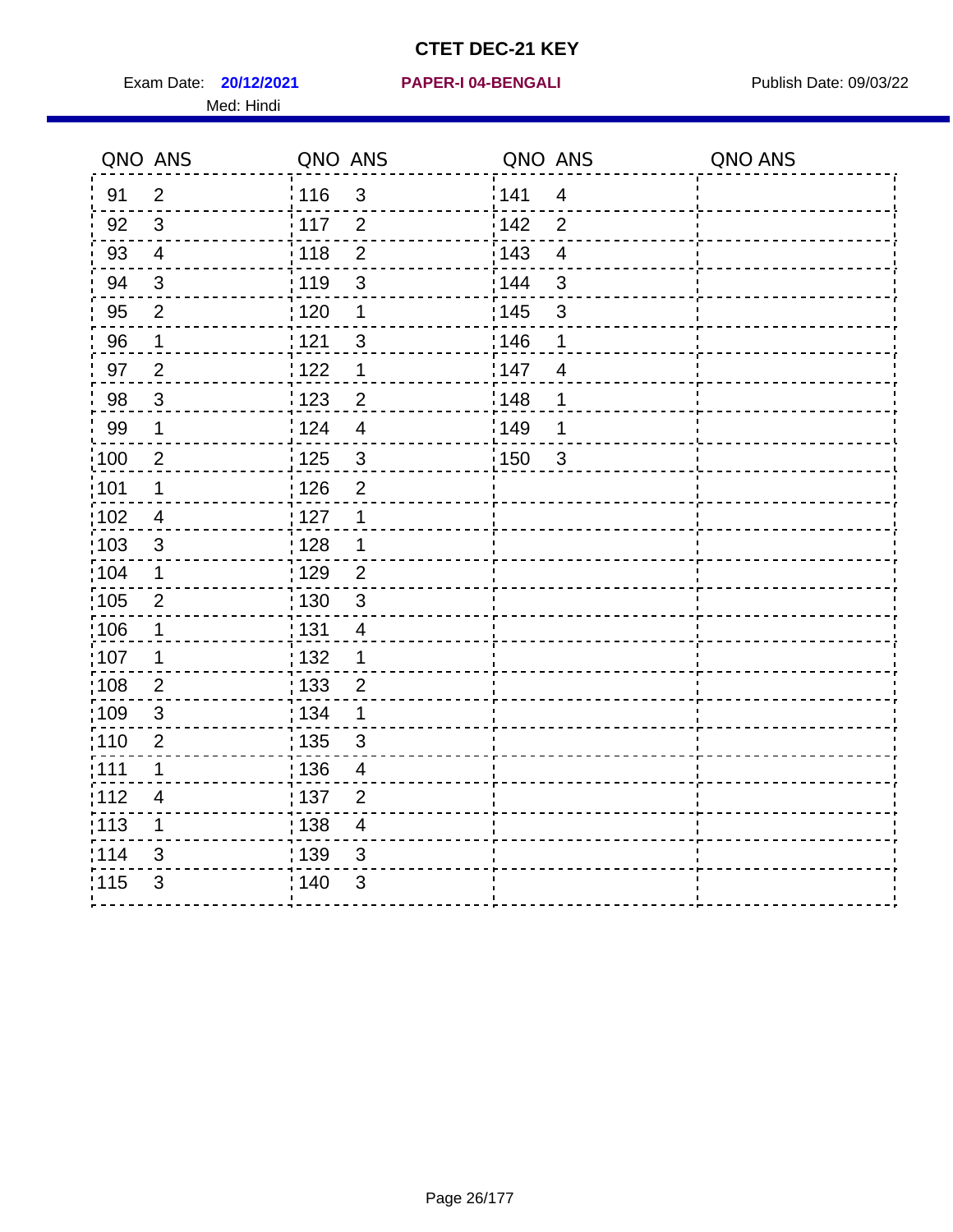Exam Date: **20/12/2021 PAPER-I 05-GARO** Publish Date: 09/03/22 Med: Hindi

**20/12/2021 PAPER-I 05-GARO**

|                   | QNO ANS        | QNO ANS           |                | QNO ANS |                         | QNO ANS |
|-------------------|----------------|-------------------|----------------|---------|-------------------------|---------|
| 91                | $\mathbf{1}$   | 116               | $\mathbf{3}$   | 141     | $\overline{\mathbf{4}}$ |         |
| 92                | $\mathfrak{B}$ | 117               | $\overline{2}$ | 142     | $\overline{2}$          |         |
| 93                | $\overline{2}$ | 118               | $\overline{2}$ | 143     | $\overline{\mathbf{4}}$ |         |
| 94                | $\overline{2}$ | : 119             | $\mathfrak{S}$ | 144     | 3                       |         |
| 95                | $\overline{2}$ | :120              | 1              | : 145   | 3                       |         |
| 96                | $\mathbf 1$    | 121               | 4              | 146     | 1                       |         |
| 97                | $\overline{2}$ | 122               | $\overline{2}$ | 147     | $\overline{4}$          |         |
| 98                | $\overline{c}$ | 123               | $\overline{4}$ | 148     | 1                       |         |
| 99                | $\mathbf 1$    | 124               | $\mathfrak{3}$ | :149    | 1                       |         |
| $\frac{1}{1}$ 100 | $\overline{1}$ | 125               | $\mathbf 1$    | 150     | $\sqrt{3}$              |         |
| 101               | $\mathfrak{S}$ | 126               | 1              |         |                         |         |
| 102               | $\overline{2}$ | : 127             | $\overline{2}$ |         |                         |         |
| 103               | $\mathbf{3}$   | 128               | $\overline{4}$ |         |                         |         |
| 104               | $\mathbf 1$    | : 129             | $\mathbf{3}$   |         |                         |         |
| $\frac{1}{1}$ 105 | $\overline{2}$ | : 130             | $\mathbf 1$    |         |                         |         |
| :106              | 1              | : 131             | 4              |         |                         |         |
| :107              | 1              | : 132             | $\mathbf 1$    |         |                         |         |
| 108               | $\overline{2}$ | $\frac{1}{1}$ 133 | $\sqrt{3}$     |         |                         |         |
| :109              | $\mathfrak{S}$ | : 134             | 1              |         |                         |         |
| :110              | $\overline{2}$ | : 135             | 1              |         |                         |         |
| :111              | $\mathbf 1$    | : 136             | $\overline{4}$ |         |                         |         |
| 112               | $\overline{4}$ | 137               | $\overline{2}$ |         |                         |         |
| 113               | 1              | : 138             | $\overline{4}$ |         |                         |         |
| 114               | 3              | 139               | 3              |         |                         |         |
| 115               | 3              | 140               | $\sqrt{3}$     |         |                         |         |
|                   |                |                   |                |         |                         |         |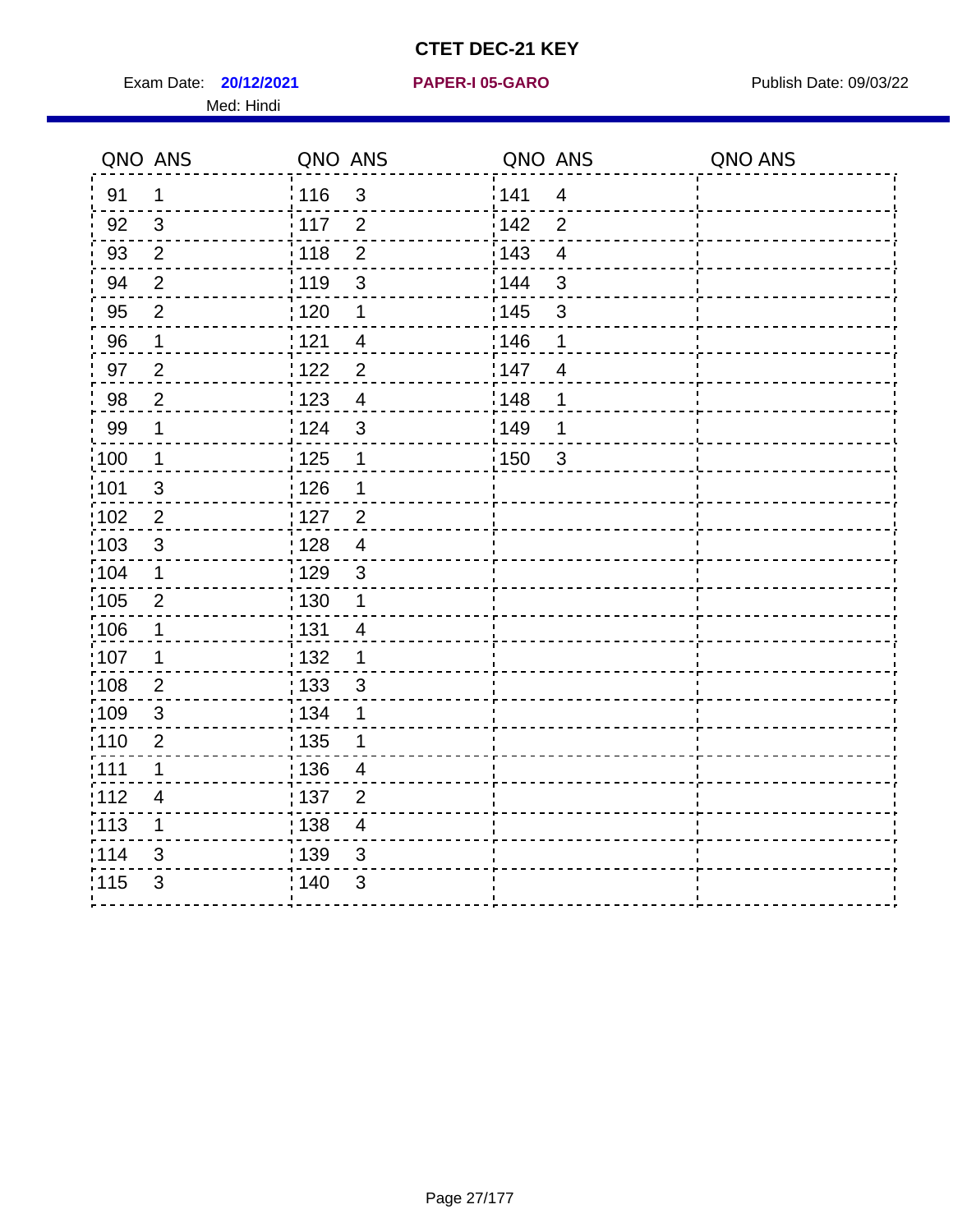Med: Hindi

|                   | QNO ANS                  | QNO ANS           |                  | QNO ANS |                          | QNO ANS |
|-------------------|--------------------------|-------------------|------------------|---------|--------------------------|---------|
| 91                | $\overline{4}$           | : 116             | $\mathfrak{S}$   | 1141    | $\overline{4}$           |         |
| 92                | $\overline{4}$           | $\frac{1}{2}$ 117 | $\overline{2}$   | 142     | $\overline{2}$           |         |
| 93                | $\mathfrak{S}$           | 118               | $\overline{2}$   | 143     | $\overline{\mathcal{A}}$ |         |
| 94                | 1                        | : 119             | 3                | : 144   | 3                        |         |
| 95                | $\overline{\mathcal{A}}$ | : 120             | 1                | : 145   | $\mathfrak{S}$           |         |
| 96                | $\overline{2}$           | : 121             | $\overline{2}$   | 146     | 1                        |         |
| 97                | $\mathfrak{B}$           | 1122              | $\sqrt{3}$       | 147     | $\overline{4}$           |         |
| 98                | 1                        | 1123              | $\mathbf{3}$     | 148     | 1                        |         |
| 99                | $\mathbf 1$              | 124               | $\overline{2}$   | :149    | 1                        |         |
| :100              | $\mathbf 1$              | 125               | $\mathbf{3}$     | 150     | $\mathbf{3}$             |         |
| :101              | $\overline{4}$           | : 126             | 1                |         |                          |         |
| 102               | $\overline{4}$           | : 127             | $\overline{4}$   |         |                          |         |
| :103              | $\mathbf 1$              | : 128             | $\mathbf{3}$     |         |                          |         |
| 104               | $\mathfrak{B}$           | : 129             | $\mathbf{3}$     |         |                          |         |
| 105               | $\mathbf{2}$             | : 130             | $\overline{4}$   |         |                          |         |
| 106               | 1                        | : 131             | 3                |         |                          |         |
| 107               | 1                        | :132              | 3                |         |                          |         |
| $\frac{1}{1}$ 108 | $\overline{2}$           | : 133             | $\boldsymbol{2}$ |         |                          |         |
| :109              | $\sqrt{3}$               | : 134             | $\mathbf 1$      |         |                          |         |
| :110              | $\overline{2}$           | : 135             | 3                |         |                          |         |
| 111               | 1                        | : 136             | $\overline{4}$   |         |                          |         |
| 112               | $\overline{\mathcal{A}}$ | : 137             | $\overline{2}$   |         |                          |         |
| $\frac{1}{1}$ 113 | 1                        | : 138             | $\overline{4}$   |         |                          |         |
| 114               | 3                        | 139               | 3                |         |                          |         |
| 115               | 3                        | : 140             | $\mathfrak{B}$   |         |                          |         |
|                   |                          |                   |                  |         |                          |         |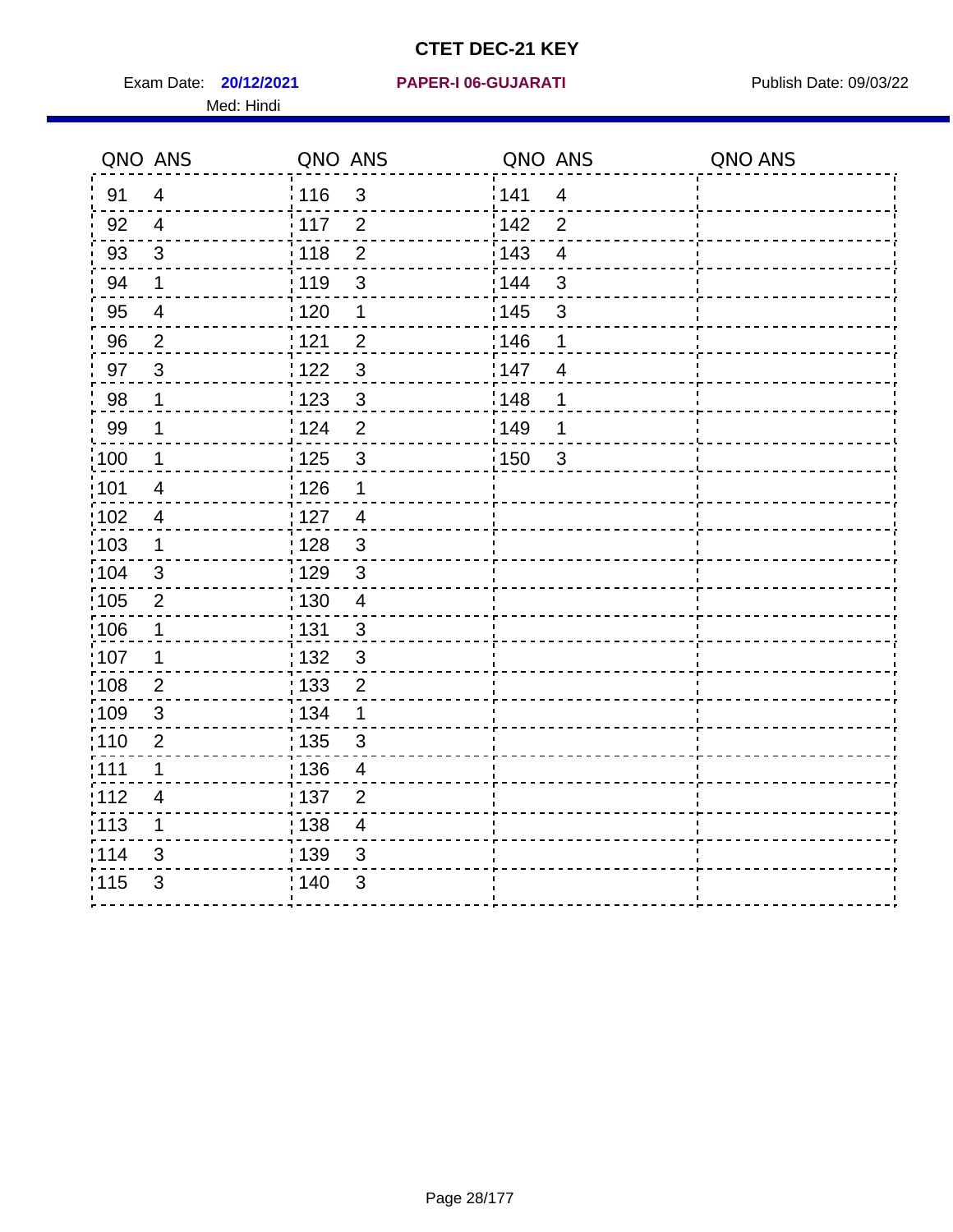Exam Date: **20/12/2021 PAPER-I 07-KANNADA** Publish Date: 09/03/22 Med: Hindi

|                   | QNO ANS                  | QNO ANS                          | QNO ANS                           | QNO ANS |
|-------------------|--------------------------|----------------------------------|-----------------------------------|---------|
| 91                | $\mathbf{1}$             | 116<br>3                         | 141<br>$\overline{\mathbf{4}}$    |         |
| 92                | 2                        | 117<br>$\overline{2}$            | 142<br>$\overline{2}$             |         |
| 93                | $\overline{2}$           | $\overline{2}$<br>118            | 143<br>$\overline{\mathbf{4}}$    |         |
| 94                | 1                        | : 119<br>3                       | 144<br>3                          |         |
| 95                | 4                        | : 120<br>1                       | : 145<br>3                        |         |
| 96                | 1                        | 121<br>$\overline{4}$            | 146<br>1                          |         |
| 97                | 1                        | 122<br>1                         | 147<br>$\overline{4}$             |         |
| 98                | $\mathbf{3}$             | $\frac{1}{2}$ 123<br>1           | 148<br>1                          |         |
| 99                | $\mathbf{1}$             | 124<br>1                         | ¦149<br>1                         |         |
| $\frac{1}{1}$ 100 | $\overline{2}$           | 125<br>$\mathbf{3}$              | $\frac{1}{2}$ 150<br>$\mathbf{3}$ |         |
| 101               | $\mathsf 3$              | 126<br>1                         |                                   |         |
| 102               | $\overline{4}$           | : 127<br>$\overline{2}$          |                                   |         |
| 103               | $\mathfrak{S}$           | $\mathfrak{3}$<br>128            |                                   |         |
| 104               | $\mathbf 1$              | : 129<br>$\overline{2}$          |                                   |         |
| 105               | $\mathbf 2$              | : 130<br>$\overline{4}$          |                                   |         |
| :106              | 1                        | : 131<br>$\mathbf 1$             |                                   |         |
| :107              | 1                        | : 132<br>$\overline{2}$          |                                   |         |
| 108               | $\overline{2}$           | : 133<br>$\mathbf 1$             |                                   |         |
| :109              | $\sqrt{3}$               | : 134<br>$\mathbf{1}$            |                                   |         |
| :110              | 2                        | : 135<br>2                       |                                   |         |
| :111              | 1                        | : 136<br>$\overline{4}$          |                                   |         |
| 112               | $\overline{\mathcal{A}}$ | 137<br>$\overline{2}$            |                                   |         |
| : 113             | 1                        | : 138<br>$\overline{\mathbf{4}}$ |                                   |         |
| 114               | 3                        | : 139<br>3                       |                                   |         |
| 115               | 3                        | 140<br>$\sqrt{3}$                |                                   |         |
|                   |                          |                                  |                                   |         |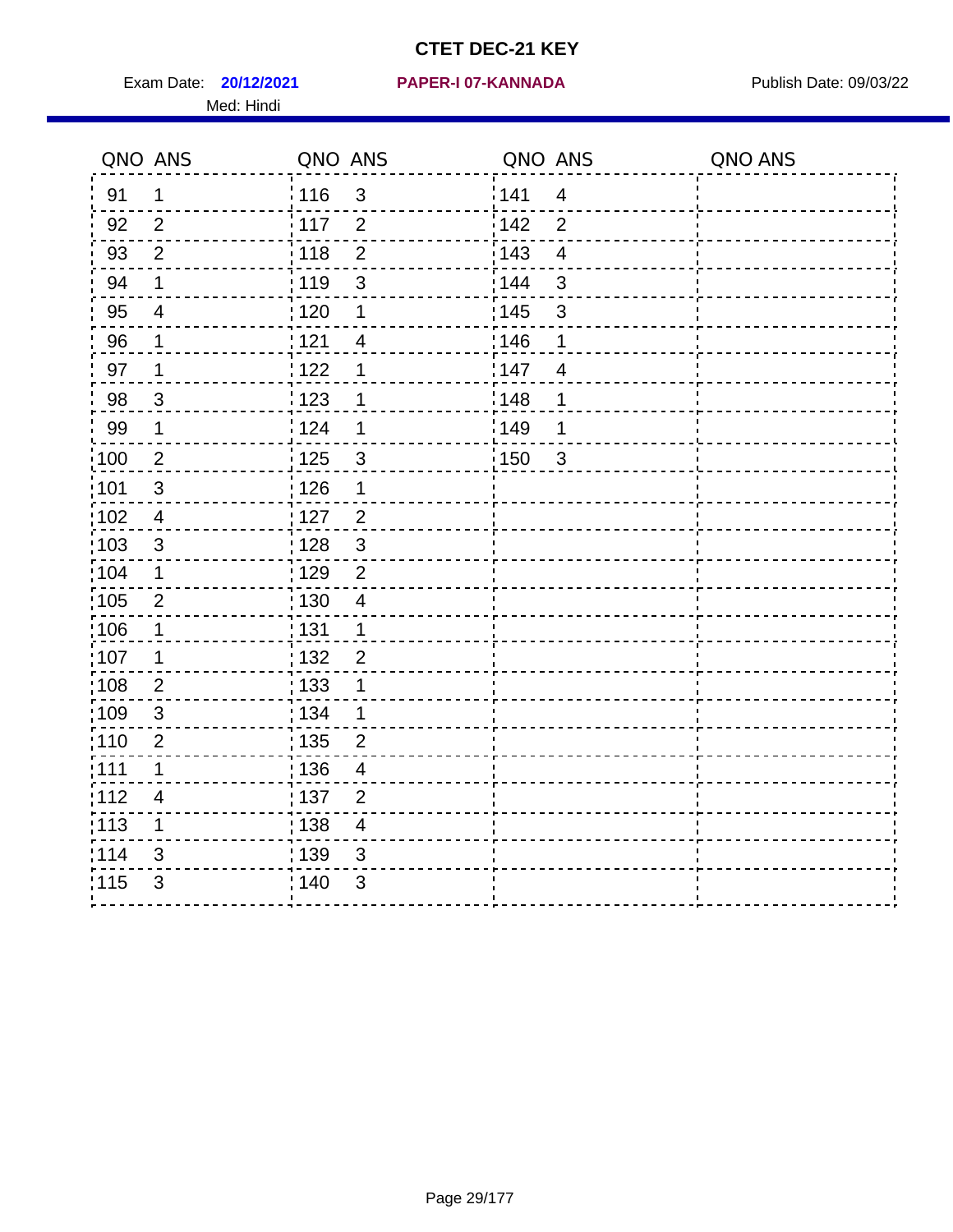Exam Date: **20/12/2021 PAPER-I 08-KHASI PREXALL RESOUNDER 108-KHASI** Publish Date: 09/03/22 Med: Hindi

**20/12/2021 PAPER-I 08-KHASI**

|                   | QNO ANS                  | QNO ANS           |                | QNO ANS |                | QNO ANS |
|-------------------|--------------------------|-------------------|----------------|---------|----------------|---------|
| 91                | $\overline{2}$           | 116               | $\mathbf{3}$   | 141     | $\overline{4}$ |         |
| 92                | $\overline{4}$           | 117               | $\overline{2}$ | 142     | $\overline{2}$ |         |
| 93                | $\overline{2}$           | 118               | $\mathbf{2}$   | 143     | $\overline{4}$ |         |
| 94                | $\mathbf{3}$             | : 119             | $\mathfrak{3}$ | 144     | $\mathfrak{3}$ |         |
| 95                | $\overline{4}$           | : 120             | 1              | : 145   | $\mathfrak{S}$ |         |
| 96                | $\overline{2}$           | 121               | 4              | 146     | 1              |         |
| 97                | $\overline{2}$           | 122               | $\mathbf{3}$   | 147     | 4              |         |
| 98                | $\mathbf{1}$             | $\frac{1}{2}$ 123 | $\overline{2}$ | 148     | 1              |         |
| 99                | $\overline{4}$           | 124               | $\overline{2}$ | :149    | 1              |         |
| $\frac{1}{1}$ 100 | $\sqrt{2}$               | $\frac{1}{1}$ 125 | $\overline{2}$ | 150     | $\mathbf{3}$   |         |
| :101              | $\overline{\mathcal{A}}$ | : 126             | $\overline{4}$ |         |                |         |
| 102               | $\mathbf{1}$             | : 127             | $\overline{2}$ |         |                |         |
| 103               | 3                        | : 128             | $\mathbf{3}$   |         |                |         |
| 104               | $\overline{2}$           | : 129             | $\mathbf{3}$   |         |                |         |
| 105               | $\sqrt{3}$               | : 130             | $\mathfrak{S}$ |         |                |         |
| :106              | $\mathbf{1}$             | : 131             | 4              |         |                |         |
| ;107              | 1                        | : 132             | $\mathbf{3}$   |         |                |         |
| 108               | $\overline{2}$           | : 133             | $\sqrt{3}$     |         |                |         |
| :109              | $\sqrt{3}$               | : 134             | $\overline{4}$ |         |                |         |
| :110              | $\overline{2}$           | : 135             | 2              |         |                |         |
| :111              | $\mathbf 1$              | : 136             | $\overline{4}$ |         |                |         |
| 112               | $\overline{\mathcal{A}}$ | 137               | $\overline{2}$ |         |                |         |
| 113               | 1                        | : 138             | $\overline{4}$ |         |                |         |
| 114               | 3                        | 139               | 3              |         |                |         |
| 115               | 3                        | 140               | $\mathfrak{B}$ |         |                |         |
|                   |                          |                   |                |         |                |         |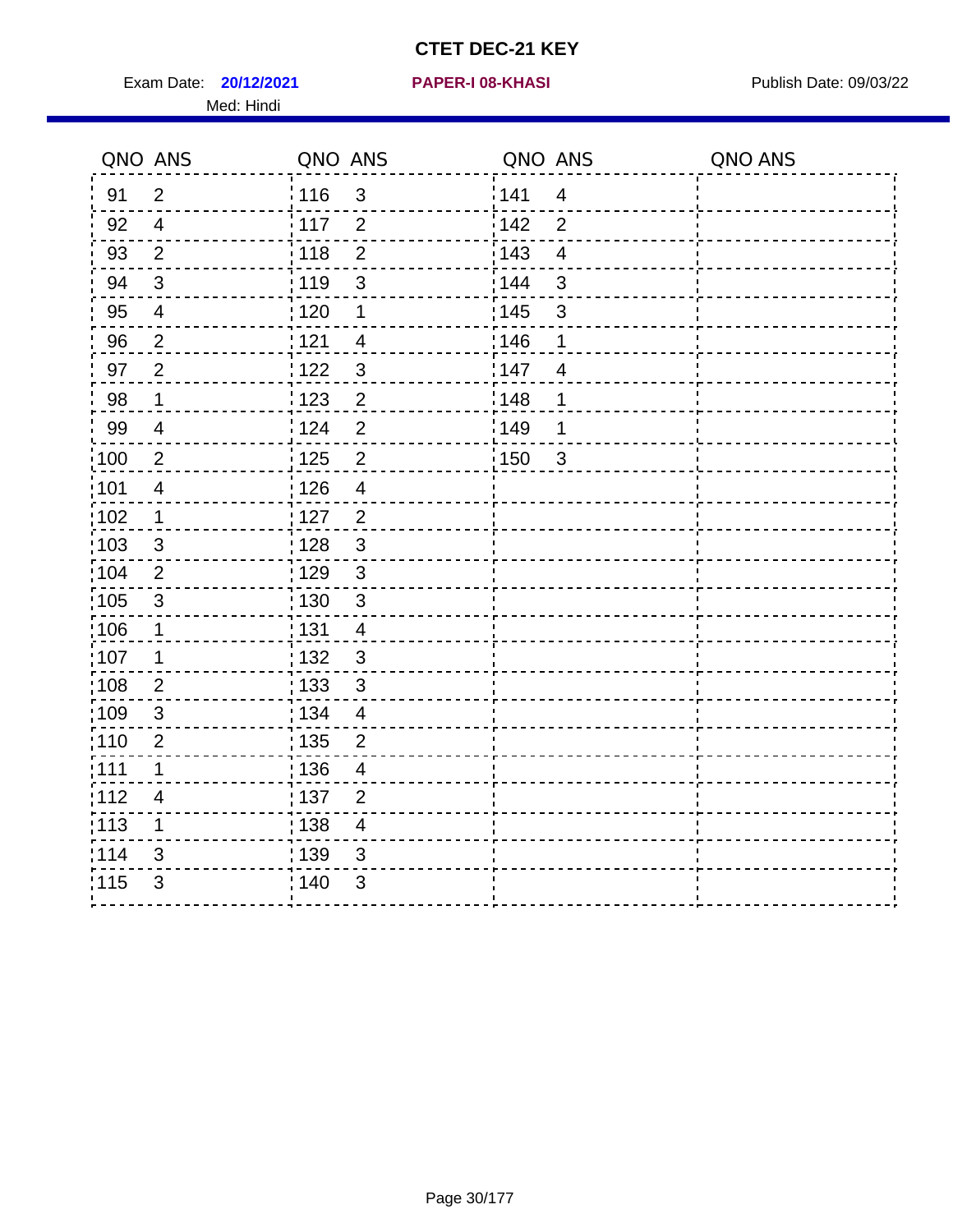Med: Hindi

|                   | QNO ANS                  | QNO ANS           |                | QNO ANS |                         | QNO ANS |
|-------------------|--------------------------|-------------------|----------------|---------|-------------------------|---------|
| 91                | $\mathfrak{S}$           | 116               | $\mathsf 3$    | 141     | $\overline{\mathbf{4}}$ |         |
| 92                | 3                        | 117               | $\overline{2}$ | 142     | $\overline{2}$          |         |
| 93                | $\overline{4}$           | 118               | $\overline{2}$ | 143     | $\overline{4}$          |         |
| 94                | 1                        | : 119             | $\mathfrak{S}$ | 144     | 3                       |         |
| 95                | $\overline{4}$           | :120              | 1              | : 145   | 3                       |         |
| 96                | $\mathfrak{S}$           | : 121             | $\mathbf{3}$   | 146     | 1                       |         |
| 97                | 1                        | : 122             | $\overline{2}$ | 147     | $\overline{4}$          |         |
| 98                | $\mathbf 2$              | 123               | $\overline{4}$ | 148     | 1                       |         |
| 99                | $\sqrt{3}$               | : 124             | $\overline{2}$ | :149    | 1                       |         |
| :100              | $\mathbf{3}$             | 125               | $\mathbf{3}$   | 150     | $\sqrt{3}$              |         |
| :101              | $\overline{2}$           | : 126             | 1              |         |                         |         |
| 102               | 1                        | : 127             | $\overline{4}$ |         |                         |         |
| 103               | $\mathbf 1$              | : 128             | $\overline{2}$ |         |                         |         |
| 104               | 2                        | : 129             | $\overline{2}$ |         |                         |         |
| 105               | $\sqrt{3}$               | : 130             | $\overline{4}$ |         |                         |         |
| :106              | 1                        | : 131             | 3              |         |                         |         |
| :107              | 1                        | : 132             | $\mathbf{3}$   |         |                         |         |
| $\frac{1}{1}$ 108 | $\mathbf{2}$             | $\frac{1}{1}$ 133 | $\mathbf 2$    |         |                         |         |
| :109              | $\sqrt{3}$               | : 134             | 1              |         |                         |         |
| :110              | $\overline{2}$           | : 135             | $\overline{2}$ |         |                         |         |
| 111               | $\mathbf 1$              | : 136             | $\overline{4}$ |         |                         |         |
| 112               | $\overline{\mathcal{A}}$ | : 137             | $\overline{c}$ |         |                         |         |
| $\frac{1}{1}$ 113 | 1                        | : 138             | $\overline{4}$ |         |                         |         |
| 114               | 3                        | 139               | 3              |         |                         |         |
| 115               | 3                        | : 140             | $\sqrt{3}$     |         |                         |         |
|                   |                          |                   |                |         |                         |         |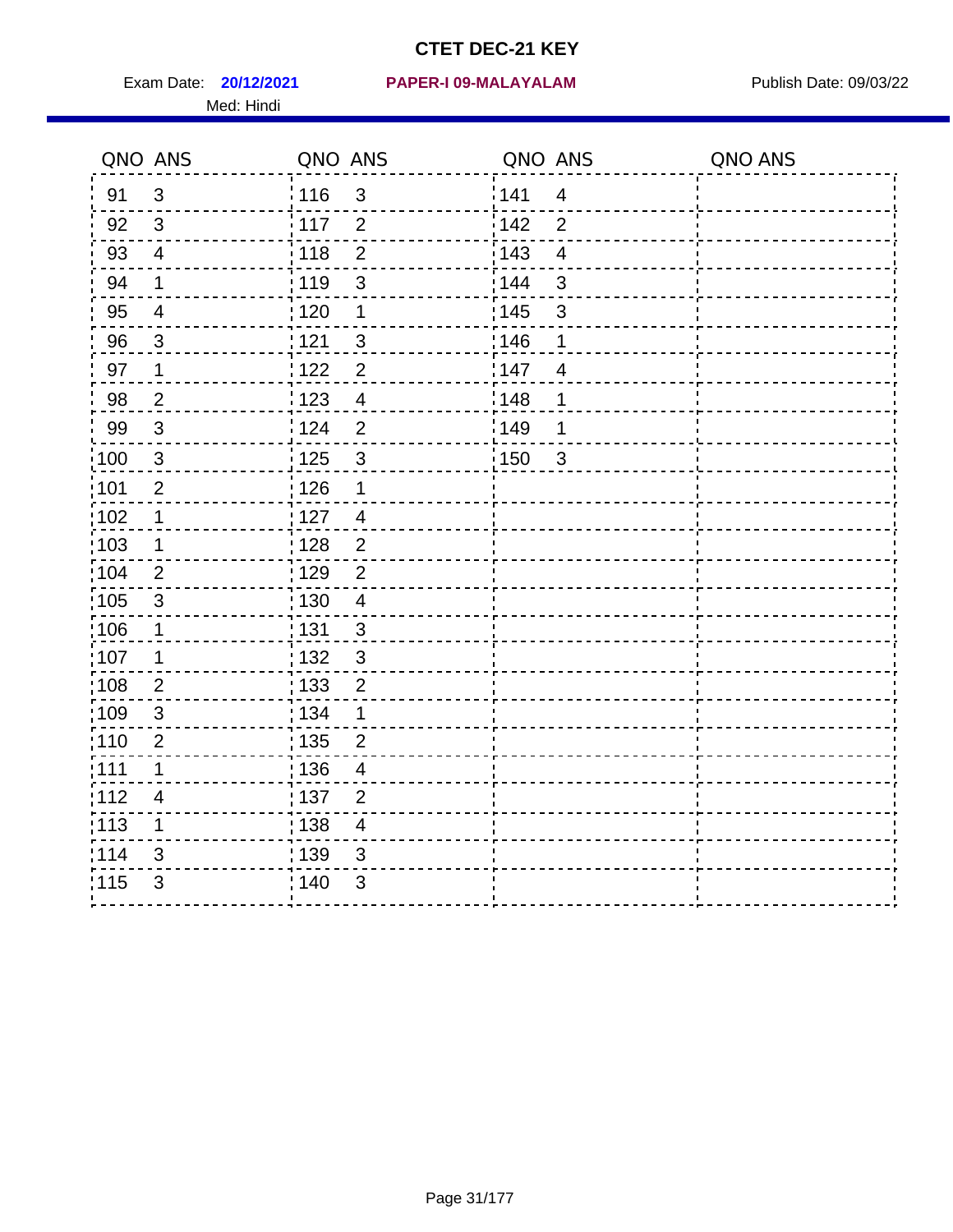Exam Date: **20/12/2021 PAPER-I 10-MANIPURI Propose Additional Publish Date: 09/03/22** Med: Hindi

|                   | QNO ANS        | QNO ANS           |                         | QNO ANS |                         | QNO ANS |
|-------------------|----------------|-------------------|-------------------------|---------|-------------------------|---------|
| 91                | $\overline{2}$ | 116               | 3                       | 141     | $\overline{4}$          |         |
| 92                | 3              | 117               | $\overline{2}$          | 142     | $\overline{2}$          |         |
| 93                | $\mathbf{3}$   | 118               | $\overline{2}$          | 143     | $\overline{\mathbf{4}}$ |         |
| 94                | $\overline{2}$ | : 119             | $\mathfrak{S}$          | : 144   | 3                       |         |
| 95                | 1              | : 120             | $\mathbf 1$             | : 145   | 3                       |         |
| 96                | $\mathfrak{S}$ | 121               | $\overline{2}$          | 146     | 1                       |         |
| 97                | $\overline{2}$ | 122               | $\overline{4}$          | 147     | $\overline{4}$          |         |
| 98                | $\mathbf{3}$   | $\frac{1}{2}$ 123 | $\mathbf{3}$            | 148     | 1                       |         |
| 99                | $\mathbf 1$    | 124               | $\overline{4}$          | ¦149    | 1                       |         |
| $\frac{1}{1}$ 100 | $\overline{1}$ | 125               | $\mathfrak{S}$          | 150     | $\mathbf{3}$            |         |
| :101              | $\mathbf 2$    | 126               | $\overline{2}$          |         |                         |         |
| 102               | $\mathbf{3}$   | : 127             | $\mathbf{3}$            |         |                         |         |
| 103               | $\mathbf{3}$   | 128               | $\overline{4}$          |         |                         |         |
| 104               | $\overline{4}$ | : 129             | $\overline{2}$          |         |                         |         |
| 105               | $\sqrt{3}$     | : 130             | $\mathbf{3}$            |         |                         |         |
| :106              | 1              | : 131             | $\mathbf{3}$            |         |                         |         |
| :107              | 1              | : 132             | $\mathbf 1$             |         |                         |         |
| 108               | $\overline{2}$ | : 133             | $\mathfrak{S}$          |         |                         |         |
| :109              | $\sqrt{3}$     | : 134             | 1                       |         |                         |         |
| :110              | 2              | : 135             | 4                       |         |                         |         |
| 111               | $\mathbf 1$    | : 136             | $\overline{4}$          |         |                         |         |
| 112               | $\overline{4}$ | 137               | $\overline{2}$          |         |                         |         |
| : 113             | 1              | 138               | $\overline{\mathbf{4}}$ |         |                         |         |
| 114               | 3              | 139               | 3                       |         |                         |         |
| 115               | 3              | 140               | $\sqrt{3}$              |         |                         |         |
|                   |                |                   |                         |         |                         |         |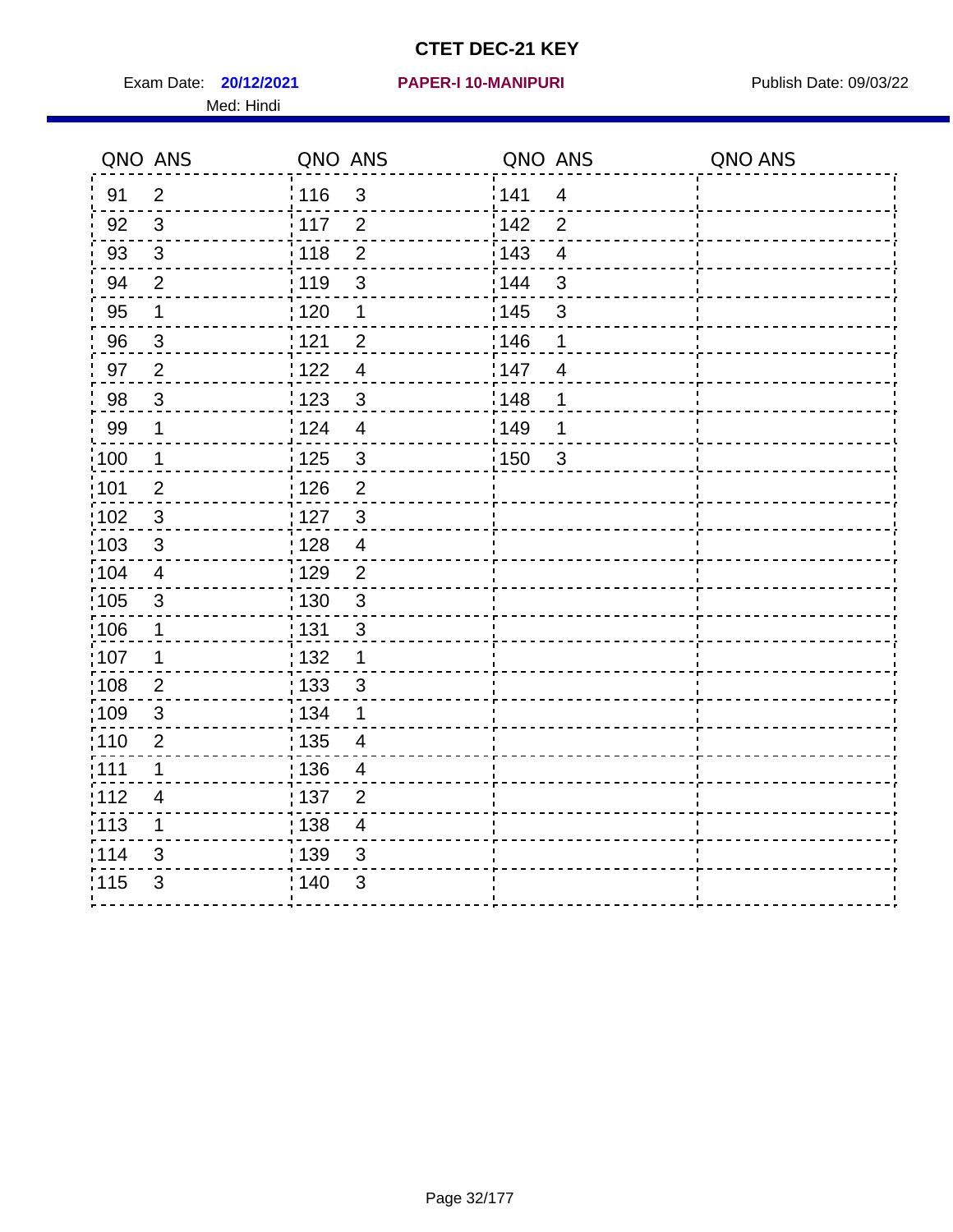Exam Date: **20/12/2021 PAPER-I 11-MARATHI Exam Date: 09/03/22** Med: Hindi

|      | QNO ANS                  | QNO ANS           |                         | QNO ANS           |                         | QNO ANS |
|------|--------------------------|-------------------|-------------------------|-------------------|-------------------------|---------|
| 91   | $\overline{4}$           | 116               | $\mathfrak{S}$          | 141               | $\overline{4}$          |         |
| 92   | $\mathbf 1$              | 117               | $\overline{2}$          | 142               | $\overline{2}$          |         |
| 93   | $\overline{4}$           | 118               | $\overline{2}$          | 143               | $\overline{\mathbf{4}}$ |         |
| 94   | 1                        | : 119             | 3                       | : 144             | 3                       |         |
| 95   | $\mathfrak{S}$           | : 120             | 1                       | : 145             | 3                       |         |
| 96   | $\mathbf{3}$             | 121               | 1                       | 146               | 1                       |         |
| 97   | $\overline{\mathcal{A}}$ | : 122             | $\mathbf{3}$            | 147               | $\overline{4}$          |         |
| 98   | $\overline{4}$           | 123               | $\overline{2}$          | 148               | 1                       |         |
| 99   | $\mathbf 1$              | 124               | $\overline{2}$          | $\frac{1}{2}$ 149 | 1                       |         |
| :100 | $\mathbf 1$              | $\frac{1}{2}$ 125 | $\overline{\mathbf{4}}$ | 150               | $\mathbf{3}$            |         |
| :101 | $\sqrt{3}$               | : 126             | $\overline{2}$          |                   |                         |         |
| 102  | $\overline{2}$           | 127               | $\overline{4}$          |                   |                         |         |
| 103  | 2                        | :128              | $\mathbf{3}$            |                   |                         |         |
| 104  | $\overline{2}$           | : 129             | $\overline{2}$          |                   |                         |         |
| 105  | $\overline{2}$           | $\frac{1}{1}$ 130 | $\mathbf{3}$            |                   |                         |         |
| :106 | 1                        | : 131             | 1                       |                   |                         |         |
| 107  | 1                        | :132              | 1                       |                   |                         |         |
| 108  | $\overline{2}$           | : 133             | $\mathbf{3}$            |                   |                         |         |
| :109 | $\sqrt{3}$               | : 134             | $\overline{4}$          |                   |                         |         |
| :110 | 2                        | : 135             | 1                       |                   |                         |         |
| 111  | $\mathbf 1$              | : 136             | $\overline{4}$          |                   |                         |         |
| 112  | $\overline{\mathcal{A}}$ | 137               | $\overline{2}$          |                   |                         |         |
| 113  | 1                        | 138               | $\overline{\mathbf{4}}$ |                   |                         |         |
| 114  | 3                        | 139               | 3                       |                   |                         |         |
| 115  | 3                        | 140               | $\mathfrak{S}$          |                   |                         |         |
|      |                          |                   |                         |                   |                         |         |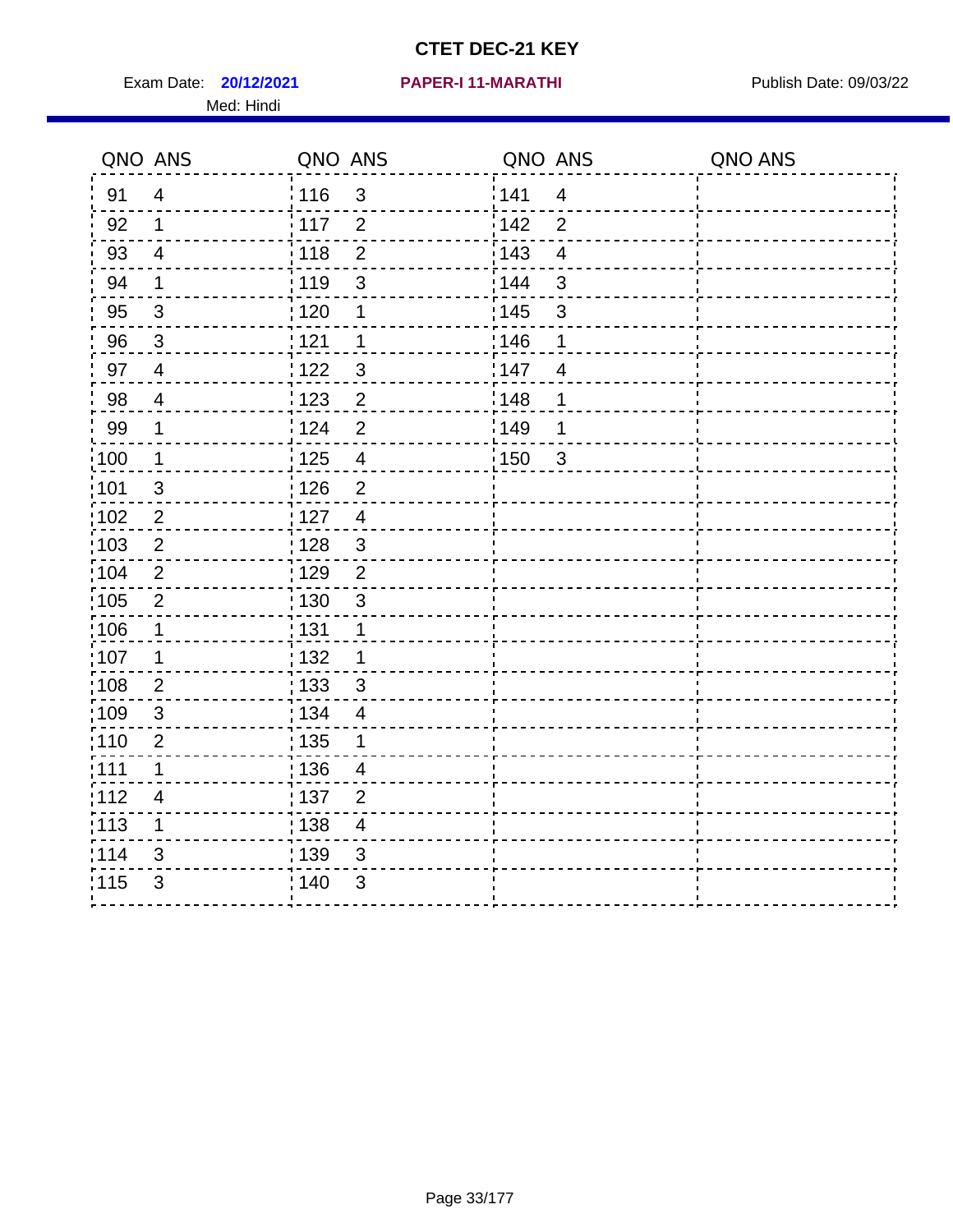Exam Date: **20/12/2021 PAPER-I 13-NEPALI Exam Date: 09/03/22** Med: Hindi

**20/12/2021 PAPER-I 13-NEPALI**

|       | QNO ANS        | QNO ANS           |                | QNO ANS           |                         | QNO ANS |
|-------|----------------|-------------------|----------------|-------------------|-------------------------|---------|
| 91    | $\overline{2}$ | 116               | $\mathfrak{S}$ | 141               | $\overline{4}$          |         |
| 92    | $\mathbf{3}$   | 117               | $\overline{2}$ | 142               | $\overline{2}$          |         |
| 93    | $\overline{4}$ | 118               | $\overline{2}$ | 143               | $\overline{\mathbf{4}}$ |         |
| 94    | $\mathfrak{B}$ | : 119             | 3              | 144               | 3                       |         |
| 95    | $\overline{2}$ | : 120             | 1              | : 145             | 3                       |         |
| 96    | $\mathfrak{S}$ | 121               | 1              | 146               | 1                       |         |
| 97    | $\overline{4}$ | 122               | $\overline{c}$ | 147               | $\overline{4}$          |         |
| 98    | $\overline{2}$ | 123               | $\mathbf{3}$   | ¦148              | 1                       |         |
| 99    | $\overline{4}$ | 124               | $\overline{2}$ | :149              | 1                       |         |
| :100  | $\sqrt{3}$     | 125               | $\overline{4}$ | $\frac{1}{1}$ 150 | $\mathbf{3}$            |         |
| :101  | $\mathbf 2$    | : 126             | 1              |                   |                         |         |
| 102   | $\overline{4}$ | : 127             | $\mathbf{3}$   |                   |                         |         |
| 103   | 3              | :128              | $\overline{2}$ |                   |                         |         |
| 104   | $\mathbf 1$    | : 129             | 1              |                   |                         |         |
| 105   | $\overline{4}$ | $\frac{1}{1}$ 130 | $\overline{2}$ |                   |                         |         |
| :106  | 1              | : 131             | $\overline{2}$ |                   |                         |         |
| ;107  | 1              | : 132             | $\overline{4}$ |                   |                         |         |
| 108   | $\overline{2}$ | : 133             | $\overline{2}$ |                   |                         |         |
| :109  | $\sqrt{3}$     | : 134             | $\overline{4}$ |                   |                         |         |
| :110  | $\overline{2}$ | : 135             | $\overline{4}$ |                   |                         |         |
| 111   | $\mathbf 1$    | : 136             | $\overline{4}$ |                   |                         |         |
| 112   | 4              | $\frac{1}{1}$ 137 | $\overline{2}$ |                   |                         |         |
| : 113 | 1              | : 138             | $\overline{4}$ |                   |                         |         |
| 114   | 3              | : 139             | 3              |                   |                         |         |
| 115   | $\mathfrak{S}$ | 140               | $\mathfrak{S}$ |                   |                         |         |
|       |                |                   |                |                   |                         |         |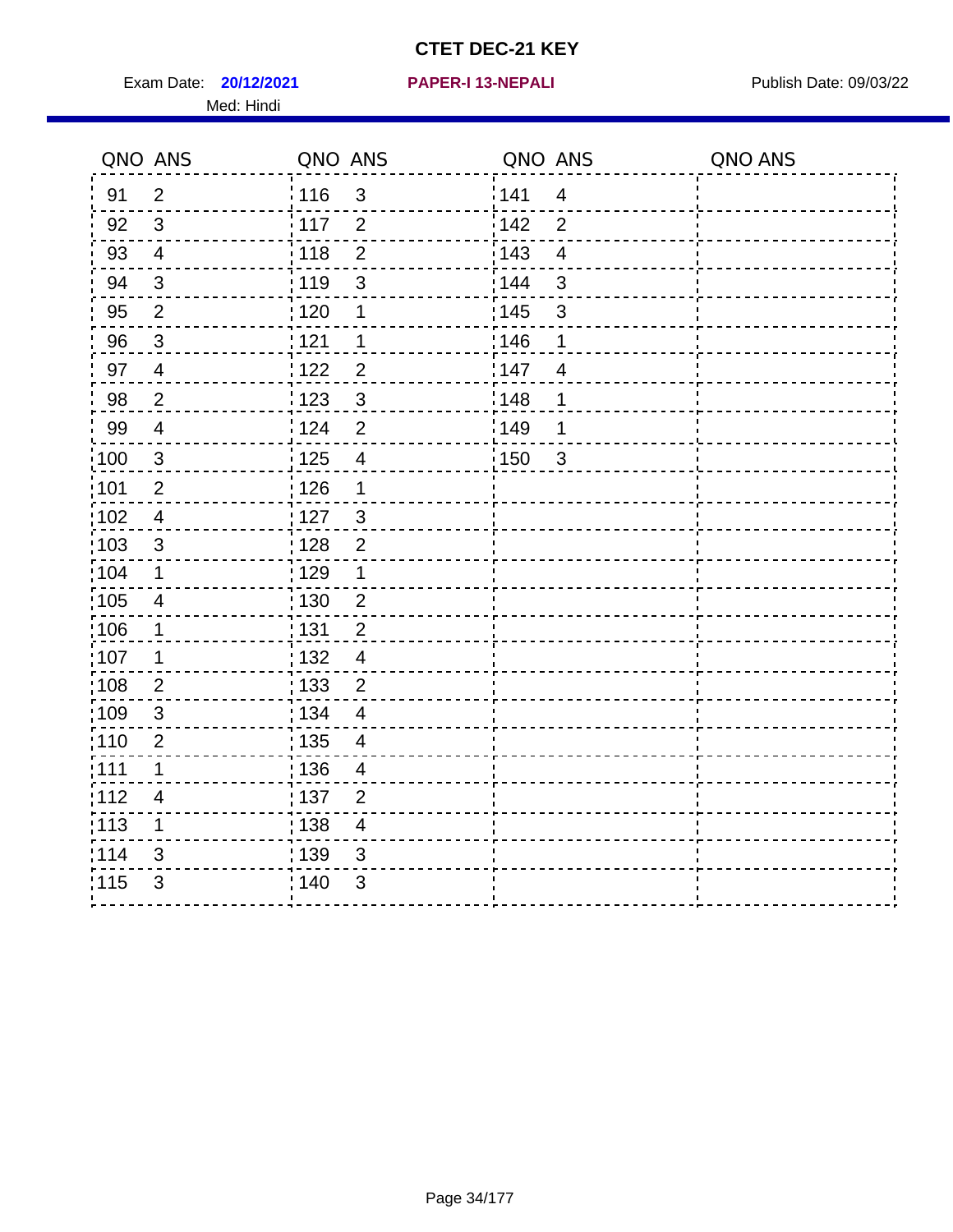Exam Date: **20/12/2021 PAPER-I 14-ORIYA** Publish Date: 09/03/22 Med: Hindi

**20/12/2021 PAPER-I 14-ORIYA**

|                   | QNO ANS                  | QNO ANS           |                | QNO ANS |                         | QNO ANS |
|-------------------|--------------------------|-------------------|----------------|---------|-------------------------|---------|
| 91                | $\overline{2}$           | : 116             | $\mathfrak{S}$ | 141     | $\overline{\mathbf{4}}$ |         |
| 92                | $\overline{2}$           | 117               | $\overline{2}$ | 142     | $\overline{2}$          |         |
| 93                | $\overline{2}$           | 118               | $\overline{2}$ | 143     | $\overline{4}$          |         |
| 94                | $\overline{\mathcal{A}}$ | : 119             | 3              | 144     | 3                       |         |
| 95                | 1                        | : 120             | 1              | : 145   | 3                       |         |
| 96                | $\overline{2}$           | : 121             | $\overline{2}$ | 146     | 1                       |         |
| 97                | $\mathbf 1$              | : 122             | $\mathbf{3}$   | 147     | $\overline{4}$          |         |
| 98                | $\mathbf{3}$             | $\frac{1}{2}$ 123 | $\mathfrak{S}$ | 148     | 1                       |         |
| 99                | $\overline{2}$           | 124               | $\overline{2}$ | :149    | 1                       |         |
| :100              | $\mathbf{3}$             | 125               | $\overline{1}$ | 150     | $\sqrt{3}$              |         |
| :101              | $\overline{2}$           | : 126             | 3              |         |                         |         |
| 102               | $\mathbf{3}$             | : 127             | $\overline{2}$ |         |                         |         |
| 103               | $\overline{2}$           | : 128             | 1              |         |                         |         |
| 104               | 1                        | : 129             | $\mathfrak{S}$ |         |                         |         |
| 105               | $\overline{2}$           | : 130             | $\mathbf{3}$   |         |                         |         |
| :106              | 1                        | : 131             | $\overline{4}$ |         |                         |         |
| :107              | 1                        | : 132             | $\mathfrak{3}$ |         |                         |         |
| :108              | $\mathbf{2}$             | $\frac{1}{1}$ 133 | $\mathbf 1$    |         |                         |         |
| :109              | $\mathfrak{S}$           | : 134             | $\mathbf{3}$   |         |                         |         |
| :110              | $\overline{2}$           | : 135             | $\overline{2}$ |         |                         |         |
| 111               | 1                        | 136               | $\overline{4}$ |         |                         |         |
| 112               | $\overline{4}$           | 137               | $\overline{2}$ |         |                         |         |
| $\frac{1}{1}$ 113 | 1                        | : 138             | $\overline{4}$ |         |                         |         |
| 114               | 3                        | 139               | 3              |         |                         |         |
| 115               | 3                        | 140               | $\sqrt{3}$     |         |                         |         |
|                   |                          |                   |                |         |                         |         |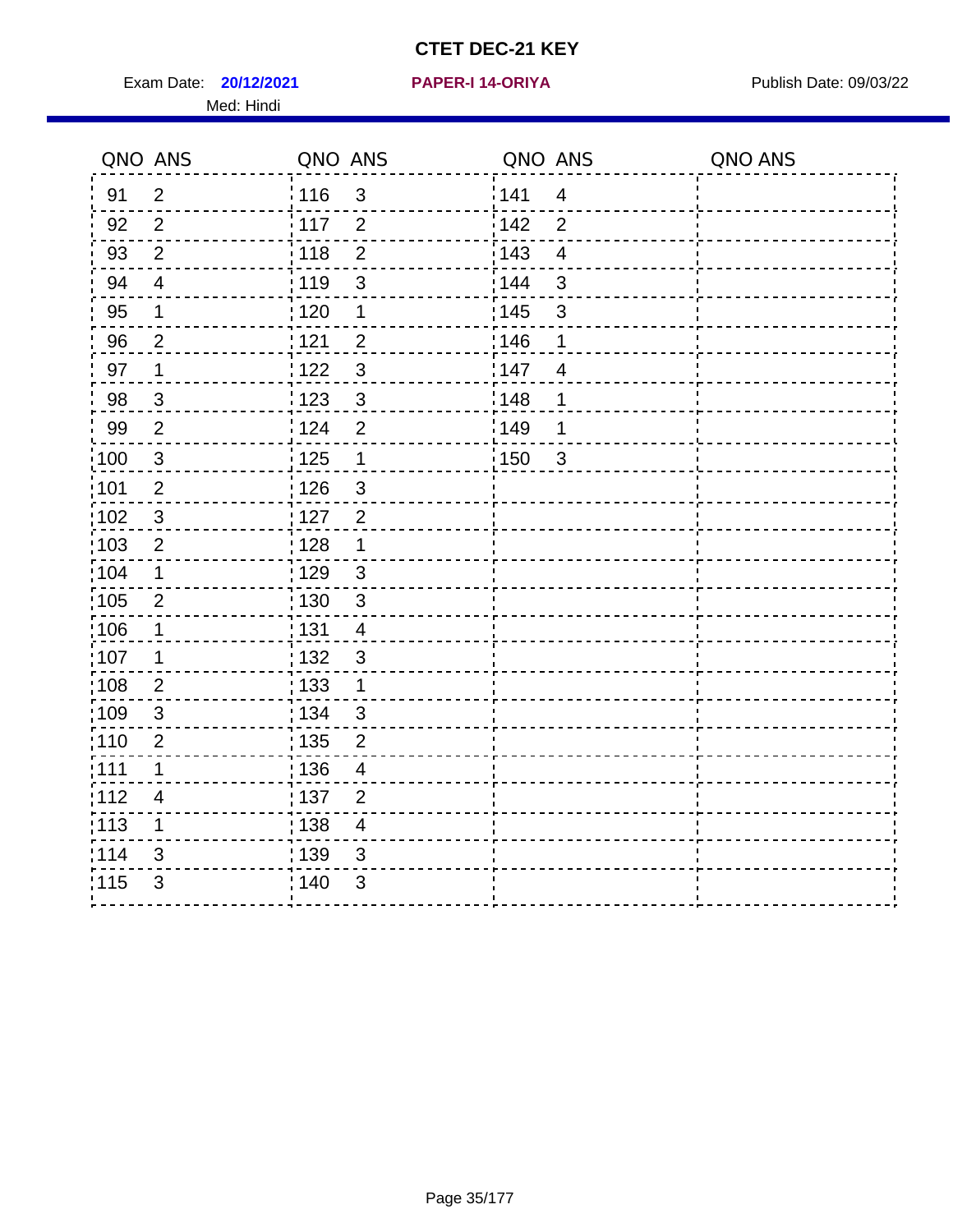Exam Date: **20/12/2021 PAPER-I 15-PUNJABI PRACEL PROPER PUBLISH Date: 09/03/22** Med: Hindi

|                   | QNO ANS                  | QNO ANS           |                          | QNO ANS |                         | QNO ANS |
|-------------------|--------------------------|-------------------|--------------------------|---------|-------------------------|---------|
| 91                | $\overline{2}$           | 116               | 3                        | 141     | $\overline{\mathbf{4}}$ |         |
| 92                | $\overline{4}$           | 117               | $\overline{2}$           | 142     | $\overline{2}$          |         |
| 93                | $\overline{2}$           | 118               | $\overline{2}$           | 143     | $\overline{\mathbf{4}}$ |         |
| 94                | 3                        | : 119             | $\mathfrak{S}$           | 144     | 3                       |         |
| 95                | 1                        | : 120             | $\mathbf 1$              | : 145   | 3                       |         |
| 96                | 4                        | 121               | $\overline{2}$           | 146     | 1                       |         |
| 97                | $\overline{2}$           | 122               | $\overline{\mathcal{A}}$ | 147     | $\overline{4}$          |         |
| 98                | $\mathbf{3}$             | $\frac{1}{2}$ 123 | $\mathbf{1}$             | 148     | 1                       |         |
| 99                | $\mathbf{1}$             | 124               | $\mathfrak{S}$           | ¦149    | 1                       |         |
| $\frac{1}{1}$ 100 | $\overline{2}$           | 125               | $\overline{\mathbf{4}}$  | 150     | $\mathfrak{S}$          |         |
| :101              | $\overline{\mathcal{A}}$ | 126               | 3                        |         |                         |         |
| 102               | 3                        | : 127             | $\overline{4}$           |         |                         |         |
| 103               | $\overline{4}$           | 128               | $\overline{2}$           |         |                         |         |
| 104               | $\mathbf 1$              | : 129             | $\overline{2}$           |         |                         |         |
| 105               | $\sqrt{3}$               | : 130             | $\overline{4}$           |         |                         |         |
| ;106              | 1                        | : 131             | $\mathbf{3}$             |         |                         |         |
| :107              | 1                        | : 132             | $\mathbf 1$              |         |                         |         |
| 108               | $\overline{2}$           | $\frac{1}{1}$ 133 | $\overline{2}$           |         |                         |         |
| :109              | $\sqrt{3}$               | : 134             | $\mathbf 1$              |         |                         |         |
| :110              | 2                        | : 135             | 2                        |         |                         |         |
| 111               | $\mathbf 1$              | : 136             | $\overline{4}$           |         |                         |         |
| 112               | $\overline{4}$           | 137               | $\overline{2}$           |         |                         |         |
| : 113             | 1                        | 138               | $\overline{4}$           |         |                         |         |
| 114               | 3                        | :139              | 3                        |         |                         |         |
| 115               | 3                        | 140               | $\sqrt{3}$               |         |                         |         |
|                   |                          |                   |                          |         |                         |         |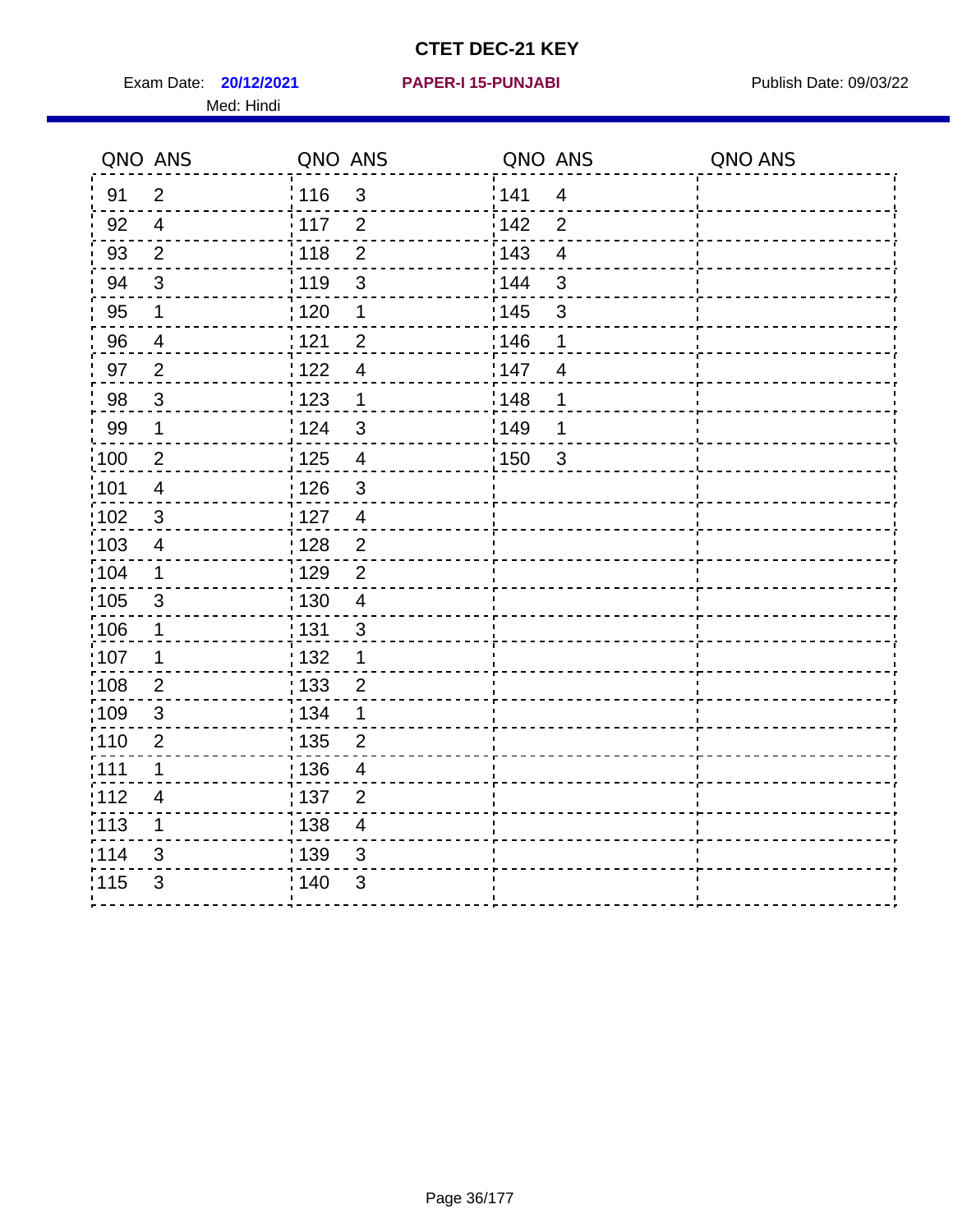Exam Date: **20/12/2021 PAPER-I 16-SANSKRIT** Publish Date: 09/03/22 Med: Hindi

|                   | QNO ANS                  | QNO ANS           |                         | QNO ANS           |                         | QNO ANS |
|-------------------|--------------------------|-------------------|-------------------------|-------------------|-------------------------|---------|
| 91                | $\overline{2}$           | 116               | $\mathfrak{S}$          | 141               | $\overline{4}$          |         |
| 92                | $\overline{2}$           | $\frac{1}{2}$ 117 | $\overline{2}$          | 142               | $\overline{2}$          |         |
| 93                | $\overline{4}$           | 118               | $\overline{2}$          | 143               | $\overline{\mathbf{4}}$ |         |
| 94                | 1                        | : 119             | 3                       | : 144             | 3                       |         |
| 95                | $\overline{\mathcal{A}}$ | : 120             | 1                       | : 145             | 3                       |         |
| 96                | $\overline{2}$           | 121               | $\overline{2}$          | 146               | 1                       |         |
| 97                | $\sqrt{3}$               | : 122             | $\mathfrak{S}$          | 147               | $\overline{4}$          |         |
| 98                | $\overline{2}$           | 123               | $\overline{2}$          | 148               | 1                       |         |
| 99                | $\overline{4}$           | 124               | 1                       | $\frac{1}{2}$ 149 | 1                       |         |
| $\frac{1}{1}$ 100 | $\mathbf 1$              | $\frac{1}{1}$ 125 | $\mathbf{3}$            | 150               | $\mathbf{3}$            |         |
| :101              | $\overline{4}$           | : 126             | $\overline{2}$          |                   |                         |         |
| $\frac{1}{1}$ 102 | $\mathbf 1$              | : 127             | $\mathbf{3}$            |                   |                         |         |
| ;103              | 4                        | :128              | $\overline{4}$          |                   |                         |         |
| 104               | $\mathbf 1$              | : 129             | $\overline{\mathbf{4}}$ |                   |                         |         |
| 105               | $\overline{\mathbf{4}}$  | $\frac{1}{1}$ 130 | $\mathbf{3}$            |                   |                         |         |
| :106              | 1                        | : 131             | 1                       |                   |                         |         |
| 107               | 1                        | :132              | 1                       |                   |                         |         |
| 108               | $\overline{2}$           | 133               | $\overline{2}$          |                   |                         |         |
| :109              | $\sqrt{3}$               | : 134             | $\mathbf{3}$            |                   |                         |         |
| :110              | 2                        | : 135             | $\overline{2}$          |                   |                         |         |
| 111               | $\mathbf 1$              | : 136             | $\overline{4}$          |                   |                         |         |
| 112               | $\overline{\mathcal{A}}$ | 137               | $\overline{2}$          |                   |                         |         |
| 113               | 1                        | : 138             | $\overline{\mathbf{4}}$ |                   |                         |         |
| 114               | 3                        | 139               | 3                       |                   |                         |         |
| 115               | 3                        | 140               | $\mathfrak{S}$          |                   |                         |         |
|                   |                          |                   |                         |                   |                         |         |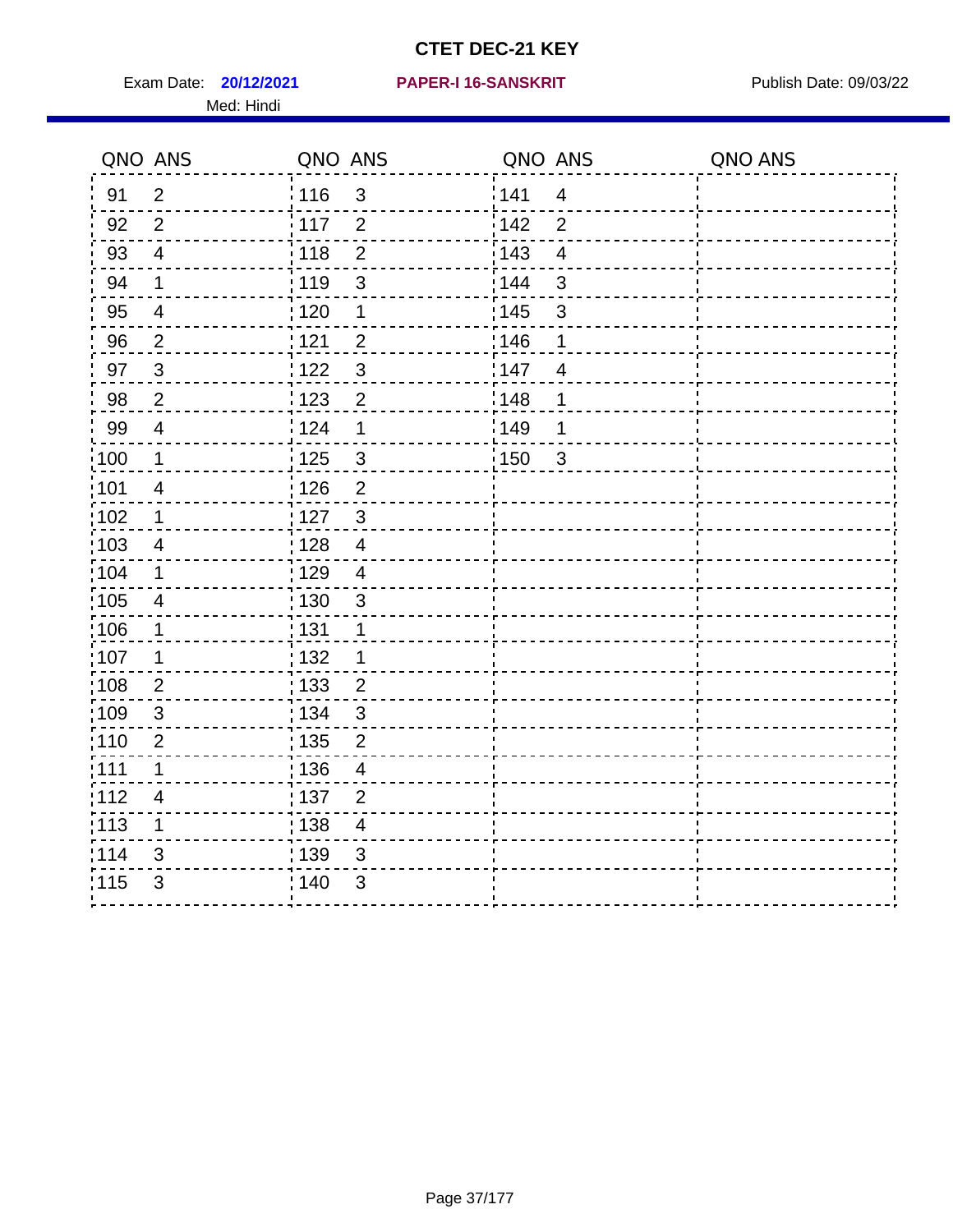Exam Date: **20/12/2021 PAPER-I 17-TAMIL Exam Date: 09/03/22** Med: Hindi

**20/12/2021 PAPER-I 17-TAMIL**

|                   | QNO ANS                  | QNO ANS           |                | QNO ANS           |                | QNO ANS |
|-------------------|--------------------------|-------------------|----------------|-------------------|----------------|---------|
| 91                | $\overline{2}$           | 116               | 3              | 1141              | $\overline{4}$ |         |
| 92                | $\mathfrak{S}$           | $\frac{1}{117}$   | $\overline{2}$ | 142               | $\overline{2}$ |         |
| 93                | $\overline{4}$           | : 118             | $\overline{2}$ | 143               | $\overline{4}$ |         |
| 94                | $\mathbf 1$              | : 119             | 3              | 144               | 3              |         |
| 95                | $\overline{2}$           | : 120             | 1              | : 145             | 3              |         |
| 96                | 1                        | 121               | $\overline{2}$ | 146               | 1              |         |
| 97                | $\mathfrak{S}$           | 122               | $\mathbf{3}$   | 147               | $\overline{4}$ |         |
| 98                | $\overline{2}$           | $\frac{1}{2}$ 123 | $\overline{2}$ | 148               | 1              |         |
| 99                | $\sqrt{3}$               | 124               | 1              | :149              | 1              |         |
| $\frac{1}{1}$ 100 | $\sqrt{2}$               | $\frac{1}{1}$ 125 | $\overline{2}$ | $\frac{1}{1}$ 150 | $\sqrt{3}$     |         |
| :101              | $\mathbf 2$              | : 126             | $\mathfrak{S}$ |                   |                |         |
| 102               | $\mathbf{3}$             | : 127             | $\overline{4}$ |                   |                |         |
| 103               | $\overline{2}$           | : 128             | $\overline{2}$ |                   |                |         |
| 104               | $\mathbf 1$              | : 129             | $\overline{2}$ |                   |                |         |
| 105               | $\overline{4}$           | : 130             | $\mathbf{1}$   |                   |                |         |
| 106               | 1                        | : 131             | $\overline{2}$ |                   |                |         |
| :107              | 1                        | : 132             | $\mathbf{3}$   |                   |                |         |
| $\frac{1}{1}$ 108 | $\overline{2}$           | : 133             | $\overline{2}$ |                   |                |         |
| 109               | $\mathfrak{B}$           | : 134             | $\mathbf{1}$   |                   |                |         |
| :110              | $\overline{2}$           | : 135             | $\overline{2}$ |                   |                |         |
| 111               | 1                        | 136               | $\overline{4}$ |                   |                |         |
| 112               | $\overline{\mathcal{A}}$ | : 137             | $\overline{2}$ |                   |                |         |
| $\frac{1}{1}$ 113 | 1                        | : 138             | $\overline{4}$ |                   |                |         |
| 114               | 3                        | 139               | 3              |                   |                |         |
| 115               | 3                        | 140               | $\mathfrak{S}$ |                   |                |         |
|                   |                          |                   |                |                   |                |         |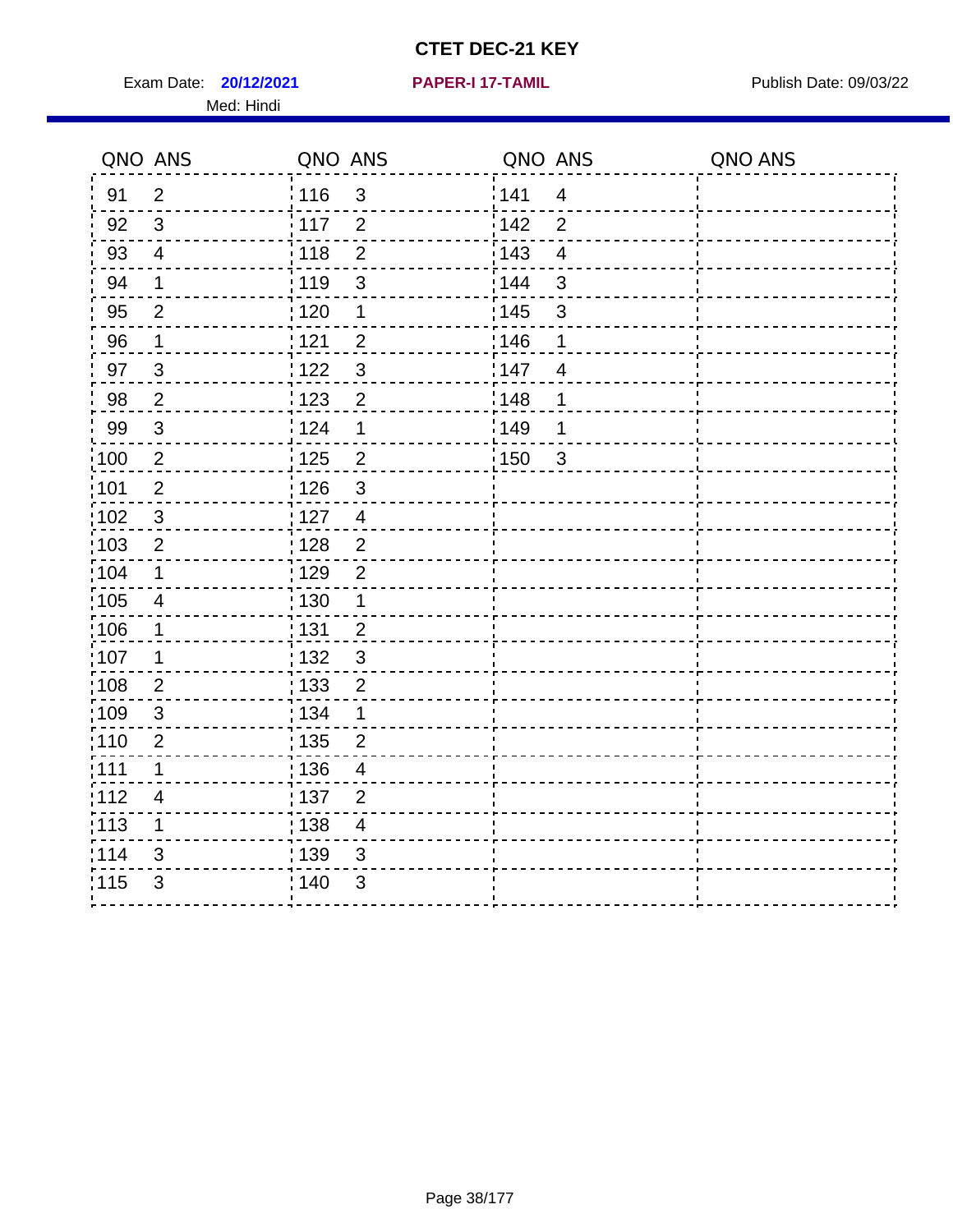Exam Date: **20/12/2021 PAPER-I 18-TELUGU Exam Date: 09/03/22** Med: Hindi

|                   | QNO ANS                 | QNO ANS           |                         | QNO ANS |                         | QNO ANS |
|-------------------|-------------------------|-------------------|-------------------------|---------|-------------------------|---------|
| 91                | $\mathbf 1$             | 116               | $\mathfrak{S}$          | 141     | $\overline{\mathbf{4}}$ |         |
| 92                | $\overline{4}$          | 117               | $\overline{2}$          | 142     | $\overline{2}$          |         |
| 93                | $\sqrt{3}$              | 118               | $\overline{2}$          | 143     | $\overline{\mathbf{4}}$ |         |
| 94                | 3                       | : 119             | $\mathfrak{B}$          | 144     | 3                       |         |
| 95                | 2                       | : 120             | $\mathbf 1$             | : 145   | 3                       |         |
| 96                | $\overline{2}$          | 121               | $\overline{2}$          | 146     | 1                       |         |
| 97                | $\mathbf 1$             | : 122             | $\mathbf{3}$            | 147     | $\overline{4}$          |         |
| $98\,$            | $\overline{4}$          | 123               | $\mathbf{1}$            | ¦148    | 1                       |         |
| 99                | $\mathbf{2}$            | :124              | $\overline{\mathbf{4}}$ | :149    | 1                       |         |
| $\frac{1}{1}$ 100 | $\mathbf{3}$            | 125               | $\mathbf{3}$            | 150     | $\mathbf{3}$            |         |
| 101               | $\overline{\mathbf{4}}$ | : 126             | $\overline{\mathbf{4}}$ |         |                         |         |
| 102               | $\overline{2}$          | : 127             | $\mathbf{1}$            |         |                         |         |
| 103               | $\mathbf{1}$            | : 128             | $\overline{2}$          |         |                         |         |
| 104               | $\overline{2}$          | : 129             | $\overline{2}$          |         |                         |         |
| $\frac{1}{1}$ 105 | $\mathbf 1$             | $\frac{1}{1}$ 130 | $\overline{\mathbf{4}}$ |         |                         |         |
| :106              | $\mathbf{1}$            | : 131             | $\overline{2}$          |         |                         |         |
| 107               | $\mathbf{1}$            | : 132             | $\overline{2}$          |         |                         |         |
| 108               | $\overline{2}$          | : 133             | $\mathbf{3}$            |         |                         |         |
| :109              | $\mathbf{3}$            | : 134             | $\overline{2}$          |         |                         |         |
| :110              | $\overline{2}$          | 135               | $\overline{2}$          |         |                         |         |
| :111              | 1                       | : 136             | $\overline{4}$          |         |                         |         |
| 112               | $\overline{4}$          | : 137             | $\overline{2}$          |         |                         |         |
| 113               | $\mathbf 1$             | : 138             | $\overline{\mathbf{4}}$ |         |                         |         |
| 114               | 3                       | 139               | 3                       |         |                         |         |
| 115               | 3                       | 140               | $\mathfrak{S}$          |         |                         |         |
|                   |                         |                   |                         |         |                         |         |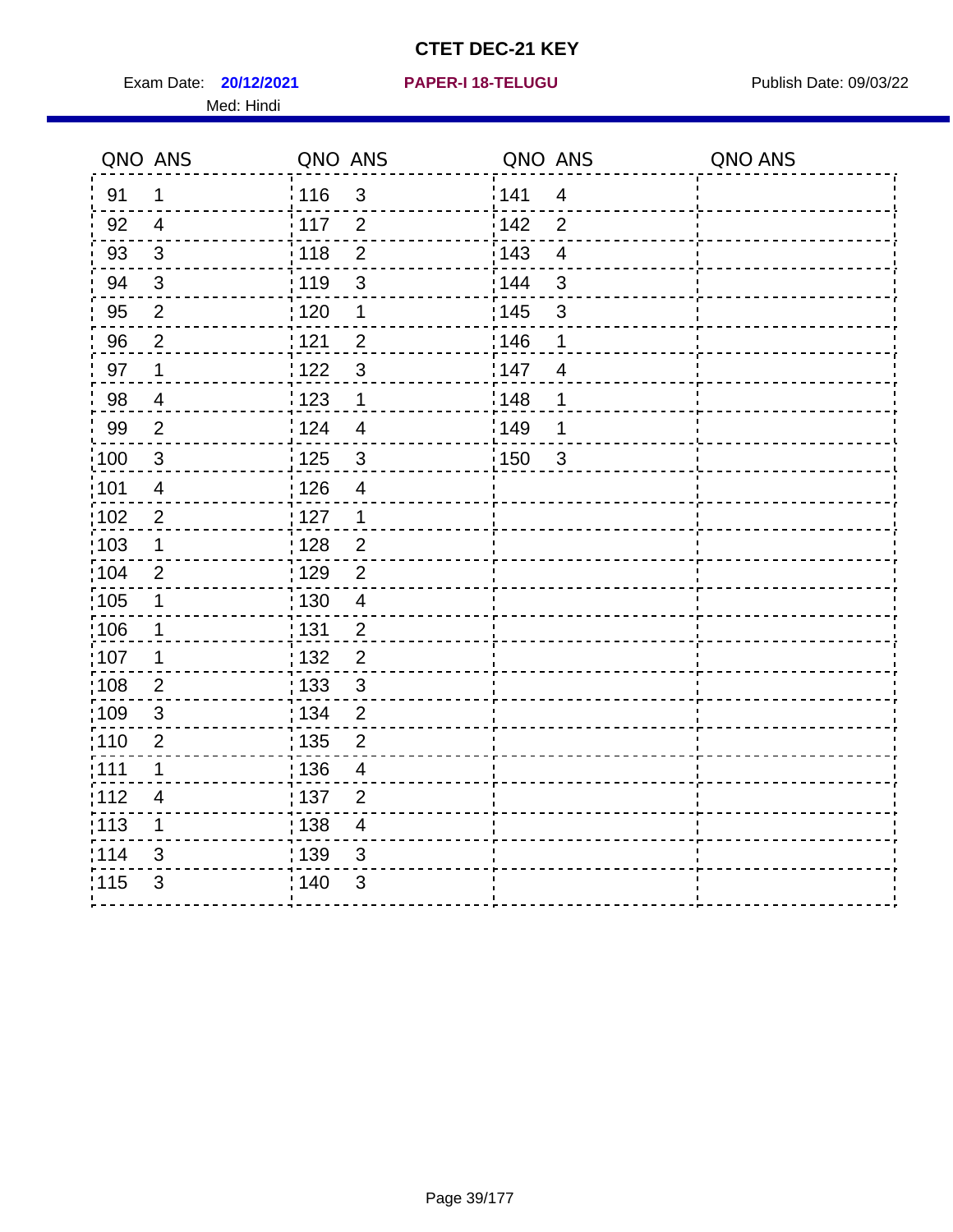Exam Date: **20/12/2021 PAPER-I 19-TIBETAN** Publish Date: 09/03/22 Med: Hindi

|                   | QNO ANS                  | QNO ANS           |                | QNO ANS |                         | QNO ANS |
|-------------------|--------------------------|-------------------|----------------|---------|-------------------------|---------|
| 91                | $\overline{4}$           | 116               | $\mathfrak{S}$ | 141     | $\overline{\mathbf{4}}$ |         |
| 92                | 1                        | 117               | $\overline{2}$ | 142     | $\overline{2}$          |         |
| 93                | $\sqrt{3}$               | 118               | $\overline{2}$ | 143     | $\overline{4}$          |         |
| 94                | $\overline{\mathcal{A}}$ | : 119             | $\mathbf{3}$   | 144     | 3                       |         |
| 95                | 2                        | :120              | 1              | : 145   | 3                       |         |
| 96                | $\overline{2}$           | 121               | $\sqrt{3}$     | 146     | 1                       |         |
| 97                | $\mathbf{3}$             | : 122             | $\overline{4}$ | 147     | $\overline{4}$          |         |
| 98                | $\mathbf{1}$             | 123               | $\overline{c}$ | 148     | 1                       |         |
| 99                | $\overline{2}$           | : 124             | 1              | :149    | 1                       |         |
| $\frac{1}{1}$ 100 | $\overline{2}$           | : 125             | $\mathbf{3}$   | 150     | $\sqrt{3}$              |         |
| :101              | 1                        | 126               | 1              |         |                         |         |
| 102               | 3                        | : 127             | 3              |         |                         |         |
| 103               | $\mathbf 1$              | : 128             | $\overline{2}$ |         |                         |         |
| 104               | $\overline{\mathbf{4}}$  | : 129             | $\sqrt{3}$     |         |                         |         |
| 105               | $\overline{2}$           | : 130             | $\sqrt{3}$     |         |                         |         |
| :106              | 1                        | : 131             | $\overline{4}$ |         |                         |         |
| :107              | 1                        | : 132             | 1              |         |                         |         |
| $\frac{1}{1}$ 108 | $\mathbf{2}$             | $\frac{1}{1}$ 133 | $\mathsf 3$    |         |                         |         |
| :109              | $\sqrt{3}$               | : 134             | 1              |         |                         |         |
| :110              | $\overline{2}$           | : 135             | 4              |         |                         |         |
| 111               | $\mathbf 1$              | : 136             | $\overline{4}$ |         |                         |         |
| 112               | $\overline{\mathcal{A}}$ | : 137             | $\overline{c}$ |         |                         |         |
| $\frac{1}{1}$ 113 | 1                        | : 138             | $\overline{4}$ |         |                         |         |
| 114               | 3                        | 139               | 3              |         |                         |         |
| 115               | 3                        | : 140             | $\sqrt{3}$     |         |                         |         |
|                   |                          |                   |                |         |                         |         |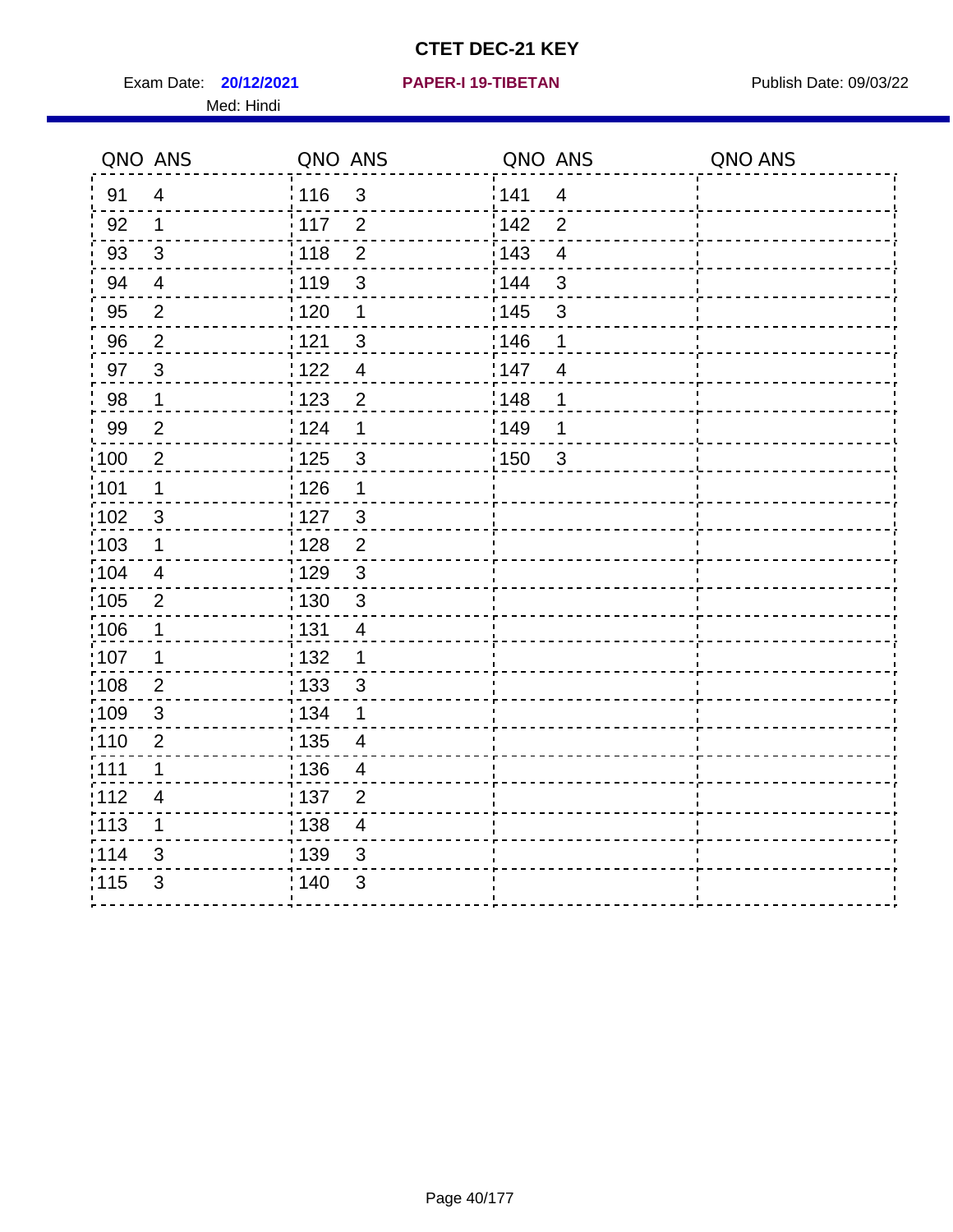Exam Date: **20/12/2021 PAPER-I 20-URDU Product by Publish Date: 09/03/22** Med: Hindi

**20/12/2021 PAPER-I 20-URDU**

|                   | QNO ANS                  | QNO ANS           |                          | QNO ANS           |                         | QNO ANS |
|-------------------|--------------------------|-------------------|--------------------------|-------------------|-------------------------|---------|
| 91                | 1                        | 116               | $\mathfrak{S}$           | 141               | $\overline{4}$          |         |
| 92                | 2                        | 117               | $\overline{2}$           | 142               | 2                       |         |
| 93                | $\overline{2}$           | 118               | $\overline{2}$           | 143               | $\overline{\mathbf{4}}$ |         |
| 94                | $\mathbf 1$              | : 119             | 3                        | : 144             | 3                       |         |
| 95                | $\overline{4}$           | : 120             | 1                        | : 145             | 3                       |         |
| 96                | $\overline{2}$           | 121               | $\overline{2}$           | 146               | 1                       |         |
| 97                | $\overline{4}$           | 122               | $\overline{4}$           | 147               | $\overline{4}$          |         |
| 98                | $\mathbf{1}$             | 123               | $\mathbf{3}$             | 148               | 1                       |         |
| 99                | $\overline{2}$           | 124               | 1                        | $\frac{1}{2}$ 149 | 1                       |         |
| :100              | $\mathbf 2$              | $\frac{1}{1}$ 125 | $\mathbf{3}$             | 150               | $\mathfrak{3}$          |         |
| :101              | 1                        | : 126             | $\mathfrak{S}$           |                   |                         |         |
| 102               | 3                        | : 127             | $\overline{4}$           |                   |                         |         |
| 103               | $\mathbf{3}$             | : 128             | $\mathbf{1}$             |                   |                         |         |
| $\frac{1}{104}$   | $\overline{4}$           | : 129             | $\mathfrak{3}$           |                   |                         |         |
| $\frac{1}{1}$ 105 | $\mathbf{3}$             | 130               | $\overline{4}$           |                   |                         |         |
| :106              | $\mathbf 1$              | : 131             | 3                        |                   |                         |         |
| ;107              | 1                        | 132               | $\mathbf 1$              |                   |                         |         |
| 108               | $\overline{2}$           | $\frac{1}{1}$ 133 | $\overline{2}$           |                   |                         |         |
| :109              | $\sqrt{3}$               | : 134             | $\mathbf{3}$             |                   |                         |         |
| :110              | $\overline{2}$           | 135               | $\overline{2}$           |                   |                         |         |
| :111              | $\mathbf 1$              | : 136             | $\overline{4}$           |                   |                         |         |
| 112               | $\overline{\mathcal{A}}$ | $\frac{1}{1}$ 137 | $\overline{2}$           |                   |                         |         |
| : 113             | 1                        | $\frac{1}{1}$ 138 | $\overline{\mathcal{A}}$ |                   |                         |         |
| 114               | 3                        | :139              | 3                        |                   |                         |         |
| 115               | $\mathfrak{S}$           | 140               | $\mathfrak{S}$           |                   |                         |         |
|                   |                          |                   |                          |                   |                         |         |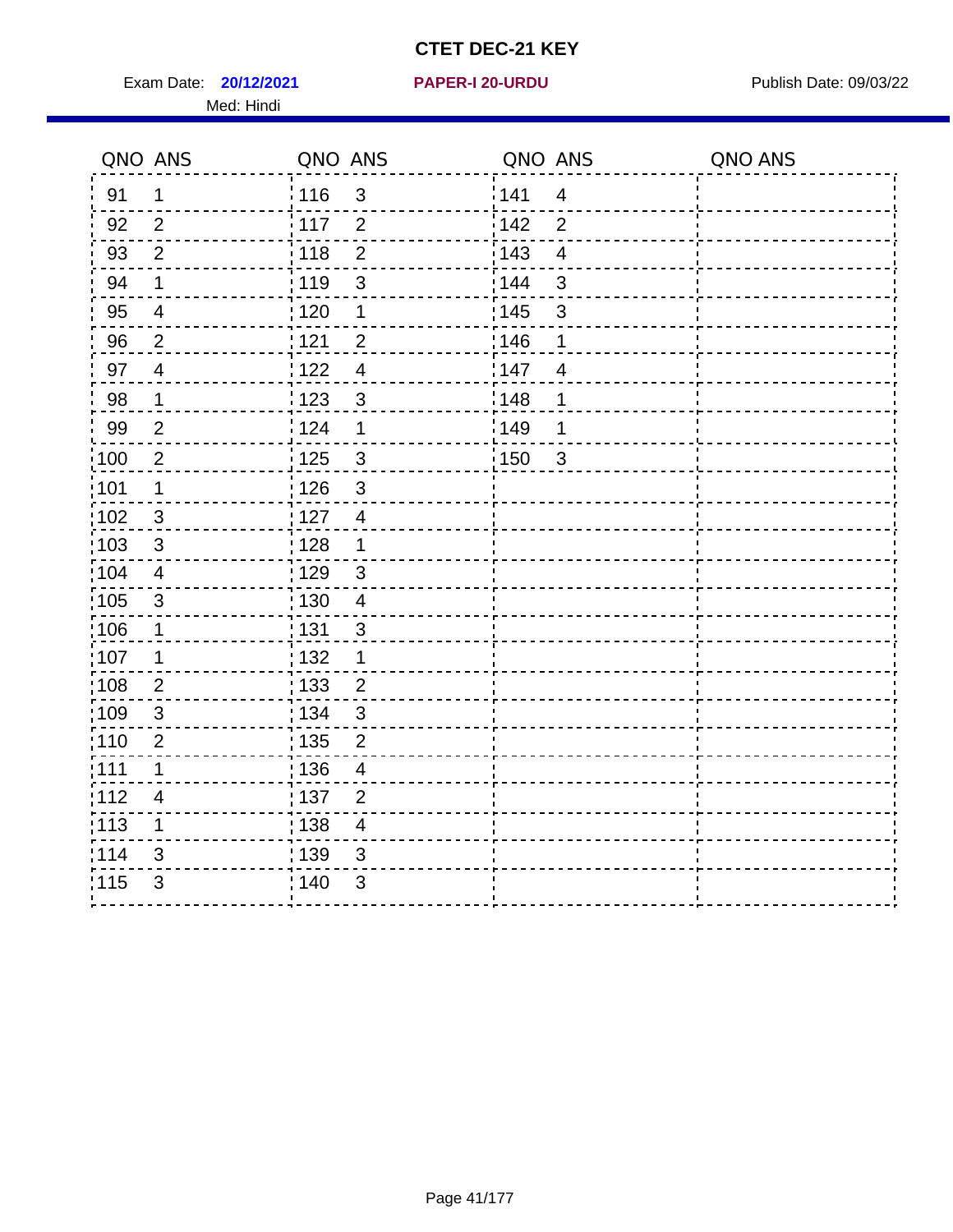Exam Date: 21/12/2021 **PAPER-I-MAIN Exam Date: 09/03/22** Med: Hindi

**21/12/2021 PAPER-I -MAIN**

| QNO ANS          |                           | QNO ANS |                           | QNO ANS |                           | QNO ANS |                |
|------------------|---------------------------|---------|---------------------------|---------|---------------------------|---------|----------------|
| $\mathbf{1}$     | 3                         | 26      | 1                         | 51      | $\overline{4}$            | 76      | 1              |
| $\overline{2}$   | $\overline{2}$            | 27      | 1                         | 52      | 1                         | 77      | 1              |
| 3                | $\overline{\mathcal{A}}$  | 28      | 1                         | 53      | $\overline{2}$            | 78      | 4              |
| $\overline{4}$   | $\overline{2}$            | 29      | $\mathbf 1$               | 54      | $\overline{2}$            | 79      | $\overline{4}$ |
| $\sqrt{5}$       | 1                         | 30      | $\ensuremath{\mathsf{3}}$ | 55      | $\ensuremath{\mathsf{3}}$ | 80      | 1              |
| 6                | $\overline{c}$            | 31      | $\overline{4}$            | 56      | $\overline{2}$            | 81      | $\overline{4}$ |
| $\overline{7}$   | $\overline{2}$            | 32      | $\overline{4}$            | 57      | 3                         | 82      | $\overline{4}$ |
| $\boldsymbol{8}$ | $\overline{2}$            | 33      | 1                         | 58      | $\overline{4}$            | 83      | $\overline{2}$ |
| $\boldsymbol{9}$ | $\mathfrak{S}$            | 34      | $\overline{4}$            | 59      | $\overline{4}$            | 84      | $\mathbf 1$    |
| 10               | $\overline{4}$            | 35      | $\mathbf{2}$              | 60      | 1                         | 85      | 3              |
| 11               | $\overline{2}$            | 36      | $\overline{2}$            | 61      | $\overline{4}$            | 86      | $\mathbf 1$    |
| 12               | $\ensuremath{\mathsf{3}}$ | 37      | $\overline{\mathbf{4}}$   | 62      | 1                         | 87      | $\overline{4}$ |
| 13               | $\overline{\mathcal{A}}$  | 38      | $\overline{2}$            | 63      | $\overline{4}$            | 88      | 1              |
| 14               | 3                         | 39      | 3                         | 64      | $\overline{2}$            | 89      | 1              |
| 15               | $\sqrt{3}$                | 40      | $\overline{2}$            | 65      | $\mathbf{3}$              | 90      | 1              |
| 16               | 1                         | 41      | $\overline{2}$            | 66      | $\mathfrak{3}$            |         |                |
| 17               | 3                         | 42      | 1                         | 67      | 3                         |         |                |
| 18               | 4                         | 43      | $\overline{4}$            | 68      | $\overline{2}$            |         |                |
| 19               | 1                         | -44     | 3                         | 69      | $9\,$                     |         |                |
| 20               | $\mathfrak{S}$            | 45      | $\mathbf{1}$              | 70      | $\overline{2}$            |         |                |
| 21               | $\overline{4}$            | 46      | 3                         | 71      | $\overline{2}$            |         |                |
| 22               | $\overline{2}$            | 47      | $\overline{2}$            | 72      | $\overline{2}$            |         |                |
| 23               | 3                         | 48      | $\overline{4}$            | 73      | 3,4                       |         |                |
| 24               | 1                         | 49      | $\overline{2}$            | 74      | $\overline{4}$            |         |                |
| 25               | $\overline{2}$            | 50      | 3                         | 75      | 4                         |         |                |
|                  |                           |         |                           |         |                           |         |                |

Answer key 9 means marks awarded to all the candidates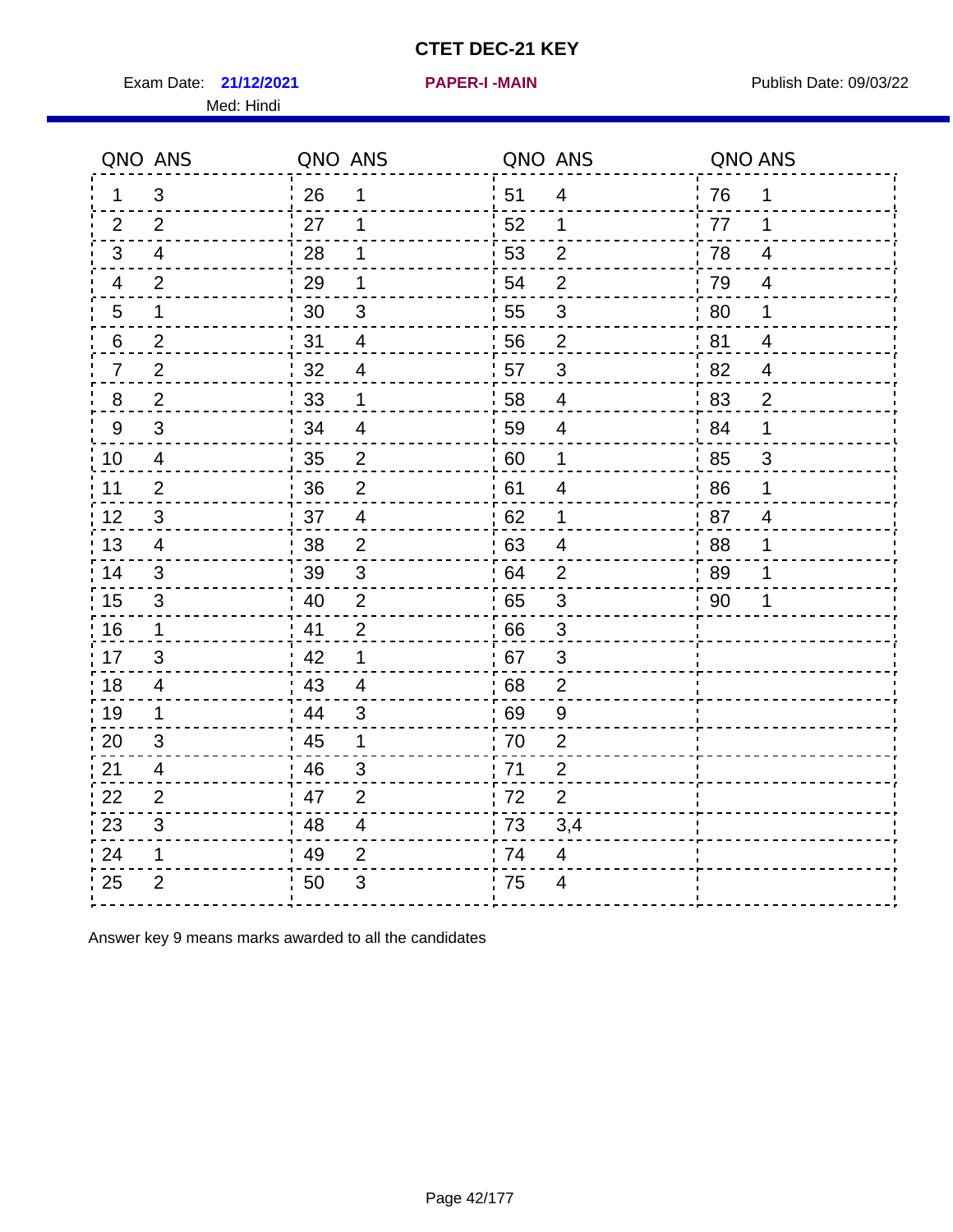Exam Date: 21/12/2021 PAPER-I 01-ENGLISH PREER Publish Date: 09/03/22 Med: Hindi

|                   | QNO ANS                  | QNO ANS |                          | QNO ANS |                | QNO ANS |
|-------------------|--------------------------|---------|--------------------------|---------|----------------|---------|
| 91                | $\mathfrak{S}$           | 116     | $\overline{4}$           | 141     | $\overline{2}$ |         |
| 92                | $\mathfrak{B}$           | 117     | $\overline{4}$           | 142     | $\overline{2}$ |         |
| 93                | $\overline{4}$           | 118     | $\overline{4}$           | 143     | 3              |         |
| 94                | $\overline{2}$           | : 119   | $\overline{\mathcal{A}}$ | 144     | $\overline{2}$ |         |
| 95                | 1                        | : 120   | $\mathfrak{B}$           | : 145   | $\overline{2}$ |         |
| 96                | $\mathfrak{S}$           | 121     | $\overline{\mathcal{A}}$ | 146     | $\overline{2}$ |         |
| 97                | $\overline{2}$           | $122$   | $\mathbf{3}$             | 147     | 3              |         |
| 98                | $\mathbf{1}$             | 123     | $\overline{\mathbf{4}}$  | 148     | $\overline{4}$ |         |
| 99                | $\mathbf{2}$             | 124     | $\overline{2}$           | 149     | $\overline{4}$ |         |
| $\frac{1}{1}$ 100 | $\sqrt{2}$               | 125     | $\mathbf{3}$             | 150     | $\overline{4}$ |         |
| :101              | $\sqrt{3}$               | 126     | $\overline{\mathbf{4}}$  |         |                |         |
| 102               | $\mathbf{3}$             | : 127   | $\overline{2}$           |         |                |         |
| 103               | $\overline{4}$           | : 128   | $\mathbf{1}$             |         |                |         |
| 104               | $\mathbf{3}$             | : 129   | $\sqrt{3}$               |         |                |         |
| 105               | $\sqrt{3}$               | : 130   | $\overline{2}$           |         |                |         |
| 106               | $\mathfrak{S}$           | : 131   | $\overline{2}$           |         |                |         |
| :107              | $\mathbf{3}$             | : 132   | $\overline{2}$           |         |                |         |
| 108               | $\sqrt{3}$               | : 133   | $\mathbf{1}$             |         |                |         |
| :109              | $\mathbf 2$              | : 134   | $\overline{2}$           |         |                |         |
| :110              | 1                        | : 135   | $\overline{4}$           |         |                |         |
| 111               | $\overline{\mathcal{A}}$ | : 136   | $\overline{c}$           |         |                |         |
| 112               | $\overline{\mathcal{A}}$ | 137     | $\overline{c}$           |         |                |         |
| 113               | $\mathbf{3}$             | : 138   | 3                        |         |                |         |
| 114               | 3                        | 139     | 4                        |         |                |         |
| 115               | 1                        | 140     | $\mathbf{2}$             |         |                |         |
|                   |                          |         |                          |         |                |         |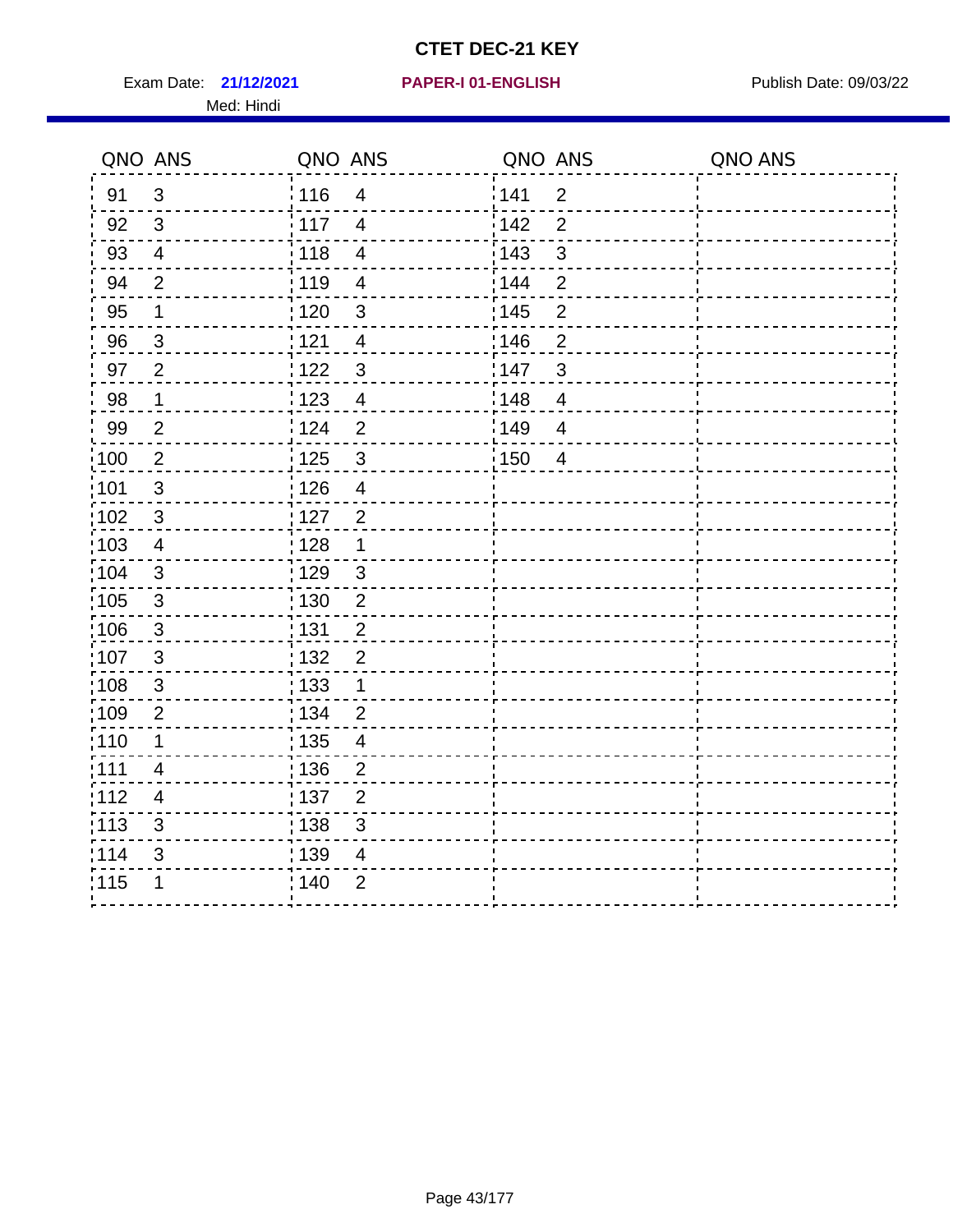Exam Date: 21/12/2021 **PAPER-I 02-HINDI Exam Date: 09/03/22** Med: Hindi

**21/12/2021 PAPER-I 02-HINDI**

|      | QNO ANS                   | QNO ANS           |                          | QNO ANS |                         | QNO ANS |
|------|---------------------------|-------------------|--------------------------|---------|-------------------------|---------|
| 91   | $\mathfrak{B}$            | 116               | $\mathfrak{S}$           | 1141    | $\overline{4}$          |         |
| 92   | $\overline{4}$            | $\frac{1}{2}$ 117 | $\overline{2}$           | 142     | 3                       |         |
| 93   | $\sqrt{3}$                | 118               | $\overline{\mathcal{A}}$ | 143     | $\overline{\mathbf{4}}$ |         |
| 94   | 1                         | : 119             | 1                        | : 144   | $\overline{4}$          |         |
| 95   | $\overline{2}$            | : 120             | 1                        | : 145   | $\overline{2}$          |         |
| 96   | $\overline{2}$            | 121               | $\overline{2}$           | :146    | $\mathfrak{S}$          |         |
| 97   | $\mathfrak{3}$            | 122               | $\overline{4}$           | 147     | $\overline{2}$          |         |
| 98   | $\overline{2}$            | 123               | $\mathbf{1}$             | 148     | 1                       |         |
| 99   | $\ensuremath{\mathsf{3}}$ | 124               | $\sqrt{3}$               | :149    | 1                       |         |
| :100 | $\mathbf 1$               | $\frac{1}{1}$ 125 | $\overline{2}$           | 150     | 1                       |         |
| :101 | $\mathbf 2$               | : 126             | $\overline{4}$           |         |                         |         |
| 102  | $\overline{4}$            | : 127             | $\mathbf{3}$             |         |                         |         |
| 103  | $\mathbf{3}$              | : 128             | $\mathbf{3}$             |         |                         |         |
| 104  | $\mathbf{3}$              | : 129             | $\mathbf 1$              |         |                         |         |
| 105  | $\mathbf 1$               | 130               | $\mathbf 2$              |         |                         |         |
| :106 | $\overline{2}$            | : 131             | $\overline{2}$           |         |                         |         |
| 107  | $\overline{4}$            | :132              | 1                        |         |                         |         |
| 108  | $\sqrt{3}$                | : 133             | $\overline{4}$           |         |                         |         |
| :109 | $\sqrt{3}$                | : 134             | $\overline{2}$           |         |                         |         |
| :110 | $\overline{2}$            | : 135             | 3                        |         |                         |         |
| 111  | $\mathbf 1$               | : 136             | $\overline{2}$           |         |                         |         |
| 112  | $\sqrt{3}$                | : 137             | $\overline{2}$           |         |                         |         |
| 113  | $\overline{\mathbf{4}}$   | 138               | 1                        |         |                         |         |
| 114  | 3                         | : 139             | $\overline{2}$           |         |                         |         |
| 115  | $\overline{2}$            | 140               | 1                        |         |                         |         |
|      |                           |                   |                          |         |                         |         |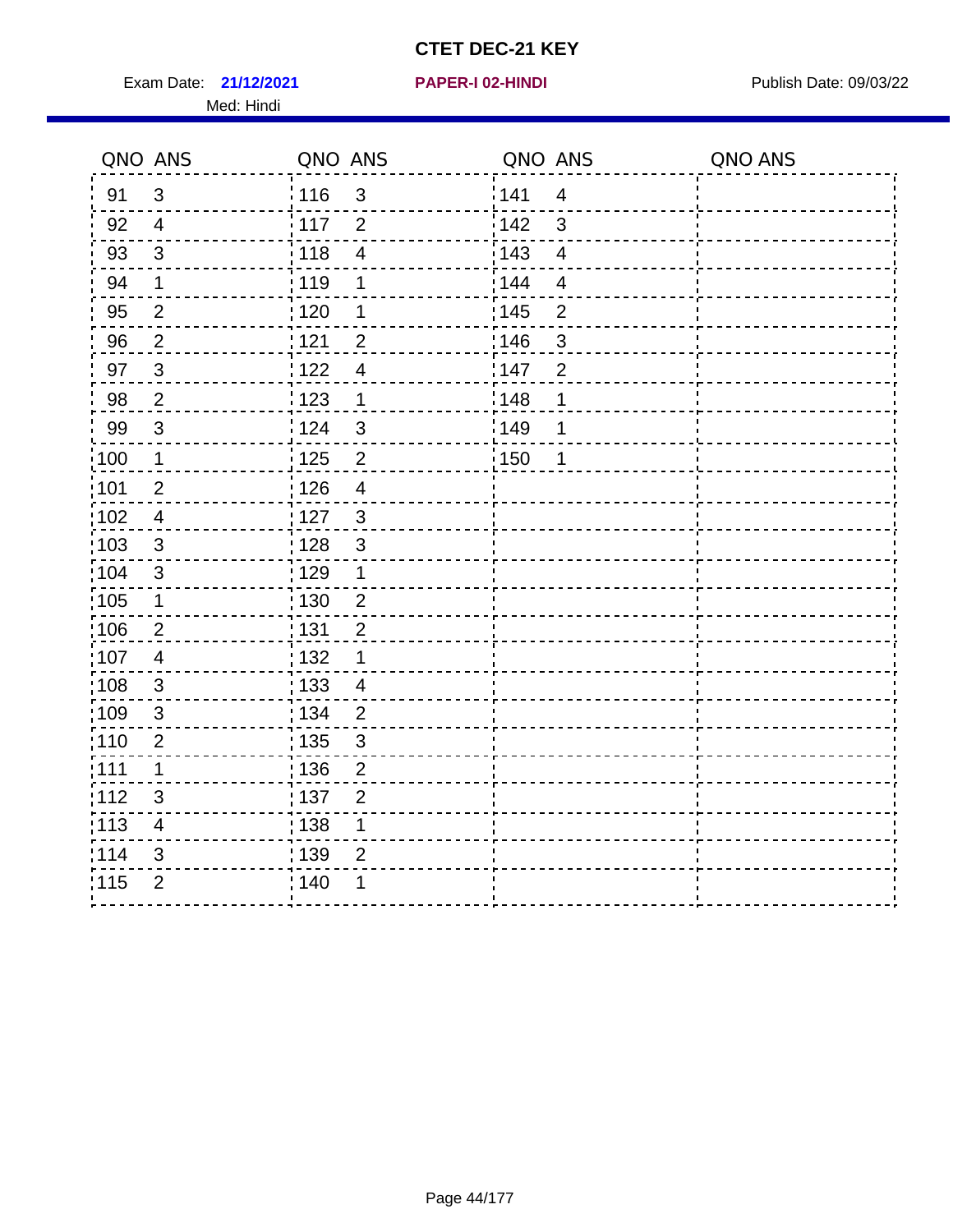Med: Hindi

|       | QNO ANS                  | QNO ANS           |                | QNO ANS |                | QNO ANS |
|-------|--------------------------|-------------------|----------------|---------|----------------|---------|
| 91    | $\overline{2}$           | 116               | $\overline{2}$ | 141     | 1              |         |
| 92    | $\mathfrak{S}$           | 117               | 1              | 142     | 1              |         |
| 93    | $\overline{4}$           | 118               | $\mathsf 3$    | 143     | $\overline{2}$ |         |
| 94    | 3                        | : 119             | 1              | : 144   | 3              |         |
| 95    | 4                        | :120              | 1              | : 145   | 1              |         |
| 96    | $\mathbf 1$              | : 121             | $\overline{2}$ | 146     | $\overline{4}$ |         |
| 97    | $\overline{2}$           | : 122             | 1              | 147     | 1              |         |
| 98    | $\mathbf{1}$             | 123               | $\overline{4}$ | 148     | 1              |         |
| 99    | $\sqrt{3}$               | : 124             | $\overline{4}$ | :149    | 1              |         |
| :100  | $\overline{4}$           | 125               | $\overline{4}$ | 150     | $\overline{2}$ |         |
| :101  | $\mathsf 3$              | 126               | 3              |         |                |         |
| 102   | 1                        | : 127             | 1              |         |                |         |
| 103   | $\overline{2}$           | : 128             | 1              |         |                |         |
| 104   | $\sqrt{3}$               | : 129             | $\overline{4}$ |         |                |         |
| :105  | $\overline{4}$           | : 130             | $\mathbf 1$    |         |                |         |
| 106   | 1                        | : 131             | 3              |         |                |         |
| 107   | 1                        | : 132             | $\overline{4}$ |         |                |         |
| :108  | $\mathbf{2}$             | $\frac{1}{1}$ 133 | $\overline{2}$ |         |                |         |
| 109   | $\mathbf{3}$             | : 134             | $\overline{2}$ |         |                |         |
| :110  | 3                        | : 135             | 1              |         |                |         |
| 111   | $\overline{\mathcal{A}}$ | : 136             | 1              |         |                |         |
| 112   | $\overline{\mathcal{A}}$ | : 137             | $\overline{2}$ |         |                |         |
| : 113 | $\mathbf 2$              | : 138             | 1              |         |                |         |
| 114   | 1                        | : 139             | 1              |         |                |         |
| 115   | 3                        | : 140             | $\overline{2}$ |         |                |         |
|       |                          |                   |                |         |                |         |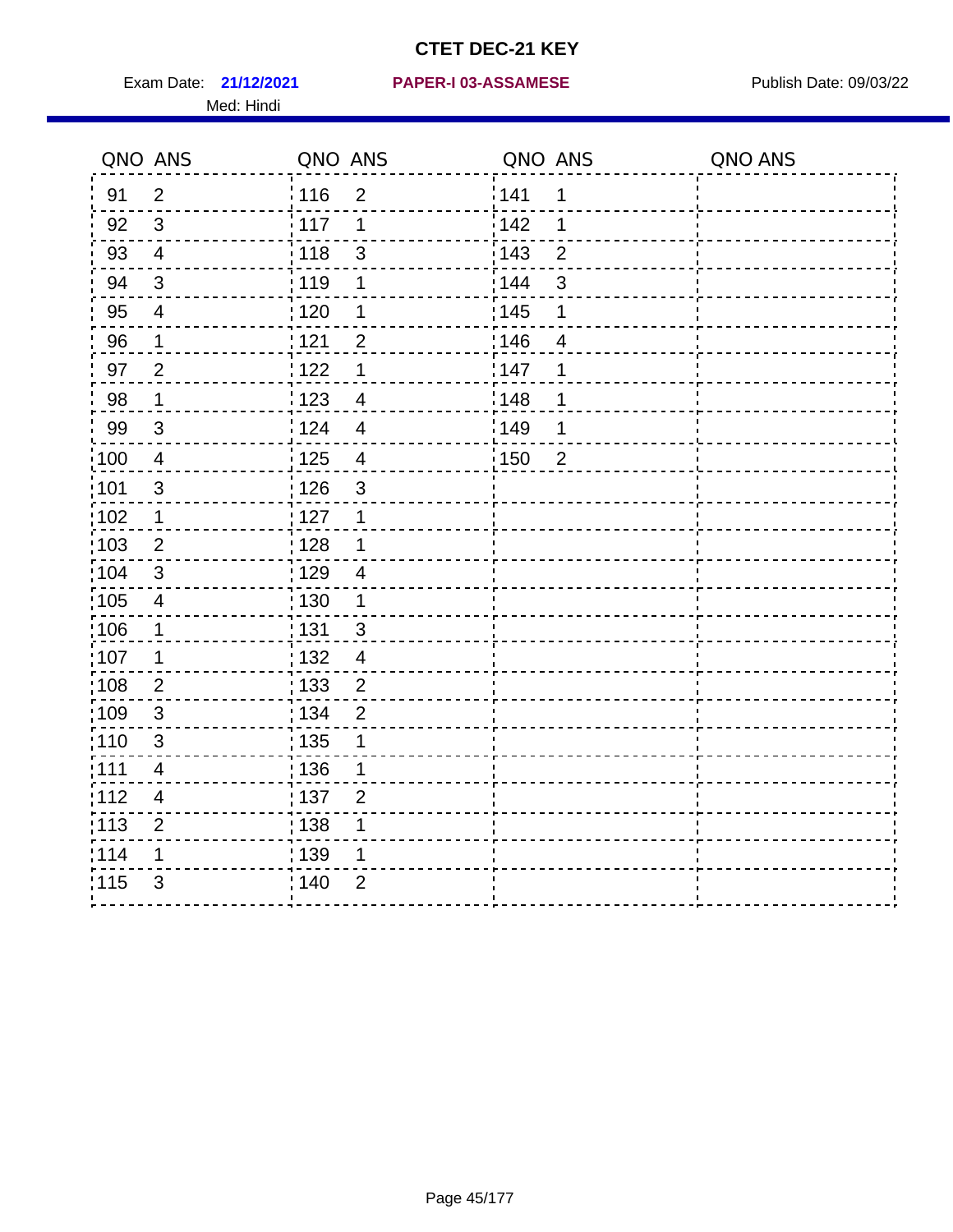Exam Date: 21/12/2021 PAPER-I 04-BENGALI PREREMENT Publish Date: 09/03/22 Med: Hindi

|                   | QNO ANS                  | QNO ANS           |                | QNO ANS           |                | QNO ANS |
|-------------------|--------------------------|-------------------|----------------|-------------------|----------------|---------|
| 91                | $\overline{2}$           | 116               | $\overline{2}$ | 141               | $\mathbf 1$    |         |
| 92                | $\overline{4}$           | 117               | 1              | 142               | 1              |         |
| 93                | $\overline{2}$           | 118               | 3              | 143               | $\overline{2}$ |         |
| 94                | 1                        | : 119             | 1              | 144               | 3              |         |
| 95                | $\overline{2}$           | : 120             | 1              | : 145             | 1              |         |
| 96                | $\mathbf{3}$             | 121               | 3              | 146               | 4              |         |
| 97                | $\overline{\mathcal{A}}$ | : 122             | $\overline{4}$ | 147               | 1              |         |
| 98                | $\mathbf{1}$             | 123               | $\mathbf{1}$   | 148               | 1              |         |
| 99                | $\mathbf 1$              | $\frac{1}{2}$ 124 | $\overline{2}$ | $\frac{1}{2}$ 149 | 1              |         |
| $\frac{1}{1}$ 100 | $\overline{2}$           | $\frac{1}{1}$ 125 | $\mathbf 1$    | $\frac{1}{1}$ 150 | $\overline{2}$ |         |
| :101              | $\sqrt{3}$               | : 126             | 1              |                   |                |         |
| 102               | $\mathbf 1$              | : 127             | 3              |                   |                |         |
| ;103              | 2                        | : 128             | $\mathbf 1$    |                   |                |         |
| 104               | $\overline{2}$           | : 129             | $\overline{2}$ |                   |                |         |
| :105              | $\mathbf 1$              | 130               | $\overline{2}$ |                   |                |         |
| :106              | 1                        | : 131             | $\overline{4}$ |                   |                |         |
| 107               | 1                        | :132              | $\overline{2}$ |                   |                |         |
| 108               | $\overline{2}$           | 133               | $\mathbf{1}$   |                   |                |         |
| :109              | $\sqrt{3}$               | : 134             | $\mathbf{3}$   |                   |                |         |
| : 110             | 3                        | : 135             | $\overline{2}$ |                   |                |         |
| :111              | $\overline{\mathbf{4}}$  | : 136             | 1              |                   |                |         |
| 112               | $\overline{4}$           | 137               | $\overline{2}$ |                   |                |         |
| 113               | $\overline{2}$           | 138               | 1              |                   |                |         |
| 114               | 1                        | 139               | 1              |                   |                |         |
| 115               | 3                        | 140               | $\overline{2}$ |                   |                |         |
|                   |                          |                   |                |                   |                |         |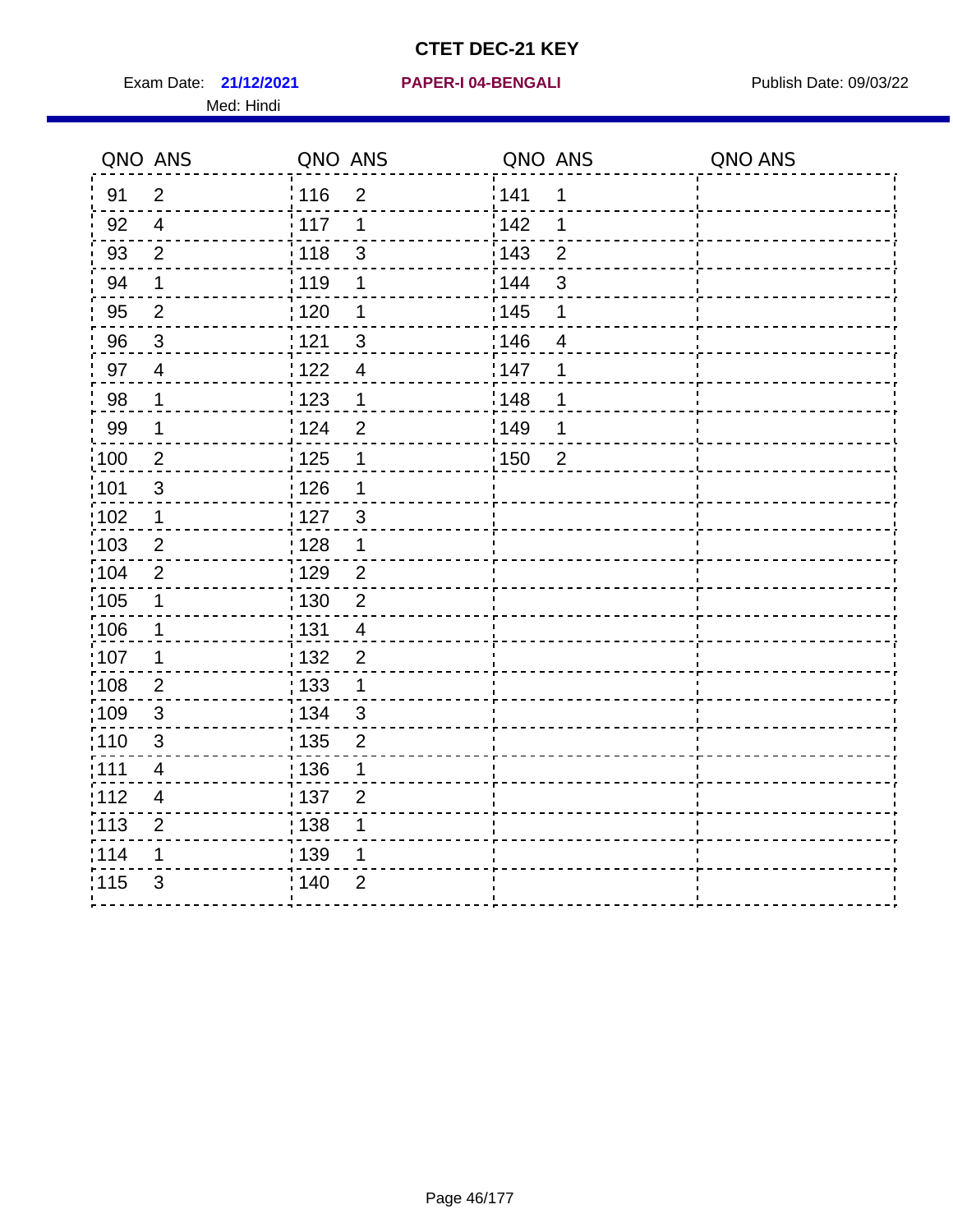Med: Hindi

|                   | QNO ANS                  | QNO ANS |                | QNO ANS |                | QNO ANS |
|-------------------|--------------------------|---------|----------------|---------|----------------|---------|
| 91                | $\overline{2}$           | 116     | $\overline{2}$ | 141     | 1              |         |
| 92                | $\mathfrak{B}$           | 117     | 1              | 142     | 1              |         |
| 93                | $\overline{\mathbf{4}}$  | 118     | $\mathsf 3$    | 143     | $\overline{2}$ |         |
| 94                | 1                        | : 119   | 1              | : 144   | 3              |         |
| 95                | 1                        | :120    | 1              | : 145   | 1              |         |
| 96                | $\mathfrak{S}$           | : 121   | $\overline{2}$ | 146     | $\overline{4}$ |         |
| 97                | $\overline{4}$           | : 122   | $\mathbf{3}$   | 147     | 1              |         |
| 98                | $\overline{4}$           | 123     | $\overline{c}$ | 148     | 1              |         |
| 99                | $\sqrt{3}$               | : 124   | $\overline{4}$ | :149    | 1              |         |
| :100              | $\mathbf 1$              | 125     | $\overline{2}$ | 150     | $\overline{2}$ |         |
| :101              | $\overline{4}$           | 126     | $\overline{2}$ |         |                |         |
| 102               | $\overline{2}$           | : 127   | $\overline{4}$ |         |                |         |
| 103               | $\mathfrak{S}$           | : 128   | $\mathbf 1$    |         |                |         |
| 104               | $\mathbf 1$              | : 129   | $\overline{2}$ |         |                |         |
| 105               | $\overline{2}$           | : 130   | $\mathfrak{S}$ |         |                |         |
| 106               | 1                        | : 131   | 4              |         |                |         |
| 107               | 1                        | : 132   | $\mathbf{3}$   |         |                |         |
| $\frac{1}{1}$ 108 | $\overline{2}$           | 133     | $\mathbf 1$    |         |                |         |
| 109               | $\mathbf{3}$             | : 134   | $\overline{4}$ |         |                |         |
| :110              | 3                        | : 135   | 4              |         |                |         |
| 111               | $\overline{\mathcal{A}}$ | : 136   | 1              |         |                |         |
| 112               | $\overline{\mathcal{A}}$ | : 137   | $\overline{2}$ |         |                |         |
| : 113             | $\overline{2}$           | : 138   | 1              |         |                |         |
| 114               | 1                        | : 139   | 1              |         |                |         |
| 115               | 3                        | : 140   | $\overline{2}$ |         |                |         |
|                   |                          |         |                |         |                |         |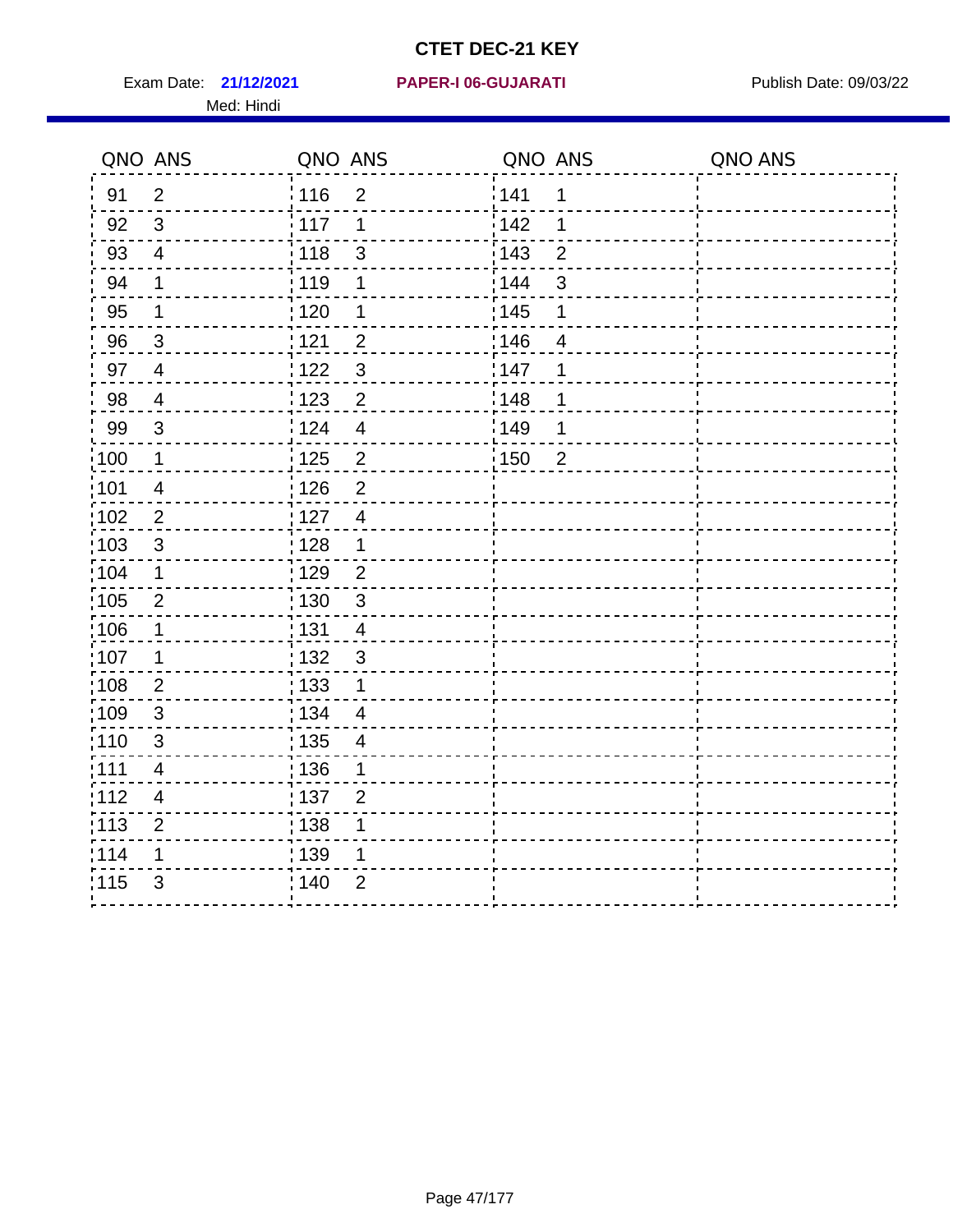Exam Date: 21/12/2021 PAPER-I 07-KANNADA Publish Date: 09/03/22 Med: Hindi

|                   | QNO ANS                  | QNO ANS                          | QNO ANS           |                | QNO ANS |
|-------------------|--------------------------|----------------------------------|-------------------|----------------|---------|
| 91                | $\overline{2}$           | 116<br>$\mathbf 2$               | 141               | $\mathbf 1$    |         |
| 92                | 1                        | 117<br>1                         | 142               | 1              |         |
| 93                | $\overline{4}$           | : 118<br>$\sqrt{3}$              | 143               | $\overline{2}$ |         |
| 94                | $\mathfrak{B}$           | : 119<br>1                       | : 144             | $\mathfrak{S}$ |         |
| 95                | 1                        | :120<br>1                        | : 145             | 1              |         |
| 96                | $\overline{2}$           | 121<br>1                         | 146               | $\overline{4}$ |         |
| 97                | $\overline{\mathcal{A}}$ | 122<br>$\overline{2}$            | 147               | 1              |         |
| 98                | $\mathbf 1$              | 123<br>$\mathfrak{3}$            | 148               | 1              |         |
| 99                | $\sqrt{3}$               | 124<br>$\overline{4}$            | :149              | 1              |         |
| $\frac{1}{1}$ 100 | $\overline{2}$           | 125<br>$\overline{2}$            | $\frac{1}{1}$ 150 | $\overline{2}$ |         |
| :101              | $\sqrt{3}$               | 126<br>$\mathfrak{S}$            |                   |                |         |
| 102               | $\overline{2}$           | : 127<br>$\overline{\mathbf{4}}$ |                   |                |         |
| 103               | $\mathbf 1$              | $\overline{2}$<br>128            |                   |                |         |
| 104               | 3                        | ;129<br>1                        |                   |                |         |
| 105               | $\overline{\mathbf{4}}$  | : 130<br>$\overline{c}$          |                   |                |         |
| 106               | 1                        | 131<br>$\sqrt{3}$                |                   |                |         |
| :107              | $\mathbf 1$              | : 132<br>$\overline{4}$          |                   |                |         |
| $\frac{1}{1}$ 108 | $\mathbf{2}$             | 133<br>$\mathsf 3$               |                   |                |         |
| 109               | $\mathfrak{S}$           | : 134<br>$\overline{2}$          |                   |                |         |
| :110              | 3                        | : 135<br>$\overline{2}$          |                   |                |         |
| 111               | $\overline{4}$           | : 136<br>1                       |                   |                |         |
| 112               | $\overline{\mathcal{A}}$ | 137<br>$\overline{2}$            |                   |                |         |
| : 113             | $\mathbf{2}$             | ; 138<br>1                       |                   |                |         |
| 114               | 1                        | 139<br>1                         |                   |                |         |
| 115               | 3                        | : 140<br>$\overline{2}$          |                   |                |         |
|                   |                          |                                  |                   |                |         |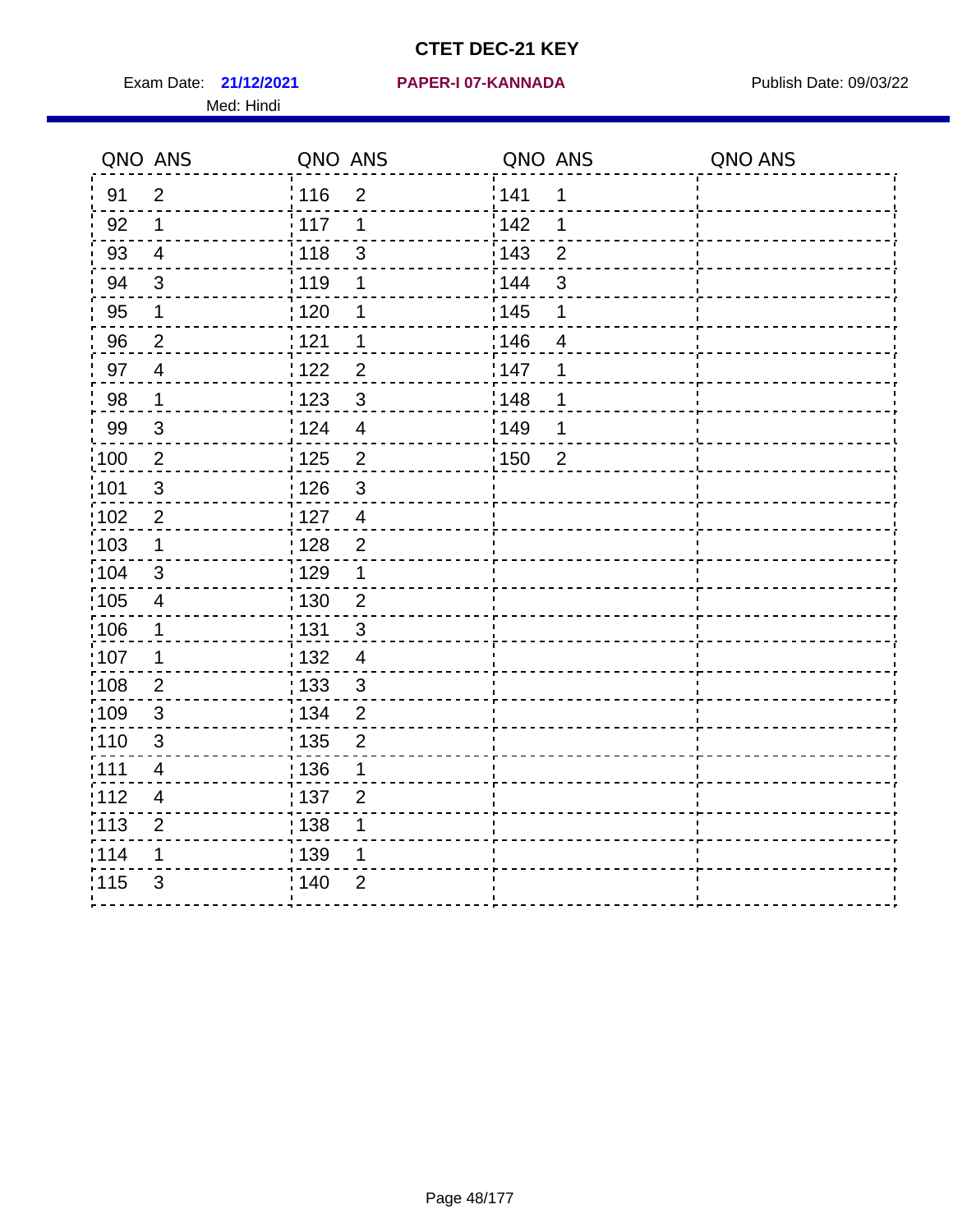Med: Hindi

|                   | QNO ANS                  | QNO ANS           |                         | QNO ANS           |                | QNO ANS |
|-------------------|--------------------------|-------------------|-------------------------|-------------------|----------------|---------|
| 91                | $\mathbf{3}$             | 116               | $\overline{2}$          | 141               | 1              |         |
| 92                | $\overline{2}$           | 117               | 1                       | 142               | 1              |         |
| 93                | $\overline{4}$           | 118               | $\mathsf 3$             | 143               | $\overline{2}$ |         |
| 94                | $\mathbf 1$              | : 119             | $\mathbf 1$             | : 144             | 3              |         |
| 95                | $\overline{2}$           | : 120             | 1                       | : 145             | 1              |         |
| 96                | $\overline{2}$           | 121               | $\overline{2}$          | :146              | 4              |         |
| 97                | 1                        | :122              | $\mathfrak{S}$          | 147               | 1              |         |
| 98                | $\mathbf 1$              | $\frac{1}{2}$ 123 | $\overline{4}$          | 148               | 1              |         |
| 99                | $\sqrt{3}$               | 124               | $\mathfrak{S}$          | :149              | 1              |         |
| 100               | $\overline{4}$           | $\frac{1}{1}$ 125 | $\overline{c}$          | $\frac{1}{1}$ 150 | $\overline{2}$ |         |
| :101              | $\sqrt{3}$               | 126               | $\mathsf 3$             |                   |                |         |
| 102               | $\overline{4}$           | : 127             | $\overline{2}$          |                   |                |         |
| 103               | $\mathbf 1$              | : 128             | $\mathbf{3}$            |                   |                |         |
| 104               | $\overline{2}$           | : 129             | $\mathfrak{3}$          |                   |                |         |
| 105               | $\mathbf 1$              | 130               | $\overline{\mathbf{4}}$ |                   |                |         |
| 106               | 1                        | : 131             | $\overline{2}$          |                   |                |         |
| :107              | 1                        | : 132             | $\overline{4}$          |                   |                |         |
| $\frac{1}{1}$ 108 | $\overline{2}$           | : 133             | $\mathbf{1}$            |                   |                |         |
| 109               | $\mathfrak{S}$           | : 134             | $\overline{2}$          |                   |                |         |
| :110              | 3                        | : 135             | $\mathfrak{S}$          |                   |                |         |
| 111               | $\overline{\mathcal{A}}$ | : 136             | 1                       |                   |                |         |
| 112               | $\overline{\mathbf{4}}$  | : 137             | $\overline{2}$          |                   |                |         |
| : 113             | $\overline{2}$           | 138               | 1                       |                   |                |         |
| 114               | 1                        | 139               | 1                       |                   |                |         |
| 115               | 3                        | : 140             | $\overline{2}$          |                   |                |         |
|                   |                          |                   |                         |                   |                |         |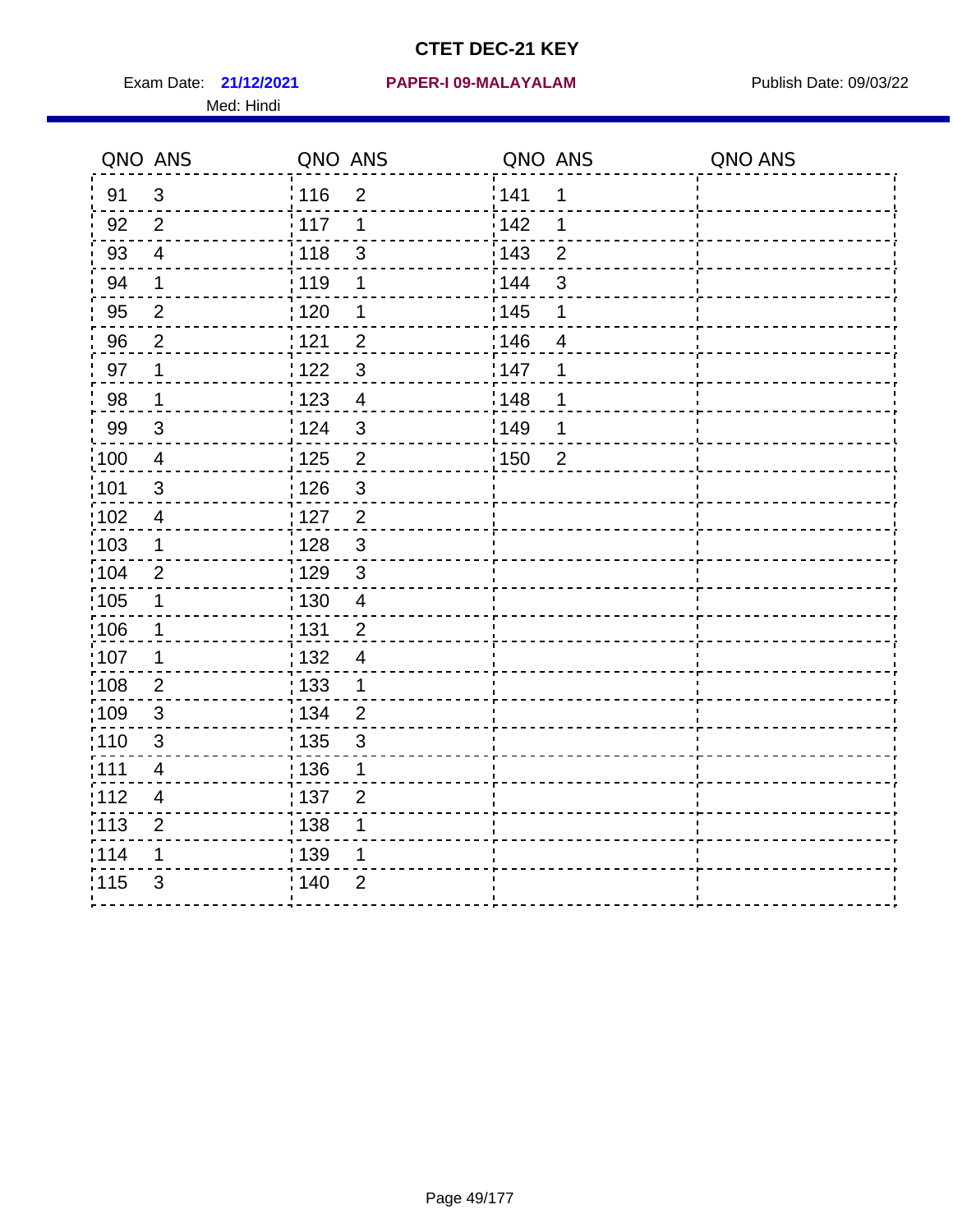Exam Date: 21/12/2021 PAPER-I 10-MANIPURI<br>
Publish Date: 09/03/22 Med: Hindi

|                   | QNO ANS                  | QNO ANS |                | QNO ANS |                | QNO ANS |
|-------------------|--------------------------|---------|----------------|---------|----------------|---------|
| 91                | $\overline{2}$           | 116     | $\overline{2}$ | 141     | 1              |         |
| 92                | 1                        | 117     | 1              | 142     | 1              |         |
| 93                | $\mathbf{3}$             | 118     | $\mathsf 3$    | 143     | $\overline{2}$ |         |
| 94                | 2                        | :119    | 1              | : 144   | 3              |         |
| 95                | 2                        | :120    | 1              | : 145   | 1              |         |
| 96                | 1                        | : 121   | $\overline{2}$ | 146     | $\overline{4}$ |         |
| 97                | $\overline{2}$           | : 122   | 1              | 147     | 1              |         |
| 98                | $\overline{\mathbf{4}}$  | 123     | $\mathbf{3}$   | 148     | 1              |         |
| 99                | $\sqrt{3}$               | : 124   | $\overline{2}$ | :149    | 1              |         |
| :100              | $\mathbf{3}$             | : 125   | $\mathbf 1$    | 150     | $\overline{2}$ |         |
| :101              | $\overline{2}$           | 126     | $\overline{4}$ |         |                |         |
| 102               | 1                        | : 127   | 3              |         |                |         |
| 103               | $\overline{4}$           | : 128   | 1              |         |                |         |
| 104               | $\sqrt{3}$               | : 129   | $\mathbf 1$    |         |                |         |
| :105              | $\overline{4}$           | : 130   | $\overline{2}$ |         |                |         |
| 106               | 1                        | : 131   | $\overline{2}$ |         |                |         |
| 107               | 1                        | : 132   | $\overline{4}$ |         |                |         |
| $\frac{1}{1}$ 108 | $\overline{2}$           | 133     | $\mathbf{1}$   |         |                |         |
| 109               | $\mathbf{3}$             | : 134   | $\overline{2}$ |         |                |         |
| :110              | 3                        | : 135   | $\overline{2}$ |         |                |         |
| 111               | $\overline{\mathcal{A}}$ | : 136   | 1              |         |                |         |
| 112               | $\overline{\mathcal{A}}$ | : 137   | $\overline{2}$ |         |                |         |
| : 113             | $\overline{2}$           | : 138   | 1              |         |                |         |
| 114               | 1                        | : 139   | 1              |         |                |         |
| 115               | 3                        | : 140   | $\overline{2}$ |         |                |         |
|                   |                          |         |                |         |                |         |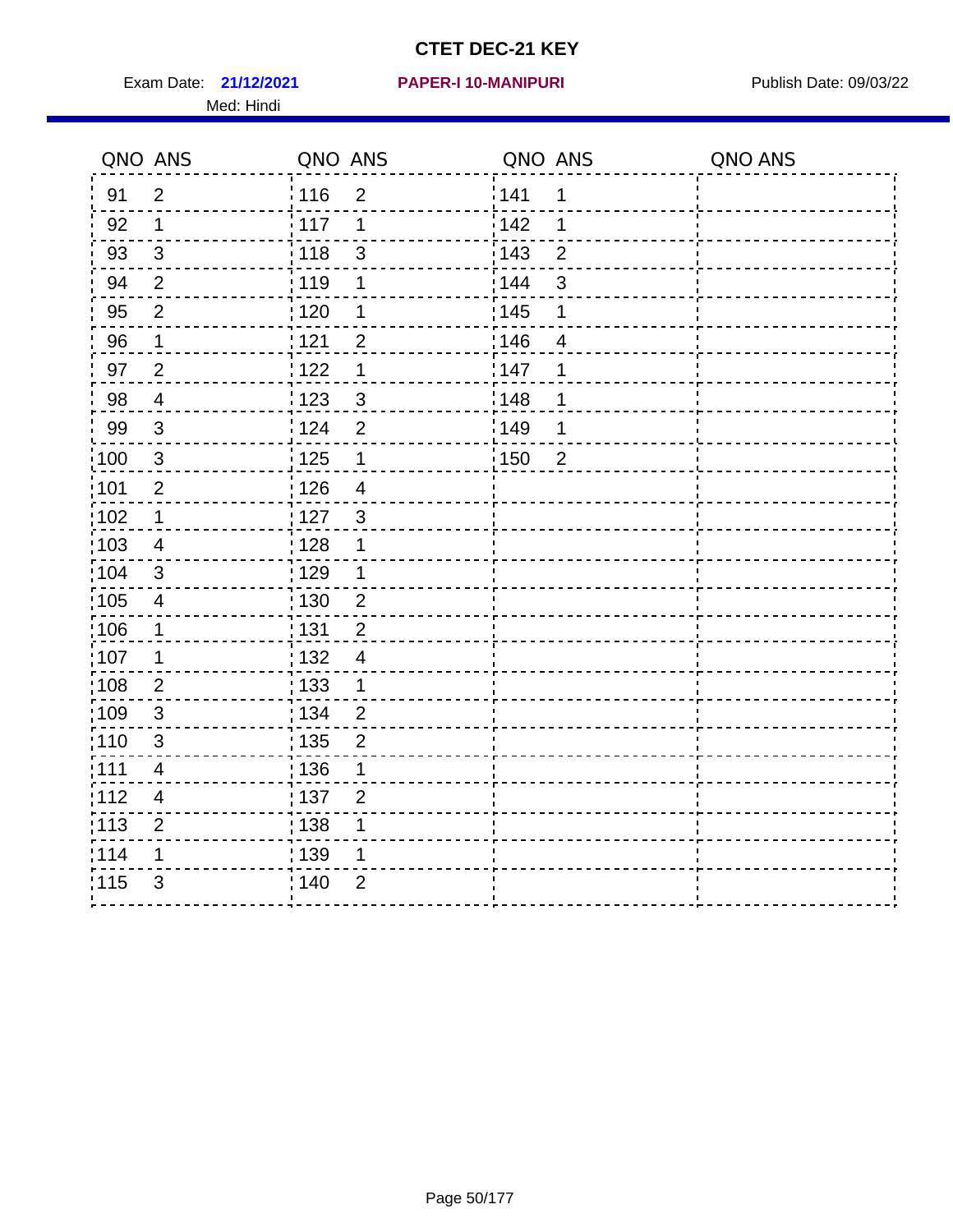Exam Date: 21/12/2021 PAPER-I 11-MARATHI PREER Publish Date: 09/03/22 Med: Hindi

|                   | QNO ANS                  | QNO ANS           |                          | QNO ANS           |                | QNO ANS |
|-------------------|--------------------------|-------------------|--------------------------|-------------------|----------------|---------|
| 91                | $\mathfrak{S}$           | 116               | $\overline{2}$           | 141               | $\mathbf 1$    |         |
| 92                | $\overline{2}$           | 117               | 1                        | 142               | 1              |         |
| 93                | $\mathbf{3}$             | 118               | 3                        | 143               | $\overline{2}$ |         |
| 94                | 1                        | : 119             | 1                        | 144               | 3              |         |
| 95                | $\overline{\mathcal{A}}$ | : 120             | 1                        | : 145             | 1              |         |
| 96                | 1                        | 121               | $\overline{4}$           | 146               | 4              |         |
| 97                | $\overline{4}$           | 122               | $\overline{\mathcal{A}}$ | 147               | 1              |         |
| 98                | $\mathbf{1}$             | 123               | $\overline{4}$           | 148               | 1              |         |
| 99                | $\overline{2}$           | ¦ 124             | $\overline{2}$           | $\frac{1}{2}$ 149 | 1              |         |
| $\frac{1}{1}$ 100 | $\overline{1}$           | $\frac{1}{1}$ 125 | $\mathbf{3}$             | $\frac{1}{1}$ 150 | $\overline{2}$ |         |
| :101              | 1                        | : 126             | 1                        |                   |                |         |
| 102               | $\mathfrak{3}$           | : 127             | $\overline{2}$           |                   |                |         |
| 103               | $\overline{2}$           | : 128             | $\overline{4}$           |                   |                |         |
| 104               | $\mathfrak{3}$           | : 129             | $\overline{4}$           |                   |                |         |
| :105              | $\overline{\mathbf{4}}$  | 130               | $\mathbf 1$              |                   |                |         |
| :106              | 1                        | : 131             | $\overline{2}$           |                   |                |         |
| 107               | 1                        | :132              | $\overline{2}$           |                   |                |         |
| 108               | $\overline{2}$           | 133               | $\overline{2}$           |                   |                |         |
| :109              | $\sqrt{3}$               | : 134             | $\overline{4}$           |                   |                |         |
| : 110             | 3                        | : 135             | 2                        |                   |                |         |
| :111              | $\overline{\mathbf{4}}$  | : 136             | 1                        |                   |                |         |
| 112               | $\overline{4}$           | 137               | $\overline{2}$           |                   |                |         |
| 113               | $\overline{2}$           | 138               | 1                        |                   |                |         |
| 114               | 1                        | 139               | 1                        |                   |                |         |
| 115               | 3                        | 140               | $\overline{2}$           |                   |                |         |
|                   |                          |                   |                          |                   |                |         |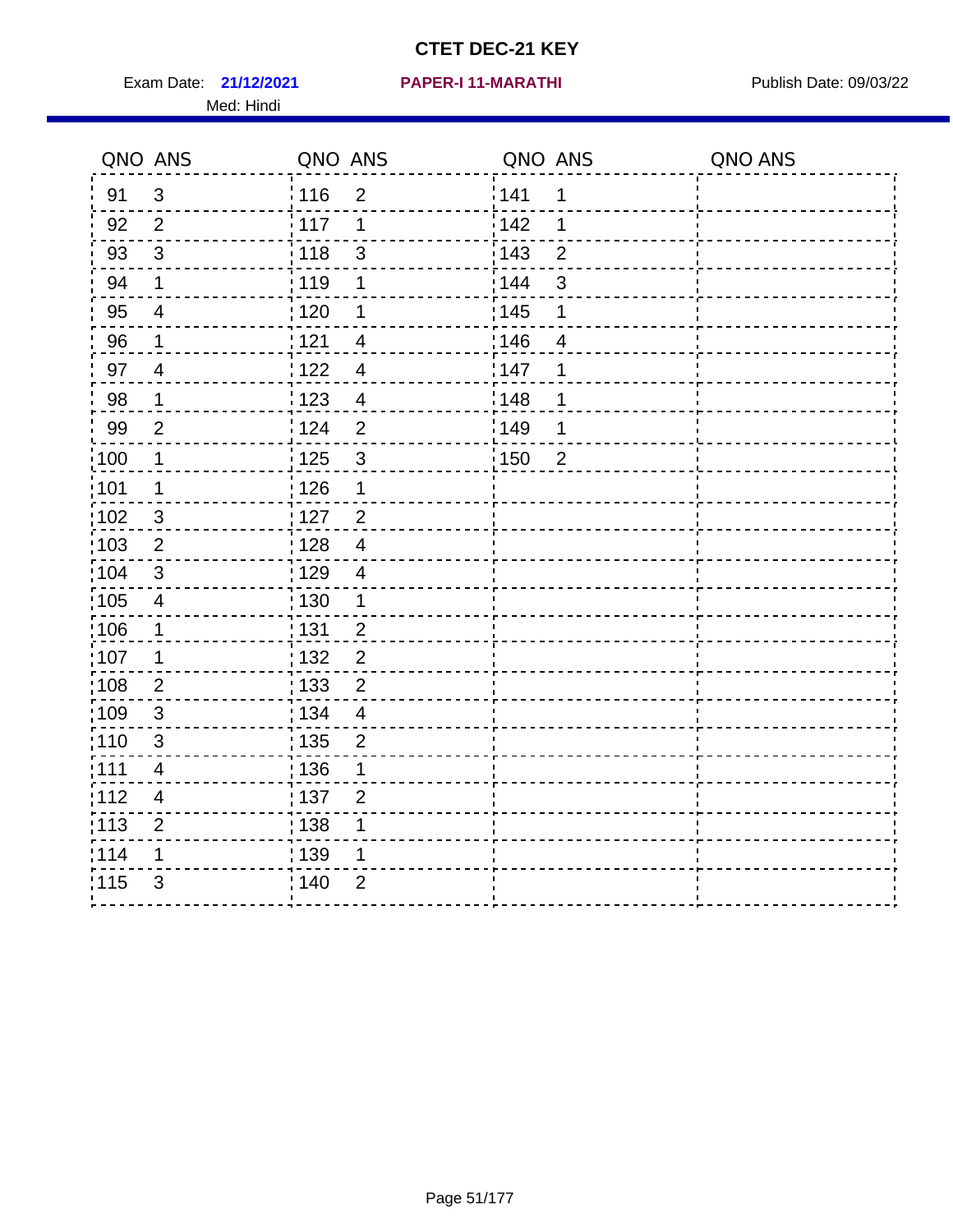Exam Date: 21/12/2021 **PAPER-I 13-NEPALI** Publish Date: 09/03/22 Med: Hindi

**21/12/2021 PAPER-I 13-NEPALI**

|      | QNO ANS                  | QNO ANS |                | QNO ANS           |                | QNO ANS |
|------|--------------------------|---------|----------------|-------------------|----------------|---------|
| 91   | $\overline{2}$           | 116     | $\overline{2}$ | 141               | $\mathbf 1$    |         |
| 92   | 1                        | 117     | 1              | 142               | 1              |         |
| 93   | $\sqrt{3}$               | 118     | 3              | 143               | $\overline{2}$ |         |
| 94   | $\overline{4}$           | : 119   | 1              | 144               | 3              |         |
| 95   | 4                        | : 120   | 1              | : 145             | 1              |         |
| 96   | $\overline{2}$           | 121     | $\overline{2}$ | 146               | $\overline{4}$ |         |
| 97   | $\sqrt{3}$               | 122     | 1              | 147               | 1              |         |
| 98   | $\sqrt{2}$               | 123     | $\mathbf{3}$   | ¦148              | 1              |         |
| 99   | $\mathbf{2}$             | 124     | $\overline{2}$ | $\frac{1}{2}$ 149 | 1              |         |
| 100  | $\overline{2}$           | 125     | $\mathbf{1}$   | $\frac{1}{1}$ 150 | $\overline{2}$ |         |
| :101 | 1                        | : 126   | $\overline{2}$ |                   |                |         |
| 102  | $\overline{4}$           | : 127   | $\overline{4}$ |                   |                |         |
| ;103 | $\overline{2}$           | :128    | $\mathbf{3}$   |                   |                |         |
| 104  | $\mathbf 1$              | : 129   | $\mathfrak{3}$ |                   |                |         |
| 105  | $\overline{4}$           | 130     | $\mathbf 1$    |                   |                |         |
| :106 | 1                        | 131     | $\overline{2}$ |                   |                |         |
| ;107 | 1                        | 132     | $\mathfrak{3}$ |                   |                |         |
| 108  | $\overline{2}$           | : 133   | $\overline{2}$ |                   |                |         |
| :109 | $\sqrt{3}$               | : 134   | $\mathbf{3}$   |                   |                |         |
| 110  | 3                        | : 135   | $\overline{2}$ |                   |                |         |
| :111 | $\overline{\mathcal{A}}$ | : 136   | 1              |                   |                |         |
| 112  | $\overline{4}$           | : 137   | $\overline{2}$ |                   |                |         |
| 113  | $\overline{2}$           | 138     | 1              |                   |                |         |
| 114  | 1                        | : 139   | 1              |                   |                |         |
| 115  | $\mathfrak{S}$           | 140     | $\overline{2}$ |                   |                |         |
|      |                          |         |                |                   |                |         |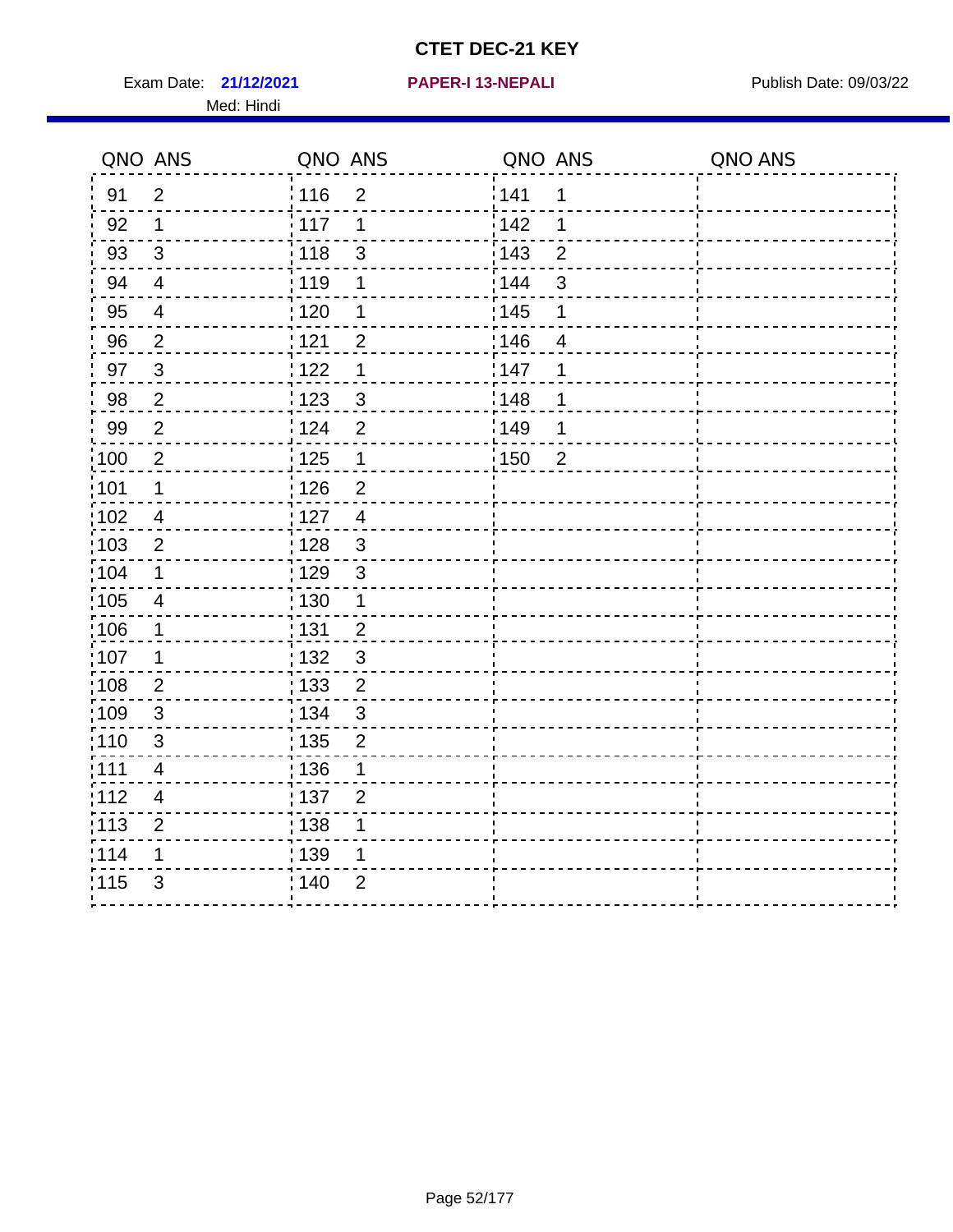Exam Date: 21/12/2021 PAPER-I 14-ORIYA Publish Date: 09/03/22 Med: Hindi

**21/12/2021 PAPER-I 14-ORIYA**

|                   | QNO ANS                 | QNO ANS                             | QNO ANS                             | QNO ANS |
|-------------------|-------------------------|-------------------------------------|-------------------------------------|---------|
| 91                | $\mathfrak{S}$          | 116<br>$\overline{2}$               | 1141<br>1                           |         |
| 92                | 1                       | 117<br>1                            | 142<br>1                            |         |
| 93                | $\overline{4}$          | $\frac{1}{2}$ 118<br>$\mathfrak{S}$ | 143<br>$\overline{2}$               |         |
| 94                | 1                       | : 119<br>1                          | : 144<br>3                          |         |
| 95                | $\overline{2}$          | : 120<br>1                          | : 145<br>1                          |         |
| 96                | $\mathbf{3}$            | 121<br>4                            | 146<br>4                            |         |
| 97                | $\mathbf{3}$            | 122<br>$\overline{2}$               | : 147<br>1                          |         |
| 98                | $\overline{c}$          | 123<br>$\overline{\mathbf{4}}$      | 148<br>1                            |         |
| 99                | 1                       | 124<br>$\mathbf 1$                  | 149<br>1                            |         |
| $\frac{1}{1}$ 100 | $\overline{2}$          | 125<br>$\mathbf{3}$                 | $\frac{1}{2}$ 150<br>$\overline{2}$ |         |
| :101              | $\overline{4}$          | : 126<br>1                          |                                     |         |
| 102               | $\overline{2}$          | : 127<br>$\mathfrak{S}$             |                                     |         |
| 103               | $\mathfrak{S}$          | $\overline{2}$<br>:128              |                                     |         |
| :104              | 1                       | : 129<br>$\overline{2}$             |                                     |         |
| 105               | $\mathfrak{S}$          | 130<br>1                            |                                     |         |
| 106               | 1                       | :131<br>4                           |                                     |         |
| 107               | 1                       | : 132<br>$\overline{4}$             |                                     |         |
| 108               | $\sqrt{2}$              | : 133<br>$\mathfrak{S}$             |                                     |         |
| 109               | 3                       | : 134<br>$\overline{2}$             |                                     |         |
| :110              | 3                       | : 135<br>$\mathbf{3}$               |                                     |         |
| :111              | $\overline{\mathbf{4}}$ | : 136<br>$\mathbf 1$                |                                     |         |
| 112               | 4                       | : 137<br>$\overline{2}$             |                                     |         |
| : 113             | $\overline{2}$          | : 138<br>1                          |                                     |         |
| 114               | 1                       | 139<br>1                            |                                     |         |
| 115               | 3                       | $\overline{2}$<br>140               |                                     |         |
|                   |                         |                                     |                                     |         |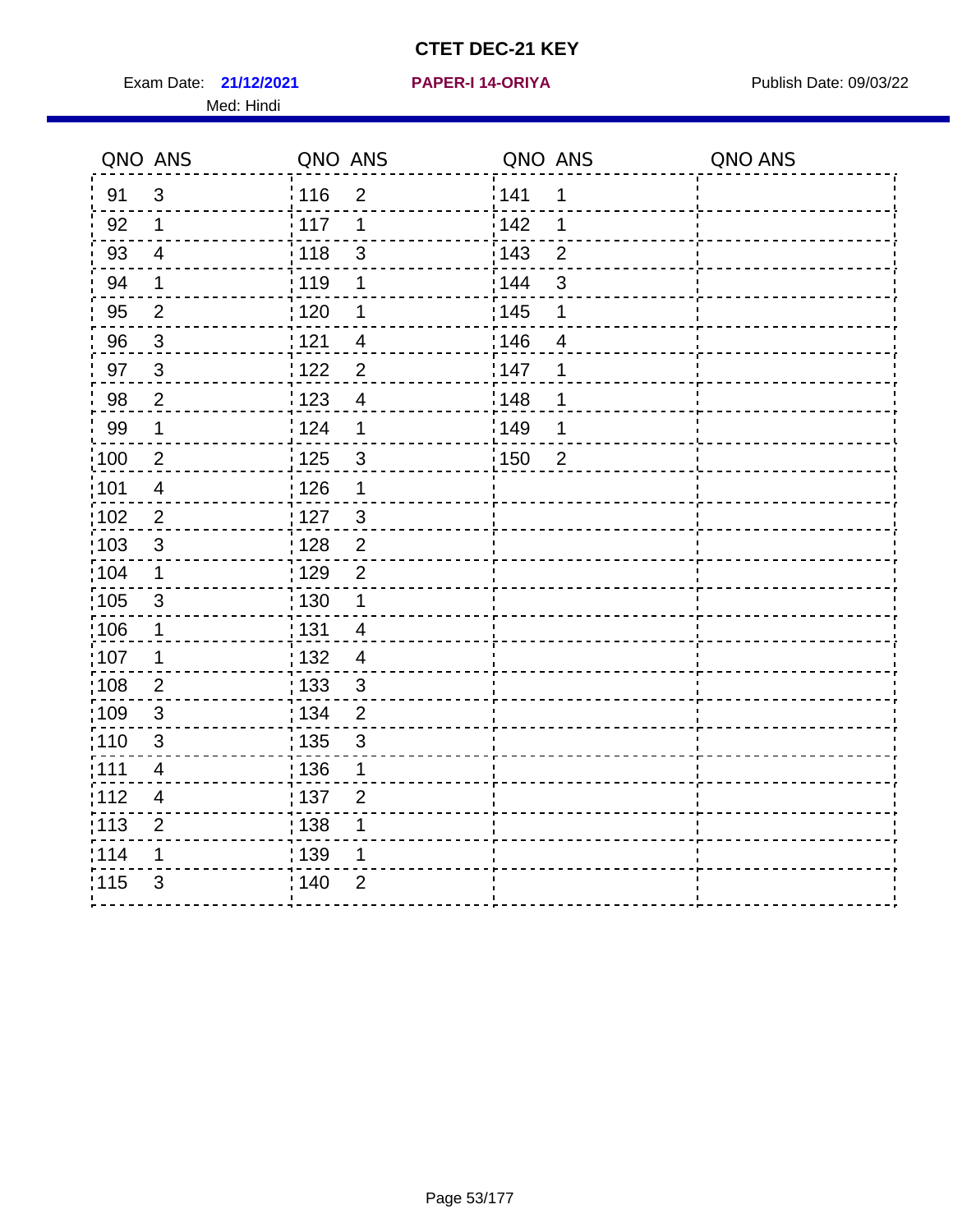Exam Date: 21/12/2021 PAPER-I 15-PUNJABI PUBLISH Date: 09/03/22 Med: Hindi

|                  | QNO ANS                 | QNO ANS                            | QNO ANS |                | QNO ANS |
|------------------|-------------------------|------------------------------------|---------|----------------|---------|
| 91               | $\overline{4}$          | 116<br>$\overline{2}$              | 1141    | 1              |         |
| 92               | $\overline{2}$          | 117<br>1                           | 142     | 1              |         |
| 93               | $\mathfrak{Z}$          | 118<br>$\mathsf 3$                 | 143     | $\overline{2}$ |         |
| 94               | $\overline{2}$          | : 119<br>1                         | : 144   | 3              |         |
| 95               | $\overline{4}$          | : 120<br>1                         | : 145   | 1              |         |
| 96               | $\overline{2}$          | 121<br>3                           | 146     | 4              |         |
| 97               | $\overline{4}$          | 122<br>$\overline{4}$              | 147     | 1              |         |
| 98               | $\mathbf{1}$            | 123<br>$\mathbf{1}$                | 148     | 1              |         |
| 99               | $\sqrt{3}$              | 124<br>$\overline{2}$              | :149    | 1              |         |
| $\frac{1}{2}100$ | $\mathbf 1$             | $\frac{1}{2}$ 125<br>$\mathbf{1}$  | 150     | $\overline{2}$ |         |
| :101             | $\overline{\mathbf{4}}$ | : 126<br>$\ensuremath{\mathsf{3}}$ |         |                |         |
| 102              | $\overline{2}$          | : 127<br>2                         |         |                |         |
| 103              | 3                       | $\overline{2}$<br>:128             |         |                |         |
| 104              | $\overline{2}$          | : 129<br>$\overline{2}$            |         |                |         |
| 105              | $\mathbf 1$             | 130<br>4                           |         |                |         |
| :106             | 1                       | : 131<br>$\mathbf 1$               |         |                |         |
| 107              | 1                       | 3<br>:132                          |         |                |         |
| 108              | $\overline{2}$          | : 133<br>$\overline{2}$            |         |                |         |
| :109             | $\mathsf 3$             | : 134<br>$\mathbf 1$               |         |                |         |
| : 110            | 3                       | : 135<br>3                         |         |                |         |
| 111              | $\overline{\mathbf{4}}$ | : 136<br>1                         |         |                |         |
| 112              | $\overline{4}$          | 137<br>$\overline{2}$              |         |                |         |
| 113              | $\overline{2}$          | 138<br>1                           |         |                |         |
| 114              | 1                       | : 139<br>1                         |         |                |         |
| 115              | 3                       | 140<br>$\overline{2}$              |         |                |         |
|                  |                         |                                    |         |                |         |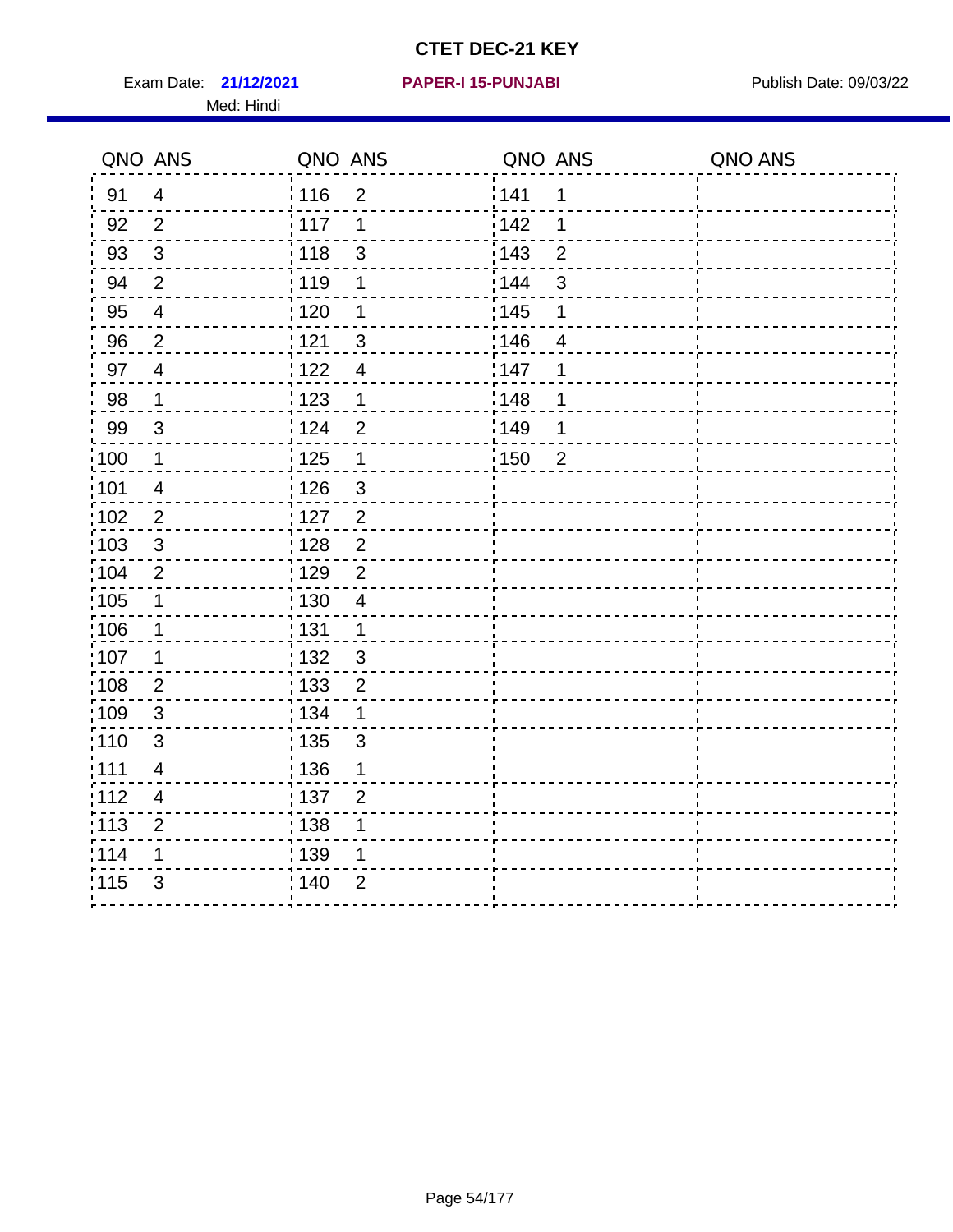Exam Date: 21/12/2021 PAPER-I 16-SANSKRIT Publish Date: 09/03/22 Med: Hindi

|                   | QNO ANS                  | QNO ANS           |                | QNO ANS           |                | QNO ANS |
|-------------------|--------------------------|-------------------|----------------|-------------------|----------------|---------|
| 91                | $\overline{2}$           | 116               | $\overline{2}$ | 141               | $\mathbf 1$    |         |
| 92                | $\mathfrak{S}$           | 117               | 1              | 142               | 1              |         |
| 93                | $\mathbf 1$              | 118               | 3              | 143               | $\overline{2}$ |         |
| 94                | 1                        | : 119             | 1              | 144               | 3              |         |
| 95                | $\overline{\mathcal{A}}$ | : 120             | 1              | : 145             | 1              |         |
| 96                | $\overline{2}$           | 121               | $\overline{2}$ | 146               | 4              |         |
| 97                | $\sqrt{3}$               | 122               | 1              | 147               | 1              |         |
| 98                | $\mathbf{3}$             | 123               | $\overline{4}$ | 148               | 1              |         |
| 99                | $\sqrt{3}$               | $\frac{1}{2}$ 124 | 1              | $\frac{1}{2}$ 149 | 1              |         |
| $\frac{1}{1}$ 100 | $\mathbf 1$              | $\frac{1}{1}$ 125 | $\overline{2}$ | $\frac{1}{1}$ 150 | $\overline{2}$ |         |
| :101              | $\overline{\mathbf{4}}$  | : 126             | 1              |                   |                |         |
| 102               | $\mathfrak{3}$           | : 127             | $\overline{2}$ |                   |                |         |
| 103               | $\mathbf{3}$             | : 128             | 1              |                   |                |         |
| 104               | $\sqrt{3}$               | : 129             | 1              |                   |                |         |
| 105               | $\sqrt{2}$               | 130               | $\mathbf{3}$   |                   |                |         |
| :106              | 1                        | : 131             | 1              |                   |                |         |
| 107               | 1                        | :132              | 1              |                   |                |         |
| 108               | $\sqrt{2}$               | 133               | $\overline{2}$ |                   |                |         |
| :109              | $\sqrt{3}$               | : 134             | $\mathbf{3}$   |                   |                |         |
| : 110             | 3                        | : 135             | $\overline{4}$ |                   |                |         |
| :111              | $\overline{\mathbf{4}}$  | : 136             | 1              |                   |                |         |
| 112               | $\overline{\mathcal{A}}$ | 137               | $\overline{2}$ |                   |                |         |
| 113               | $\overline{2}$           | 138               | 1              |                   |                |         |
| 114               | 1                        | 139               | 1              |                   |                |         |
| 115               | 3                        | 140               | $\overline{2}$ |                   |                |         |
|                   |                          |                   |                |                   |                |         |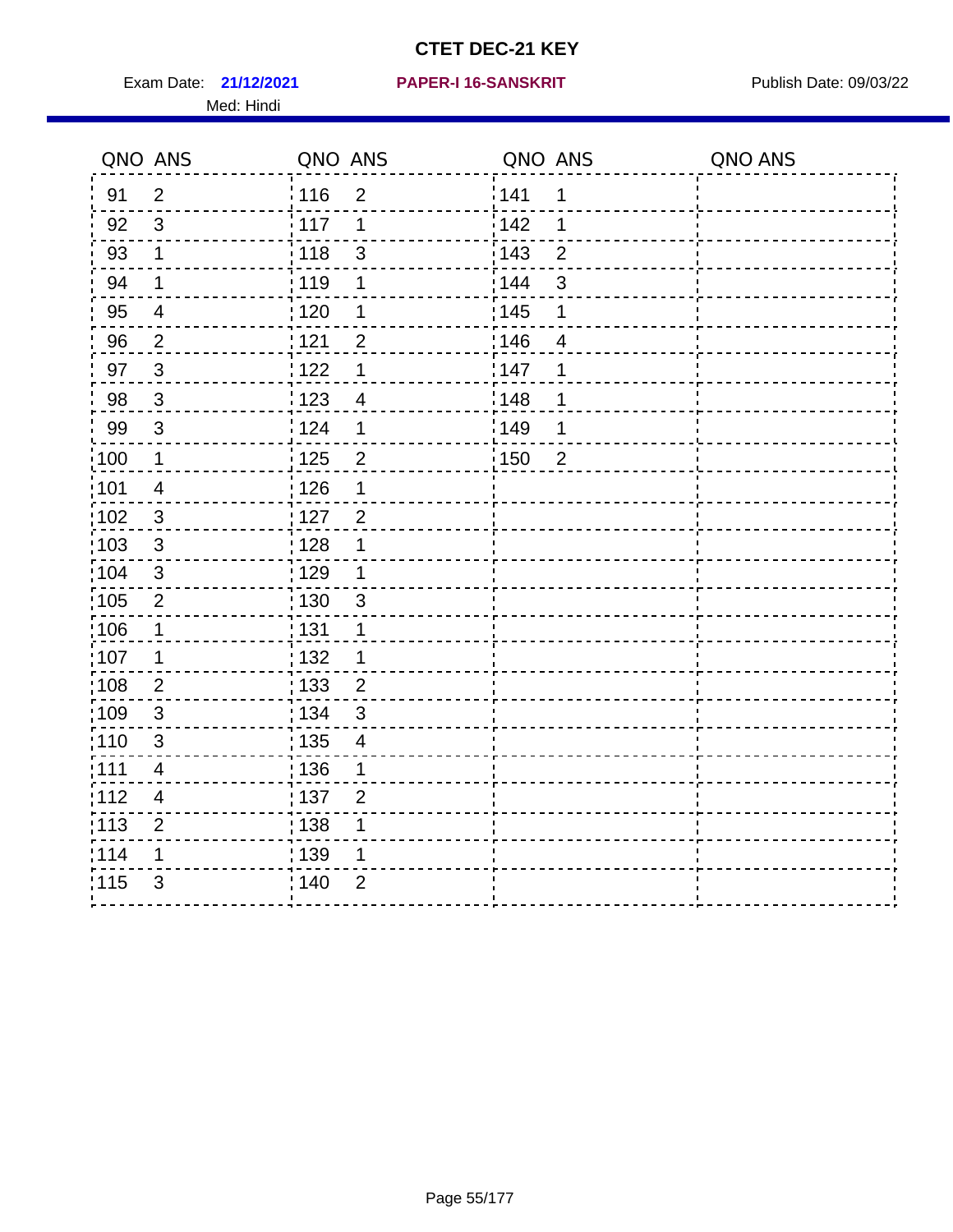Exam Date: 21/12/2021 **PAPER-I 17-TAMIL Exam Date: 09/03/22** Med: Hindi

**21/12/2021 PAPER-I 17-TAMIL**

|                   | QNO ANS                  | QNO ANS           |                | QNO ANS           |                | QNO ANS |
|-------------------|--------------------------|-------------------|----------------|-------------------|----------------|---------|
| 91                | $\overline{2}$           | 116               | $\overline{2}$ | 141               | 1              |         |
| 92                | 3                        | 117               | 1              | 142               | 1              |         |
| 93                | $\mathbf 1$              | 118               | $\mathfrak{S}$ | 143               | $\overline{2}$ |         |
| 94                | $\mathbf{3}$             | : 119             | 1              | 144               | 3              |         |
| 95                | $\overline{2}$           | : 120             | 1              | : 145             | 1              |         |
| 96                | 3                        | 121               | $\overline{2}$ | 146               | 4              |         |
| 97                | $\overline{4}$           | 122               | 3              | 147               | 1              |         |
| 98                | $\overline{2}$           | $\frac{1}{2}$ 123 | $\overline{2}$ | 148               | 1              |         |
| 99                | $\overline{2}$           | 124               | 3              | :149              | 1              |         |
| $\frac{1}{1}$ 100 | $\sqrt{2}$               | $\frac{1}{1}$ 125 | $\overline{2}$ | $\frac{1}{1}$ 150 | $\overline{2}$ |         |
| :101              | $\overline{2}$           | : 126             | $\overline{4}$ |                   |                |         |
| 102               | $\mathbf{3}$             | : 127             | $\mathbf{1}$   |                   |                |         |
| 103               | 1                        | : 128             | $\overline{2}$ |                   |                |         |
| 104               | $\mathfrak{3}$           | 129               | $\overline{2}$ |                   |                |         |
| 105               | $\overline{2}$           | : 130             | $\mathfrak{S}$ |                   |                |         |
| 106               | 1                        | : 131             | $\overline{2}$ |                   |                |         |
| :107              | 1                        | : 132             | $\mathfrak{3}$ |                   |                |         |
| :108              | $\overline{2}$           | : 133             | $\overline{2}$ |                   |                |         |
| 109               | $\mathfrak{S}$           | : 134             | $\mathbf 1$    |                   |                |         |
| :110              | 3                        | : 135             | 3              |                   |                |         |
| 111               | $\overline{\mathcal{A}}$ | 136               | 1              |                   |                |         |
| 112               | $\overline{4}$           | : 137             | $\overline{2}$ |                   |                |         |
| : 113             | $\overline{2}$           | : 138             | 1              |                   |                |         |
| 114               | 1                        | 139               | 1              |                   |                |         |
| 115               | 3                        | 140               | $\overline{2}$ |                   |                |         |
|                   |                          |                   |                |                   |                |         |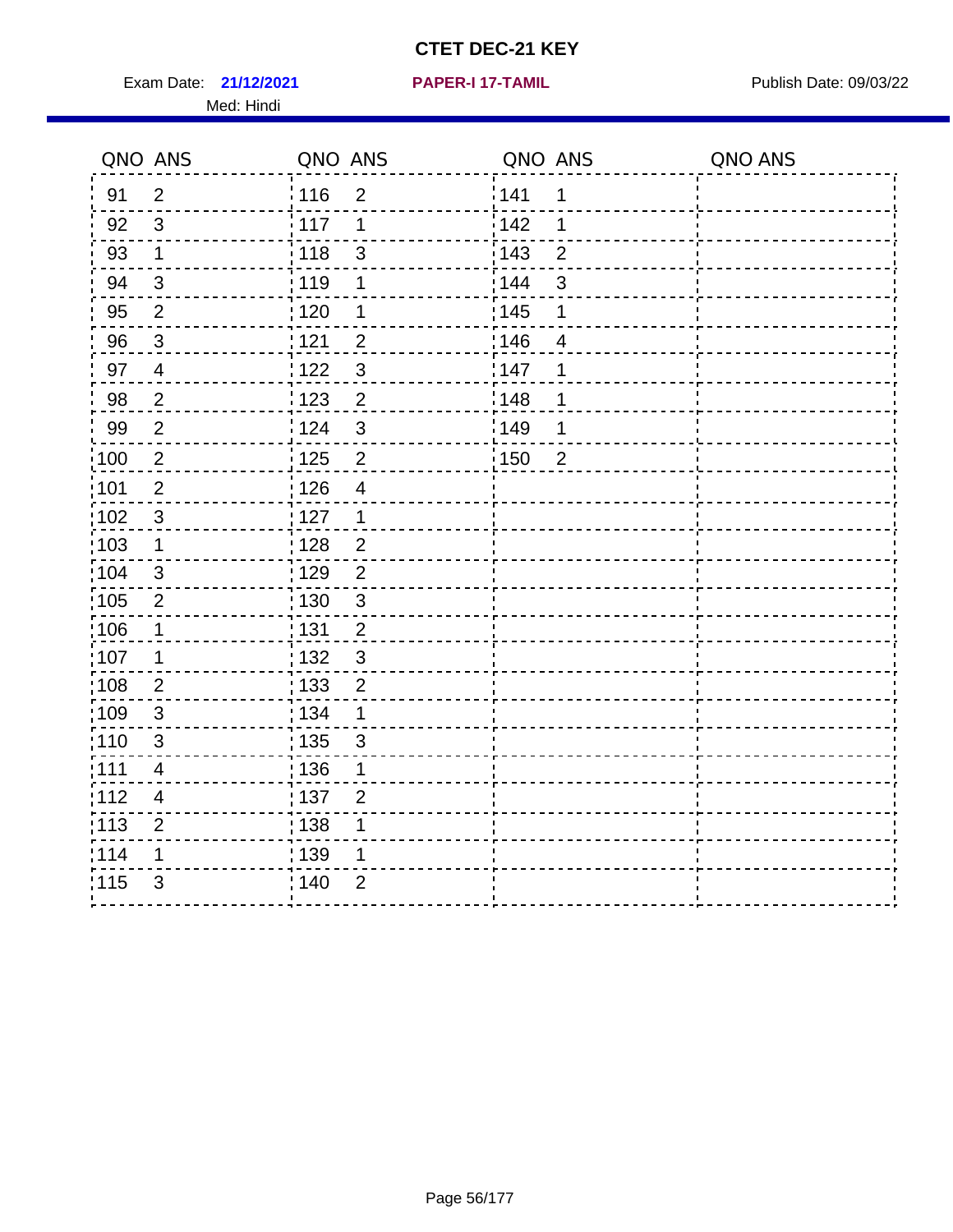Exam Date: 21/12/2021 PAPER-I 18-TELUGU PREER PUblish Date: 09/03/22 Med: Hindi

**21/12/2021 PAPER-I 18-TELUGU**

|                   | QNO ANS        | QNO ANS                             | QNO ANS                 | QNO ANS |
|-------------------|----------------|-------------------------------------|-------------------------|---------|
| 91                | $\mathbf 1$    | : 116<br>$\overline{2}$             | 141<br>1                |         |
| 92                | $\overline{2}$ | 117<br>1                            | 142<br>1                |         |
| 93                | $\sqrt{3}$     | : 118<br>$\mathfrak{S}$             | 143<br>$\overline{2}$   |         |
| 94                | $\overline{2}$ | : 119<br>1                          | : 144<br>$\mathfrak{S}$ |         |
| 95                | 4              | :120<br>1                           | : 145<br>1              |         |
| 96                | $\overline{4}$ | 121<br>$\sqrt{3}$                   | 146<br>4                |         |
| 97                | $\mathfrak{S}$ | 122<br>$\overline{4}$               | 147<br>1                |         |
| 98                | $\mathbf 2$    | $\frac{1}{2}$ 123<br>$\mathbf 3$    | 148<br>1                |         |
| 99                | $\mathbf 1$    | 124<br>$\overline{\mathbf{4}}$      | :149<br>1               |         |
| $\frac{1}{1}$ 100 | $\mathbf{3}$   | 125<br>$\overline{4}$               | 150<br>$\overline{2}$   |         |
| 101               | 1              | : 126<br>$\overline{\mathcal{A}}$   |                         |         |
| 102               | 3              | : 127<br>$\overline{2}$             |                         |         |
| :103              | $\overline{2}$ | : 128<br>$\overline{4}$             |                         |         |
| 104               | $\mathbf{1}$   | : 129<br>$\overline{2}$             |                         |         |
| 105               | $\overline{4}$ | $\frac{1}{1}$ 130<br>$\mathbf 1$    |                         |         |
| :106              | $\mathbf{1}$   | : 131<br>$\overline{4}$             |                         |         |
| 107               | 1              | : 132<br>$\mathbf 1$                |                         |         |
| 108               | $\overline{2}$ | $\frac{1}{1}$ 133<br>$\mathbf{3}$   |                         |         |
| :109              | $\sqrt{3}$     | : 134<br>$\overline{2}$             |                         |         |
| $\frac{1}{1}$ 110 | $\sqrt{3}$     | : 135<br>$\overline{\mathbf{4}}$    |                         |         |
| :111              | 4              | : 136<br>1                          |                         |         |
| 112               | 4              | $\frac{1}{1}$ 137<br>$\overline{2}$ |                         |         |
| 113               | $\overline{2}$ | : 138<br>1                          |                         |         |
| 114               | 1              | : 139<br>1                          |                         |         |
| 115               | 3              | 140<br>$\overline{2}$               |                         |         |
|                   |                |                                     |                         |         |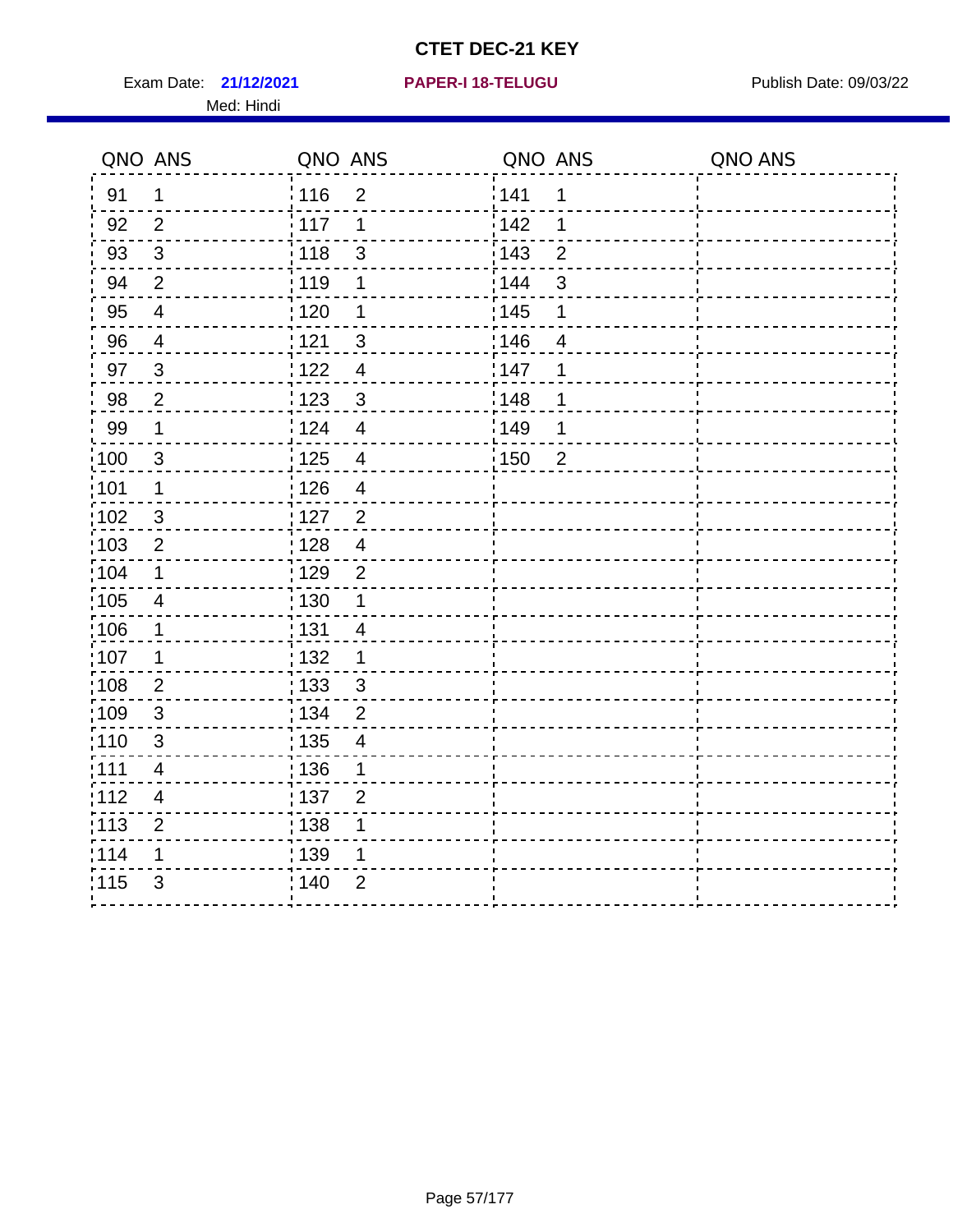Exam Date: 21/12/2021 **PAPER-I 20-URDU** PAPER 120-VIRDU Med: Hindi

**21/12/2021 PAPER-I 20-URDU**

|                   | QNO ANS                  | QNO ANS                             | QNO ANS               | QNO ANS |
|-------------------|--------------------------|-------------------------------------|-----------------------|---------|
| 91                | $\mathbf 1$              | 116<br>$\overline{2}$               | 141<br>$\mathbf 1$    |         |
| 92                | $\overline{2}$           | 117<br>1                            | 142<br>1              |         |
| 93                | $\overline{2}$           | 118<br>$\mathsf 3$                  | 143<br>$\overline{2}$ |         |
| 94                | 1                        | 119<br>1                            | 144<br>3              |         |
| 95                | $\overline{2}$           | : 120<br>1                          | : 145<br>1            |         |
| 96                | 1                        | 121<br>$\overline{2}$               | 146<br>4              |         |
| 97                | 1                        | 122<br>1                            | 147<br>1              |         |
| 98                | $\mathbf 1$              | 123<br>$\overline{2}$               | 148<br>1              |         |
| 99                | $\mathbf 1$              | 124<br>$\mathfrak{S}$               | :149<br>1             |         |
| :100              | $\overline{2}$           | $\overline{2}$<br>$\frac{1}{1}$ 125 | 150<br>$\overline{2}$ |         |
| 101               | 1                        | : 126<br>$\overline{\mathbf{4}}$    |                       |         |
| 102               | $\overline{2}$           | : 127<br>$\mathbf{1}$               |                       |         |
| 103               | $\mathbf 1$              | $\overline{2}$<br>: 128             |                       |         |
| :104              | 2                        | $\frac{1}{1}$ 129<br>1              |                       |         |
| $\frac{1}{1}$ 105 | $\mathbf 1$              | 130<br>$\overline{c}$               |                       |         |
| :106              | $\mathbf 1$              | : 131<br>1                          |                       |         |
| ;107              | $\mathbf{1}$             | 132<br>1                            |                       |         |
| 108               | $\overline{2}$           | : 133<br>$\overline{2}$             |                       |         |
| :109              | $\mathsf 3$              | : 134<br>$\mathbf 1$                |                       |         |
| :110              | 3                        | : 135<br>$\overline{2}$             |                       |         |
| :111              | $\overline{\mathcal{A}}$ | : 136<br>1                          |                       |         |
| 112               | $\overline{\mathcal{A}}$ | : 137<br>$\overline{2}$             |                       |         |
| 113               | $\overline{2}$           | : 138<br>1                          |                       |         |
| 114               | 1                        | : 139<br>1                          |                       |         |
| 115               | $\mathfrak{S}$           | 140<br>$\overline{2}$               |                       |         |
|                   |                          |                                     |                       |         |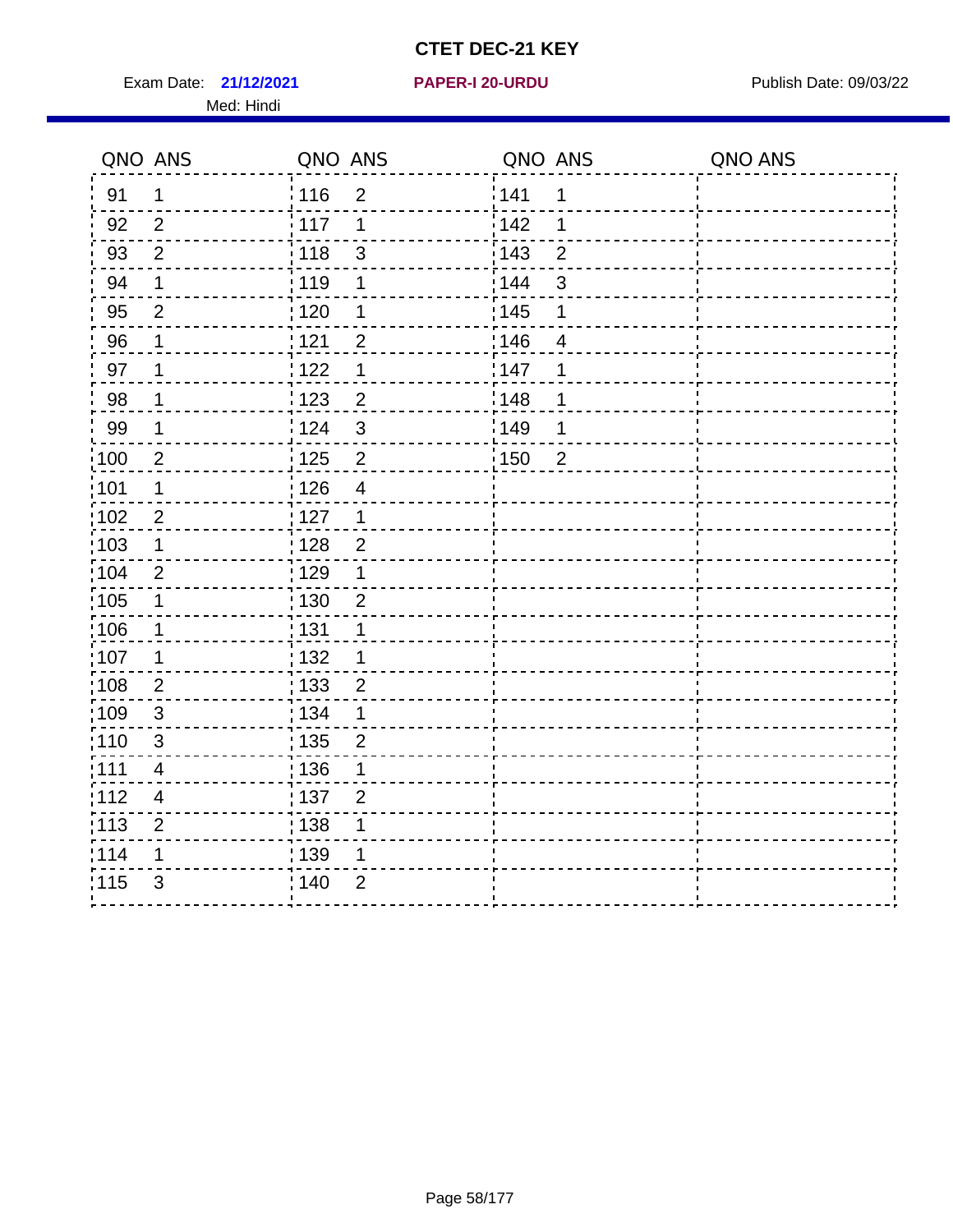**22/12/2021 PAPER-I -MAIN** Exam Date: Publish Date: 09/03/22

Med: Hindi

|  |  |  |  | PAPER-I -MAIN |  |
|--|--|--|--|---------------|--|
|  |  |  |  |               |  |

|                | QNO ANS                  | QNO ANS          |                         | QNO ANS          |                | QNO ANS          |                |
|----------------|--------------------------|------------------|-------------------------|------------------|----------------|------------------|----------------|
| 1              | 2                        | 26               | $\mathbf{3}$            | 51               | $\mathbf{3}$   | 76               | 3              |
| $\overline{2}$ | 3                        | 27               | $\mathbf 1$             | 52               | 1              | 77               | 2              |
| 3              | 4                        | 28               | 3                       | 53               | $\mathfrak{S}$ | 78               | $\mathbf 1$    |
| 4              | 4                        | 29               | $\mathbf{3}$            | 54               | $\sqrt{3}$     | 79               | $\overline{2}$ |
| 5              | $\mathbf 1$              | 30               | $\mathfrak{S}$          | 55               | 3              | 80               | $\mathfrak{S}$ |
| 6              | $\mathfrak{S}$           | 31               | $\overline{\mathbf{c}}$ | 56               | 1              | 81               | $\mathfrak{S}$ |
| $\overline{7}$ | $\mathbf 1$              | 32               | $\overline{2}$          | 57               | 1              | 82               | 3              |
| 8              | 3                        | 33               | 4                       | 58               | $\mathbf 1$    | 83               | 3              |
| 9              | 3                        | 34               | 4                       | 59               | 2              | 84               | 4              |
| 10             | 3                        | $\frac{1}{2}$ 35 | 4                       | $\frac{1}{2}$ 60 | 4              | $\frac{1}{2}$ 85 | $\mathbf 1$    |
| 11             | $\mathbf 1$              | 36               | $\mathbf{3}$            | 61               | $\mathbf{3}$   | 86               | $\overline{2}$ |
| 12             | $\mathbf 1$              | 37               | $\overline{2}$          | 62               | $\overline{4}$ | 87               | 3              |
| 13             | $\overline{4}$           | 38               | $\sqrt{3}$              | 63               | $\sqrt{3}$     | 88               | $\mathsf 3$    |
| 14             | $\mathbf 1$              | 39               | $\mathbf{1}$            | .64              | 1              | 89               | 1              |
| 15             | 3                        | 40               | $\overline{4}$          | .65              | 4              | 90               | 4              |
| 16             | $\overline{2}$           | 41               | 4                       | 66               | $\overline{2}$ |                  |                |
| 17             | 4                        | 42               | $\overline{4}$          | 67               | $\mathfrak{S}$ |                  |                |
| 18             | $\mathfrak{S}$           | 43               | $\sqrt{3}$              | 68               | $\mathbf{2}$   |                  |                |
| 19             | 4                        | 44               | 2                       | 69               | 1              |                  |                |
| 20             | 1                        | 45               | 1                       | 70               | 3              |                  |                |
| 21             | 4                        | 46               | 4                       | 71               | $\overline{2}$ |                  |                |
| 22             | $\mathfrak{S}$           | 47               | $\overline{2}$          | 72               | $\overline{2}$ |                  |                |
| 23             | $\overline{\mathcal{A}}$ | 48               | $\overline{2}$          | 73               | 3              |                  |                |
| 24             | $\overline{2}$           | 49               | 4                       | 74               | 4              |                  |                |
| 25             |                          | 50               | 1                       | 75               | 3              |                  |                |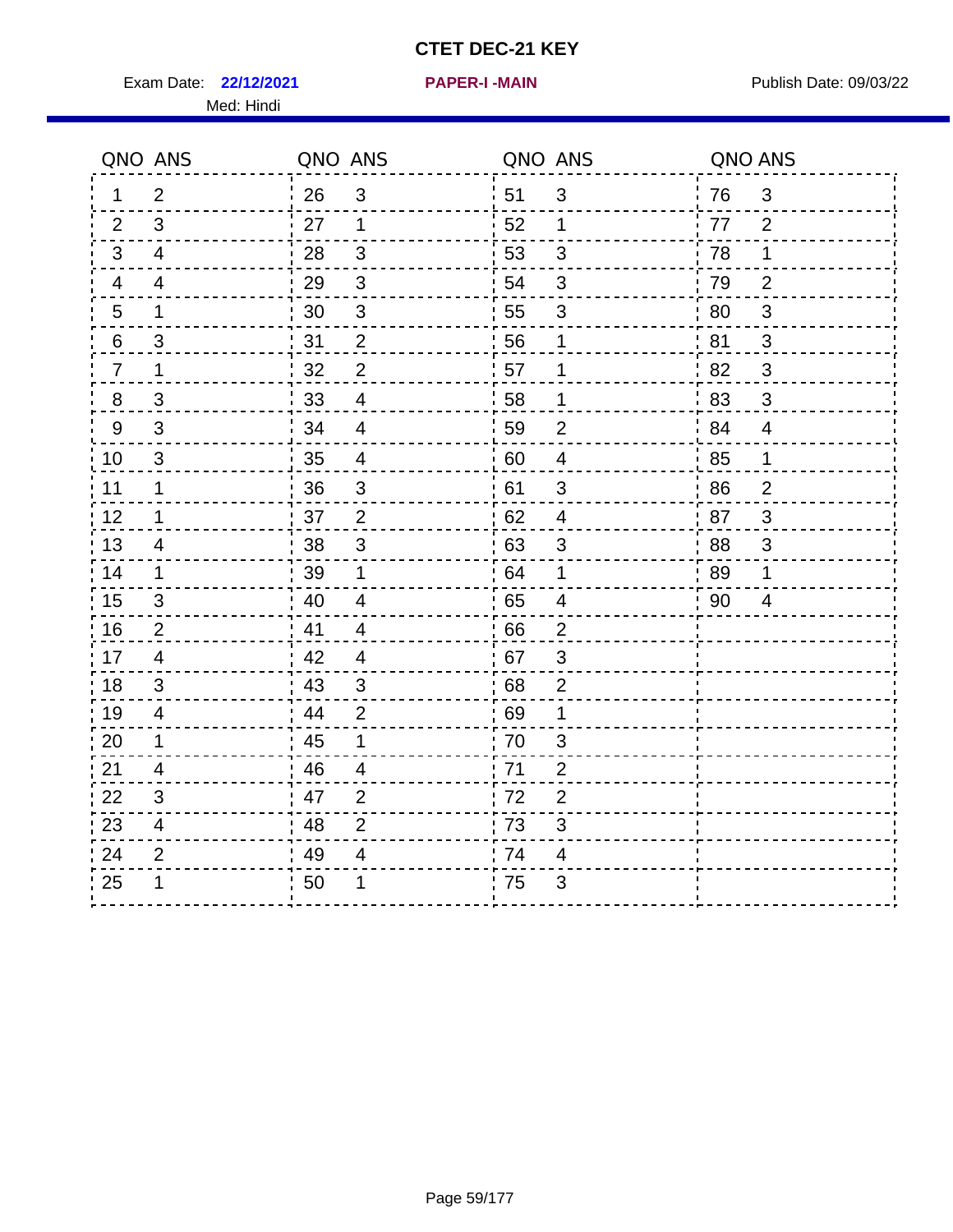Exam Date: 22/12/2021 PAPER-I 01-ENGLISH PREERENT Publish Date: 09/03/22 Med: Hindi

|                   | QNO ANS                   | QNO ANS           |                          | QNO ANS           |                | QNO ANS |
|-------------------|---------------------------|-------------------|--------------------------|-------------------|----------------|---------|
| 91                | $\mathbf 1$               | 116               | $\mathbf{3}$             | 141               | $\overline{2}$ |         |
| 92                | $\overline{4}$            | $\frac{1}{2}$ 117 | $\mathbf{3}$             | 142               | 3              |         |
| 93                | $\overline{2}$            | 118               | $\overline{2}$           | 143               | 1              |         |
| 94                | 1                         | : 119             | 3                        | : 144             | 3              |         |
| 95                | 1                         | : 120             | $\overline{\mathcal{A}}$ | : 145             | 3              |         |
| 96                | 4                         | 121               | 1                        | 146               | 3              |         |
| 97                | $\overline{2}$            | : 122             | $\mathbf{3}$             | 147               | 1              |         |
| 98                | $\mathbf{3}$              | 123               | $\overline{c}$           | 148               | $\overline{c}$ |         |
| 99                | $\ensuremath{\mathsf{3}}$ | 124               | 1                        | $\frac{1}{2}$ 149 | $\mathfrak{S}$ |         |
| $\frac{1}{1}$ 100 | $\overline{2}$            | $\frac{1}{2}$ 125 | $\mathbf 1$              | 150               | $\overline{4}$ |         |
| :101              | $\overline{\mathbf{4}}$   | : 126             | $\overline{2}$           |                   |                |         |
| 102               | $\mathfrak{B}$            | : 127             | $\overline{4}$           |                   |                |         |
| 103               | $\overline{2}$            | : 128             | $\mathbf 1$              |                   |                |         |
| 104               | $\mathbf{3}$              | : 129             | $\overline{4}$           |                   |                |         |
| 105               | $\sqrt{2}$                | 130               | $\overline{2}$           |                   |                |         |
| 106               | $\mathbf{3}$              | : 131             | $\overline{4}$           |                   |                |         |
| 107               | 3                         | :132              | $\mathbf{3}$             |                   |                |         |
| 108               | $\sqrt{2}$                | 133               | $\overline{2}$           |                   |                |         |
| :109              | $\mathbf{2}$              | : 134             | 1                        |                   |                |         |
| :110              | $\overline{2}$            | : 135             | 4                        |                   |                |         |
| 111               | $\overline{2}$            | 136               | 1                        |                   |                |         |
| 112               | $\ensuremath{\mathsf{3}}$ | 137               | $\overline{2}$           |                   |                |         |
| 113               | 1                         | 138               | $\overline{c}$           |                   |                |         |
| 114               | 2                         | 139               | $\overline{2}$           |                   |                |         |
| 115               | 3                         | 140               | $\mathfrak{S}$           |                   |                |         |
|                   |                           |                   |                          |                   |                |         |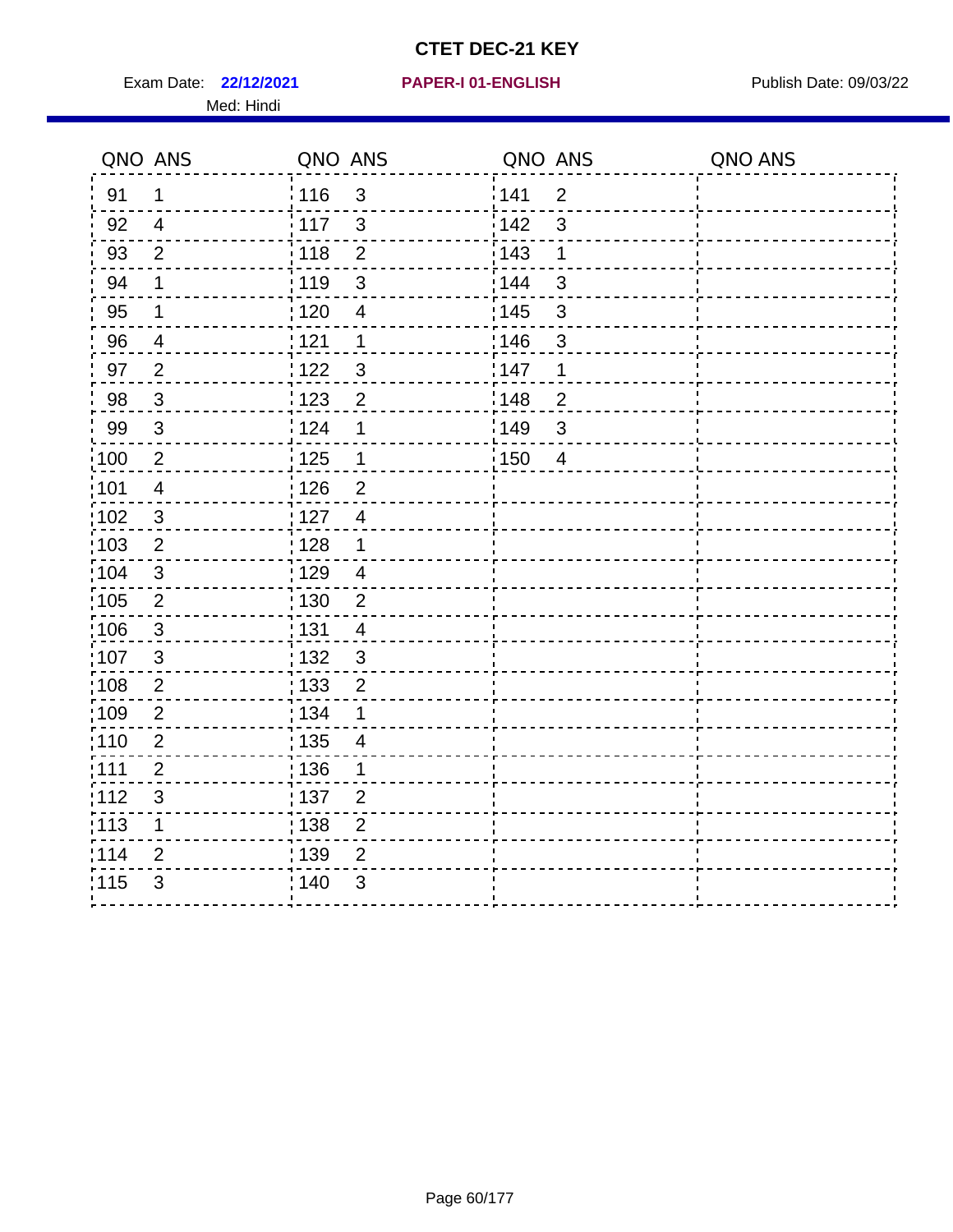Exam Date: 22/12/2021 **PAPER-I 02-HINDI Exam Date: 09/03/22** Med: Hindi

**22/12/2021 PAPER-I 02-HINDI**

|      | QNO ANS        | QNO ANS           |                | QNO ANS |                | QNO ANS |
|------|----------------|-------------------|----------------|---------|----------------|---------|
| 91   | 1              | 116               | $\mathbf 1$    | 1141    | $\overline{2}$ |         |
| 92   | 1              | 117               | $\overline{2}$ | 142     | $\overline{2}$ |         |
| 93   | $\sqrt{3}$     | 118               | $\mathbf{3}$   | 143     | $\mathfrak{S}$ |         |
| 94   | 1              | : 119             | $\mathbf{3}$   | : 144   | 1              |         |
| 95   | $\overline{2}$ | : 120             | 3              | : 145   | 3              |         |
| 96   | $\mathbf 1$    | 121               | $\overline{4}$ | :146    | $\overline{2}$ |         |
| 97   | $\mathbf{3}$   | 122               | $\mathbf{3}$   | 147     | $\overline{4}$ |         |
| 98   | $\overline{2}$ | 123               | $\overline{4}$ | 148     | $\overline{4}$ |         |
| 99   | $\sqrt{3}$     | 124               | $\mathbf 1$    | 149     | $\overline{2}$ |         |
| :100 | $\sqrt{2}$     | $\frac{1}{1}$ 125 | $\overline{2}$ | 150     | $\overline{4}$ |         |
| :101 | $\overline{4}$ | : 126             | $\mathfrak{S}$ |         |                |         |
| 102  | $\overline{2}$ | : 127             | $\overline{4}$ |         |                |         |
| 103  | $\overline{2}$ | : 128             | $\mathbf{3}$   |         |                |         |
| 104  | $\overline{2}$ | : 129             | $\overline{4}$ |         |                |         |
| :105 | $\sqrt{2}$     | : 130             | $\overline{2}$ |         |                |         |
| :106 | 3              | : 131             | $\overline{2}$ |         |                |         |
| 107  | $\mathbf{3}$   | 132               | $\mathbf{3}$   |         |                |         |
| 108  | $\sqrt{2}$     | : 133             | $\overline{2}$ |         |                |         |
| :109 | $\overline{2}$ | : 134             | $\overline{2}$ |         |                |         |
| :110 | $\mathfrak{S}$ | : 135             | 1              |         |                |         |
| :111 | $\overline{2}$ | 136               | $\overline{2}$ |         |                |         |
| 112  | $\sqrt{3}$     | : 137             | $\sqrt{3}$     |         |                |         |
| 113  | $\mathfrak{S}$ | : 138             | 1              |         |                |         |
| 114  | 1              | 139               | 4              |         |                |         |
| 115  | $\overline{4}$ | 140               | $\overline{2}$ |         |                |         |
|      |                |                   |                |         |                |         |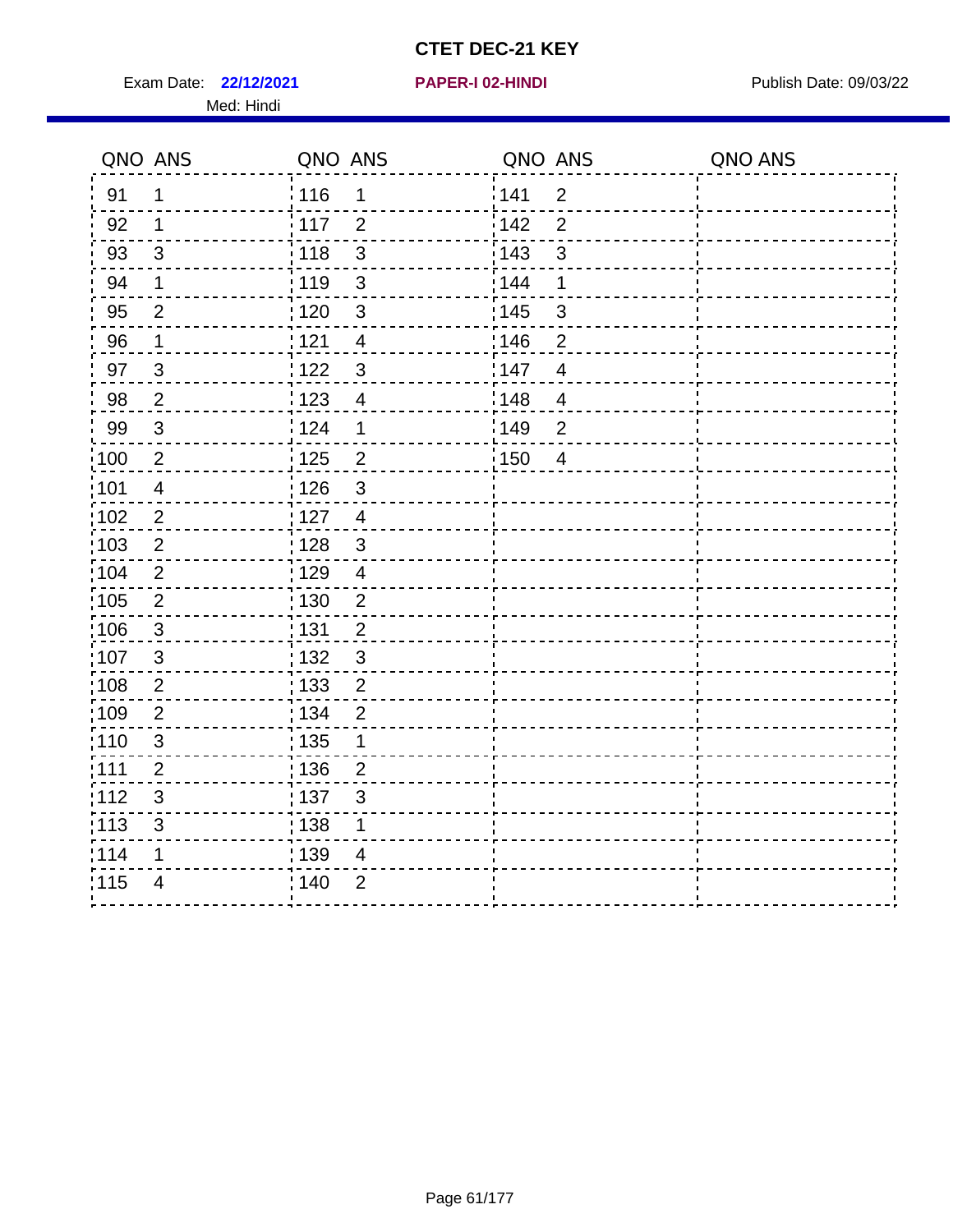Med: Hindi

#### **22/12/2021 PAPER-I 03-ASSAMESE** Exam Date: Publish Date: 09/03/22

|                   | QNO ANS        | QNO ANS           |                         | QNO ANS |                | QNO ANS |
|-------------------|----------------|-------------------|-------------------------|---------|----------------|---------|
| 91                | $\mathbf{3}$   | 116               | $\overline{\mathbf{4}}$ | 1141    | $\mathbf{3}$   |         |
| 92                | $\overline{2}$ | $\frac{1}{2}$ 117 | $\overline{2}$          | 142     | $\overline{4}$ |         |
| 93                | $\mathbf 1$    | 118               | $\mathbf{3}$            | 143     | $\mathfrak{S}$ |         |
| 94                | $\overline{2}$ | : 119             | $\mathfrak{S}$          | : 144   | $\overline{2}$ |         |
| 95                | 1              | : 120             | 1                       | : 145   | $\mathfrak{S}$ |         |
| 96                | $\overline{4}$ | : 121             | 4                       | 146     | $\overline{2}$ |         |
| 97                | $\mathfrak{S}$ | 1122              | $\sqrt{3}$              | 147     | 1              |         |
| 98                | $\mathbf{1}$   | 123               | $\overline{4}$          | 148     | 1              |         |
| 99                | $\overline{2}$ | 124               | $\overline{2}$          | :149    | $\mathbf 2$    |         |
| :100              | $\overline{2}$ | 125               | $\mathbf{1}$            | 150     | 1              |         |
| $\frac{1}{1}$ 101 | $\mathbf 1$    | : 126             | 1                       |         |                |         |
| 102               | $\overline{2}$ | : 127             | 1                       |         |                |         |
| :103              | 2              | :128              | $\mathbf{3}$            |         |                |         |
| :104              | $\mathfrak{S}$ | : 129             | $\mathbf{3}$            |         |                |         |
| 105               | $\sqrt{2}$     | : 130             | $\mathbf 2$             |         |                |         |
| 106               | $\overline{2}$ | : 131             | $\mathbf 1$             |         |                |         |
| 107               | $\overline{2}$ | :132              | $\mathfrak{B}$          |         |                |         |
| $\frac{1}{1}$ 108 | $\sqrt{3}$     | : 133             | $\overline{2}$          |         |                |         |
| :109              | $\mathfrak{S}$ | : 134             | $\sqrt{3}$              |         |                |         |
| :110              | 1              | : 135             | $\overline{2}$          |         |                |         |
| 111               | $\overline{c}$ | : 136             | $\overline{c}$          |         |                |         |
| 112               | 1              | : 137             | $\mathsf 3$             |         |                |         |
| : 113             | 3              | : 138             | $\mathbf{2}$            |         |                |         |
| 114               | 3              | 139               | 1                       |         |                |         |
| 115               | 3              | : 140             | 3                       |         |                |         |
|                   |                |                   |                         |         |                |         |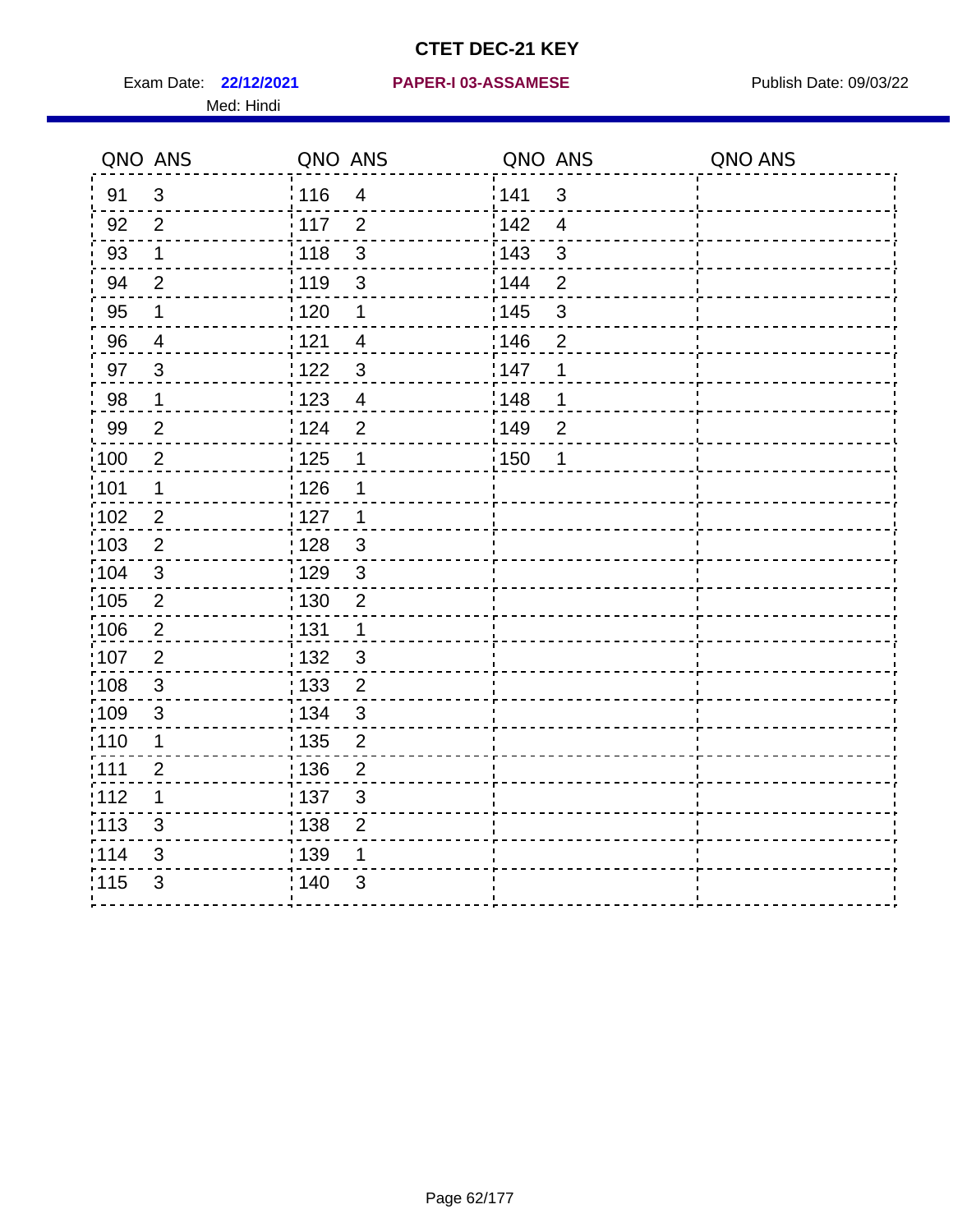Exam Date: 22/12/2021 PAPER-I 04-BENGALI PREREMENT Publish Date: 09/03/22 Med: Hindi

|                   | QNO ANS        | QNO ANS           |                         | QNO ANS           |                | QNO ANS |
|-------------------|----------------|-------------------|-------------------------|-------------------|----------------|---------|
| 91                | $\overline{2}$ | 116               | $\overline{4}$          | 141               | $\mathbf{3}$   |         |
| 92                | $\overline{4}$ | $\frac{1}{2}$ 117 | $\overline{2}$          | 142               | $\overline{4}$ |         |
| 93                | $\mathfrak{S}$ | 118               | $\mathbf{3}$            | 143               | $\mathfrak{S}$ |         |
| 94                | 1              | : 119             | 3                       | : 144             | $\overline{2}$ |         |
| 95                | 2              | : 120             | 1                       | : 145             | 3              |         |
| 96                | $\mathbf{3}$   | 121               | 3                       | 146               | $\overline{2}$ |         |
| 97                | $\overline{2}$ | : 122             | 1                       | 147               | 1              |         |
| 98                | $\mathbf{1}$   | 123               | $\mathbf 1$             | 148               | 1              |         |
| 99                | $\sqrt{3}$     | 124               | $\overline{\mathbf{4}}$ | $\frac{1}{2}$ 149 | $\overline{2}$ |         |
| $\frac{1}{1}$ 100 | $\overline{2}$ | $\frac{1}{1}$ 125 | $\overline{2}$          | 150               | 1              |         |
| :101              | 1              | : 126             | 1                       |                   |                |         |
| 102               | $\overline{4}$ | 127               | 3                       |                   |                |         |
| 103               | 3              | :128              | $\overline{2}$          |                   |                |         |
| 104               | $\overline{2}$ | : 129             | $\overline{4}$          |                   |                |         |
| 105               | $\mathbf 1$    | 130               | $\mathbf{3}$            |                   |                |         |
| :106              | $\overline{2}$ | : 131             | $\mathbf 1$             |                   |                |         |
| 107               | $\overline{2}$ | :132              | $\mathbf{3}$            |                   |                |         |
| 108               | $\sqrt{3}$     | : 133             | $\overline{2}$          |                   |                |         |
| :109              | $\mathfrak{3}$ | : 134             | $\overline{2}$          |                   |                |         |
| :110              | 1              | : 135             | 3                       |                   |                |         |
| : 111             | $\overline{c}$ | : 136             | $\overline{2}$          |                   |                |         |
| 112               | 1              | 137               | $\mathfrak{S}$          |                   |                |         |
| 113               | $\mathfrak{S}$ | : 138             | $\overline{2}$          |                   |                |         |
| 114               | 3              | 139               | 1                       |                   |                |         |
| 115               | 3              | 140               | 3                       |                   |                |         |
|                   |                |                   |                         |                   |                |         |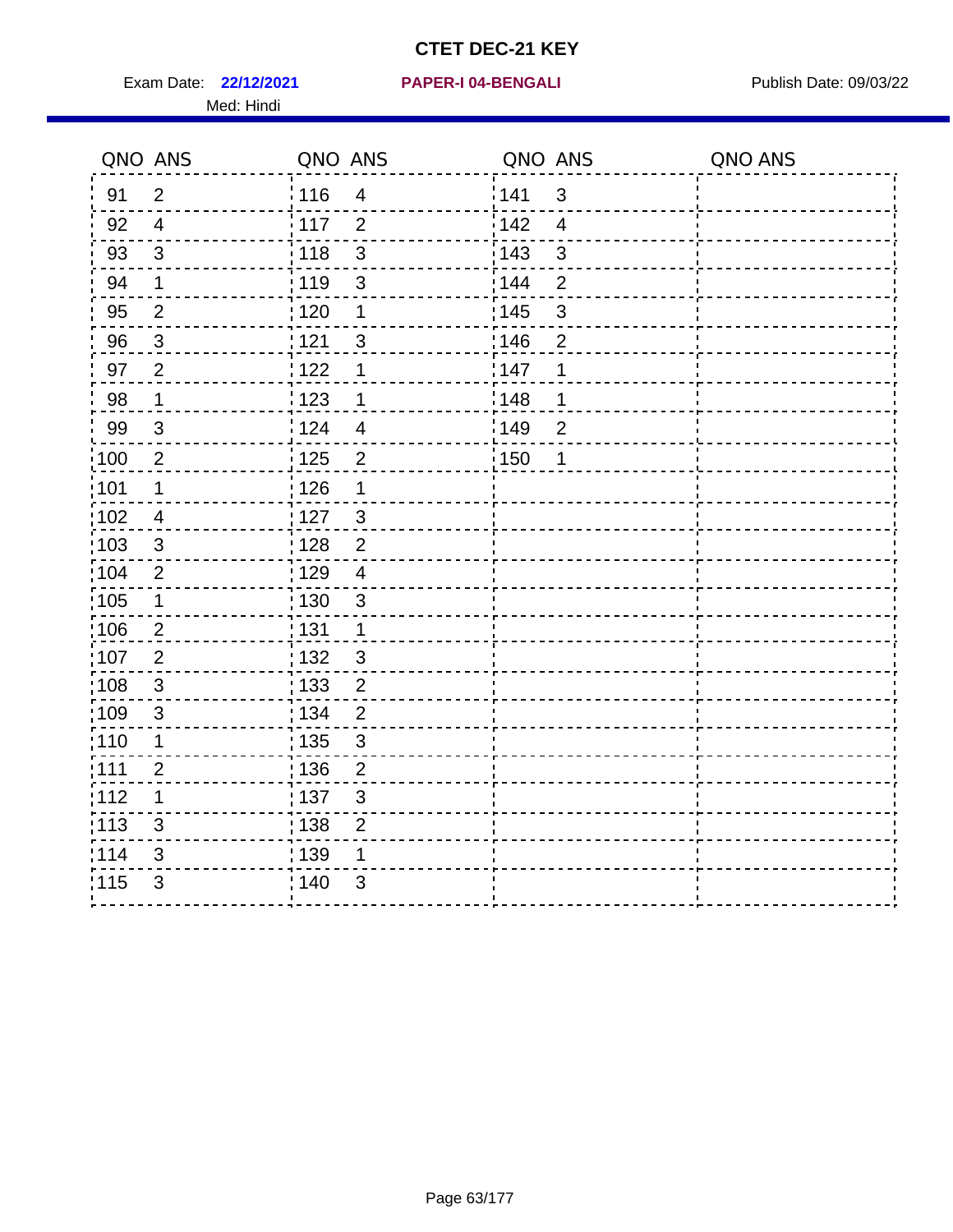**22/12/2021 PAPER-I 06-GUJARATI** Exam Date: Publish Date: 09/03/22 Med: Hindi

|                   | QNO ANS                  | QNO ANS           |                         | QNO ANS |                | QNO ANS |
|-------------------|--------------------------|-------------------|-------------------------|---------|----------------|---------|
| 91                | $\mathbf 1$              | 116               | $\overline{\mathbf{4}}$ | 1141    | $\mathbf{3}$   |         |
| 92                | 3                        | $\frac{1}{2}$ 117 | $\overline{2}$          | 142     | $\overline{4}$ |         |
| 93                | $\overline{2}$           | 118               | $\mathbf{3}$            | 143     | $\mathfrak{S}$ |         |
| 94                | 3                        | : 119             | $\mathfrak{S}$          | : 144   | $\overline{2}$ |         |
| 95                | 1                        | : 120             | 1                       | : 145   | $\mathfrak{S}$ |         |
| 96                | $\mathfrak{S}$           | : 121             | $\overline{2}$          | 146     | $\overline{2}$ |         |
| 97                | $\overline{2}$           | 1122              | $\overline{4}$          | 147     | 1              |         |
| 98                | $\overline{\mathcal{A}}$ | 1123              | $\mathfrak{3}$          | 148     | 1              |         |
| 99                | $\overline{\mathcal{A}}$ | 124               | $\mathbf{3}$            | :149    | $\mathbf 2$    |         |
| :100              | $\overline{4}$           | 125               | $\overline{\mathbf{4}}$ | 150     | 1              |         |
| $\frac{1}{1}$ 101 | $\overline{2}$           | : 126             | $\mathsf 3$             |         |                |         |
| 102               | $\overline{4}$           | : 127             | $\overline{2}$          |         |                |         |
| :103              | $\mathbf 1$              | :128              | $\overline{2}$          |         |                |         |
| 104               | $\mathfrak{B}$           | : 129             | $\overline{4}$          |         |                |         |
| 105               | $\mathbf 1$              | $\frac{1}{1}$ 130 | $\overline{2}$          |         |                |         |
| 106               | $\overline{2}$           | : 131             | $\overline{2}$          |         |                |         |
| 107               | 2                        | :132              | 1                       |         |                |         |
| $\frac{1}{1}$ 108 | $\sqrt{3}$               | : 133             | $\mathbf 1$             |         |                |         |
| :109              | $\mathfrak{S}$           | : 134             | $\mathbf 1$             |         |                |         |
| :110              | 1                        | : 135             | 3                       |         |                |         |
| 111               | $\overline{c}$           | : 136             | $\overline{c}$          |         |                |         |
| 112               | 1                        | : 137             | $\mathsf 3$             |         |                |         |
| $\frac{1}{1}$ 113 | 3                        | : 138             | $\mathbf{2}$            |         |                |         |
| 114               | 3                        | 139               | 1                       |         |                |         |
| 115               | 3                        | : 140             | 3                       |         |                |         |
|                   |                          |                   |                         |         |                |         |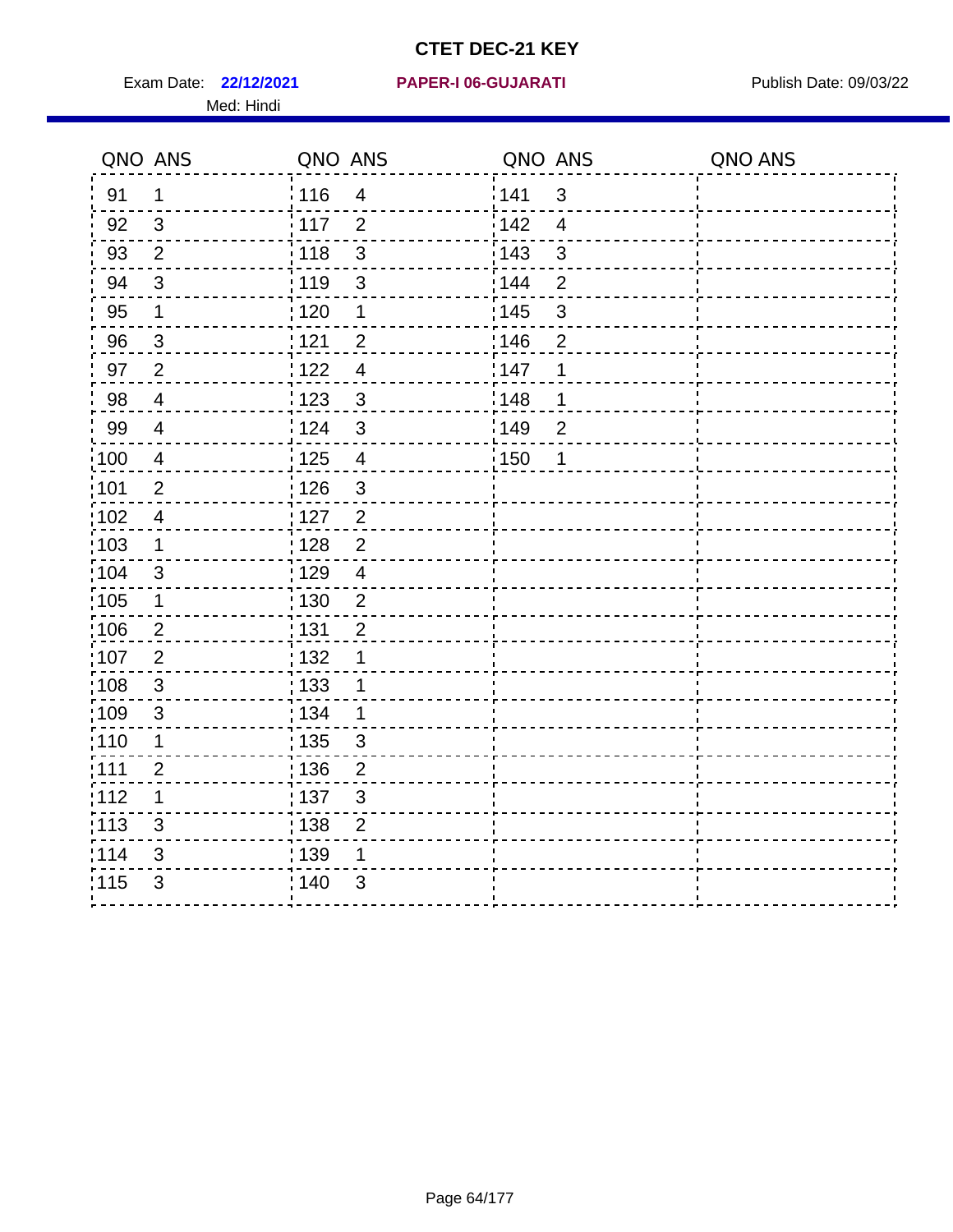Exam Date: 22/12/2021 PAPER-I 07-KANNADA Publish Date: 09/03/22 Med: Hindi

|                   | QNO ANS                   | QNO ANS                 |                         | QNO ANS |                          | QNO ANS |
|-------------------|---------------------------|-------------------------|-------------------------|---------|--------------------------|---------|
| 91                | $\mathfrak{S}$            | 116                     | $\overline{\mathbf{4}}$ | 141     | $\sqrt{3}$               |         |
| 92                | $\overline{4}$            | $\frac{1}{2}$ 117       | $\overline{2}$          | 142     | $\overline{\mathcal{L}}$ |         |
| 93                | $\overline{\mathbf{4}}$   | : 118<br>$\mathbf{3}$   |                         | 143     | $\mathsf 3$              |         |
| 94                | $\overline{2}$            | : 119                   | $\mathbf{3}$            | : 144   | $\overline{2}$           |         |
| 95                | 3                         | :120<br>$\mathbf 1$     |                         | : 145   | 3                        |         |
| 96                | $\mathbf 1$               | 121                     | $\mathfrak{S}$          | :146    | $\mathbf{2}$             |         |
| 97                | $\overline{2}$            | 122<br>$\overline{2}$   |                         | 147     | 1                        |         |
| 98                | $\mathbf 1$               | 123<br>$\mathbf 1$      |                         | 148     | 1                        |         |
| 99                | $\sqrt{3}$                | 124                     | $\overline{\mathbf{4}}$ | :149    | $\overline{c}$           |         |
| $\frac{1}{1}$ 100 | $\overline{2}$            | 125<br>$\overline{2}$   |                         | : 150   | 1                        |         |
| $\frac{1}{1}$ 101 | 1                         | 126                     | 1                       |         |                          |         |
| 102               | $\mathfrak{B}$            | : 127<br>$\mathbf{3}$   |                         |         |                          |         |
| 103               | $\mathbf 1$               | :128<br>$\overline{4}$  |                         |         |                          |         |
| 104               | 2                         | : 129<br>$\overline{2}$ |                         |         |                          |         |
| 105               | $\overline{\mathbf{4}}$   | : 130<br>$\overline{a}$ |                         |         |                          |         |
| 106               | $\overline{2}$            | 131<br>$\mathbf 1$      |                         |         |                          |         |
| :107              | $\overline{2}$            | : 132<br>$\mathbf{3}$   |                         |         |                          |         |
| $\frac{1}{1}$ 108 | $\ensuremath{\mathsf{3}}$ | 133                     | $\mathbf 2$             |         |                          |         |
| 109               | $\mathfrak{S}$            | : 134<br>1              |                         |         |                          |         |
| :110              | 1                         | : 135                   | 4                       |         |                          |         |
| 111               | $\overline{c}$            | : 136<br>$\overline{c}$ |                         |         |                          |         |
| 112               | 1                         | 137                     | $\sqrt{3}$              |         |                          |         |
| : 113             | 3                         | ; 138<br>$\overline{2}$ |                         |         |                          |         |
| 114               | 3                         | 139                     | 1                       |         |                          |         |
| 115               | 3                         | 140                     | 3                       |         |                          |         |
|                   |                           |                         |                         |         |                          |         |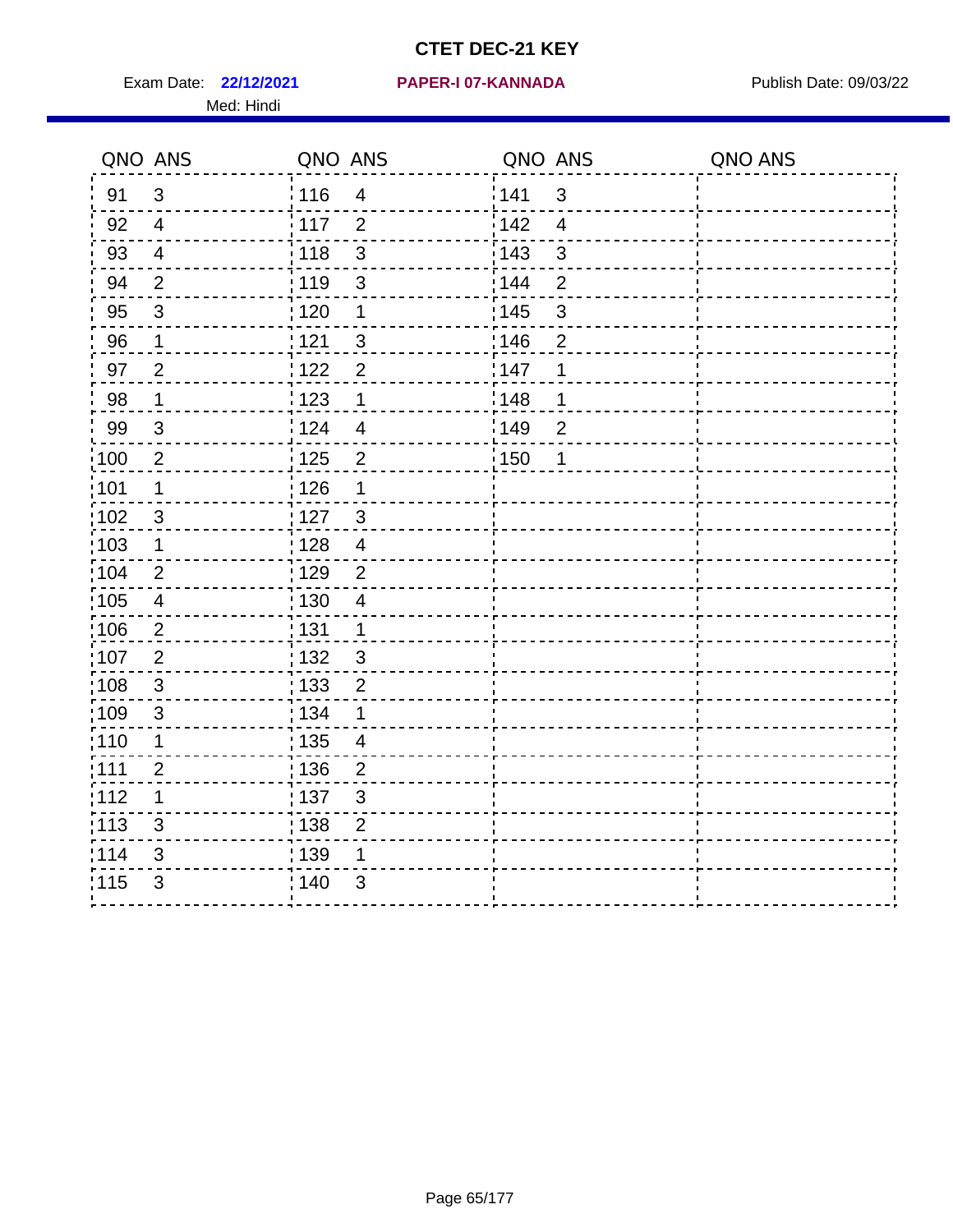Med: Hindi

|                   | QNO ANS                 | QNO ANS           |                         | QNO ANS |                | QNO ANS |
|-------------------|-------------------------|-------------------|-------------------------|---------|----------------|---------|
| 91                | $\overline{4}$          | 116               | $\overline{\mathbf{4}}$ | 141     | $\sqrt{3}$     |         |
| 92                | $\overline{2}$          | 117               | $\overline{2}$          | 142     | $\overline{4}$ |         |
| 93                | $\overline{4}$          | 118               | $\mathbf{3}$            | 143     | 3              |         |
| 94                | 2                       | : 119             | $\mathbf{3}$            | : 144   | $\overline{2}$ |         |
| 95                | 2                       | :120              | 1                       | : 145   | $\mathfrak{S}$ |         |
| 96                | $\mathbf 1$             | : 121             | 1                       | 146     | $\overline{2}$ |         |
| 97                | $\mathfrak{B}$          | : 122             | $\overline{2}$          | 147     | 1              |         |
| 98                | $\sqrt{2}$              | 123               | $\mathbf{3}$            | 148     | 1              |         |
| 99                | $\sqrt{3}$              | 124               | $\overline{4}$          | :149    | $\mathbf 2$    |         |
| $\frac{1}{1}$ 100 | $\overline{4}$          | : 125             | $\mathbf{1}$            | 150     | $\mathbf 1$    |         |
| :101              | $\overline{4}$          | : 126             | $\overline{c}$          |         |                |         |
| 102               | $\overline{2}$          | : 127             | $\overline{2}$          |         |                |         |
| 103               | 3                       | : 128             | $\overline{2}$          |         |                |         |
| 104               | $\overline{4}$          | : 129             | $\sqrt{3}$              |         |                |         |
| 105               | $\sqrt{3}$              | : 130             | $\mathfrak{S}$          |         |                |         |
| 106               | $\overline{2}$          | : 131             | $\mathbf{3}$            |         |                |         |
| ,107              | $\overline{2}$          | : 132             | 3                       |         |                |         |
| $\frac{1}{1}$ 108 | $\sqrt{3}$              | $\frac{1}{1}$ 133 | $\sqrt{3}$              |         |                |         |
| :109              | $\mathbf{3}$            | : 134             | $\overline{2}$          |         |                |         |
| :110              | 1                       | : 135             | 4                       |         |                |         |
| 111               | $\overline{\mathbf{c}}$ | : 136             | $\overline{c}$          |         |                |         |
| 112               | 1                       | : 137             | $\sqrt{3}$              |         |                |         |
| : 113             | $\mathfrak{S}$          | : 138             | $\overline{c}$          |         |                |         |
| 114               | 3                       | 139               | 1                       |         |                |         |
| 115               | 3                       | :140              | 3                       |         |                |         |
|                   |                         |                   |                         |         |                |         |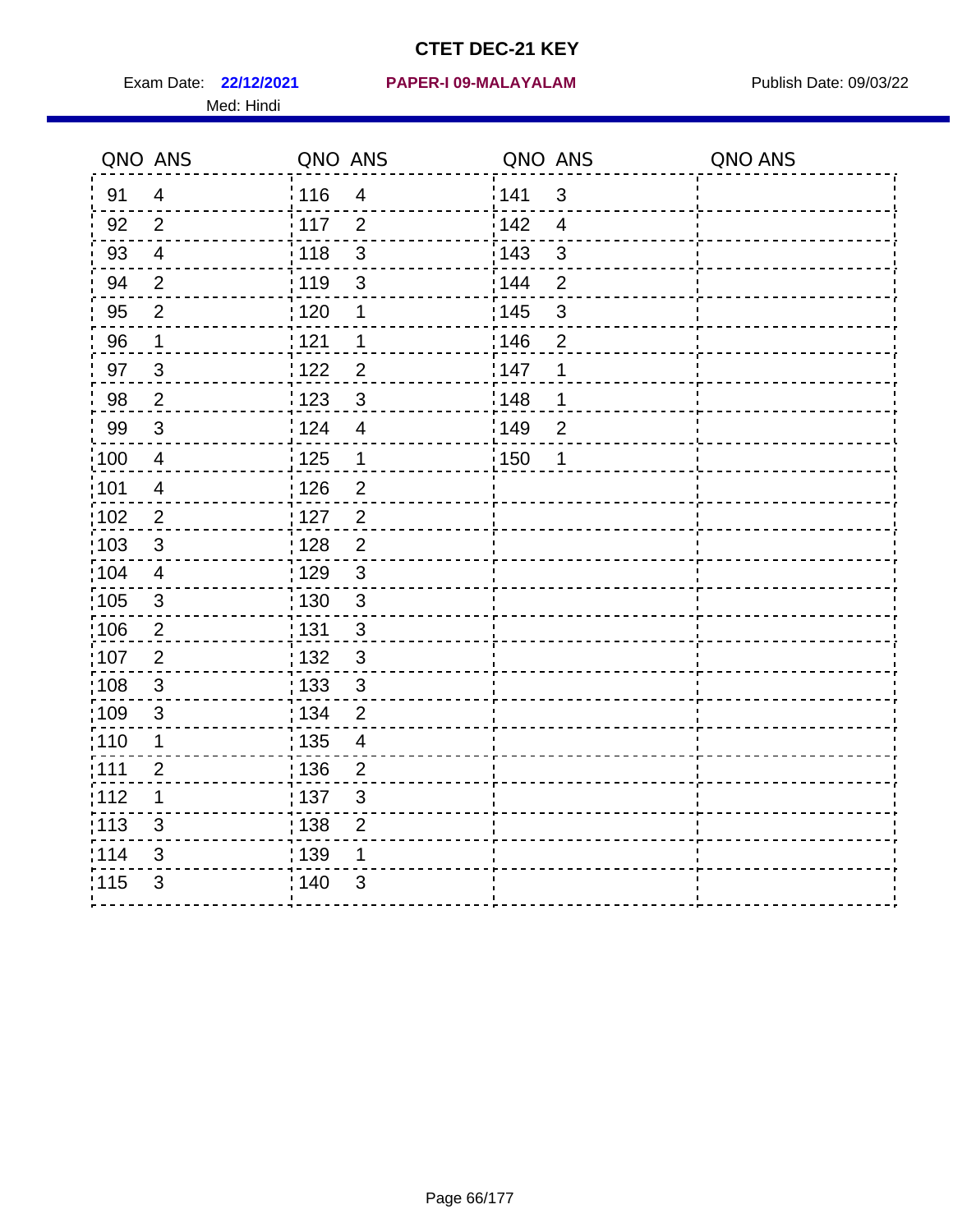Exam Date: 22/12/2021 PAPER-I 11-MARATHI PUBlish Date: 09/03/22 Med: Hindi

|                   | QNO ANS        | QNO ANS           |                         | QNO ANS           |                          | QNO ANS |
|-------------------|----------------|-------------------|-------------------------|-------------------|--------------------------|---------|
| 91                | $\overline{4}$ | 116               | $\overline{\mathbf{4}}$ | 141               | $\sqrt{3}$               |         |
| 92                | $\mathbf 1$    | 117               | $\overline{2}$          | 142               | $\overline{\mathcal{A}}$ |         |
| 93                | $\overline{2}$ | 118               | $\mathbf{3}$            | 143               | 3                        |         |
| 94                | 3              | : 119             | $\mathfrak{S}$          | : 144             | $\overline{2}$           |         |
| 95                | 3              | : 120             | 1                       | : 145             | 3                        |         |
| 96                | $\mathbf{3}$   | 121               | $\overline{4}$          | 146               | $\overline{2}$           |         |
| 97                | $\mathbf 1$    | $122$             | 3                       | 147               | 1                        |         |
| 98                | $\overline{c}$ | $\frac{1}{2}$ 123 | $\mathbf{1}$            | 148               | 1                        |         |
| 99                | $\mathbf 1$    | 124               | $\mathfrak{S}$          | $\frac{1}{2}$ 149 | $\overline{2}$           |         |
| $\frac{1}{1}$ 100 | $\mathbf{3}$   | 125               | $\overline{\mathbf{4}}$ | 150               | 1                        |         |
| :101              | 1              | 126               | $\overline{2}$          |                   |                          |         |
| 102               | 2              | : 127             | 1                       |                   |                          |         |
| 103               | $\overline{4}$ | 128               | $\mathbf{3}$            |                   |                          |         |
| 104               | $\overline{2}$ | : 129             | $\mathfrak{3}$          |                   |                          |         |
| 105               | $\sqrt{3}$     | : 130             | $\mathfrak{S}$          |                   |                          |         |
| :106              | $\overline{2}$ | : 131             | $\overline{2}$          |                   |                          |         |
| 107               | $\overline{2}$ | : 132             | $\overline{2}$          |                   |                          |         |
| 108               | $\sqrt{3}$     | $\frac{1}{1}$ 133 | $\overline{2}$          |                   |                          |         |
| :109              | $\mathfrak{S}$ | : 134             | $\overline{2}$          |                   |                          |         |
| :110              | 1              | : 135             | $\overline{4}$          |                   |                          |         |
| :111              | $\overline{c}$ | : 136             | $\overline{c}$          |                   |                          |         |
| 112               | 1              | 137               | $\mathfrak{S}$          |                   |                          |         |
| 113               | $\mathbf{3}$   | : 138             | $\overline{2}$          |                   |                          |         |
| 114               | 3              | 139               | 1                       |                   |                          |         |
| 115               | 3              | 140               | $\mathfrak{S}$          |                   |                          |         |
|                   |                |                   |                         |                   |                          |         |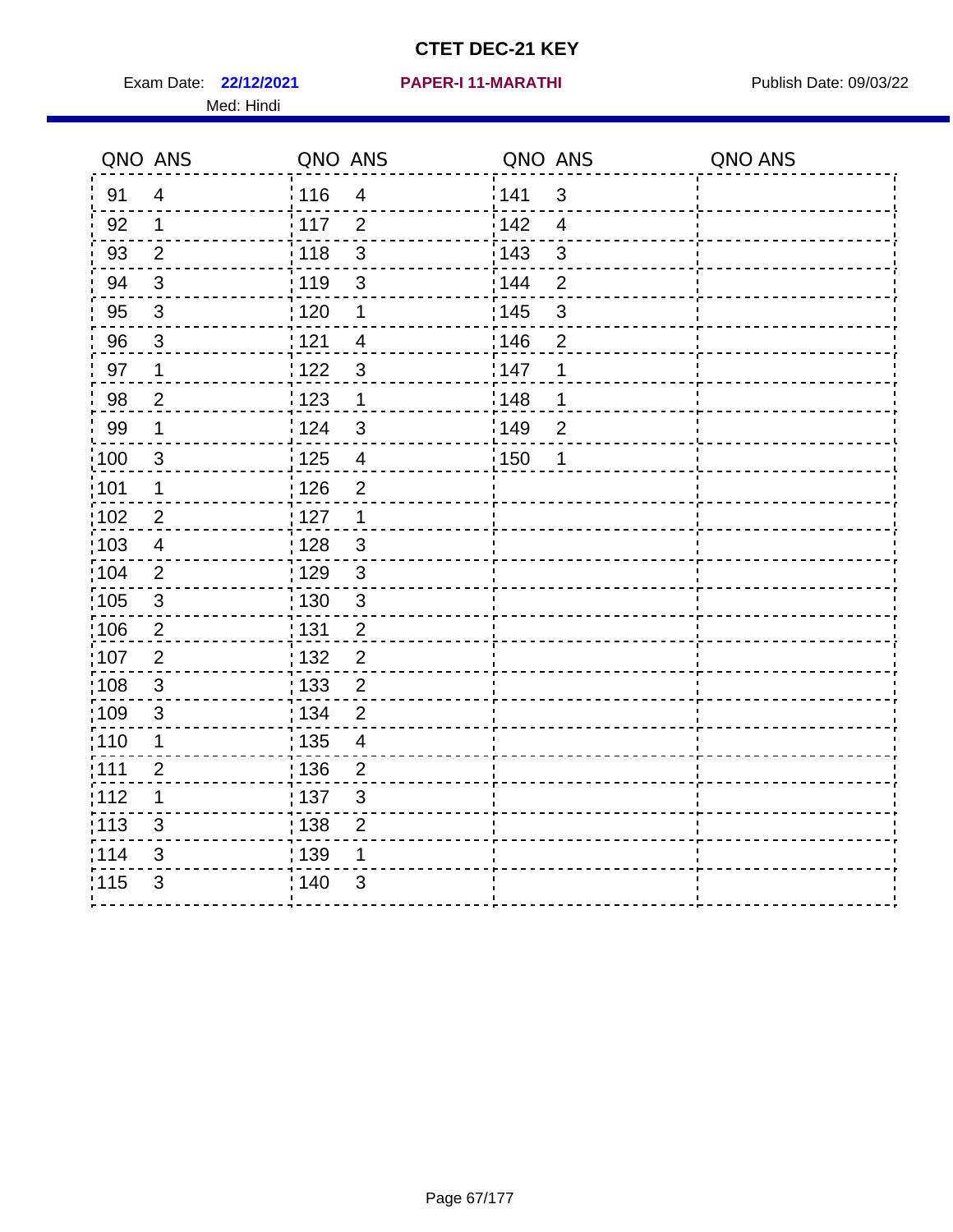Exam Date: 22/12/2021 **PAPER-I 14-ORIYA** Publish Date: 09/03/22 Med: Hindi

**22/12/2021 PAPER-I 14-ORIYA**

|                   | QNO ANS                   | QNO ANS           |                         | QNO ANS |                | QNO ANS |
|-------------------|---------------------------|-------------------|-------------------------|---------|----------------|---------|
| 91                | $\mathfrak{S}$            | 116               | $\overline{\mathbf{4}}$ | 141     | $\mathfrak{B}$ |         |
| 92                | $\overline{2}$            | 117               | $\overline{2}$          | 142     | $\overline{4}$ |         |
| 93                | $\overline{2}$            | 118               | $\mathbf{3}$            | 143     | $\mathbf{3}$   |         |
| 94                | 3                         | : 119             | $\mathfrak{S}$          | 144     | $\overline{2}$ |         |
| 95                | $\overline{2}$            | :120              | $\mathbf 1$             | : 145   | 3              |         |
| 96                | $\mathfrak{S}$            | 121               | $\overline{2}$          | :146    | $\overline{2}$ |         |
| 97                | $\mathbf 1$               | 122               | $\mathbf{3}$            | 147     | 1              |         |
| 98                | $\overline{\mathbf{4}}$   | 123               | $\overline{4}$          | : 148   | 1              |         |
| 99                | $\ensuremath{\mathsf{3}}$ | : 124             | $\overline{2}$          | 149     | $\mathbf 2$    |         |
| $\frac{1}{1}$ 100 | $\sqrt{2}$                | 125               | $\mathbf{1}$            | 150     | 1              |         |
| 101               | $\mathfrak{S}$            | : 126             | 3                       |         |                |         |
| 102               | $\overline{4}$            | : 127             | $\overline{2}$          |         |                |         |
| ;103              | $\overline{4}$            | 128               | $\mathbf{3}$            |         |                |         |
| 104               | $\mathbf{1}$              | : 129             | $\overline{2}$          |         |                |         |
| 105               | $\sqrt{3}$                | : 130             | $\overline{2}$          |         |                |         |
| ;106              | $\overline{2}$            | : 131             | $\overline{4}$          |         |                |         |
| :107              | $\overline{2}$            | : 132             | $\overline{2}$          |         |                |         |
| 108               | $\sqrt{3}$                | $\frac{1}{1}$ 133 | $\overline{\mathbf{4}}$ |         |                |         |
| :109              | $\mathfrak{S}$            | : 134             | $\overline{4}$          |         |                |         |
| :110              | 1                         | : 135             | 2                       |         |                |         |
| 111               | $\overline{2}$            | : 136             | $\overline{2}$          |         |                |         |
| 112               | 1                         | 137               | $\sqrt{3}$              |         |                |         |
| 113               | 3                         | : 138             | $\overline{2}$          |         |                |         |
| 114               | 3                         | : 139             | 1                       |         |                |         |
| 115               | 3                         | 140               | 3                       |         |                |         |
|                   |                           |                   |                         |         |                |         |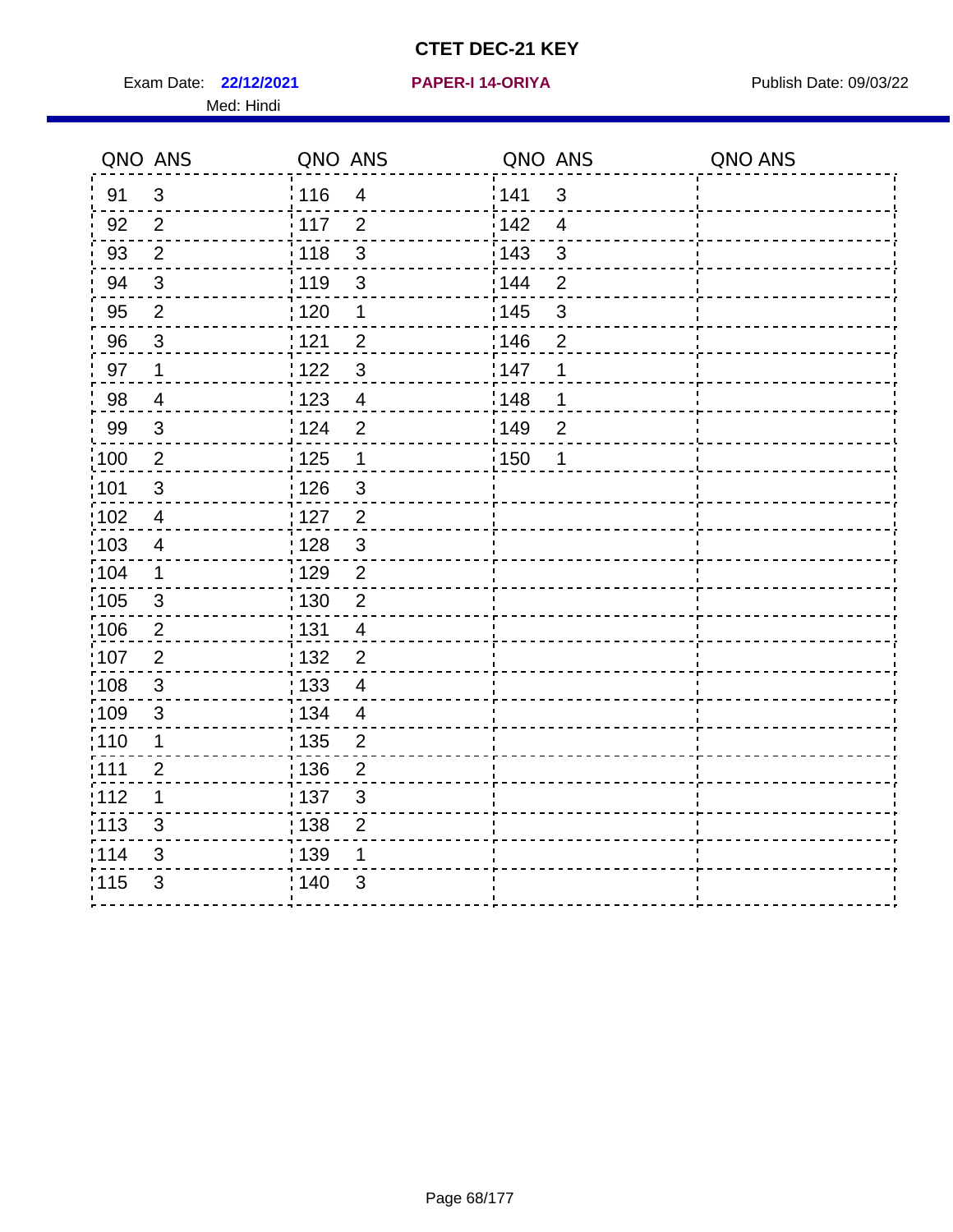Exam Date: 22/12/2021 PAPER-I 15-PUNJABI PUBLISH Date: 09/03/22 Med: Hindi

|        | QNO ANS        | QNO ANS           |                         | QNO ANS           |                          | QNO ANS |
|--------|----------------|-------------------|-------------------------|-------------------|--------------------------|---------|
| 91     | $\overline{2}$ | 116               | $\overline{\mathbf{4}}$ | 141               | $\sqrt{3}$               |         |
| 92     | $\overline{4}$ | 117               | $\overline{2}$          | 142               | $\overline{\mathcal{A}}$ |         |
| 93     | $\sqrt{3}$     | 118               | 3                       | 143               | $\mathbf{3}$             |         |
| 94     | $\overline{2}$ | : 119             | $\mathbf{3}$            | 144               | $\overline{2}$           |         |
| 95     | 3              | : 120             | 1                       | : 145             | 3                        |         |
| 96     | $\mathbf{1}$   | 121               | $\overline{2}$          | 146               | $\overline{2}$           |         |
| 97     | $\mathbf{3}$   | 122               | 1                       | 147               | 1                        |         |
| $98\,$ | $\overline{4}$ | 123               | $\mathbf 1$             | ¦148              | 1                        |         |
| 99     | $\sqrt{3}$     | 124               | $\mathbf{3}$            | $\frac{1}{2}$ 149 | $\overline{2}$           |         |
| :100   | $\sqrt{3}$     | 125               | $\overline{4}$          | $\frac{1}{1}$ 150 | 1                        |         |
| :101   | $\overline{2}$ | : 126             | $\overline{2}$          |                   |                          |         |
| 102    | $\mathfrak{3}$ | : 127             | $\mathbf{3}$            |                   |                          |         |
| ;103   | $\mathbf 1$    | :128              | $\mathbf 1$             |                   |                          |         |
| 104    | $\overline{2}$ | : 129             | $\mathfrak{S}$          |                   |                          |         |
| 105    | $\mathbf 1$    | $\frac{1}{1}$ 130 | $\mathfrak{S}$          |                   |                          |         |
| :106   | $\overline{2}$ | : 131             | 1                       |                   |                          |         |
| 107    | $\overline{2}$ | 132               | 1                       |                   |                          |         |
| 108    | $\mathbf{3}$   | : 133             | $\overline{4}$          |                   |                          |         |
| :109   | $\sqrt{3}$     | : 134             | 3                       |                   |                          |         |
| :110   | 1              | : 135             | $\overline{2}$          |                   |                          |         |
| 111    | $\overline{2}$ | : 136             | $\mathbf{2}$            |                   |                          |         |
| 112    | 1              | $\frac{1}{1}$ 137 | $\mathfrak{S}$          |                   |                          |         |
| 113    | 3              | : 138             | $\overline{2}$          |                   |                          |         |
| 114    | 3              | : 139             | 1                       |                   |                          |         |
| 115    | $\mathfrak{S}$ | 140               | $\mathfrak{S}$          |                   |                          |         |
|        |                |                   |                         |                   |                          |         |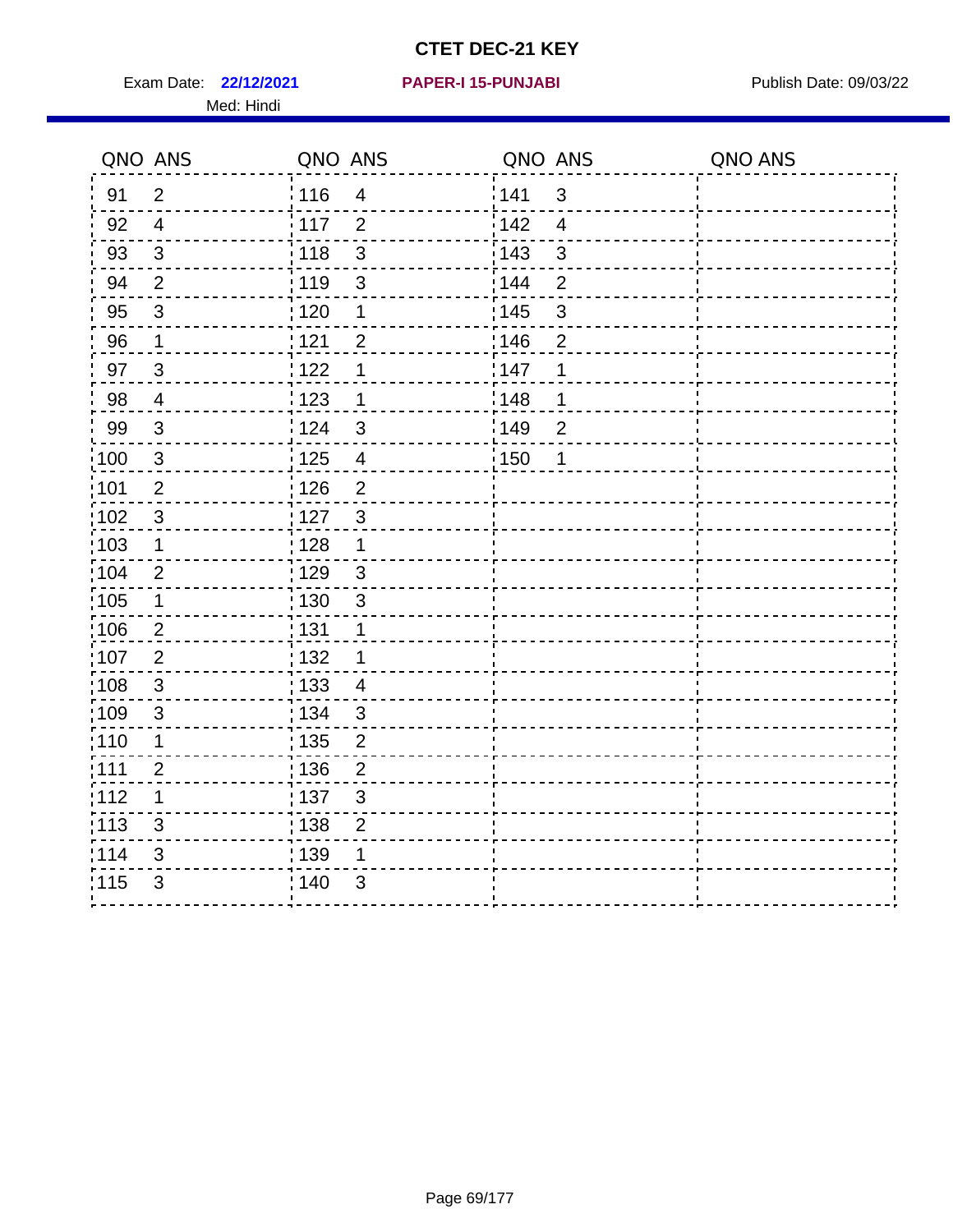Exam Date: 22/12/2021 PAPER-I 16-SANSKRIT Publish Date: 09/03/22 Med: Hindi

|                   | QNO ANS                 | QNO ANS           |                          | QNO ANS           |                         | QNO ANS |
|-------------------|-------------------------|-------------------|--------------------------|-------------------|-------------------------|---------|
| 91                | $\mathbf 1$             | : 116             | $\overline{4}$           | 141               | $\mathbf{3}$            |         |
| 92                | $\overline{2}$          | $\frac{1}{2}$ 117 | $\overline{2}$           | 142               | $\overline{\mathbf{4}}$ |         |
| 93                | $\sqrt{3}$              | 118               | $\mathsf 3$              | 143               | $\mathfrak{S}$          |         |
| 94                | $\overline{4}$          | : 119             | $\mathfrak{S}$           | : 144             | $\overline{2}$          |         |
| 95                | 4                       | : 120             | 1                        | : 145             | $\mathbf{3}$            |         |
| 96                | $\overline{2}$          | 1121              | $\overline{2}$           | :146              | $\overline{2}$          |         |
| 97                | $\overline{4}$          | 122               | $\mathfrak{S}$           | 147               | $\sqrt{3}$              |         |
| 98                | $\mathbf{1}$            | 1123              | $\mathbf{1}$             | : 148             | 1                       |         |
| 99                | $\sqrt{3}$              | 124               | $\mathfrak{S}$           | :149              | $\mathbf 2$             |         |
| 100               | $\sqrt{2}$              | $\frac{1}{1}$ 125 | $\overline{2}$           | $\frac{1}{1}$ 150 | 1                       |         |
| :101              | $\sqrt{3}$              | : 126             | $\mathsf 3$              |                   |                         |         |
| 102               | $\mathbf 1$             | : 127             | $\mathbf{3}$             |                   |                         |         |
| 103               | 3                       | : 128             | $\mathbf{3}$             |                   |                         |         |
| 104               | $\overline{2}$          | : 129             | $\mathbf{3}$             |                   |                         |         |
| 105               | $\overline{\mathbf{4}}$ | 130               | $\overline{2}$           |                   |                         |         |
| 106               | $\overline{2}$          | : 131             | $\overline{\mathcal{A}}$ |                   |                         |         |
| :107              | $\overline{2}$          | : 132             | $\overline{4}$           |                   |                         |         |
| $\frac{1}{1}$ 108 | $\sqrt{3}$              | : 133             | $\overline{4}$           |                   |                         |         |
| :109              | $\mathfrak{B}$          | : 134             | $\overline{2}$           |                   |                         |         |
| :110              | 1                       | : 135             | $\mathfrak{S}$           |                   |                         |         |
| 111               | $\overline{2}$          | : 136             | $\overline{2}$           |                   |                         |         |
| 112               | 1                       | : 137             | $\mathsf 3$              |                   |                         |         |
| :113              | 3                       | : 138             | $\mathbf{2}$             |                   |                         |         |
| 114               | 3                       | 139               | 1                        |                   |                         |         |
| 115               | 3                       | : 140             | 3                        |                   |                         |         |
|                   |                         |                   |                          |                   |                         |         |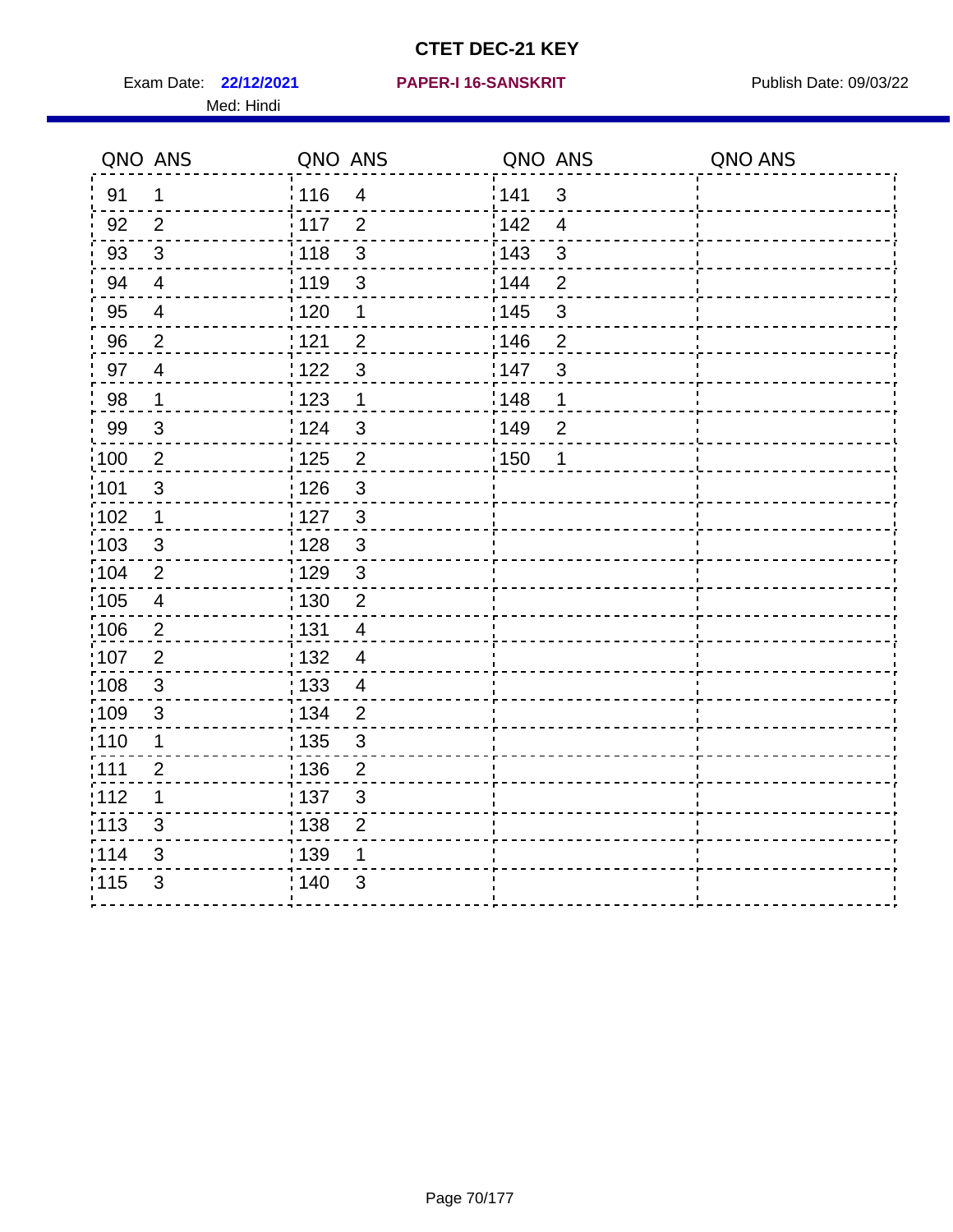Exam Date: 22/12/2021 **PAPER-I 17-TAMIL** Publish Date: 09/03/22 Med: Hindi

**22/12/2021 PAPER-I 17-TAMIL**

|                   | QNO ANS                 | QNO ANS                             | QNO ANS |                | QNO ANS |
|-------------------|-------------------------|-------------------------------------|---------|----------------|---------|
| 91                | $\overline{2}$          | : 116<br>$\overline{4}$             | 141     | $\mathbf{3}$   |         |
| 92                | 1                       | 117<br>$\overline{2}$               | 142     | $\overline{4}$ |         |
| 93                | $\mathbf 1$             | : 118<br>$\mathfrak{S}$             | 143     | $\mathfrak{S}$ |         |
| 94                | $\overline{2}$          | : 119<br>3                          | 144     | $\overline{2}$ |         |
| 95                | $\overline{2}$          | : 120<br>1                          | : 145   | $\mathfrak{S}$ |         |
| 96                | 4                       | 121<br>3                            | :146    | $\overline{2}$ |         |
| 97                | $\mathbf{3}$            | 122<br>$\overline{4}$               | 147     | 1              |         |
| 98                | $\overline{4}$          | : 123<br>$\mathbf{3}$               | 148     | 1              |         |
| 99                | $\overline{\mathbf{4}}$ | 124<br>1                            | :149    | $\overline{c}$ |         |
| 100               | $\mathbf 1$             | $\frac{1}{2}$ 125<br>$\overline{4}$ | : 150   | 1              |         |
| 101               | $\overline{4}$          | 126<br>$\mathfrak{S}$               |         |                |         |
| 102               | $\mathbf{3}$            | : 127<br>$\overline{2}$             |         |                |         |
| 103               | $\overline{2}$          | $\overline{2}$<br>: 128             |         |                |         |
| 104               | $\overline{4}$          | : 129<br>$\overline{2}$             |         |                |         |
| :105              | $\sqrt{3}$              | : 130<br>$\mathbf 1$                |         |                |         |
| 106               | $\overline{2}$          | : 131<br>$\overline{2}$             |         |                |         |
| :107              | $\overline{2}$          | : 132<br>$\overline{2}$             |         |                |         |
| :108              | $\sqrt{3}$              | : 133<br>$\overline{\mathcal{A}}$   |         |                |         |
| :109              | $\sqrt{3}$              | : 134<br>$\mathbf{3}$               |         |                |         |
| : 110             | 1                       | : 135<br>1                          |         |                |         |
| : 111             | $\overline{2}$          | : 136<br>$\overline{2}$             |         |                |         |
| 112               | 1                       | : 137<br>$\mathfrak{S}$             |         |                |         |
| $\frac{1}{1}$ 113 | 3                       | 138<br>$\overline{2}$               |         |                |         |
| 114               | 3                       | 139<br>1                            |         |                |         |
| 115               | 3                       | 140<br>3                            |         |                |         |
|                   |                         |                                     |         |                |         |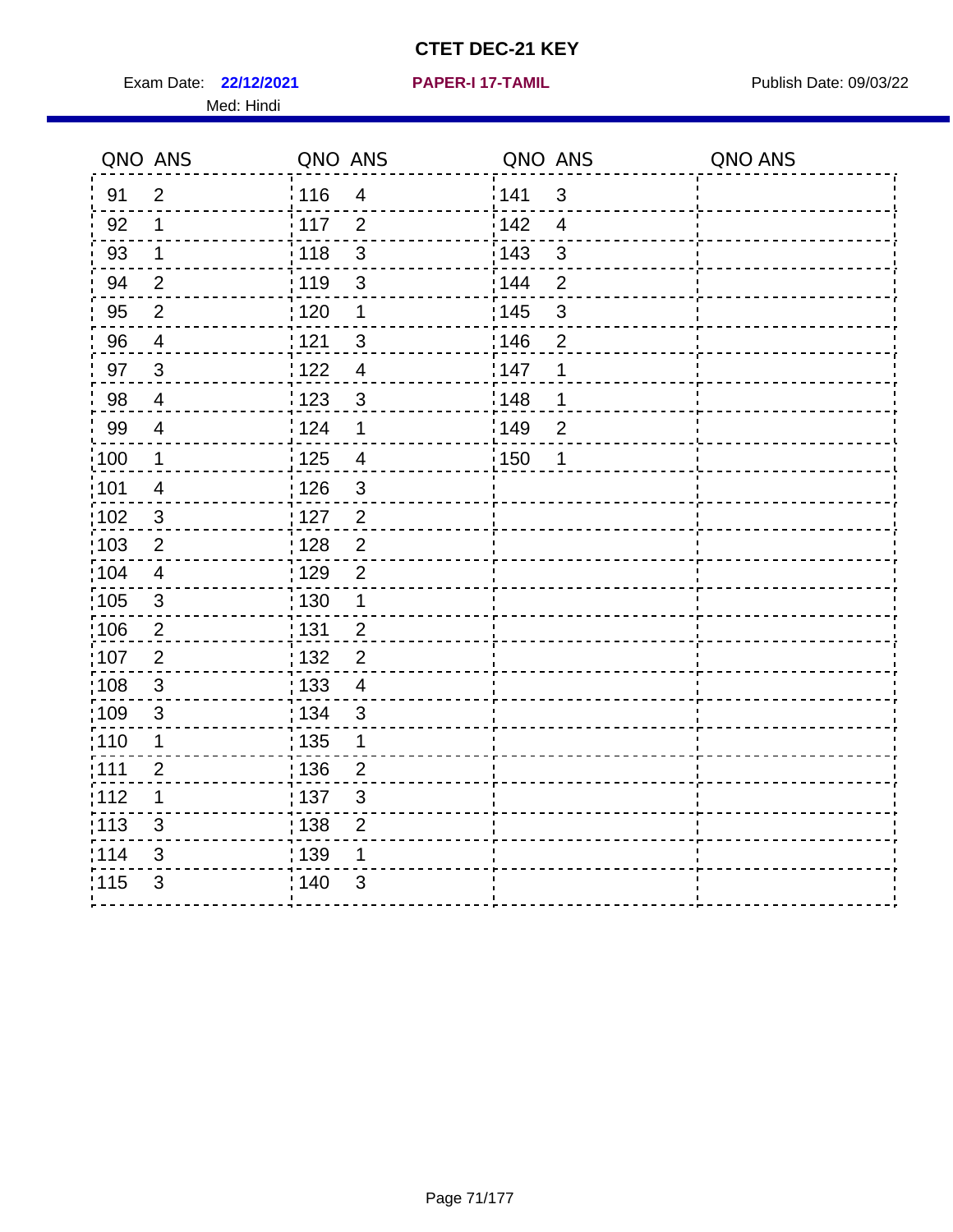Exam Date: 22/12/2021 **PAPER-I 18-TELUGU** PUBLISH Date: 09/03/22 Med: Hindi

|                   | QNO ANS        | QNO ANS           |                         | QNO ANS           |                | QNO ANS |
|-------------------|----------------|-------------------|-------------------------|-------------------|----------------|---------|
| 91                | $\overline{2}$ | 116               | $\overline{4}$          | 141               | $\mathfrak{S}$ |         |
| 92                | $\mathfrak{3}$ | 117               | $\overline{2}$          | 142               | $\overline{4}$ |         |
| 93                | $\overline{4}$ | 118               | $\mathbf{3}$            | $\frac{1}{2}$ 143 | 3              |         |
| 94                | $\overline{2}$ | : 119             | $\mathfrak{3}$          | : 144             | $\overline{2}$ |         |
| 95                | 4              | :120              | 1                       | : 145             | 3              |         |
| 96                | $\overline{4}$ | 121               | $\overline{4}$          | 146               | $\overline{2}$ |         |
| 97                | $\mathbf{3}$   | 122               | $\mathbf{3}$            | 147               | 1              |         |
| $98\,$            | $\mathbf{1}$   | $\frac{1}{2}$ 123 | $\mathbf{1}$            | 148               | 1              |         |
| 99                | $\mathbf{2}$   | 124               | $\mathbf{3}$            | ¦149              | $\overline{c}$ |         |
| $\frac{1}{1}$ 100 | $\mathbf{3}$   | 125               | $\overline{2}$          | 150               | 1              |         |
| 101               | $\mathbf{2}$   | 126               | $\mathfrak{S}$          |                   |                |         |
| 102               | $\overline{4}$ | : 127             | $\overline{\mathbf{4}}$ |                   |                |         |
| 103               | 3              | :128              | $\overline{2}$          |                   |                |         |
| 104               | $\overline{4}$ | : 129             | $\overline{2}$          |                   |                |         |
| 105               | $\sqrt{2}$     | 130               | $\mathfrak{S}$          |                   |                |         |
| :106              | 2              | : 131             | $\overline{4}$          |                   |                |         |
| 107               | 2              | : 132             | $\overline{4}$          |                   |                |         |
| 108               | $\mathbf{3}$   | 133               | $\overline{2}$          |                   |                |         |
| :109              | $\sqrt{3}$     | : 134             | $\overline{2}$          |                   |                |         |
| :110              | 1              | 135               | 1                       |                   |                |         |
| ;111              | $\overline{2}$ | : 136             | $\overline{2}$          |                   |                |         |
| 112               | 1              | : 137             | $\mathsf 3$             |                   |                |         |
| : 113             | $\mathsf 3$    | : 138             | $\mathbf{2}$            |                   |                |         |
| 114               | 3              | : 139             | 1                       |                   |                |         |
| 115               | 3              | 140               | $\mathfrak{S}$          |                   |                |         |
|                   |                |                   |                         |                   |                |         |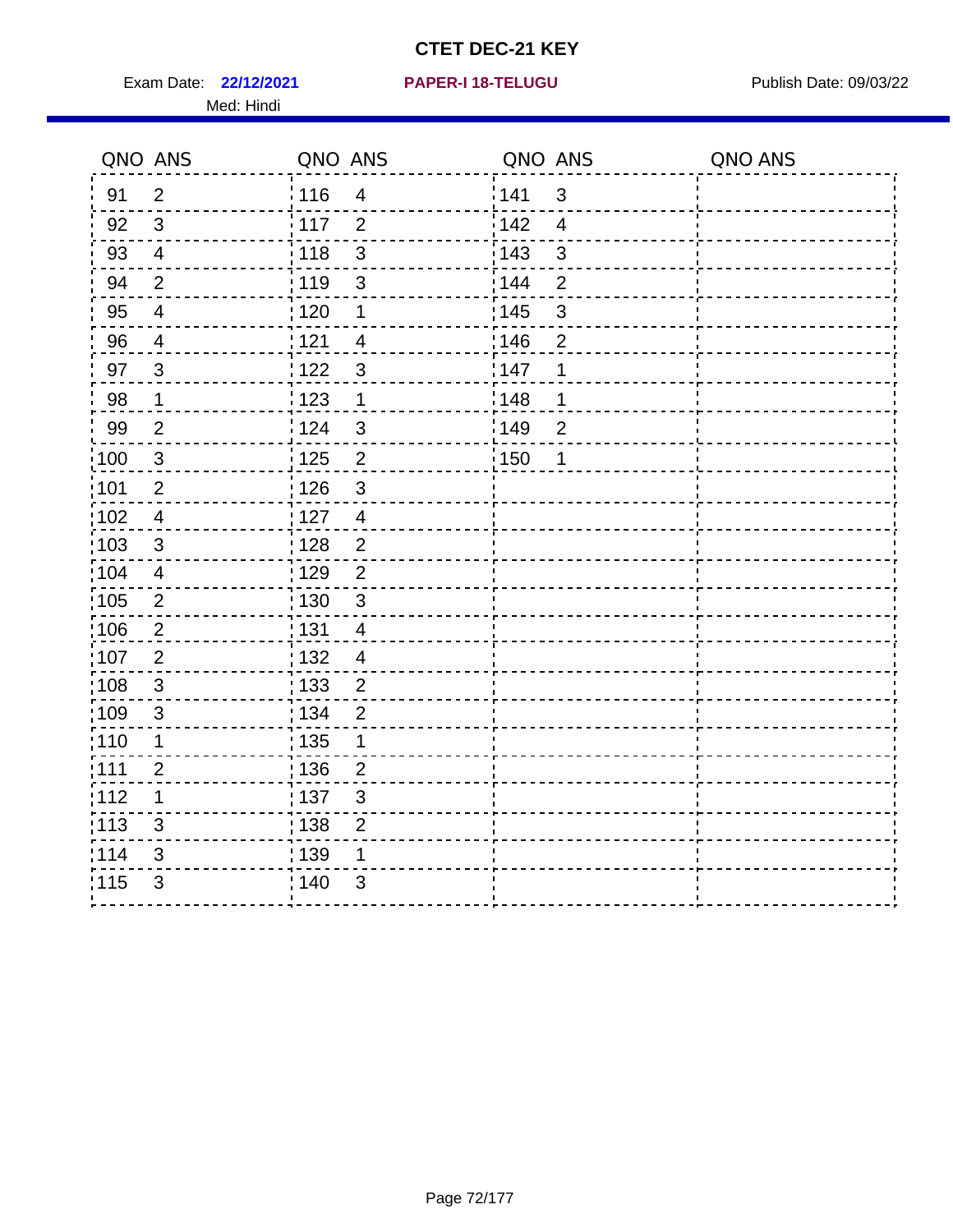Exam Date: 22/12/2021 **PAPER-I 20-URDU** PAPER 120-VIRDU Med: Hindi

**22/12/2021 PAPER-I 20-URDU**

|                   | QNO ANS                   | QNO ANS                             | QNO ANS |                | QNO ANS |
|-------------------|---------------------------|-------------------------------------|---------|----------------|---------|
| 91                | $\mathbf 1$               | 116<br>$\overline{4}$               | 1141    | $\mathsf 3$    |         |
| 92                | $\overline{4}$            | 117<br>$\overline{2}$               | 142     | $\overline{4}$ |         |
| 93                | $\overline{2}$            | 3<br>118                            | 143     | $\mathbf{3}$   |         |
| 94                | 1                         | : 119<br>3                          | 144     | $\overline{2}$ |         |
| 95                | $\overline{2}$            | :120<br>1                           | : 145   | 3              |         |
| 96                | 1                         | : 121<br>1                          | 146     | $\overline{2}$ |         |
| 97                | $\overline{2}$            | 3<br>: 122                          | 147     | 1              |         |
| 98                | $\mathbf 1$               | $\frac{1}{2}$ 123<br>$\mathbf 1$    | ¦148    | 1              |         |
| 99                | $\sqrt{3}$                | 124<br>1                            | :149    | $\overline{2}$ |         |
| :100              | $\mathbf 1$               | $\overline{c}$<br>125               | 150     | 1              |         |
| :101              | $\overline{2}$            | : 126<br>3                          |         |                |         |
| 102               | $\overline{4}$            | : 127<br>1                          |         |                |         |
| 103               | $\mathfrak{S}$            | $\overline{2}$<br>128               |         |                |         |
| 104               | $\overline{2}$            | : 129<br>1                          |         |                |         |
| 105               | $\mathbf 1$               | : 130<br>$\mathbf{3}$               |         |                |         |
| 106               | $\overline{2}$            | : 131<br>$\overline{2}$             |         |                |         |
| ,107              | $\overline{2}$            | : 132<br>$\overline{4}$             |         |                |         |
| $\frac{1}{1}$ 108 | $\ensuremath{\mathsf{3}}$ | $\frac{1}{1}$ 133<br>$\mathbf 1$    |         |                |         |
| :109              | $\mathsf 3$               | : 134<br>$\overline{2}$             |         |                |         |
| :110              | 1                         | : 135<br>3                          |         |                |         |
| 111               | $\overline{c}$            | : 136<br>$\overline{c}$             |         |                |         |
| 112               | 1                         | $\frac{1}{1}$ 137<br>$\mathsf 3$    |         |                |         |
| : 113             | 3                         | $\frac{1}{1}$ 138<br>$\overline{c}$ |         |                |         |
| 114               | 3                         | 139<br>1                            |         |                |         |
| 115               | 3                         | 140<br>3                            |         |                |         |
|                   |                           |                                     |         |                |         |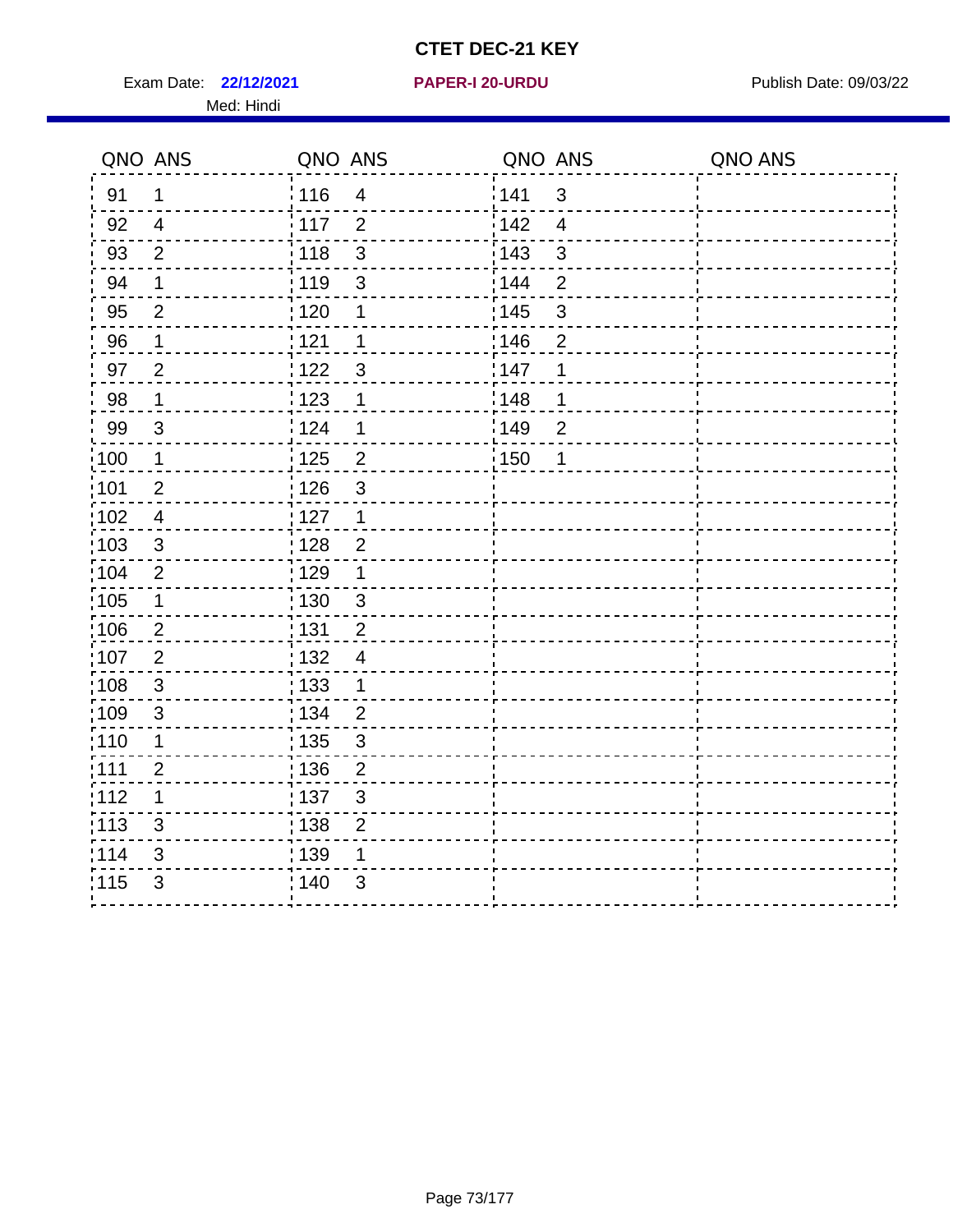**23/12/2021 PAPER-I -MAIN** Exam Date: Publish Date: 09/03/22

Med: Hindi

| PAPER-I -MAIN |  |  |
|---------------|--|--|
|               |  |  |

|                | QNO ANS        | QNO ANS |                           | QNO ANS |                          | QNO ANS |                |
|----------------|----------------|---------|---------------------------|---------|--------------------------|---------|----------------|
| 1              | 3              | 26      | $\overline{c}$            | 51      | $\overline{4}$           | 76      | $\mathbf 1$    |
| $\overline{2}$ | 2              | 27      | 2                         | 52      | 2                        | 77      | 1              |
| 3              | 4              | 28      | 3                         | 53      | 1                        | 78      | 1              |
| 4              | 3              | 29      | $\overline{2}$            | 54      | 4                        | 79      | 4              |
| 5              | 1              | 30      | 1                         | 55      | 3                        | 80      | 1              |
| 6              | $\mathbf 1$    | 31      | 1                         | 56      | 4                        | 81      | $\mathbf 1$    |
| $\overline{7}$ | $\mathbf{3}$   | 32      | $\overline{4}$            | 57      | 1                        | 82      | 1              |
| 8              | $\mathbf{1}$   | 33      | $\overline{2}$            | 58      | 3                        | 83      | $\overline{2}$ |
| 9              | 3              | 34      | $\overline{\mathcal{A}}$  | 59      | 1                        | 84      | 1              |
| 10             | 3              | 35      | $\mathbf{3}$              | 60      | 4                        | 85      | 4              |
| 11             | 2              | 36      | $\overline{4}$            | 61      | $\overline{2}$           | 86      | 1              |
| 12             | 4              | 37      | $\overline{2}$            | 62      | $\overline{2}$           | 87      | 1              |
| 13             | $\mathbf 1$    | 38      | $\overline{\mathbf{4}}$   | 63      | 1                        | 88      | 1              |
| 14             | $\overline{4}$ | 39      | 1                         | 64      | $\mathfrak{S}$           | 89      | 1              |
| 15             | 1              | 40      | 3                         | 65      | 3                        | 90      | 1              |
| 16             | 3              | 41      | 4                         | 66      | 2                        |         |                |
| 17             | $\overline{2}$ | 42      | $\overline{\mathcal{A}}$  | 67      | $\overline{4}$           |         |                |
| $18$           | $\mathbf{1}$   | 43      | $\ensuremath{\mathsf{3}}$ | 68      | $\overline{2}$           |         |                |
| 19             | $\overline{2}$ | 44      | 1                         | 69      | 1                        |         |                |
| 20             | $\mathbf 1$    | 45      | $\overline{2}$            | 70      | 3                        |         |                |
| 21             | $\overline{2}$ | 46      | $\mathbf 1$               | 71      | 4                        |         |                |
| 22             | $\overline{2}$ | 47      | 1                         | 72      | $\overline{\mathcal{A}}$ |         |                |
| 23             | $\sqrt{3}$     | 48      | $\overline{2}$            | 73      | 4                        |         |                |
| 24             | $\overline{2}$ | 49      | 3                         | 74      | 4                        |         |                |
| 25             | $\overline{2}$ | 50      | $\overline{2}$            | 75      | 3                        |         |                |
|                |                |         |                           |         |                          |         |                |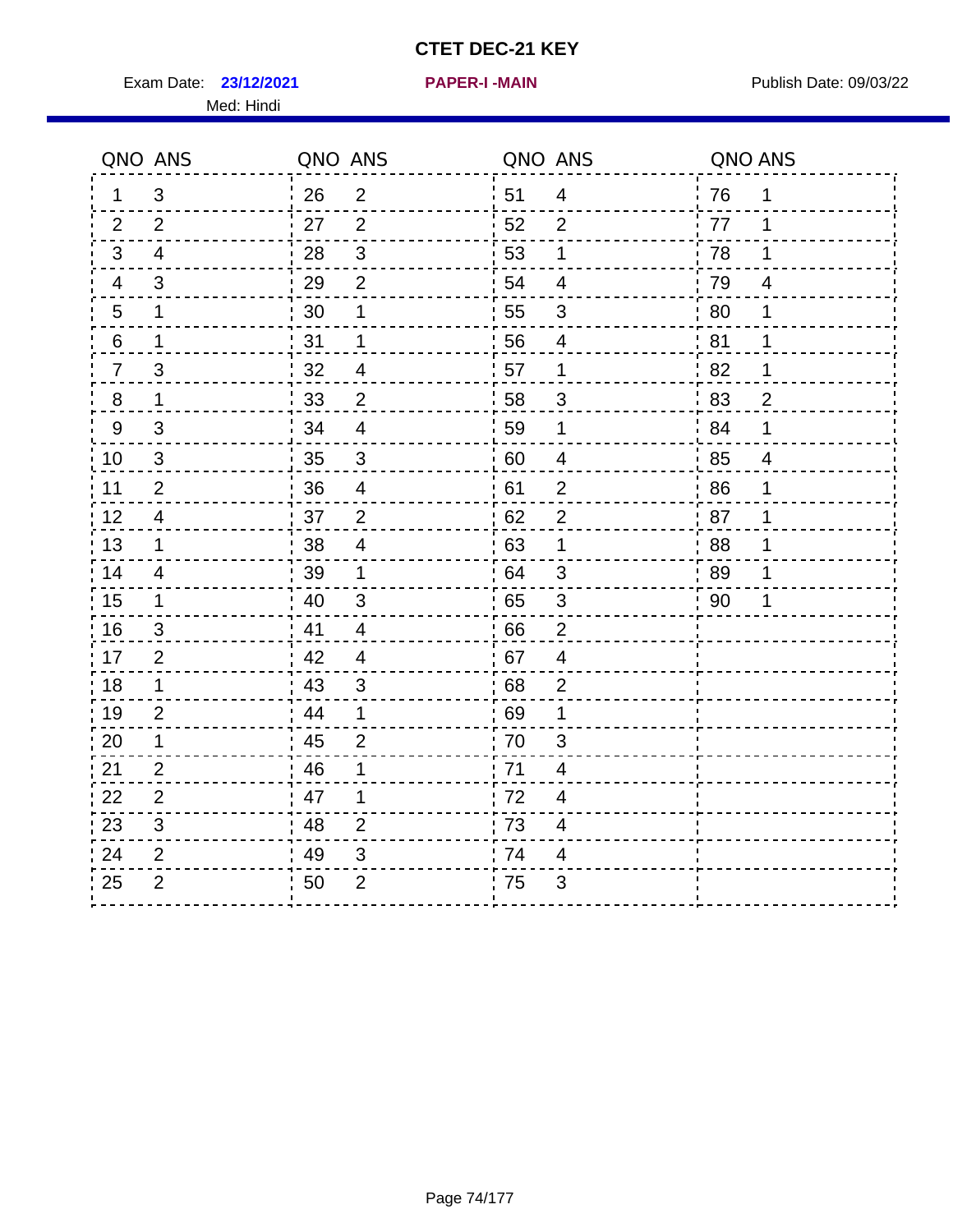Exam Date: 23/12/2021 PAPER-I 01-ENGLISH PREERENT Publish Date: 09/03/22 Med: Hindi

|                   | QNO ANS                  | QNO ANS |                         | QNO ANS           |                | QNO ANS |
|-------------------|--------------------------|---------|-------------------------|-------------------|----------------|---------|
| 91                | $\overline{4}$           | 116     | 3                       | 141               | $\mathbf 1$    |         |
| 92                | $\mathbf 1$              | 117     | 1                       | 142               | $\overline{2}$ |         |
| 93                | $\overline{4}$           | 118     | 1                       | 143               | 3              |         |
| 94                | 3                        | : 119   | $\overline{2}$          | 144               | $\overline{2}$ |         |
| 95                | 4                        | : 120   | $\overline{4}$          | : 145             | 1              |         |
| 96                | $\mathbf 1$              | 121     | $\overline{4}$          | 146               | $\overline{2}$ |         |
| 97                | $\overline{2}$           | $122$   | $\mathbf 1$             | 147               | $\overline{2}$ |         |
| 98                | $\mathbf{3}$             | 123     | $\overline{4}$          | $\frac{1}{2}$ 148 | 1              |         |
| 99                | $\mathbf{2}$             | 124     | $\overline{4}$          | :149              | $\overline{2}$ |         |
| $\frac{1}{1}$ 100 | $\overline{4}$           | 125     | $\overline{2}$          | 150               | $\mathbf{3}$   |         |
| :101              | $\overline{\mathcal{A}}$ | 126     | $\overline{2}$          |                   |                |         |
| 102               | $\mathfrak{B}$           | : 127   | $\overline{4}$          |                   |                |         |
| 103               | $\overline{4}$           | : 128   | $\mathfrak{3}$          |                   |                |         |
| 104               | $\sqrt{3}$               | 129     | $\overline{\mathbf{4}}$ |                   |                |         |
| 105               | $\overline{4}$           | : 130   | $\overline{4}$          |                   |                |         |
| 106               | $\mathbf 1$              | : 131   | $\overline{4}$          |                   |                |         |
| :107              | $\overline{2}$           | : 132   | $\overline{4}$          |                   |                |         |
| 108               | $\overline{2}$           | : 133   | $\overline{4}$          |                   |                |         |
| :109              | $\overline{\mathbf{4}}$  | : 134   | $\overline{4}$          |                   |                |         |
| :110              | 3                        | : 135   | $\overline{2}$          |                   |                |         |
| 111               | $\overline{c}$           | : 136   | $\mathfrak{S}$          |                   |                |         |
| 112               | $\mathbf 2$              | 137     | $\overline{2}$          |                   |                |         |
| : 113             | $\overline{\mathbf{4}}$  | 138     | $\overline{4}$          |                   |                |         |
| 114               | 2                        | 139     | 3                       |                   |                |         |
| 115               | 3                        | 140     | $\sqrt{3}$              |                   |                |         |
|                   |                          |         |                         |                   |                |         |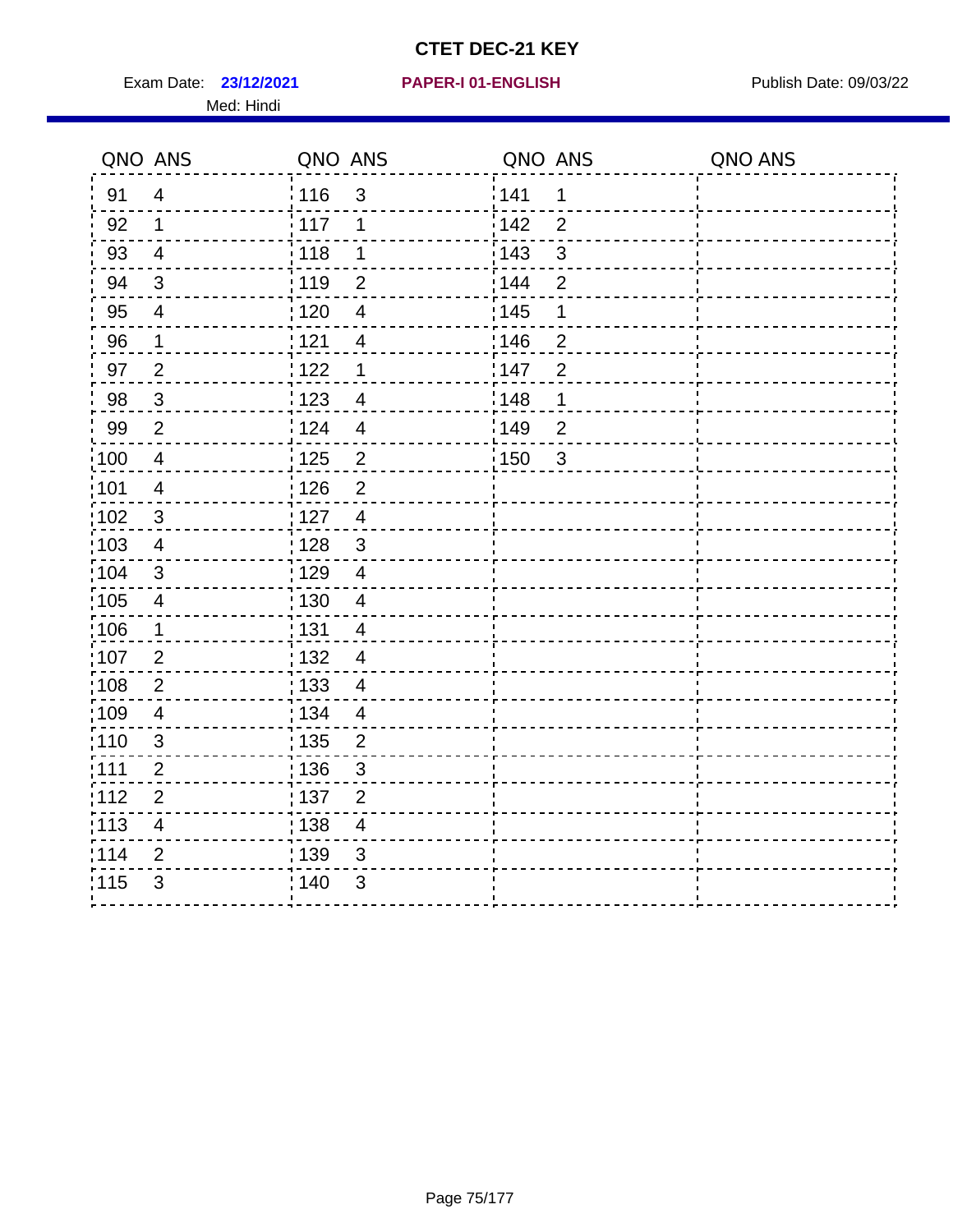Exam Date: 23/12/2021 **PAPER-I 02-HINDI Exam Date: 09/03/22** Med: Hindi

**23/12/2021 PAPER-I 02-HINDI**

|       | QNO ANS                 | QNO ANS |                          | QNO ANS           |                | QNO ANS |
|-------|-------------------------|---------|--------------------------|-------------------|----------------|---------|
| 91    | $\mathbf{3}$            | 116     | $\mathfrak{S}$           | 141               | $\mathbf 1$    |         |
| 92    | $\overline{4}$          | 117     | 1                        | 142               | $\overline{2}$ |         |
| 93    | $\overline{2}$          | 118     | $\mathbf 1$              | 143               | $\sqrt{3}$     |         |
| 94    | 3                       | : 119   | $\overline{2}$           | : 144             | 2              |         |
| 95    | 1                       | : 120   | $\overline{\mathcal{A}}$ | : 145             | 1              |         |
| 96    | 4                       | : 121   | $\overline{4}$           | 146               | $\overline{2}$ |         |
| 97    | 1                       | 122     | $\mathbf{3}$             | 147               | $\overline{2}$ |         |
| 98    | $\mathbf{3}$            | 123     | $\mathfrak{3}$           | 148               | 1              |         |
| 99    | $\overline{4}$          | 124     | $\mathbf 1$              | $\frac{1}{2}$ 149 | $\overline{2}$ |         |
| 100   | $\overline{4}$          | 125     | $\mathfrak{S}$           | 150               | $\sqrt{3}$     |         |
| :101  | $\overline{c}$          | : 126   | 1                        |                   |                |         |
| 102   | $\mathfrak{3}$          | : 127   | $\mathbf{3}$             |                   |                |         |
| 103   | $\mathbf 1$             | : 128   | $\overline{2}$           |                   |                |         |
| :104  | $\mathfrak{3}$          | : 129   | $\overline{\mathbf{4}}$  |                   |                |         |
| 105   | $\overline{2}$          | : 130   | $\mathbf{3}$             |                   |                |         |
| :106  | 1                       | : 131   | $\overline{2}$           |                   |                |         |
| 107   | $\overline{2}$          | : 132   | $\mathbf{3}$             |                   |                |         |
| 108   | $\overline{2}$          | 133     | $\mathbf{1}$             |                   |                |         |
| 109   | $\overline{\mathbf{4}}$ | : 134   | $\overline{2}$           |                   |                |         |
| :110  | $\mathfrak{S}$          | : 135   | 1                        |                   |                |         |
| :111  | $\overline{2}$          | : 136   | 3                        |                   |                |         |
| 112   | $\overline{2}$          | 137     | $\overline{2}$           |                   |                |         |
| : 113 | $\overline{\mathbf{4}}$ | : 138   | $\overline{\mathbf{4}}$  |                   |                |         |
| 114   | 2                       | 139     | 3                        |                   |                |         |
| 115   | 3                       | 140     | 3                        |                   |                |         |
|       |                         |         |                          |                   |                |         |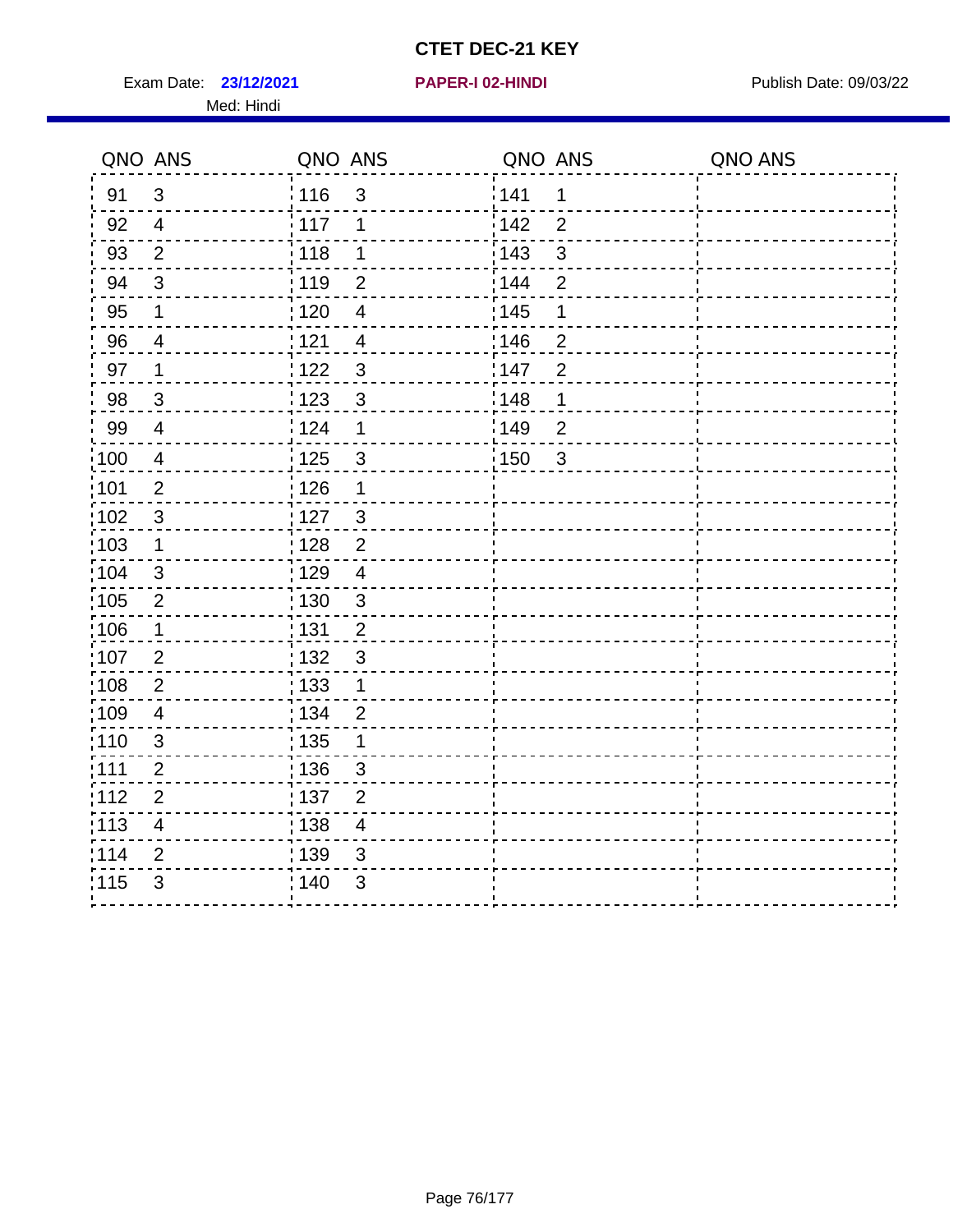Med: Hindi

|       | QNO ANS                  | QNO ANS           |                | QNO ANS |                | QNO ANS |
|-------|--------------------------|-------------------|----------------|---------|----------------|---------|
| 91    | $\overline{2}$           | 116               | $\mathfrak{S}$ | 141     | $\mathbf 1$    |         |
| 92    | $\overline{4}$           | 117               | 1              | 142     | $\overline{2}$ |         |
| 93    | $\overline{2}$           | 118               | $\mathbf 1$    | 143     | 3              |         |
| 94    | $\overline{\mathcal{A}}$ | : 119             | $\overline{2}$ | 144     | $\overline{2}$ |         |
| 95    | $\overline{2}$           | :120              | $\overline{4}$ | : 145   | 1              |         |
| 96    | $\mathfrak{S}$           | : 121             | $\mathbf 1$    | 146     | $\overline{2}$ |         |
| 97    | $\mathbf{3}$             | : 122             | $\mathbf{3}$   | 147     | $\overline{2}$ |         |
| 98    | $\mathbf{3}$             | 123               | $\overline{4}$ | 148     | 1              |         |
| 99    | $\sqrt{3}$               | : 124             | $\overline{2}$ | :149    | $\mathbf 2$    |         |
| :100  | $\mathbf 1$              | $\frac{1}{1}$ 125 | $\overline{2}$ | 150     | $\sqrt{3}$     |         |
| :101  | $\overline{2}$           | : 126             | $\overline{2}$ |         |                |         |
| 102   | $\overline{4}$           | : 127             | $\overline{2}$ |         |                |         |
| 103   | $\overline{2}$           | : 128             | $\overline{2}$ |         |                |         |
| 104   | $\sqrt{3}$               | : 129             | $\mathbf 1$    |         |                |         |
| 105   | $\sqrt{3}$               | : 130             | $\overline{4}$ |         |                |         |
| :106  | $\mathbf{1}$             | : 131             | $\mathbf{3}$   |         |                |         |
| :107  | $\overline{2}$           | : 132             | $\overline{2}$ |         |                |         |
| :108  | $\mathbf 2$              | $\frac{1}{1}$ 133 | $\overline{4}$ |         |                |         |
| :109  | $\overline{\mathcal{A}}$ | : 134             | $\overline{2}$ |         |                |         |
| :110  | 3                        | : 135             | $\overline{2}$ |         |                |         |
| 111   | $\overline{c}$           | : 136             | $\mathsf 3$    |         |                |         |
| 112   | $\mathbf{2}$             | 137               | $\mathbf{2}$   |         |                |         |
| : 113 | $\overline{\mathbf{4}}$  | : 138             | $\overline{4}$ |         |                |         |
| 114   | $\overline{2}$           | 139               | 3              |         |                |         |
| 115   | 3                        | 140               | $\sqrt{3}$     |         |                |         |
|       |                          |                   |                |         |                |         |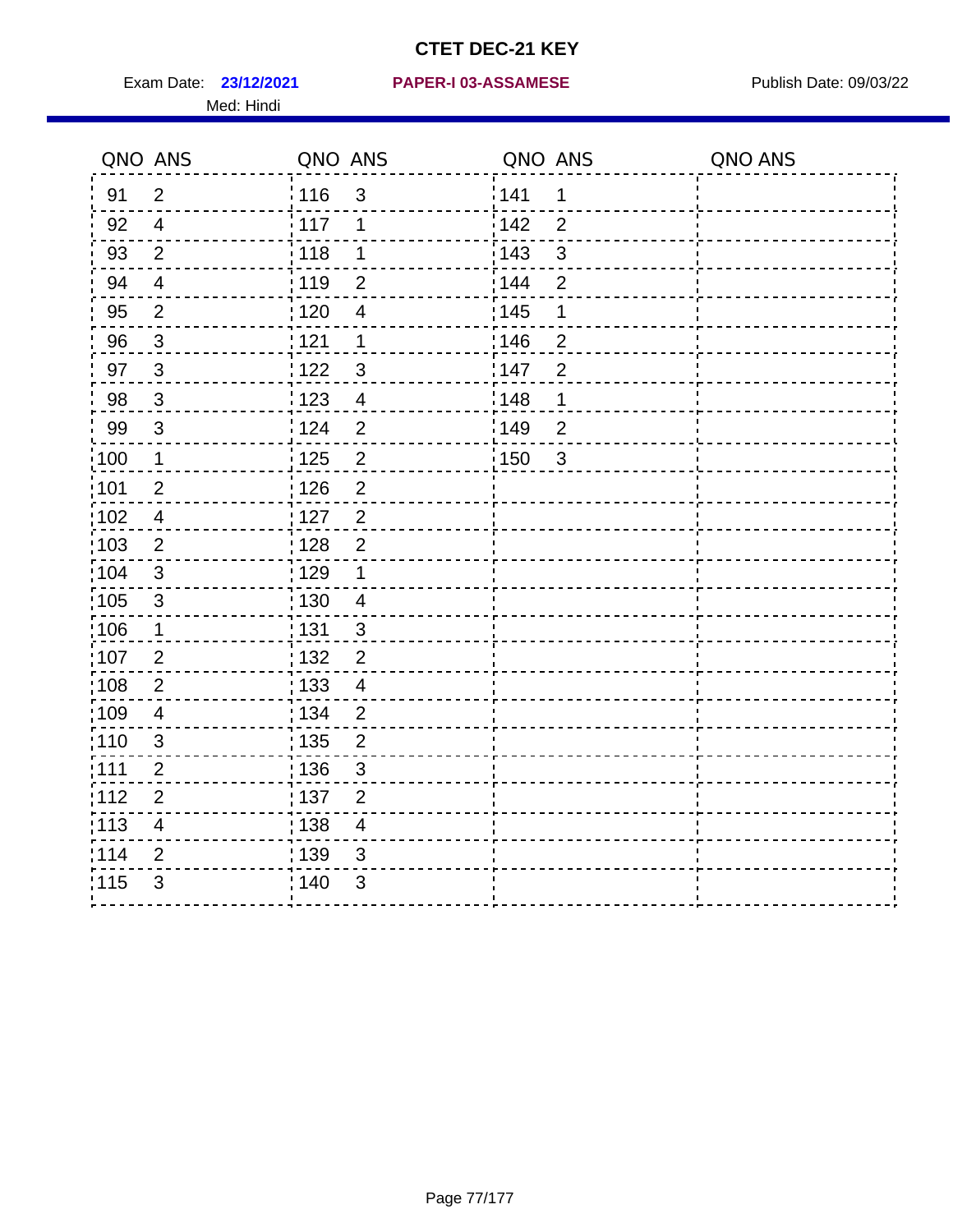Exam Date: 23/12/2021 PAPER-I 16-SANSKRIT Publish Date: 09/03/22 Med: Hindi

|                   | QNO ANS                  | QNO ANS           |                          | QNO ANS           |                | QNO ANS |
|-------------------|--------------------------|-------------------|--------------------------|-------------------|----------------|---------|
| 91                | $\overline{2}$           | 116               | 3                        | 141               | $\mathbf 1$    |         |
| 92                | $\overline{4}$           | 117               | 1                        | 142               | 1              |         |
| 93                | $\mathsf 3$              | 118               | 1                        | 143               | 3              |         |
| 94                | 3                        | : 119             | $\overline{2}$           | : 144             | $\overline{2}$ |         |
| 95                | 1                        | : 120             | $\overline{\mathcal{A}}$ | : 145             | 1              |         |
| 96                | $\overline{2}$           | 121               | $\overline{2}$           | 146               | $\overline{2}$ |         |
| 97                | $\overline{\mathcal{A}}$ | $122$             | $\mathbf 1$              | 147               | $\overline{2}$ |         |
| $98\,$            | $\mathbf 1$              | $\frac{1}{2}$ 123 | $\overline{c}$           | $\frac{1}{2}$ 148 | 1              |         |
| 99                | $\sqrt{3}$               | 124               | $\overline{2}$           | $\frac{1}{2}$ 149 | $\overline{2}$ |         |
| $\frac{1}{1}$ 100 | $\sqrt{3}$               | 125               | $\mathbf{1}$             | 150               | $\mathbf{3}$   |         |
| 101               | $\mathbf 2$              | 126               | $\overline{4}$           |                   |                |         |
| 102               | $\overline{4}$           | : 127             | 1                        |                   |                |         |
| 103               | $\overline{4}$           | : 128             | $\overline{4}$           |                   |                |         |
| 104               | $\mathbf 1$              | : 129             | $\mathfrak{3}$           |                   |                |         |
| 105               | $\mathbf 2$              | : 130             | $\mathfrak{S}$           |                   |                |         |
| ;106              | 1                        | : 131             | $\overline{2}$           |                   |                |         |
| :107              | $\overline{2}$           | : 132             | $\mathbf{3}$             |                   |                |         |
| 108               | $\sqrt{2}$               | : 133             | $\overline{2}$           |                   |                |         |
| :109              | $\overline{\mathbf{4}}$  | : 134             | $\overline{2}$           |                   |                |         |
| :110              | 3                        | : 135             | $\overline{2}$           |                   |                |         |
| :111              | $\overline{c}$           | : 136             | $\mathbf{3}$             |                   |                |         |
| 112               | $\mathbf 2$              | 137               | $\overline{2}$           |                   |                |         |
| : 113             | $\overline{\mathbf{4}}$  | 138               | $\overline{4}$           |                   |                |         |
| 114               | 2                        | 139               | 3                        |                   |                |         |
| 115               | 3                        | 140               | $\sqrt{3}$               |                   |                |         |
|                   |                          |                   |                          |                   |                |         |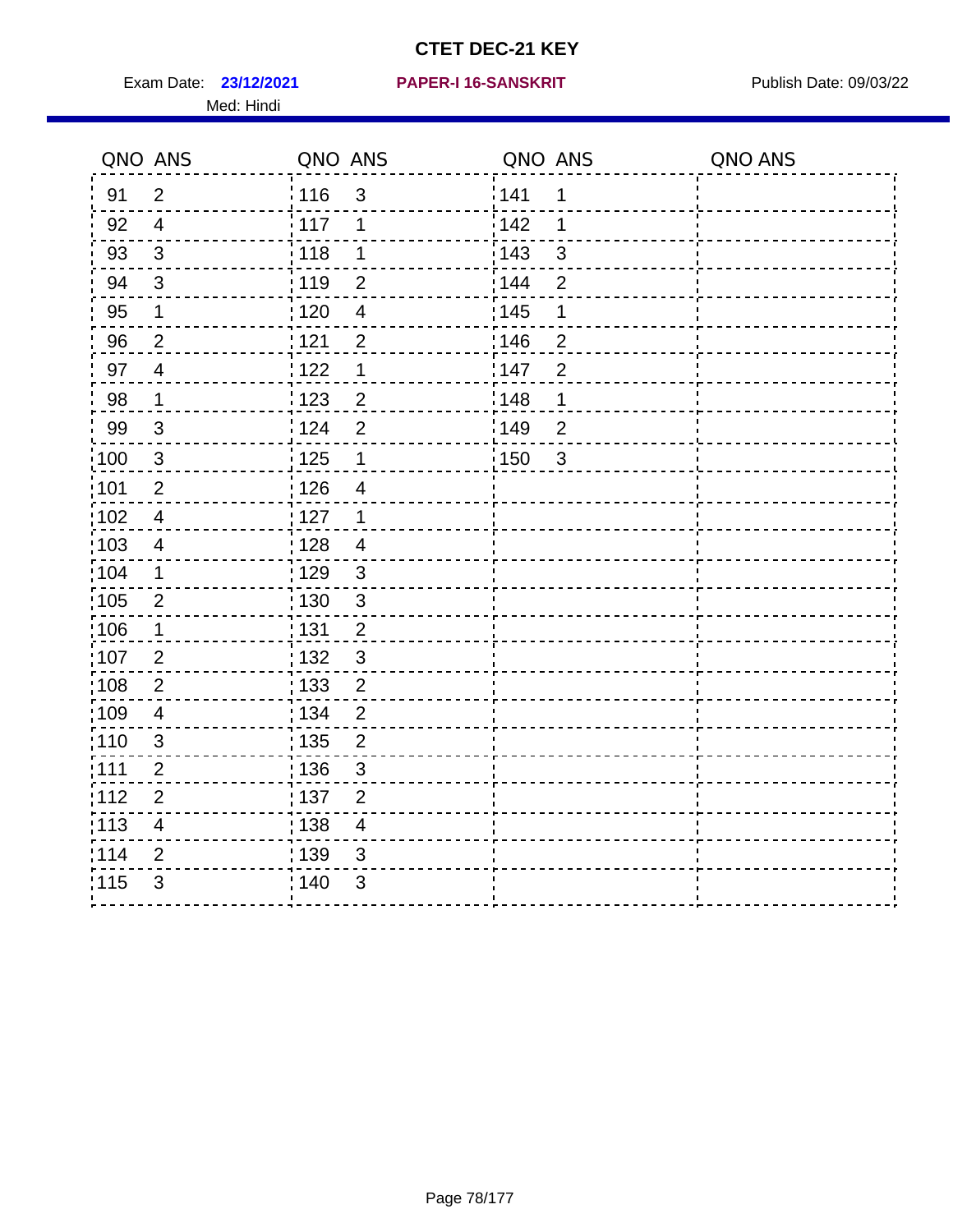Exam Date: 23/12/2021 **PAPER-I 20-URDU** PAPER 120-VIRDU Med: Hindi

**23/12/2021 PAPER-I 20-URDU**

|                   | QNO ANS                 | QNO ANS           |                          | QNO ANS           |                | QNO ANS |
|-------------------|-------------------------|-------------------|--------------------------|-------------------|----------------|---------|
| 91                | $\overline{2}$          | 116               | 3                        | 141               | $\mathbf 1$    |         |
| 92                | 1                       | 117               | 1                        | 142               | $\overline{2}$ |         |
| 93                | $\mathbf{3}$            | 118               | 1                        | 143               | $\mathsf 3$    |         |
| 94                | 1                       | : 119             | $\overline{2}$           | : 144             | $\overline{2}$ |         |
| 95                | $\overline{4}$          | : 120             | $\overline{\mathcal{A}}$ | : 145             | 1              |         |
| 96                | 1                       | 121               | 1                        | 146               | $\overline{2}$ |         |
| 97                | 1                       | 122               | $\overline{2}$           | 147               | $\overline{2}$ |         |
| 98                | $\mathbf{1}$            | $\frac{1}{2}$ 123 | $\overline{4}$           | $\frac{1}{2}$ 148 | $\mathbf 1$    |         |
| 99                | $\overline{2}$          | 124               | 1                        | 149               | $\overline{2}$ |         |
| $\frac{1}{1}$ 100 | $\mathbf 1$             | 125               | $\overline{c}$           | $\frac{1}{1}$ 150 | $\mathbf{3}$   |         |
| :101              | $\mathsf 3$             | 126               | 1                        |                   |                |         |
| 102               | $\mathbf 1$             | 127               | $\mathbf{3}$             |                   |                |         |
| 103               | $\overline{2}$          | : 128             | 1                        |                   |                |         |
| :104              | $\mathbf{3}$            | : 129             | 1                        |                   |                |         |
| $\frac{1}{1}$ 105 | $\mathbf 1$             | : 130             | $\mathbf{1}$             |                   |                |         |
| :106              | $\mathbf 1$             | : 131             | $\mathbf{3}$             |                   |                |         |
| 107               | 2                       | : 132             | $\mathbf 1$              |                   |                |         |
| 108               | $\overline{2}$          | : 133             | $\overline{2}$           |                   |                |         |
| :109              | $\overline{\mathbf{4}}$ | : 134             | $\mathbf 1$              |                   |                |         |
| :110              | 3                       | 135               | 1                        |                   |                |         |
| ;111              | $\mathbf{2}$            | : 136             | $\sqrt{3}$               |                   |                |         |
| 112               | $\overline{2}$          | : 137             | $\overline{2}$           |                   |                |         |
| 113               | $\overline{\mathbf{4}}$ | : 138             | $\overline{\mathbf{4}}$  |                   |                |         |
| 114               | $\overline{2}$          | : 139             | 3                        |                   |                |         |
| 115               | $\mathfrak{S}$          | 140               | $\mathfrak{S}$           |                   |                |         |
|                   |                         |                   |                          |                   |                |         |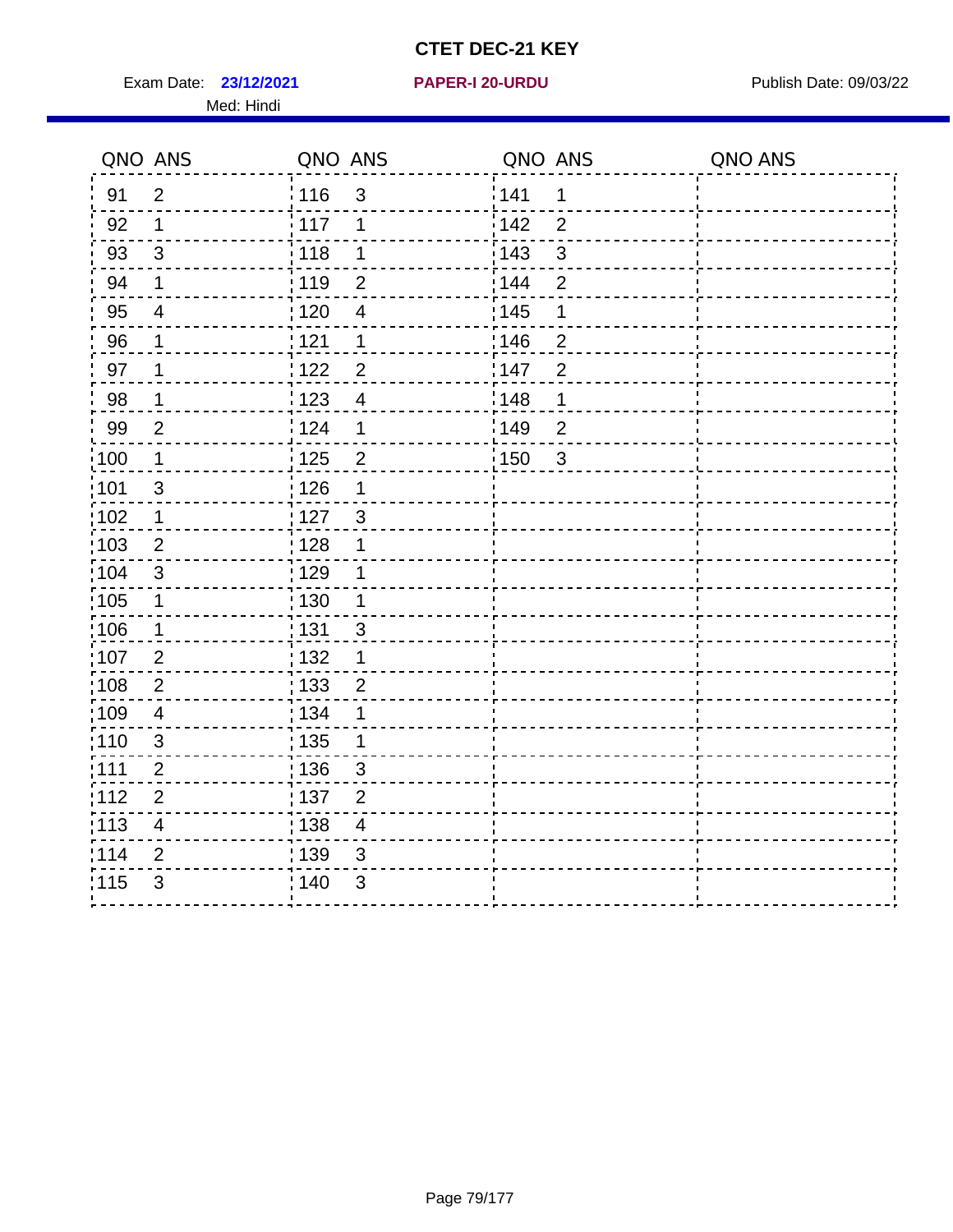Exam Date: 24/12/2021 **PAPER-I-MAIN Exam Date: 09/03/22** Med: Hindi

**24/12/2021 PAPER-I -MAIN**

|                | QNO ANS        | QNO ANS |                          | QNO ANS |                           | QNO ANS |                |
|----------------|----------------|---------|--------------------------|---------|---------------------------|---------|----------------|
| 1.             | 2              | 26      | $\mathbf 1$              | 51      | 4                         | 76      | 3              |
| 2              | 1              | 27      | 3                        | 52      | 2                         | 77      | 3              |
| 3              | 2              | 28      | $\overline{2}$           | 53      | 1                         | 78      | $\overline{4}$ |
| 4              | 4              | 29      | $\overline{2}$           | 54      | $\mathbf{2}$              | 79      | 1              |
| $\overline{5}$ | 3              | 30      | $\overline{\mathcal{A}}$ | 55      | 3                         | 80      | $\mathfrak{S}$ |
| 6              | $\mathbf 1$    | 31      | 3                        | 56      | 3                         | 81      | 3              |
| $\overline{7}$ | $\overline{2}$ | 32      | 3                        | 57      | 4                         | 82      | 1              |
| 8              | 1              | 33      | $\mathbf 1$              | 58      | $\overline{2}$            | 83      | $\overline{4}$ |
| $9\,$          | 3              | 34      | $\mathfrak{S}$           | 59      | 3                         | 84      | 3              |
| 10             | $\mathbf 1$    | 35      | $\overline{2}$           | 60      | $\overline{4}$            | 85      | $\mathfrak{S}$ |
| 11             | 3              | 36      | 1                        | 61      | $\overline{4}$            | 86      | 1              |
| 12             | $\mathfrak{S}$ | 37      | $\overline{\mathcal{A}}$ | 62      | $\sqrt{3}$                | 87      | $\mathfrak{S}$ |
| 13             | 2              | 38      | $\overline{2}$           | 63      | 4                         | 88      | $\overline{4}$ |
| 14             | 4              | 39      | 3                        | 64      | 1                         | 89      | 4              |
| 15             | $\mathbf 1$    | 40      | 2                        | 65      | 3                         | 90      | 4              |
| 16             | 4              | 41      | $\overline{4}$           | 66      | $\overline{2}$            |         |                |
| 17             | $\overline{4}$ | 42      | $\overline{2}$           | 67      | $\overline{2}$            |         |                |
| 18             | 2              | 43      | 4                        | 68      | 2                         |         |                |
| 19             | 2              | 44      | 3                        | 69      | $\overline{2}$            |         |                |
| 20             | $\overline{4}$ | 45      | $\mathbf 1$              | 70      | $\ensuremath{\mathsf{3}}$ |         |                |
| 21             | 4              | 46      | 2                        | : 71    | 4                         |         |                |
| 22             | 2              | 47      | 2                        | 72      | 3                         |         |                |
| 23             | $\mathbf{1}$   | 48      | 1                        | 73      | $\mathbf 1$               |         |                |
| 24             | $\overline{2}$ | 49      | 1                        | 74      | 3                         |         |                |
| 25             | 1              | 50      | 4                        | 75      | 3                         |         |                |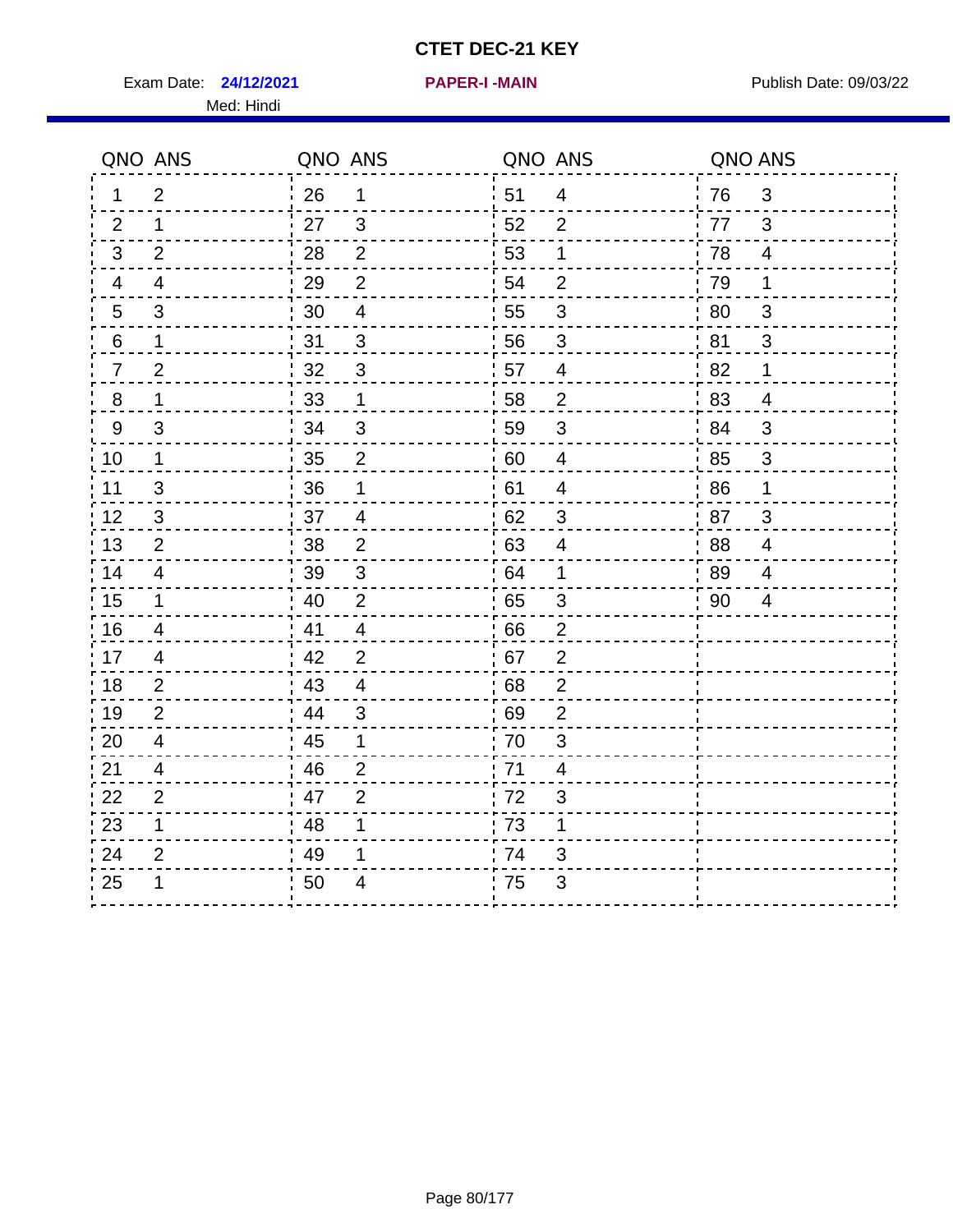Exam Date: 24/12/2021 PAPER-I 01-ENGLISH PREERENT Publish Date: 09/03/22 Med: Hindi

|                   | QNO ANS                  | QNO ANS           |                         | QNO ANS |                | QNO ANS |
|-------------------|--------------------------|-------------------|-------------------------|---------|----------------|---------|
| 91                | $\overline{2}$           | 116               | 1                       | 141     | $\sqrt{3}$     |         |
| 92                | $\mathfrak{B}$           | 117               | 1                       | 142     | 1              |         |
| 93                | $\overline{2}$           | 118               | $\overline{2}$          | 143     | $\overline{2}$ |         |
| 94                | 1                        | : 119             | $\overline{2}$          | 144     | 1              |         |
| 95                | 3                        | :120              | $\overline{2}$          | : 145   | 3              |         |
| 96                | $\mathfrak{S}$           | : 121             | $\sqrt{3}$              | 146     | 1              |         |
| 97                | $\overline{2}$           | : 122             | $\overline{4}$          | 147     | $\sqrt{3}$     |         |
| 98                | $\sqrt{2}$               | 123               | $\overline{c}$          | 148     | $\sqrt{2}$     |         |
| 99                | $\sqrt{3}$               | : 124             | $\mathfrak{S}$          | 149¦    | $\mathfrak{S}$ |         |
| $\frac{1}{1}$ 100 | $\sqrt{2}$               | : 125             | $\mathbf{3}$            | 150     | $\mathbf 1$    |         |
| :101              | $\mathsf 3$              | : 126             | 1                       |         |                |         |
| 102               | $\overline{4}$           | : 127             | $\overline{2}$          |         |                |         |
| 103               | $\overline{4}$           | : 128             | $\mathfrak{3}$          |         |                |         |
| 104               | $\overline{2}$           | : 129             | $\overline{2}$          |         |                |         |
| 105               | $\sqrt{3}$               | : 130             | $\overline{4}$          |         |                |         |
| 106               | $\overline{2}$           | : 131             | $\mathbf 1$             |         |                |         |
| 107               | 1                        | : 132             | 3                       |         |                |         |
| :108              | $\overline{\mathcal{A}}$ | $\frac{1}{1}$ 133 | $\mathbf 2$             |         |                |         |
| :109              | $\overline{4}$           | : 134             | 1                       |         |                |         |
| :110              | 4                        | : 135             | 4                       |         |                |         |
| 111               | $\overline{c}$           | : 136             | $\sqrt{3}$              |         |                |         |
| 112               | 1                        | $\frac{1}{1}$ 137 | $\overline{\mathbf{4}}$ |         |                |         |
| : 113             | $\overline{2}$           | : 138             | $\overline{c}$          |         |                |         |
| 114               | $\overline{2}$           | 139               | 2                       |         |                |         |
| 115               | 1                        | : 140             | 3                       |         |                |         |
|                   |                          |                   |                         |         |                |         |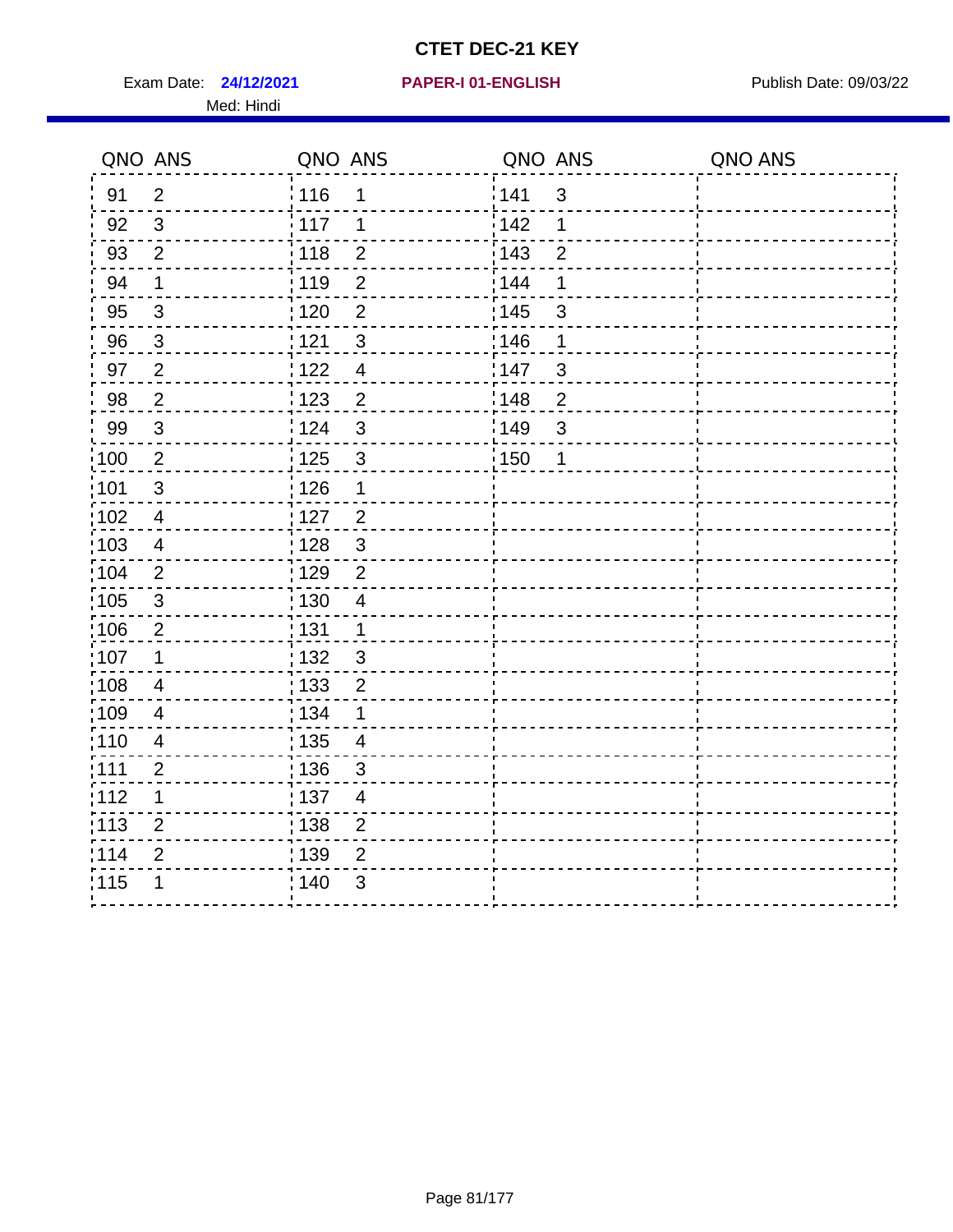Exam Date: **24/12/2021 PAPER-I 02-HINDI Exam Date: 09/03/22** Med: Hindi

**24/12/2021 PAPER-I 02-HINDI**

|                   | QNO ANS        | QNO ANS           |                         | QNO ANS           |                | QNO ANS |
|-------------------|----------------|-------------------|-------------------------|-------------------|----------------|---------|
| 91                | 3              | : 116             | 1                       | 141               | $\mathbf{3}$   |         |
| 92                | $\overline{4}$ | 117               | 1                       | 142               | 1              |         |
| 93                | $\sqrt{3}$     | 118               | $\overline{2}$          | 143               | $\overline{2}$ |         |
| 94                | $\overline{2}$ | : 119             | $\overline{2}$          | : 144             | 1              |         |
| 95                | 1              | 120               | $\overline{2}$          | : 145             | 3              |         |
| 96                | 1              | 121               | $\overline{2}$          | 146               | 1              |         |
| 97                | $\overline{4}$ | 122               | $\overline{4}$          | 147               | $\mathfrak{S}$ |         |
| 98                | $\overline{a}$ | ¦ 123             | $\overline{2}$          | 148               | $\overline{2}$ |         |
| 99                | $\sqrt{3}$     | ່ 124             | 1                       | :149              | $\mathfrak{S}$ |         |
| $\frac{1}{1}$ 100 | $\sqrt{3}$     | $\frac{1}{1}$ 125 | $\overline{2}$          | $\frac{1}{1}$ 150 | $\mathbf 1$    |         |
| 101               | $\mathbf 2$    | : 126             | 3                       |                   |                |         |
| 102               | $\overline{4}$ | 127               | $\mathbf{1}$            |                   |                |         |
| 103               | 3              | : 128             | $\mathbf{3}$            |                   |                |         |
| 104               | $\mathbf{3}$   | : 129             | $\mathbf 1$             |                   |                |         |
| 105               | $\overline{2}$ | : 130             | $\mathfrak{S}$          |                   |                |         |
| :106              | $\overline{2}$ | : 131             | $\overline{2}$          |                   |                |         |
| :107              | 1              | : 132             | $\overline{2}$          |                   |                |         |
| 108               | $\overline{4}$ | $\frac{1}{1}$ 133 | $\mathfrak{S}$          |                   |                |         |
| :109              | $\overline{4}$ | : 134             | $\mathfrak{3}$          |                   |                |         |
| :110              | $\overline{4}$ | 135               | $\overline{2}$          |                   |                |         |
| :111              | $\overline{2}$ | : 136             | $\mathfrak{S}$          |                   |                |         |
| 112               | 1              | : 137             | $\overline{\mathbf{4}}$ |                   |                |         |
| : 113             | $\overline{2}$ | : 138             | $\overline{2}$          |                   |                |         |
| 114               | $\overline{2}$ | :139              | $\overline{2}$          |                   |                |         |
| 115               | 1              | 140               | 3                       |                   |                |         |
|                   |                |                   |                         |                   |                |         |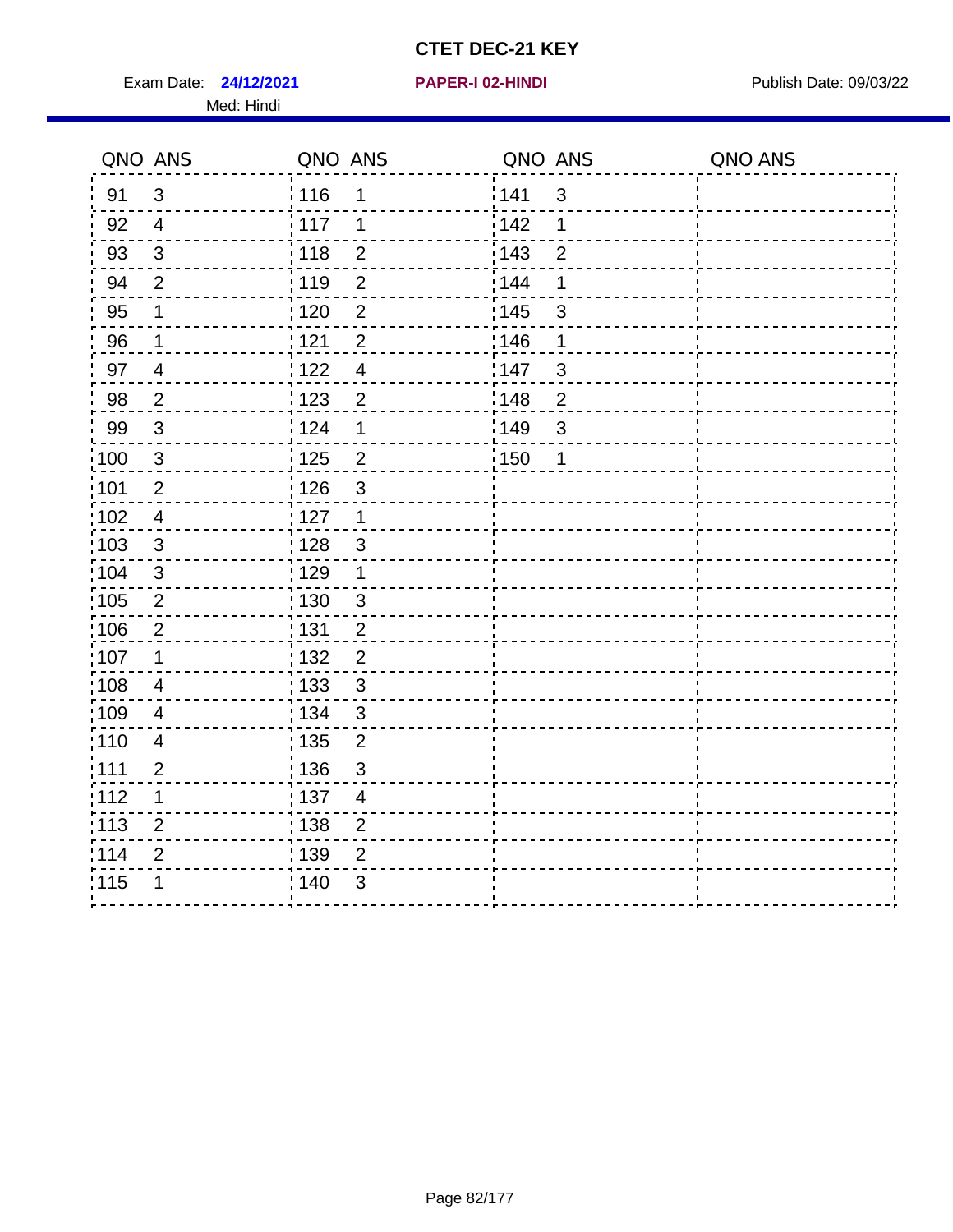Exam Date: 24/12/2021 PAPER-I 16-SANSKRIT Publish Date: 09/03/22 Med: Hindi

| QNO ANS           |                          | QNO ANS                             | QNO ANS                | QNO ANS |
|-------------------|--------------------------|-------------------------------------|------------------------|---------|
| 91                | $\overline{2}$           | 116<br>1                            | 141<br>$\mathfrak{S}$  |         |
| 92                | $\mathbf 1$              | 117<br>1                            | 142<br>1               |         |
| 93                | $\mathbf{2}$             | 118<br>$\overline{2}$               | 143<br>$\overline{2}$  |         |
| 94                | 1                        | : 119<br>$\overline{2}$             | 144<br>1               |         |
| 95                | $\overline{2}$           | : 120<br>$\overline{2}$             | : 145<br>3             |         |
| 96                | $\sqrt{3}$               | 121<br>1                            | 146<br>1               |         |
| 97                | $\mathbf 1$              | 122<br>3                            | 147<br>$\mathfrak{B}$  |         |
| 98                | $\mathbf{3}$             | $\frac{1}{2}$ 123<br>$\overline{4}$ | 148<br>$\overline{c}$  |         |
| 99                | $\overline{\mathcal{A}}$ | 124<br>$\mathfrak{S}$               | :149<br>$\mathfrak{S}$ |         |
| 100               | $\sqrt{3}$               | 125<br>$\overline{4}$               | 150<br>1               |         |
| 101               | $\mathbf 1$              | : 126<br>$\overline{\mathcal{A}}$   |                        |         |
| 102               | $\mathbf 1$              | 127<br>9                            |                        |         |
| 103               | 4                        | : 128<br>$\overline{4}$             |                        |         |
| 104               | $\mathbf 1$              | : 129<br>$\overline{2}$             |                        |         |
| $\frac{1}{1}$ 105 | $\overline{\mathbf{4}}$  | 130<br>$\mathbf{1}$                 |                        |         |
| 106               | 2                        | : 131<br>$\mathbf{3}$               |                        |         |
| :107              | $\mathbf 1$              | :132<br>$\overline{2}$              |                        |         |
| 108               | $\overline{\mathcal{A}}$ | : 133<br>$\mathbf 1$                |                        |         |
| :109              | $\overline{4}$           | : 134<br>$\mathbf 1$                |                        |         |
| :110              | $\overline{\mathbf{4}}$  | : 135<br>$\overline{\mathcal{A}}$   |                        |         |
| : 111             | $\overline{2}$           | : 136<br>3                          |                        |         |
| 112               | $\mathbf 1$              | $\frac{1}{1}$ 137<br>$\overline{4}$ |                        |         |
| $\frac{1}{1}$ 113 | $\overline{2}$           | : 138<br>$\overline{2}$             |                        |         |
| 114               | $\overline{2}$           | : 139<br>$\overline{2}$             |                        |         |
| 115               | 1                        | 140<br>3                            |                        |         |
|                   |                          |                                     |                        |         |

Answer key 9 means marks awarded to all the candidates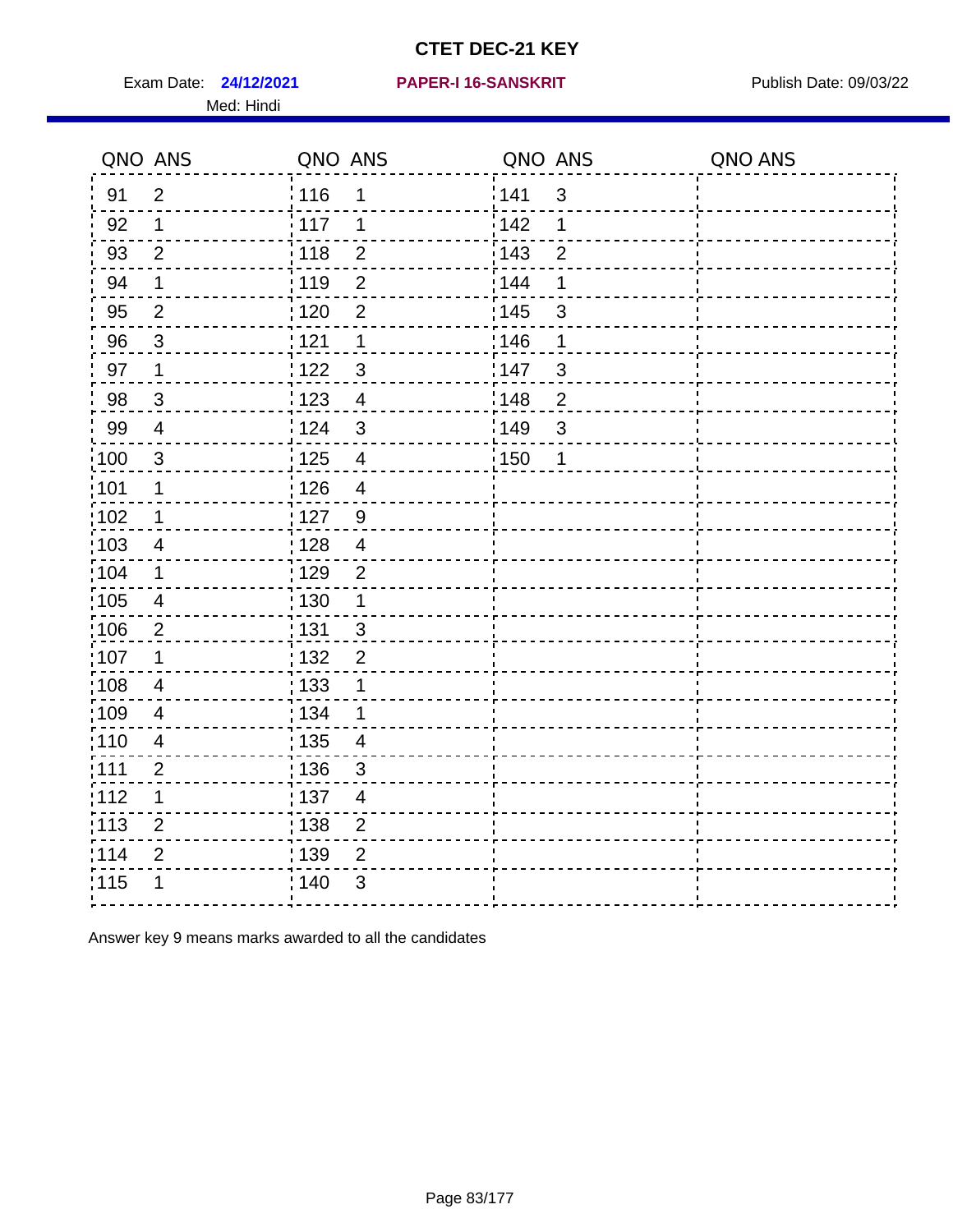Exam Date: 27/12/2021 **PAPER-I-MAIN Property Allows** Publish Date: 09/03/22 Med: Hindi

**27/12/2021 PAPER-I -MAIN**

|                | QNO ANS                 | QNO ANS |                           |                  | QNO ANS                  | QNO ANS |                |
|----------------|-------------------------|---------|---------------------------|------------------|--------------------------|---------|----------------|
| 1              | 3                       | 26      | $\overline{2}$            | ¦ 51             | $\overline{2}$           | 76      | 1              |
| 2              | $\mathbf{1}$            | 27      | 2                         | 52               | $\overline{4}$           | 77      | 1              |
| 3              | $\mathbf 1$             | 28      | $\overline{\mathbf{4}}$   | 53               | $\mathfrak{S}$           | 78      | $\overline{2}$ |
| 4              | $\mathbf 1$             | 29      | $\mathfrak{S}$            | 54               | 1                        | 79      | $\mathfrak{S}$ |
| 5              | $\overline{\mathbf{4}}$ | 30      | $\overline{4}$            | 55               | $\overline{\mathcal{A}}$ | 80      | $\overline{2}$ |
| 6              | $\overline{2}$          | 31      | $\overline{2}$            | 56               | $\overline{2}$           | 81      | 1              |
| $\overline{7}$ | $\overline{2}$          | 32      | $\overline{\mathcal{A}}$  | 57               | $\mathfrak{S}$           | 82      | $\overline{2}$ |
| $\bf 8$        | $\sqrt{3}$              | 33      | $\sqrt{3}$                | 58               | $\boldsymbol{2}$         | 83      | $\sqrt{3}$     |
| $9\,$          | $\mathfrak{B}$          | 34      | 1                         | 59               | $\overline{2}$           | 84      | $\sqrt{3}$     |
| 10             | $\mathbf{2}$            | 35      | $\overline{4}$            | 60               | $\mathbf 1$              | 85      | $\mathbf 1$    |
| 11             | $\mathbf 1$             | 36      | $\mathbf 2$               | 61               | $\overline{2}$           | 86      | $\sqrt{3}$     |
| 12             | $\mathbf{1}$            | 37      | $\overline{2}$            | 62               | $\overline{2}$           | 87      | $\mathbf 1$    |
| 13             | 2                       | 38      | $\overline{2}$            | 63               | $\overline{2}$           | 88      | 3              |
| 14             | 2                       | 39      | $\mathfrak{B}$            | 64               | 4                        | 89      | 1              |
| 15             | $\overline{2}$          | 40      | $\overline{\mathcal{A}}$  | 65               | $\overline{2}$           | 90      | 3              |
| 16             | $\overline{4}$          | 41      | 2                         | 66               | 3                        |         |                |
| 17             | $\overline{4}$          | 42      | $\overline{\mathcal{A}}$  | 67               | $\overline{2}$           |         |                |
| 18             | $\mathbf 1$             | 43      | $\mathbf{1}$              | 68               | $\mathbf 1$              |         |                |
| 19             | $\overline{2}$          | 44      | $\sqrt{3}$                | .69              | 3                        |         |                |
| 20             | 2                       | 45      | $\overline{4}$            | 70               | $\overline{2}$           |         |                |
| 21             | 3                       | 46      | 3                         | 71               | 4                        |         |                |
| 22             | 3                       | 47      | 1                         | 72               | $\overline{2}$           |         |                |
| 23             | $\overline{2}$          | 48      | $\overline{2}$            | $\frac{1}{2}$ 73 | 3                        |         |                |
| 24             | $\overline{2}$          | 49      | 1                         | 74               | 1                        |         |                |
| 25             | $\overline{2}$          | 50      | $\ensuremath{\mathsf{3}}$ | 75               | 4                        |         |                |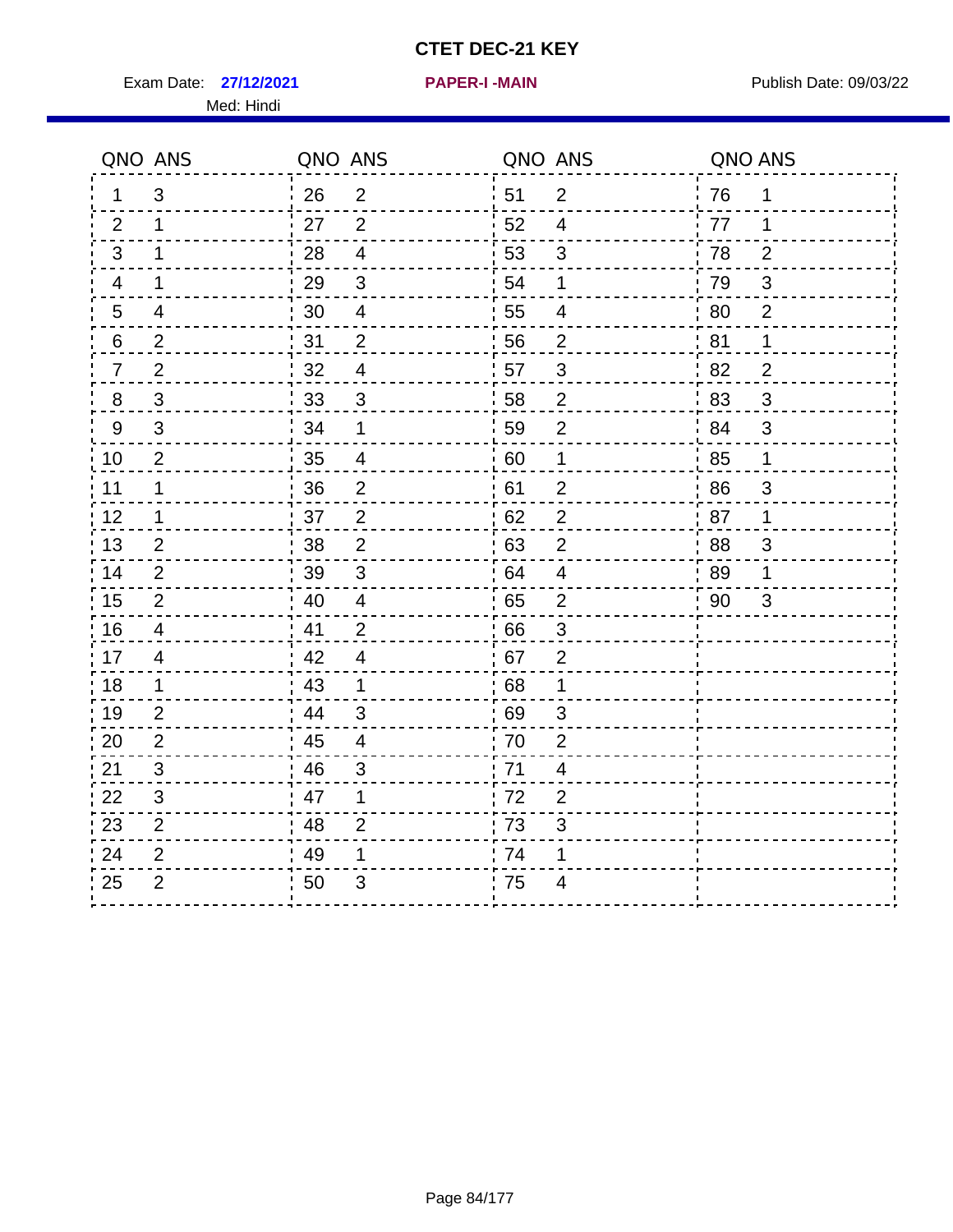Exam Date: 27/12/2021 PAPER-I 01-ENGLISH PREER Publish Date: 09/03/22 Med: Hindi

|                   | QNO ANS                 | QNO ANS           |                          | QNO ANS           |                | QNO ANS |
|-------------------|-------------------------|-------------------|--------------------------|-------------------|----------------|---------|
| 91                | $\overline{4}$          | 116               | $\overline{\mathbf{4}}$  | 141               | $\mathbf 1$    |         |
| 92                | $\overline{2}$          | 117               | $\overline{4}$           | 142               | $\overline{2}$ |         |
| 93                | $\overline{4}$          | 118               | $\overline{4}$           | 143               | 1              |         |
| 94                | $\overline{2}$          | : 119             | $\overline{\mathcal{A}}$ | 144               | $\overline{4}$ |         |
| 95                | $\mathbf{3}$            | : 120             | $\overline{4}$           | : 145             | 3              |         |
| 96                | $\mathbf{3}$            | 121               | $\overline{\mathcal{A}}$ | 146               | 1              |         |
| 97                | $\mathbf{3}$            | $122$             | $\overline{4}$           | 147               | $\overline{2}$ |         |
| 98                | $\overline{\mathbf{4}}$ | $\frac{1}{2}$ 123 | $\overline{c}$           | $\frac{1}{2}$ 148 | $\mathbf{3}$   |         |
| 99                | $\mathbf{1}$            | 124               | $\mathfrak{S}$           | ¦149              | 3              |         |
| $\frac{1}{1}$ 100 | $\overline{2}$          | 125               | $\mathbf{3}$             | : 150             | $\overline{2}$ |         |
| :101              | $\mathbf 2$             | 126               | $\mathfrak{S}$           |                   |                |         |
| 102               | $\mathbf{3}$            | : 127             | $\overline{2}$           |                   |                |         |
| 103               | $\overline{2}$          | : 128             | $\mathbf{1}$             |                   |                |         |
| 104               | $\mathbf 1$             | ;129              | $\mathfrak{3}$           |                   |                |         |
| 105               | $\sqrt{3}$              | : 130             | $\overline{4}$           |                   |                |         |
| :106              | 4                       | : 131             | $\overline{4}$           |                   |                |         |
| :107              | $\overline{2}$          | : 132             | $\overline{4}$           |                   |                |         |
| 108               | $\sqrt{3}$              | : 133             | $\mathbf{1}$             |                   |                |         |
| ;109              | 1                       | : 134             | $\overline{2}$           |                   |                |         |
| :110              | 4                       | : 135             | 3                        |                   |                |         |
| 111               | 1                       | : 136             | $\overline{4}$           |                   |                |         |
| 112               | $\overline{4}$          | 137               | $\mathfrak{S}$           |                   |                |         |
| : 113             | 1                       | 138               | 1                        |                   |                |         |
| 114               | 1                       | : 139             | 4                        |                   |                |         |
| 115               | 1                       | 140               | $\sqrt{3}$               |                   |                |         |
|                   |                         |                   |                          |                   |                |         |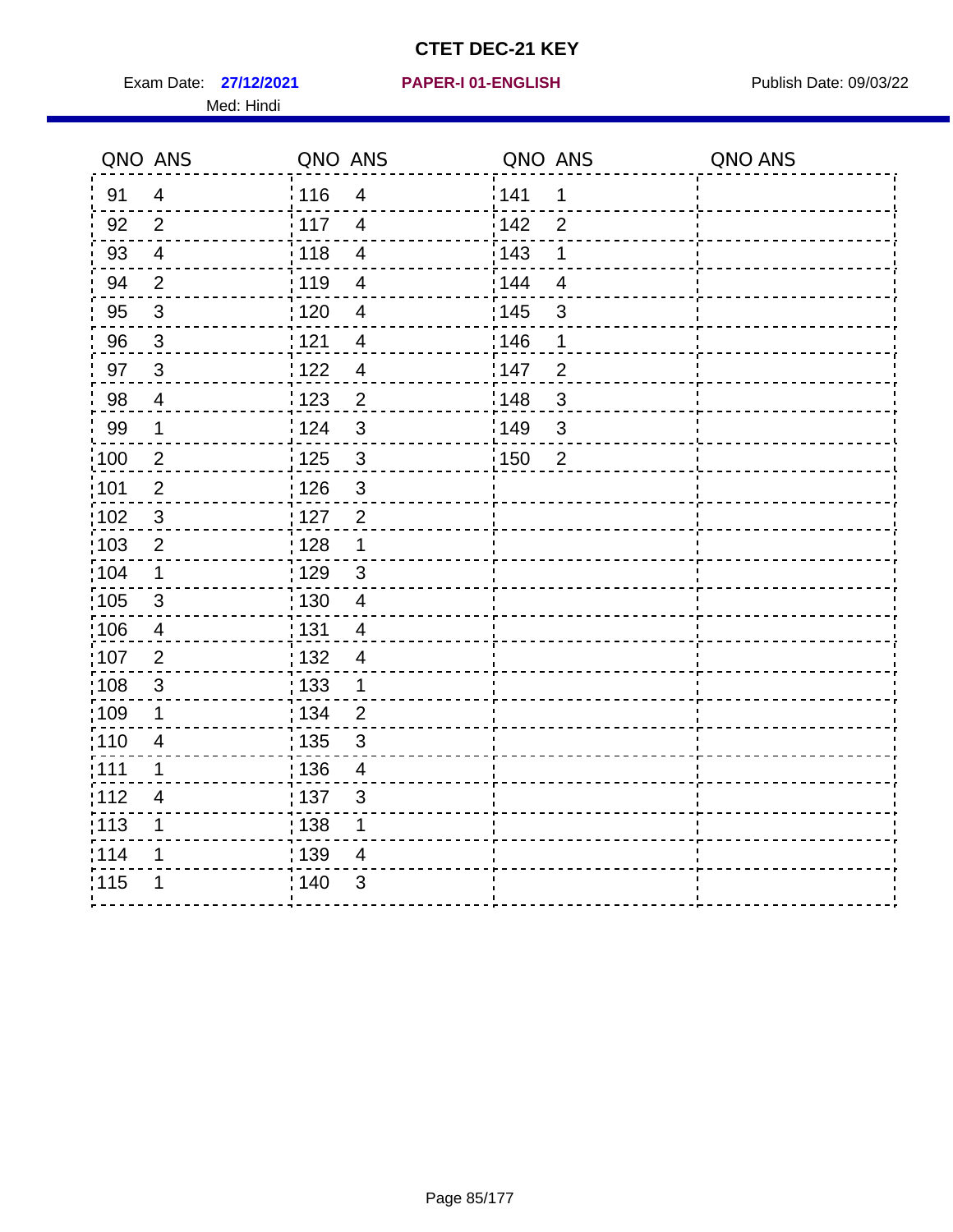Exam Date: 27/12/2021 **PAPER-I 02-HINDI Exam Date: 09/03/22** Med: Hindi

**27/12/2021 PAPER-I 02-HINDI**

|        | QNO ANS                 | QNO ANS           |                         | QNO ANS           |                | QNO ANS |
|--------|-------------------------|-------------------|-------------------------|-------------------|----------------|---------|
| 91     | $\overline{4}$          | 116               | $\overline{\mathbf{4}}$ | 141               | $\mathbf 1$    |         |
| 92     | $\overline{2}$          | 117               | $\overline{4}$          | 142               | $\overline{2}$ |         |
| 93     | $\mathbf{3}$            | 118               | $\overline{\mathbf{4}}$ | 143               | 1              |         |
| 94     | 1                       | : 119             | $\overline{4}$          | 144               | $\overline{4}$ |         |
| 95     | $\overline{2}$          | : 120             | $\overline{4}$          | : 145             | 3              |         |
| 96     | 1                       | 121               | $\sqrt{3}$              | 146               | 1              |         |
| 97     | $\overline{2}$          | :122              | $\overline{2}$          | 147               | $\overline{2}$ |         |
| $98\,$ | $\overline{c}$          | 123               | $\mathbf{1}$            | $\frac{1}{2}$ 148 | $\mathbf{3}$   |         |
| 99     | $\overline{4}$          | 124               | $\mathfrak{S}$          | ¦149              | $\mathbf{3}$   |         |
| 100    | $\mathbf{3}$            | 125               | $\overline{2}$          | 150               | $\overline{2}$ |         |
| :101   | $\overline{4}$          | 126               | 1                       |                   |                |         |
| 102    | $\overline{2}$          | : 127             | $\overline{2}$          |                   |                |         |
| 103    | $\mathbf 1$             | 128               | $\mathbf{3}$            |                   |                |         |
| :104   | $\overline{\mathbf{4}}$ | : 129             | $\mathfrak{3}$          |                   |                |         |
| 105    | $\overline{2}$          | : 130             | $\overline{2}$          |                   |                |         |
| :106   | $\overline{4}$          | : 131             | $\overline{2}$          |                   |                |         |
| :107   | $\overline{2}$          | : 132             | 1                       |                   |                |         |
| 108    | $\mathsf 3$             | 133               | $\mathfrak{S}$          |                   |                |         |
| :109   | $\mathbf 1$             | : 134             | $\mathfrak{3}$          |                   |                |         |
| :110   | $\overline{4}$          | : 135             | $\overline{2}$          |                   |                |         |
| 111    | 1                       | : 136             | $\overline{4}$          |                   |                |         |
| 112    | $\overline{4}$          | $\frac{1}{1}$ 137 | $\sqrt{3}$              |                   |                |         |
| 113    | 1                       | $\frac{1}{1}$ 138 | 1                       |                   |                |         |
| 1114   | 1                       | 139               | 4                       |                   |                |         |
| 115    | 1                       | 140               | 3                       |                   |                |         |
|        |                         |                   |                         |                   |                |         |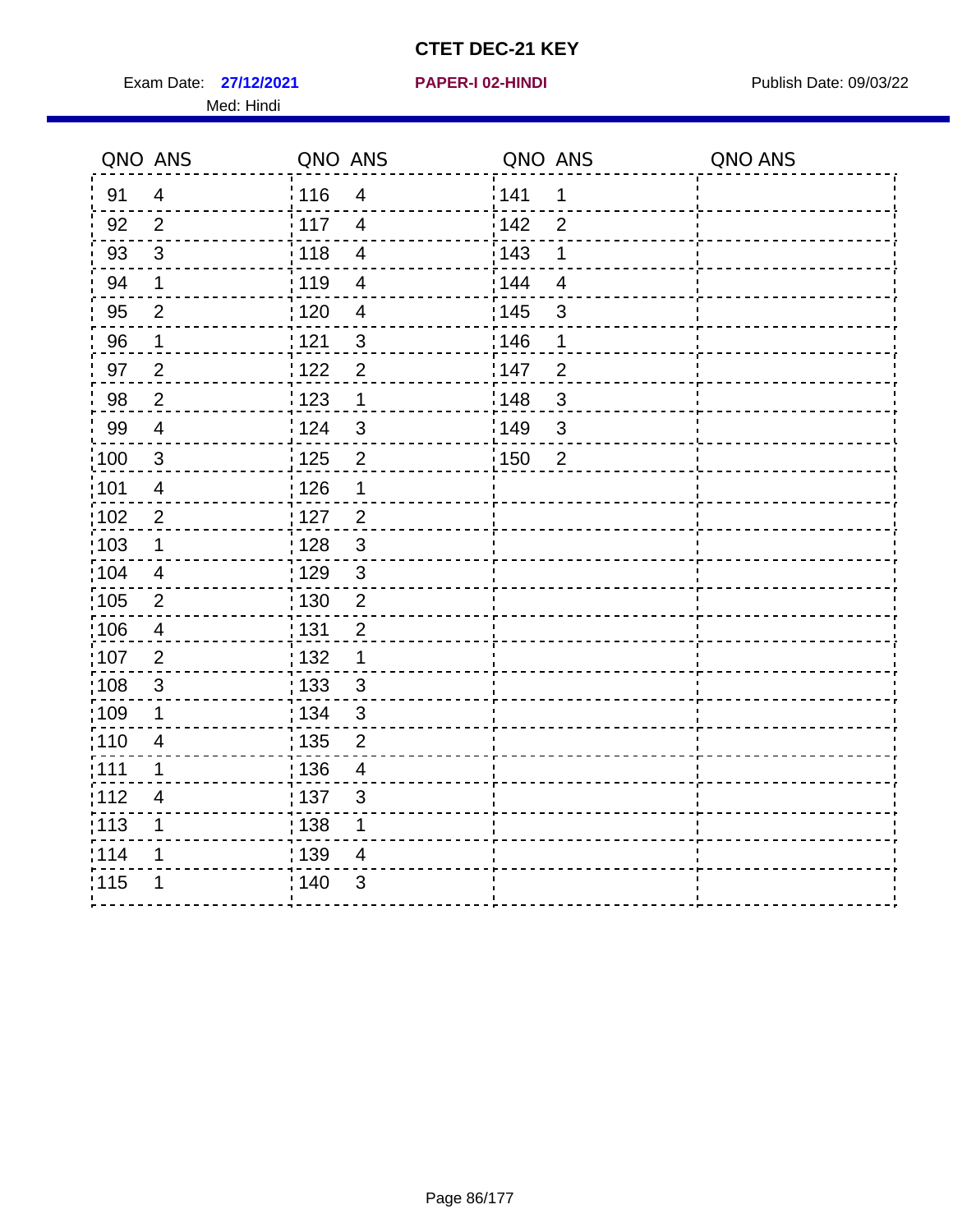Exam Date: 27/12/2021 PAPER-I 16-SANSKRIT Publish Date: 09/03/22 Med: Hindi

|       | QNO ANS                   | QNO ANS           |                         | QNO ANS           |                | QNO ANS |
|-------|---------------------------|-------------------|-------------------------|-------------------|----------------|---------|
| 91    | $\overline{2}$            | 116               | $\overline{\mathbf{4}}$ | 141               | $\mathbf 1$    |         |
| 92    | $\overline{2}$            | 117               | $\overline{4}$          | 142               | $\overline{2}$ |         |
| 93    | $\mathbf 1$               | 118               | $\overline{4}$          | 143               | 1              |         |
| 94    | 3                         | : 119             | $\overline{4}$          | 144               | $\overline{4}$ |         |
| 95    | 4                         | :120              | $\overline{4}$          | : 145             | 3              |         |
| 96    | $\mathfrak{S}$            | : 121             | $\sqrt{3}$              | 146               | 1              |         |
| 97    | 1                         | : 122             | $\mathbf{3}$            | 147               | $\overline{2}$ |         |
| 98    | $\mathbf 1$               | 123               | $\mathbf{3}$            | $\frac{1}{2}$ 148 | $\mathbf{3}$   |         |
| 99    | $\sqrt{3}$                | : 124             | $\overline{2}$          | 149¦              | $\sqrt{3}$     |         |
| :100  | $\overline{4}$            | 125               | $\mathbf{3}$            | 150               | $\overline{2}$ |         |
| :101  | 1                         | : 126             | $\overline{2}$          |                   |                |         |
| 102   | $\mathbf 1$               | : 127             | $\mathbf{3}$            |                   |                |         |
| 103   | 4                         | : 128             | $\overline{4}$          |                   |                |         |
| 104   | $\mathfrak{S}$            | : 129             | $\overline{2}$          |                   |                |         |
| :105  | $\mathbf 1$               | $\frac{1}{1}$ 130 | $\mathbf 1$             |                   |                |         |
| :106  | 4                         | : 131             | $\mathbf{3}$            |                   |                |         |
| ,107  | $\overline{2}$            | : 132             | $\overline{4}$          |                   |                |         |
| :108  | $\ensuremath{\mathsf{3}}$ | $\frac{1}{1}$ 133 | $\overline{4}$          |                   |                |         |
| :109  | 1                         | : 134             | $\overline{2}$          |                   |                |         |
| :110  | $\overline{4}$            | : 135             | 4                       |                   |                |         |
| 111   | 1                         | : 136             | $\overline{4}$          |                   |                |         |
| 112   | $\overline{4}$            | : 137             | $\mathfrak{S}$          |                   |                |         |
| : 113 | 1                         | : 138             | 1                       |                   |                |         |
| 114   | 1                         | 139               | 4                       |                   |                |         |
| 115   | 1                         | 140               | $\sqrt{3}$              |                   |                |         |
|       |                           |                   |                         |                   |                |         |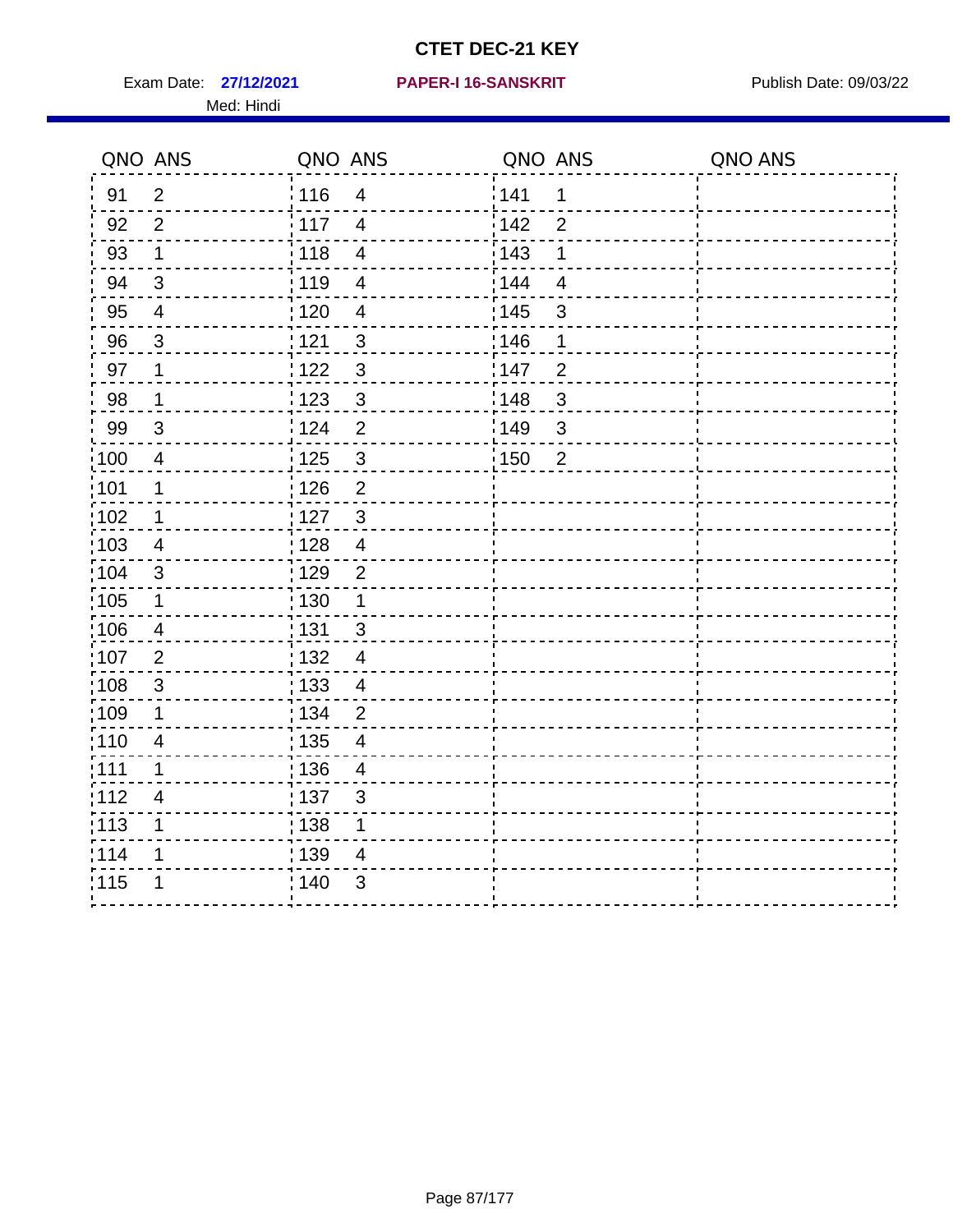Exam Date: 28/12/2021 **PAPER-I-MAIN Exam Date: 09/03/22** Med: Hindi

**28/12/2021 PAPER-I -MAIN**

|                  | QNO ANS                  | QNO ANS |                         | QNO ANS |                          | QNO ANS |                |
|------------------|--------------------------|---------|-------------------------|---------|--------------------------|---------|----------------|
| 1                | $\overline{4}$           | 26      | 3                       | 51      | $\overline{4}$           | 76      | $\mathbf 1$    |
| 2                | 1                        | 27      | 3                       | 52      | 4                        | 77      | 2              |
| 3                | 2                        | 28      | $\mathbf{3}$            | 53      | 1                        | 78      | $\overline{4}$ |
| 4                | 1                        | 29      | $\mathfrak{S}$          | 54      | 1                        | 79      | 3              |
| $5\phantom{.0}$  | $\overline{\mathcal{A}}$ | 30      | $\overline{\mathbf{4}}$ | 55      | $\overline{2}$           | 80      | $\sqrt{3}$     |
| 6                | 3                        | 31      | $\overline{2}$          | 56      | 4                        | 81      | 3              |
| $\overline{7}$   | 1                        | 32      | 4                       | 57      | $\overline{2}$           | 82      | $\overline{2}$ |
| 8                | $\overline{2}$           | 33      | 3                       | 58      | $\overline{2}$           | 83      | $\overline{2}$ |
| $\boldsymbol{9}$ | $\overline{2}$           | 34      | $\mathbf{3}$            | 59      | 3                        | 84      | $\overline{2}$ |
| 10               | $\mathbf 1$              | 35      | $\mathbf 1$             | 60      | $\overline{\mathbf{4}}$  | 85      | $\mathfrak{S}$ |
| 11               | $\overline{\mathcal{A}}$ | 36      | 3                       | 61      | $\overline{\mathcal{A}}$ | 86      | $\mathbf{2}$   |
| 12               | $\mathbf 1$              | 37      | 1                       | 62      | $\overline{4}$           | 87      | $\overline{2}$ |
| 13               | 3                        | 38      | 1                       | 63      | 3                        | 88      | 3              |
| 14               | 3                        | 39      | 1                       | 64      | 3                        | 89      | 2              |
| 15               | $\mathfrak{B}$           | 40      | $\overline{\mathbf{4}}$ | 65      | $\overline{\mathbf{4}}$  | 90      | 3              |
| 16               | 3                        | 41      | 2                       | 66      | $\overline{4}$           |         |                |
| 17               | $\overline{2}$           | 42      | $\overline{4}$          | 67      | $\overline{4}$           |         |                |
| 18               | $\mathbf 1$              | 43      | $\mathbf 1$             | 68      | 3                        |         |                |
| 19               | 3                        | 44      | $\overline{2}$          | 69      | 3                        |         |                |
| 20               | 3                        | 45      | $\mathbf 1$             | 70      | $\overline{\mathbf{4}}$  |         |                |
| 21               | 3                        | 46      | $\overline{2}$          | 71      | 3                        |         |                |
| 22               | $\mathbf 1$              | 47      | $\overline{4}$          | 72      | $\overline{4}$           |         |                |
| 23               | $\overline{2}$           | 48      | $\mathbf{1}$            | 73      | $\overline{\mathcal{A}}$ |         |                |
| 24               | 3                        | 49      | 4                       | 74      | 4                        |         |                |
| 25               | $\overline{2}$           | 50      | 3                       | 75      | $\overline{2}$           |         |                |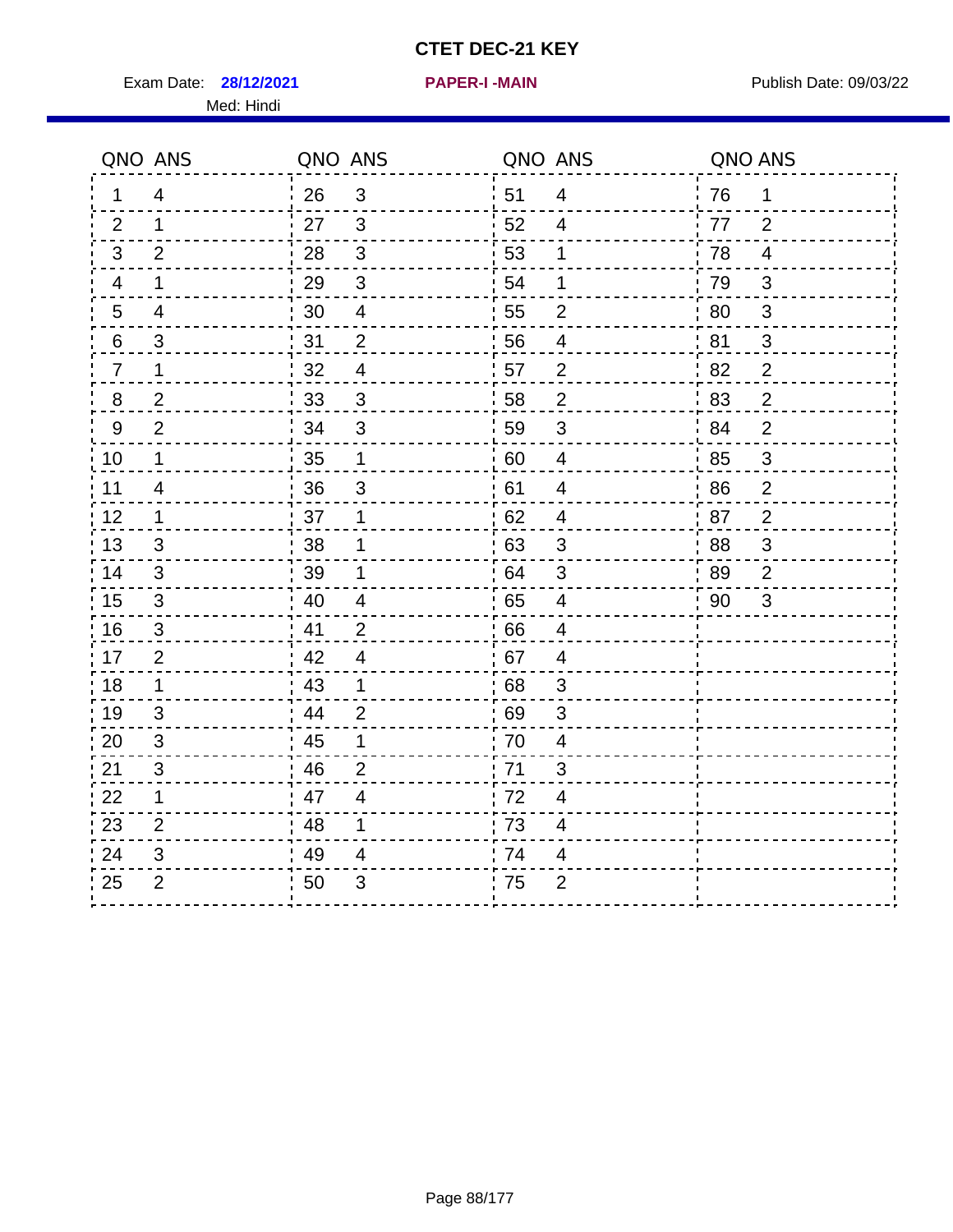Exam Date: 28/12/2021 PAPER-I 01-ENGLISH PREERENT Publish Date: 09/03/22 Med: Hindi

|                   | QNO ANS                  | QNO ANS                 | QNO ANS                             | QNO ANS |
|-------------------|--------------------------|-------------------------|-------------------------------------|---------|
| 91                | $\overline{2}$           | 116<br>3                | 141<br>$\mathbf 1$                  |         |
| 92                | $\overline{2}$           | 117<br>$\overline{2}$   | 142<br>3                            |         |
| 93                | $\overline{2}$           | 118<br>$\overline{4}$   | 143<br>$\overline{2}$               |         |
| 94                | $\overline{\mathcal{A}}$ | : 119<br>$\overline{2}$ | 144<br>1                            |         |
| 95                | 1                        | : 120<br>$\mathfrak{B}$ | : 145<br>3                          |         |
| 96                | $\mathfrak{S}$           | 121<br>1                | 146<br>$\overline{2}$               |         |
| 97                | $\overline{2}$           | 122<br>$\overline{2}$   | 147<br>$\overline{2}$               |         |
| 98                | $\overline{c}$           | $\frac{1}{2}$ 123<br>1  | 148<br>1                            |         |
| 99                | $\mathbf 1$              | 124<br>1                | ¦149<br>1                           |         |
| $\frac{1}{1}$ 100 | $\mathbf{3}$             | 125<br>$\mathbf 1$      | $\frac{1}{1}$ 150<br>$\overline{2}$ |         |
| :101              | 1                        | 126<br>1                |                                     |         |
| 102               | $\overline{2}$           | : 127<br>1              |                                     |         |
| 103               | $\mathbf 1$              | 128<br>$\overline{4}$   |                                     |         |
| 104               | $\overline{4}$           | 129<br>$\mathfrak{3}$   |                                     |         |
| 105               | $\overline{2}$           | : 130<br>$\overline{4}$ |                                     |         |
| ;106              | $\overline{2}$           | : 131<br>$\mathbf 1$    |                                     |         |
| :107              | 1                        | : 132<br>3              |                                     |         |
| 108               | $\overline{2}$           | : 133<br>$\sqrt{3}$     |                                     |         |
| :109              | $\overline{2}$           | : 134<br>$\overline{2}$ |                                     |         |
| :110              | $\overline{2}$           | : 135<br>4              |                                     |         |
| :111              | $\mathbf 1$              | : 136<br>$\overline{4}$ |                                     |         |
| 112               | 1                        | 137<br>1                |                                     |         |
| : 113             | $\overline{\mathbf{4}}$  | 138<br>$\overline{4}$   |                                     |         |
| 114               | 3                        | :139<br>$\overline{2}$  |                                     |         |
| 115               | 3                        | 140<br>1                |                                     |         |
|                   |                          |                         |                                     |         |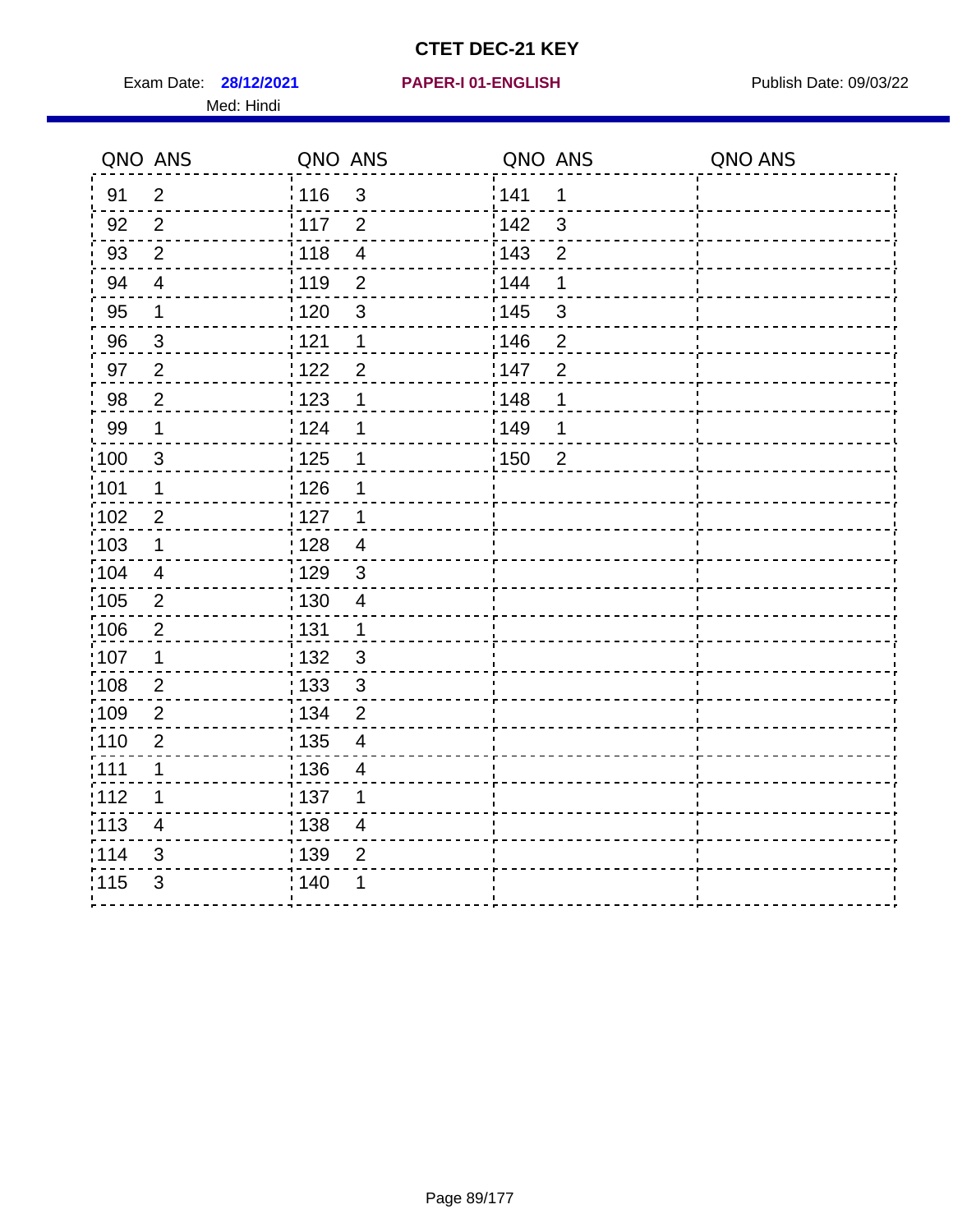Exam Date: 28/12/2021 **PAPER-I 02-HINDI Exam Date: 09/03/22** Med: Hindi

**28/12/2021 PAPER-I 02-HINDI**

|      | QNO ANS        | QNO ANS           |                         | QNO ANS           |                | QNO ANS |
|------|----------------|-------------------|-------------------------|-------------------|----------------|---------|
| 91   | $\overline{2}$ | 116               | $\mathfrak{3}$          | 141               | $\mathbf 1$    |         |
| 92   | $\overline{2}$ | $\frac{1}{2}$ 117 | $\overline{2}$          | 142               | 3              |         |
| 93   | $\overline{4}$ | 118               | $\overline{4}$          | 143               | $\overline{2}$ |         |
| 94   | 3              | : 119             | $\overline{2}$          | 144               | 1              |         |
| 95   | 1              | : 120             | $\mathbf{3}$            | : 145             | 3              |         |
| 96   | $\mathbf{3}$   | : 121             | $\overline{2}$          | 146               | 2              |         |
| 97   | $\overline{4}$ | 122               | 1                       | 147               | $\overline{2}$ |         |
| 98   | $\overline{2}$ | 123               | 1                       | 148               | 1              |         |
| 99   | $\overline{4}$ | 124               | 1                       | $\frac{1}{2}$ 149 | 1              |         |
| 100  | $\mathbf{3}$   | 125               | $\mathfrak{S}$          | 150               | $\overline{2}$ |         |
| :101 | 1              | 126               | $\overline{\mathbf{4}}$ |                   |                |         |
| 102  | 3              | : 127             | $\mathbf{1}$            |                   |                |         |
| 103  | 1              | :128              | $\overline{4}$          |                   |                |         |
| :104 | $\overline{4}$ | : 129             | $\overline{2}$          |                   |                |         |
| 105  | $\mathbf 1$    | : 130             | $\overline{4}$          |                   |                |         |
| :106 | $\overline{2}$ | : 131             | $\overline{2}$          |                   |                |         |
| 107  | 1              | : 132             | $\overline{4}$          |                   |                |         |
| 108  | $\overline{2}$ | 133               | $\mathbf 1$             |                   |                |         |
| :109 | $\overline{2}$ | : 134             | $\mathbf 1$             |                   |                |         |
| :110 | $\overline{2}$ | : 135             | 3                       |                   |                |         |
| :111 | $\mathbf 1$    | : 136             | $\overline{4}$          |                   |                |         |
| 112  | 1              | $\frac{1}{1}$ 137 | 1                       |                   |                |         |
| 113  | $\overline{4}$ | : 138             | $\overline{\mathbf{4}}$ |                   |                |         |
| 114  | 3              | : 139             | $\overline{2}$          |                   |                |         |
| 115  | 3              | : 140             | 1                       |                   |                |         |
|      |                |                   |                         |                   |                |         |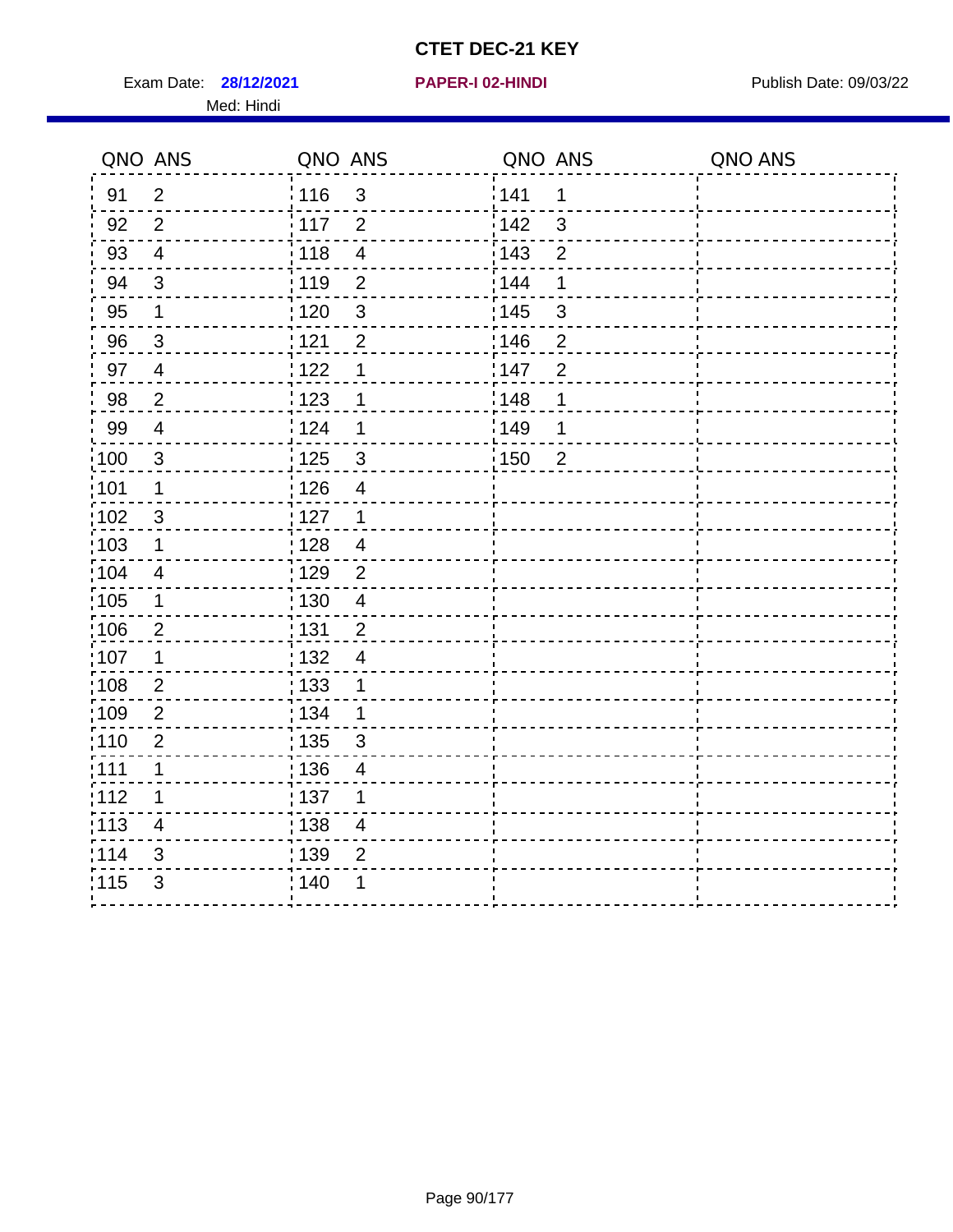Exam Date: 28/12/2021 PAPER-I 16-SANSKRIT Publish Date: 09/03/22 Med: Hindi

#### **28/12/2021 PAPER-I 16-SANSKRIT**

|      | QNO ANS        | QNO ANS           |                | QNO ANS |                         | QNO ANS |
|------|----------------|-------------------|----------------|---------|-------------------------|---------|
| 91   | $\mathbf{3}$   | : 116             | $\overline{2}$ | 141     | 1                       |         |
| 92   | $\mathbf 1$    | 117               | $\overline{2}$ | 142     | 1                       |         |
| 93   | $\overline{4}$ | 118               | 1              | 143     | $\overline{4}$          |         |
| 94   | 1              | : 119             | 1              | : 144   | 3                       |         |
| 95   | 3              | :120              | $\overline{2}$ | : 145   | 3                       |         |
| 96   | 1              | 121               | 3              | :146    | $\mathfrak{B}$          |         |
| 97   | $\overline{4}$ | 122               | $\overline{4}$ | 147     | $\overline{2}$          |         |
| 98   | $\overline{c}$ | 123               | $\mathbf{1}$   | 148     | $\overline{\mathbf{4}}$ |         |
| 99   | $\mathbf 1$    | 124               | $\mathfrak{S}$ | 149     | $\overline{2}$          |         |
| 100  | $\sqrt{3}$     | $\frac{1}{1}$ 125 | $\mathbf 1$    | 150     | $\mathbf{3}$            |         |
| :101 | $\overline{2}$ | : 126             | $\overline{2}$ |         |                         |         |
| 102  | $\overline{4}$ | : 127             | $\mathbf 1$    |         |                         |         |
| 103  | $\mathbf 1$    | :128              | $\overline{4}$ |         |                         |         |
| 104  | 2              | : 129             | $\overline{2}$ |         |                         |         |
| 105  | $\sqrt{3}$     | 130               | 1              |         |                         |         |
| ;106 | 4              | : 131             | $\overline{4}$ |         |                         |         |
| :107 | 1              | 132               | $\mathbf{3}$   |         |                         |         |
| 108  | $\overline{4}$ | : 133             | $\mathbf{1}$   |         |                         |         |
| :109 | $\mathbf 2$    | : 134             | $\overline{2}$ |         |                         |         |
| :110 | 1              | 135               | 1              |         |                         |         |
| :111 | $\mathbf 1$    | : 136             | $\overline{2}$ |         |                         |         |
| 112  | $\sqrt{3}$     | 137               | 1              |         |                         |         |
| 113  | $\overline{2}$ | 138               | $\overline{2}$ |         |                         |         |
| 1114 | 1              | : 139             | 2              |         |                         |         |
| 115  | 3              | 140               | $\overline{2}$ |         |                         |         |
|      |                |                   |                |         |                         |         |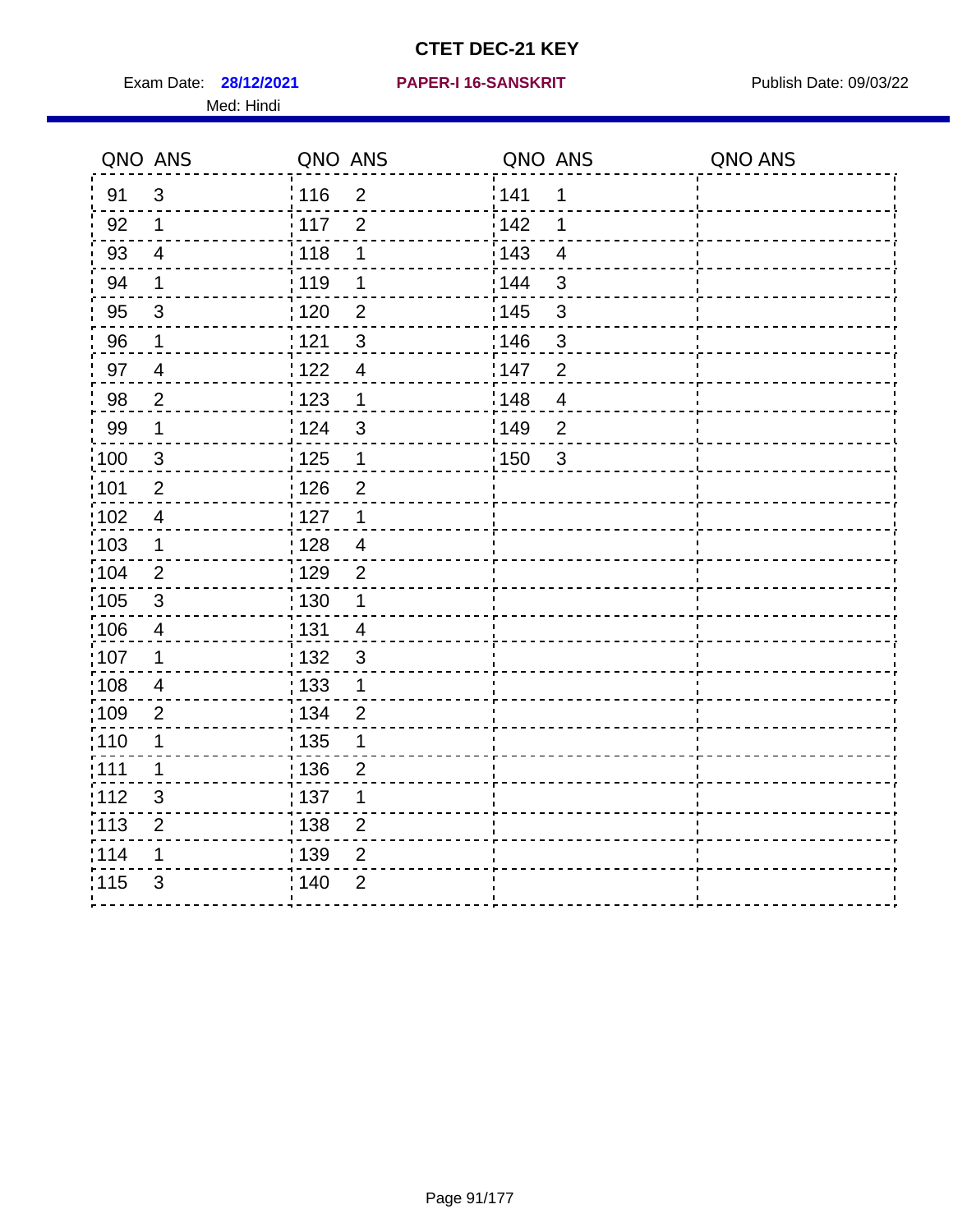Exam Date: 29/12/2021 **PAPER-I-MAIN Property Allows** Publish Date: 09/03/22 Med: Hindi

**29/12/2021 PAPER-I -MAIN**

| QNO ANS                   | QNO ANS                 | QNO ANS                 | QNO ANS        |
|---------------------------|-------------------------|-------------------------|----------------|
| 3                         | 26                      | 51                      | 2              |
| 1                         | 1                       | $\mathbf 1$             | 76             |
| 2                         | 27                      | 52                      | $\overline{2}$ |
| $\mathbf 1$               | $\overline{4}$          | 4                       | 77             |
| 3                         | 28                      | 53                      | 78             |
| $\overline{2}$            | 1                       | $\overline{4}$          | $\overline{2}$ |
| 1                         | 29                      | 54                      | 79             |
| $\overline{4}$            | 1                       | 4                       | 3              |
| $5\phantom{.0}$           | 30                      | 55                      | 3              |
| $\overline{4}$            | $\overline{\mathbf{4}}$ | 1                       | 80             |
| 6                         | 31                      | 56                      | 81             |
| $\mathbf{1}$              | 4                       | $\overline{2}$          | 3              |
| 1                         | $\overline{2}$          | 57                      | 82             |
| $\overline{7}$            | 32                      | $\overline{4}$          | $\overline{2}$ |
| $\,8\,$                   | 33                      | 58                      | 83             |
| $\ensuremath{\mathsf{3}}$ | $\overline{4}$          | $\mathbf 1$             | $\overline{4}$ |
| $\overline{2}$            | 34                      | 59                      | 84             |
| $\boldsymbol{9}$          | $\overline{4}$          | $\overline{2}$          | $\overline{4}$ |
| $\overline{\mathbf{c}}$   | 35                      | 60                      | 85             |
| 10                        | $\overline{4}$          | $\overline{\mathbf{4}}$ | $\overline{4}$ |
| $\overline{2}$            | 36                      | 61                      | 86             |
| 11                        | $\sqrt{3}$              | $\mathsf 3$             | $\overline{4}$ |
| 12                        | $\overline{2}$          | 62                      | 87             |
| 3                         | 37                      | $\mathfrak{S}$          | 3              |
| 13                        | 38                      | 63                      | 88             |
| 3                         | 1                       | 3                       | 3              |
| 14                        | 39                      | 64                      | 89             |
| 4                         | 1                       | $\overline{4}$          | 3              |
| $\mathbf 1$               | 40                      | $\mathbf{3}$            | $\overline{2}$ |
| 15                        |                         | 65                      | 90             |
| 16                        | 41                      | 66                      |                |
| $\overline{2}$            | 1                       | $\overline{2}$          |                |
| 17<br>$\overline{4}$      | .42                     | 67<br>$\overline{2}$    |                |
| 18                        | 43                      | $\mathfrak{S}$          |                |
| $\overline{2}$            | 1                       | 68                      |                |
| 3                         | .44                     | 69                      |                |
| 19                        | $\overline{4}$          | 1                       |                |
| 20                        | 45                      | 70                      |                |
| $\mathbf{1}$              | $\mathfrak{S}$          | $\overline{2}$          |                |
| 3                         | 46                      | 71                      |                |
| 21                        | $\overline{2}$          | $\overline{4}$          |                |
| $\overline{2}$            | 47                      | 72                      |                |
| 22                        | $\overline{4}$          | 4                       |                |
| 23                        | 48                      | 73                      |                |
| $\overline{4}$            | $\overline{\mathbf{4}}$ | 1                       |                |
| 24                        | 49                      | 74                      |                |
| 3                         | $\overline{2}$          | 3                       |                |
| $\mathfrak{S}$<br>25      | 50                      | 75<br>1                 |                |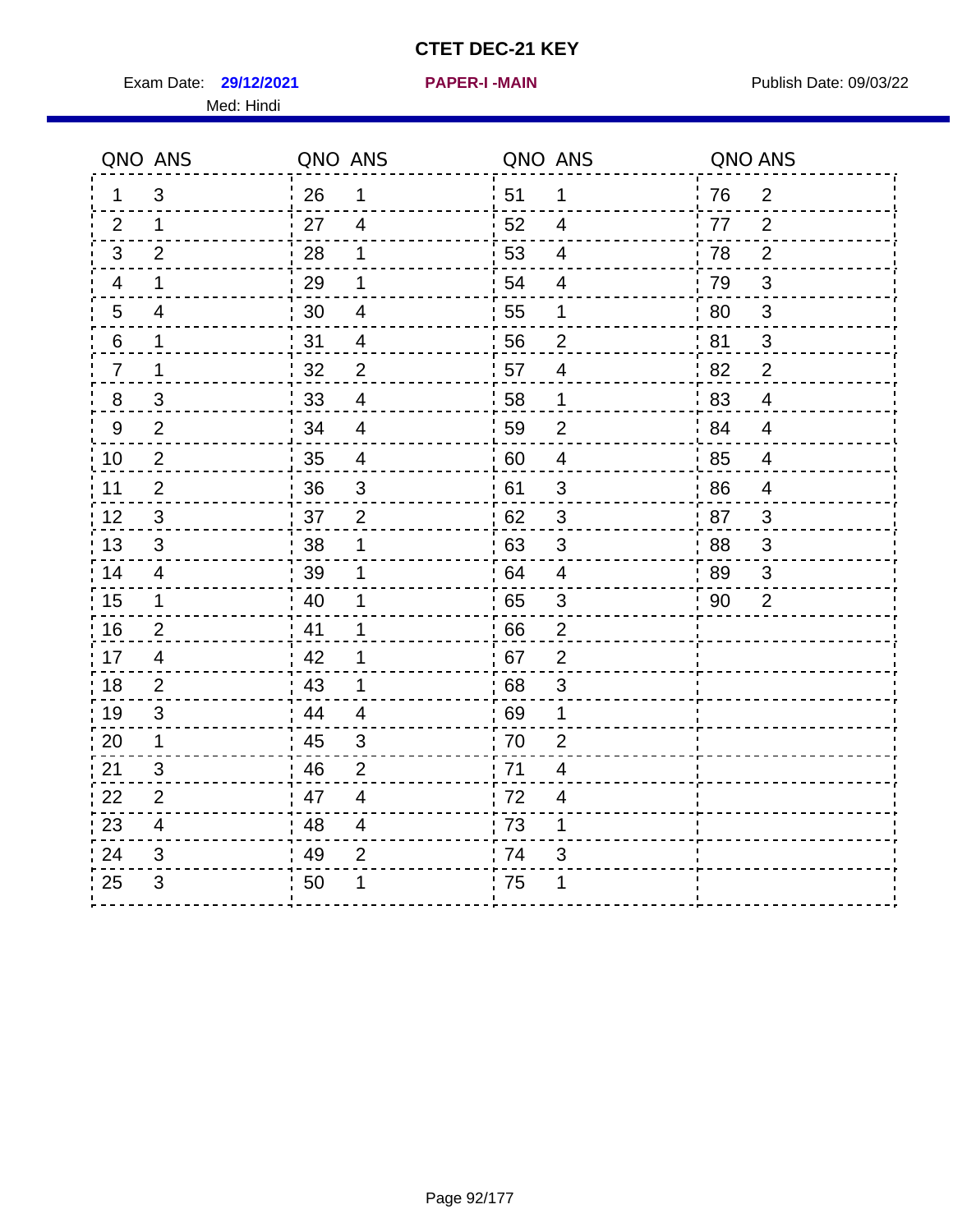Exam Date: 29/12/2021 **PAPER-I 01-ENGLISH Exam Date: 09/03/22** Med: Hindi

|                   | QNO ANS        | QNO ANS           |                | QNO ANS           |                | QNO ANS |
|-------------------|----------------|-------------------|----------------|-------------------|----------------|---------|
| 91                | $\overline{4}$ | 116               | 3              | 141               | $\overline{2}$ |         |
| 92                | $\overline{4}$ | 117               | 1              | 142               | $\overline{2}$ |         |
| 93                | $\overline{2}$ | 118               | 1              | 143               | 1              |         |
| 94                | 3              | : 119             | 1              | : 144             | $\overline{4}$ |         |
| 95                | $\overline{2}$ | : 120             | 2              | : 145             | $\overline{4}$ |         |
| 96                | $\mathfrak{S}$ | 121               | $\overline{4}$ | 146               | $\overline{2}$ |         |
| 97                | $\mathfrak{S}$ | 122               | $\mathbf{3}$   | 147               | $\overline{2}$ |         |
| 98                | $\sqrt{2}$     | $\frac{1}{2}$ 123 | $\overline{c}$ | $\frac{1}{2}$ 148 | $\overline{c}$ |         |
| 99                | $\sqrt{3}$     | 124               | $\overline{4}$ | <sup>'</sup> 149  | 1              |         |
| $\frac{1}{1}$ 100 | $\overline{4}$ | 125               | $\overline{2}$ | 150               | $\overline{2}$ |         |
| 101               | $\overline{4}$ | 126               | $\overline{2}$ |                   |                |         |
| 102               | $\overline{2}$ | : 127             | 3              |                   |                |         |
| 103               | $\mathbf{3}$   | : 128             | $\overline{2}$ |                   |                |         |
| 104               | $\sqrt{3}$     | : 129             | $\mathfrak{3}$ |                   |                |         |
| 105               | $\sqrt{2}$     | : 130             | $\mathfrak{S}$ |                   |                |         |
| :106              | 4              | : 131             | $\mathfrak{B}$ |                   |                |         |
| :107              | 1              | : 132             | $\overline{4}$ |                   |                |         |
| :108              | $\mathbf 1$    | : 133             | $\overline{4}$ |                   |                |         |
| :109              | $\mathfrak{S}$ | : 134             | $\mathbf{3}$   |                   |                |         |
| :110              | 3              | : 135             | $\overline{2}$ |                   |                |         |
| :111              | $\overline{c}$ | : 136             | 1              |                   |                |         |
| 112               | 1              | : 137             | 1              |                   |                |         |
| 113               | 1              | 138               | $\overline{2}$ |                   |                |         |
| 114               | 1              | 139               | 3              |                   |                |         |
| 115               | 1              | 140               | $\mathbf{2}$   |                   |                |         |
|                   |                |                   |                |                   |                |         |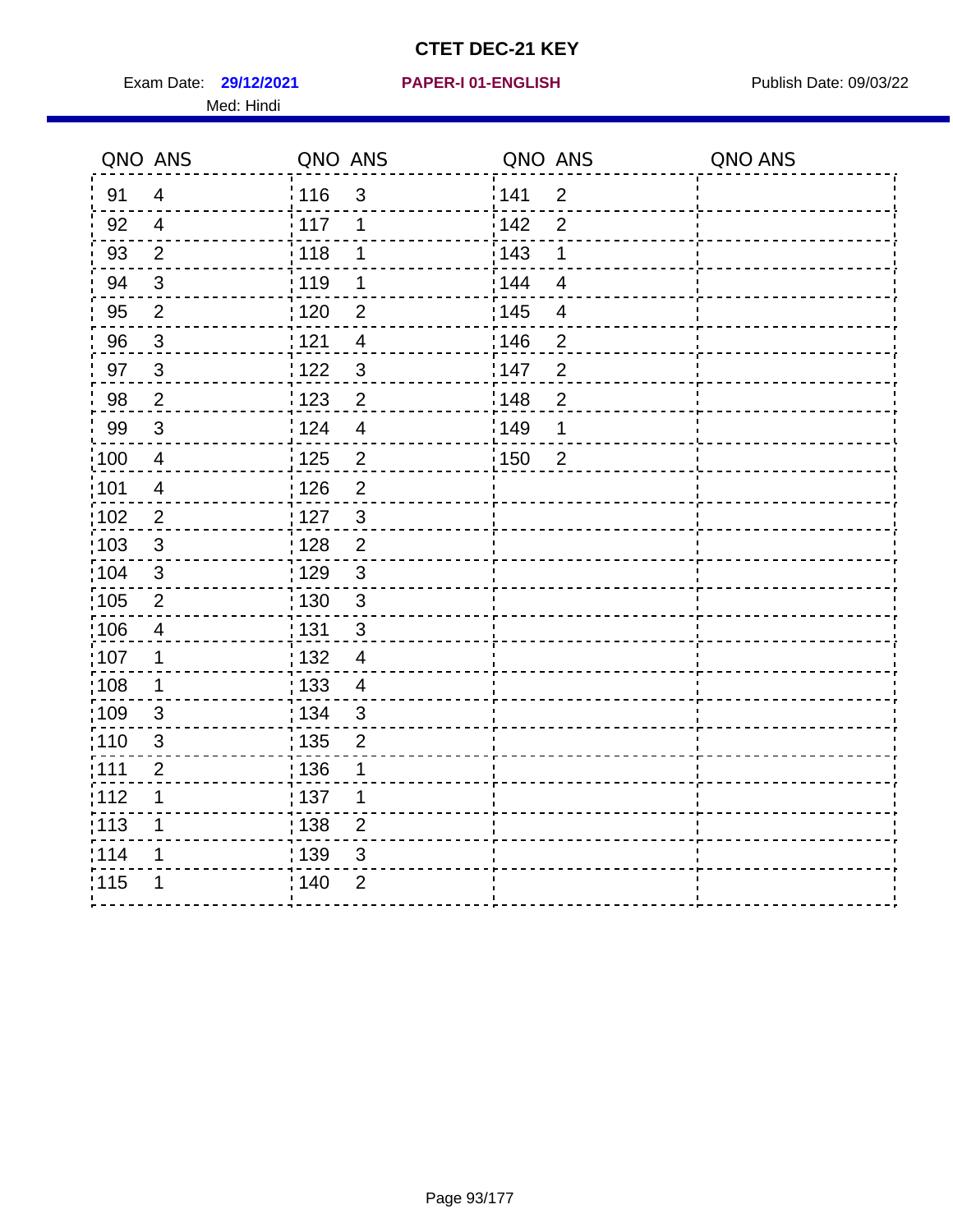Exam Date: 29/12/2021 **PAPER-I 02-HINDI Exam Date: 09/03/22** Med: Hindi

**29/12/2021 PAPER-I 02-HINDI**

|       | QNO ANS        | QNO ANS           |                  | QNO ANS |                          | QNO ANS |
|-------|----------------|-------------------|------------------|---------|--------------------------|---------|
| 91    | $\mathbf 1$    | 116               | $\mathfrak{S}$   | 1141    | $\overline{2}$           |         |
| 92    | $\overline{2}$ | 117               | 1                | 142     | $\overline{2}$           |         |
| 93    | $\mathbf 1$    | 118               | 1                | 143     | 1                        |         |
| 94    | $\overline{2}$ | 119               | 1                | : 144   | $\overline{4}$           |         |
| 95    | $\sqrt{3}$     | : 120             | 2                | : 145   | $\overline{\mathcal{A}}$ |         |
| 96    | $\overline{2}$ | 121               | 1                | 146     | $\overline{2}$           |         |
| 97    | $\sqrt{3}$     | 122               | $\overline{c}$   | 147     | $\overline{2}$           |         |
| 98    | $\overline{2}$ | 123               | $\overline{2}$   | 148     | $\overline{2}$           |         |
| 99    | $\sqrt{3}$     | 124               | $\overline{2}$   | :149    | 1                        |         |
| :100  | $\mathbf 1$    | $\frac{1}{2}$ 125 | $\mathbf 1$      | 150     | $\overline{2}$           |         |
| :101  | $\mathbf{2}$   | $\frac{1}{1}$ 126 | 1                |         |                          |         |
| 102   | $\mathbf 1$    | : 127             | $\overline{4}$   |         |                          |         |
| 103   | 2              | :128              | 2                |         |                          |         |
| 104   | $\overline{4}$ | : 129             | $\mathfrak{S}$   |         |                          |         |
| 105   | $\mathbf 1$    | 130               | $\boldsymbol{2}$ |         |                          |         |
| :106  | 4              | : 131             | 3                |         |                          |         |
| 107   | 1              | :132              | $\mathbf 1$      |         |                          |         |
| 108   | $\mathbf 1$    | : 133             | $\overline{2}$   |         |                          |         |
| :109  | $\mathfrak{S}$ | : 134             | $\overline{4}$   |         |                          |         |
| : 110 | 3              | : 135             | 1                |         |                          |         |
| : 111 | $\overline{2}$ | : 136             | 1                |         |                          |         |
| 112   | 1              | $\frac{1}{1}$ 137 | 1                |         |                          |         |
| 113   | 1              | : 138             | $\overline{c}$   |         |                          |         |
| 1114  | 1              | 139               | 3                |         |                          |         |
| 115   | 1              | 140               | $\overline{2}$   |         |                          |         |
|       |                |                   |                  |         |                          |         |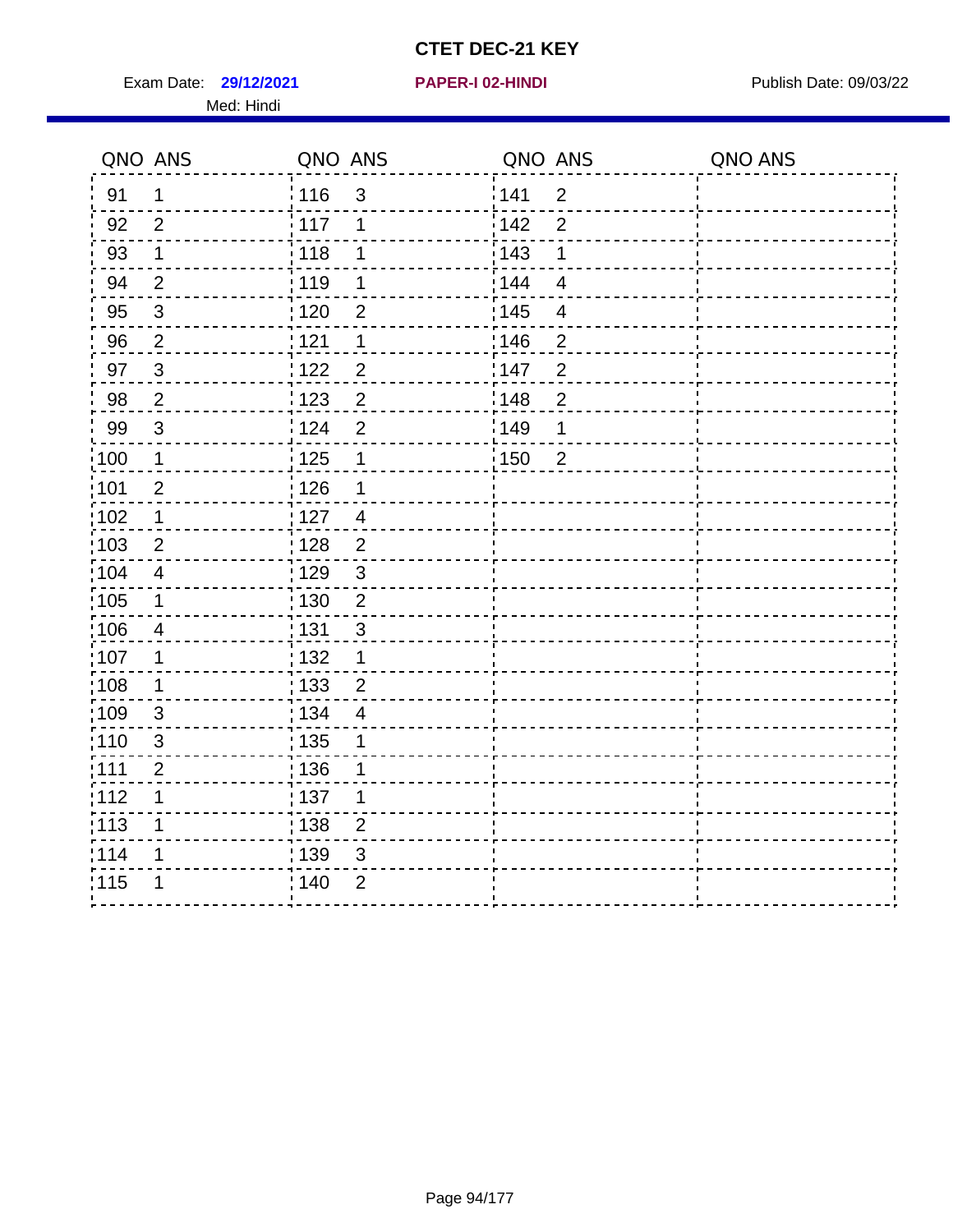Exam Date: 29/12/2021 PAPER-I 16-SANSKRIT Publish Date: 09/03/22 Med: Hindi

#### **29/12/2021 PAPER-I 16-SANSKRIT**

|                   | QNO ANS                 | QNO ANS           |                | QNO ANS           |                | QNO ANS |
|-------------------|-------------------------|-------------------|----------------|-------------------|----------------|---------|
| 91                | $\mathbf{3}$            | 116               | 3              | 141               | $\overline{2}$ |         |
| 92                | $\mathbf 1$             | 117               | 1              | 142               | $\overline{2}$ |         |
| 93                | $\overline{2}$          | 118               | 1              | 143               | 1              |         |
| 94                | $\overline{\mathbf{4}}$ | : 119             | 1              | 144               | $\overline{4}$ |         |
| 95                | $\mathfrak{S}$          | : 120             | $\overline{2}$ | : 145             | 4              |         |
| 96                | 1                       | 121               | 1              | 146               | $\overline{2}$ |         |
| 97                | $\overline{4}$          | : 122             | $\mathbf{3}$   | 147               | $\overline{2}$ |         |
| 98                | $\overline{2}$          | 123               | $\overline{2}$ | 148               | $\overline{c}$ |         |
| 99                | $\mathbf 1$             | 124               | $\overline{2}$ | $\frac{1}{2}$ 149 | 1              |         |
| $\frac{1}{1}$ 100 | $\overline{4}$          | $\frac{1}{1}$ 125 | $\mathbf 1$    | $\frac{1}{1}$ 150 | $\overline{2}$ |         |
| :101              | $\sqrt{3}$              | : 126             | $\overline{2}$ |                   |                |         |
| 102               | $\overline{4}$          | : 127             | $\overline{4}$ |                   |                |         |
| ;103              | 3                       | : 128             | $\mathbf 1$    |                   |                |         |
| 104               | $\overline{2}$          | : 129             | $\mathfrak{S}$ |                   |                |         |
| ;105              | $\overline{\mathbf{4}}$ | 130               | $\mathbf{3}$   |                   |                |         |
| :106              | 4                       | : 131             | 1              |                   |                |         |
| 107               | 1                       | :132              | $\overline{2}$ |                   |                |         |
| 108               | $\mathbf 1$             | 133               | $\overline{2}$ |                   |                |         |
| :109              | $\mathbf{3}$            | : 134             | $\overline{4}$ |                   |                |         |
| :110              | 3                       | : 135             | 1              |                   |                |         |
| :111              | $\overline{2}$          | : 136             | 1              |                   |                |         |
| 112               | 1                       | 137               | 1              |                   |                |         |
| 113               | 1                       | 138               | $\overline{2}$ |                   |                |         |
| 114               | 1                       | 139               | 3              |                   |                |         |
| 115               | 1                       | 140               | $\overline{2}$ |                   |                |         |
|                   |                         |                   |                |                   |                |         |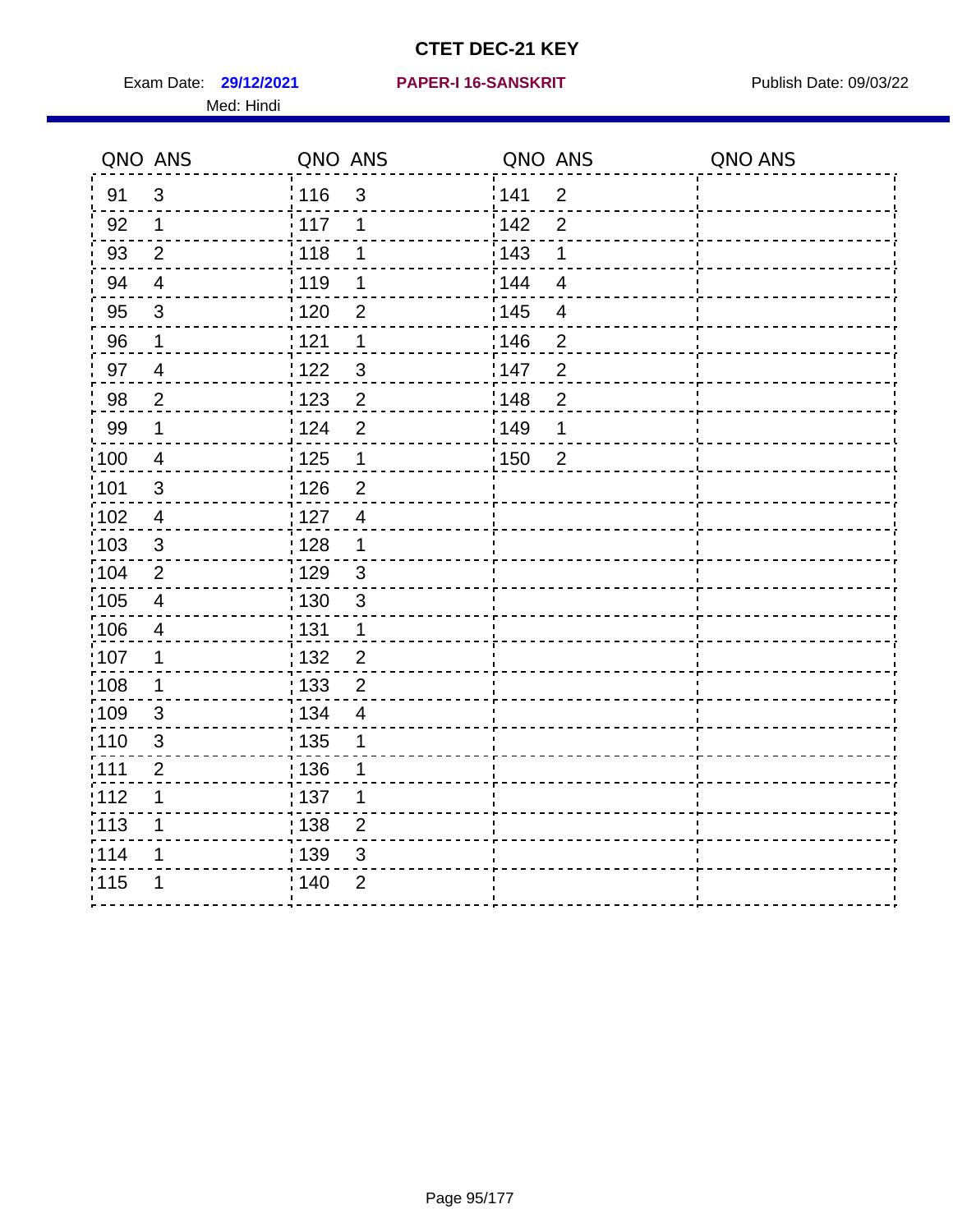**30/12/2021 PAPER-I -MAIN** Exam Date: Publish Date: 09/03/22

Med: Hindi

|  |  |  |  | PAPER-I -MAIN |  |
|--|--|--|--|---------------|--|
|  |  |  |  |               |  |

|                | QNO ANS        | QNO ANS          |                          | QNO ANS          |                          | QNO ANS |                          |
|----------------|----------------|------------------|--------------------------|------------------|--------------------------|---------|--------------------------|
| 1              | $\overline{2}$ | 26               | $\mathbf{3}$             | 51               | $\overline{4}$           | 76      | 3                        |
| 2              | 3              | 27               | $\overline{2}$           | 52               | 2                        | 77      | 3                        |
| 3              | 3              | 28               | $\overline{2}$           | 53               | 1                        | 78      | $\overline{2}$           |
| 4              | $\overline{4}$ | 29               | $\overline{\mathcal{A}}$ | 54               | $\overline{2}$           | 79      | $\overline{2}$           |
| 5              | $\mathbf{1}$   | 30               | 1                        | 55               | 3                        | 80      | $\mathfrak{S}$           |
| 6              | $\mathfrak{S}$ | 31               | 1                        | 56               | 1                        | 81      | $\overline{4}$           |
| $\overline{7}$ | $\mathfrak{S}$ | 32               | 1                        | 57               | $\overline{4}$           | 82      | 1                        |
| 8              | 3              | 33               | $\overline{2}$           | 58               | 3                        | 83      | 1                        |
| 9              | $\mathbf 1$    | 34               | $\overline{2}$           | 59               | 1                        | 84      | 1                        |
| 10             | 4              | $\frac{1}{2}$ 35 | $\mathbf 1$              | $\frac{1}{2}$ 60 | $\overline{2}$           | .85     | 1                        |
| 11             | $\overline{4}$ | 36               | 1                        | 61               | $\overline{2}$           | 86      | 3                        |
| 12             | 2,4            | 37               | $\overline{4}$           | 62               | 1                        | 87      | 3                        |
| 13             | $\overline{2}$ | 38               | $\mathfrak{S}$           | 63               | $\overline{2}$           | 88      | $\mathbf{2}$             |
| 14             | $\mathbf 1$    | 39               | $\overline{2}$           | 64               | $\sqrt{3}$               | 89      | $\overline{\mathcal{A}}$ |
| 15             | 4              | 40               | $\overline{2}$           | 65               | $\overline{4}$           | 90      | 1                        |
| 16             | $\mathfrak{S}$ | 41               | 3                        | 66               | $\overline{4}$           |         |                          |
| 17             | 3              | 42               | $\overline{4}$           | 67               | 3                        |         |                          |
| 18             | $\overline{4}$ | 43               | 1                        | 68               | $\overline{2}$           |         |                          |
| 19             | 4              | 44               | $\mathbf 1$              | 69               | $\overline{2}$           |         |                          |
| 20             | 3              | : 45             | 3                        | 70               | 3                        |         |                          |
| 21             | 1,3            | 46               | 3                        | 71               | $\mathfrak{S}$           |         |                          |
| 22             | $\overline{2}$ | 47               | $\overline{2}$           | 72               | $\overline{\mathcal{A}}$ |         |                          |
| 23             | $\overline{2}$ | 48               | 3                        | 73               | 1                        |         |                          |
| 24             | 1              | 49               | 3                        | 74               | $\overline{2}$           |         |                          |
| 25             | 4              | 50               | 4                        | 75               | 2                        |         |                          |
|                |                |                  |                          |                  |                          |         |                          |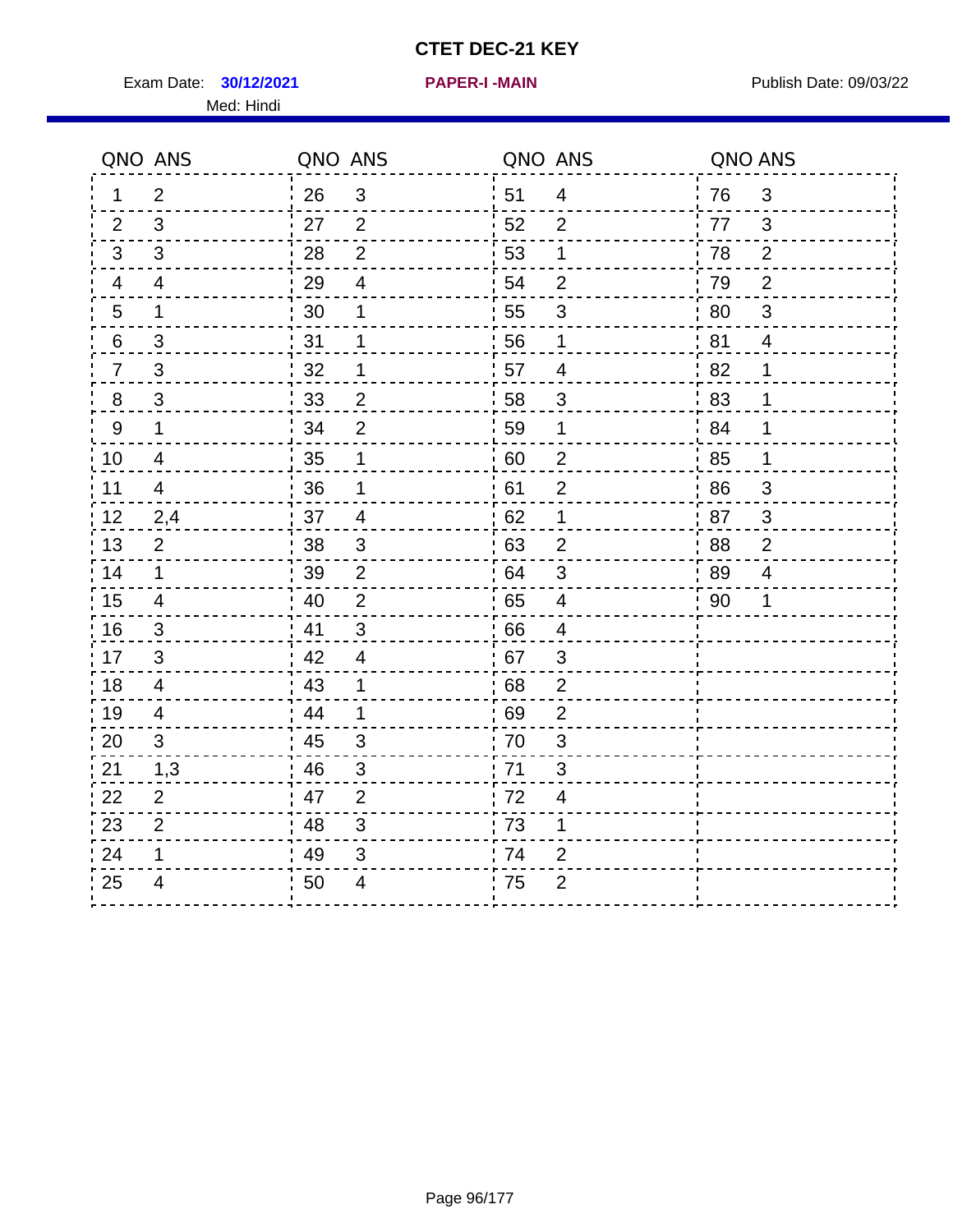Exam Date: **30/12/2021 PAPER-I 01-ENGLISH Propriet All Publish Date: 09/03/22** Med: Hindi

|                   | QNO ANS                  | QNO ANS                             | QNO ANS                  | QNO ANS |
|-------------------|--------------------------|-------------------------------------|--------------------------|---------|
| 91                | 1                        | 116<br>$\mathsf 3$                  | 141<br>$\mathbf 1$       |         |
| 92                | 3                        | 117<br>$\overline{2}$               | 142<br>3                 |         |
| 93                | $\sqrt{3}$               | $\mathbf{3}$<br>118                 | 143<br>1                 |         |
| 94                | 1                        | : 119<br>$\overline{2}$             | 144<br>4                 |         |
| 95                | $\overline{2}$           | :120<br>2                           | : 145<br>$\overline{2}$  |         |
| 96                | $\overline{2}$           | 121<br>$\mathbf{2}$                 | 146<br>$\sqrt{3}$        |         |
| 97                | $\overline{\mathcal{A}}$ | $\mathbf{3}$<br>: 122               | 147<br>$\overline{2}$    |         |
| 98                | $\mathbf{1}$             | 123<br>$\mathbf{1}$                 | 148<br>$\mathbf 1$       |         |
| 99                | $\overline{2}$           | : 124<br>$\overline{4}$             | :149<br>$\boldsymbol{2}$ |         |
| $\frac{1}{1}$ 100 | $\mathbf{3}$             | $\overline{2}$<br>$\frac{1}{1}$ 125 | 150<br>$\overline{2}$    |         |
| :101              | $\overline{4}$           | : 126<br>$\mathfrak{S}$             |                          |         |
| 102               | $\overline{2}$           | : 127<br>$\mathbf{3}$               |                          |         |
| 103               | $\overline{2}$           | : 128<br>$\mathbf 1$                |                          |         |
| 104               | $\mathbf{2}$             | : 129<br>$\overline{4}$             |                          |         |
| 105               | $\sqrt{2}$               | : 130<br>$\mathbf{3}$               |                          |         |
| 106               | 3                        | : 131<br>$\mathbf 1$                |                          |         |
| ,107              | 3                        | : 132<br>$\overline{2}$             |                          |         |
| $\frac{1}{1}$ 108 | $\overline{\mathbf{4}}$  | $\frac{1}{1}$ 133<br>$\sqrt{3}$     |                          |         |
| :109              | $\overline{\mathcal{A}}$ | : 134<br>1                          |                          |         |
| :110              | 1                        | : 135<br>$\overline{2}$             |                          |         |
| 111               | 3                        | : 136<br>1                          |                          |         |
| 112               | $\sqrt{3}$               | : 137<br>$\overline{2}$             |                          |         |
| : 113             | $\mathbf 2$              | : 138<br>1                          |                          |         |
| 114               | 3                        | 139<br>1                            |                          |         |
| 115               | 3                        | : 140<br>$\overline{4}$             |                          |         |
|                   |                          |                                     |                          |         |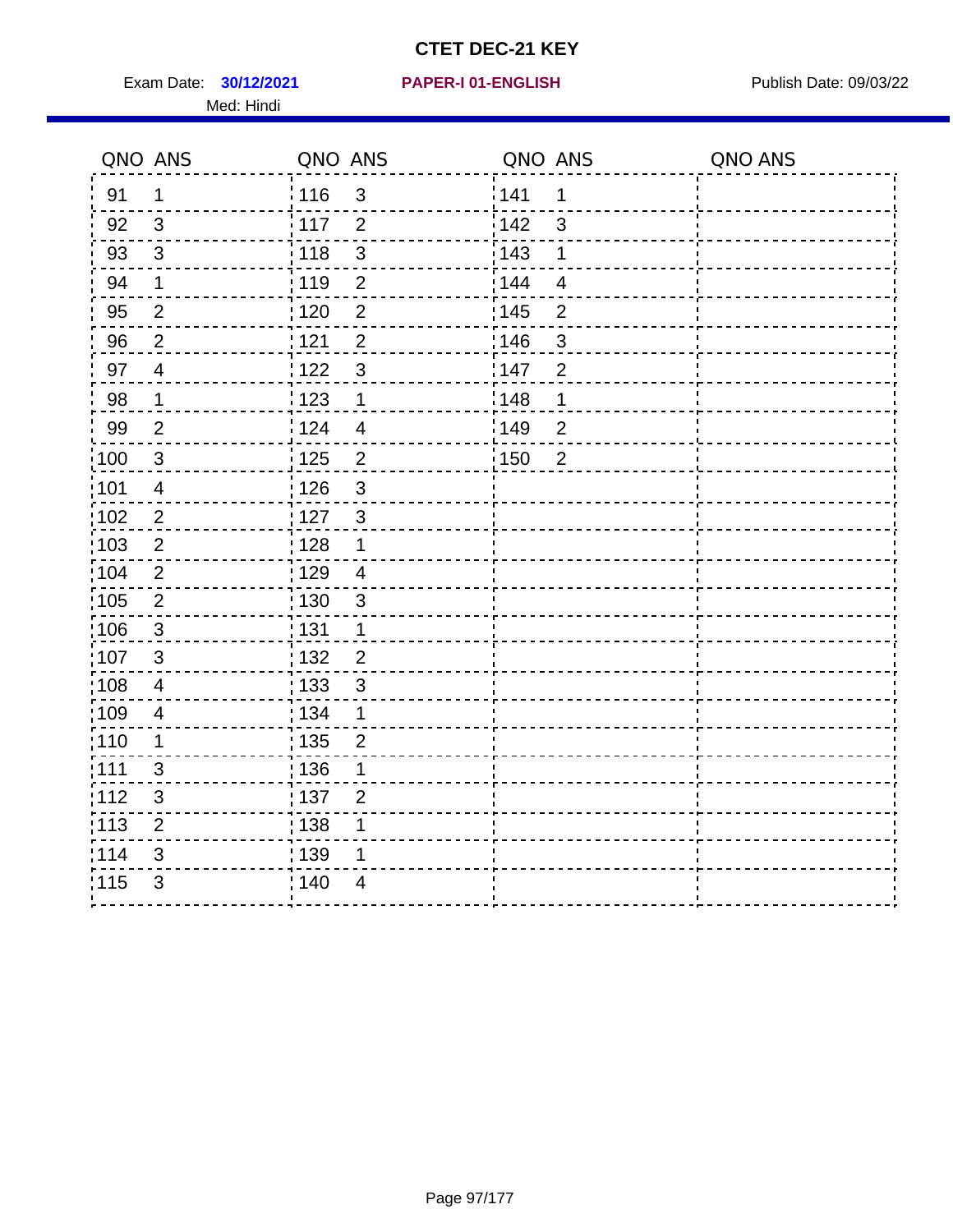Exam Date: **30/12/2021 PAPER-I 02-HINDI Exam Date: 09/03/22** Med: Hindi

**30/12/2021 PAPER-I 02-HINDI**

|       | QNO ANS        | QNO ANS                          | QNO ANS                             | QNO ANS |
|-------|----------------|----------------------------------|-------------------------------------|---------|
| 91    | $\mathbf{3}$   | 116<br>$\mathbf{3}$              | 141<br>1                            |         |
| 92    | $\mathbf{3}$   | $\overline{2}$<br>: 117          | 142<br>3                            |         |
| 93    | $\mathbf 1$    | 118<br>$\mathsf 3$               | 143<br>1                            |         |
| 94    | 1              | : 119<br>1                       | : 144<br>$\overline{4}$             |         |
| 95    | $\overline{2}$ | : 120<br>$\overline{2}$          | : 145<br>$\overline{2}$             |         |
| 96    | $\overline{2}$ | 121<br>$\mathfrak{S}$            | 146<br>3                            |         |
| 97    | $\overline{2}$ | 122<br>$\overline{\mathbf{4}}$   | 147<br>$\overline{2}$               |         |
| 98    | $\overline{2}$ | $\frac{1}{2}$ 123<br>$\mathbf 1$ | 148<br>1                            |         |
| 99    | $\overline{4}$ | 124<br>$\mathfrak{S}$            | :149<br>$\overline{c}$              |         |
| 100   | $\overline{c}$ | 125<br>$\overline{\mathbf{4}}$   | $\overline{2}$<br>$\frac{1}{1}$ 150 |         |
| :101  | $\overline{2}$ | : 126<br>$\overline{4}$          |                                     |         |
| 102   | $\overline{4}$ | : 127<br>$\overline{2}$          |                                     |         |
| :103  | 1              | : 128<br>1                       |                                     |         |
| :104  | $\overline{4}$ | : 129<br>1                       |                                     |         |
| :105  | $\mathbf{3}$   | 130<br>$\overline{2}$            |                                     |         |
| 106   | $\mathbf{3}$   | : 131<br>1                       |                                     |         |
| 107   | $\mathbf{3}$   | : 132<br>$\overline{4}$          |                                     |         |
| :108  | $\overline{4}$ | 133<br>$\overline{\mathcal{A}}$  |                                     |         |
| :109  | $\overline{4}$ | : 134<br>1                       |                                     |         |
| :110  | 1              | : 135<br>1                       |                                     |         |
| : 111 | 3              | : 136<br>1                       |                                     |         |
| 112   | $\mathfrak{B}$ | 137<br>$\overline{2}$            |                                     |         |
| 113   | $\overline{2}$ | 138<br>1                         |                                     |         |
| 114   | 3              | 139<br>1                         |                                     |         |
| 115   | 3              | 140<br>$\overline{4}$            |                                     |         |
|       |                |                                  |                                     |         |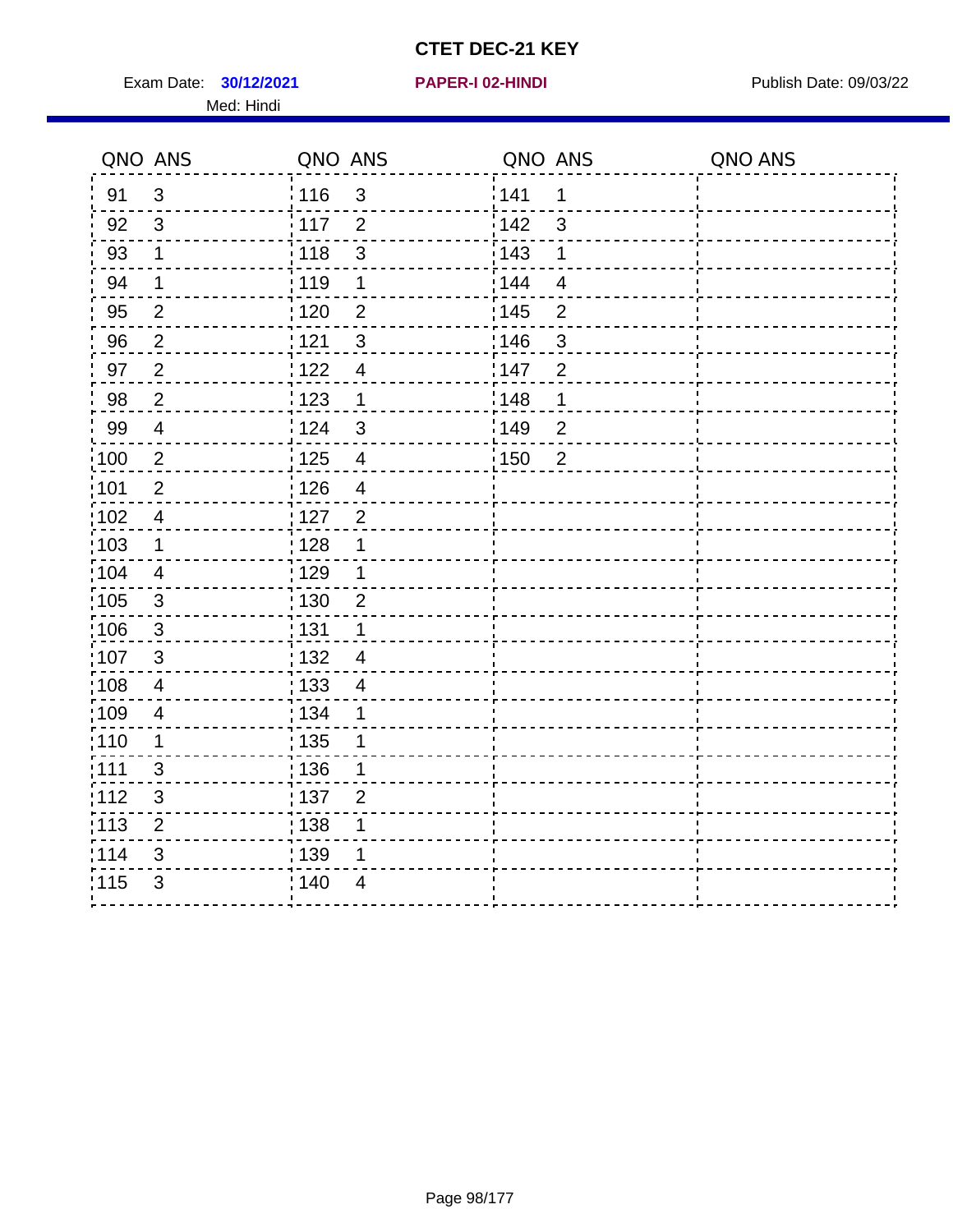Exam Date: **30/12/2021 PAPER-I 16-SANSKRIT** Publish Date: 09/03/22 Med: Hindi

|                   | QNO ANS                  | QNO ANS                           | QNO ANS                 | QNO ANS |
|-------------------|--------------------------|-----------------------------------|-------------------------|---------|
| 91                | $\overline{2}$           | 116<br>$\mathfrak{S}$             | 141<br>$\mathbf 1$      |         |
| 92                | $\mathfrak{B}$           | 117<br>$\overline{2}$             | 142<br>3                |         |
| 93                | $\mathbf 1$              | 3<br>118                          | 143<br>1                |         |
| 94                | 3                        | : 119<br>1                        | 144<br>$\overline{4}$   |         |
| 95                | $\overline{2}$           | : 120<br>2                        | : 145<br>$\overline{2}$ |         |
| 96                | 1                        | 121<br>1                          | 146<br>$\mathfrak{B}$   |         |
| 97                | $\overline{2}$           | $122$<br>$\overline{2}$           | 147<br>$\overline{2}$   |         |
| $98\,$            | $\mathbf{1}$             | $\frac{1}{2}$ 123<br>$\mathbf{1}$ | 148<br>1                |         |
| 99                | $\sqrt{3}$               | 124<br>$\mathbf{3}$               | :149<br>$\overline{c}$  |         |
| $\frac{1}{1}$ 100 | $\mathbf{1}$             | $\mathbf{3}$<br>125               | 150<br>$\overline{2}$   |         |
| 101               | $\overline{\mathcal{A}}$ | 126<br>$\overline{\mathbf{4}}$    |                         |         |
| 102               | $\overline{4}$           | : 127<br>3                        |                         |         |
| 103               | $\overline{4}$           | $\overline{2}$<br>: 128           |                         |         |
| 104               | $\sqrt{3}$               | : 129<br>1                        |                         |         |
| $\frac{1}{1}$ 105 | $\overline{\mathbf{4}}$  | : 130<br>1                        |                         |         |
| :106              | $\mathfrak{S}$           | : 131<br>1                        |                         |         |
| :107              | 3                        | : 132<br>$\overline{2}$           |                         |         |
| 108               | $\overline{4}$           | : 133<br>$\overline{\mathbf{4}}$  |                         |         |
| :109              | $\overline{\mathbf{4}}$  | : 134<br>$\mathbf{1}$             |                         |         |
| :110              | 1                        | : 135<br>$\overline{2}$           |                         |         |
| :111              | 3                        | : 136<br>1                        |                         |         |
| 112               | $\sqrt{3}$               | 137<br>$\overline{2}$             |                         |         |
| 113               | $\mathbf 2$              | 138<br>1                          |                         |         |
| 114               | 3                        | : 139<br>1                        |                         |         |
| 115               | 3                        | 140<br>4                          |                         |         |
|                   |                          |                                   |                         |         |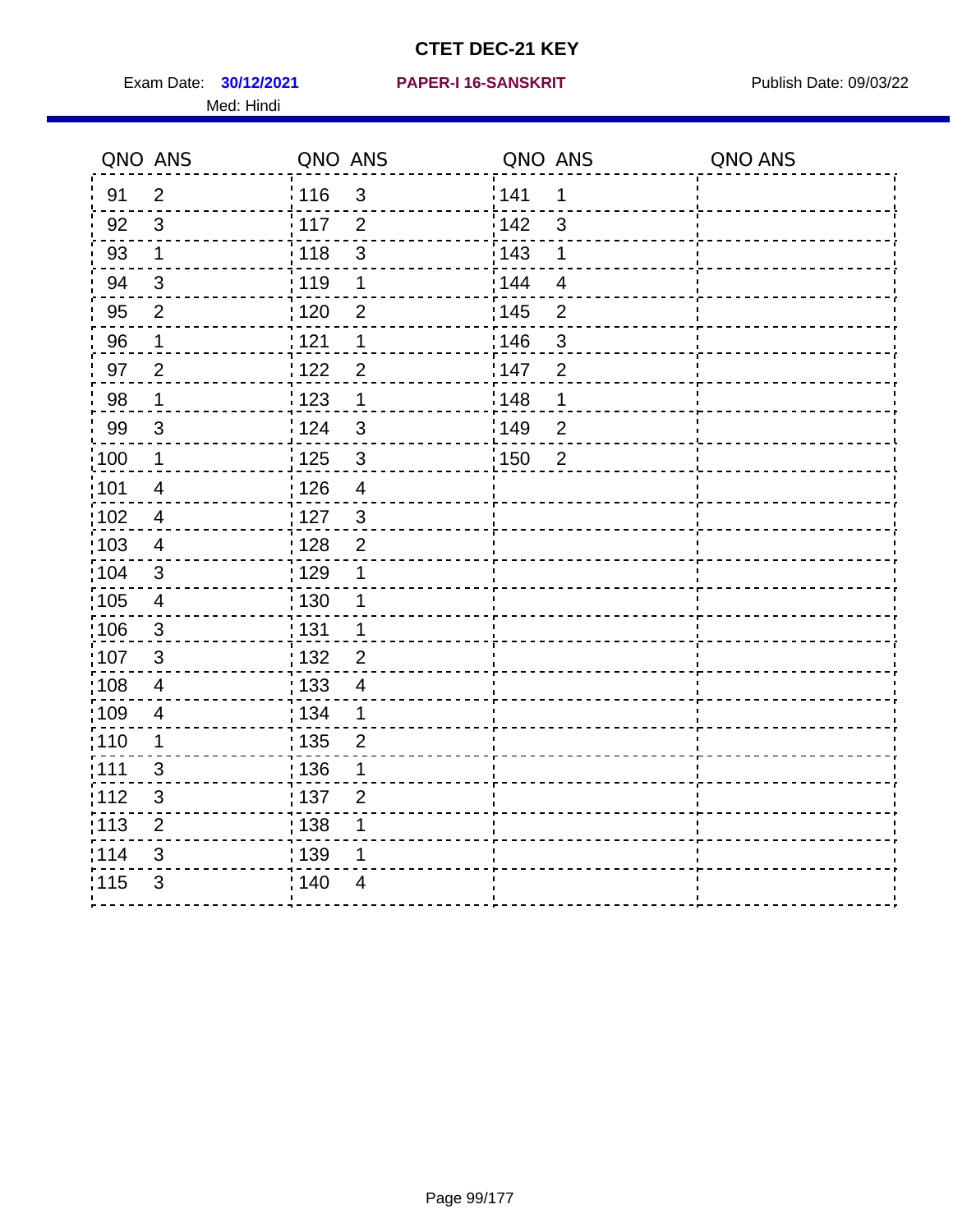Exam Date: 31/12/2021 **PAPER-I-MAIN Exam Date: 09/03/22** Med: Hindi

**31/12/2021 PAPER-I -MAIN**

|                 | QNO ANS                 | QNO ANS |                | QNO ANS |                          | QNO ANS |                |
|-----------------|-------------------------|---------|----------------|---------|--------------------------|---------|----------------|
| 1               | 3                       | 26      | $\mathbf{1}$   | 51      | 2                        | 76      | 1              |
| 2               | 2                       | 27      | $9\,$          | 52      | 1                        | 77      | $\overline{2}$ |
| 3               | $\mathbf 1$             | 28      | $\mathfrak{B}$ | 53      | $\mathfrak{S}$           | 78      | $\mathbf 1$    |
| 4               | 3                       | 29      | 1              | 54      | $\overline{2}$           | 79      | $\overline{2}$ |
| $5\phantom{.0}$ | $\overline{2}$          | 30      | $\overline{4}$ | 55      | 1                        | 80      | 3              |
| 6               | 3                       | 31      | 1              | 56      | 2                        | 81      | 1              |
| $\overline{7}$  | 3                       | 32      | $\overline{2}$ | 57      | $\mathfrak{B}$           | 82      | 1              |
| $8\phantom{1}$  | 1                       | 33      | $\mathbf 1$    | 58      | $\overline{2}$           | 83      | 3              |
| $9\,$           | 1                       | 34      | $\overline{2}$ | 59      | $\overline{2}$           | 84      | 1              |
| 10              | $\mathfrak{S}$          | 35      | $\overline{2}$ | 60      | $\overline{c}$           | 85      | 1              |
| 11              | $\mathfrak{S}$          | 36      | $\mathsf 3$    | 61      | $\sqrt{3}$               | 86      | $\mathbf 1$    |
| 12              | $\overline{2}$          | 37      | $\mathbf 1$    | 62      | 1                        | 87      | 3              |
| 13              | 1                       | 38      | $\overline{2}$ | 63      | 3                        | 88      | 1              |
| 14              | 3                       | 39      | $\overline{4}$ | 64      | 4                        | 89      | 1              |
| 15              | 2                       | 40      | $\mathfrak{S}$ | 65      | $\overline{\mathcal{A}}$ | 90      | 1              |
| 16              | 2                       | 41      | 2              | 66      | $\overline{2}$           |         |                |
| 17              | 3                       | 42      | 1              | 67      | 4                        |         |                |
| 18              | 3                       | 43      | $\overline{2}$ | 68      | $\mathfrak{S}$           |         |                |
| 19              | $\overline{4}$          | 44      | 1              | 69      | $\sqrt{3}$               |         |                |
| 20              | $\overline{2}$          | 45      | 3              | 70      | $\overline{2}$           |         |                |
| 21              | 4                       | 46      | 3              | 71      | $\overline{2}$           |         |                |
| 22              | 3                       | 47      | 1              | 72      | $\overline{4}$           |         |                |
| 23              | $\overline{\mathbf{4}}$ | 48      | 1              | 73      | $\overline{\mathbf{4}}$  |         |                |
| 24              | $\overline{2}$          | 49      | 3              | 74      | 3                        |         |                |
| 25              | 1                       | 50      |                | 75      | 3                        |         |                |

Answer key 9 means marks awarded to all the candidates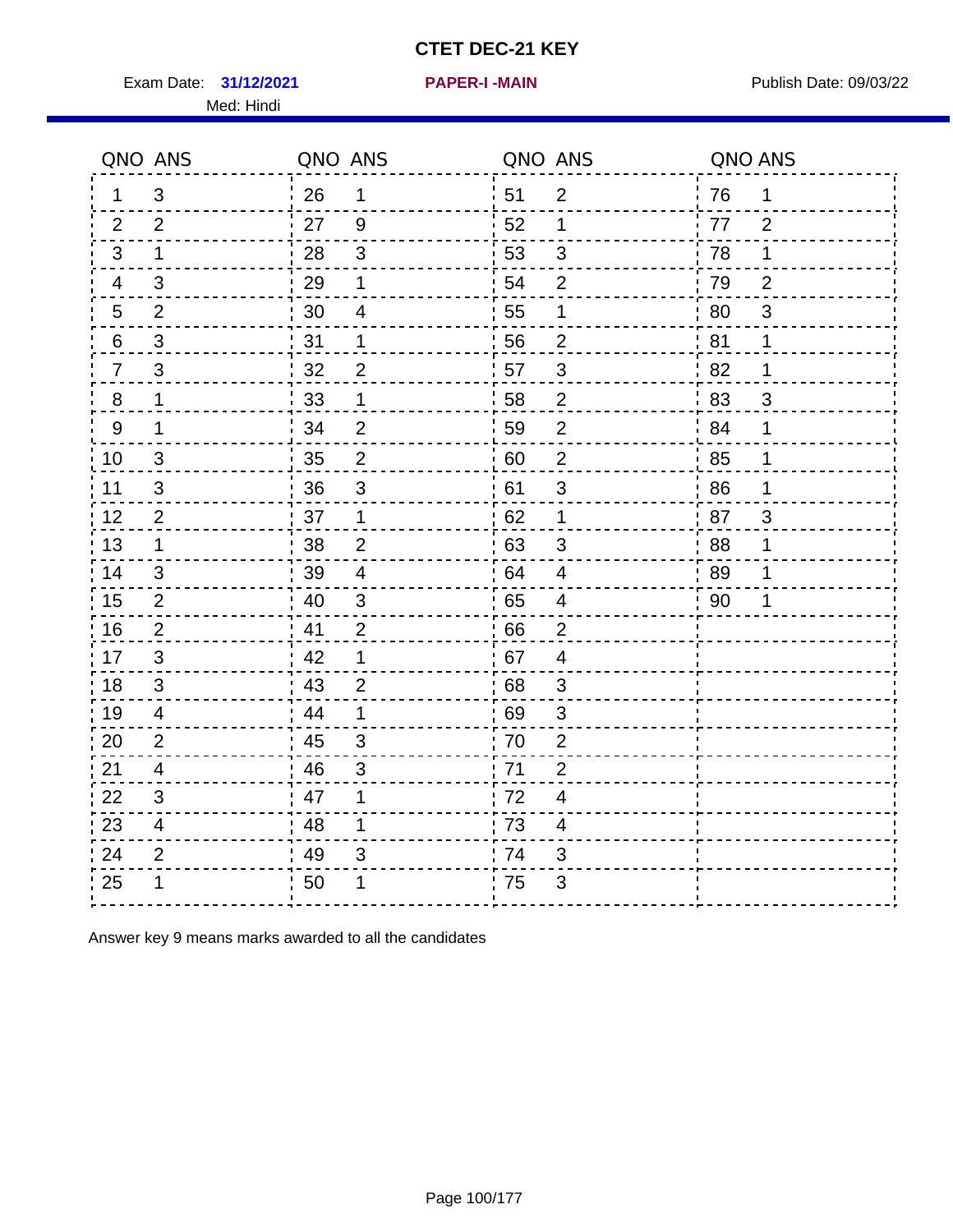Exam Date: 31/12/2021 PAPER-I 01-ENGLISH PREERENT Publish Date: 09/03/22 Med: Hindi

|                   | QNO ANS                  | QNO ANS           |                | QNO ANS |                | QNO ANS |
|-------------------|--------------------------|-------------------|----------------|---------|----------------|---------|
| 91                | $\overline{4}$           | 116               | $\mathfrak{S}$ | 141     | $\mathfrak{S}$ |         |
| 92                | $\overline{4}$           | 117               | $\overline{2}$ | 142     | 1              |         |
| 93                | $\sqrt{3}$               | 118               | $\mathbf{3}$   | 143     | 1              |         |
| 94                | 3                        | : 119             | $\mathbf{3}$   | 144     | 1              |         |
| 95                | 1                        | : 120             | 1              | : 145   | $\overline{2}$ |         |
| 96                | $\overline{2}$           | 121               | 1              | 146     | $\overline{2}$ |         |
| 97                | $\overline{2}$           | $122$             | 3              | 147     | 1              |         |
| 98                | $\mathbf{3}$             | $\frac{1}{2}$ 123 | 1              | 148     | $\overline{4}$ |         |
| 99                | $\overline{4}$           | 124               | 1              | 149     | $\overline{4}$ |         |
| $\frac{1}{1}$ 100 | $\sqrt{3}$               | 125               | $\overline{2}$ | 150     | $\overline{2}$ |         |
| 101               | $\overline{\mathcal{A}}$ | 126               | $\overline{2}$ |         |                |         |
| 102               | $\overline{4}$           | : 127             | $\overline{4}$ |         |                |         |
| 103               | $\mathbf 1$              | 128               | $\mathfrak{3}$ |         |                |         |
| 104               | $\overline{2}$           | : 129             | $\mathfrak{3}$ |         |                |         |
| 105               | $\sqrt{2}$               | : 130             | $\overline{2}$ |         |                |         |
| ;106              | 4                        | : 131             | $\overline{4}$ |         |                |         |
| :107              | $\overline{2}$           | : 132             | $\overline{2}$ |         |                |         |
| $\frac{1}{1}$ 108 | $\overline{\mathbf{4}}$  | : 133             | $\overline{2}$ |         |                |         |
| :109              | $\overline{\mathbf{4}}$  | : 134             | $\overline{2}$ |         |                |         |
| :110              | 1                        | : 135             | $\overline{2}$ |         |                |         |
| :111              | $\overline{\mathcal{A}}$ | : 136             | $\mathfrak{S}$ |         |                |         |
| 112               | 1                        | 137               | $\overline{c}$ |         |                |         |
| : 113             | $\overline{2}$           | 138               | $\overline{c}$ |         |                |         |
| 114               | 3                        | : 139             | 4              |         |                |         |
| 115               | $\overline{2}$           | 140               | $\mathbf{2}$   |         |                |         |
|                   |                          |                   |                |         |                |         |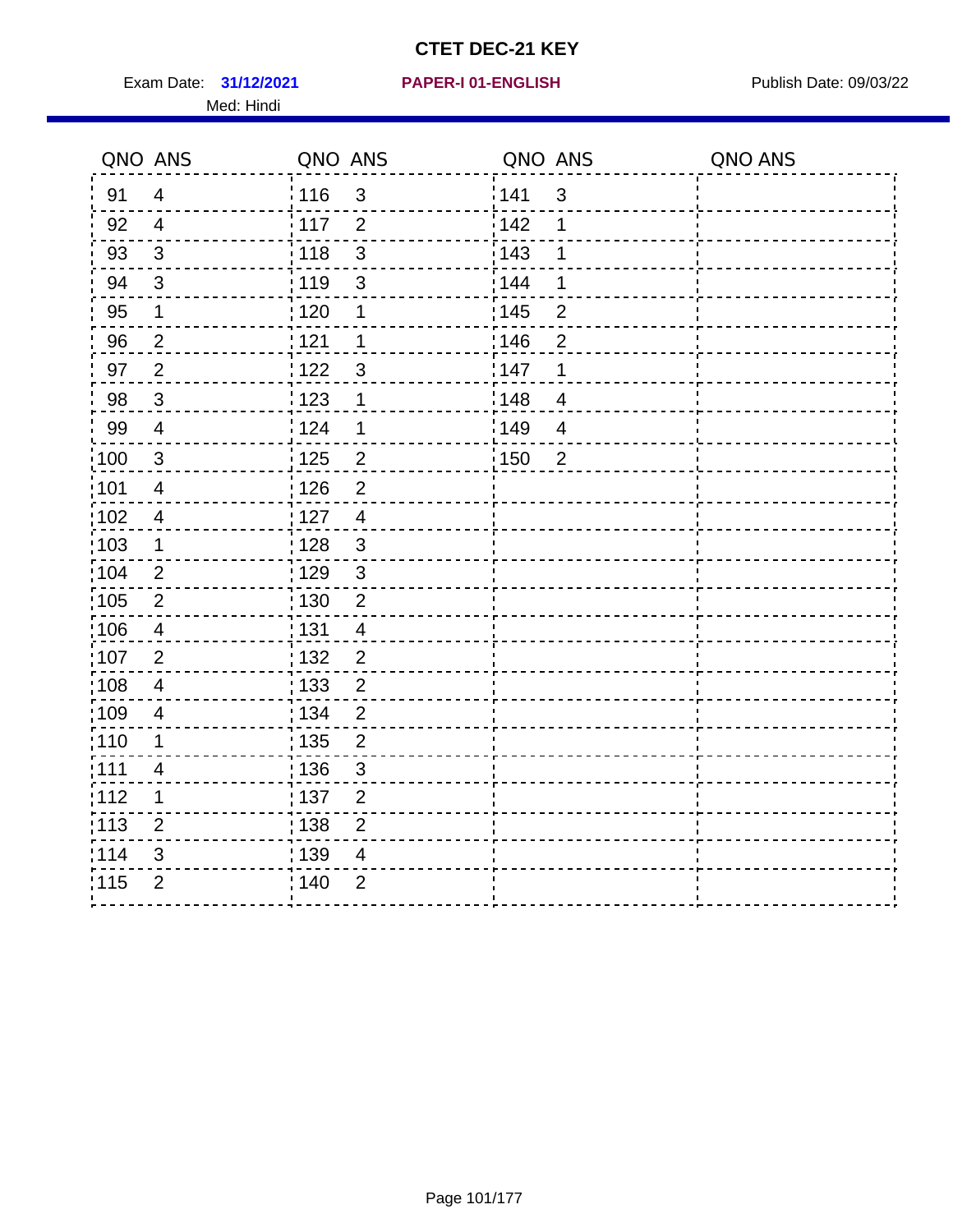Exam Date: 31/12/2021 **PAPER-I 02-HINDI Exam Date: 09/03/22** Med: Hindi

**31/12/2021 PAPER-I 02-HINDI**

|       | QNO ANS        | QNO ANS |                          | QNO ANS           |                | QNO ANS |
|-------|----------------|---------|--------------------------|-------------------|----------------|---------|
| 91    | 1              | 116     | $\mathfrak{3}$           | 141               | $\sqrt{3}$     |         |
| 92    | $\overline{2}$ | 117     | $\overline{2}$           | 142               | 1              |         |
| 93    | $\sqrt{3}$     | 118     | $\mathbf{3}$             | 143               | 1              |         |
| 94    | $\overline{2}$ | : 119   | $\mathfrak{S}$           | : 144             | 1              |         |
| 95    | $\mathfrak{B}$ | : 120   | 1                        | : 145             | $\overline{2}$ |         |
| 96    | $\mathbf{3}$   | : 121   | $\mathbf{3}$             | 146               | 2              |         |
| 97    | $\mathbf{3}$   | 122     | $\overline{\mathcal{A}}$ | 147               | 1              |         |
| 98    | $\sqrt{2}$     | 123     | $\overline{1}$           | 148               | $\overline{4}$ |         |
| 99    | $\overline{2}$ | 124     | $\overline{2}$           | $\frac{1}{2}$ 149 | $\overline{4}$ |         |
| 100   | $\overline{4}$ | 125     | $\overline{2}$           | 150               | $\overline{2}$ |         |
| :101  | 1              | : 126   | $\overline{2}$           |                   |                |         |
| 102   | $\mathfrak{3}$ | : 127   | $\overline{4}$           |                   |                |         |
| 103   | $\overline{2}$ | :128    | $\overline{2}$           |                   |                |         |
| :104  | $\mathbf 1$    | : 129   | $\mathfrak{S}$           |                   |                |         |
| 105   | $\mathbf 1$    | : 130   | $\overline{2}$           |                   |                |         |
| :106  | $\overline{4}$ | : 131   | $\overline{2}$           |                   |                |         |
| 107   | $\overline{2}$ | : 132   | 1                        |                   |                |         |
| 108   | $\overline{4}$ | 133     | $\mathbf 1$              |                   |                |         |
| :109  | $\overline{4}$ | : 134   | $\overline{4}$           |                   |                |         |
| :110  | 1              | : 135   | 1                        |                   |                |         |
| : 111 | $\overline{4}$ | : 136   | 3                        |                   |                |         |
| 112   | 1              | 137     | $\mathbf 2$              |                   |                |         |
| 113   | $\overline{2}$ | : 138   | $\overline{2}$           |                   |                |         |
| 114   | 3              | 139     | 4                        |                   |                |         |
| 115   | $\overline{2}$ | 140     | $\overline{2}$           |                   |                |         |
|       |                |         |                          |                   |                |         |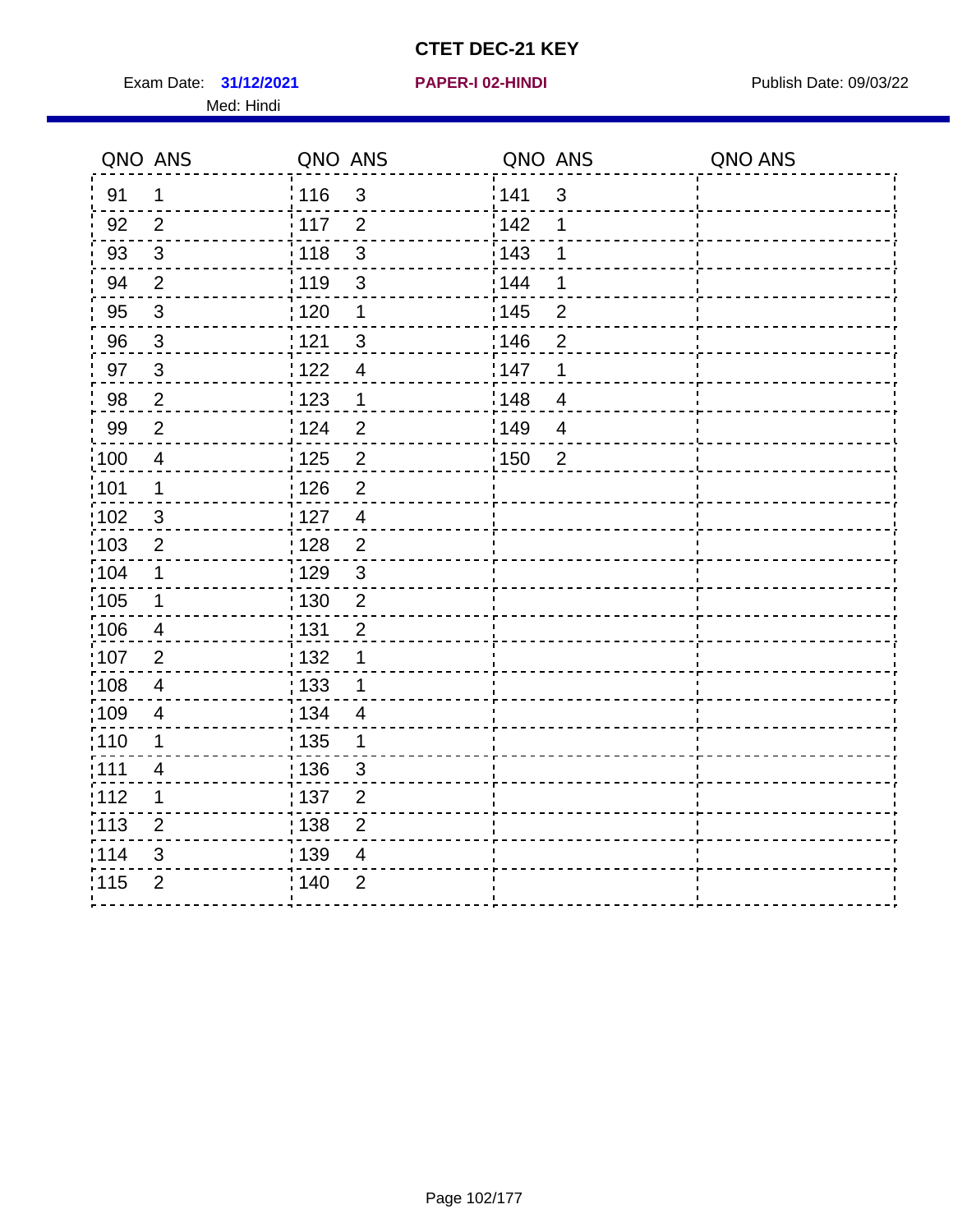Exam Date: 31/12/2021 PAPER-I 16-SANSKRIT Publish Date: 09/03/22 Med: Hindi

|                   | QNO ANS                  | QNO ANS |                | QNO ANS |                | QNO ANS |
|-------------------|--------------------------|---------|----------------|---------|----------------|---------|
| 91                | $\mathbf 1$              | 116     | $\mathsf 3$    | 141     | $\mathfrak{S}$ |         |
| 92                | $\overline{2}$           | 117     | $\overline{2}$ | 142     | 1              |         |
| 93                | 1                        | 118     | $\mathbf{3}$   | 143     | 1              |         |
| 94                | 1                        | :119    | $\mathbf{3}$   | 144     | 1              |         |
| 95                | 3                        | :120    | 1              | : 145   | $\overline{2}$ |         |
| 96                | 4                        | : 121   | $\sqrt{3}$     | 146     | $\overline{2}$ |         |
| 97                | $\overline{\mathcal{A}}$ | : 122   | 1              | 147     | 1              |         |
| 98                | $\mathbf{1}$             | 123     | $\overline{4}$ | 148     | $\overline{4}$ |         |
| 99                | $\sqrt{3}$               | : 124   | $\overline{2}$ | ¦149    | $\overline{4}$ |         |
| $\frac{1}{1}$ 100 | $\overline{4}$           | : 125   | $\mathbf 1$    | 150     | $\overline{2}$ |         |
| :101              | $\overline{2}$           | : 126   | $\overline{2}$ |         |                |         |
| 102               | 3                        | : 127   | 1              |         |                |         |
| 103               | $\overline{4}$           | :128    | $\overline{2}$ |         |                |         |
| 104               | $\sqrt{3}$               | : 129   | $\sqrt{3}$     |         |                |         |
| :105              | $\mathbf 1$              | : 130   | $\overline{2}$ |         |                |         |
| 106               | 4                        | : 131   | 1              |         |                |         |
| :107              | $\overline{2}$           | : 132   | 1              |         |                |         |
| $\frac{1}{1}$ 108 | $\overline{\mathbf{4}}$  | 133     | $\mathbf{1}$   |         |                |         |
| :109              | $\overline{4}$           | : 134   | $\mathbf{3}$   |         |                |         |
| :110              | 1                        | : 135   | $\overline{4}$ |         |                |         |
| 111               | $\overline{\mathbf{4}}$  | : 136   | $\mathfrak{S}$ |         |                |         |
| 112               | 1                        | : 137   | $\mathbf 2$    |         |                |         |
| : 113             | $\overline{2}$           | : 138   | $\overline{2}$ |         |                |         |
| 114               | 3                        | 139     | 4              |         |                |         |
| 115               | $\overline{2}$           | : 140   | $\mathbf{2}$   |         |                |         |
|                   |                          |         |                |         |                |         |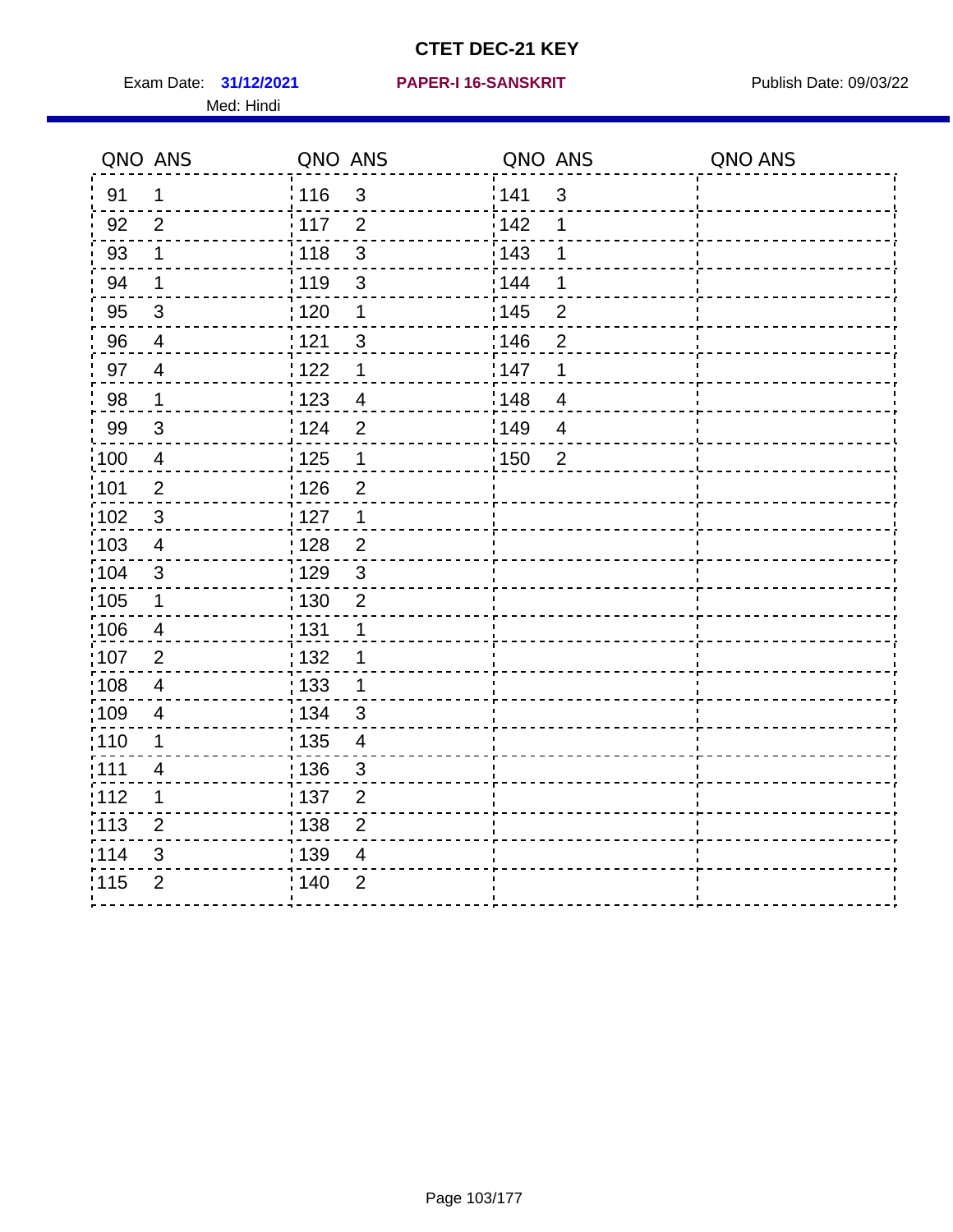Exam Date: 01/01/2022 PAPER-I-MAIN PUblish Date: 09/03/22 Med: Hindi

**01/01/2022 PAPER-I -MAIN**

|                  | QNO ANS        | QNO ANS |                          |      | QNO ANS                 | QNO ANS      |                           |
|------------------|----------------|---------|--------------------------|------|-------------------------|--------------|---------------------------|
| 1                | $\overline{4}$ | 26      | $\overline{2}$           | ¦ 51 | $\overline{2}$          | 76           | $\overline{2}$            |
| 2                | $\mathbf 1$    | 27      | $\mathbf{3}$             | 52   | $\overline{4}$          | 77           | $\overline{4}$            |
| 3                | 4              | 28      | 1                        | 53   | 4                       | 78           | 3                         |
| 4                | $\mathbf 1$    | 29      | 1                        | 54   | 1                       | 79           | $\overline{4}$            |
| 5                | 3              | 30      | $\mathbf 2$              | 55   | 1                       | 80           | 1                         |
| 6                | 1              | 31      | 3                        | 56   | 1                       | 81           | 1                         |
| 7                | $\overline{2}$ | 32      | $\overline{4}$           | 57   | 3                       | 82           | $\overline{4}$            |
| 8                | 1              | 33      | $\sqrt{3}$               | 58   | $\overline{2}$          | 83           | $\overline{4}$            |
| $\boldsymbol{9}$ | 1              | 34      | $\overline{2}$           | 59   | $\overline{\mathbf{4}}$ | 84           | $\mathfrak{S}$            |
| 10               | 3              | 35      | $\overline{\mathcal{A}}$ | 60   | $\sqrt{3}$              | 85           | $\mathbf{1}$              |
| 11               | $\overline{2}$ | 36      | $\overline{\mathbf{4}}$  | 61   | 9                       | 86           | $\ensuremath{\mathsf{3}}$ |
| 12               | $\sqrt{3}$     | 37      | $\mathfrak{S}$           | 62   | $\mathbf{2}$            | 87           | $\mathfrak{S}$            |
| 13               | $\mathbf 1$    | 38      | $\overline{2}$           | 63   | 4                       | 88           | $\overline{2}$            |
| 14               | 2              | 39      | 2                        | 64   | 1                       | 89           | $\overline{2}$            |
| 15               | 9              | 40      | $\mathfrak{S}$           | 65   | $\overline{2}$          | $90^{\circ}$ | 3                         |
| 16               | $\overline{4}$ | 41      | $\mathbf 1$              | 66   | $\mathfrak{B}$          |              |                           |
| 17               | 1              | 42      | 9                        | .67  | 2                       |              |                           |
| 18               | 2              | 43      | 1                        | 68   | $\overline{2}$          |              |                           |
| 19               | 2              | 44      | $\overline{4}$           | 69   | 3                       |              |                           |
| 20               | 1              | 45      | $\overline{2}$           | 70   | 1                       |              |                           |
| 21               | 4              | 46      | 3                        | : 71 | 3                       |              |                           |
| 22               | 1              | 47      | 4                        | 72   | $\mathfrak{B}$          |              |                           |
| 23               | $\mathbf 1$    | 48      | $\overline{2}$           | 73   | 3                       |              |                           |
| 24               | 3              | 49      | $\overline{2}$           | 74   | 3                       |              |                           |
| 25               | 3              | 50      | $\mathfrak{B}$           | .75  | $\overline{\mathbf{4}}$ |              |                           |

Answer key 9 means marks awarded to all the candidates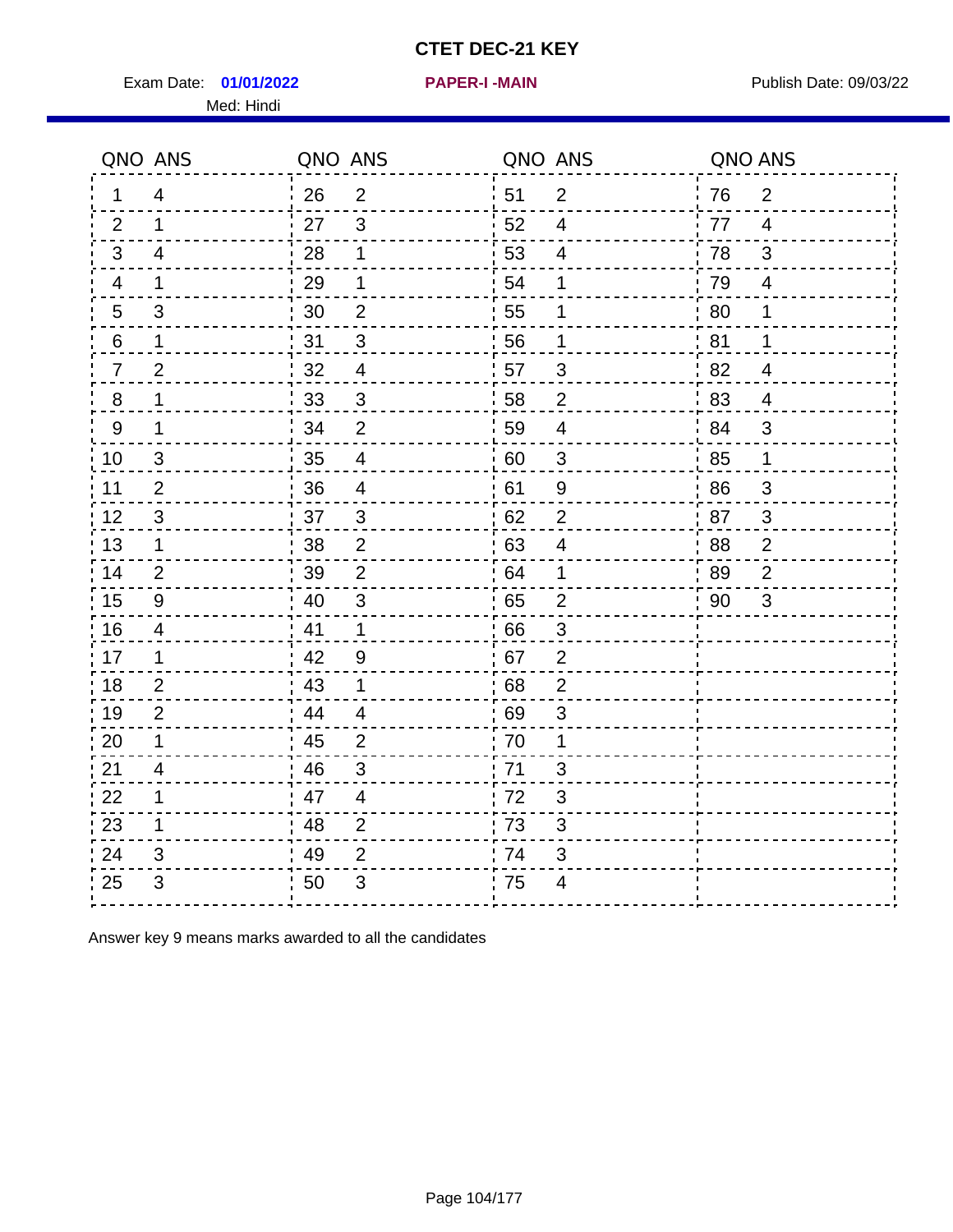Exam Date: 01/01/2022 PAPER-I 01-ENGLISH PREER FOR Publish Date: 09/03/22 Med: Hindi

**01/01/2022 PAPER-I 01-ENGLISH**

|                   | QNO ANS                  | QNO ANS           |                          | QNO ANS |                | QNO ANS |
|-------------------|--------------------------|-------------------|--------------------------|---------|----------------|---------|
| 91                | $\mathbf 1$              | : 116             | 3                        | 141     | $\mathbf{3}$   |         |
| 92                | $\mathbf{3}$             | 117               | $\overline{2}$           | 142     | $\mathbf{3}$   |         |
| 93                | $\sqrt{3}$               | 118               | $\overline{2}$           | 143     | $\overline{2}$ |         |
| 94                | $\overline{2}$           | : 119             | 3                        | 144     | $\overline{2}$ |         |
| 95                | $\overline{\mathcal{A}}$ | :120              | 1                        | : 145   | $\overline{2}$ |         |
| 96                | $\overline{2}$           | 121               | 1                        | 146     | $\overline{2}$ |         |
| 97                | $\overline{2}$           | 1122              | $\mathfrak{S}$           | 147     | $\mathfrak{S}$ |         |
| 98                | $\overline{2}$           | 1123              | $\overline{4}$           | 148     | 1              |         |
| 99                | $\sqrt{3}$               | 124               | $\overline{4}$           | 149     | $\overline{2}$ |         |
| 100               | $\sqrt{3}$               | $\frac{1}{1}$ 125 | $\overline{\mathbf{4}}$  | 150     | 1              |         |
| 101               | $\overline{\mathbf{4}}$  | : 126             | 1                        |         |                |         |
| :102              | $\overline{\mathbf{4}}$  | : 127             | $\mathbf{3}$             |         |                |         |
| $\frac{1}{1}$ 103 | $\mathfrak{B}$           | 128               | $\mathbf{3}$             |         |                |         |
| 104               | $\mathbf 1$              | : 129             | 9                        |         |                |         |
| :105              | $\mathbf{2}$             | : 130             | $\overline{4}$           |         |                |         |
| 106               | $\mathbf 1$              | : 131             | 3                        |         |                |         |
| 107               | 1                        | :132              | $\mathbf{3}$             |         |                |         |
| :108              | $\mathbf 1$              | : 133             | $\overline{2}$           |         |                |         |
| :109              | $\overline{2}$           | : 134             | $\overline{\mathcal{A}}$ |         |                |         |
| :110              | $\overline{\mathbf{4}}$  | $\frac{1}{1}$ 135 | $\overline{4}$           |         |                |         |
| :111              | 1                        | : 136             | 1                        |         |                |         |
| 112               | $\overline{2}$           | : 137             | 1                        |         |                |         |
| $\frac{1}{1}$ 113 | 3                        | : 138             | $\mathbf 1$              |         |                |         |
| 114               | 1                        | 139               | 3                        |         |                |         |
| 115               | 1                        | : 140             | $\overline{2}$           |         |                |         |
|                   |                          |                   |                          |         |                |         |

Answer key 9 means marks awarded to all the candidates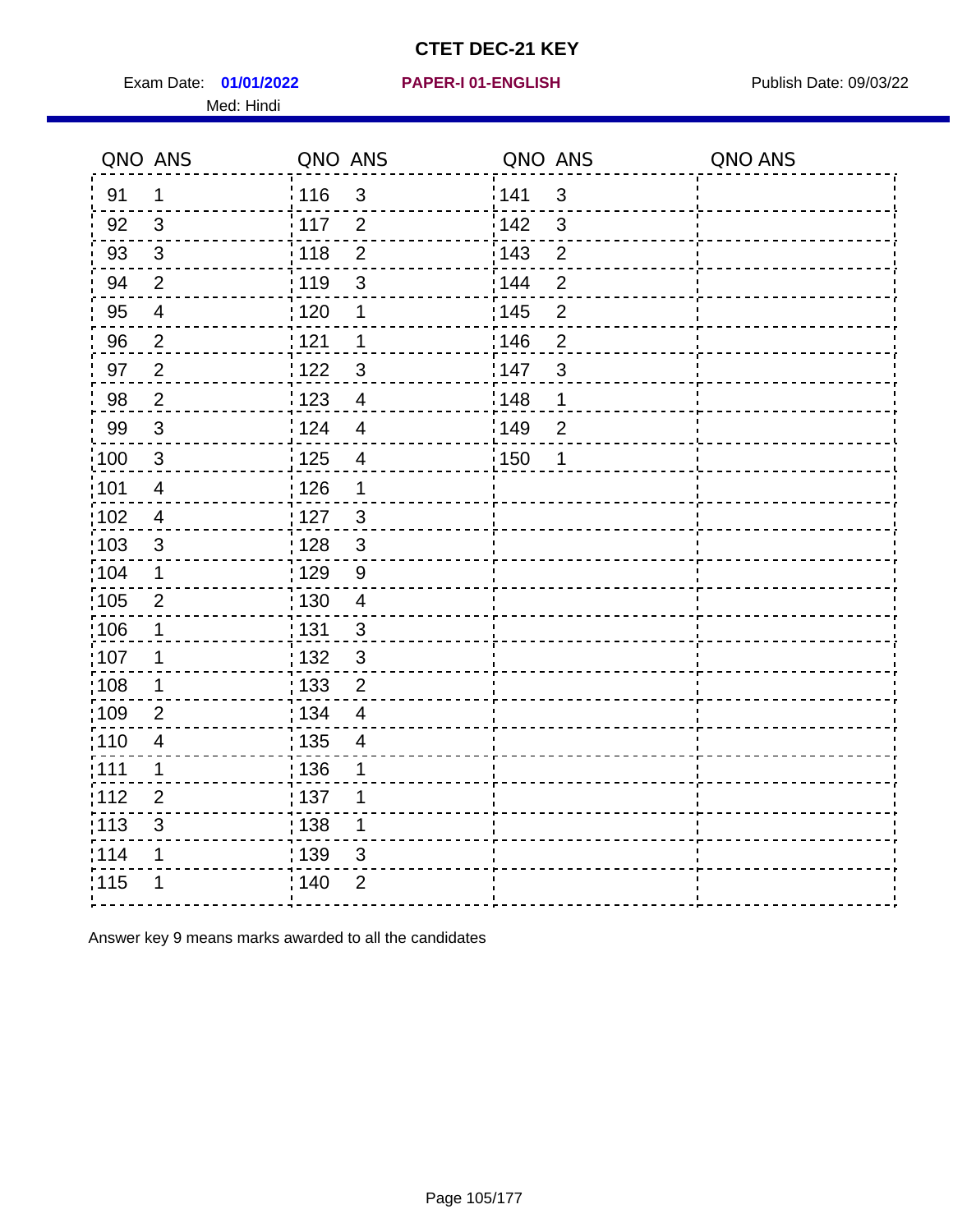Exam Date: 01/01/2022 **PAPER-I 02-HINDI Exam Date: 09/03/22** Med: Hindi

**01/01/2022 PAPER-I 02-HINDI**

|                   | QNO ANS                 | QNO ANS           |                         | QNO ANS           |                | QNO ANS |
|-------------------|-------------------------|-------------------|-------------------------|-------------------|----------------|---------|
| 91                | $\overline{2}$          | 116               | $\mathsf 3$             | 141               | $\sqrt{3}$     |         |
| 92                | $\mathfrak{S}$          | 117               | $\overline{2}$          | 142               | 3              |         |
| 93                | $\mathbf{3}$            | 118               | $\overline{2}$          | 143               | $\overline{2}$ |         |
| 94                | 1                       | : 119             | $\mathbf{3}$            | 144               | $\overline{2}$ |         |
| 95                | 1                       | : 120             | 1                       | : 145             | $\overline{2}$ |         |
| 96                | $\overline{2}$          | 121               | 1                       | 146               | $\overline{2}$ |         |
| 97                | $\overline{2}$          | : 122             | 3                       | 147               | 3              |         |
| $98\,$            | $\mathbf{3}$            | 123               | $\mathbf{1}$            | $\frac{1}{2}$ 148 | 1              |         |
| 99                | $\mathbf 1$             | 124               | $\overline{2}$          | $\frac{1}{2}$ 149 | $\overline{2}$ |         |
| 100               | $\mathfrak{S}$          | 125               | $\overline{2}$          | 150               | $\mathbf 1$    |         |
| :101              | $\overline{4}$          | 126               | $\overline{\mathbf{4}}$ |                   |                |         |
| 102               | 1                       | : 127             | 1                       |                   |                |         |
| 103               | $\mathbf{3}$            | 128               | $\mathfrak{3}$          |                   |                |         |
| 104               | $\overline{\mathbf{4}}$ | : 129             | $\overline{2}$          |                   |                |         |
| $\frac{1}{1}$ 105 | $\overline{2}$          | : 130             | $\mathfrak{S}$          |                   |                |         |
| :106              | 1                       | : 131             | $\overline{4}$          |                   |                |         |
| :107              | 1                       | : 132             | $\overline{4}$          |                   |                |         |
| $\frac{1}{1}$ 108 | $\mathbf 1$             | : 133             | 1                       |                   |                |         |
| :109              | $\overline{2}$          | : 134             | 1                       |                   |                |         |
| :110              | 4                       | : 135             | 4                       |                   |                |         |
| 111               | 1                       | : 136             | 1                       |                   |                |         |
| 112               | $\overline{2}$          | $\frac{1}{1}$ 137 | 1                       |                   |                |         |
| 113               | 3                       | 138               | 1                       |                   |                |         |
| 1114              | 1                       | 139               | 3                       |                   |                |         |
| 115               | 1                       | 140               | $\overline{2}$          |                   |                |         |
|                   |                         |                   |                         |                   |                |         |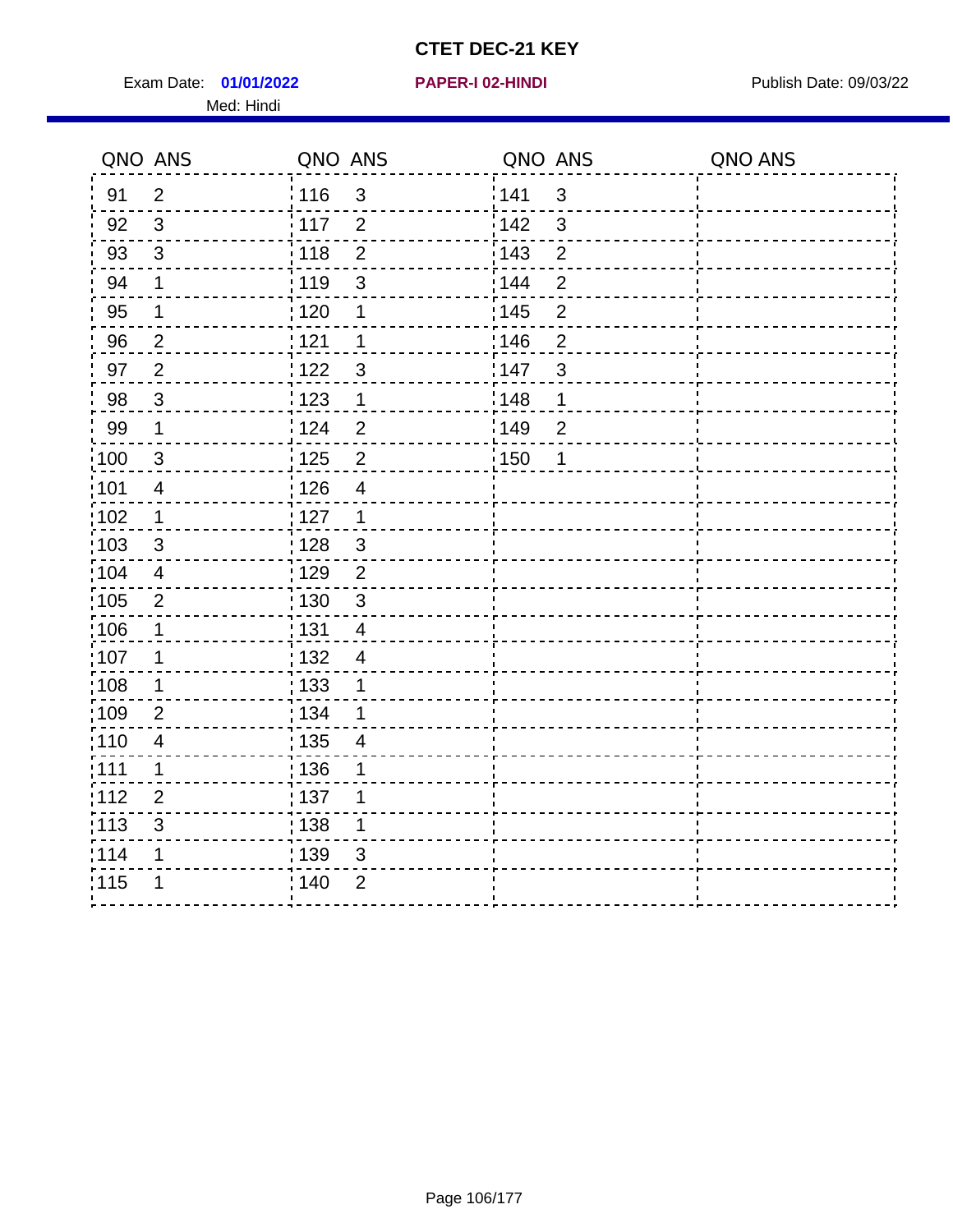Exam Date: 03/01/2022 **PAPER-I-MAIN Provided by Publish Date: 09/03/22** Med: Hindi

**03/01/2022 PAPER-I -MAIN**

|                | QNO ANS          | QNO ANS |                           | QNO ANS |                          | QNO ANS |                          |
|----------------|------------------|---------|---------------------------|---------|--------------------------|---------|--------------------------|
| 1              | $\overline{2}$   | 26      | $\overline{4}$            | ¦ 51    | $\sqrt{3}$               | 76      | $\mathfrak{3}$           |
| 2              | 3                | 27      | 2                         | 52      | $\overline{2}$           | 77      | 3                        |
| 3              | $\overline{2}$   | 28      | $\overline{2}$            | 53      | 1                        | 78      | $\mathfrak{B}$           |
| $\overline{4}$ | $\boldsymbol{9}$ | 29      | $\overline{2}$            | 54      | $\mathbf 1$              | 79      | 1                        |
| 5              | 3                | 30      | $\overline{4}$            | 55      | 1                        | 80      | 3                        |
| 6              | $\mathbf 1$      | 31      | $\overline{4}$            | 56      | $\overline{2}$           | 81      | 4                        |
| 7              | $\overline{2}$   | 32      | $\overline{2}$            | 57      | $\mathbf{2}$             | 82      | 1                        |
| 8              | $\mathfrak{S}$   | 33      | $\mathbf 2$               | 58      | $\mathfrak{S}$           | 83      | $\overline{2}$           |
| $9\,$          | $\mathbf 1$      | 34      | $\mathfrak{B}$            | 59      | 1                        | 84      | 3                        |
| 10             | $\mathfrak{S}$   | 35      | $\mathbf 1$               | 60      | $\overline{2}$           | 85      | $\overline{\mathcal{A}}$ |
| 11             | $\overline{2}$   | 36      | $\overline{2}$            | 61      | $\mathbf{2}$             | 86      | $\sqrt{3}$               |
| 12             | $\mathfrak{S}$   | 37      | $\boldsymbol{9}$          | 62      | $\sqrt{3}$               | 87      | $\overline{4}$           |
| 13             | 3                | 38      | $\overline{2}$            | .63     | 1                        | 88      | 1                        |
| 14             | 3                | 39      | 4                         | 64      | $\overline{2}$           | 89      | 1                        |
| 15             | $\boldsymbol{9}$ | 40      | $\mathbf 1$               | 65      | $\mathbf{2}$             | 90      | 3                        |
| 16             | $\mathfrak{S}$   | 41      | $\mathfrak{S}$            | 66      | $\overline{2}$           |         |                          |
| 17             | 2                | 42      | 1                         | .67     | $\overline{2}$           |         |                          |
| 18             | $\overline{2}$   | 43      | 3                         | 68      | 3                        |         |                          |
| 19             | 1                | 44      | $\overline{2}$            | 69      | 3                        |         |                          |
| 20             | 3                | 45      | $\sqrt{3}$                | 70      | 3                        |         |                          |
| 21             | 1                | 46      | 3                         | .71     | 1                        |         |                          |
| 22             | 2                | 47      | 3                         | 72      | $\overline{4}$           |         |                          |
| 23             | $\overline{4}$   | 48      | $\overline{2}$            | 73      | $\overline{\mathcal{A}}$ |         |                          |
| 24             | 3                | 49      | $\ensuremath{\mathsf{3}}$ | 74      | 4                        |         |                          |
| 25             | 4                | 50      | $\overline{2}$            | 75      | 3                        |         |                          |

Answer key 9 means marks awarded to all the candidates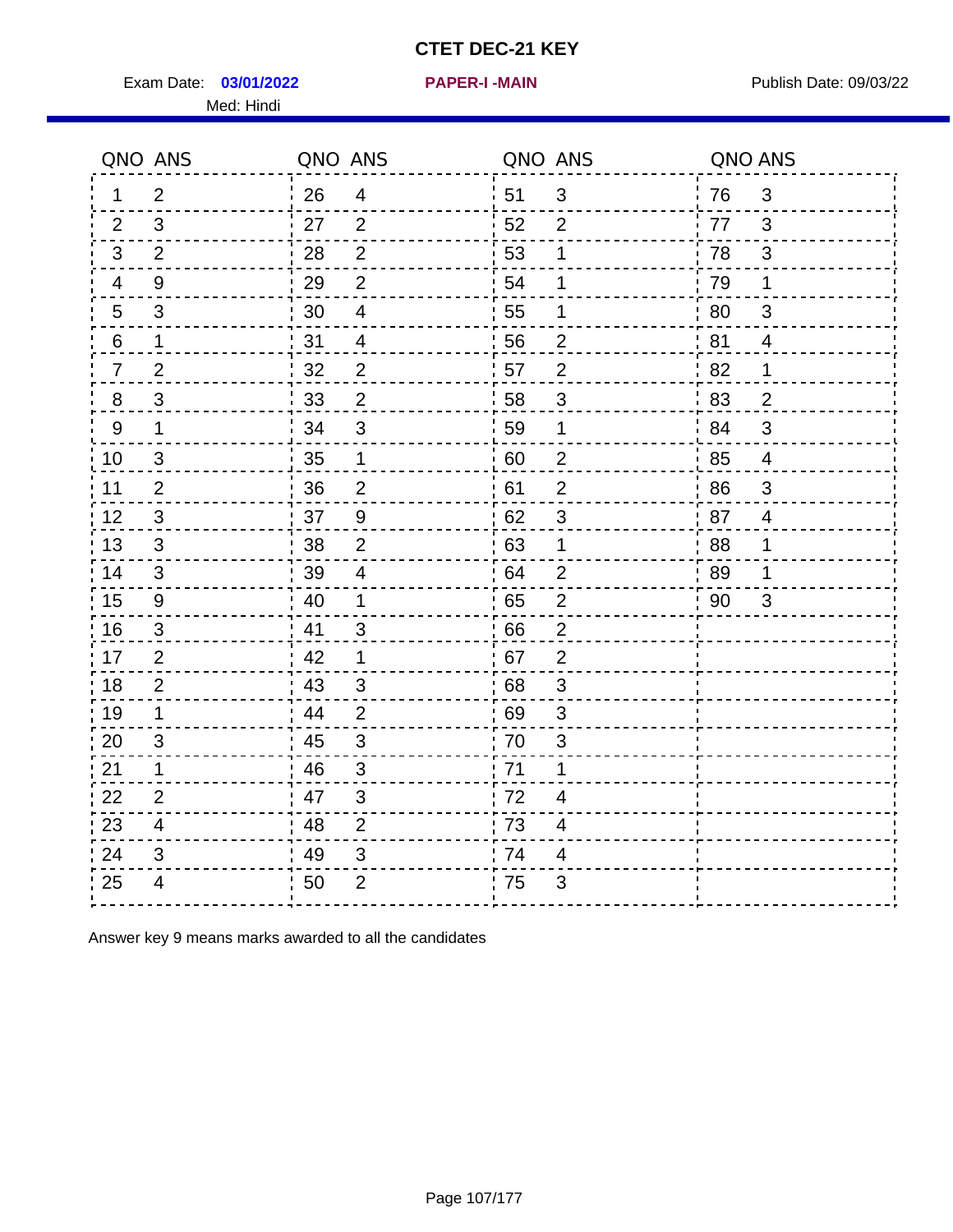Exam Date: 03/01/2022 PAPER-I 01-ENGLISH PREERENT Publish Date: 09/03/22 Med: Hindi

#### **03/01/2022 PAPER-I 01-ENGLISH**

|                   | QNO ANS                  | QNO ANS           |                          | QNO ANS           |                          | QNO ANS |
|-------------------|--------------------------|-------------------|--------------------------|-------------------|--------------------------|---------|
| 91                | $\overline{2}$           | ¦ 116             | $\overline{2}$           | 141               | $\mathfrak{S}$           |         |
| 92                | $\mathbf{3}$             | 117               | $\overline{2}$           | 142               | 1                        |         |
| 93                | $\sqrt{3}$               | 118               | $\mathfrak{S}$           | 143               | 1                        |         |
| 94                | $\overline{2}$           | : 119             | $\overline{2}$           | : 144             | $\overline{2}$           |         |
| 95                | $\mathfrak{B}$           | : 120             | 1                        | : 145             | $\overline{\mathcal{A}}$ |         |
| 96                | $\mathbf{1}$             | 121               | $\sqrt{3}$               | 146               | $\overline{\mathcal{A}}$ |         |
| 97                | $\overline{4}$           | 122               | $\overline{4}$           | 147               | 1                        |         |
| 98                | $\overline{2}$           | 123               | $\mathbf 1$              | 148               | $\overline{2}$           |         |
| 99                | $\sqrt{3}$               | 124               | $\overline{2}$           | 149               | $\mathfrak{S}$           |         |
| $\frac{1}{1}$ 100 | $\sqrt{3}$               | $\frac{1}{1}$ 125 | $\overline{\mathbf{4}}$  | $\frac{1}{1}$ 150 | $\mathbf{3}$             |         |
| :101              | $\mathbf 2$              | : 126             | $\overline{2}$           |                   |                          |         |
| $\frac{1}{1}$ 102 | $\overline{4}$           | :127              | $\mathbf{1}$             |                   |                          |         |
| 103               | 4                        | : 128             | $\overline{4}$           |                   |                          |         |
| 104               | $\mathbf 1$              | : 129             | $\mathbf{3}$             |                   |                          |         |
| 105               | $\sqrt{3}$               | : 130             | $\overline{2}$           |                   |                          |         |
| 106               | 2                        | : 131             | $\overline{4}$           |                   |                          |         |
| 107               | $\overline{2}$           | 132               | $\overline{2}$           |                   |                          |         |
| 108               | $\mathbf 1$              | 133               | $\overline{\mathbf{4}}$  |                   |                          |         |
| :109              | $\overline{2}$           | : 134             | $\overline{2}$           |                   |                          |         |
| :110              | $\overline{\mathcal{A}}$ | 135               | 3                        |                   |                          |         |
| :111              | $\overline{2}$           | : 136             | $\overline{\mathcal{A}}$ |                   |                          |         |
| 112               | $\overline{2}$           | 137               | $\overline{4}$           |                   |                          |         |
| 113               | 1                        | 138               | $\overline{2}$           |                   |                          |         |
| 114               | 4                        | 139               | 3                        |                   |                          |         |
| 115               | 1                        | 140               | $\overline{4}$           |                   |                          |         |
|                   |                          |                   |                          |                   |                          |         |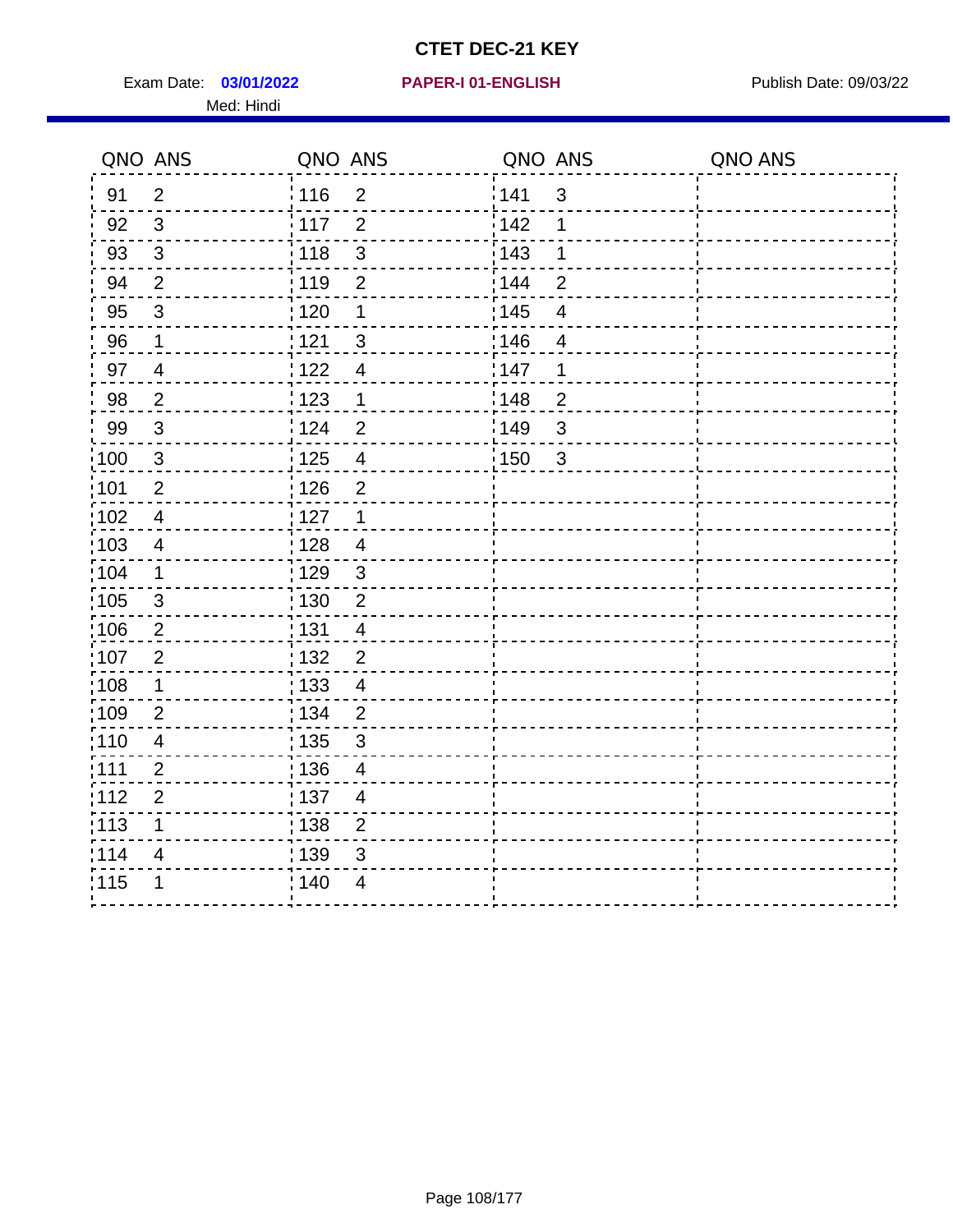Exam Date: 03/01/2022 **PAPER-I 02-HINDI** PUBLISH Date: 09/03/22 Med: Hindi

|      | QNO ANS                  | QNO ANS |                           | QNO ANS |                          | QNO ANS |
|------|--------------------------|---------|---------------------------|---------|--------------------------|---------|
| 91   | $\mathbf{3}$             | 116     | $\overline{2}$            | 1141    | $\sqrt{3}$               |         |
| 92   | $\mathbf 1$              | 117     | $\overline{2}$            | 142     | 1                        |         |
| 93   | $\mathbf 1$              | 118     | $\mathbf{3}$              | 143     | 1                        |         |
| 94   | $\overline{\mathcal{A}}$ | : 119   | $\overline{2}$            | : 144   | $\overline{2}$           |         |
| 95   | $\mathfrak{B}$           | : 120   | 1                         | : 145   | $\overline{\mathcal{A}}$ |         |
| 96   | $\overline{2}$           | 121     | $\overline{2}$            | 146     | $\overline{4}$           |         |
| 97   | $\boldsymbol{2}$         | 122     | $\overline{2}$            | 147     | 1                        |         |
| 98   | $\overline{2}$           | 123     | $\overline{1}$            | 148     | $\overline{2}$           |         |
| 99   | $\overline{4}$           | 124     | $\sqrt{3}$                | :149    | $\mathsf 3$              |         |
| :100 | $\overline{4}$           | 125     | $\mathbf{1}$              | 150     | $\mathbf{3}$             |         |
| :101 | $\sqrt{3}$               | : 126   | $\ensuremath{\mathsf{3}}$ |         |                          |         |
| 102  | $\overline{2}$           | : 127   | 2                         |         |                          |         |
| 103  | $\overline{2}$           | :128    | $\mathbf 1$               |         |                          |         |
| 104  | $\mathbf{3}$             | : 129   | $\overline{2}$            |         |                          |         |
| 105  | $\sqrt{2}$               | 130     | $\mathbf 1$               |         |                          |         |
| :106 | $\overline{2}$           | : 131   | $\overline{4}$            |         |                          |         |
| 107  | $\overline{2}$           | :132    | $\overline{2}$            |         |                          |         |
| 108  | $\mathbf 1$              | : 133   | $\overline{4}$            |         |                          |         |
| ;109 | $\mathbf 2$              | : 134   | $\overline{2}$            |         |                          |         |
| :110 | $\overline{4}$           | : 135   | 1                         |         |                          |         |
| 111  | $\overline{2}$           | : 136   | $\overline{4}$            |         |                          |         |
| 112  | $\mathbf 2$              | 137     | $\overline{4}$            |         |                          |         |
| 113  | 1                        | : 138   | $\overline{c}$            |         |                          |         |
| 1114 | 4                        | 139     | 3                         |         |                          |         |
| 115  | 1                        | 140     | $\overline{4}$            |         |                          |         |
|      |                          |         |                           |         |                          |         |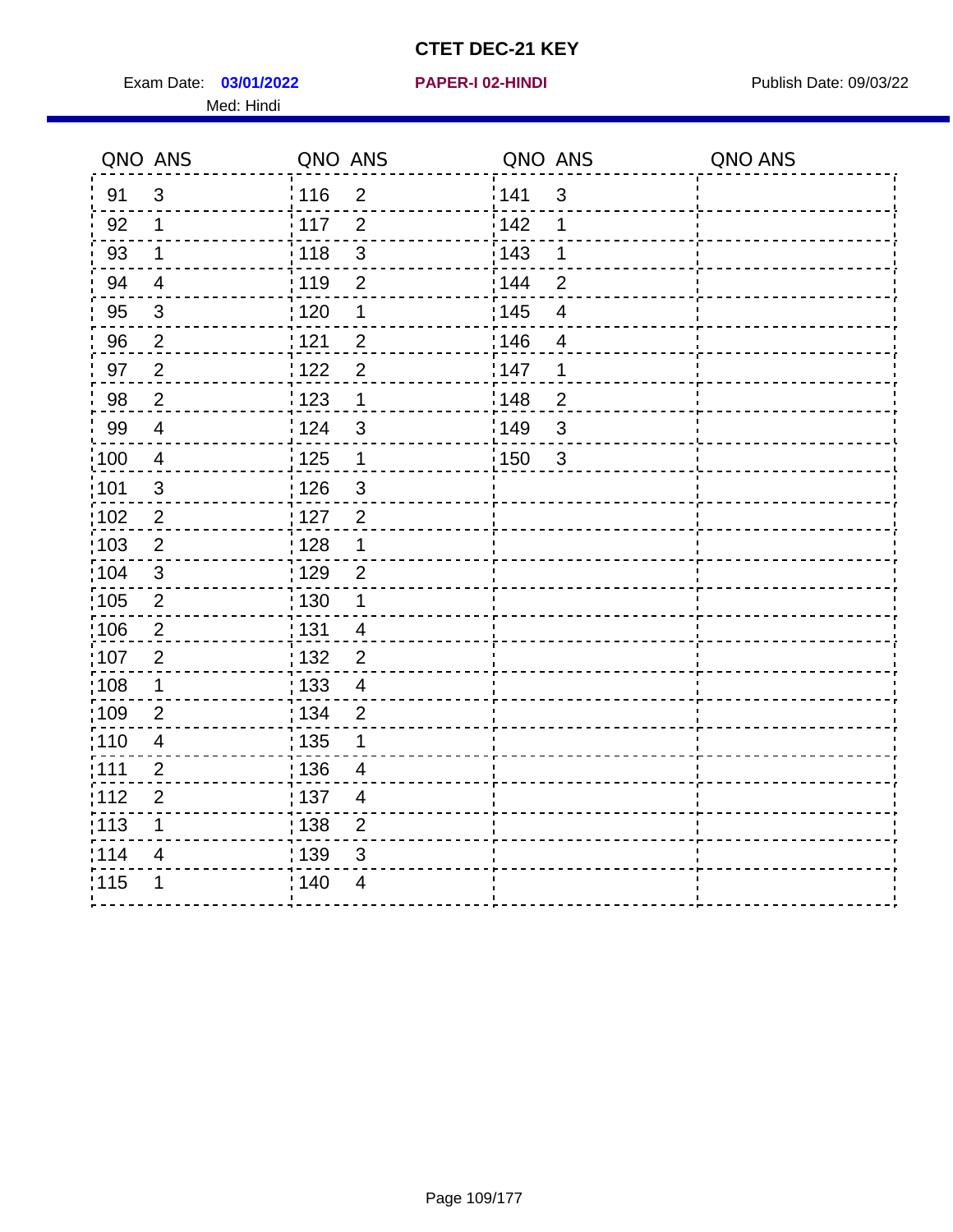Exam Date: 04/01/2022 **PAPER-I-MAIN Exam Date: 09/03/22** Med: Hindi

**04/01/2022 PAPER-I -MAIN**

|         | QNO ANS                  | QNO ANS |                          | QNO ANS          |                           | QNO ANS |                |
|---------|--------------------------|---------|--------------------------|------------------|---------------------------|---------|----------------|
| 1       | 1                        | 26      | 3                        | 51               | $\overline{4}$            | 76      | $\mathfrak{S}$ |
| 2       | 1                        | 27      | $\mathbf{3}$             | 52               | $\overline{2}$            | 77      | 1              |
| 3       | $\overline{2}$           | 28      | $\overline{4}$           | 53               | $\overline{2}$            | 78      | 1              |
| 4       | 1                        | 29      | 1                        | 54               | $\sqrt{3}$                | 79      | $\overline{4}$ |
| 5       | $\overline{2}$           | 30      | $\overline{\mathcal{A}}$ | 55               | 1                         | 80      | $\overline{4}$ |
| 6       | $\overline{2}$           | 31      | 3                        | 56               | $\overline{2}$            | 81      | 1              |
| 7       | 1                        | 32      | $\sqrt{3}$               | 57               | $\sqrt{3}$                | 82      | $\overline{4}$ |
| $\bf 8$ | $\overline{2}$           | $33\,$  | $\overline{4}$           | 58               | $\overline{c}$            | 83      | 1              |
| 9       | $\overline{2}$           | 34      | 3                        | 59               | $\mathbf 2$               | 84      | 1              |
| 10      | $\mathbf{2}$             | 35      | $\mathsf 3$              | 60               | $\ensuremath{\mathsf{3}}$ | 85      | 1              |
| 11      | $\overline{2}$           | 36      | $\overline{2}$           | 61               | $\overline{2}$            | 86      | $\overline{4}$ |
| 12      | 1                        | 37      | $\overline{2}$           | 62               | $\mathbf 1$               | 87      | 1              |
| 13      | 1                        | 38      | 1                        | 63               | $\overline{2}$            | 88      | 1              |
| 14      | 1                        | 39      | $\overline{2}$           | 64               | 1                         | 89      | 1              |
| 15      | $\mathfrak{S}$           | 40      | $\mathfrak{S}$           | 65               | 1                         | 90      |                |
| 16      | 1                        | 41      | 3                        | 66               | 1                         |         |                |
| 17      | 1                        | 42      | $\overline{4}$           | 67               | $\overline{2}$            |         |                |
| 18      | $\mathbf 1$              | 43      | $\overline{2}$           | 68               | $\sqrt{3}$                |         |                |
| 19      | $\overline{\mathcal{A}}$ | 44      | $\mathfrak{S}$           | .69              | $\mathbf{2}$              |         |                |
| 20      | 1                        | 45      | $\overline{2}$           | 70               | 1                         |         |                |
| 21      | $\overline{2}$           | 46      | $\overline{2}$           | 71               | $\overline{2}$            |         |                |
| 22      | 1                        | 47      | $\mathfrak{B}$           | 72               | 1                         |         |                |
| 23      | $\overline{\mathbf{4}}$  | 48      | $\overline{\mathbf{4}}$  | $\frac{1}{2}$ 73 | $\overline{2}$            |         |                |
| 24      | 4                        | 49      | 3                        | .74              | 1                         |         |                |
| 25      | 1                        | 50      | 3                        | 75               | $\overline{2}$            |         |                |
|         |                          |         |                          |                  |                           |         |                |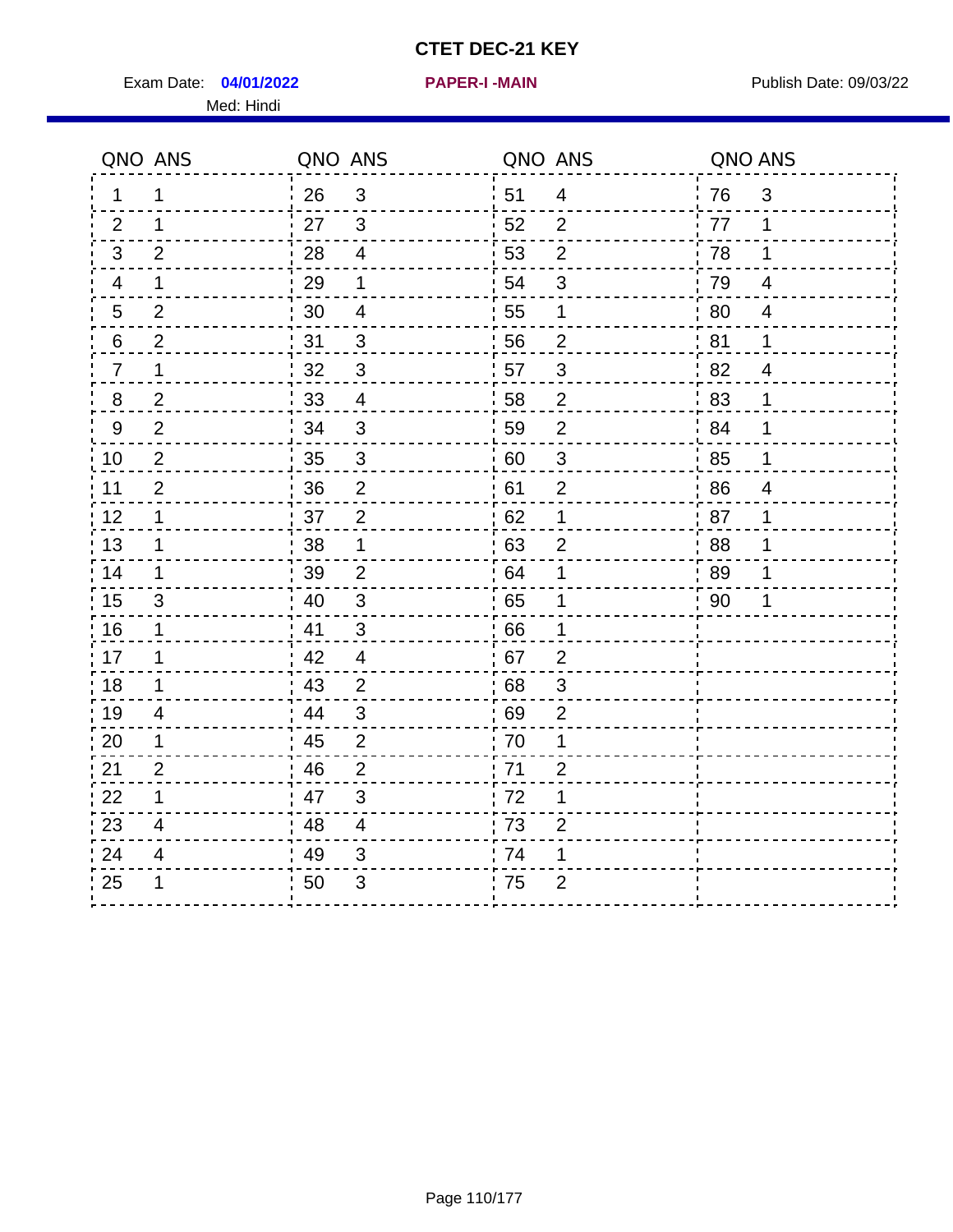Exam Date: 04/01/2022 PAPER-I 01-ENGLISH PUBLISH Publish Date: 09/03/22 Med: Hindi

**04/01/2022 PAPER-I 01-ENGLISH**

|       | QNO ANS                   | QNO ANS           |                | QNO ANS           |                          | QNO ANS |
|-------|---------------------------|-------------------|----------------|-------------------|--------------------------|---------|
| 91    | $\mathfrak{S}$            | 116               | $\overline{2}$ | 1141              | $\mathfrak{S}$           |         |
| 92    | $\overline{2}$            | $\frac{1}{117}$   | 3              | 142               | 1                        |         |
| 93    | $\sqrt{3}$                | : 118             | $\mathfrak{S}$ | 143               | $\overline{\mathbf{4}}$  |         |
| 94    | 1                         | : 119             | 1              | 144               | $\overline{\mathcal{A}}$ |         |
| 95    | 1                         | : 120             | 1              | : 145             | 1                        |         |
| 96    | 1                         | : 121             | 4              | 146               | $\overline{2}$           |         |
| 97    | $\overline{2}$            | 1122              | $\overline{4}$ | 147               | 1                        |         |
| 98    | $\mathbf{3}$              | 1123              | $\mathbf{1}$   | 148               | $\overline{\mathcal{A}}$ |         |
| 99    | $\sqrt{3}$                | 124               | $\overline{2}$ | ¦ 149             | 1                        |         |
| :100  | $\mathbf 1$               | 125               | $\overline{4}$ | $\frac{1}{2}$ 150 | $\overline{2}$           |         |
| :101  | 1                         | : 126             | $\overline{2}$ |                   |                          |         |
| 102   | $\overline{4}$            | : 127             | $\mathbf{3}$   |                   |                          |         |
| 103   | 3                         | :128              | $\overline{4}$ |                   |                          |         |
| 104   | $\overline{2}$            | : 129             | $\overline{2}$ |                   |                          |         |
| 105   | $\mathbf 2$               | $\frac{1}{1}$ 130 | $\mathbf{3}$   |                   |                          |         |
| 106   | $\mathfrak{S}$            | : 131             | $\overline{2}$ |                   |                          |         |
| 107   | 1                         | :132              | 1              |                   |                          |         |
| :108  | $\ensuremath{\mathsf{3}}$ | 133               | $\mathbf{3}$   |                   |                          |         |
| :109  | $\overline{2}$            | : 134             | $\mathfrak{S}$ |                   |                          |         |
| :110  | 3                         | : 135             | 4              |                   |                          |         |
| 111   | $\overline{c}$            | 136               | $\mathfrak{S}$ |                   |                          |         |
| 112   | 1                         | $\frac{1}{1}$ 137 | 1              |                   |                          |         |
| : 113 | 3                         | : 138             | $\overline{4}$ |                   |                          |         |
| 114   | 3                         | 139               | $\overline{2}$ |                   |                          |         |
| 115   | $\overline{4}$            | 140               | $\overline{2}$ |                   |                          |         |
|       |                           |                   |                |                   |                          |         |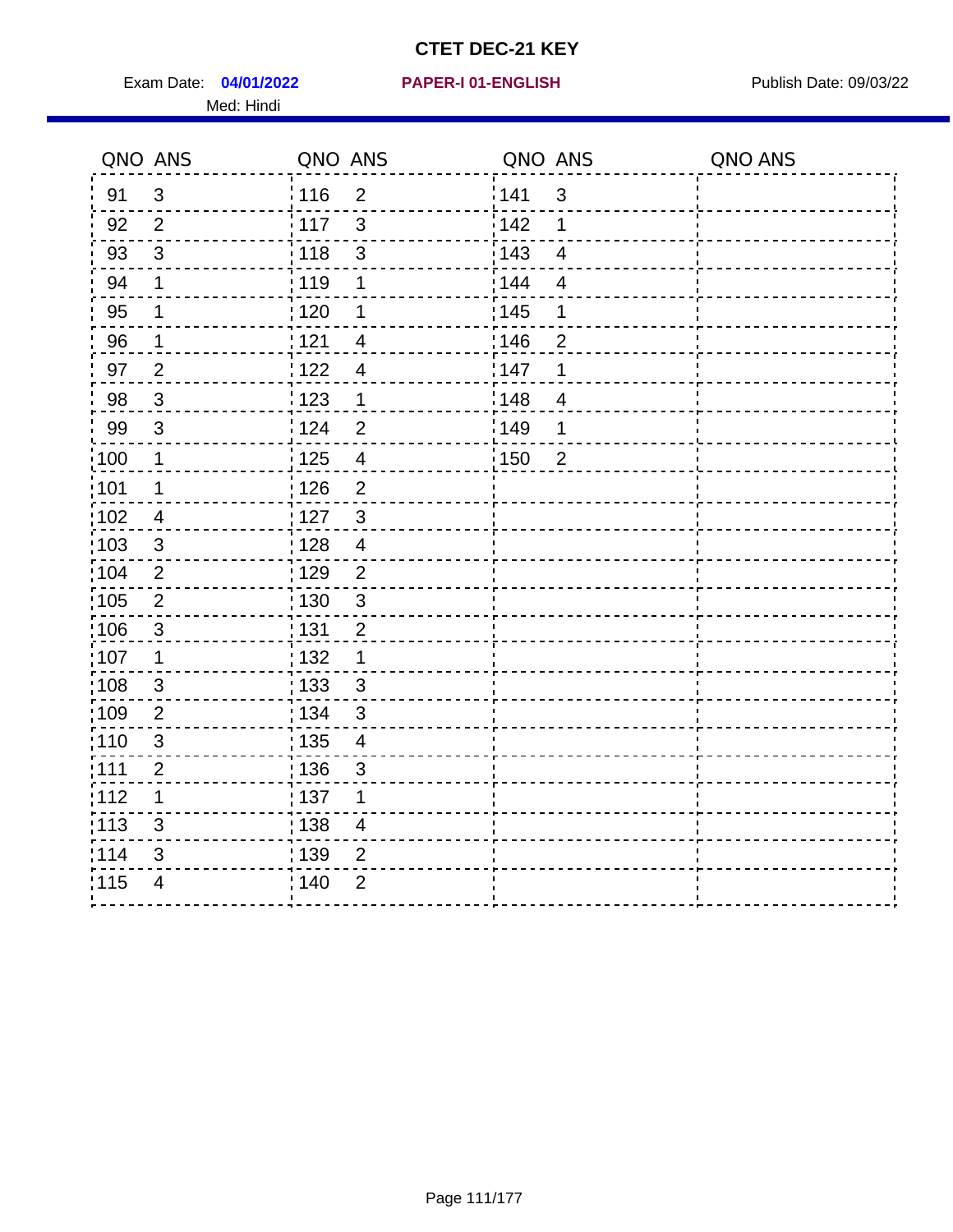Exam Date: 04/01/2022 **PAPER-I 02-HINDI** PAPER FOR Publish Date: 09/03/22 Med: Hindi

|        | QNO ANS        | QNO ANS           |                         | QNO ANS           |                          | QNO ANS |
|--------|----------------|-------------------|-------------------------|-------------------|--------------------------|---------|
| 91     | 1              | 116               | $\overline{2}$          | 141               | $\sqrt{3}$               |         |
| 92     | $\overline{2}$ | $\frac{1}{117}$   | 3                       | 142               | 1                        |         |
| 93     | $\overline{4}$ | 118               | $\mathbf{3}$            | 143               | $\overline{\mathbf{4}}$  |         |
| 94     | $\overline{4}$ | : 119             | 1                       | 144               | $\overline{4}$           |         |
| 95     | 1              | : 120             | 1                       | : 145             | 1                        |         |
| 96     | $\overline{2}$ | : 121             | $\overline{2}$          | 146               | 2                        |         |
| 97     | $\mathbf{3}$   | 122               | 1                       | 147               | 1                        |         |
| $98\,$ | $\overline{4}$ | 123               | $\mathfrak{3}$          | 148               | $\overline{\mathcal{A}}$ |         |
| 99     | $\overline{2}$ | :124              | $\overline{\mathbf{4}}$ | $\frac{1}{2}$ 149 | 1                        |         |
| 100    | $\mathbf{3}$   | 125               | $\overline{2}$          | 150               | $\overline{2}$           |         |
| :101   | 1              | : 126             | $\mathfrak{S}$          |                   |                          |         |
| 102    | $\overline{2}$ | : 127             | $\mathbf{3}$            |                   |                          |         |
| 103    | $\mathfrak{B}$ | :128              | $\mathbf{3}$            |                   |                          |         |
| :104   | $\mathbf 1$    | : 129             | $\overline{2}$          |                   |                          |         |
| 105    | $\overline{4}$ | : 130             | $\overline{2}$          |                   |                          |         |
| :106   | $\mathfrak{S}$ | : 131             | $\overline{2}$          |                   |                          |         |
| 107    | 1              | : 132             | 1                       |                   |                          |         |
| 108    | $\mathbf{3}$   | 133               | $\mathfrak{3}$          |                   |                          |         |
| :109   | $\overline{2}$ | : 134             | $\mathfrak{3}$          |                   |                          |         |
| :110   | $\mathbf{3}$   | : 135             | $\overline{2}$          |                   |                          |         |
| :111   | $\overline{2}$ | : 136             | $\mathfrak{S}$          |                   |                          |         |
| 112    | 1              | $\frac{1}{1}$ 137 | 1                       |                   |                          |         |
| : 113  | 3              | : 138             | $\overline{\mathbf{4}}$ |                   |                          |         |
| 1114   | 3              | : 139             | $\overline{2}$          |                   |                          |         |
| 115    | $\overline{4}$ | 140               | $\overline{2}$          |                   |                          |         |
|        |                |                   |                         |                   |                          |         |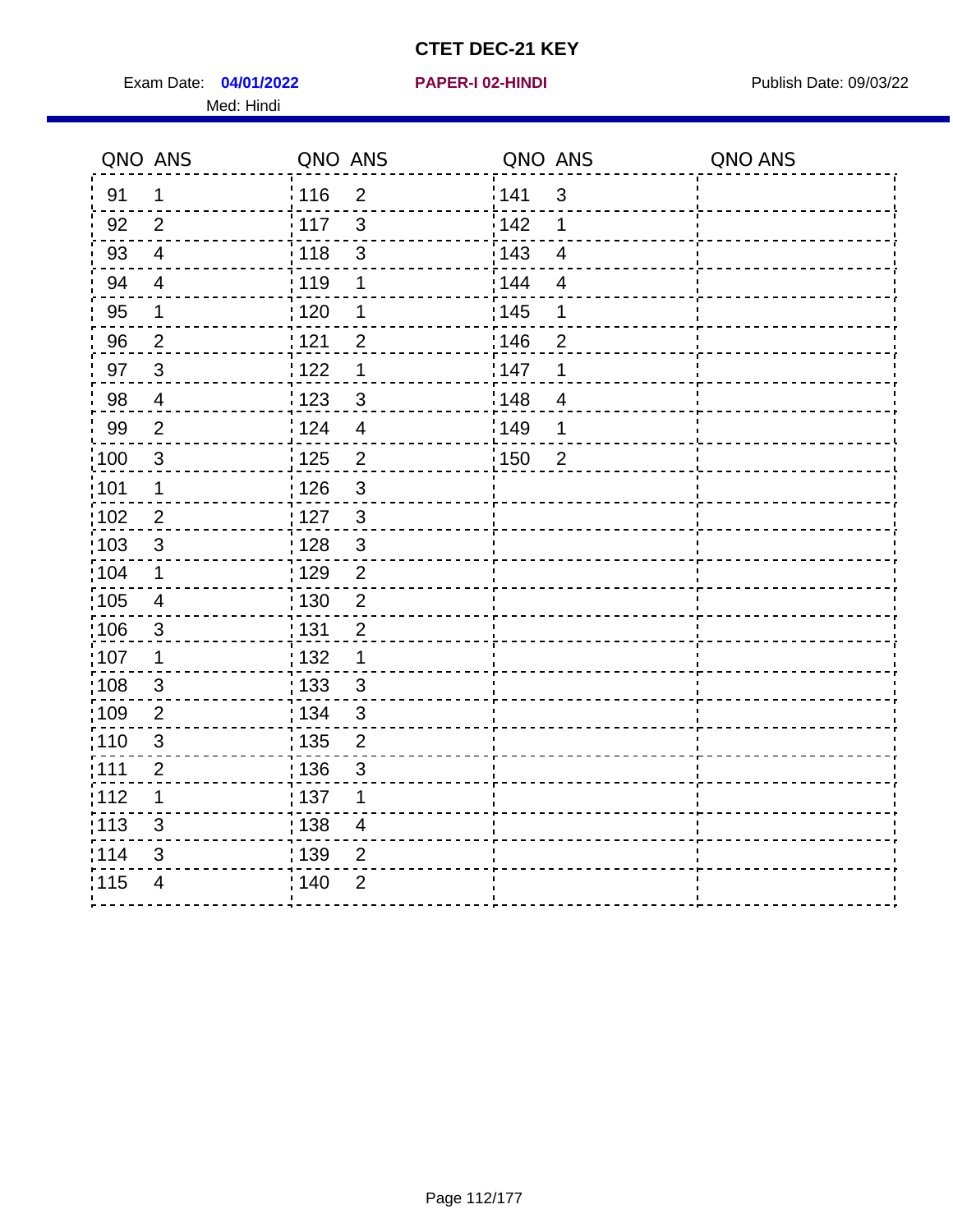Exam Date: 05/01/2022 **PAPER-I-MAIN Exam Date: 09/03/22** Med: Hindi

**05/01/2022 PAPER-I -MAIN**

|                  | QNO ANS                 | QNO ANS |                           |    | QNO ANS                  | QNO ANS |                |
|------------------|-------------------------|---------|---------------------------|----|--------------------------|---------|----------------|
| 1                | $\overline{4}$          | 26      | $\mathbf 1$               | 51 | $\mathfrak{B}$           | 76      | 3              |
| 2                | 3                       | 27      | $\overline{2}$            | 52 | 1                        | 77      | 3              |
| 3                | 2                       | 28      | $\overline{2}$            | 53 | 1                        | 78      | $\mathbf 1$    |
| 4                | $\overline{2}$          | 29      | 1                         | 54 | $\mathfrak{S}$           | 79      | $\overline{2}$ |
| 5                | $\overline{2}$          | 30      | 4                         | 55 | 3                        | 80      | 1              |
| 6                | 1                       | 31      | $\overline{2}$            | 56 | 3                        | 81      | 3              |
| $\overline{7}$   | 3                       | 32      | 1                         | 57 | $\overline{\mathcal{A}}$ | 82      | $\mathbf 1$    |
| $\bf 8$          | $\mathfrak{S}$          | 33      | $\ensuremath{\mathsf{3}}$ | 58 | $\boldsymbol{2}$         | 83      | 1              |
| $\boldsymbol{9}$ | 3                       | 34      | $\overline{2}$            | 59 | 1                        | 84      | $\overline{4}$ |
| 10               | 1                       | 35      | $\mathsf 3$               | 60 | $\mathbf 2$              | 85      | $\mathfrak{S}$ |
| 11               | 1                       | 36      | $\overline{\mathbf{4}}$   | 61 | $\sqrt{3}$               | 86      | $\overline{4}$ |
| 12               | $\overline{4}$          | 37      | $\overline{4}$            | 62 | $\sqrt{3}$               | 87      | $\overline{4}$ |
| 13               | 3                       | 38      | 3                         | 63 | $\overline{2}$           | 88      | 3              |
| 14               | $\overline{2}$          | 39      | $\mathbf{3}$              | 64 | 3                        | 89      | $\overline{2}$ |
| 15               | $\overline{\mathbf{4}}$ | 40      | $\sqrt{3}$                | 65 | $\sqrt{3}$               | 90      | 1              |
| 16               | 2                       | 41      | $\overline{2}$            | 66 | $\overline{4}$           |         |                |
| 17               | 3                       | 42      | $\overline{4}$            | 67 | $\overline{2}$           |         |                |
| 18               | $\mathbf 1$             | 43      | $\overline{2}$            | 68 | 1                        |         |                |
| 19               | $\overline{4}$          | 44      | $\overline{2}$            | 69 | 1                        |         |                |
| 20               | 3                       | 45      | 1                         | 70 | $\overline{2}$           |         |                |
| 21               | 4                       | 46      | 1                         | 71 | 3                        |         |                |
| 22               | 1                       | 47      | $\ensuremath{\mathsf{3}}$ | 72 | $\mathbf{2}$             |         |                |
| 23               | $\overline{2}$          | 48      | $\overline{2}$            | 73 | $\overline{\mathbf{4}}$  |         |                |
| 24               | 3                       | 49      | $\overline{2}$            | 74 | $\overline{2}$           |         |                |
| 25               | 4                       | 50      | 4                         | 75 | 4                        |         |                |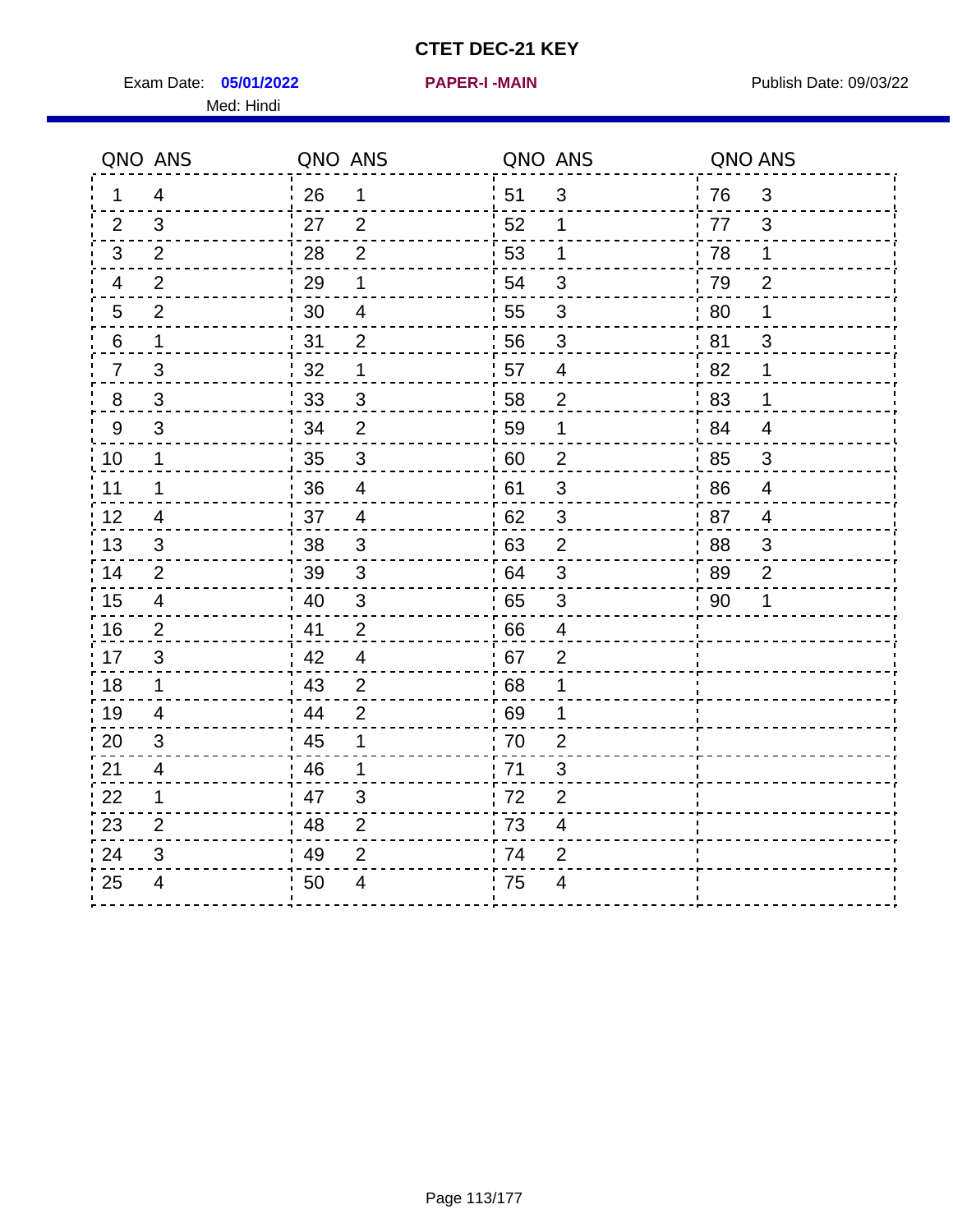Exam Date: 05/01/2022 PAPER-I 01-ENGLISH PARER FOR Publish Date: 09/03/22 Med: Hindi

#### **05/01/2022 PAPER-I 01-ENGLISH**

|                   | QNO ANS                  | QNO ANS           |                          | QNO ANS |                | QNO ANS |
|-------------------|--------------------------|-------------------|--------------------------|---------|----------------|---------|
| 91                | 3                        | : 116             | 1                        | 141     | 1              |         |
| 92                | $\overline{4}$           | 117               | $\overline{4}$           | 142     | $\overline{4}$ |         |
| 93                | $\overline{\mathbf{4}}$  | 118               | $\overline{\mathbf{4}}$  | 143     | 3              |         |
| 94                | $\mathbf 1$              | : 119             | 3                        | 144     | 3              |         |
| 95                | $\overline{\mathcal{A}}$ | :120              | 1                        | : 145   | $\overline{2}$ |         |
| 96                | $\mathbf{3}$             | 121               | $\overline{\mathcal{A}}$ | 146     | 1              |         |
| 97                | $\mathbf{3}$             | 122               | 3                        | 147     | $\overline{4}$ |         |
| 98                | $\overline{4}$           | 123               | $\mathbf{3}$             | 148     | 1              |         |
| 99                | $\overline{2}$           | 124               | 1                        | 149     | 1              |         |
| 100               | $\sqrt{2}$               | $\frac{1}{1}$ 125 | $\overline{2}$           | 150     | $\overline{2}$ |         |
| 101               | $\sqrt{3}$               | : 126             | $\overline{2}$           |         |                |         |
| :102              | $\sqrt{3}$               | : 127             | $\overline{9}$           |         |                |         |
| 103               | $\overline{2}$           | 128               | $\mathbf 1$              |         |                |         |
| 104               | $\overline{2}$           | : 129             | $\overline{2}$           |         |                |         |
| :105              | $\overline{\mathbf{4}}$  | : 130             | $\overline{4}$           |         |                |         |
| $\frac{1}{1}$ 106 | $\mathbf{1}$             | : 131             | $\mathbf{1}$             |         |                |         |
| 107               | 3                        | : 132             | $\mathbf{3}$             |         |                |         |
| 108               | $\mathbf{3}$             | : 133             | $\mathbf 1$              |         |                |         |
| :109              | $\mathbf 1$              | : 134             | $\overline{4}$           |         |                |         |
| 110               | $\mathbf{3}$             | $\frac{1}{1}$ 135 | $\mathbf{3}$             |         |                |         |
| : 111             | 4                        | : 136             | $\overline{2}$           |         |                |         |
| 112               | 3                        | : 137             | 1                        |         |                |         |
| $\frac{1}{1}$ 113 | $\overline{2}$           | : 138             | 1                        |         |                |         |
| 114               | $\mathbf{2}$             | 139               | $\overline{4}$           |         |                |         |
| 115               | $\mathfrak{S}$           | : 140             | 3                        |         |                |         |
|                   |                          |                   |                          |         |                |         |

Answer key 9 means marks awarded to all the candidates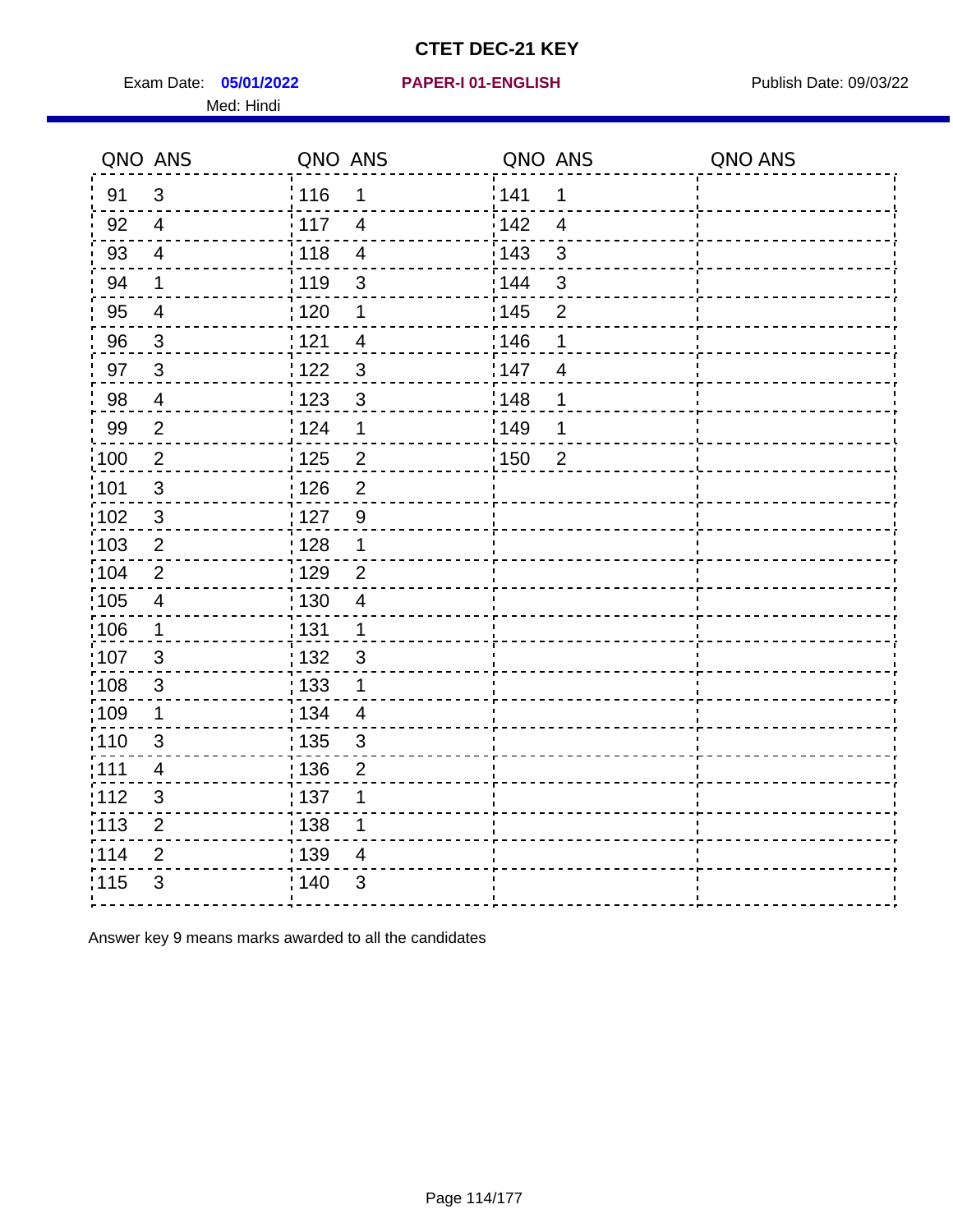Exam Date: 05/01/2022 **PAPER-I 02-HINDI Exam Date: 09/03/22** Med: Hindi

|                   | QNO ANS                   | QNO ANS                 | QNO ANS |                | QNO ANS |
|-------------------|---------------------------|-------------------------|---------|----------------|---------|
| 91                | $\overline{2}$            | 116<br>$\mathbf 1$      | 141     | $\mathbf 1$    |         |
| 92                | $\mathfrak{S}$            | 117<br>$\overline{4}$   | 142     | $\overline{4}$ |         |
| 93                | $\overline{2}$            | 118<br>$\overline{4}$   | 143     | $\mathbf{3}$   |         |
| 94                | 3                         | : 119<br>$\mathbf{3}$   | 144     | $\mathbf{3}$   |         |
| 95                | 1                         | :120<br>1               | : 145   | $\overline{2}$ |         |
| 96                | $\mathbf{3}$              | 121<br>1                | 146     | 1              |         |
| 97                | $\overline{2}$            | 122<br>$\mathbf{3}$     | 147     | $\overline{4}$ |         |
| 98                | $\mathbf 1$               | 123<br>$\mathbf 1$      | 148     | 1              |         |
| 99                | $\sqrt{3}$                | 124<br>$\overline{4}$   | :149    | 1              |         |
| $\frac{1}{1}$ 100 | $\sqrt{2}$                | 125<br>$\mathbf{3}$     | 150     | $\overline{2}$ |         |
| 101               | $\mathfrak{S}$            | : 126<br>3              |         |                |         |
| 102               | $\overline{4}$            | : 127<br>$\overline{2}$ |         |                |         |
| ;103              | $\mathbf 1$               | 128<br>1                |         |                |         |
| 104               | $\mathbf 1$               | : 129<br>1              |         |                |         |
| $\frac{1}{1}$ 105 | $\sqrt{3}$                | 130<br>$\mathbf 1$      |         |                |         |
| ;106              | $\mathbf{1}$              | : 131<br>$\mathbf{3}$   |         |                |         |
| :107              | 3                         | : 132<br>$\overline{2}$ |         |                |         |
| 108               | $\ensuremath{\mathsf{3}}$ | $\overline{2}$<br>: 133 |         |                |         |
| :109              | 1                         | : 134<br>$\overline{4}$ |         |                |         |
| :110              | 3                         | : 135<br>2              |         |                |         |
| :111              | $\overline{\mathbf{4}}$   | : 136<br>$\overline{c}$ |         |                |         |
| 112               | $\ensuremath{\mathsf{3}}$ | : 137<br>1              |         |                |         |
| 113               | $\mathbf 2$               | : 138<br>1              |         |                |         |
| 114               | 2                         | 139<br>4                |         |                |         |
| 115               | 3                         | 140<br>$\sqrt{3}$       |         |                |         |
|                   |                           |                         |         |                |         |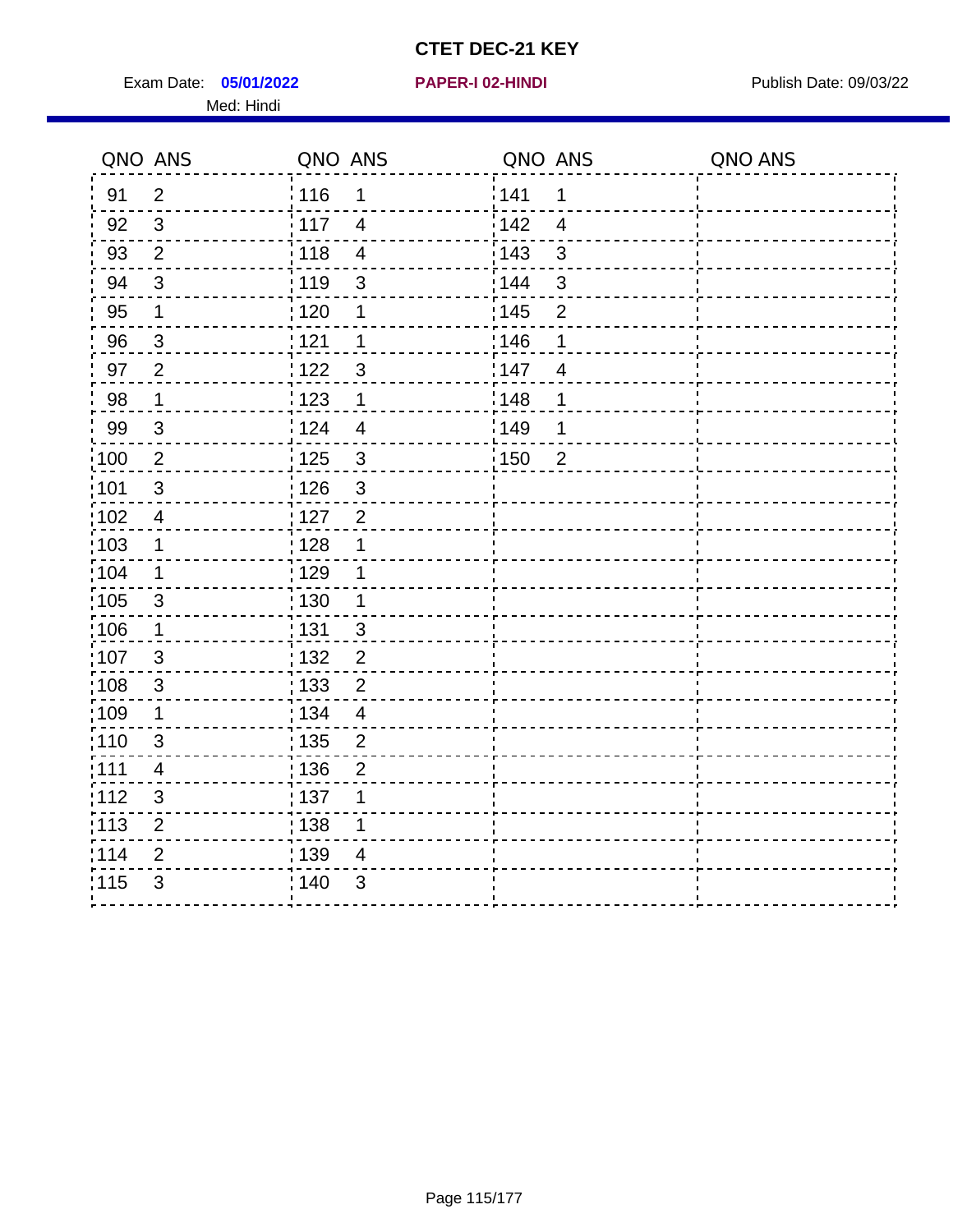Exam Date: 06/01/2022 **PAPER-I-MAIN Exam Date: 09/03/22** Med: Hindi

**06/01/2022 PAPER-I -MAIN**

|    | QNO ANS                  | QNO ANS |                          | QNO ANS |                           | QNO ANS |                |
|----|--------------------------|---------|--------------------------|---------|---------------------------|---------|----------------|
| 1  | $\overline{2}$           | 26      | $\mathfrak{B}$           | 51      | $\overline{2}$            | 76      | $\overline{4}$ |
| 2  | 1                        | 27      | $\mathbf{1}$             | 52      | $\overline{2}$            | 77      | 3              |
| 3  | $\overline{2}$           | 28      | $\sqrt{3}$               | 53      | $\mathbf 1$               | 78      | $\mathfrak{B}$ |
| 4  | $\overline{4}$           | 29      | $\mathfrak{S}$           | 54      | 1                         | 79      | $\mathfrak{S}$ |
| 5  | $\overline{2}$           | 30      | 1                        | 55      | $\sqrt{3}$                | 80      | $\overline{4}$ |
| 6  | 1                        | 31      | $\overline{2}$           | 56      | $\overline{2}$            | 81      | 3              |
| 7  | $\overline{2}$           | 32      | $\overline{\mathcal{A}}$ | 57      | $\overline{4}$            | 82      | $\mathfrak{S}$ |
| 8  | $\overline{\mathcal{A}}$ | 33      | $\overline{4}$           | 58      | $\sqrt{3}$                | 83      | $\overline{4}$ |
| 9  | $\overline{4}$           | 34      | 1                        | 59      | $\overline{2}$            | 84      | 3              |
| 10 | $\overline{2}$           | 35      | $\sqrt{2}$               | 60      | 1                         | 85      | $\mathbf{1}$   |
| 11 | $\overline{2}$           | 36      | $\sqrt{3}$               | 61      | 1                         | 86      | $\sqrt{3}$     |
| 12 | $\overline{4}$           | 37      | $\mathbf 1$              | 62      | 3                         | 87      | 3              |
| 13 | 2                        | 38      | $\overline{2}$           | 63      | 1                         | 88      | 1              |
| 14 | 4                        | 39      | $\overline{\mathcal{A}}$ | 64      | $\overline{2}$            | 89      | $\overline{2}$ |
| 15 | $\sqrt{3}$               | 40      | $\sqrt{3}$               | 65      | $\ensuremath{\mathsf{3}}$ | 90      | $\overline{2}$ |
| 16 | $\mathbf 1$              | 41      | $\overline{2}$           | 66      | 1                         |         |                |
| 17 | 2                        | 42      | 4                        | 67      | 3                         |         |                |
| 18 | $\mathbf 1$              | 43      | $\mathbf 1$              | 68      | 1                         |         |                |
| 19 | $\overline{4}$           | 44      | $\overline{2}$           | 69      | $\overline{4}$            |         |                |
| 20 | 1                        | 45      | 3                        | 70      | 1                         |         |                |
| 21 | 1                        | 46      | 1                        | 71      | 3                         |         |                |
| 22 | $\overline{4}$           | 47      | $\sqrt{3}$               | 72      | $\overline{4}$            |         |                |
| 23 | 1                        | 48      | $\overline{\mathbf{4}}$  | 73      | 1                         |         |                |
| 24 | 2                        | 49      | 3                        | .74     | 3                         |         |                |
| 25 | 3                        | 50      | $\overline{2}$           | 75      | 4                         |         |                |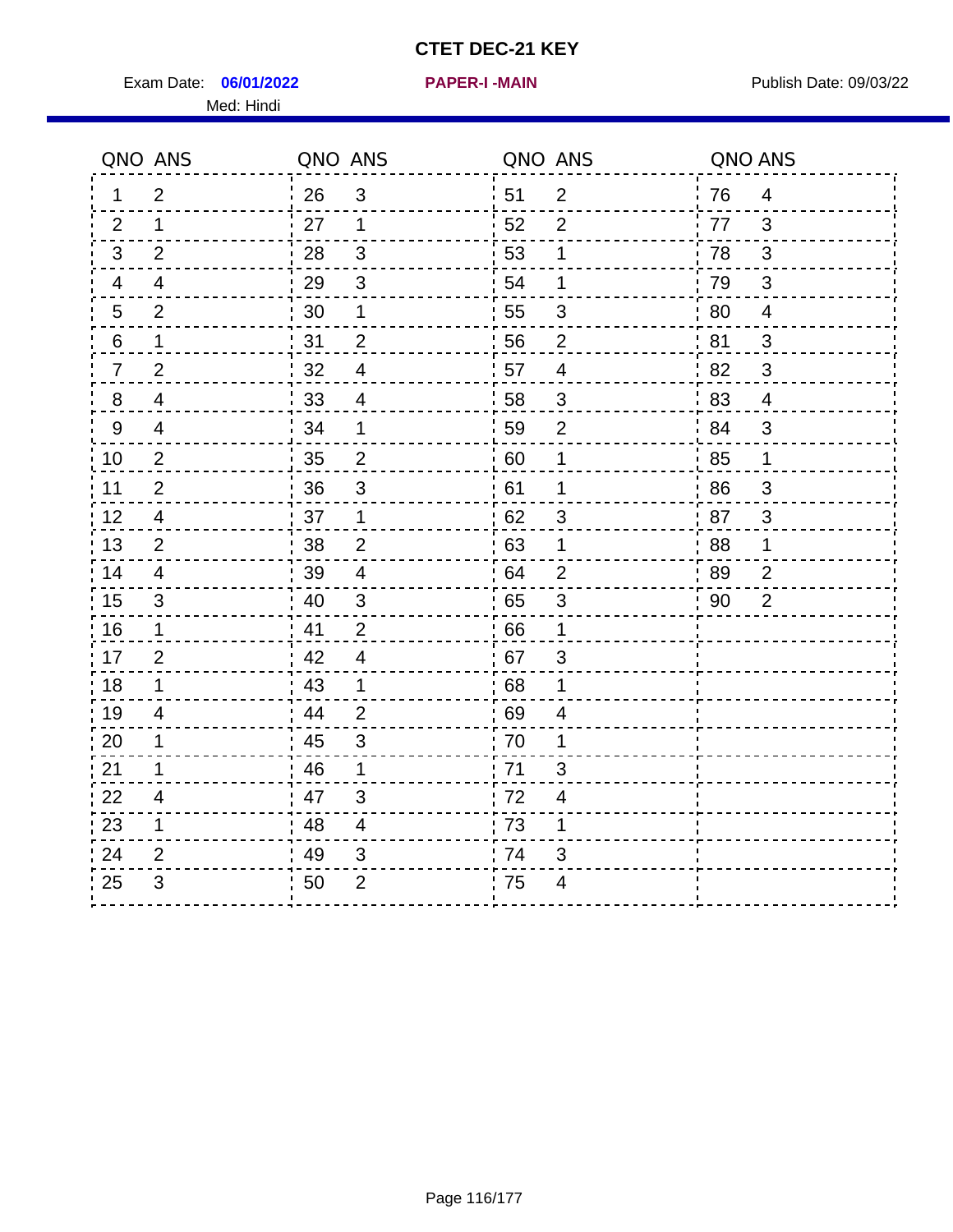Exam Date: 06/01/2022 PAPER-I 01-ENGLISH PUBLISH Publish Date: 09/03/22 Med: Hindi

**06/01/2022 PAPER-I 01-ENGLISH**

|      | QNO ANS        | QNO ANS           |                          | QNO ANS |                | QNO ANS |
|------|----------------|-------------------|--------------------------|---------|----------------|---------|
| 91   | $\mathbf{3}$   | 116               | 1                        | 141     | 1              |         |
| 92   | $\mathbf{1}$   | 117               | 1                        | 142     | $\overline{2}$ |         |
| 93   | $\sqrt{3}$     | 118               | $\overline{\mathcal{A}}$ | 143     | 1              |         |
| 94   | $\overline{4}$ | : 119             | $\mathbf{3}$             | : 144   | 3              |         |
| 95   | $\mathbf{3}$   | : 120             | 3                        | : 145   | 1              |         |
| 96   | $\mathfrak{S}$ | 121               | 1                        | 146     | 4              |         |
| 97   | $\overline{2}$ | 122               | 4                        | 147     | $\sqrt{3}$     |         |
| 98   | $\overline{2}$ | $\frac{1}{2}$ 123 | $\mathbf{3}$             | 148     | $\overline{4}$ |         |
| 99   | $\mathbf 1$    | 124               | $\overline{\mathbf{4}}$  | :149    | 1              |         |
| 100  | $\mathbf 1$    | $\frac{1}{1}$ 125 | $\overline{4}$           | 150     | $\overline{2}$ |         |
| :101 | $\overline{4}$ | : 126             | $\mathfrak{S}$           |         |                |         |
| 102  | 2              | : 127             | $\mathbf{1}$             |         |                |         |
| 103  | 3              | : 128             | $\overline{2}$           |         |                |         |
| :104 | $\mathbf{1}$   | : 129             | $\overline{4}$           |         |                |         |
| 105  | $\mathbf 1$    | 130               | $\overline{4}$           |         |                |         |
| :106 | $\overline{2}$ | : 131             | 3                        |         |                |         |
| 107  | $\mathbf{3}$   | 132               | $\mathbf{3}$             |         |                |         |
| 108  | $\mathsf 3$    | : 133             | $\sqrt{3}$               |         |                |         |
| :109 | $\overline{2}$ | : 134             | $\overline{2}$           |         |                |         |
| :110 | $\mathfrak{S}$ | : 135             | 1                        |         |                |         |
| :111 | 1              | : 136             | $\mathfrak{S}$           |         |                |         |
| 112  | 1              | 137               | $\mathfrak{S}$           |         |                |         |
| 113  | $\overline{2}$ | : 138             | 3                        |         |                |         |
| 114  | 3              | 139               | 4                        |         |                |         |
| 115  | $\overline{2}$ | 140               | $\overline{2}$           |         |                |         |
|      |                |                   |                          |         |                |         |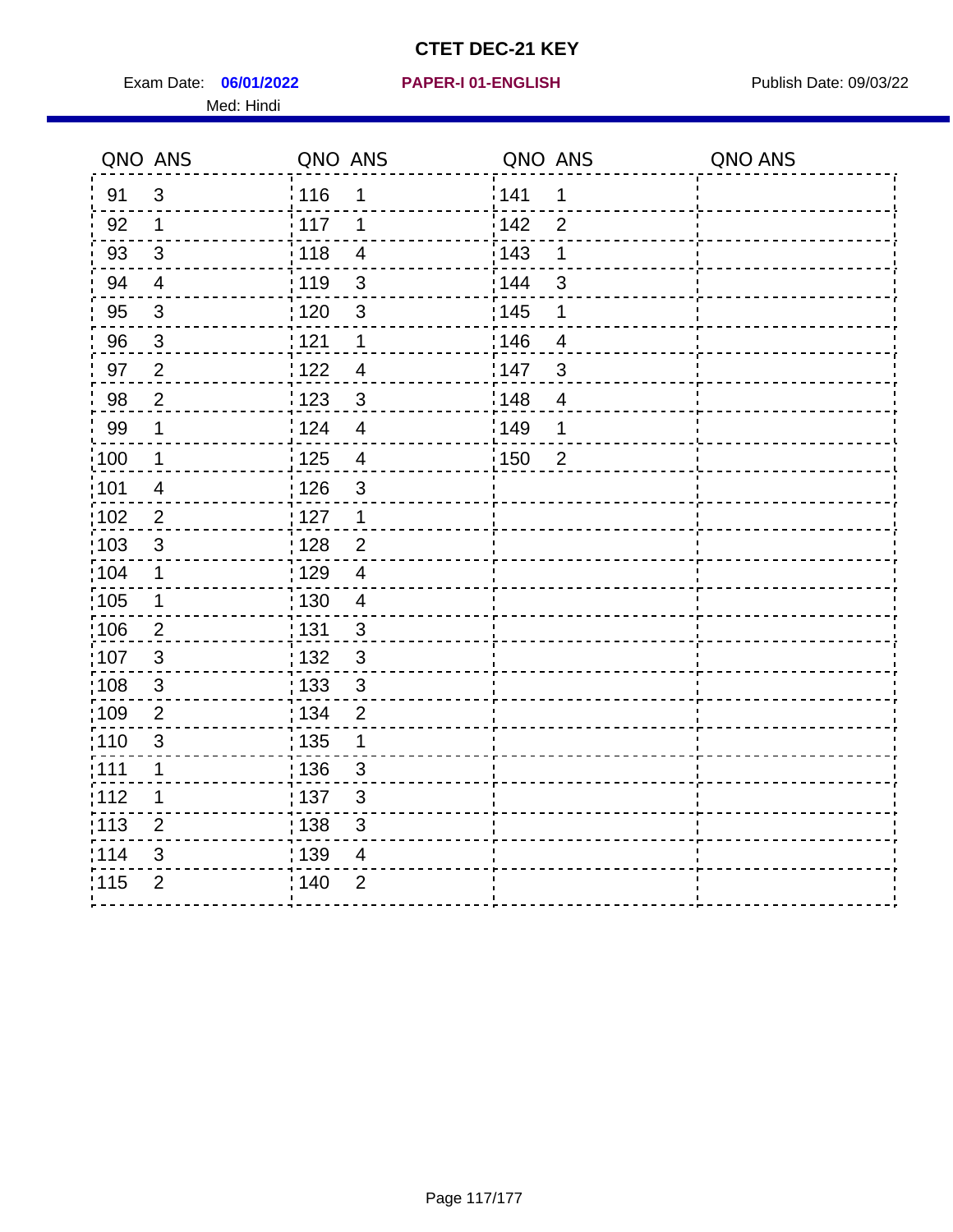Exam Date: 06/01/2022 **PAPER-I 02-HINDI Exam Date: 09/03/22** Med: Hindi

|      | QNO ANS        | QNO ANS           |                          | QNO ANS           |                         | QNO ANS |
|------|----------------|-------------------|--------------------------|-------------------|-------------------------|---------|
| 91   | $\overline{2}$ | 116               | 1                        | 141               | $\mathbf 1$             |         |
| 92   | $\mathfrak{S}$ | 117               | 1                        | 142               | $\overline{2}$          |         |
| 93   | $\overline{2}$ | $\frac{1}{2}$ 118 | $\overline{4}$           | 143               | 1                       |         |
| 94   | 1              | : 119             | 3                        | 144               | 3                       |         |
| 95   | 1              | : 120             | $\overline{\mathcal{A}}$ | : 145             | 1                       |         |
| 96   | 1              | : 121             | $\mathfrak{S}$           | 146               | $\overline{4}$          |         |
| 97   | $\overline{2}$ | 122               | $\overline{\mathbf{4}}$  | 147               | 3                       |         |
| 98   | $\sqrt{2}$     | 123               | $\overline{1}$           | 148               | $\overline{\mathbf{4}}$ |         |
| 99   | $\overline{2}$ | 124               | $\overline{2}$           | $\frac{1}{2}$ 149 | 1                       |         |
| 100  | $\overline{2}$ | 125               | $\overline{2}$           | 150               | $\overline{2}$          |         |
| :101 | 1              | : 126             | $\overline{2}$           |                   |                         |         |
| 102  | $\overline{4}$ | : 127             | $\overline{4}$           |                   |                         |         |
| 103  | $\overline{2}$ | : 128             | $\overline{4}$           |                   |                         |         |
| :104 | $\mathbf 1$    | : 129             | $\mathbf{3}$             |                   |                         |         |
| 105  | $\mathfrak{S}$ | : 130             | $\overline{4}$           |                   |                         |         |
| :106 | $\overline{2}$ | : 131             | $\overline{2}$           |                   |                         |         |
| 107  | 3              | : 132             | $\overline{4}$           |                   |                         |         |
| 108  | $\mathbf{3}$   | 133               | $\mathbf{1}$             |                   |                         |         |
| :109 | $\overline{2}$ | : 134             | $\mathfrak{S}$           |                   |                         |         |
| :110 | 3              | : 135             | 1                        |                   |                         |         |
| :111 | $\mathbf 1$    | : 136             | $\sqrt{3}$               |                   |                         |         |
| 112  | 1              | $\frac{1}{1}$ 137 | $\sqrt{3}$               |                   |                         |         |
| 113  | $\overline{2}$ | 138               | $\mathfrak{S}$           |                   |                         |         |
| 114  | 3              | : 139             | 4                        |                   |                         |         |
| 115  | $\overline{2}$ | 140               | $\overline{2}$           |                   |                         |         |
|      |                |                   |                          |                   |                         |         |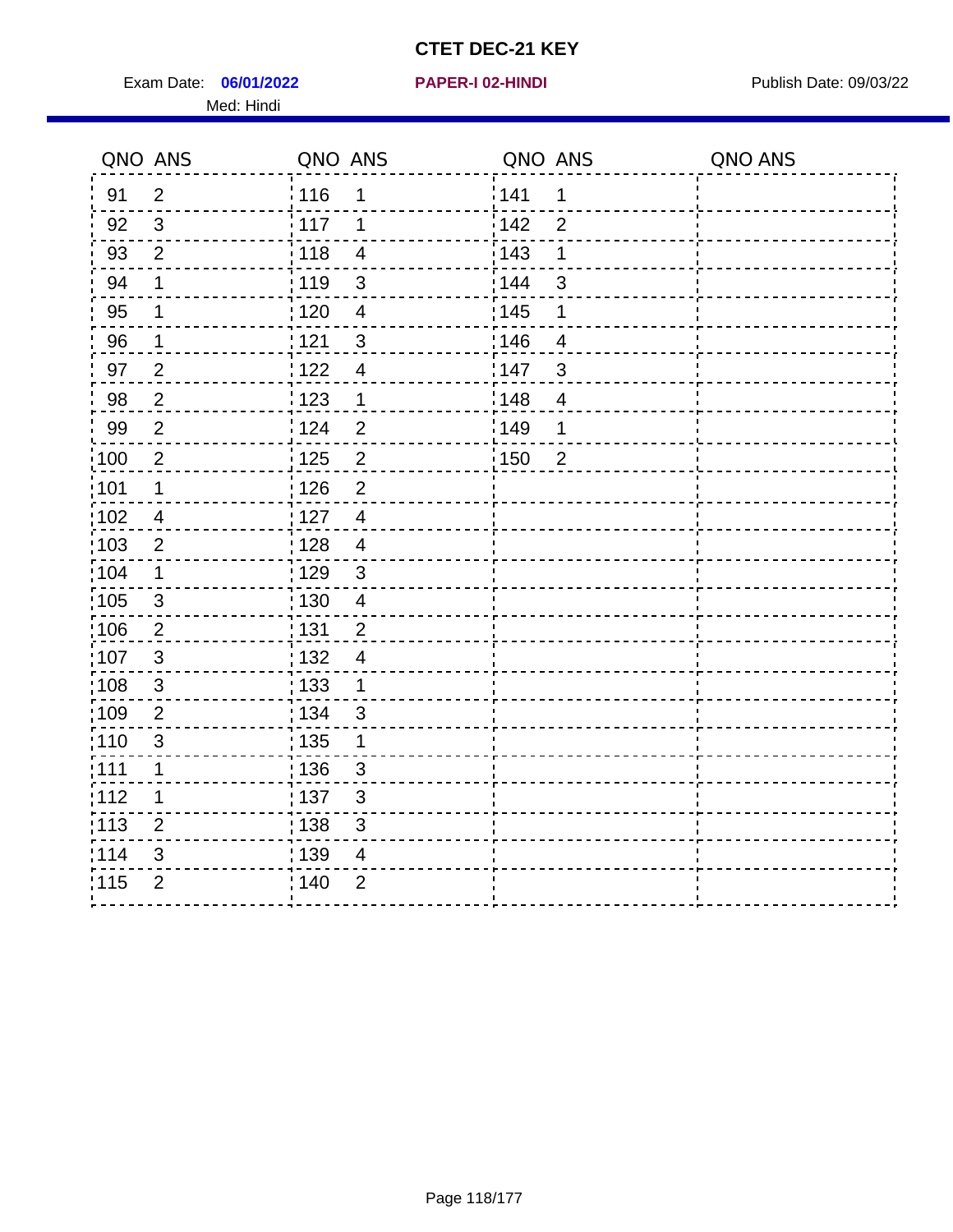Exam Date: 07/01/2022 PAPER-I-MAIN PUblish Date: 09/03/22 Med: Hindi

**07/01/2022 PAPER-I -MAIN**

|                | QNO ANS                 | QNO ANS |                           |      | QNO ANS                   | QNO ANS |                |
|----------------|-------------------------|---------|---------------------------|------|---------------------------|---------|----------------|
| 1.             | $\mathbf 1$             | 26      | $\mathbf 1$               | ¦ 51 | $\overline{4}$            | 76      | $\overline{4}$ |
| 2              | $\overline{4}$          | 27      | 3                         | 52   | $\overline{2}$            | 77      | $\mathbf 1$    |
| 3              | $\overline{2}$          | 28      | 1                         | 53   | $\overline{\mathcal{A}}$  | 78      | 1              |
| $\overline{4}$ | $\overline{\mathbf{4}}$ | 29      | 1                         | 54   | 1                         | 79      | $\overline{4}$ |
| 5              | 1                       | 30      | $\overline{2}$            | 55   | 1                         | 80      | $\mathfrak{S}$ |
| 6              | 2                       | 31      | 3                         | 56   | 3                         | 81      | 3              |
| $\overline{7}$ | 1                       | 32      | $\overline{4}$            | 57   | $\overline{2}$            | 82      | $\overline{4}$ |
| 8              | 1                       | 33      | $\mathfrak{S}$            | 58   | 1                         | 83      | $\overline{4}$ |
| 9              | $\overline{2}$          | 34      | $\mathbf{3}$              | 59   | $\overline{2}$            | 84      | 1              |
| 10             | $\overline{4}$          | 35      | $\mathbf 2$               | 60   | $\ensuremath{\mathsf{3}}$ | 85      | 1              |
| 11             | $\overline{2}$          | 36      | $\overline{\mathbf{4}}$   | 61   | 4                         | 86      | 1              |
| 12             | $\mathbf{1}$            | 37      | $\overline{4}$            | 62   | $\mathbf 1$               | 87      | $\overline{4}$ |
| 13             | 3                       | 38      | 3                         | 63   | 3                         | 88      | 1              |
| 14             | 3                       | 39      | 3                         | 64   | 4                         | 89      | 1              |
| 15             | $\mathbf{1}$            | 40      | $\overline{\mathbf{4}}$   | 65   | $\sqrt{3}$                | 90      | $\overline{2}$ |
| 16             | $\sqrt{3}$              | 41      | $\mathfrak{3}$            | 66   | 4                         |         |                |
| 17             | 4                       | 42      | 2                         | .67  | $\overline{2}$            |         |                |
| 18             | $\mathbf 1$             | 43      | 3                         | 68   | $\overline{2}$            |         |                |
| 19             | 4                       | 44      | $\boldsymbol{9}$          | 69   | $\overline{2}$            |         |                |
| 20             | $\overline{2}$          | 45      | $\overline{2}$            | 70   | 1                         |         |                |
| 21             | 3                       | 46      | 4                         | 71   | 3                         |         |                |
| 22             | $\mathbf{1}$            | 47      | 1                         | 72   | 3                         |         |                |
| 23             | $\overline{2}$          | 48      | 4                         | 73   | $\overline{\mathcal{A}}$  |         |                |
| 24             | 1                       | 49      | $\ensuremath{\mathsf{3}}$ | 74   | 3                         |         |                |
| 25             |                         | 50      | 1                         | 75   | 3                         |         |                |

Answer key 9 means marks awarded to all the candidates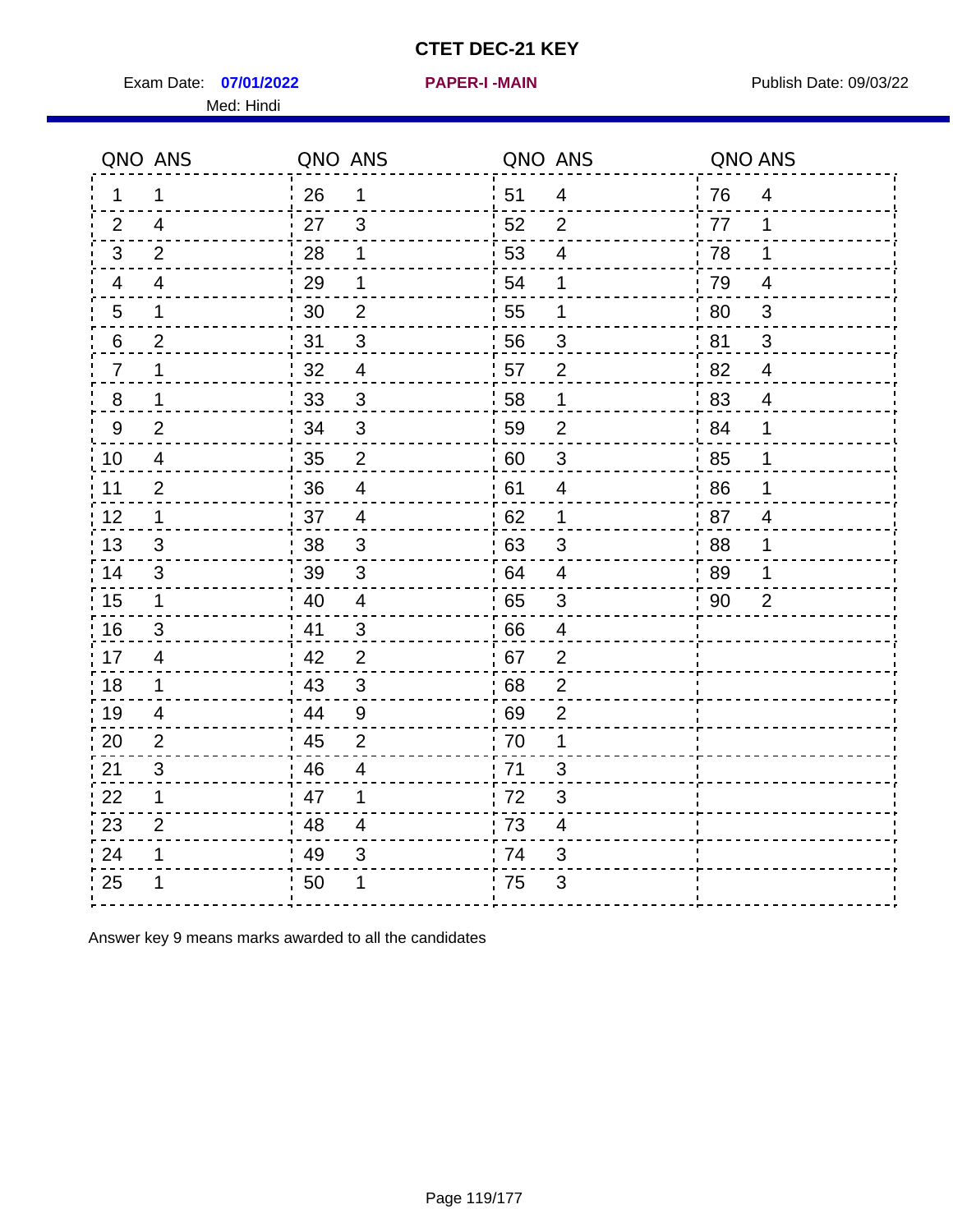Exam Date: 07/01/2022 PAPER-I 01-ENGLISH PUBLISH Publish Date: 09/03/22 Med: Hindi

**07/01/2022 PAPER-I 01-ENGLISH**

|       | QNO ANS                   | QNO ANS           |                           | QNO ANS |                         | QNO ANS |
|-------|---------------------------|-------------------|---------------------------|---------|-------------------------|---------|
| 91    | $\overline{4}$            | 116               | $\overline{2}$            | 1141    | $\overline{2}$          |         |
| 92    | $\mathbf 1$               | $\frac{1}{2}$ 117 | $\overline{4}$            | 142     | 3                       |         |
| 93    | $\overline{4}$            | 118               | $\overline{2}$            | 143     | $\overline{\mathbf{4}}$ |         |
| 94    | $\overline{2}$            | : 119             | 3                         | : 144   | $\overline{4}$          |         |
| 95    | $\overline{2}$            | : 120             | $\overline{\mathcal{A}}$  | : 145   | 1                       |         |
| 96    | $\overline{2}$            | 121               | 4                         | :146    | $\overline{4}$          |         |
| 97    | $\overline{\mathbf{4}}$   | 122               | 1                         | 147     | $\mathfrak{B}$          |         |
| 98    | $\sqrt{2}$                | 123               | $\mathfrak{3}$            | 148     | 1                       |         |
| 99    | $\overline{2}$            | 124               | $\overline{2}$            | :149    | $\overline{2}$          |         |
| :100  | $\mathbf 1$               | 125               | $\overline{2}$            | 150     | $\mathbf{3}$            |         |
| :101  | $\ensuremath{\mathsf{3}}$ | : 126             | $\mathsf 3$               |         |                         |         |
| 102   | $\overline{2}$            | : 127             | $\overline{4}$            |         |                         |         |
| 103   | 3                         | :128              | $\mathbf{3}$              |         |                         |         |
| 104   | $\overline{4}$            | : 129             | $\overline{2}$            |         |                         |         |
| 105   | $\sqrt{2}$                | $\frac{1}{1}$ 130 | $\overline{4}$            |         |                         |         |
| :106  | $\mathbf 1$               | : 131             | 3                         |         |                         |         |
| 107   | 3                         | :132              | $\overline{2}$            |         |                         |         |
| 108   | $\sqrt{2}$                | : 133             | $\overline{2}$            |         |                         |         |
| ;109  | $\overline{2}$            | : 134             | 3                         |         |                         |         |
| : 110 | 4                         | : 135             | 1                         |         |                         |         |
| 111   | 1                         | : 136             | $\overline{2}$            |         |                         |         |
| 112   | $\mathbf{2}$              | : 137             | $\ensuremath{\mathsf{3}}$ |         |                         |         |
| 113   | 1                         | 138               | 3                         |         |                         |         |
| 1114  | 1                         | : 139             | 4                         |         |                         |         |
| 115   | 1                         | 140               | 1                         |         |                         |         |
|       |                           |                   |                           |         |                         |         |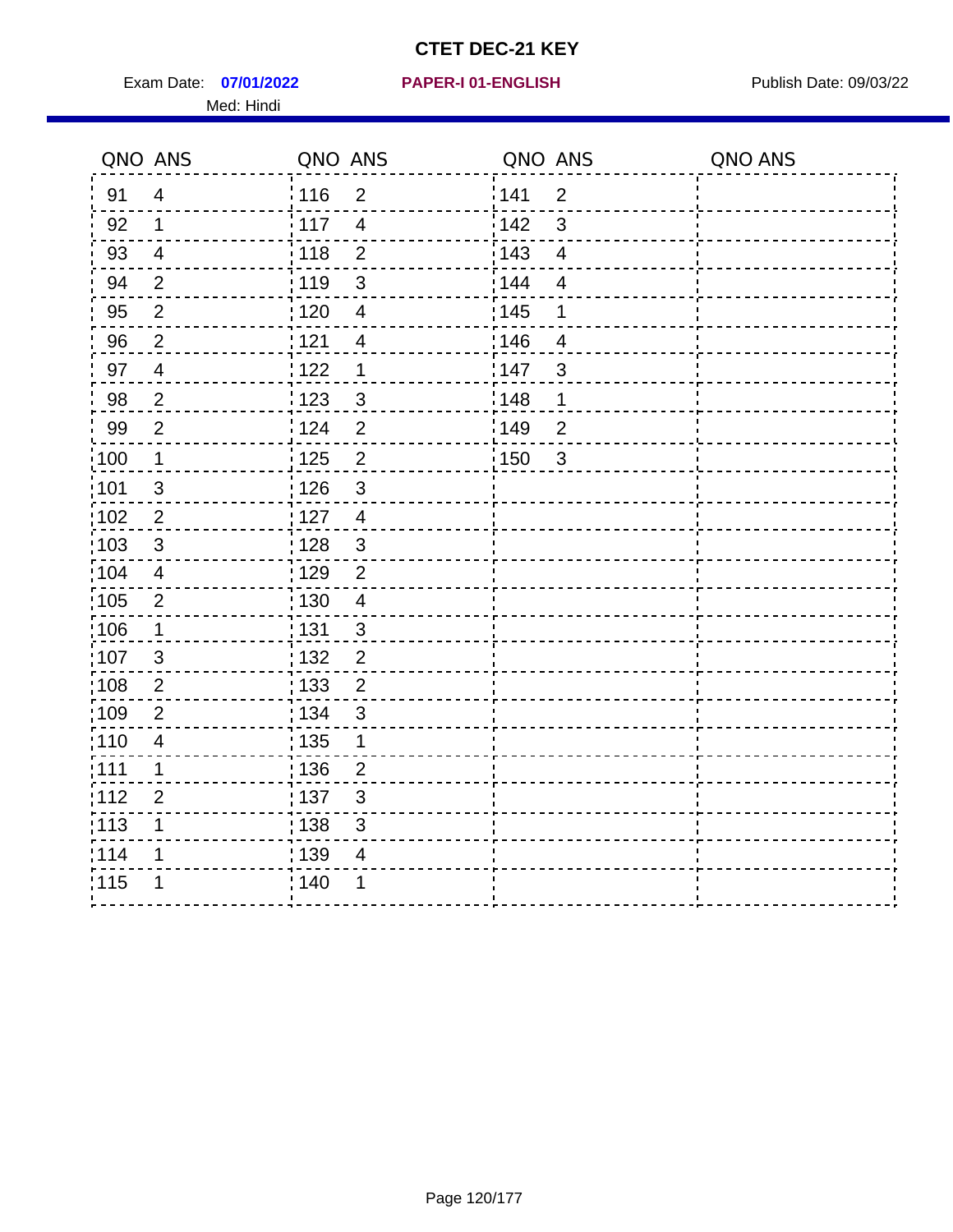Exam Date: 07/01/2022 **PAPER-I 02-HINDI Exam Date: 09/03/22** Med: Hindi

|        | QNO ANS        | QNO ANS                             | QNO ANS                | QNO ANS |
|--------|----------------|-------------------------------------|------------------------|---------|
| 91     | $\mathbf{3}$   | 116<br>$\overline{2}$               | 141<br>$\overline{2}$  |         |
| 92     | 3              | 117<br>$\overline{4}$               | 142<br>3               |         |
| 93     | $\sqrt{3}$     | $\overline{2}$<br>118               | 143<br>$\overline{4}$  |         |
| 94     | 1              | : 119<br>$\mathfrak{3}$             | 144<br>4               |         |
| 95     | $\overline{2}$ | :120<br>4                           | : 145<br>1             |         |
| 96     | $\mathbf 1$    | 121<br>$\overline{2}$               | :146<br>$\overline{4}$ |         |
| 97     | $\overline{2}$ | 122<br>$\overline{4}$               | 147<br>$\mathfrak{S}$  |         |
| $98\,$ | $\mathbf 1$    | 123<br>$\overline{c}$               | 148<br>1               |         |
| 99     | $\sqrt{3}$     | : 124<br>$\overline{2}$             | :149<br>$\mathbf 2$    |         |
| 100    | $\sqrt{2}$     | 125<br>$\mathbf{1}$                 | 150<br>$\sqrt{3}$      |         |
| 101    | $\mathfrak{S}$ | : 126<br>$\overline{2}$             |                        |         |
| 102    | $\overline{2}$ | : 127<br>$\mathbf{3}$               |                        |         |
| ;103   | $\overline{4}$ | $\overline{2}$<br>128               |                        |         |
| 104    | $\mathfrak{S}$ | : 129<br>$\overline{2}$             |                        |         |
| 105    | $\overline{4}$ | : 130<br>$\overline{2}$             |                        |         |
| ;106   | $\mathbf{1}$   | : 131<br>$\mathbf 1$                |                        |         |
| :107   | $\mathbf{3}$   | : 132<br>$\overline{\mathcal{A}}$   |                        |         |
| 108    | $\sqrt{2}$     | $\frac{1}{1}$ 133<br>$\overline{4}$ |                        |         |
| :109   | $\overline{2}$ | : 134<br>$\overline{4}$             |                        |         |
| :110   | $\overline{4}$ | : 135<br>4                          |                        |         |
| 111    | 1              | : 136<br>$\overline{2}$             |                        |         |
| 112    | $\mathbf{2}$   | 137<br>$\ensuremath{\mathsf{3}}$    |                        |         |
| 113    | 1              | : 138<br>3                          |                        |         |
| 114    | 1              | : 139<br>4                          |                        |         |
| 115    | 1              | 140<br>1                            |                        |         |
|        |                |                                     |                        |         |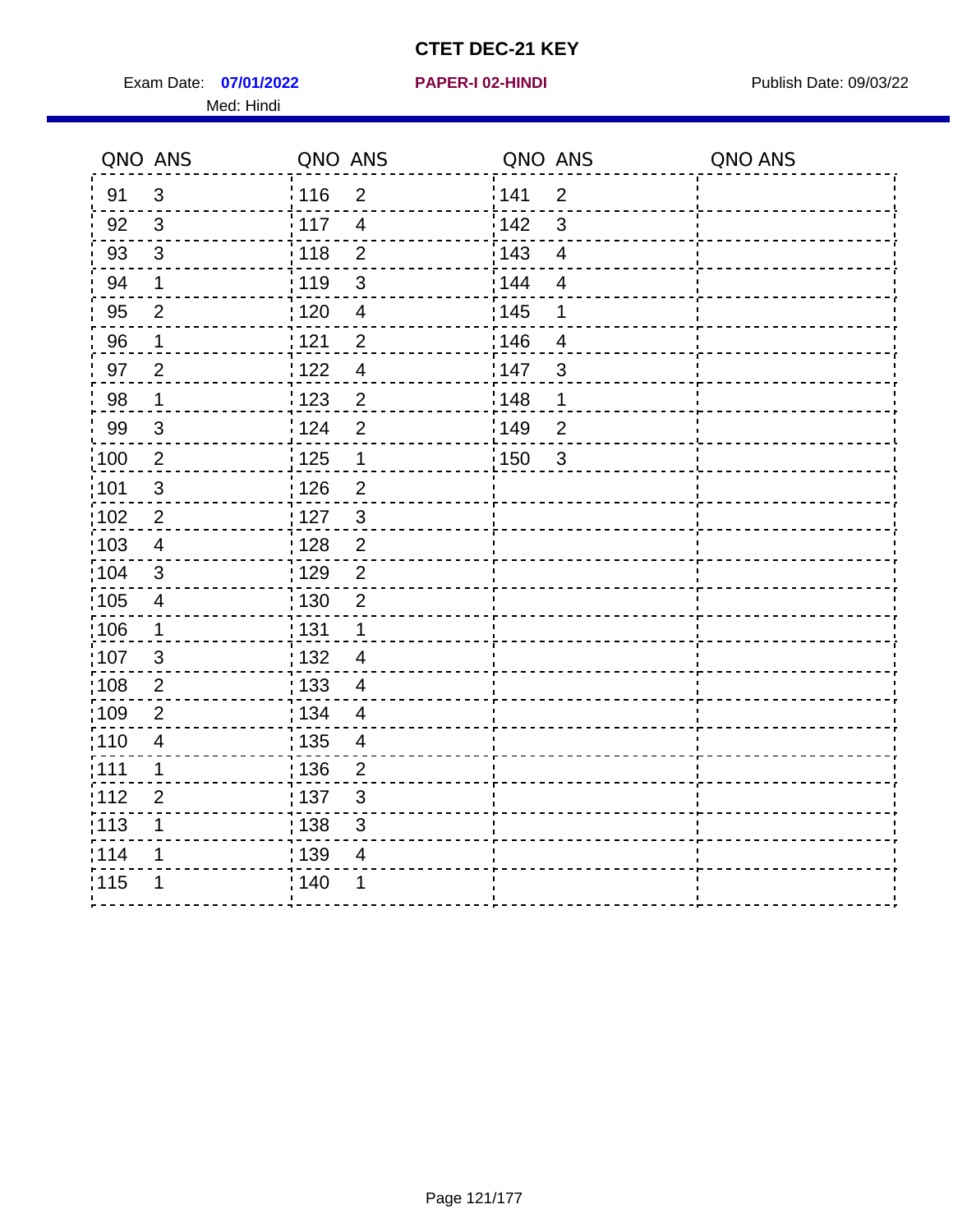Exam Date: 08/01/2022 **PAPER-I-MAIN Proposed Bublish Date: 09/03/22** Med: Hindi

**08/01/2022 PAPER-I -MAIN**

|        | QNO ANS                  | QNO ANS |                |                  | QNO ANS                   | QNO ANS |                |
|--------|--------------------------|---------|----------------|------------------|---------------------------|---------|----------------|
| 1      | $\overline{4}$           | 26      | 3              | ¦ 51             | $\mathfrak{B}$            | 76      | $\overline{2}$ |
| 2      | $\mathbf 1$              | 27      | 2              | 52               | $\overline{2}$            | 77      | 2              |
| 3      | $\overline{4}$           | 28      | $\overline{2}$ | 53               | $\overline{\mathcal{A}}$  | 78      | $\overline{4}$ |
| 4      | 3                        | 29      | $\overline{2}$ | 54               | $\overline{\mathcal{A}}$  | 79      | 1              |
| 5      | 3                        | 30      | 3              | 55               | 1                         | 80      | 3              |
| 6      | 1                        | 31      | 3              | 56               | 3                         | 81      | 1              |
| 7      | 1                        | 32      | $\sqrt{3}$     | 57               | 4                         | 82      | $\overline{2}$ |
| 8      | $\overline{c}$           | 33      | 1              | 58               | $\overline{4}$            | 83      | 3              |
| 9      | $\overline{\mathcal{A}}$ | 34      | $\overline{4}$ | 59               | $\overline{2}$            | 84      | $\overline{2}$ |
| 10     | $\mathfrak{S}$           | 35      | $\overline{c}$ | 60               | $\ensuremath{\mathsf{3}}$ | 85      | 1              |
| 11     | $\overline{2}$           | 36      | $\overline{2}$ | 61               | $\mathbf{2}$              | 86      | $\overline{2}$ |
| 12     | $\overline{4}$           | 37      | $\overline{2}$ | 62               | $\overline{\mathbf{4}}$   | 87      | 1              |
| 13     | 3                        | 38      | 3              | 63               | $\overline{4}$            | 88      | 3              |
| 14     | 4                        | 39      | $\overline{4}$ | 64               | $\overline{2}$            | 89      | 1,2            |
| $15\,$ | $\overline{2}$           | 40      | $\overline{2}$ | 65               | $\sqrt{3}$                | 90      | $\overline{4}$ |
| 16     | 2                        | 41      | 3              | 66               | $\overline{2}$            |         |                |
| 17     | 1                        | 42      | 1              | 67               | $\overline{2}$            |         |                |
| 18     | $\mathbf 1$              | 43      | $\overline{2}$ | 68               | $\boldsymbol{2}$          |         |                |
| 19     | 1                        | 44      | $\mathfrak{S}$ | .69              | 1                         |         |                |
| 20     | $\overline{2}$           | 45      | 3              | 70               | $\overline{2}$            |         |                |
| 21     | 3                        | 46      | 3              | 71               | 3                         |         |                |
| 22     | $\overline{4}$           | 47      | $\overline{4}$ | 72               | $\overline{\mathbf{4}}$   |         |                |
| 23     | 4                        | 48      | 3              | $\frac{1}{2}$ 73 | $\overline{\mathbf{4}}$   |         |                |
| 24     | 1                        | 49      | $\overline{2}$ | .74              | 1                         |         |                |
| 25     | 4                        | 50      | $\overline{2}$ | 75               | 1                         |         |                |
|        |                          |         |                |                  |                           |         |                |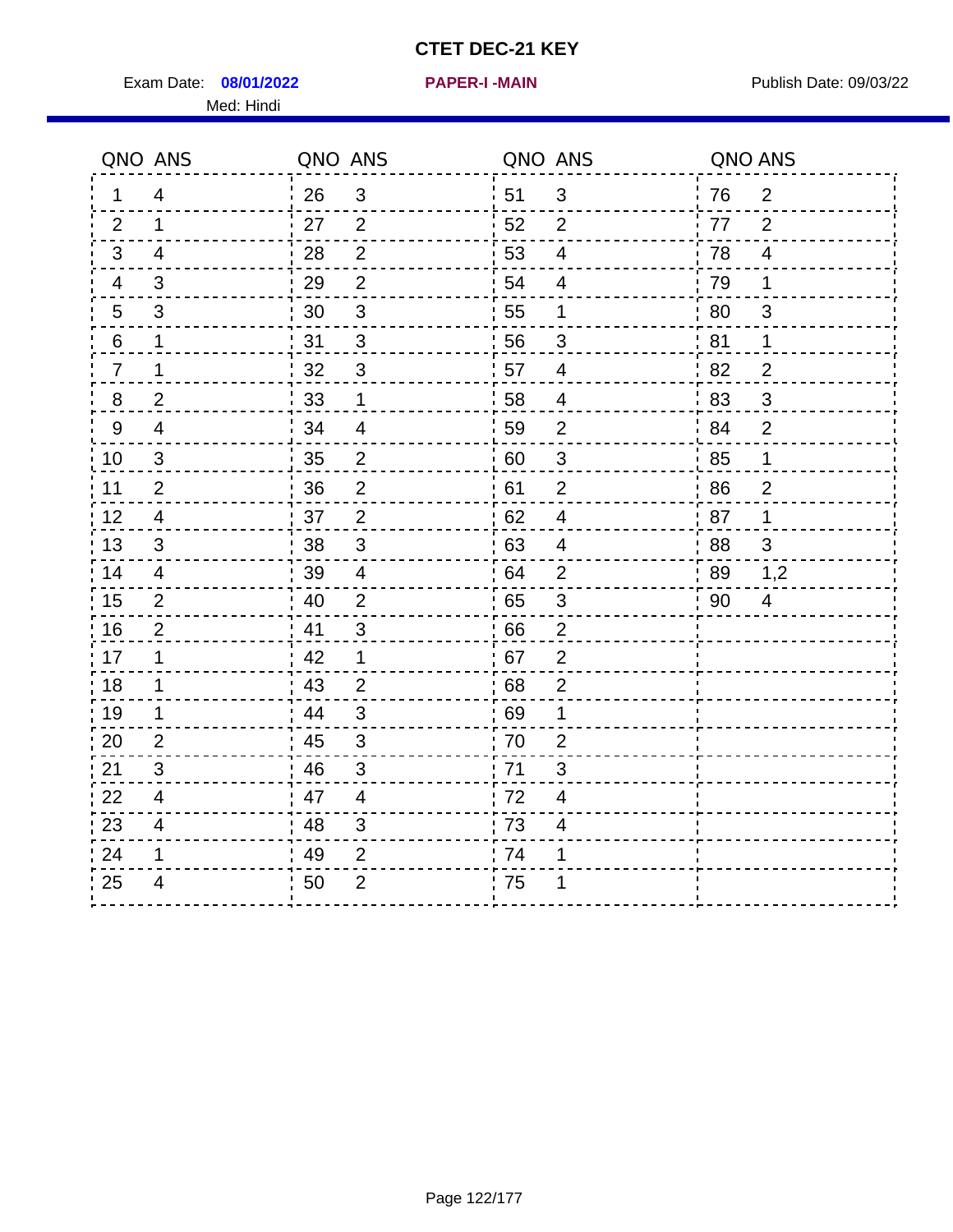Exam Date: 08/01/2022 PAPER-I 01-ENGLISH PREER FOR Publish Date: 09/03/22 Med: Hindi

#### **08/01/2022 PAPER-I 01-ENGLISH**

|                   | QNO ANS                 | QNO ANS           |                         | QNO ANS |                | QNO ANS |
|-------------------|-------------------------|-------------------|-------------------------|---------|----------------|---------|
| 91                | 3                       | : 116             | $\overline{4}$          | 141     | 1              |         |
| 92                | $\overline{4}$          | 117               | $\mathfrak{S}$          | 142     | $\overline{2}$ |         |
| 93                | $\mathbf 1$             | 118               | 3                       | 143     | $\overline{2}$ |         |
| 94                | $\overline{2}$          | : 119             | 1                       | 144     | $\overline{4}$ |         |
| 95                | 1                       | :120              | 1                       | : 145   | 3              |         |
| 96                | 3                       | 121               | $\overline{2}$          | 146     | 3              |         |
| 97                | $\mathbf 1$             | 122               | 3                       | 147     | $\mathfrak{3}$ |         |
| 98                | $\overline{2}$          | $\frac{1}{2}$ 123 | 2,3                     | 148     | $\overline{4}$ |         |
| 99                | $\mathbf 1$             | 124               | $\mathbf 1$             | 149     | $\overline{4}$ |         |
| 100               | $\mathbf{3}$            | $\frac{1}{1}$ 125 | $\overline{\mathbf{c}}$ | 150     | $\overline{2}$ |         |
| 101               | $\sqrt{3}$              | : 126             | $\overline{2}$          |         |                |         |
| :102              | 9                       | $\frac{1}{1}$ 127 | $\overline{2}$          |         |                |         |
| $\frac{1}{1}$ 103 | $\overline{4}$          | 128               | $\overline{4}$          |         |                |         |
| 104               | $\mathbf{3}$            | : 129             | $\overline{4}$          |         |                |         |
| :105              | $\sqrt{3}$              | : 130             | $\mathbf{3}$            |         |                |         |
| 106               | $\overline{2}$          | : 131             | $\mathbf{3}$            |         |                |         |
| 107               | $\overline{2}$          | : 132             | $\mathbf{3}$            |         |                |         |
| :108              | $\overline{\mathbf{4}}$ | : 133             | $\overline{4}$          |         |                |         |
| :109              | $\overline{\mathbf{4}}$ | : 134             | $\mathbf 1$             |         |                |         |
| 110               | 1                       | $\frac{1}{1}$ 135 | 9                       |         |                |         |
| :111              | $\overline{2}$          | : 136             | $\overline{2}$          |         |                |         |
| 112               | 1                       | :137              | 3                       |         |                |         |
| $\frac{1}{1}$ 113 | $\mathsf 3$             | : 138             | 1                       |         |                |         |
| 114               | $\overline{2}$          | 139               | 1                       |         |                |         |
| 115               | 4                       | : 140             |                         |         |                |         |
|                   |                         |                   |                         |         |                |         |

Answer key 9 means marks awarded to all the candidates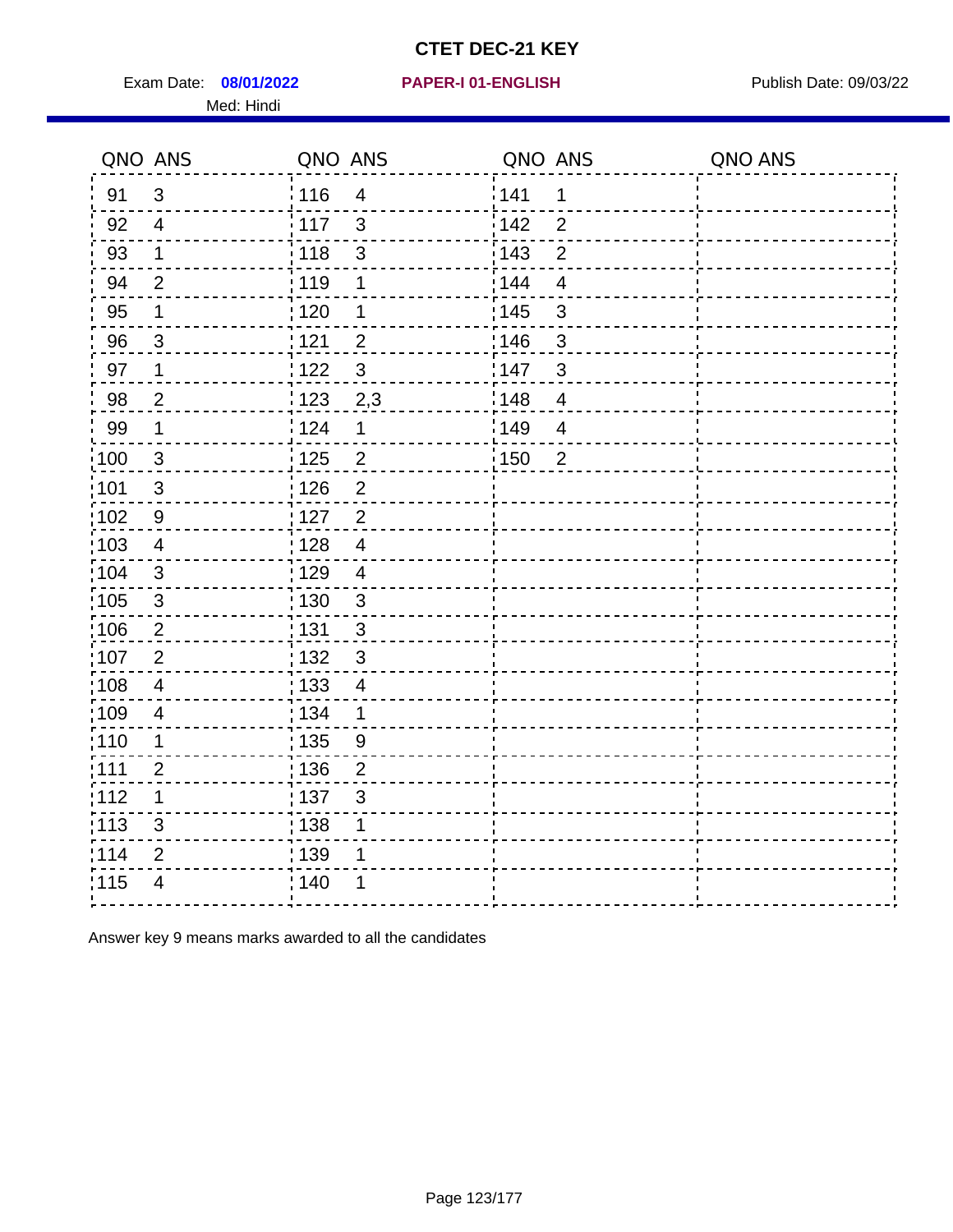Exam Date: 08/01/2022 **PAPER-I 02-HINDI** PAPER 102-HINDI Publish Date: 09/03/22 Med: Hindi

|                   | QNO ANS        | QNO ANS                             | QNO ANS                             | QNO ANS |
|-------------------|----------------|-------------------------------------|-------------------------------------|---------|
| 91                | $\overline{4}$ | : 116<br>$\overline{4}$             | 141<br>$\mathbf 1$                  |         |
| 92                | $\overline{4}$ | $\frac{1}{2}$ 117<br>$\mathfrak{S}$ | 142<br>$\overline{2}$               |         |
| 93                | $\mathfrak{3}$ | 118<br>$\mathfrak{S}$               | 143<br>$\overline{2}$               |         |
| 94                | 1              | : 119<br>1                          | 144<br>$\overline{4}$               |         |
| 95                | $\overline{2}$ | : 120<br>1                          | : 145<br>3                          |         |
| 96                | 1              | : 121<br>1                          | 146<br>3                            |         |
| 97                | $\mathbf 1$    | 122<br>$\overline{2}$               | 147<br>3                            |         |
| 98                | $\overline{4}$ | 123<br>$\mathbf{1}$                 | 148<br>$\overline{\mathbf{4}}$      |         |
| 99                | $\overline{4}$ | 124<br>$\overline{2}$               | $\frac{1}{2}$ 149<br>$\overline{4}$ |         |
| 100               | $\mathbf{3}$   | 125<br>$\overline{2}$               | 150<br>$\overline{2}$               |         |
| $\frac{1}{1}$ 101 | 1              | 126<br>1                            |                                     |         |
| 102               | 3              | : 127<br>$\overline{4}$             |                                     |         |
| 103               | $\overline{4}$ | :128<br>$\overline{4}$              |                                     |         |
| :104              | $\mathbf 1$    | : 129<br>1                          |                                     |         |
| 105               | $\mathfrak{3}$ | 130<br>1                            |                                     |         |
| :106              | $\overline{2}$ | : 131<br>$\mathbf 1$                |                                     |         |
| 107               | $\overline{2}$ | : 132<br>$\mathbf{3}$               |                                     |         |
| 108               | $\overline{4}$ | 133<br>$\mathbf{2}$                 |                                     |         |
| :109              | $\overline{4}$ | : 134<br>$\overline{2}$             |                                     |         |
| :110              | 1              | : 135<br>3                          |                                     |         |
| :111              | $\overline{2}$ | : 136<br>$\overline{2}$             |                                     |         |
| 112               | 1              | $\frac{1}{1}$ 137<br>$\mathfrak{S}$ |                                     |         |
| : 113             | 3              | 138<br>1                            |                                     |         |
| 1114              | 2              | : 139<br>1                          |                                     |         |
| 115               | $\overline{4}$ | 140<br>1                            |                                     |         |
|                   |                |                                     |                                     |         |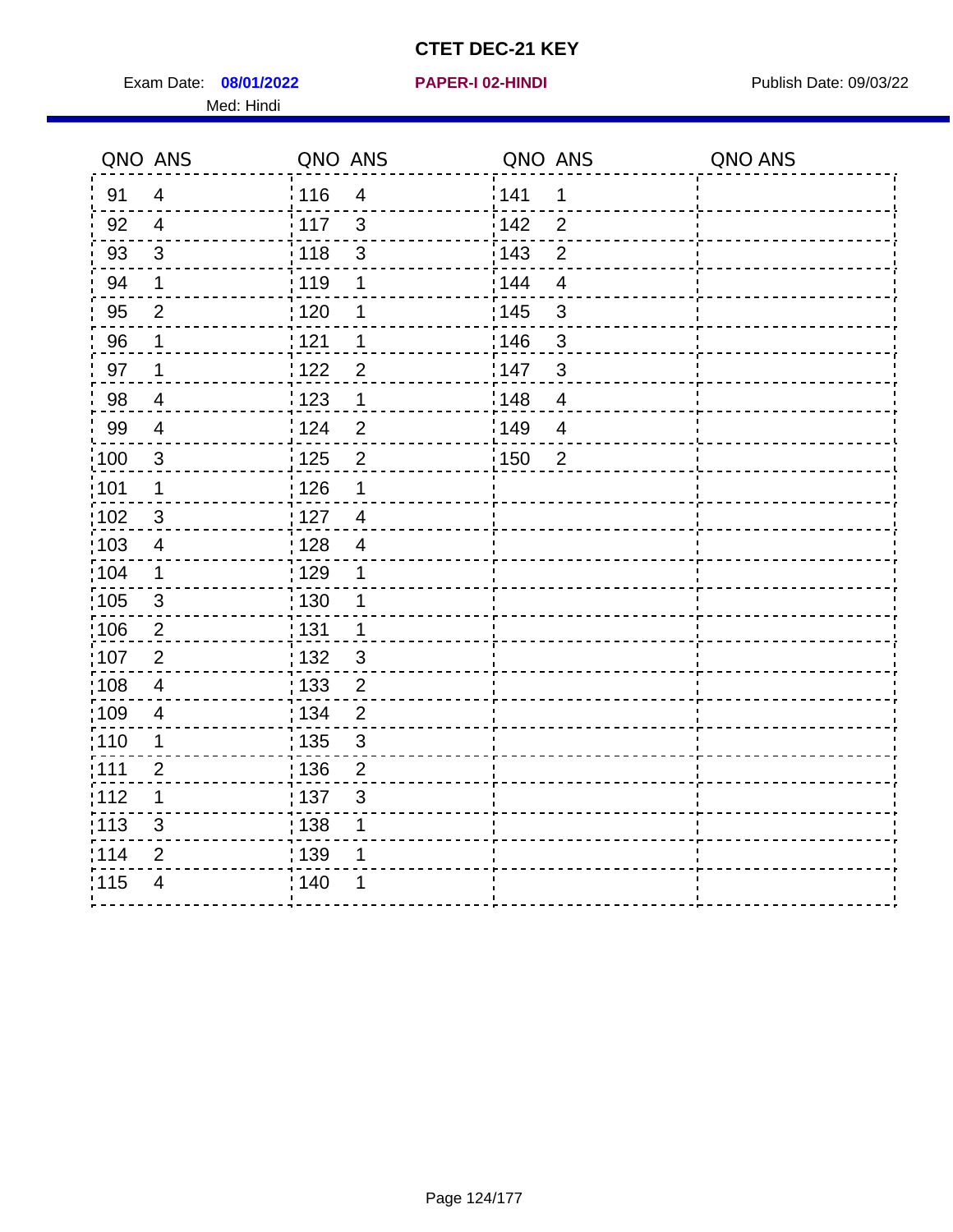Exam Date: 10/01/2022 **PAPER-I-MAIN Exam Date: 09/03/22** Med: Hindi

**10/01/2022 PAPER-I -MAIN**

|                | QNO ANS                 | QNO ANS |                           |      | QNO ANS                  | QNO ANS |                |
|----------------|-------------------------|---------|---------------------------|------|--------------------------|---------|----------------|
| 1              | $\overline{2}$          | 26      | $\overline{2}$            | ¦ 51 | $\overline{2}$           | 76      | $\overline{2}$ |
| 2              | 2                       | 27      | $\mathbf{3}$              | 52   | 2                        | 77      | 1              |
| 3              | 3                       | 28      | $\overline{\mathbf{4}}$   | 53   | 4                        | 78      | 2              |
| 4              | $\mathfrak{B}$          | 29      | $\overline{2}$            | 54   | $\overline{\mathbf{4}}$  | 79      | 1              |
| 5              | $\overline{2}$          | 30      | $\overline{2}$            | 55   | 4                        | 80      | 3              |
| 6              | 4                       | 31      | 3                         | 56   | $\overline{2}$           | 81      | 9              |
| $\overline{7}$ | $\mathbf 1$             | 32      | $\overline{4}$            | 57   | 1                        | 82      | 3              |
| 8              | 3                       | 33      | $\mathfrak{S}$            | 58   | $\overline{2}$           | 83      | $\overline{4}$ |
| 9              | $\overline{4}$          | 34      | $\mathbf{3}$              | 59   | $\mathfrak{S}$           | 84      | $\overline{4}$ |
| 10             | $\mathbf 1$             | 35      | $\ensuremath{\mathsf{3}}$ | 60   | $\sqrt{3}$               | 85      | $\sqrt{3}$     |
| 11             | 4                       | 36      | $\overline{2}$            | 61   | 3                        | 86      | 1              |
| 12             | $\mathbf 1$             | 37      | $\overline{2}$            | 62   | $\overline{\mathbf{4}}$  | 87      | $\mathfrak{S}$ |
| 13             | 4                       | 38      | $\overline{4}$            | 63   | 1                        | 88      | 4              |
| 14             | 4                       | 39      | 1                         | 64   | $\overline{2}$           | 89      | 4              |
| 15             | $\overline{2}$          | 40      | $\overline{2}$            | 65   | $\mathbf 2$              | 90      | $\overline{2}$ |
| 16             | $\overline{2}$          | 41      | $\overline{2}$            | 66   | $\mathfrak{S}$           |         |                |
| 17             | $\overline{2}$          | 42      | 3                         | .67  | 2                        |         |                |
| 18             | $\mathbf 1$             | 43      | 3                         | 68   | 1                        |         |                |
| 19             | $\overline{2}$          | 44      | $\mathfrak{B}$            | 69   | 4                        |         |                |
| 20             | $\overline{2}$          | 45      | 1                         | 70   | 3                        |         |                |
| 21             | 4                       | 46      | 2                         | 71   | 4                        |         |                |
| 22             | 2                       | 47      | 3                         | 72   | $\overline{4}$           |         |                |
| 23             | $\overline{\mathbf{4}}$ | 48      | $\mathfrak{S}$            | 73   | 3                        |         |                |
| 24             | $\overline{2}$          | 49      | $\sqrt{3}$                | 74   | 3                        |         |                |
| 25             | $\overline{2}$          | 50      | $\ensuremath{\mathsf{3}}$ | 75   | $\overline{\mathcal{A}}$ |         |                |

Answer key 9 means marks awarded to all the candidates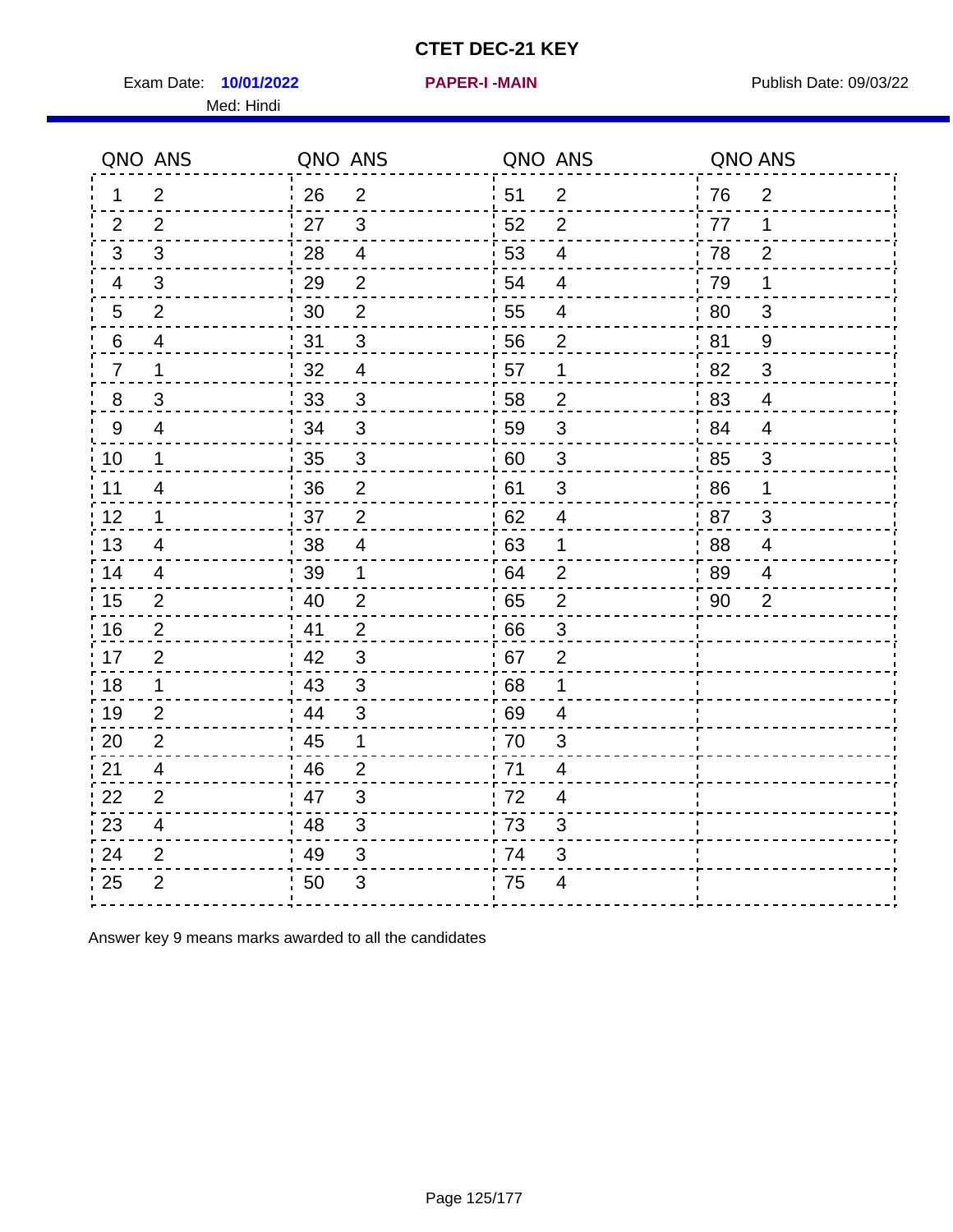Exam Date: **10/01/2022 PAPER-I 01-ENGLISH Product by Publish Date: 09/03/22** Med: Hindi

**10/01/2022 PAPER-I 01-ENGLISH**

|                   | QNO ANS                   | QNO ANS           |                          | QNO ANS |                | QNO ANS |
|-------------------|---------------------------|-------------------|--------------------------|---------|----------------|---------|
| 91                | $\overline{4}$            | 116               | $\overline{\mathbf{4}}$  | 141     | $\sqrt{3}$     |         |
| 92                | $\overline{4}$            | 117               | 3                        | 142     | 3              |         |
| 93                | $\mathbf{3}$              | 118               | 1                        | 143     | $\overline{2}$ |         |
| 94                | 3                         | : 119             | $\overline{\mathcal{A}}$ | 144     | $\mathfrak{S}$ |         |
| 95                | $\mathfrak{B}$            | :120              | 3                        | : 145   | 3              |         |
| 96                | $\overline{2}$            | 121               | $\overline{4}$           | 146     | 1              |         |
| 97                | $\mathbf{2}$              | 122               | $\overline{2}$           | 147     | $\mathfrak{S}$ |         |
| 98                | $\mathbf{3}$              | $\frac{1}{2}$ 123 | $\mathbf 1$              | 148     | $\overline{4}$ |         |
| 99                | $\ensuremath{\mathsf{3}}$ | 124               | $\overline{2}$           | :149    | $\overline{2}$ |         |
| 100               | $\sqrt{2}$                | 125               | $\overline{\mathbf{4}}$  | 150     | $\overline{4}$ |         |
| 101               | $\overline{2}$            | : 126             | $\overline{\mathbf{4}}$  |         |                |         |
| 102               | $\mathbf{3}$              | : 127             | $\overline{2}$           |         |                |         |
| ;103              | $\overline{4}$            | 128               | $\overline{2}$           |         |                |         |
| 104               | $\overline{4}$            | : 129             | $\overline{\mathcal{A}}$ |         |                |         |
| $\frac{1}{1}$ 105 | $\sqrt{3}$                | : 130             | 1                        |         |                |         |
| ;106              | $\mathbf{1}$              | : 131             | 1                        |         |                |         |
| :107              | 3                         | : 132             | 1                        |         |                |         |
| 108               | $\overline{\mathbf{4}}$   | 133               | $\overline{4}$           |         |                |         |
| :109              | $\overline{2}$            | : 134             | $\mathbf{3}$             |         |                |         |
| :110              | 1                         | : 135             | 4                        |         |                |         |
| 111               | 1                         | 136               | 1                        |         |                |         |
| 112               | 1                         | $\frac{1}{1}$ 137 | $\overline{4}$           |         |                |         |
| 113               | 1                         | : 138             | $\overline{2}$           |         |                |         |
| 114               | 2                         | 139               | 3                        |         |                |         |
| 115               | 1                         | 140               | $\overline{2}$           |         |                |         |
|                   |                           |                   |                          |         |                |         |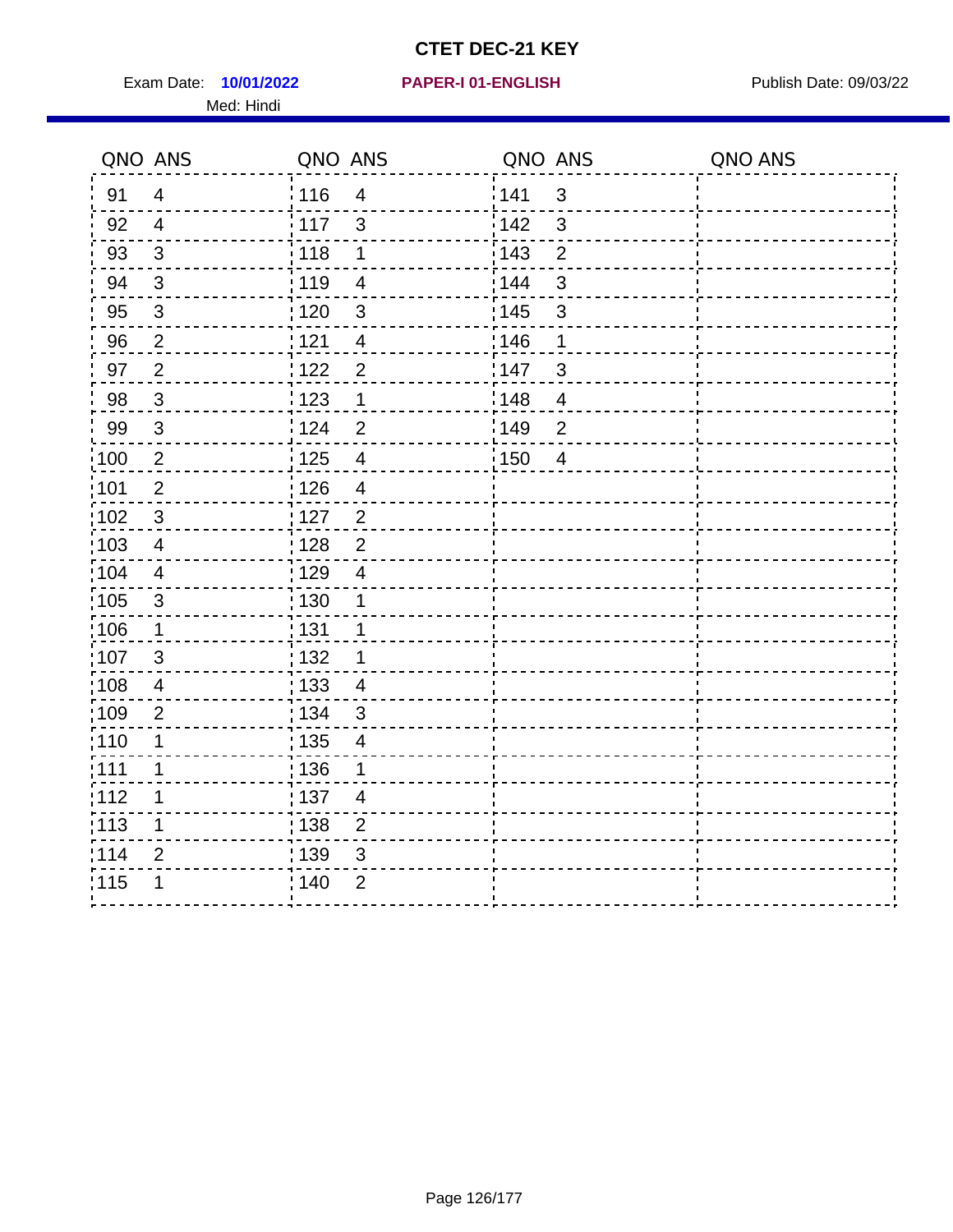Exam Date: 10/01/2022 **PAPER-I 02-HINDI** PAPER 102-HINDI Publish Date: 09/03/22 Med: Hindi

|                   | QNO ANS                 | QNO ANS           |                          | QNO ANS           |                         | QNO ANS |
|-------------------|-------------------------|-------------------|--------------------------|-------------------|-------------------------|---------|
| 91                | 1                       | 116               | $\overline{4}$           | 141               | $\mathbf{3}$            |         |
| 92                | $\overline{2}$          | $\frac{1}{2}$ 117 | $\mathfrak{S}$           | 142               | 3                       |         |
| 93                | $\mathbf 1$             | 118               | $\mathbf 1$              | 143               | $\overline{2}$          |         |
| 94                | 3                       | : 119             | $\overline{\mathcal{A}}$ | 144               | 3                       |         |
| 95                | $\overline{2}$          | : 120             | $\mathbf{3}$             | : 145             | 3                       |         |
| 96                | 1                       | 121               | 1                        | 146               | 1                       |         |
| 97                | 1                       | 122               | $\overline{\mathcal{A}}$ | 147               | 3                       |         |
| 98                | $\mathbf{3}$            | 123               | $\overline{c}$           | 148               | $\overline{\mathbf{4}}$ |         |
| 99                | $\mathsf 3$             | 124               | $\overline{2}$           | $\frac{1}{2}$ 149 | $\overline{2}$          |         |
| 100               | $\mathbf{3}$            | 125               | $\overline{\mathbf{1}}$  | 150               | $\overline{4}$          |         |
| $\frac{1}{1}$ 101 | $\overline{c}$          | : 126             | $\mathbf{3}$             |                   |                         |         |
| :102              | $\overline{4}$          | : 127             | $\overline{4}$           |                   |                         |         |
| 103               | $\mathbf 1$             | :128              | $\overline{2}$           |                   |                         |         |
| :104              | $\mathfrak{3}$          | : 129             | 1                        |                   |                         |         |
| 105               | $\overline{2}$          | : 130             | $\overline{2}$           |                   |                         |         |
| :106              | 1                       | : 131             | 1                        |                   |                         |         |
| 107               | 3                       | : 132             | $\overline{4}$           |                   |                         |         |
| 108               | $\overline{\mathbf{4}}$ | 133               | $\mathbf{1}$             |                   |                         |         |
| :109              | $\overline{2}$          | : 134             | $\mathbf{3}$             |                   |                         |         |
| :110              | 1                       | : 135             | 3                        |                   |                         |         |
| :111              | 1                       | : 136             | 1                        |                   |                         |         |
| 112               | 1                       | $\frac{1}{1}$ 137 | $\overline{\mathcal{A}}$ |                   |                         |         |
| 113               | 1                       | 138               | $\overline{c}$           |                   |                         |         |
| 1114              | $\overline{2}$          | 139               | 3                        |                   |                         |         |
| 115               | 1                       | 140               | $\overline{2}$           |                   |                         |         |
|                   |                         |                   |                          |                   |                         |         |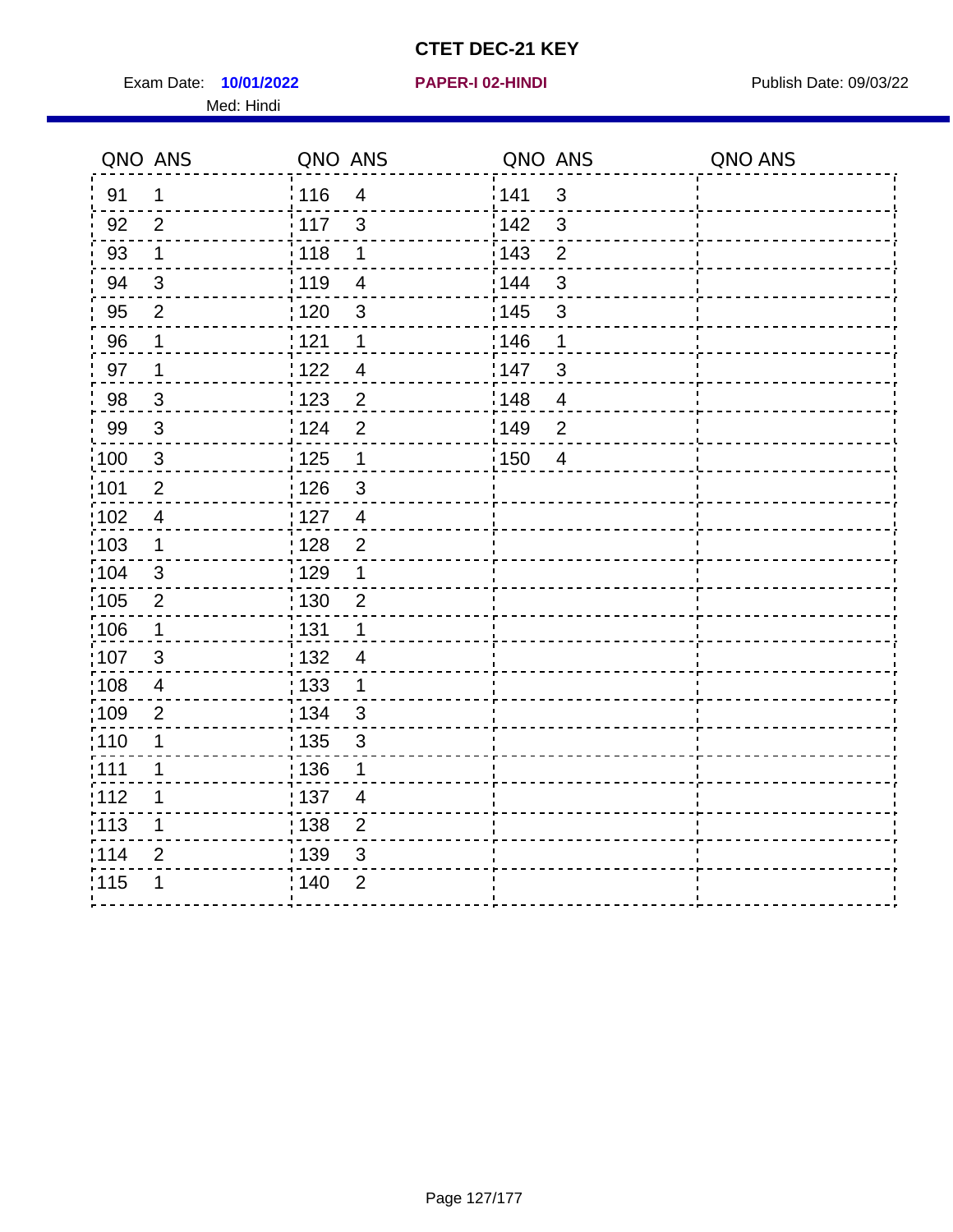Exam Date: 11/01/2022 **PAPER-I-MAIN Exam Date: 09/03/22** Med: Hindi

**11/01/2022 PAPER-I -MAIN**

|                  | QNO ANS        | QNO ANS |                         |                  | QNO ANS                  | QNO ANS |                |
|------------------|----------------|---------|-------------------------|------------------|--------------------------|---------|----------------|
| 1.               | $\overline{4}$ | 26      | 1                       | ¦ 51             | $\overline{2}$           | 76      | $\mathfrak{3}$ |
| 2                | 2              | 27      | $\mathfrak{S}$          | 52               | $\mathfrak{S}$           | 77      | 2              |
| 3                | 3              | 28      | $\sqrt{3}$              | 53               | 3                        | 78      | $\sqrt{3}$     |
| 4                | $\mathbf{1}$   | 29      | $\overline{\mathbf{4}}$ | 54               | $\overline{2}$           | 79      | $\overline{2}$ |
| 5                | 2              | 30      | $\overline{2}$          | 55               | $\overline{\mathcal{A}}$ | 80      | $\overline{2}$ |
| 6                | $\overline{2}$ | 31      | $\overline{2}$          | 56               | 3                        | 81      | $\overline{4}$ |
| $\overline{7}$   | $\mathbf{1}$   | 32      | $\mathbf{2}$            | 57               | $\mathbf 1$              | 82      | 1              |
| $\bf 8$          | $\mathbf 1$    | 33      | $\sqrt{2}$              | 58               | $\mathbf 1$              | ¦ 83    | $\mathfrak{S}$ |
| $\boldsymbol{9}$ | $\overline{2}$ | 34      | $\sqrt{3}$              | 59               | $\overline{2}$           | 84      | $\overline{4}$ |
| 10               | 1              | 35      | $\mathbf 2$             | 60               | $\overline{\mathcal{A}}$ | 85      | $\overline{4}$ |
| 11               | 1              | 36      | $\mathbf 2$             | 61               | 3                        | 86      | $\overline{4}$ |
| 12               | 3              | 37      | $\overline{2}$          | 62               | $\overline{2}$           | 87      | $\overline{2}$ |
| 13               | 1              | 38      | 2                       | .63              | $\overline{4}$           | .88     | 1              |
| 14               | 3              | 39      | $\mathfrak{S}$          | 64               | $\overline{2}$           | 89      | 1              |
| 15               | $\mathbf{1}$   | 40      | $\overline{2}$          | 65               | $\sqrt{3}$               | 90      | 3              |
| 16               | 2              | 41      | 3                       | 66               | $\overline{4}$           |         |                |
| 17               | 4              | 42      | 4                       | .67              | 4                        |         |                |
| 18               | 2              | 43      | $\mathbf 1$             | 68               | $\mathfrak{S}$           |         |                |
| 19               | $\overline{2}$ | 44      | $\mathsf 3$             | .69              | 3                        |         |                |
| 20               | 3              | 45      | 1                       | 70               | $\overline{2}$           |         |                |
| 21               | $\overline{2}$ | 46      | 2                       | 71               | 4                        |         |                |
| 22               | $\overline{2}$ | 47      | 3                       | .72              | 3                        |         |                |
| 23               | $\mathfrak{S}$ | 48      | $\mathfrak{S}$          | $\frac{1}{2}$ 73 | $\mathbf 1$              |         |                |
| 24               | 3              | 49      | 1                       | 74               | 3                        |         |                |
| 25               | 3              | 50      | 4                       | 75               | 4                        |         |                |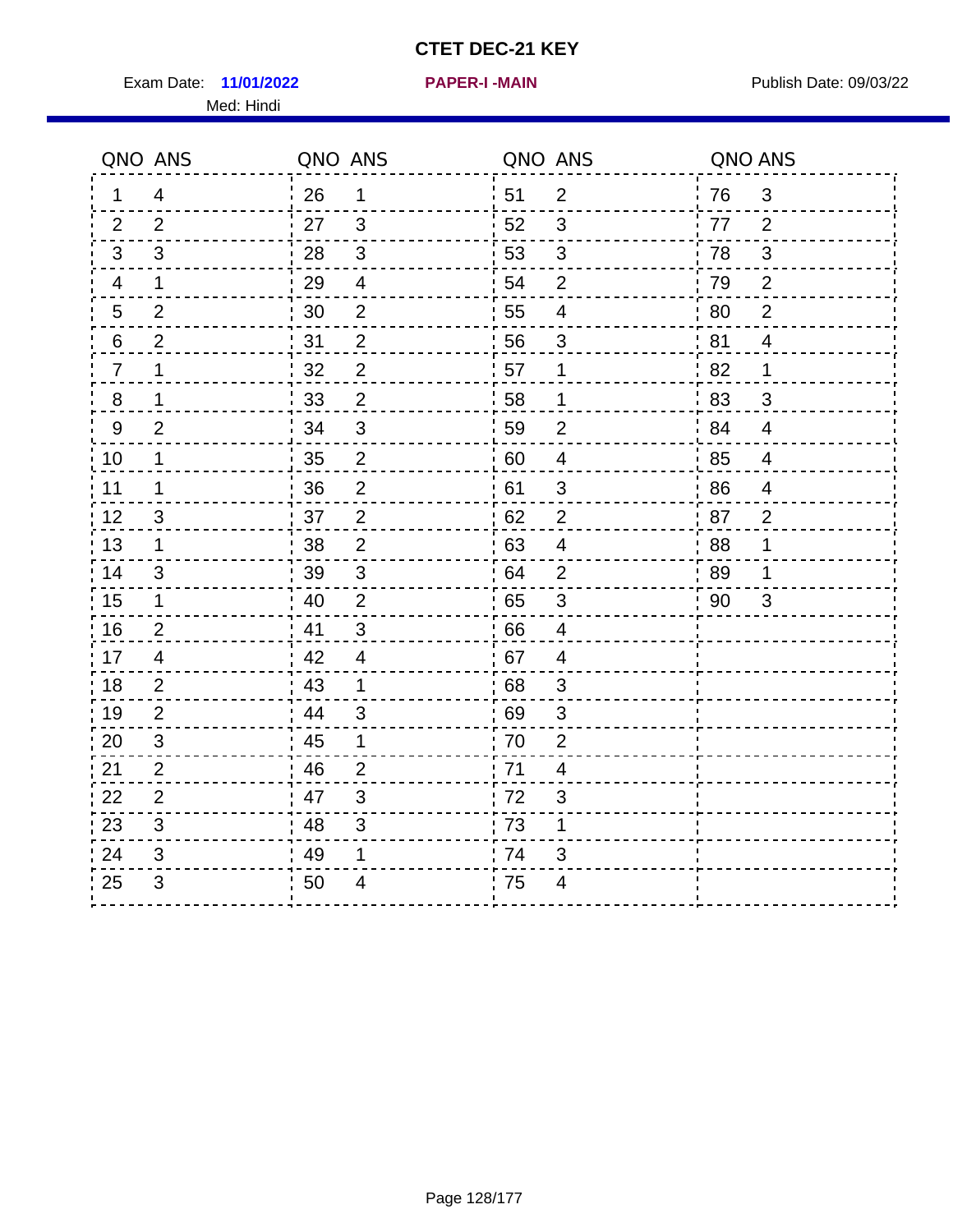Exam Date: 11/01/2022 **PAPER-I 01-ENGLISH Exam Date: 09/03/22** Med: Hindi

|       | QNO ANS        | QNO ANS                          | QNO ANS           |                          | QNO ANS |
|-------|----------------|----------------------------------|-------------------|--------------------------|---------|
| 91    | $\overline{2}$ | 116<br>1                         | 141               | $\mathbf 1$              |         |
| 92    | $\overline{4}$ | 117<br>$\overline{2}$            | 142               | $\overline{\mathbf{4}}$  |         |
| 93    | $\sqrt{3}$     | 118<br>$\overline{4}$            | 143               | 3                        |         |
| 94    | $\overline{2}$ | : 119<br>1                       | 144               | $\overline{2}$           |         |
| 95    | $\overline{4}$ | : 120<br>$\overline{2}$          | : 145             | $\overline{\mathcal{A}}$ |         |
| 96    | $\mathfrak{S}$ | 121<br>3                         | 146               | $\overline{4}$           |         |
| 97    | $\overline{2}$ | 122<br>$\overline{4}$            | 147               | 3                        |         |
| 98    | $\mathbf{1}$   | 123<br>$\mathbf{1}$              | ¦148              | 1                        |         |
| 99    | $\overline{2}$ | 124<br>$\mathbf{3}$              | $\frac{1}{2}$ 149 | $\overline{2}$           |         |
| 100   | $\overline{2}$ | $\overline{2}$<br>125            | 150               | 1                        |         |
| :101  | 1              | : 126<br>$\overline{\mathbf{4}}$ |                   |                          |         |
| 102   | $\mathfrak{3}$ | : 127<br>$\overline{4}$          |                   |                          |         |
| 103   | 3              | $\overline{2}$<br>:128           |                   |                          |         |
| 104   | $\overline{4}$ | : 129<br>$\overline{2}$          |                   |                          |         |
| 105   | $\sqrt{3}$     | 130<br>$\mathbf{3}$              |                   |                          |         |
| :106  | $\mathbf 1$    | : 131<br>$\mathfrak{B}$          |                   |                          |         |
| ;107  | $\overline{2}$ | 132<br>1                         |                   |                          |         |
| 108   | $\sqrt{2}$     | : 133<br>$\mathbf{1}$            |                   |                          |         |
| :109  | $\overline{2}$ | : 134<br>3                       |                   |                          |         |
| 110   | $\overline{4}$ | : 135<br>$\overline{2}$          |                   |                          |         |
| : 111 | $\mathfrak{S}$ | : 136<br>1                       |                   |                          |         |
| 112   | 1              | $\frac{1}{1}$ 137<br>1           |                   |                          |         |
| 113   | 1              | : 138<br>1                       |                   |                          |         |
| 114   | $\overline{4}$ | : 139<br>3                       |                   |                          |         |
| 115   | $\overline{2}$ | 140<br>$\overline{2}$            |                   |                          |         |
|       |                |                                  |                   |                          |         |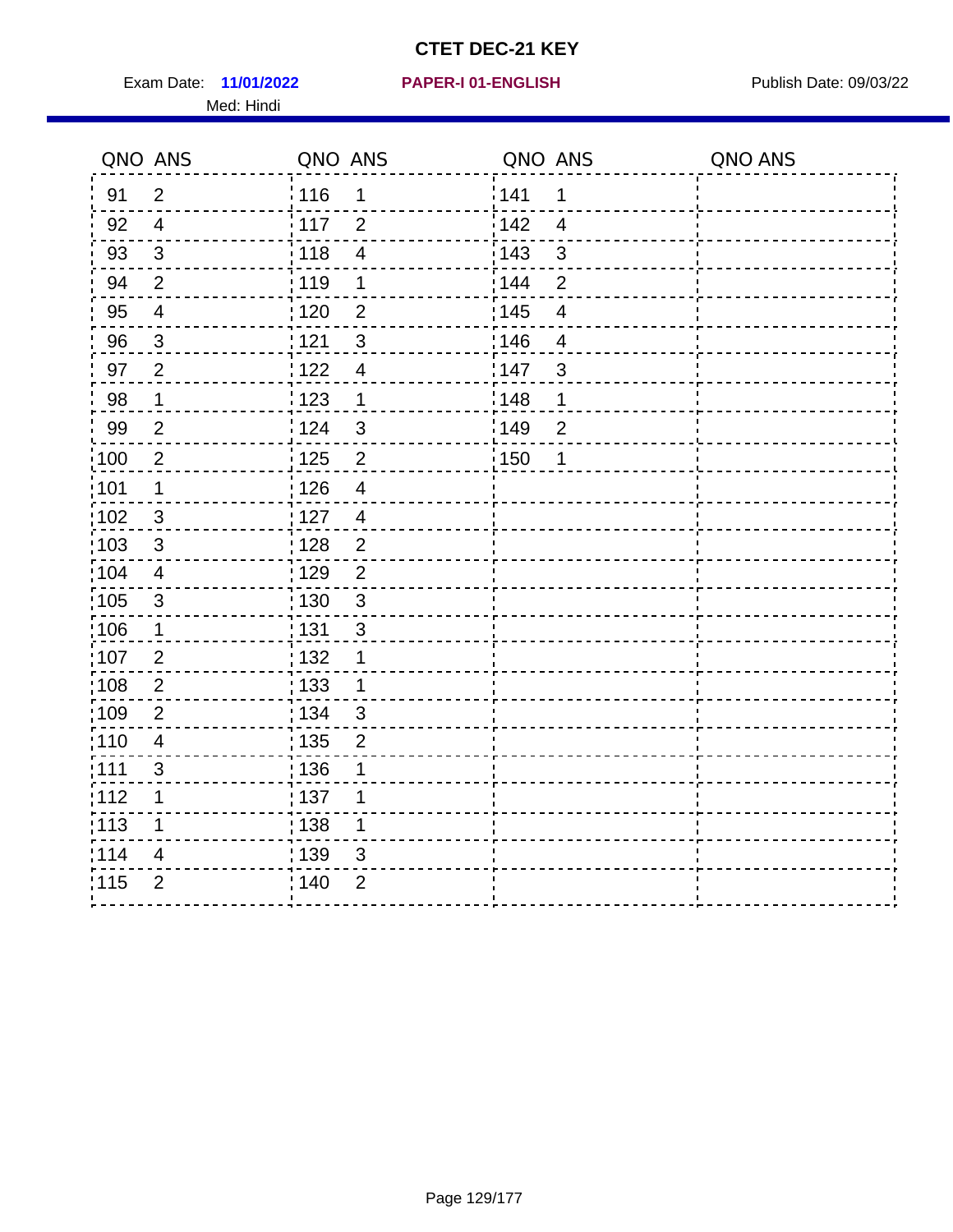Exam Date: 11/01/2022 **PAPER-I 02-HINDI** PAPER 102-HINDI Publish Date: 09/03/22 Med: Hindi

**11/01/2022 PAPER-I 02-HINDI**

|                   | QNO ANS                  | QNO ANS           |                | QNO ANS |                          | QNO ANS |
|-------------------|--------------------------|-------------------|----------------|---------|--------------------------|---------|
| 91                | $\mathbf 1$              | 116               | $\mathbf 1$    | 1141    | 1                        |         |
| 92                | 1                        | $\frac{1}{2}$ 117 | $\overline{2}$ | 142     | $\overline{4}$           |         |
| 93                | $\overline{2}$           | $\frac{1}{2}$ 118 | $\overline{4}$ | 143     | $\sqrt{3}$               |         |
| 94                | 1                        | : 119             | 1              | : 144   | $\overline{2}$           |         |
| 95                | 1                        | :120              | $\overline{2}$ | : 145   | $\overline{\mathcal{A}}$ |         |
| 96                | 4                        | 121               | $\overline{2}$ | :146    | $\overline{4}$           |         |
| 97                | $\mathbf{3}$             | 122               | $\overline{4}$ | 147     | $\mathfrak{B}$           |         |
| 98                | $\mathbf{3}$             | : 123             | $\overline{2}$ | 148     | 1                        |         |
| 99                | $\mathbf 1$              | 124               | 1              | 149     | $\overline{2}$           |         |
| 100               | $\mathbf 2$              | $\frac{1}{1}$ 125 | $\overline{c}$ | 150     | 1                        |         |
| 101               | $\overline{\mathcal{A}}$ | : 126             | $\overline{2}$ |         |                          |         |
| 102               | $\overline{4}$           | : 127             | $\overline{2}$ |         |                          |         |
| 103               | $\overline{2}$           | 128               | $\mathfrak{3}$ |         |                          |         |
| $\frac{1}{1}$ 104 | $\overline{2}$           | : 129             | $\mathfrak{3}$ |         |                          |         |
| $\frac{1}{1}$ 105 | $\overline{4}$           | $\frac{1}{1}$ 130 | $\overline{4}$ |         |                          |         |
| 106               | $\mathbf{1}$             | : 131             | $\overline{2}$ |         |                          |         |
| :107              | $\overline{2}$           | : 132             | 1              |         |                          |         |
| 108               | $\overline{2}$           | $\frac{1}{1}$ 133 | $\overline{c}$ |         |                          |         |
| :109              | $\overline{2}$           | : 134             | $\mathfrak{S}$ |         |                          |         |
| 110               | $9\,$                    | : 135             | 3              |         |                          |         |
| : 111             | 3                        | :136              | 1              |         |                          |         |
| 112               | 1                        | : 137             | 1              |         |                          |         |
| : 113             | 1                        | : 138             | 1              |         |                          |         |
| 114               | $\overline{\mathcal{A}}$ | : 139             | 3              |         |                          |         |
| 115               | $\overline{2}$           | : 140             | $\overline{2}$ |         |                          |         |
|                   |                          |                   |                |         |                          |         |

Answer key 9 means marks awarded to all the candidates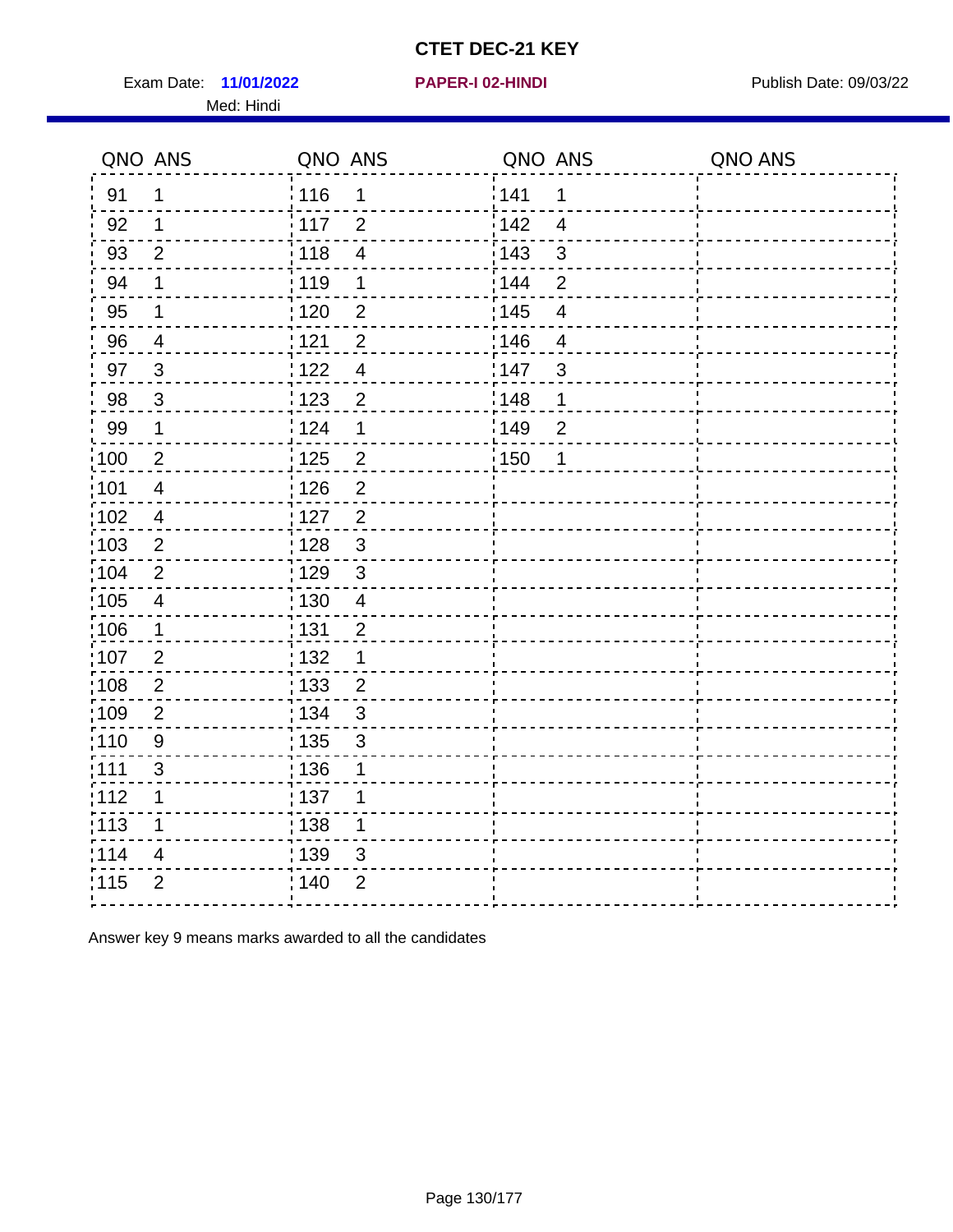Exam Date: 11/01/2022 **PAPER-I 16-SANSKRIT** Publish Date: 09/03/22 Med: Hindi

|                   | QNO ANS        | QNO ANS           |                         | QNO ANS           |                | QNO ANS |
|-------------------|----------------|-------------------|-------------------------|-------------------|----------------|---------|
| 91                | $\overline{2}$ | : 116             | 1                       | 141               | 1              |         |
| 92                | $\mathfrak{S}$ | $\frac{1}{2}$ 117 | $\overline{2}$          | 142               | $\overline{4}$ |         |
| 93                | $\mathfrak{Z}$ | 118               | $\overline{\mathbf{4}}$ | 143               | 3              |         |
| 94                | $\mathbf 1$    | : 119             | $\mathbf 1$             | : 144             | $\overline{2}$ |         |
| 95                | $\mathfrak{S}$ | : 120             | $\overline{2}$          | : 145             | 4              |         |
| 96                | $\overline{4}$ | 121               | 1                       | 146               | 4              |         |
| 97                | $\overline{4}$ | 122               | $\mathbf{3}$            | 147               | $\mathfrak{B}$ |         |
| 98                | $\mathbf{1}$   | $\frac{1}{2}$ 123 | $\mathfrak{S}$          | 148               | 1              |         |
| 99                | $\mathbf 1$    | 124               | 3                       | 149               | $\overline{2}$ |         |
| $\frac{1}{1}$ 100 | $\mathbf 1$    | $\frac{1}{1}$ 125 | $\mathbf{1}$            | $\frac{1}{1}$ 150 | $\mathbf 1$    |         |
| :101              | $\mathbf 2$    | 126               | $\overline{2}$          |                   |                |         |
| 102               | $\mathbf{3}$   | : 127             | $\mathbf{1}$            |                   |                |         |
| 103               | $\overline{2}$ | : 128             | $\mathbf{3}$            |                   |                |         |
| :104              | $\mathbf{3}$   | $\frac{1}{1}$ 129 | $\overline{2}$          |                   |                |         |
| 105               | $\mathbf{1}$   | 130               | $\mathbf{1}$            |                   |                |         |
| :106              | $\mathbf{1}$   | : 131             | $\overline{4}$          |                   |                |         |
| 107               | $\overline{2}$ | 132               | $\mathbf{3}$            |                   |                |         |
| 108               | $\overline{c}$ | : 133             | $\sqrt{3}$              |                   |                |         |
| :109              | $\mathbf{2}$   | : 134             | $\overline{4}$          |                   |                |         |
| :110              | $\overline{4}$ | 135               | 1                       |                   |                |         |
| : 111             | $\mathfrak{S}$ | 136               | 1                       |                   |                |         |
| 112               | 1              | 137               | 1                       |                   |                |         |
| 113               | 1              | 138               | 1                       |                   |                |         |
| 114               | 4              | 139               | 3                       |                   |                |         |
| 115               | $\overline{2}$ | 140               | $\overline{2}$          |                   |                |         |
|                   |                |                   |                         |                   |                |         |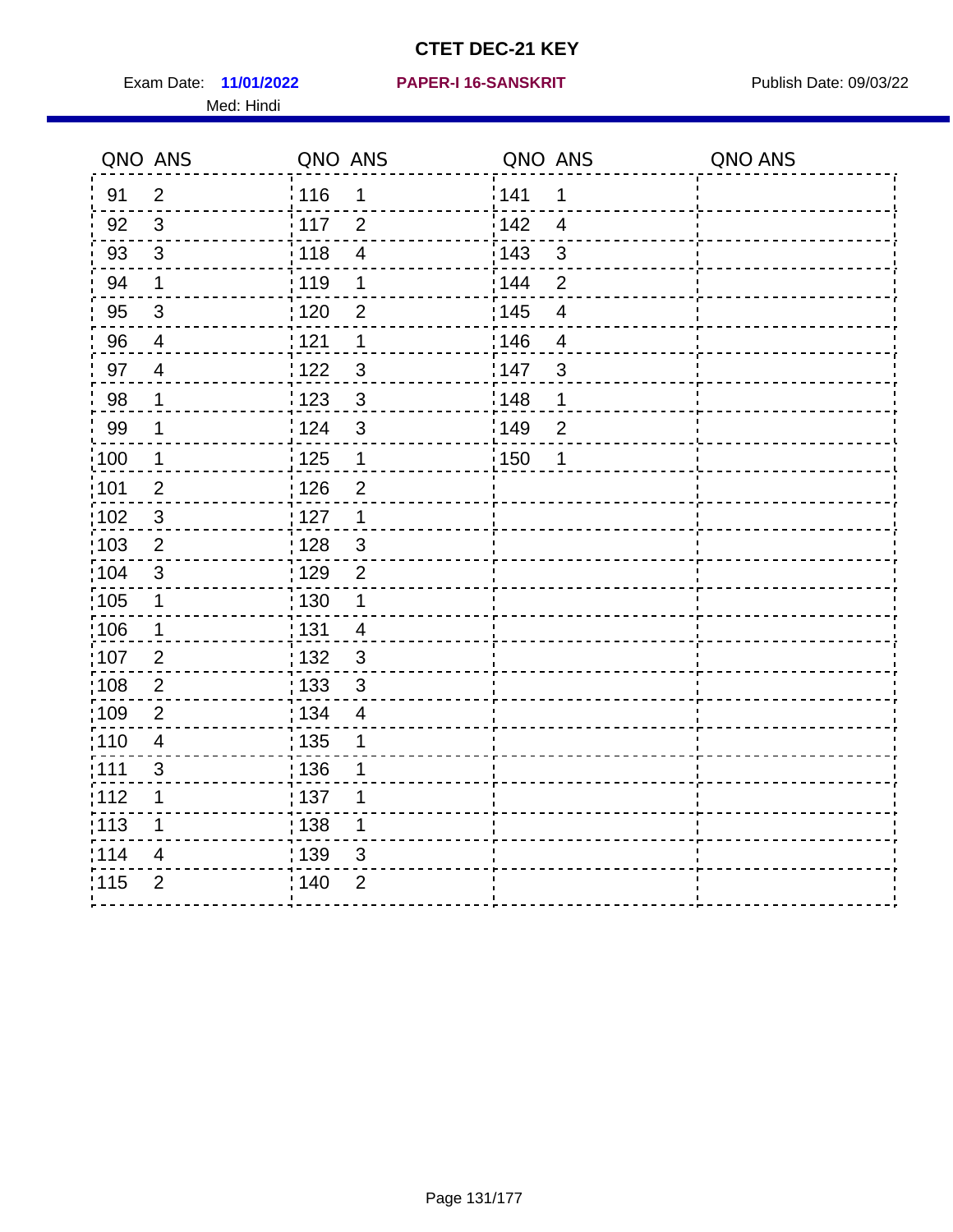Exam Date: 12/01/2022 **PAPER-I-MAIN Exam Date: 09/03/22** Med: Hindi

**12/01/2022 PAPER-I -MAIN**

|                | QNO ANS        | QNO ANS |                |                  | QNO ANS                  | QNO ANS |                |
|----------------|----------------|---------|----------------|------------------|--------------------------|---------|----------------|
| 1              | 4              | 26      | 1              | ¦ 51             | $\sqrt{3}$               | 76      | $\overline{2}$ |
| 2              | 3              | 27      | $\mathbf 1$    | 52               | 3                        | 77      | 3              |
| 3              | $\overline{4}$ | 28      | $\sqrt{3}$     | 53               | $\sqrt{3}$               | 78      | $\mathbf 1$    |
| 4              | $\overline{4}$ | 29      | $\overline{4}$ | 54               | 1                        | 79      | 1              |
| 5              | $\overline{2}$ | 30      | $\overline{2}$ | 55               | 3                        | 80      | 1              |
| 6              | 2              | 31      | $\mathfrak{B}$ | 56               | 3                        | 81      | $\overline{2}$ |
| $\overline{7}$ | 1              | 32      | $\sqrt{3}$     | 57               | 3                        | 82      | 1              |
| $\bf 8$        | $\mathfrak{S}$ | 33      | $\sqrt{3}$     | 58               | $\overline{4}$           | 83      | $\overline{c}$ |
| $9\,$          | $\mathfrak{S}$ | 34      | $\mathbf{3}$   | 59               | $\mathbf 1$              | 84      | 1              |
| 10             | $\sqrt{3}$     | 35      | $\overline{3}$ | 60               | $\overline{\mathcal{A}}$ | 85      | $\overline{2}$ |
| 11             | $\mathfrak{S}$ | 36      | $\overline{2}$ | 61               | $\mathsf 3$              | 86      | 1              |
| 12             | $\mathbf 1$    | 37      | $\mathbf{3}$   | 62               | $\mathbf 1$              | 87      | $\overline{4}$ |
| 13             | 1              | 38      | 2              | .63              | 3                        | 88      | $\overline{2}$ |
| 14             | $\mathbf 1$    | 39      | $\overline{4}$ | 64               | 3                        | 89      | 1              |
| 15             | $\mathbf 1$    | 40      | $\overline{2}$ | 65               | $\overline{\mathbf{4}}$  | 90      | $\mathfrak{S}$ |
| 16             | $\mathbf 1$    | 41      | $\overline{4}$ | 66               | $\overline{2}$           |         |                |
| 17             | $\overline{2}$ | 42      | 3              | 67               | $\overline{2}$           |         |                |
| 18             | 2              | 43      | $\overline{2}$ | 68               | $\mathbf{2}$             |         |                |
| 19             | $\overline{4}$ | 44      | $\overline{2}$ | .69              | $\overline{2}$           |         |                |
| 20             | $\overline{4}$ | 45      | $\overline{2}$ | 70               | $\overline{\mathbf{4}}$  |         |                |
| 21             | 4              | 46      | $\overline{2}$ | 71               | $\overline{2}$           |         |                |
| 22             | 3              | 47      | $\overline{2}$ | 72               | 3                        |         |                |
| 23             | $\mathbf 1$    | 48      | 1              | $\frac{1}{2}$ 73 | 4                        |         |                |
| 24             | 1              | 49      | 4              | 74               | 4                        |         |                |
| 25             | 3              | 50      | 1              | 75               | 4                        |         |                |

#### Page 132/177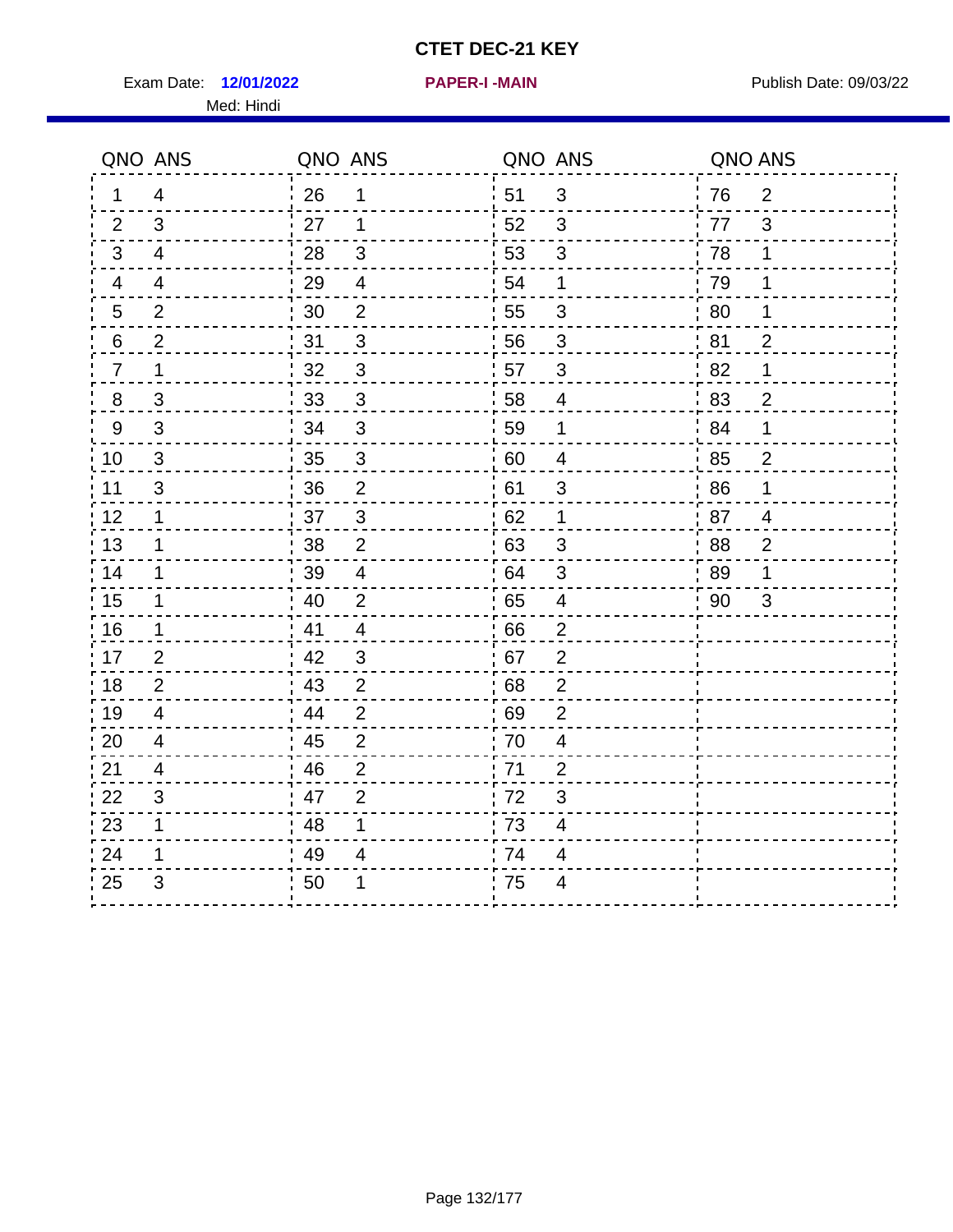Exam Date: 12/01/2022 **PAPER-I 01-ENGLISH Exam Date: 09/03/22** Med: Hindi

#### **12/01/2022 PAPER-I 01-ENGLISH**

|       | QNO ANS                  | QNO ANS           |                         | QNO ANS |                          | QNO ANS |
|-------|--------------------------|-------------------|-------------------------|---------|--------------------------|---------|
| 91    | $\mathfrak{S}$           | 116               | $\overline{2}$          | 1141    | $\overline{2}$           |         |
| 92    | $\mathfrak{S}$           | $\frac{1}{2}$ 117 | 3                       | 142     | 1                        |         |
| 93    | $\overline{4}$           | 118               | $\overline{\mathbf{4}}$ | 143     | 1                        |         |
| 94    | $\overline{2}$           | : 119             | $\overline{2}$          | : 144   | 3                        |         |
| 95    | $\overline{\mathcal{A}}$ | : 120             | $\mathbf{3}$            | : 145   | 1                        |         |
| 96    | $\mathbf{3}$             | 121               | $\overline{2}$          | :146    | $\overline{4}$           |         |
| 97    | $\mathbf{1}$             | 122               | $\mathbf{3}$            | 147     | $\overline{2}$           |         |
| 98    | $\mathbf{3}$             | 1123              | $\overline{2}$          | 148     | $\overline{4}$           |         |
| 99    | $\mathbf 1$              | 124               | $\sqrt{3}$              | 149     | $\overline{\mathcal{A}}$ |         |
| :100  | $\overline{4}$           | 125               | $\overline{4}$          | 150     | $\mathbf{3}$             |         |
| :101  | $\sqrt{3}$               | $\frac{1}{1}$ 126 | 1                       |         |                          |         |
| 102   | $\overline{2}$           | : 127             | $\overline{4}$          |         |                          |         |
| 103   | $\overline{2}$           | : 128             | 2                       |         |                          |         |
| 104   | $\mathfrak{3}$           | : 129             | $\overline{4}$          |         |                          |         |
| 105   | $\sqrt{3}$               | 130               | $\mathbf{1}$            |         |                          |         |
| :106  | $\mathbf{1}$             | : 131             | 3                       |         |                          |         |
| 107   | $\mathbf{3}$             | :132              | $\mathbf{3}$            |         |                          |         |
| 108   | $\overline{4}$           | : 133             | $\overline{2}$          |         |                          |         |
| ;109  | 1                        | : 134             | $\overline{2}$          |         |                          |         |
| :110  | 4                        | : 135             | 3                       |         |                          |         |
| : 111 | $\overline{\mathcal{A}}$ | : 136             | 1                       |         |                          |         |
| 112   | 1                        | : 137             | 1                       |         |                          |         |
| 113   | 1                        | : 138             | $\overline{c}$          |         |                          |         |
| 114   | 3                        | : 139             | $\overline{2}$          |         |                          |         |
| 115   | $\overline{2}$           | 140               | 1                       |         |                          |         |
|       |                          |                   |                         |         |                          |         |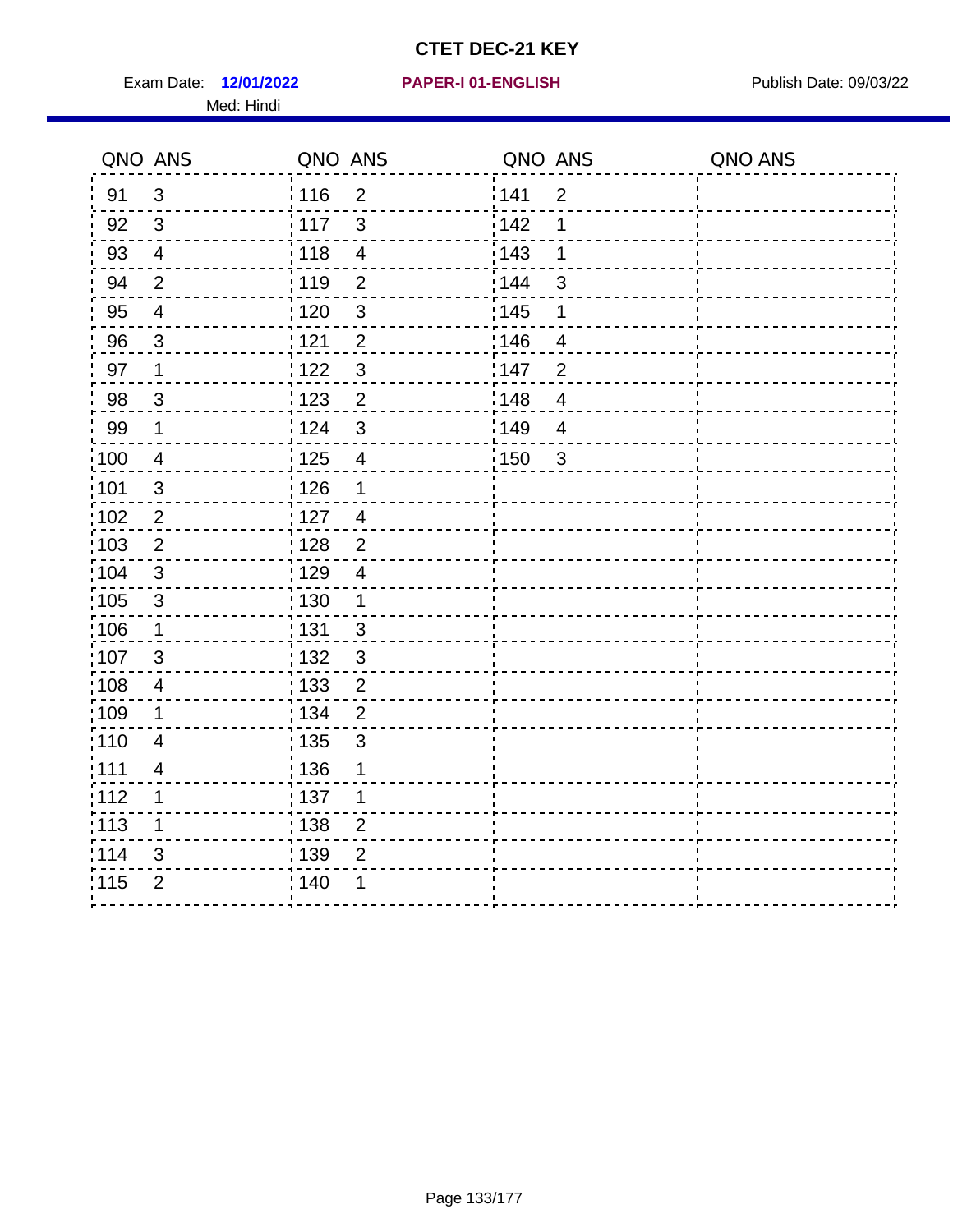Exam Date: 12/01/2022 **PAPER-I 02-HINDI Exam Date: 09/03/22** Med: Hindi

|      | QNO ANS                  | QNO ANS                 | QNO ANS |                | QNO ANS |
|------|--------------------------|-------------------------|---------|----------------|---------|
| 91   | 1                        | 116<br>$\overline{2}$   | 141     | $\overline{2}$ |         |
| 92   | 1                        | 117<br>3                | 142     | 1              |         |
| 93   | $\overline{2}$           | 118<br>$\overline{4}$   | 143     | 1              |         |
| 94   | $\overline{2}$           | : 119<br>$\overline{2}$ | : 144   | 3              |         |
| 95   | 1                        | : 120<br>$\mathfrak{B}$ | : 145   | 1              |         |
| 96   | 4                        | 121<br>$\overline{4}$   | 146     | 4              |         |
| 97   | $\overline{2}$           | : 122<br>1              | 147     | $\overline{2}$ |         |
| 98   | $\mathbf{3}$             | 123<br>$\overline{c}$   | 148     | $\overline{4}$ |         |
| 99   | $\mathbf{2}$             | 124<br>$\overline{2}$   | 149     | $\overline{4}$ |         |
| 100  | $\overline{2}$           | $\overline{2}$<br>125   | 150     | $\mathbf{3}$   |         |
| :101 | $\mathfrak{B}$           | : 126<br>$\overline{2}$ |         |                |         |
| 102  | $\overline{4}$           | : 127<br>$\overline{4}$ |         |                |         |
| :103 | $\overline{2}$           | : 128<br>$\overline{4}$ |         |                |         |
| :104 | $\mathbf 1$              | : 129<br>$\mathbf{1}$   |         |                |         |
| 105  | $\overline{2}$           | : 130<br>$\mathbf 1$    |         |                |         |
| :106 | $\mathbf 1$              | : 131<br>$\mathbf{3}$   |         |                |         |
| 107  | 3                        | $\overline{2}$<br>132   |         |                |         |
| :108 | $\overline{\mathbf{4}}$  | 133<br>$\mathbf{3}$     |         |                |         |
| :109 | $\mathbf 1$              | : 134<br>$\mathfrak{S}$ |         |                |         |
| :110 | $\overline{4}$           | : 135<br>$\overline{4}$ |         |                |         |
| ;111 | $\overline{\mathcal{A}}$ | : 136<br>1              |         |                |         |
| 112  | 1                        | : 137<br>1              |         |                |         |
| 113  | 1                        | : 138<br>$\overline{2}$ |         |                |         |
| 114  | 3                        | 139<br>$\overline{2}$   |         |                |         |
| 115  | $\overline{2}$           | : 140<br>1              |         |                |         |
|      |                          |                         |         |                |         |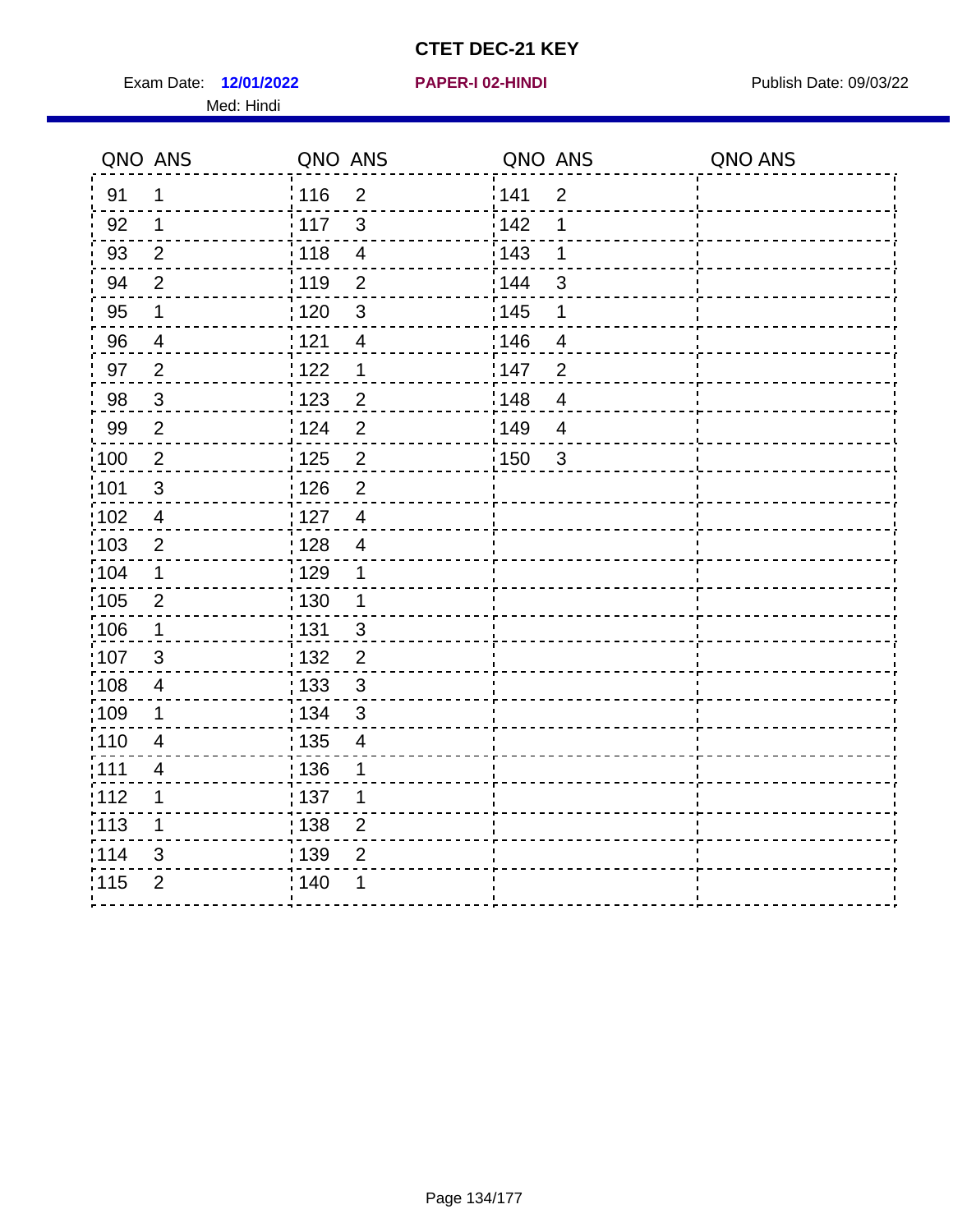Exam Date: 12/01/2022 **PAPER-I 16-SANSKRIT** Publish Date: 09/03/22 Med: Hindi

|                   | QNO ANS                  | QNO ANS                           | QNO ANS                           | QNO ANS |
|-------------------|--------------------------|-----------------------------------|-----------------------------------|---------|
| 91                | $\overline{2}$           | : 116<br>$\overline{2}$           | 141<br>$\overline{2}$             |         |
| 92                | $\overline{4}$           | $\mathbf{3}$<br>117               | 142<br>1                          |         |
| 93                | $\mathbf 1$              | 118<br>$\overline{\mathbf{4}}$    | 143<br>1                          |         |
| 94                | $\mathbf{3}$             | : 119<br>$\overline{2}$           | : 144<br>3                        |         |
| 95                | $\overline{2}$           | : 120<br>$\mathfrak{S}$           | : 145<br>1                        |         |
| 96                | 3                        | 121<br>$\overline{2}$             | 146<br>4                          |         |
| 97                | $\mathbf 1$              | 122<br>1                          | 147<br>$\overline{2}$             |         |
| 98                | $\mathbf{1}$             | 123<br>$\overline{4}$             | 148<br>$\overline{4}$             |         |
| 99                | $\overline{4}$           | 124<br>$\overline{4}$             | 149<br>$\overline{4}$             |         |
| $\frac{1}{1}$ 100 | $\mathbf 3$              | $\frac{1}{1}$ 125<br>$\mathbf{3}$ | $\frac{1}{1}$ 150<br>$\mathbf{3}$ |         |
| :101              | $\overline{2}$           | 126<br>$\overline{2}$             |                                   |         |
| 102               | $\mathbf 1$              | : 127<br>$\mathbf{1}$             |                                   |         |
| 103               | $\overline{4}$           | : 128<br>$\mathbf{3}$             |                                   |         |
| :104              | $\overline{2}$           | : 129<br>$\overline{4}$           |                                   |         |
| 105               | $\mathbf{1}$             | 130<br>1                          |                                   |         |
| :106              | $\mathbf 1$              | : 131<br>$\mathbf 1$              |                                   |         |
| 107               | $\mathbf{3}$             | 132<br>$\overline{4}$             |                                   |         |
| 108               | $\overline{4}$           | : 133<br>$\mathbf 2$              |                                   |         |
| :109              | 1                        | : 134<br>$\overline{4}$           |                                   |         |
| :110              | $\overline{4}$           | 135<br>1                          |                                   |         |
| :111              | $\overline{\mathcal{A}}$ | : 136<br>1                        |                                   |         |
| 112               | 1                        | 137<br>1                          |                                   |         |
| 113               | 1                        | 138<br>$\overline{2}$             |                                   |         |
| 114               | 3                        | 139<br>$\overline{2}$             |                                   |         |
| 115               | $\overline{2}$           | 140<br>1                          |                                   |         |
|                   |                          |                                   |                                   |         |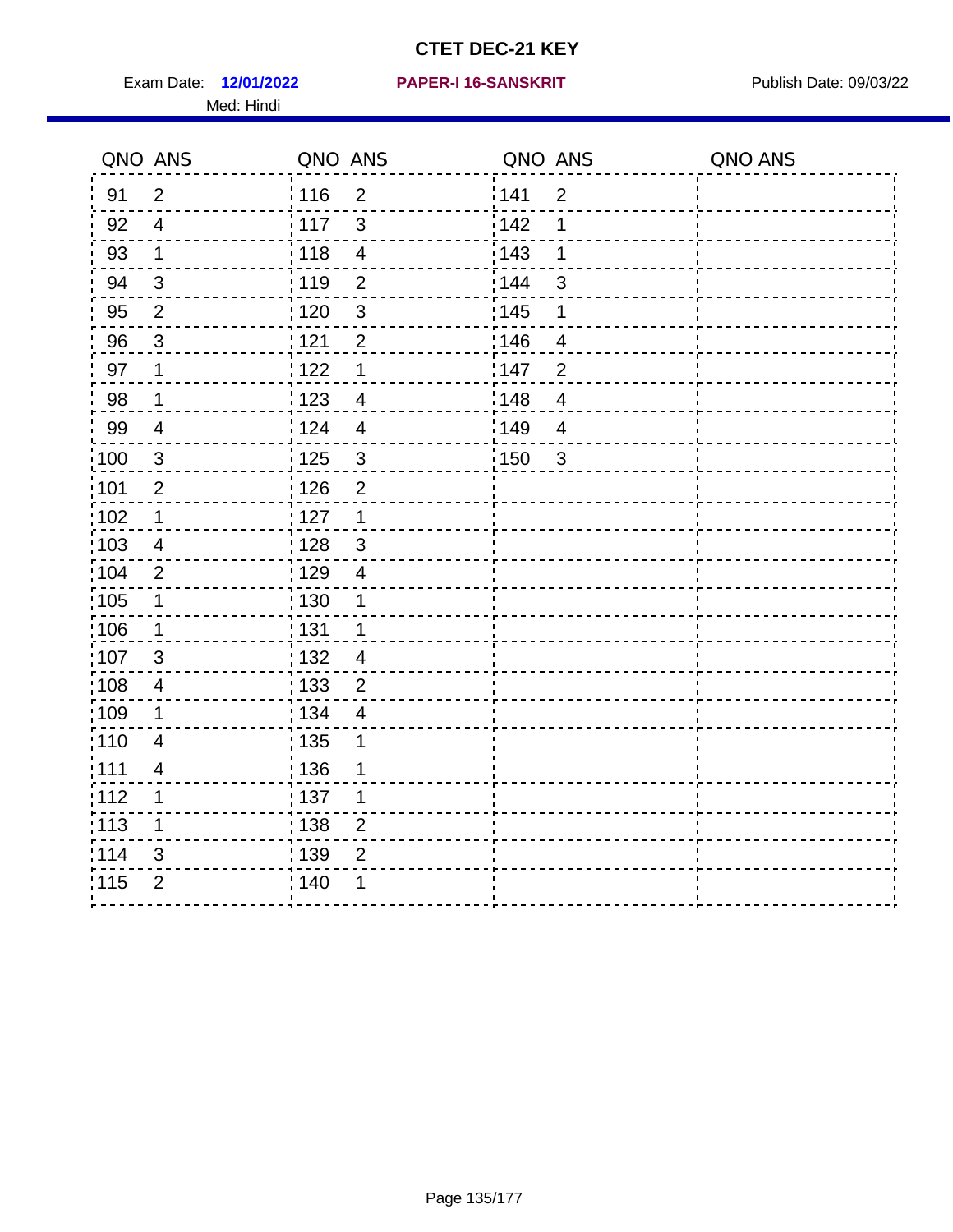Exam Date: 17/01/2022 **PAPER-I-MAIN Exam Date: 09/03/22** Med: Hindi

**17/01/2022 PAPER-I -MAIN**

|                  | QNO ANS        | QNO ANS |                | QNO ANS          |                           | QNO ANS |                |
|------------------|----------------|---------|----------------|------------------|---------------------------|---------|----------------|
| 1                | 3              | 26      | 1              | ¦ 51             | $\mathfrak{B}$            | 76      | $\mathfrak{B}$ |
| 2                | 3              | 27      | 3              | 52               | $\overline{4}$            | 77      | $\overline{4}$ |
| 3                | $\overline{4}$ | 28      | 1              | 53               | 1                         | 78      | $\overline{2}$ |
| 4                | 1              | 29      | 1              | 54               | $\overline{\mathbf{4}}$   | 79      | 1              |
| 5                | 3              | 30      | 1              | 55               | 1                         | 80      | 1              |
| 6                | 1              | 31      | 3              | 56               | 4                         | 81      | $\overline{2}$ |
| $\overline{7}$   | 3              | 32      | $\overline{4}$ | 57               | 1                         | 82      | 1              |
| $\bf 8$          | 1              | 33      | $\sqrt{3}$     | 58               | $\mathfrak{S}$            | 83      | 1              |
| $\boldsymbol{9}$ | 1              | 34      | $\overline{2}$ | 59               | $\mathsf 3$               | 84      | $\overline{2}$ |
| 10               | $\overline{4}$ | 35      | $\overline{4}$ | 60               | $\mathbf 1$               | 85      | $\overline{2}$ |
| 11               | $\overline{4}$ | 36      | $\mathfrak{S}$ | 61               | 3                         | 86      | 1              |
| 12               | $\mathbf{1}$   | 37      | $\overline{2}$ | 62               | $\mathbf 1$               | 87      | 1              |
| 13               | 4              | 38      | $\overline{2}$ | 63               | $\overline{2}$            | 88      | 1              |
| 14               | 4              | 39      | 1              | 64               | 3                         | 89      | 3              |
| 15               | $\overline{4}$ | 40      | $\overline{4}$ | 65               | $\sqrt{3}$                | 90      | 1              |
| 16               | $\mathbf 1$    | 41      | 3              | 66               | 3                         |         |                |
| 17               | 2              | 42      | 3              | 67               | 4                         |         |                |
| 18               | 3              | 43      | $\overline{2}$ | 68               | $\mathfrak{S}$            |         |                |
| 19               | $\mathbf{1}$   | 44      | $\overline{2}$ | .69              | $\ensuremath{\mathsf{3}}$ |         |                |
| 20               | $\overline{2}$ | 45      | 3              | 70               | $\overline{2}$            |         |                |
| 21               | 3              | 46      | 1              | 71               | 1                         |         |                |
| 22               | $\overline{2}$ | 47      | $\overline{2}$ | 72               | $\overline{2}$            |         |                |
| 23               | $\overline{2}$ | 48      | $\overline{4}$ | $\frac{1}{2}$ 73 | 1                         |         |                |
| 24               | 4              | 49      | 4              | .74              | 4                         |         |                |
| 25               | $\overline{2}$ | 50      | 1              | 75               | $\overline{2}$            |         |                |
|                  |                |         |                |                  |                           |         |                |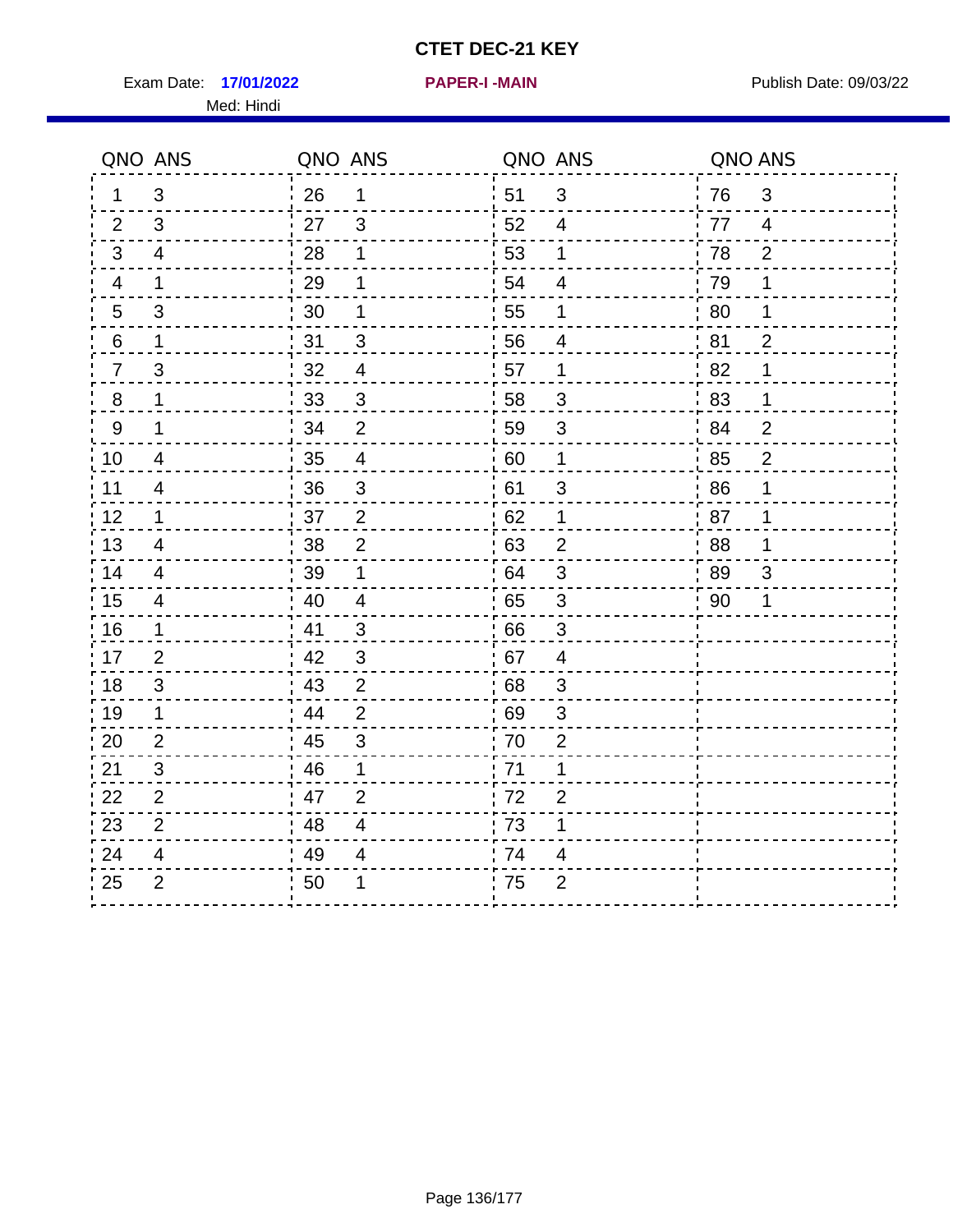Exam Date: 17/01/2022 **PAPER-I 01-ENGLISH Exam Date: 09/03/22** Med: Hindi

**17/01/2022 PAPER-I 01-ENGLISH**

|       | QNO ANS                  | QNO ANS           |                          | QNO ANS |                         | QNO ANS |
|-------|--------------------------|-------------------|--------------------------|---------|-------------------------|---------|
| 91    | $\mathbf{3}$             | 116               | $\overline{4}$           | 141     | $\mathbf{3}$            |         |
| 92    | $\overline{4}$           | 117               | $\mathbf{3}$             | 142     | $\overline{2}$          |         |
| 93    | $\overline{2}$           | 118               | $\sqrt{3}$               | 143     | $\mathfrak{S}$          |         |
| 94    | 3                        | : 119             | 1                        | 144     | $\overline{2}$          |         |
| 95    | $\mathfrak{B}$           | : 120             | 1                        | : 145   | $\overline{\mathbf{4}}$ |         |
| 96    | $\mathfrak{S}$           | 121               | 4                        | 146     | $\overline{2}$          |         |
| 97    | $\overline{2}$           | 122               | 4                        | 147     | $\overline{2}$          |         |
| 98    | $\overline{4}$           | $\frac{1}{2}$ 123 | $\overline{4}$           | : 148   | 1                       |         |
| 99    | $\mathbf 1$              | 124               | $\overline{\mathbf{4}}$  | 149     | $\mathfrak{S}$          |         |
| 100   | $\overline{4}$           | $\frac{1}{1}$ 125 | $\mathbf 1$              | 150     | $\mathbf{3}$            |         |
| :101  | $\overline{\mathcal{A}}$ | : 126             | $\overline{2}$           |         |                         |         |
| 102   | $\overline{4}$           | : 127             | $\overline{2}$           |         |                         |         |
| 103   | $\overline{2}$           | : 128             | $\mathbf{3}$             |         |                         |         |
| :104  | $\mathbf{3}$             | 129               | $\mathfrak{3}$           |         |                         |         |
| 105   | $\overline{\mathbf{4}}$  | : 130             | $\mathfrak{S}$           |         |                         |         |
| :106  | $\mathfrak{S}$           | : 131             | 4                        |         |                         |         |
| ;107  | $\mathbf{1}$             | : 132             | $\mathbf{3}$             |         |                         |         |
| 108   | $\sqrt{3}$               | : 133             | $\mathbf{1}$             |         |                         |         |
| :109  | $\overline{4}$           | : 134             | $\mathbf{3}$             |         |                         |         |
| :110  | $\overline{4}$           | : 135             | $\overline{\mathcal{A}}$ |         |                         |         |
| : 111 | 3                        | 136               | $\overline{4}$           |         |                         |         |
| 112   | $\overline{4}$           | : 137             | $\overline{4}$           |         |                         |         |
| 113   | $\mathbf{3}$             | : 138             | $\overline{c}$           |         |                         |         |
| 114   | 3                        | 139               | 3                        |         |                         |         |
| 115   | $\overline{2}$           | 140               | 1                        |         |                         |         |
|       |                          |                   |                          |         |                         |         |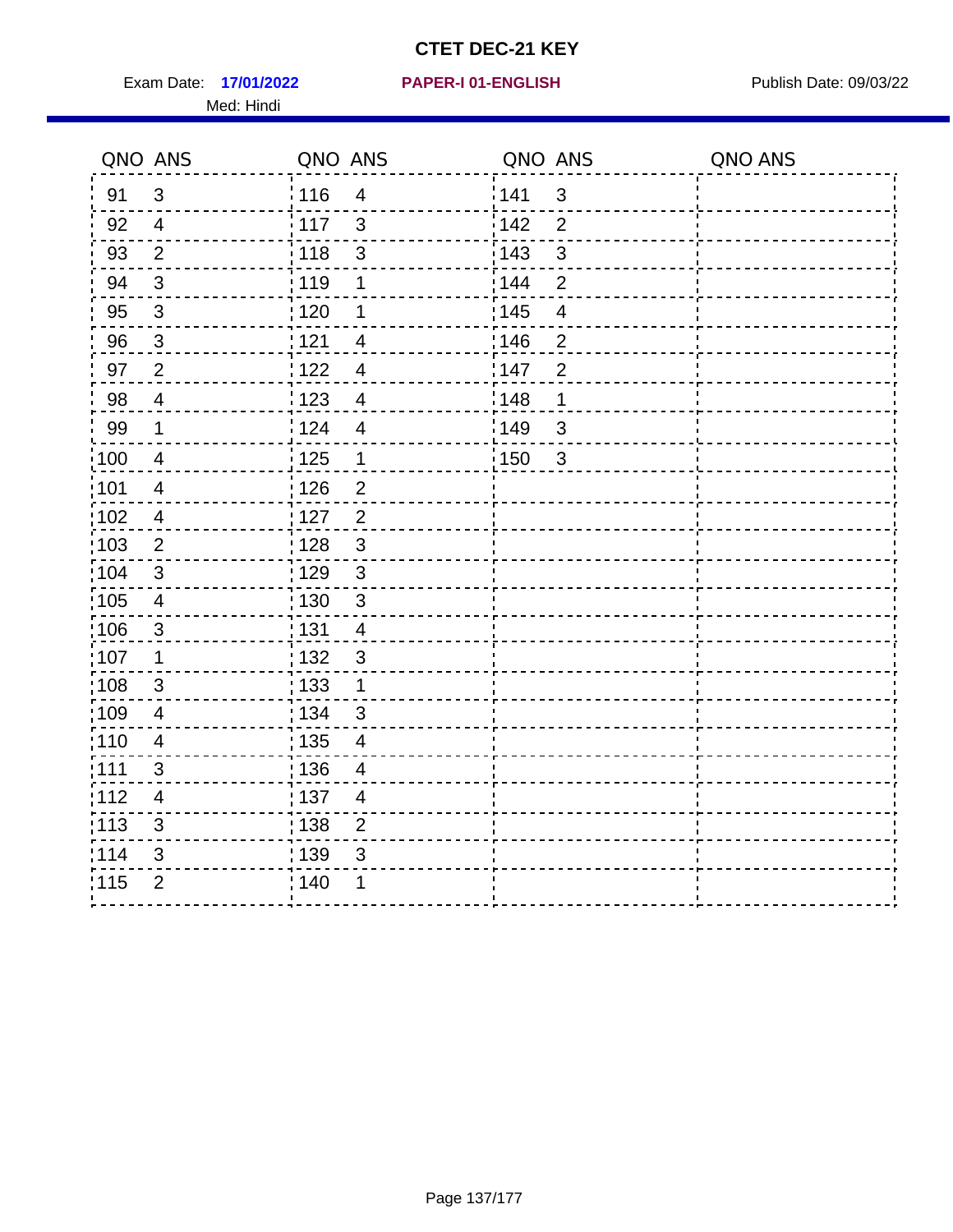Exam Date: 17/01/2022 **PAPER-I 02-HINDI Exam Date: 09/03/22** Med: Hindi

|        | QNO ANS                  | QNO ANS           |                         | QNO ANS           |                | QNO ANS |
|--------|--------------------------|-------------------|-------------------------|-------------------|----------------|---------|
| 91     | $\mathbf 1$              | 116               | $\overline{\mathbf{4}}$ | 141               | $\sqrt{3}$     |         |
| 92     | $\overline{2}$           | 117               | 3                       | 142               | $\overline{2}$ |         |
| 93     | $\overline{2}$           | 118               | $\mathbf{3}$            | 143               | 3              |         |
| 94     | $\overline{2}$           | : 119             | 1                       | 144               | $\overline{2}$ |         |
| 95     | $\overline{\mathcal{A}}$ | :120              | 1                       | : 145             | $\overline{4}$ |         |
| 96     | $\overline{2}$           | 121               | 4                       | 146               | $\mathbf 2$    |         |
| 97     | $\mathbf{3}$             | 122               | $\overline{2}$          | 147               | $\overline{2}$ |         |
| $98\,$ | $\mathbf{3}$             | 123               | $\mathbf{1}$            | $\frac{1}{2}$ 148 | 1              |         |
| 99     | $\overline{2}$           | 124               | $\overline{2}$          | ¦149              | $\mathfrak{S}$ |         |
| 100    | $\overline{1}$           | : 125             | $\overline{\mathbf{4}}$ | 150               | $\sqrt{3}$     |         |
| 101    | $\mathfrak{S}$           | 126               | 1                       |                   |                |         |
| 102    | $\overline{2}$           | : 127             | 1                       |                   |                |         |
| 103    | $\overline{4}$           | 128               | $\overline{4}$          |                   |                |         |
| 104    | $\overline{4}$           | : 129             | 1                       |                   |                |         |
| 105    | $\overline{2}$           | : 130             | $\overline{4}$          |                   |                |         |
| ;106   | $\mathfrak{S}$           | : 131             | 1                       |                   |                |         |
| :107   | 1                        | : 132             | 1                       |                   |                |         |
| 108    | $\sqrt{3}$               | : 133             | $\overline{2}$          |                   |                |         |
| :109   | $\overline{4}$           | : 134             | 1                       |                   |                |         |
| :110   | $\overline{4}$           | : 135             | 3                       |                   |                |         |
| : 111  | 3                        | : 136             | $\overline{4}$          |                   |                |         |
| 112    | $\overline{4}$           | $\frac{1}{1}$ 137 | $\overline{4}$          |                   |                |         |
| : 113  | 3                        | 138               | $\overline{c}$          |                   |                |         |
| 1114   | 3                        | 139               | 3                       |                   |                |         |
| 115    | $\overline{2}$           | 140               | 1                       |                   |                |         |
|        |                          |                   |                         |                   |                |         |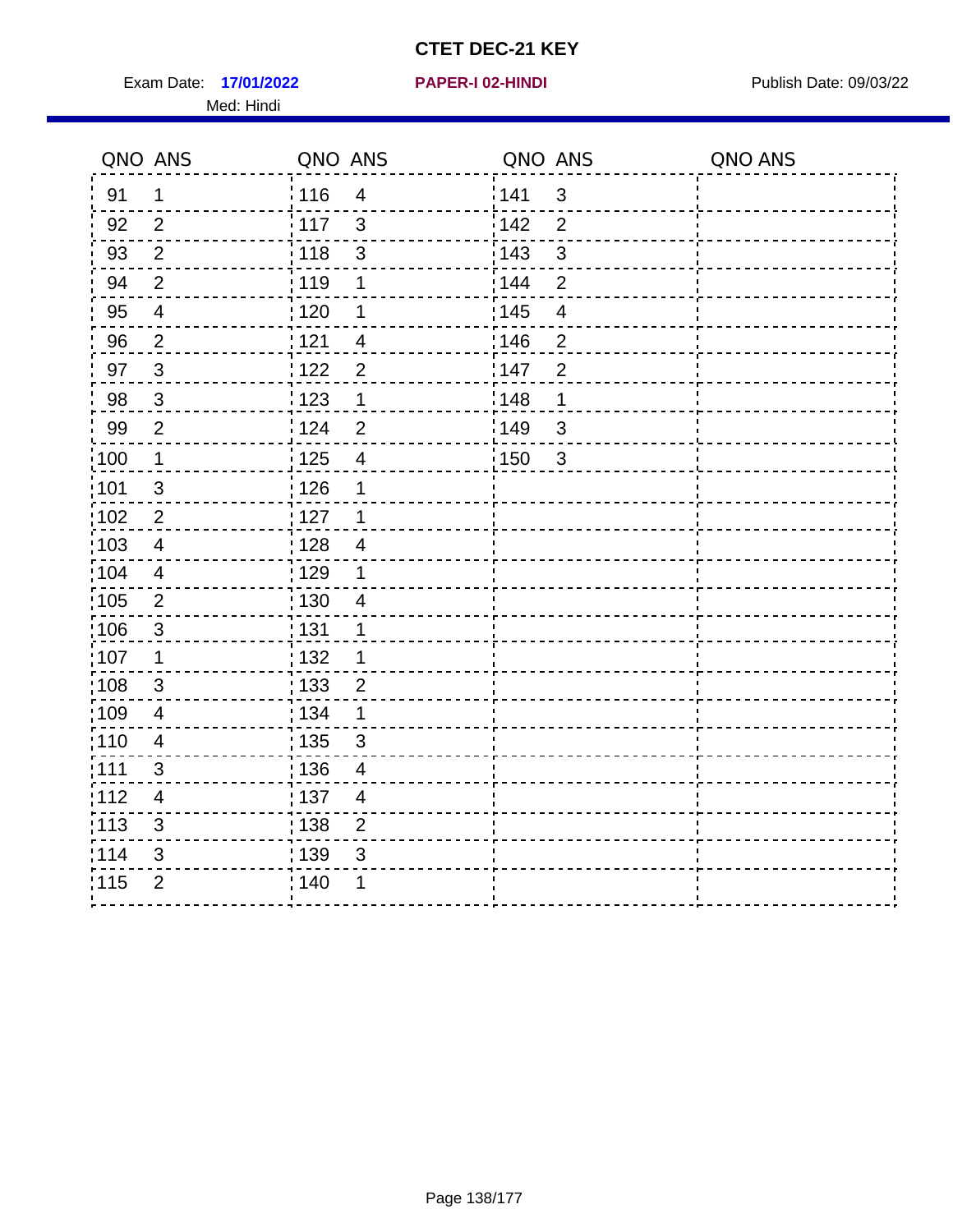Med: Hindi

**17/01/2022 PAPER-I 03-ASSAMESE** Exam Date: Publish Date: 09/03/22

|                   | QNO ANS                  | QNO ANS                           | QNO ANS                 | QNO ANS |
|-------------------|--------------------------|-----------------------------------|-------------------------|---------|
| 91                | $\overline{2}$           | 116<br>$\overline{4}$             | 141<br>$\mathsf 3$      |         |
| 92                | 1                        | 117<br>3                          | 142<br>$\overline{2}$   |         |
| 93                | $\overline{2}$           | 118<br>3                          | 143<br>$\mathfrak{S}$   |         |
| 94                | 3                        | : 119<br>1                        | 144<br>$\overline{2}$   |         |
| 95                | 2                        | : 120<br>1                        | : 145<br>$\overline{4}$ |         |
| 96                | 1                        | 121<br>3                          | 146<br>$\overline{2}$   |         |
| 97                | 1                        | 122<br>$\overline{2}$             | 147<br>$\overline{2}$   |         |
| 98                | $\overline{\mathcal{A}}$ | 1123<br>$\mathbf{1}$              | 148<br>1                |         |
| 99                | $\overline{2}$           | 124<br>$\overline{2}$             | 149<br>$\mathsf 3$      |         |
| 100               | $\overline{4}$           | $\overline{2}$<br>125             | 150<br>$\mathbf{3}$     |         |
| :101              | $\sqrt{3}$               | : 126<br>1                        |                         |         |
| 102               | $\mathbf{3}$             | : 127<br>3                        |                         |         |
| 103               | $\mathbf 1$              | $\mathbf{3}$<br>: 128             |                         |         |
| :104              | $\mathbf{3}$             | : 129<br>$\mathfrak{3}$           |                         |         |
| 105               | $\overline{2}$           | $\frac{1}{1}$ 130<br>$\mathbf{3}$ |                         |         |
| 106               | 3                        | : 131<br>3                        |                         |         |
| :107              | 1                        | : 132<br>1                        |                         |         |
| $\frac{1}{1}$ 108 | $\sqrt{3}$               | $\frac{1}{1}$ 133<br>1            |                         |         |
| :109              | $\overline{4}$           | : 134<br>1                        |                         |         |
| :110              | $\overline{4}$           | 135<br>1                          |                         |         |
| :111              | 3                        | : 136<br>$\overline{4}$           |                         |         |
| 112               | 4                        | : 137<br>$\overline{4}$           |                         |         |
| : 113             | $\sqrt{3}$               | : 138<br>$\overline{2}$           |                         |         |
| 114               | 3                        | 139<br>3                          |                         |         |
| 115               | $\overline{2}$           | 140<br>1                          |                         |         |
|                   |                          |                                   |                         |         |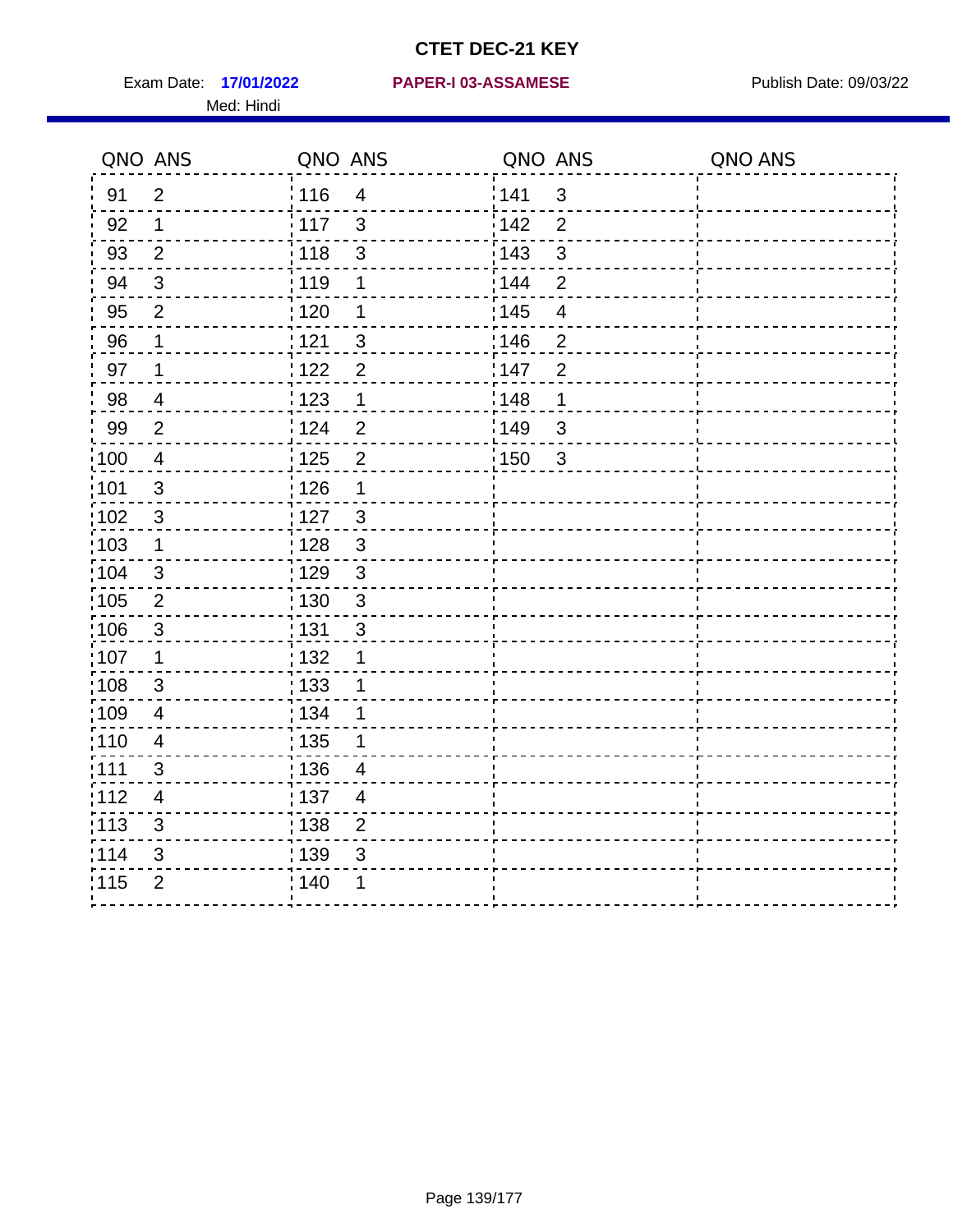Exam Date: 17/01/2022 **PAPER-I 04-BENGALI** Publish Date: 09/03/22 Med: Hindi

**17/01/2022 PAPER-I 04-BENGALI**

|                   | QNO ANS                  | QNO ANS           |                          | QNO ANS |                          | QNO ANS |
|-------------------|--------------------------|-------------------|--------------------------|---------|--------------------------|---------|
| 91                | $\overline{2}$           | 116               | $\overline{4}$           | 1141    | $\mathfrak{S}$           |         |
| 92                | $\overline{4}$           | $\frac{1}{2}$ 117 | $\mathbf{3}$             | 142     | $\overline{2}$           |         |
| 93                | $\mathbf{1}$             | 118               | $\sqrt{3}$               | 143     | $\mathfrak{S}$           |         |
| 94                | $\overline{2}$           | : 119             | 1                        | : 144   | $\overline{2}$           |         |
| 95                | $\mathfrak{B}$           | : 120             | 1                        | : 145   | $\overline{\mathcal{A}}$ |         |
| 96                | 4                        | 121               | 3                        | :146    | $\overline{2}$           |         |
| 97                | 1                        | 122               | $\overline{\mathcal{A}}$ | 147     | $\overline{2}$           |         |
| 98                | $\overline{c}$           | 123               | $\overline{2}$           | 148     | 1                        |         |
| 99                | $\mathbf 1$              | 124               | $\mathbf 1$              | 149     | $\mathbf{3}$             |         |
| :100              | $\overline{2}$           | $\frac{1}{1}$ 125 | $\overline{4}$           | 150     | $\mathbf{3}$             |         |
| :101              | $\sqrt{3}$               | : 126             | 1                        |         |                          |         |
| 102               | $\overline{4}$           | : 127             | $\overline{2}$           |         |                          |         |
| 103               | $\mathbf 1$              | : 128             | $\mathbf{3}$             |         |                          |         |
| :104              | $\mathbf 1$              | : 129             | $\overline{2}$           |         |                          |         |
| $\frac{1}{1}$ 105 | $\overline{\mathbf{4}}$  | : 130             | $\overline{4}$           |         |                          |         |
| :106              | $\mathbf{3}$             | : 131             | $\mathbf 1$              |         |                          |         |
| ;107              | $\mathbf 1$              | 132               | $\overline{4}$           |         |                          |         |
| 108               | $\mathbf{3}$             | : 133             | $\overline{2}$           |         |                          |         |
| :109              | $\overline{\mathbf{4}}$  | : 134             | $\mathbf 1$              |         |                          |         |
| :110              | $\overline{4}$           | : 135             | 3                        |         |                          |         |
| 1111              | 3                        | : 136             | $\overline{\mathcal{A}}$ |         |                          |         |
| 112               | $\overline{\mathcal{A}}$ | : 137             | $\overline{4}$           |         |                          |         |
| 113               | $\mathfrak{S}$           | $\frac{1}{1}$ 138 | $\overline{2}$           |         |                          |         |
| 114               | 3                        | : 139             | 3                        |         |                          |         |
| 115               | $\overline{2}$           | 140               | 1                        |         |                          |         |
|                   |                          |                   |                          |         |                          |         |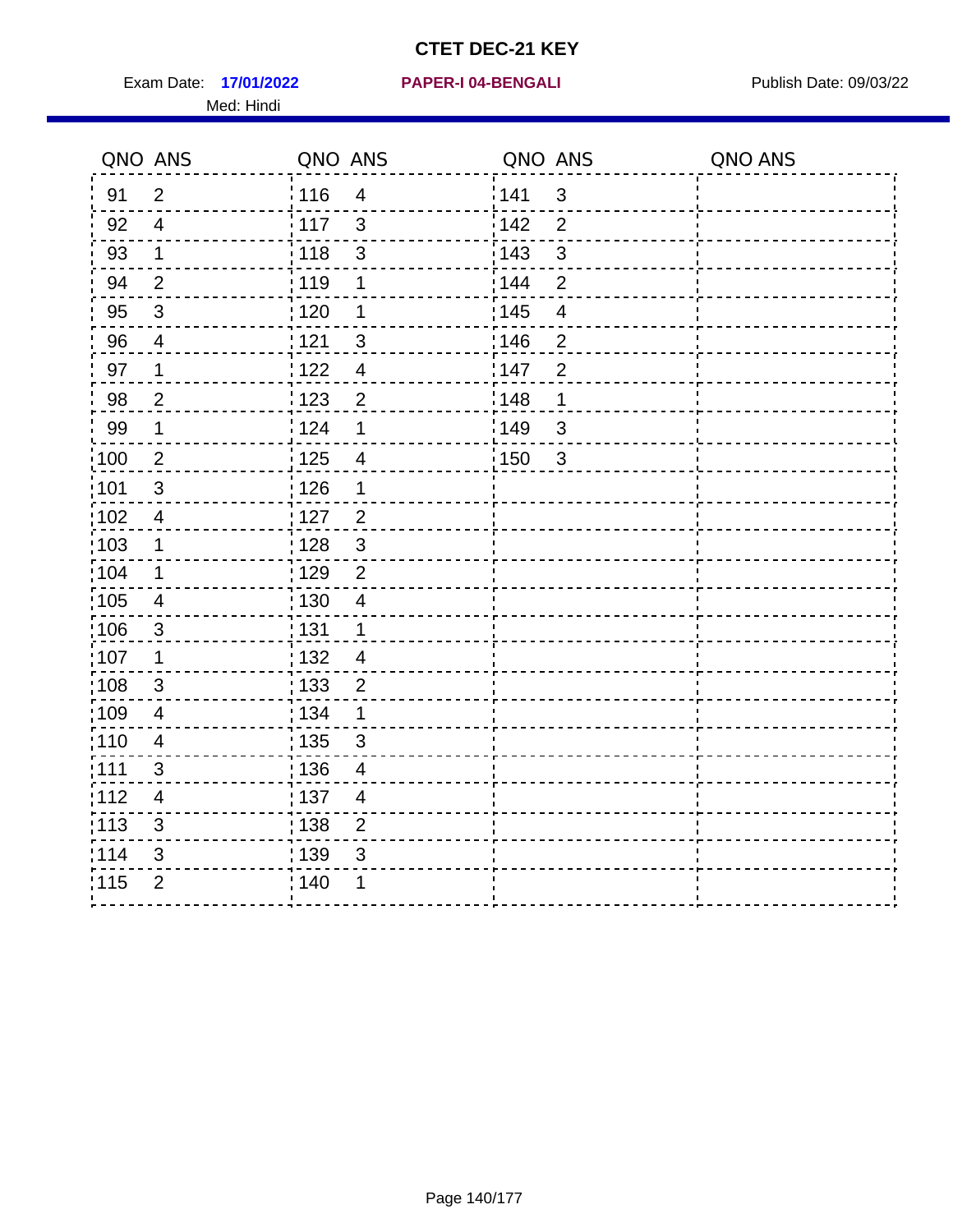Exam Date: 17/01/2022 **PAPER-I 05-GARO** Publish Date: 09/03/22 Med: Hindi

**17/01/2022 PAPER-I 05-GARO**

|                   | QNO ANS                  | QNO ANS                            | QNO ANS                 | QNO ANS |
|-------------------|--------------------------|------------------------------------|-------------------------|---------|
| 91                | $\mathbf{1}$             | 116<br>$\overline{\mathbf{4}}$     | 141<br>$\mathfrak{B}$   |         |
| 92                | $\mathfrak{3}$           | 117<br>$\mathfrak{S}$              | 142<br>$\overline{2}$   |         |
| 93                | $\sqrt{3}$               | 118<br>$\mathbf{3}$                | 143<br>$\mathbf{3}$     |         |
| 94                | 1                        | : 119<br>1                         | 144<br>2                |         |
| 95                | 1                        | : 120<br>1                         | : 145<br>$\overline{4}$ |         |
| 96                | $\mathbf{3}$             | 121<br>1                           | :146<br>$\overline{2}$  |         |
| 97                | $\overline{2}$           | 122<br>$\overline{2}$              | 147<br>$\overline{2}$   |         |
| 98                | $\mathbf{3}$             | 123<br>$\overline{c}$              | 148<br>1                |         |
| 99                | $\mathbf{2}$             | : 124<br>$\mathfrak{3}$            | 149<br>$\sqrt{3}$       |         |
| 100               | $\mathbf 3$              | 125<br>$\mathbf{1}$                | 150<br>$\mathbf{3}$     |         |
| 101               | $\mathbf 2$              | : 126<br>$\ensuremath{\mathsf{3}}$ |                         |         |
| 102               | $\mathbf 1$              | : 127<br>$\overline{2}$            |                         |         |
| 103               | $\mathbf{3}$             | $\overline{2}$<br>: 128            |                         |         |
| 104               | $\overline{2}$           | : 129<br>$\overline{2}$            |                         |         |
| 105               | $\mathbf{3}$             | 130<br>$\mathbf 1$                 |                         |         |
| :106              | $\mathbf{3}$             | : 131<br>$\overline{2}$            |                         |         |
| ;107              | $\mathbf{1}$             | $\mathbf{3}$<br>132                |                         |         |
| 108               | $\sqrt{3}$               | 133<br>$\mathbf{1}$                |                         |         |
| :109              | $\overline{\mathbf{4}}$  | : 134<br>$\overline{2}$            |                         |         |
| :110              | $\overline{4}$           | : 135<br>1                         |                         |         |
| ;111              | 3                        | 136<br>$\overline{4}$              |                         |         |
| 112               | $\overline{\mathcal{A}}$ | : 137<br>4                         |                         |         |
| $\frac{1}{1}$ 113 | $\sqrt{3}$               | : 138<br>$\mathbf 2$               |                         |         |
| 114               | 3                        | : 139<br>3                         |                         |         |
| 115               | $\overline{2}$           | 140<br>1                           |                         |         |
|                   |                          |                                    |                         |         |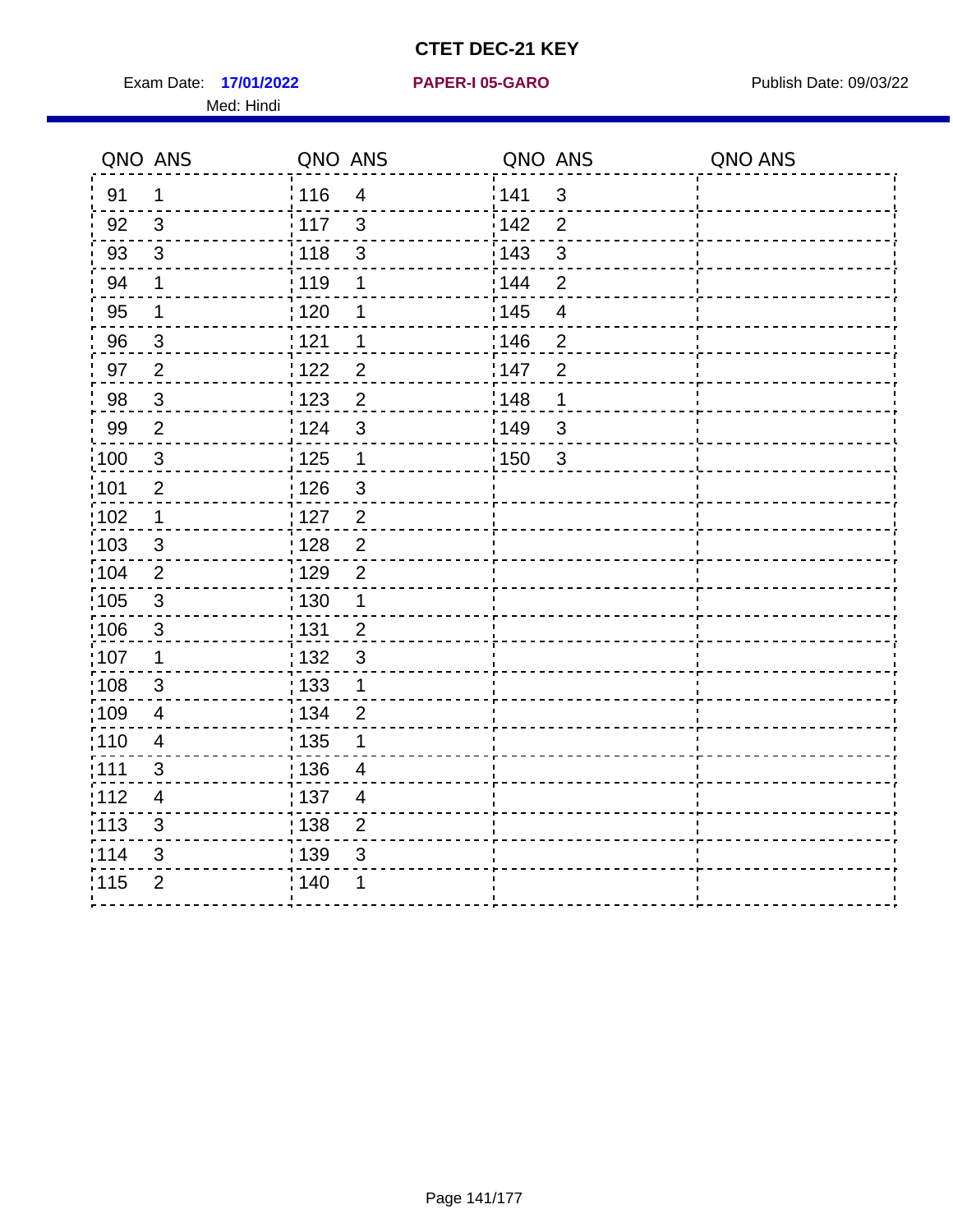Exam Date: 17/01/2022 PAPER-I 06-GUJARATI Publish Date: 09/03/22 Med: Hindi

**17/01/2022 PAPER-I 06-GUJARATI**

|                   | QNO ANS                 | QNO ANS           |                          | QNO ANS           |                | QNO ANS |
|-------------------|-------------------------|-------------------|--------------------------|-------------------|----------------|---------|
| 91                | $\overline{2}$          | 116               | $\overline{4}$           | 1141              | $\mathfrak{S}$ |         |
| 92                | 1                       | $\frac{1}{117}$   | 3                        | 142               | $\overline{2}$ |         |
| 93                | $\mathbf 1$             | : 118             | $\mathfrak{S}$           | 143               | $\mathfrak{S}$ |         |
| 94                | 1                       | : 119             | 1                        | 144               | $\overline{2}$ |         |
| 95                | 2                       | : 120             | 1                        | 145               | $\overline{4}$ |         |
| 96                | 1                       | : 121             | 1                        | :146              | $\overline{2}$ |         |
| 97                | $\mathfrak{S}$          | 1122              | $\overline{4}$           | 147               | $\overline{2}$ |         |
| 98                | $\mathbf 1$             | 1123              | $\mathbf 1$              | 148               | 1              |         |
| 99                | $\overline{2}$          | 124               | $\overline{4}$           | $\frac{1}{2}$ 149 | $\sqrt{3}$     |         |
| :100              | $\overline{4}$          | 125               | $\overline{\mathcal{A}}$ | 150               | $\mathbf{3}$   |         |
| :101              | $\overline{4}$          | : 126             | 1                        |                   |                |         |
| 102               | 1                       | : 127             | $\mathbf{3}$             |                   |                |         |
| :103              | $\overline{2}$          | : 128             | $\overline{4}$           |                   |                |         |
| :104              | $\overline{4}$          | : 129             | $\mathfrak{S}$           |                   |                |         |
| 105               | $\overline{2}$          | $\frac{1}{1}$ 130 | $\mathbf{3}$             |                   |                |         |
| 106               | $\mathfrak{S}$          | : 131             | $\mathbf 1$              |                   |                |         |
| 107               | 1                       | :132              | $\mathfrak{B}$           |                   |                |         |
| $\frac{1}{1}$ 108 | $\sqrt{3}$              | 133               | $\sqrt{3}$               |                   |                |         |
| :109              | $\overline{\mathbf{4}}$ | : 134             | $\mathfrak{S}$           |                   |                |         |
| :110              | 4                       | : 135             | 4                        |                   |                |         |
| 111               | 3                       | 136               | $\overline{\mathcal{A}}$ |                   |                |         |
| 112               | $\overline{4}$          | $\frac{1}{1}$ 137 | $\overline{4}$           |                   |                |         |
| : 113             | $\mathfrak{S}$          | : 138             | $\overline{2}$           |                   |                |         |
| 114               | 3                       | 139               | 3                        |                   |                |         |
| 115               | $\overline{2}$          | 140               | 1                        |                   |                |         |
|                   |                         |                   |                          |                   |                |         |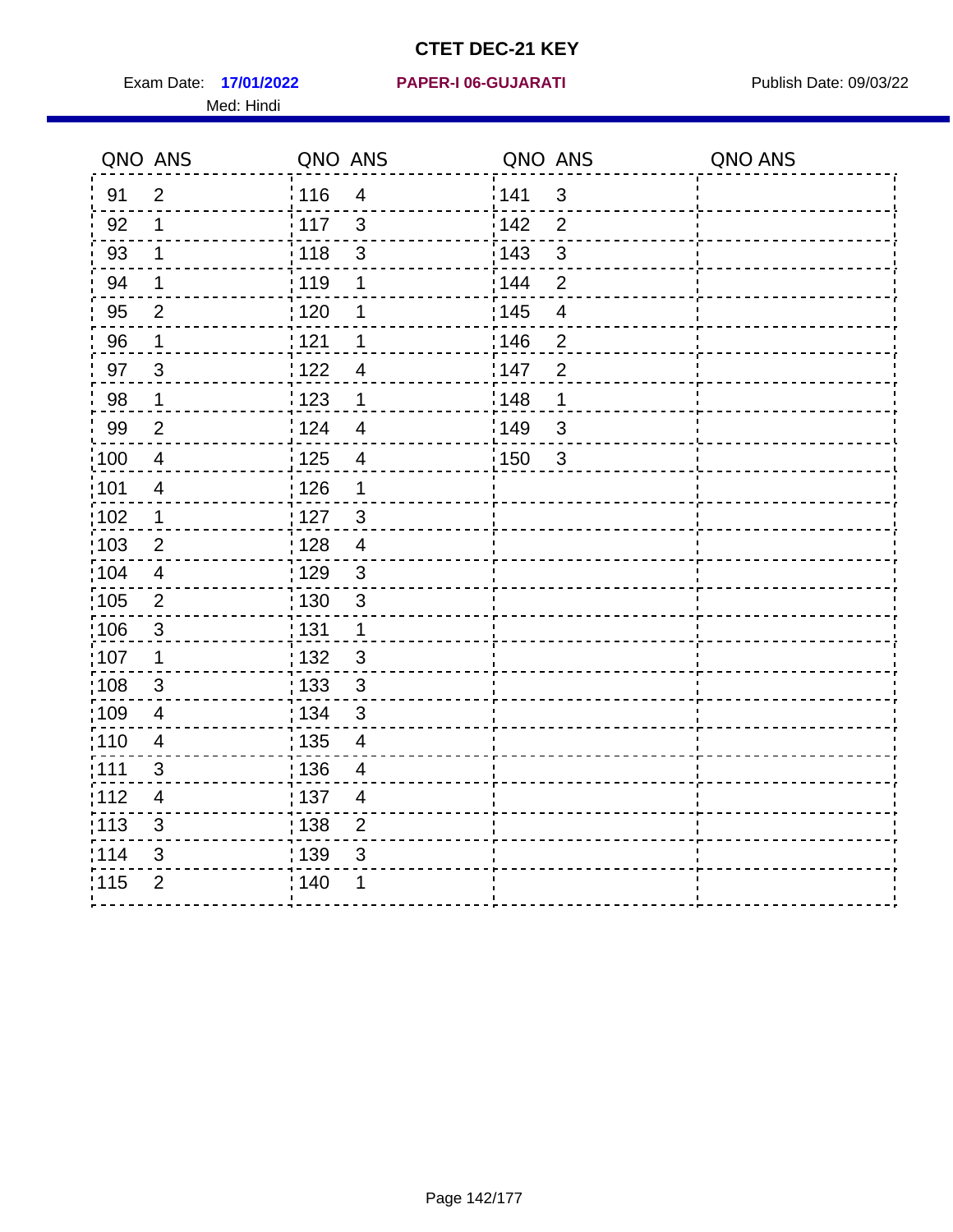Exam Date: 17/01/2022 PAPER-I 07-KANNADA Publish Date: 09/03/22 Med: Hindi

#### **17/01/2022 PAPER-I 07-KANNADA**

|      | QNO ANS                   | QNO ANS           |                | QNO ANS           |                          | QNO ANS |
|------|---------------------------|-------------------|----------------|-------------------|--------------------------|---------|
| 91   | $\overline{2}$            | 116               | $\overline{4}$ | 141               | $\mathfrak{S}$           |         |
| 92   | $\overline{2}$            | 117               | 3              | 142               | $\overline{2}$           |         |
| 93   | $\mathbf 1$               | 118               | $\mathfrak{S}$ | 143               | $\mathfrak{S}$           |         |
| 94   | $\overline{2}$            | : 119             | 1              | : 144             | $\overline{2}$           |         |
| 95   | $\overline{4}$            | : 120             | 1              | : 145             | $\overline{\mathcal{A}}$ |         |
| 96   | $\mathfrak{S}$            | 121               | $\overline{2}$ | 146               | $\overline{2}$           |         |
| 97   | $\overline{2}$            | : 122             | $\overline{4}$ | 147               | $\overline{2}$           |         |
| 98   | $\mathbf{3}$              | 123               | $\overline{2}$ | 148               | 1                        |         |
| 99   | $\sqrt{3}$                | 124               | 1              | $\frac{1}{2}$ 149 | $\mathfrak{S}$           |         |
| 100  | $\overline{2}$            | $\frac{1}{1}$ 125 | $\overline{2}$ | 150               | $\mathfrak{S}$           |         |
| :101 | 1                         | : 126             | $\mathfrak{S}$ |                   |                          |         |
| 102  | $\mathfrak{3}$            | : 127             | $\mathbf 1$    |                   |                          |         |
| 103  | $\overline{2}$            | :128              | $\overline{4}$ |                   |                          |         |
| 104  | $\mathbf{3}$              | : 129             | $\overline{2}$ |                   |                          |         |
| 105  | $\sqrt{3}$                | 130               | $\mathbf 1$    |                   |                          |         |
| :106 | $\mathfrak{S}$            | : 131             | $\overline{4}$ |                   |                          |         |
| 107  | 1                         | :132              | $\overline{2}$ |                   |                          |         |
| 108  | $\ensuremath{\mathsf{3}}$ | 133               | $\overline{2}$ |                   |                          |         |
| :109 | $\overline{\mathbf{4}}$   | : 134             | $\mathbf 1$    |                   |                          |         |
| :110 | 4                         | : 135             | 2              |                   |                          |         |
| 111  | 3                         | : 136             | $\overline{4}$ |                   |                          |         |
| 112  | $\overline{4}$            | 137               | $\overline{4}$ |                   |                          |         |
| 113  | $\mathbf{3}$              | 138               | $\overline{2}$ |                   |                          |         |
| 114  | 3                         | 139               | 3              |                   |                          |         |
| 115  | $\overline{2}$            | 140               | 1              |                   |                          |         |
|      |                           |                   |                |                   |                          |         |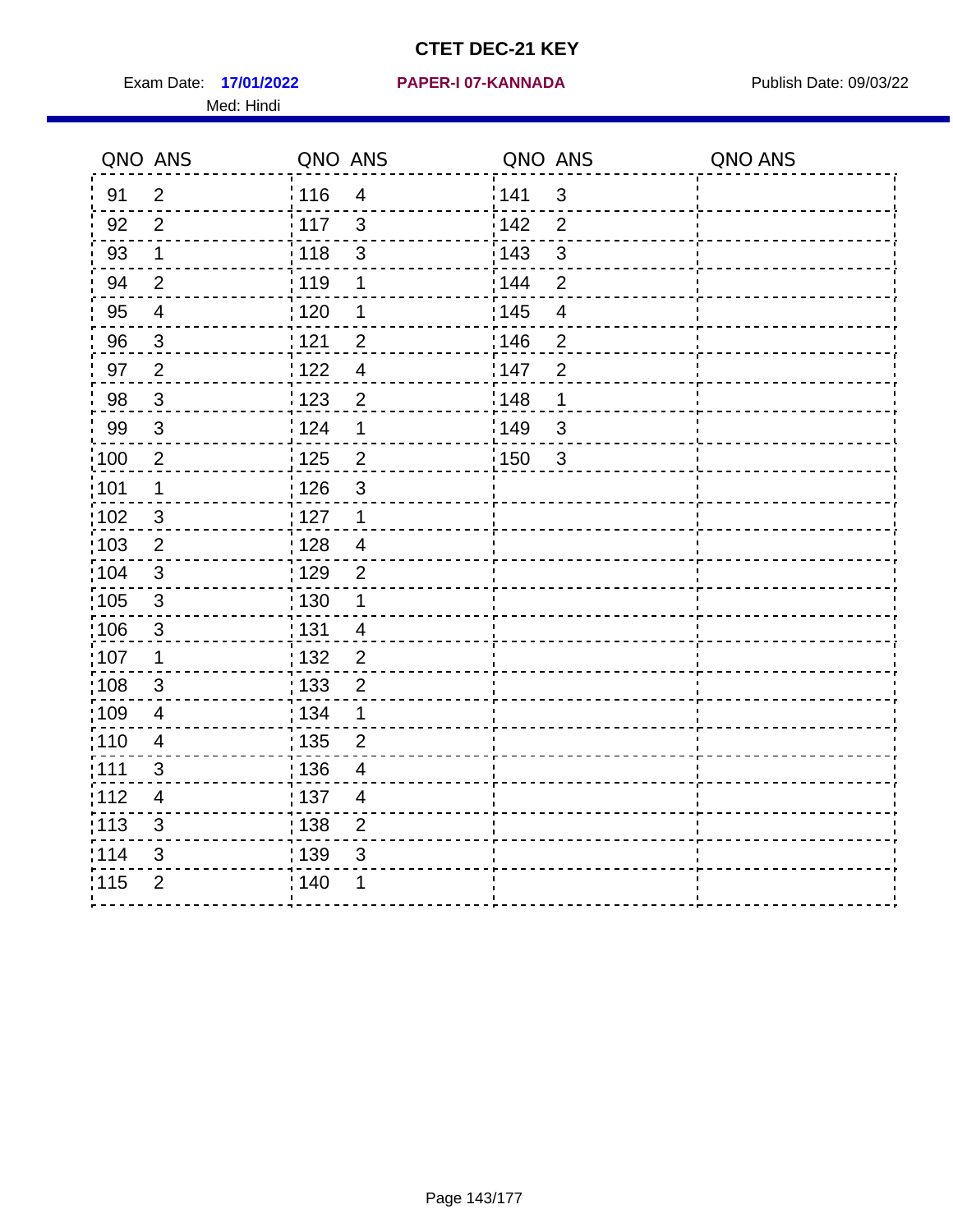Exam Date: 17/01/2022 **PAPER-I 08-KHASI** Publish Date: 09/03/22 Med: Hindi

**17/01/2022 PAPER-I 08-KHASI**

|        | QNO ANS                  | QNO ANS           |                         | QNO ANS |                | QNO ANS |
|--------|--------------------------|-------------------|-------------------------|---------|----------------|---------|
| 91     | $\mathbf 1$              | 116               | $\overline{\mathbf{4}}$ | 141     | $\sqrt{3}$     |         |
| 92     | $\mathfrak{B}$           | 117               | 3                       | 142     | $\overline{2}$ |         |
| 93     | $\overline{4}$           | 118               | $\mathbf{3}$            | 143     | 3              |         |
| 94     | 1                        | : 119             | 1                       | : 144   | 2              |         |
| 95     | 1                        | :120              | 1                       | : 145   | $\overline{4}$ |         |
| 96     | $\overline{3}$           | 121               | $\overline{2}$          | 146     | $\mathbf 2$    |         |
| 97     | $\mathbf{3}$             | : 122             | $\overline{4}$          | 147     | $\overline{2}$ |         |
| $98\,$ | $\boldsymbol{2}$         | 123               | $\mathbf{1}$            | 148     | 1              |         |
| 99     | $\overline{4}$           | 124               | $\mathbf 2$             | ¦149    | $\mathfrak{S}$ |         |
| 100    | $\mathbf{3}$             | 125               | $\mathbf 1$             | 150     | $\sqrt{3}$     |         |
| :101   | $\overline{\mathcal{A}}$ | 126               | 3                       |         |                |         |
| 102    | $\overline{2}$           | : 127             | $\overline{4}$          |         |                |         |
| 103    | $\mathfrak{S}$           | 128               | $\mathbf 1$             |         |                |         |
| 104    | $\mathbf 1$              | : 129             | $\overline{\mathbf{4}}$ |         |                |         |
| 105    | $\overline{4}$           | : 130             | $\mathbf{3}$            |         |                |         |
| :106   | $\mathfrak{S}$           | : 131             | $\mathbf 1$             |         |                |         |
| :107   | 1                        | : 132             | $\mathfrak{B}$          |         |                |         |
| 108    | $\sqrt{3}$               | 133               | $\sqrt{3}$              |         |                |         |
| :109   | $\overline{4}$           | : 134             | $\overline{2}$          |         |                |         |
| :110   | 4                        | : 135             | 3                       |         |                |         |
| : 111  | 3                        | : 136             | $\overline{4}$          |         |                |         |
| 112    | $\overline{4}$           | $\frac{1}{1}$ 137 | $\overline{4}$          |         |                |         |
| 113    | 3                        | 138               | $\overline{c}$          |         |                |         |
| 114    | 3                        | 139               | 3                       |         |                |         |
| 115    | $\overline{2}$           | 140               | 1                       |         |                |         |
|        |                          |                   |                         |         |                |         |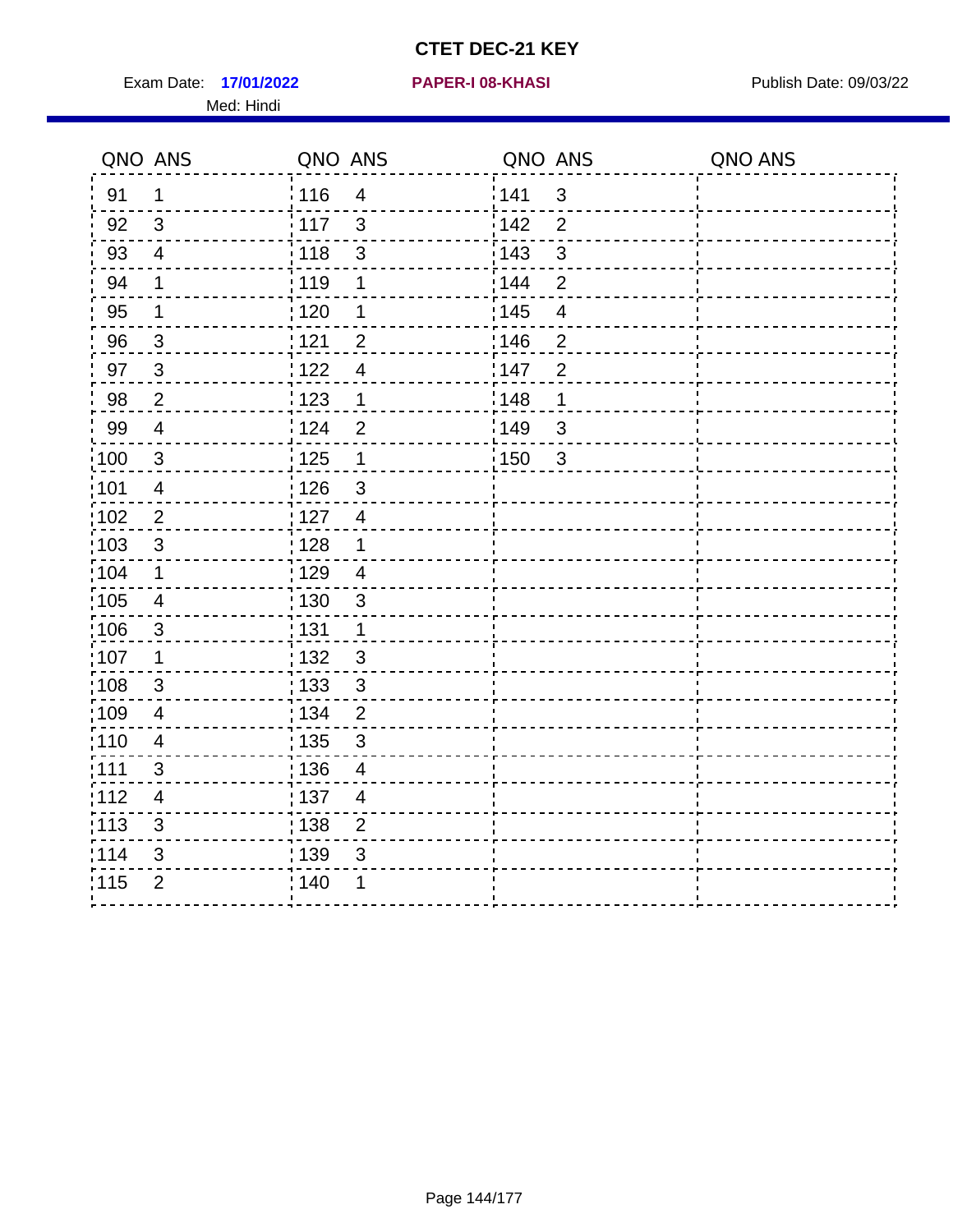Med: Hindi

**17/01/2022 PAPER-I 09-MALAYALAM** Exam Date: Publish Date: 09/03/22

|                   | QNO ANS                  | QNO ANS           |                          | QNO ANS |                | QNO ANS |
|-------------------|--------------------------|-------------------|--------------------------|---------|----------------|---------|
| 91                | $\mathbf{3}$             | 116               | $\overline{\mathbf{4}}$  | 141     | $\mathfrak{S}$ |         |
| 92                | $\mathfrak{S}$           | 117               | $\mathfrak{S}$           | 142     | $\overline{2}$ |         |
| 93                | $\overline{2}$           | $\frac{1}{2}$ 118 | $\mathfrak{S}$           | 143     | $\mathfrak{S}$ |         |
| 94                | 3                        | : 119             | 1                        | 144     | $\overline{2}$ |         |
| 95                | 3                        | : 120             | 1                        | : 145   | $\overline{4}$ |         |
| 96                | 2                        | 121               | $\overline{2}$           | 146     | $\overline{2}$ |         |
| 97                | $\mathbf{3}$             | 122               | $\overline{4}$           | 147     | $\overline{2}$ |         |
| 98                | $\mathbf 1$              | 123               | $\mathfrak{S}$           | 148     | $\mathbf 1$    |         |
| 99                | $\sqrt{3}$               | 124               | $\overline{2}$           | 149     | 3              |         |
| $\frac{1}{1}$ 100 | $\overline{4}$           | $\frac{1}{1}$ 125 | $\overline{2}$           | 150     | $\mathbf{3}$   |         |
| :101              | $\sqrt{3}$               | : 126             | $\overline{2}$           |         |                |         |
| 102               | $\mathbf{1}$             | : 127             | $\overline{2}$           |         |                |         |
| 103               | $\overline{4}$           | : 128             | $\mathbf{3}$             |         |                |         |
| $\frac{1}{104}$   | $\overline{2}$           | : 129             | $\overline{4}$           |         |                |         |
| $\frac{1}{1}$ 105 | $\overline{2}$           | 130               | $\mathbf{3}$             |         |                |         |
| :106              | $\mathbf{3}$             | : 131             | $\overline{4}$           |         |                |         |
| ;107              | $\mathbf 1$              | 132               | $\mathbf{3}$             |         |                |         |
| 108               | $\sqrt{3}$               | 133               | $\mathfrak{3}$           |         |                |         |
| :109              | $\overline{\mathbf{4}}$  | : 134             | $\overline{4}$           |         |                |         |
| :110              | $\overline{4}$           | 135               | 3                        |         |                |         |
| :111              | 3                        | 136               | $\overline{\mathcal{A}}$ |         |                |         |
| 112               | $\overline{\mathcal{A}}$ | $\frac{1}{1}$ 137 | $\overline{4}$           |         |                |         |
| 113               | $\mathfrak{S}$           | : 138             | $\overline{2}$           |         |                |         |
| 114               | 3                        | 139               | 3                        |         |                |         |
| 115               | $\overline{2}$           | 140               | 1                        |         |                |         |
|                   |                          |                   |                          |         |                |         |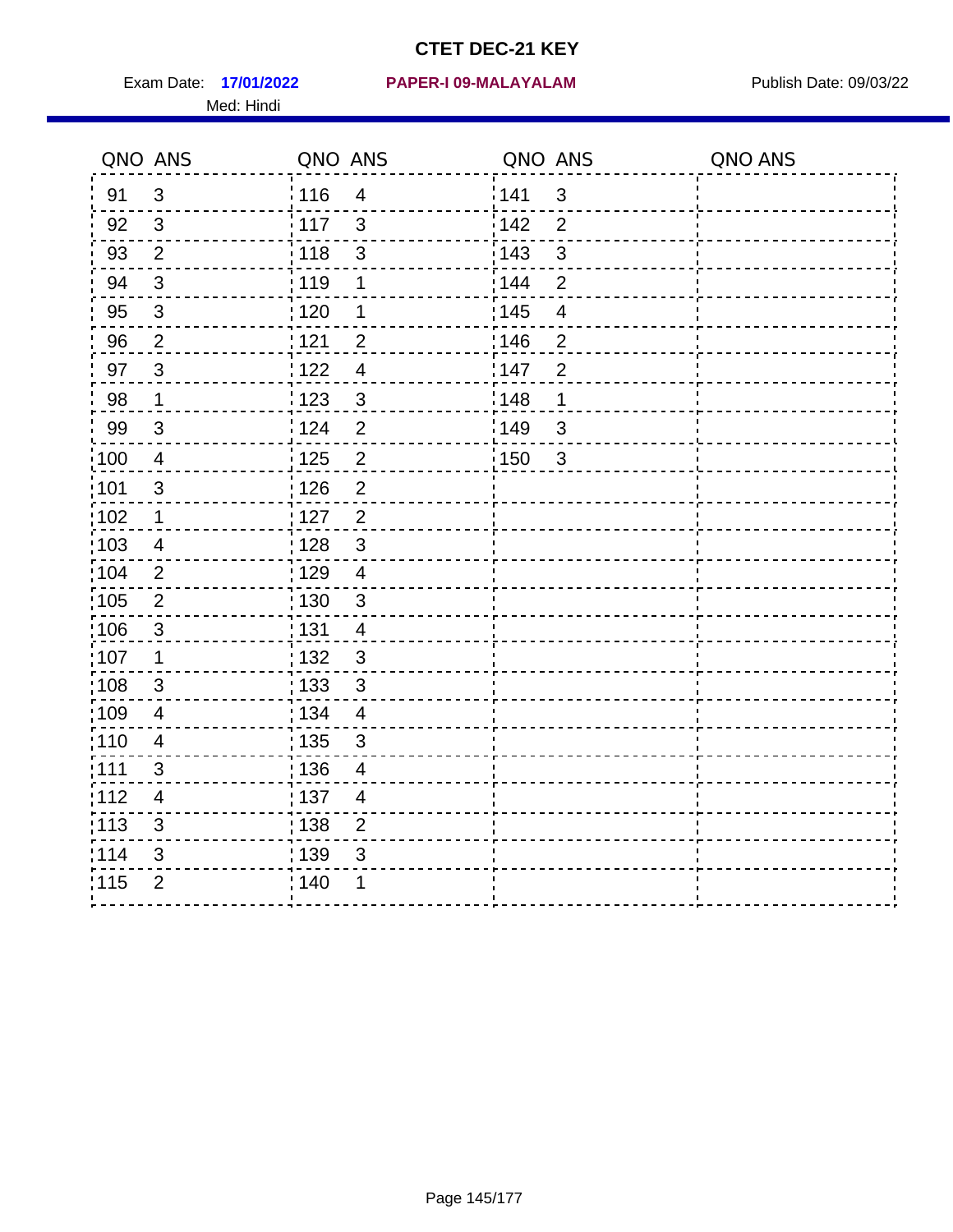Exam Date: 17/01/2022 **PAPER-I 10-MANIPURI** Publish Date: 09/03/22 Med: Hindi

#### **17/01/2022 PAPER-I 10-MANIPURI**

|      | QNO ANS                 | QNO ANS           |                         | QNO ANS |                          | QNO ANS |
|------|-------------------------|-------------------|-------------------------|---------|--------------------------|---------|
| 91   | $\mathfrak{S}$          | : 116             | $\overline{4}$          | 141     | $\mathbf{3}$             |         |
| 92   | $\overline{2}$          | $\frac{1}{117}$   | $\mathbf{3}$            | 142     | $\overline{2}$           |         |
| 93   | $\mathbf 1$             | 118               | $\mathfrak{S}$          | 143     | $\mathbf{3}$             |         |
| 94   | $\mathbf{3}$            | : 119             | $\mathbf 1$             | 144     | $\overline{2}$           |         |
| 95   | 1                       | :120              | 1                       | : 145   | $\overline{\mathcal{A}}$ |         |
| 96   | 3                       | : 121             | $\mathfrak{S}$          | :146    | $\overline{2}$           |         |
| 97   | $\overline{2}$          | 122               | $\mathbf{3}$            | 147     | $\overline{2}$           |         |
| 98   | $\mathbf{1}$            | 123               | $\overline{2}$          | 148     | $\mathbf 1$              |         |
| 99   | $\sqrt{3}$              | 124               | $\overline{\mathbf{4}}$ | 149     | 3                        |         |
| 100  | $\mathbf{3}$            | 125               | $\mathfrak{3}$          | 150     | $\mathbf{3}$             |         |
| :101 | 1                       | $\frac{1}{1}$ 126 | 1                       |         |                          |         |
| 102  | $\mathfrak{3}$          | :127              | $\overline{4}$          |         |                          |         |
| 103  | $\overline{2}$          | : 128             | $\overline{2}$          |         |                          |         |
| 104  | $\overline{2}$          | : 129             | $\mathbf{3}$            |         |                          |         |
| 105  | $\sqrt{3}$              | : 130             | $\mathbf{1}$            |         |                          |         |
| ;106 | $\mathfrak{S}$          | : 131             | $\mathbf{3}$            |         |                          |         |
| :107 | $\mathbf 1$             | : 132             | $\overline{2}$          |         |                          |         |
| 108  | $\sqrt{3}$              | $\frac{1}{1}$ 133 | $\mathbf 1$             |         |                          |         |
| :109 | $\overline{\mathbf{4}}$ | : 134             | $\mathbf 1$             |         |                          |         |
| :110 | $\overline{4}$          | 135               | $\overline{2}$          |         |                          |         |
| 111  | $\mathfrak{B}$          | : 136             | $\overline{4}$          |         |                          |         |
| 112  | $\overline{4}$          | 137               | $\overline{4}$          |         |                          |         |
| 113  | 3                       | 138               | $\overline{2}$          |         |                          |         |
| 114  | 3                       | : 139             | 3                       |         |                          |         |
| 115  | $\overline{2}$          | 140               | 1                       |         |                          |         |
|      |                         |                   |                         |         |                          |         |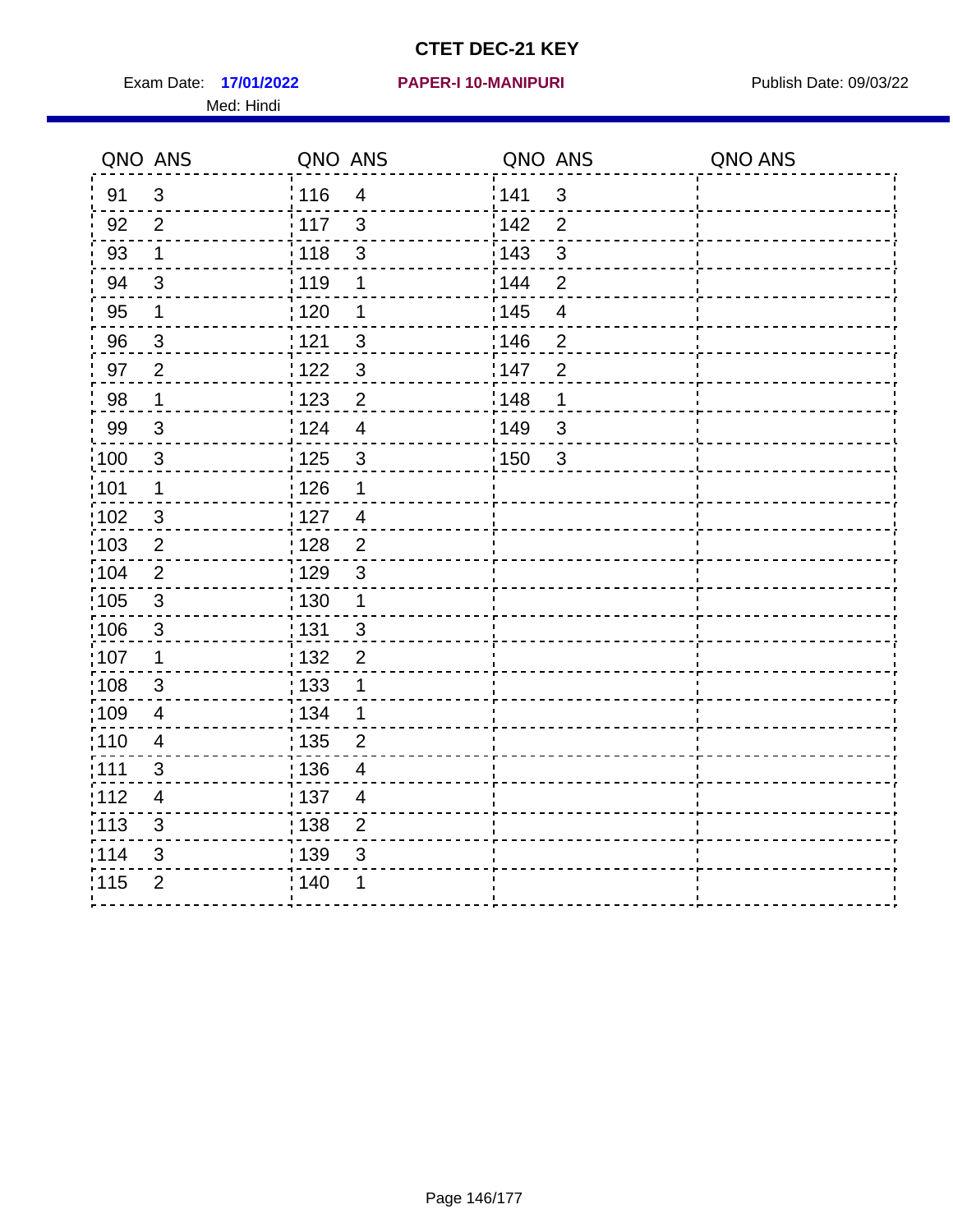Exam Date: 17/01/2022 PAPER-I 11-MARATHI Publish Date: 09/03/22 Med: Hindi

**17/01/2022 PAPER-I 11-MARATHI**

|                   | QNO ANS                  | QNO ANS           |                | QNO ANS           |                | QNO ANS |
|-------------------|--------------------------|-------------------|----------------|-------------------|----------------|---------|
| 91                | 1                        | 116               | $\overline{4}$ | 1141              | $\mathfrak{S}$ |         |
| 92                | 1                        | $\frac{1}{117}$   | $\mathfrak{S}$ | 142               | $\overline{2}$ |         |
| 93                | $\overline{2}$           | : 118             | $\mathfrak{S}$ | 143               | $\mathfrak{S}$ |         |
| 94                | 1                        | :119              | 1              | : 144             | $\overline{2}$ |         |
| 95                | 2                        | : 120             | 1              | : 145             | $\overline{4}$ |         |
| 96                | $\overline{4}$           | 121               | 1              | 146               | $\overline{2}$ |         |
| 97                | $\mathbf{3}$             | 122               | 3              | 147               | $\overline{2}$ |         |
| 98                | $\mathbf{3}$             | 123               | $\overline{c}$ | 148               | 1              |         |
| 99                | $\sqrt{3}$               | 124               | $\overline{4}$ | $\frac{1}{2}$ 149 | $\mathfrak{S}$ |         |
| 100               | $\sqrt{2}$               | 125               | $\overline{4}$ | $\frac{1}{2}$ 150 | $\mathbf{3}$   |         |
| :101              | $\sqrt{3}$               | : 126             | $\overline{2}$ |                   |                |         |
| 102               | $\overline{2}$           | : 127             | $\mathbf{3}$   |                   |                |         |
| 103               | $\mathbf 1$              | : 128             | 3              |                   |                |         |
| 104               | $\overline{4}$           | 129               | $\mathbf 1$    |                   |                |         |
| :105              | $\overline{2}$           | : 130             | $\overline{4}$ |                   |                |         |
| 106               | 3                        | : 131             | $\overline{2}$ |                   |                |         |
| :107              | 1                        | : 132             | $\overline{2}$ |                   |                |         |
| :108              | $\sqrt{3}$               | $\frac{1}{1}$ 133 | $\overline{2}$ |                   |                |         |
| :109              | $\overline{\mathcal{A}}$ | : 134             | $\overline{2}$ |                   |                |         |
| 110               | $\overline{4}$           | : 135             | 1              |                   |                |         |
| 111               | 3                        | 136               | $\overline{4}$ |                   |                |         |
| 112               | 4                        | $\frac{1}{1}$ 137 | $\overline{4}$ |                   |                |         |
| $\frac{1}{1}$ 113 | 3                        | : 138             | $\overline{c}$ |                   |                |         |
| 114               | 3                        | 139               | 3              |                   |                |         |
| 115               | $\overline{2}$           | 140               | 1              |                   |                |         |
|                   |                          |                   |                |                   |                |         |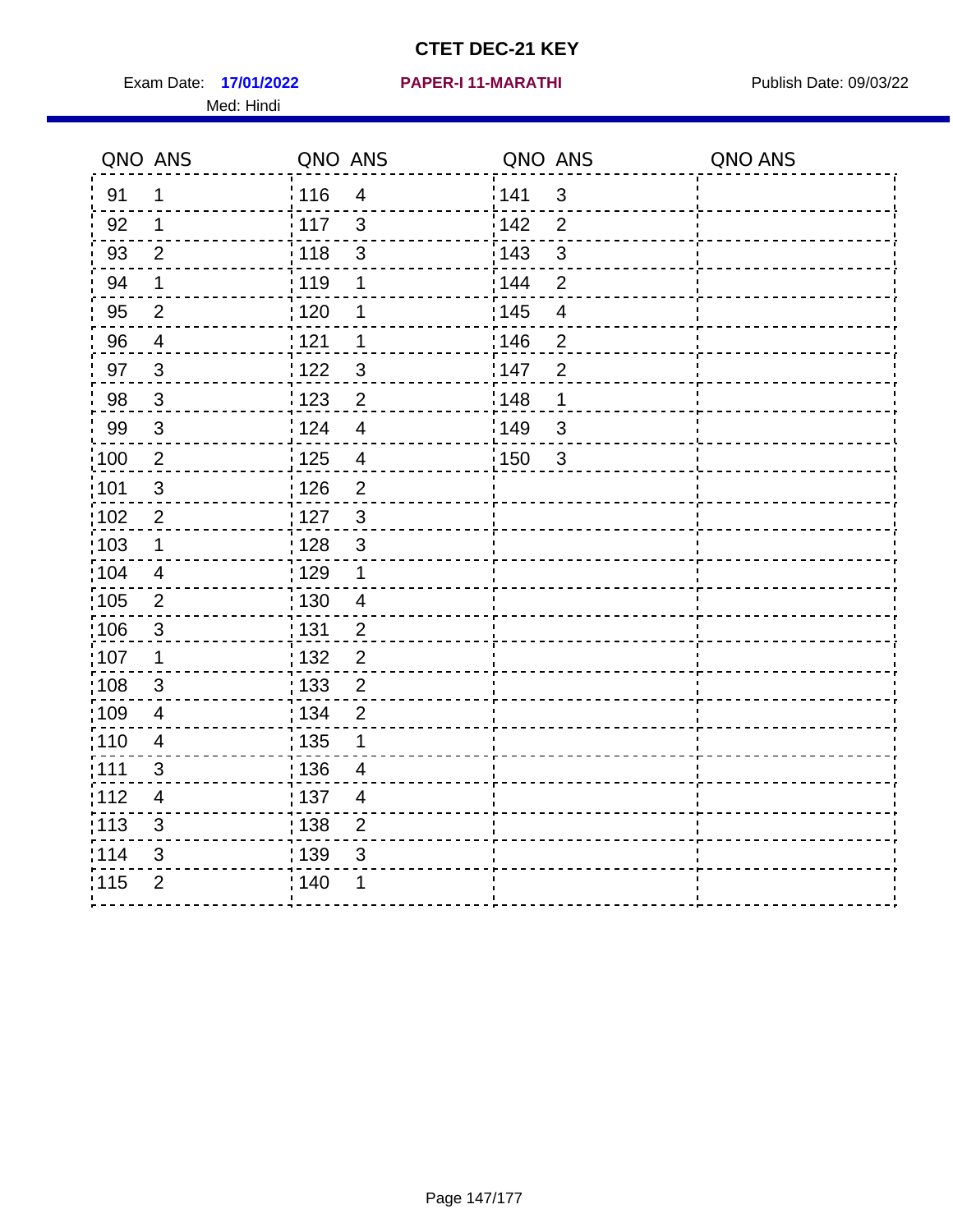Exam Date: 17/01/2022 **PAPER-I 12-MIZO** PAPER Publish Date: 09/03/22 Med: Hindi

**17/01/2022 PAPER-I 12-MIZO**

|                   | QNO ANS                   | QNO ANS                           | QNO ANS                           | QNO ANS |
|-------------------|---------------------------|-----------------------------------|-----------------------------------|---------|
| 91                | 1                         | 116<br>$\overline{\mathbf{4}}$    | 141<br>$\sqrt{3}$                 |         |
| 92                | $\mathfrak{S}$            | 117<br>$\mathbf{3}$               | 142<br>$\overline{2}$             |         |
| 93                | $\overline{2}$            | : 118<br>3                        | 143<br>3                          |         |
| 94                | $\overline{4}$            | : 119<br>1                        | 144<br>$\overline{2}$             |         |
| 95                | 1                         | : 120<br>1                        | : 145<br>$\overline{4}$           |         |
| 96                | 3                         | 121<br>4                          | 146<br>$\overline{2}$             |         |
| 97                | $\overline{2}$            | : 122<br>$\overline{2}$           | 147<br>$\overline{2}$             |         |
| 98                | $\mathbf 1$               | 123<br>$\mathbf{1}$               | ¦148<br>1                         |         |
| 99                | $\sqrt{3}$                | 124<br>$\mathbf{3}$               | $\frac{1}{2}$ 149<br>$\sqrt{3}$   |         |
| $\frac{1}{1}$ 100 | $\mathbf{3}$              | $\overline{2}$<br>125             | $\frac{1}{1}$ 150<br>$\mathbf{3}$ |         |
| :101              | $\overline{4}$            | : 126<br>1                        |                                   |         |
| 102               | $\overline{2}$            | : 127<br>$\overline{4}$           |                                   |         |
| :103              | 1                         | $\mathfrak{3}$<br>: 128           |                                   |         |
| 104               | $\overline{4}$            | : 129<br>$\overline{4}$           |                                   |         |
| 105               | $\sqrt{3}$                | : 130<br>$\mathbf{1}$             |                                   |         |
| 106               | $\mathbf{3}$              | : 131<br>3                        |                                   |         |
| :107              | 1                         | : 132<br>1                        |                                   |         |
| :108              | $\ensuremath{\mathsf{3}}$ | $\frac{1}{1}$ 133<br>$\mathbf{3}$ |                                   |         |
| :109              | $\overline{\mathbf{4}}$   | : 134<br>$\overline{2}$           |                                   |         |
| :110              | $\overline{4}$            | 135<br>1                          |                                   |         |
| : 111             | 3                         | : 136<br>$\overline{\mathcal{A}}$ |                                   |         |
| 112               | $\overline{\mathbf{4}}$   | : 137<br>$\overline{4}$           |                                   |         |
| : 113             | $\sqrt{3}$                | : 138<br>$\overline{c}$           |                                   |         |
| 114               | 3                         | 139<br>3                          |                                   |         |
| 115               | $\overline{2}$            | 140<br>1                          |                                   |         |
|                   |                           |                                   |                                   |         |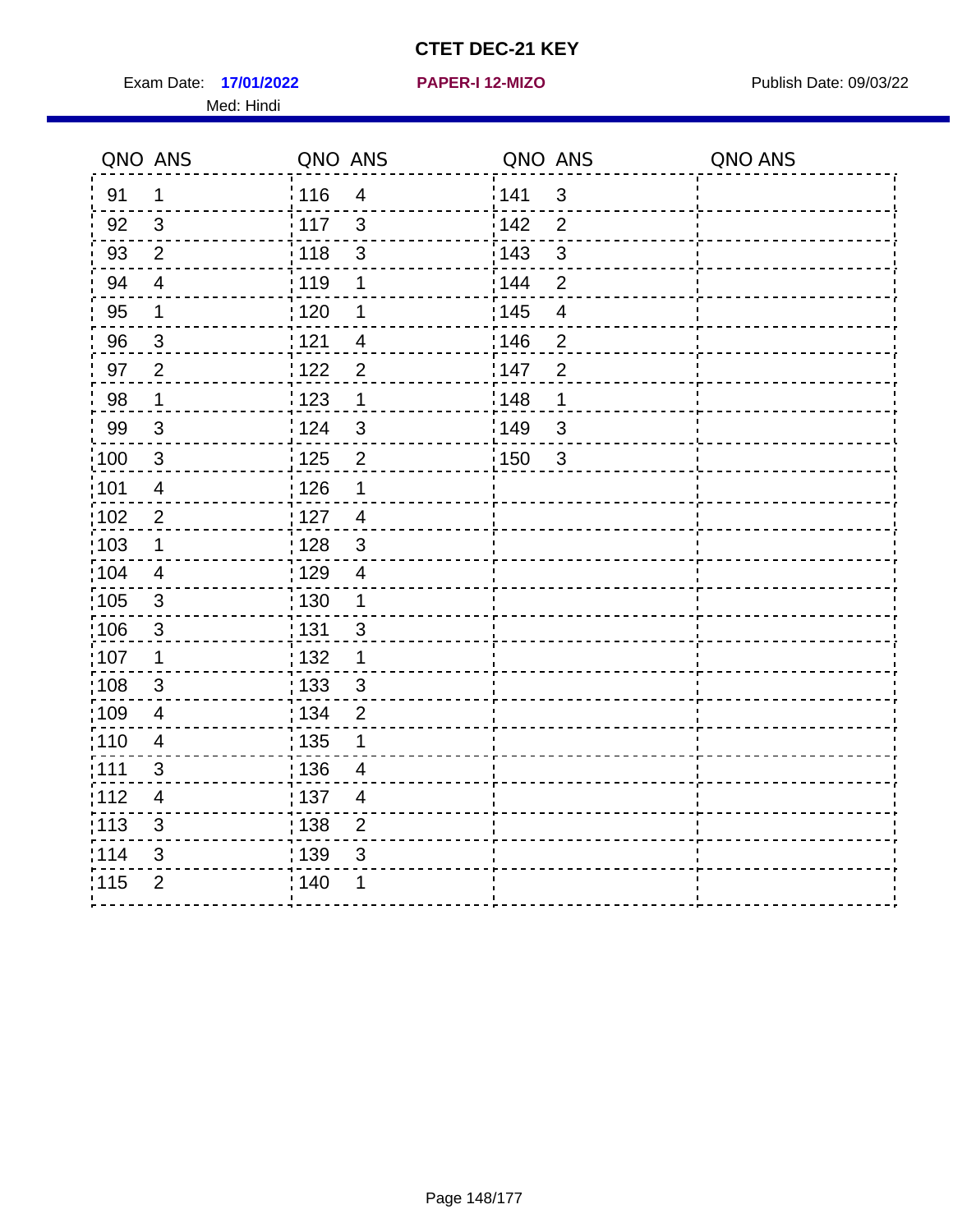Exam Date: 17/01/2022 **PAPER-I 13-NEPALI** Publish Date: 09/03/22 Med: Hindi

**17/01/2022 PAPER-I 13-NEPALI**

|                   | QNO ANS                  | QNO ANS |                         | QNO ANS |                | QNO ANS |
|-------------------|--------------------------|---------|-------------------------|---------|----------------|---------|
| 91                | $\overline{2}$           | 116     | $\overline{\mathbf{4}}$ | 141     | $\mathfrak{S}$ |         |
| 92                | 3                        | 117     | 3                       | 142     | $\overline{2}$ |         |
| 93                | $\mathbf{3}$             | 118     | $\mathfrak{3}$          | 143     | 3              |         |
| 94                | $\overline{2}$           | : 119   | 1                       | 144     | $\overline{2}$ |         |
| 95                | 1                        | :120    | 1                       | : 145   | $\overline{4}$ |         |
| 96                | 4                        | 121     | $\overline{2}$          | :146    | $\overline{2}$ |         |
| 97                | $\mathbf 1$              | 122     | $\mathbf 1$             | 147     | $\overline{2}$ |         |
| 98                | $\overline{c}$           | 123     | $\overline{c}$          | 148     | 1              |         |
| 99                | $\overline{4}$           | : 124   | $\mathfrak{3}$          | 149¦    | $\mathfrak{S}$ |         |
| $\frac{1}{1}$ 100 | $\sqrt{3}$               | 125     | $\overline{4}$          | 150     | $\sqrt{3}$     |         |
| 101               | $\overline{\mathcal{A}}$ | : 126   | 1                       |         |                |         |
| 102               | $\overline{2}$           | :127    | $\mathbf{3}$            |         |                |         |
| 103               | $\mathfrak{S}$           | 128     | $\overline{4}$          |         |                |         |
| 104               | $\mathbf 1$              | : 129   | $\overline{2}$          |         |                |         |
| 105               | $\overline{2}$           | : 130   | $\mathbf{3}$            |         |                |         |
| ;106              | $\mathfrak{S}$           | : 131   | $\overline{4}$          |         |                |         |
| :107              | 1                        | : 132   | $\overline{4}$          |         |                |         |
| 108               | $\sqrt{3}$               | : 133   | $\overline{2}$          |         |                |         |
| :109              | $\overline{4}$           | : 134   | 3                       |         |                |         |
| :110              | $\overline{4}$           | : 135   | 1                       |         |                |         |
| 111               | 3                        | : 136   | $\overline{4}$          |         |                |         |
| 112               | $\overline{\mathcal{A}}$ | 137     | $\overline{4}$          |         |                |         |
| 113               | $\mathfrak{S}$           | : 138   | $\mathbf{2}$            |         |                |         |
| 114               | 3                        | 139     | 3                       |         |                |         |
| 115               | $\overline{2}$           | 140     | 1                       |         |                |         |
|                   |                          |         |                         |         |                |         |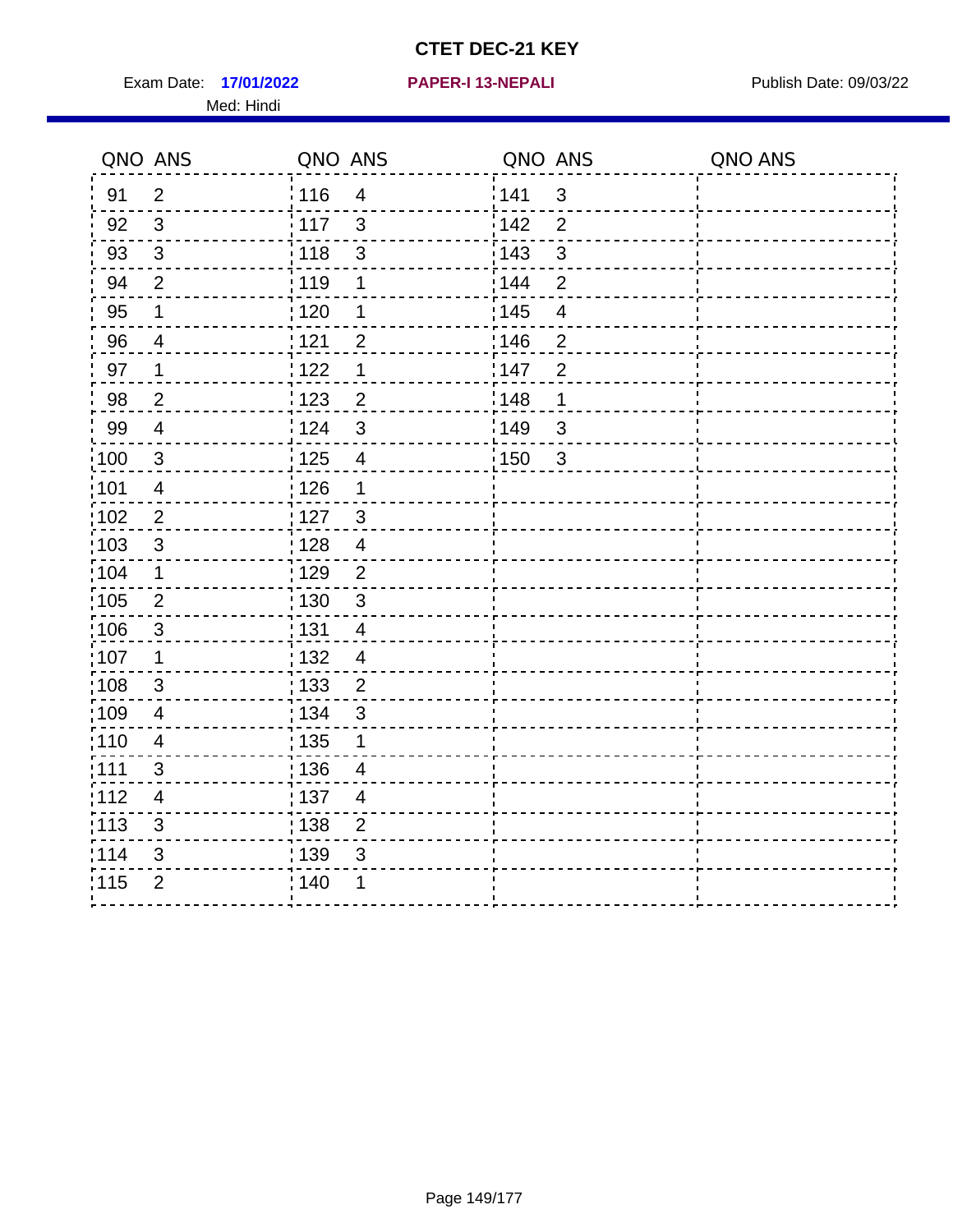Exam Date: 17/01/2022 **PAPER-I 14-ORIYA** Publish Date: 09/03/22 Med: Hindi

**17/01/2022 PAPER-I 14-ORIYA**

|                   | QNO ANS        | QNO ANS |                         | QNO ANS |                | QNO ANS |
|-------------------|----------------|---------|-------------------------|---------|----------------|---------|
| 91                | 1              | 116     | $\overline{4}$          | 141     | 3              |         |
| 92                | 3              | : 117   | $\mathbf{3}$            | 142     | $\overline{2}$ |         |
| 93                | $\overline{4}$ | 118     | $\mathfrak{S}$          | 143     | $\mathfrak{S}$ |         |
| 94                | $\overline{2}$ | 119     | 1                       | 144     | $\overline{2}$ |         |
| 95                | $\overline{4}$ | : 120   | 1                       | : 145   | 4              |         |
| 96                | $\mathbf{3}$   | : 121   | $\mathbf{3}$            | 146     | $\overline{2}$ |         |
| 97                | $\overline{3}$ | : 122   | $\overline{2}$          | 147     | $\overline{2}$ |         |
| 98                | $\mathbf 1$    | 123     | $\mathbf{3}$            | 148     | $\mathbf 1$    |         |
| 99                | $\overline{4}$ | : 124   | $\overline{\mathbf{4}}$ | 149     | 3              |         |
| 100               | $\mathbf{3}$   | 125     | $\overline{2}$          | 150     | $\mathbf{3}$   |         |
| $\frac{1}{1}$ 101 | 3              | : 126   | 3                       |         |                |         |
| :102              | 1              | : 127   | $\mathbf{1}$            |         |                |         |
| 103               | $\overline{4}$ | : 128   | $\overline{2}$          |         |                |         |
| :104              | $\overline{2}$ | : 129   | $\overline{4}$          |         |                |         |
| 105               | $\overline{2}$ | : 130   | $\overline{2}$          |         |                |         |
| ;106              | $\mathfrak{S}$ | : 131   | $\mathbf 1$             |         |                |         |
| :107              | 1              | : 132   | $\mathbf{3}$            |         |                |         |
| 108               | $\sqrt{3}$     | 133     | $\overline{\mathbf{4}}$ |         |                |         |
| :109              | $\overline{4}$ | : 134   | $\overline{2}$          |         |                |         |
| :110              | $\overline{4}$ | : 135   | 2                       |         |                |         |
| : 111             | $\mathfrak{S}$ | : 136   | $\overline{4}$          |         |                |         |
| :112              | $\overline{4}$ | 137     | $\overline{4}$          |         |                |         |
| $\frac{1}{1}$ 113 | 3              | : 138   | $\overline{2}$          |         |                |         |
| 114               | 3              | 139     | 3                       |         |                |         |
| 115               | $\overline{2}$ | 140     | 1                       |         |                |         |
|                   |                |         |                         |         |                |         |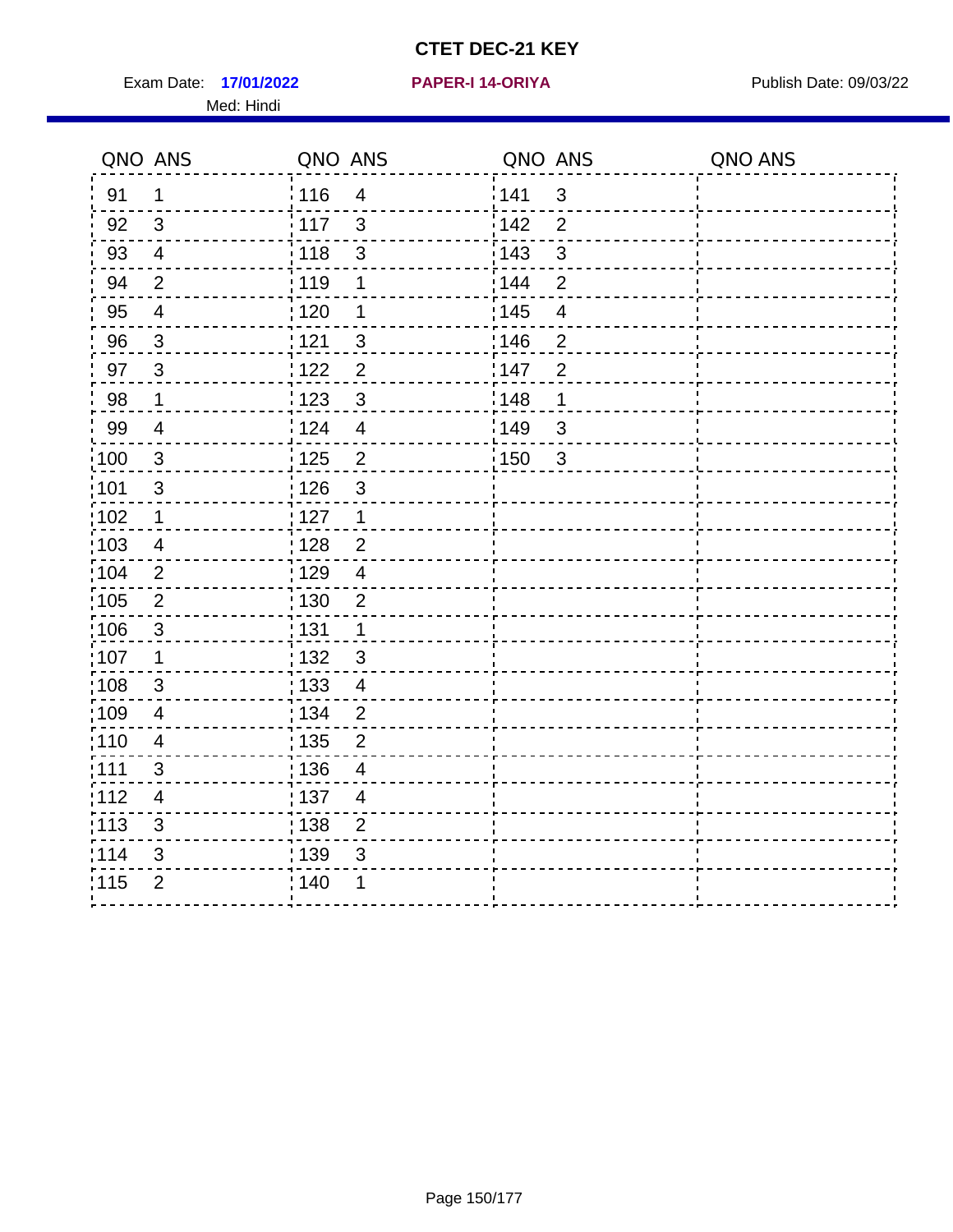Exam Date: 17/01/2022 **PAPER-I 15-PUNJABI** Publish Date: 09/03/22 Med: Hindi

|                   | QNO ANS                   | QNO ANS           |                         | QNO ANS |                | QNO ANS |
|-------------------|---------------------------|-------------------|-------------------------|---------|----------------|---------|
| 91                | $\mathfrak{S}$            | 116               | $\overline{\mathbf{4}}$ | 141     | $\mathsf 3$    |         |
| 92                | $\mathbf 1$               | 117               | 3                       | 142     | $\overline{2}$ |         |
| 93                | $\overline{2}$            | 118               | $\mathfrak{S}$          | 143     | 3              |         |
| 94                | $\overline{4}$            | : 119             | 1                       | : 144   | $\overline{2}$ |         |
| 95                | 1                         | : 120             | 1                       | : 145   | $\overline{4}$ |         |
| 96                | $\mathfrak{S}$            | 121               | $\overline{4}$          | 146     | $\overline{2}$ |         |
| 97                | $\overline{4}$            | $122$             | 3                       | 147     | $\overline{2}$ |         |
| 98                | $\mathbf 3$               | 123               | $\mathbf{1}$            | 148     | 1              |         |
| 99                | $\mathbf{1}$              | 124               | $\overline{4}$          | ¦149    | $\mathfrak{S}$ |         |
| $\frac{1}{1}$ 100 | $\overline{2}$            | 125               | $\overline{2}$          | 150     | $\mathbf{3}$   |         |
| :101              | $\mathsf 3$               | 126               | 3                       |         |                |         |
| 102               | $\overline{2}$            | : 127             | 3                       |         |                |         |
| 103               | $\overline{4}$            | : 128             | $\overline{2}$          |         |                |         |
| 104               | $\overline{2}$            | : 129             | $\overline{2}$          |         |                |         |
| 105               | $\sqrt{3}$                | : 130             | $\mathbf{1}$            |         |                |         |
| :106              | $\mathfrak{S}$            | : 131             | $\overline{4}$          |         |                |         |
| :107              | $\mathbf 1$               | : 132             | $\mathbf{3}$            |         |                |         |
| 108               | $\ensuremath{\mathsf{3}}$ | : 133             | $\overline{2}$          |         |                |         |
| :109              | $\overline{\mathbf{4}}$   | : 134             | $\mathbf{3}$            |         |                |         |
| 110               | 4                         | : 135             | 2                       |         |                |         |
| 111               | 3                         | : 136             | $\overline{4}$          |         |                |         |
| 112               | $\overline{\mathcal{A}}$  | $\frac{1}{1}$ 137 | $\overline{4}$          |         |                |         |
| 113               | $\mathfrak{S}$            | 138               | $\overline{2}$          |         |                |         |
| 114               | 3                         | 139               | 3                       |         |                |         |
| 115               | $\overline{2}$            | 140               | 1                       |         |                |         |
|                   |                           |                   |                         |         |                |         |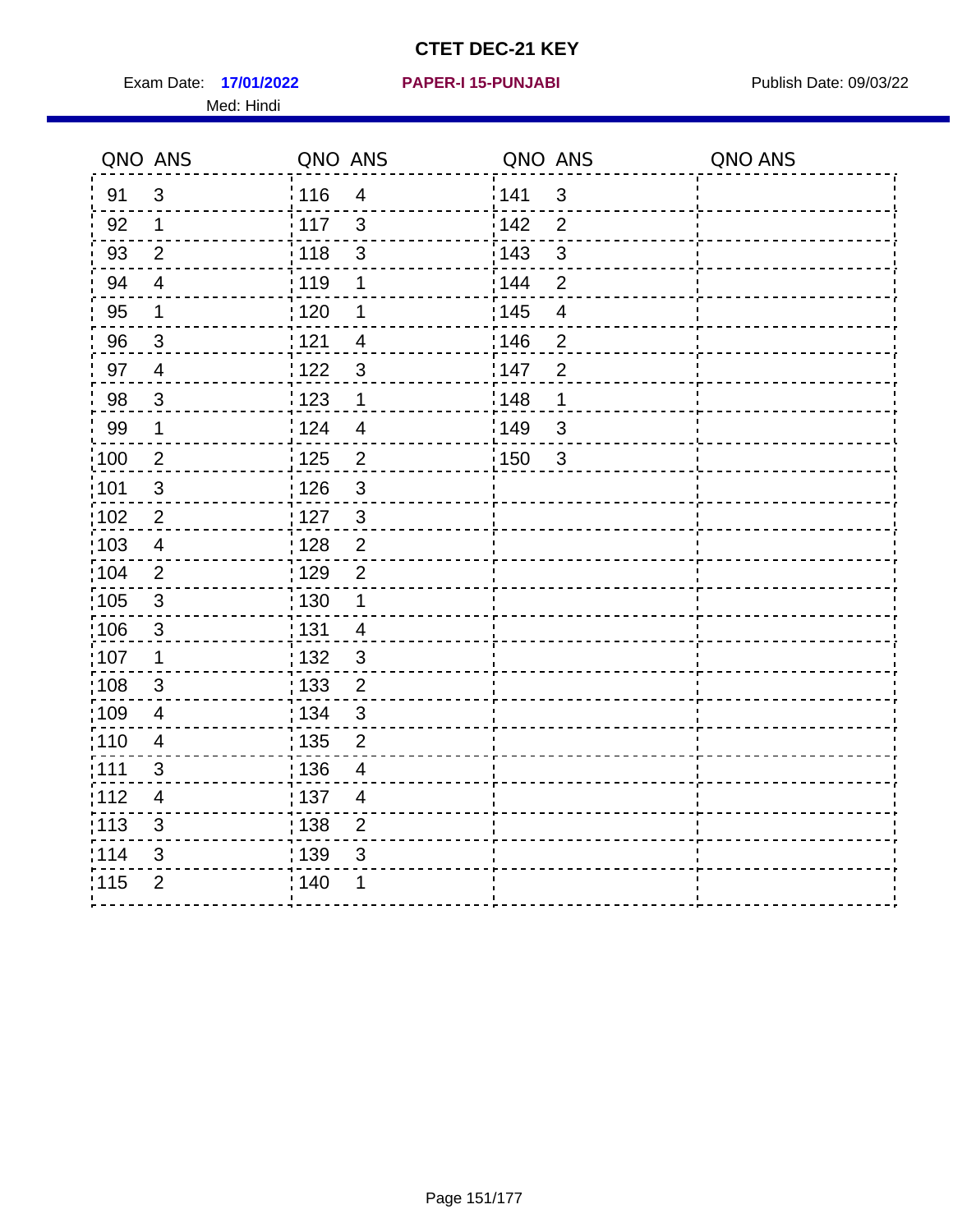Exam Date: 17/01/2022 PAPER-I 16-SANSKRIT Publish Date: 09/03/22 Med: Hindi

|                   | QNO ANS                   | QNO ANS           |                          | QNO ANS           |                          | QNO ANS |
|-------------------|---------------------------|-------------------|--------------------------|-------------------|--------------------------|---------|
| 91                | $\mathfrak{B}$            | 116               | $\overline{\mathbf{4}}$  | 141               | $\mathfrak{S}$           |         |
| 92                | $\overline{2}$            | $\frac{1}{2}$ 117 | $\mathfrak{S}$           | 142               | $\overline{2}$           |         |
| 93                | $\overline{4}$            | 118               | $\mathfrak{S}$           | 143               | $\mathfrak{S}$           |         |
| 94                | $\overline{2}$            | : 119             | 1                        | : 144             | $\overline{2}$           |         |
| 95                | 1                         | : 120             | 1                        | : 145             | $\overline{\mathcal{A}}$ |         |
| 96                | 4                         | 121               | 3                        | 146               | $\overline{2}$           |         |
| 97                | $\overline{2}$            | : 122             | $\overline{c}$           | 147               | $\overline{2}$           |         |
| 98                | $\mathbf{3}$              | 123               | $\overline{4}$           | 148               | 1                        |         |
| 99                | $\mathbf{2}$              | 124               | 1                        | $\frac{1}{2}$ 149 | $\mathfrak{S}$           |         |
| $\frac{1}{1}$ 100 | $\mathbf{3}$              | $\frac{1}{2}$ 125 | $\mathbf 1$              | 150               | $\mathbf{3}$             |         |
| :101              | $\overline{\mathbf{4}}$   | : 126             | $\overline{\mathbf{4}}$  |                   |                          |         |
| 102               | $\overline{2}$            | : 127             | $\overline{2}$           |                   |                          |         |
| ;103              | $\overline{4}$            | :128              | $\mathbf{3}$             |                   |                          |         |
| 104               | $\mathbf 1$               | : 129             | $\overline{4}$           |                   |                          |         |
| 105               | $\overline{2}$            | $\frac{1}{1}$ 130 | $\mathbf{3}$             |                   |                          |         |
| :106              | $\mathfrak{S}$            | : 131             | $\overline{2}$           |                   |                          |         |
| 107               | 1                         | :132              | $\overline{\mathcal{A}}$ |                   |                          |         |
| 108               | $\ensuremath{\mathsf{3}}$ | 133               | $\mathbf{1}$             |                   |                          |         |
| :109              | $\overline{\mathbf{4}}$   | : 134             | 3                        |                   |                          |         |
| :110              | 4                         | : 135             | 1                        |                   |                          |         |
| : 111             | 3                         | : 136             | $\overline{4}$           |                   |                          |         |
| 112               | $\overline{4}$            | 137               | $\overline{4}$           |                   |                          |         |
| 113               | $\mathbf{3}$              | 138               | $\overline{2}$           |                   |                          |         |
| 114               | 3                         | 139               | 3                        |                   |                          |         |
| 115               | $\overline{2}$            | 140               | 1                        |                   |                          |         |
|                   |                           |                   |                          |                   |                          |         |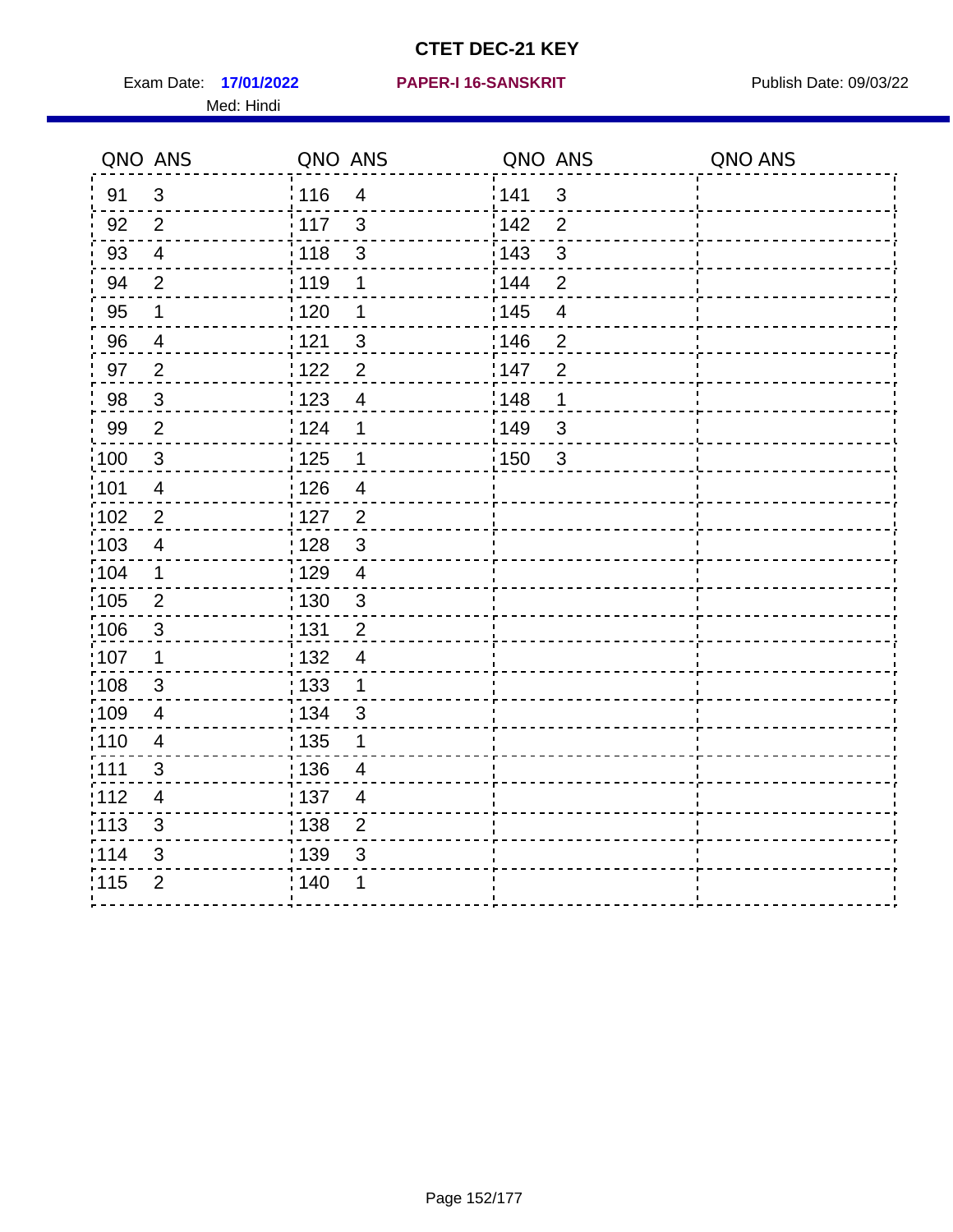Exam Date: 17/01/2022 **PAPER-I 17-TAMIL Exam Date: 09/03/22** Med: Hindi

**17/01/2022 PAPER-I 17-TAMIL**

|                   | QNO ANS                  | QNO ANS                             | QNO ANS                           | QNO ANS |
|-------------------|--------------------------|-------------------------------------|-----------------------------------|---------|
| 91                | $\overline{2}$           | 116<br>$\overline{\mathbf{4}}$      | 141<br>$\sqrt{3}$                 |         |
| 92                | 1                        | 117<br>$\mathbf{3}$                 | 142<br>$\overline{2}$             |         |
| 93                | $\sqrt{3}$               | $\frac{1}{1}$ 118<br>3              | 143<br>3                          |         |
| 94                | $\overline{\mathcal{A}}$ | : 119<br>1                          | 144<br>$\overline{2}$             |         |
| 95                | $\overline{2}$           | : 120<br>1                          | : 145<br>$\overline{4}$           |         |
| 96                | $\mathfrak{S}$           | : 121<br>$\overline{2}$             | 146<br>$\overline{2}$             |         |
| 97                | $\overline{2}$           | $\mathbf 1$<br>122                  | 147<br>$\overline{2}$             |         |
| 98                | $\sqrt{2}$               | $\frac{1}{2}$ 123<br>$\mathfrak{S}$ | 148<br>1                          |         |
| 99                | $\sqrt{3}$               | 124<br>$\overline{4}$               | :149<br>$\sqrt{3}$                |         |
| $\frac{1}{1}$ 100 | $\mathbf 1$              | 125<br>$\overline{2}$               | $\mathbf{3}$<br>$\frac{1}{2}$ 150 |         |
| :101              | $\mathbf{2}$             | : 126<br>3                          |                                   |         |
| 102               | $\overline{4}$           | : 127<br>$\overline{2}$             |                                   |         |
| :103              | 3                        | $\overline{2}$<br>:128              |                                   |         |
| 104               | $\mathbf 1$              | : 129<br>$\mathbf{3}$               |                                   |         |
| 105               | $\overline{2}$           | : 130<br>$\mathbf 1$                |                                   |         |
| 106               | 3                        | : 131<br>$\overline{2}$             |                                   |         |
| :107              | 1                        | : 132<br>$\overline{4}$             |                                   |         |
| :108              | $\sqrt{3}$               | $\frac{1}{1}$ 133<br>$\mathbf{3}$   |                                   |         |
| :109              | $\overline{\mathbf{4}}$  | : 134<br>$\mathbf 1$                |                                   |         |
| :110              | 4                        | 135<br>$\overline{2}$               |                                   |         |
| 1111              | 3                        | : 136<br>$\overline{\mathcal{A}}$   |                                   |         |
| 112               | 4                        | : 137<br>$\overline{4}$             |                                   |         |
| : 113             | $\sqrt{3}$               | : 138<br>$\overline{c}$             |                                   |         |
| 114               | 3                        | 139<br>3                            |                                   |         |
| 115               | $\overline{2}$           | : 140<br>1                          |                                   |         |
|                   |                          |                                     |                                   |         |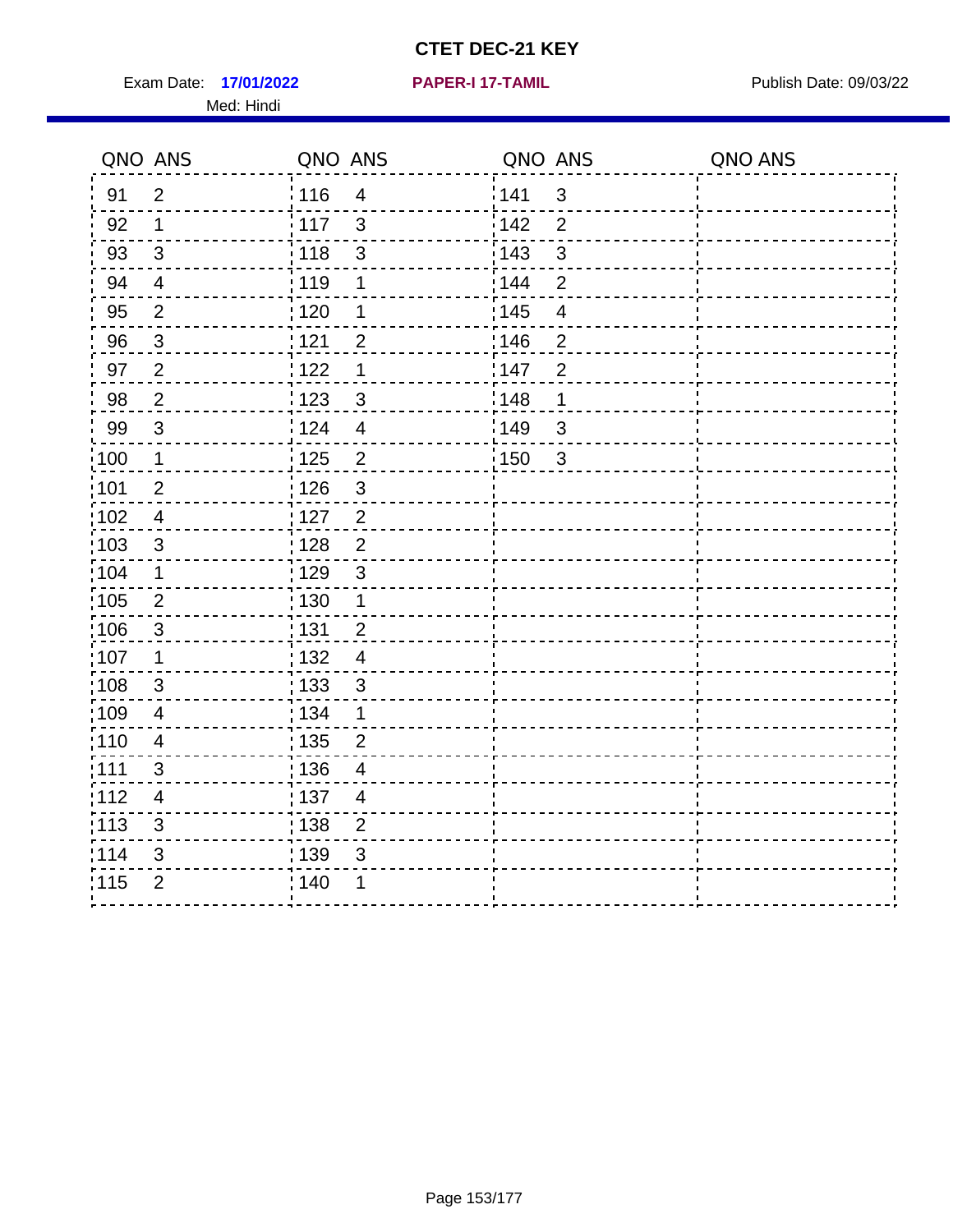Exam Date: 17/01/2022 **PAPER-I 18-TELUGU** PUBLISH Date: 09/03/22 Med: Hindi

**17/01/2022 PAPER-I 18-TELUGU**

|                   | QNO ANS                  | QNO ANS |                | QNO ANS |                | QNO ANS |
|-------------------|--------------------------|---------|----------------|---------|----------------|---------|
| 91                | $\overline{4}$           | 116     | $\overline{4}$ | 141     | $\sqrt{3}$     |         |
| 92                | $\overline{4}$           | 117     | 3              | 142     | $\overline{2}$ |         |
| 93                | $\mathbf 1$              | 118     | $\sqrt{3}$     | 143     | $\mathbf{3}$   |         |
| 94                | 3                        | :119    | 1              | 144     | $\overline{2}$ |         |
| 95                | $\overline{2}$           | : 120   | 1              | : 145   | $\overline{4}$ |         |
| 96                | 1                        | 121     | 3              | 146     | $\overline{2}$ |         |
| 97                | 1                        | 122     | $\mathbf{3}$   | :147    | $\overline{2}$ |         |
| 98                | $\overline{2}$           | 123     | $\mathbf{1}$   | 148     | 1              |         |
| 99                | $\mathbf 1$              | 124     | $\overline{2}$ | 149     | $\sqrt{3}$     |         |
| $\frac{1}{1}$ 100 | $\overline{1}$           | 125     | $\overline{2}$ | 150     | $\mathbf{3}$   |         |
| 101               | $\sqrt{3}$               | : 126   | $\overline{2}$ |         |                |         |
| 102               | $\overline{4}$           | : 127   | $\mathbf 1$    |         |                |         |
| :103              | 2                        | : 128   | $\overline{2}$ |         |                |         |
| :104              | $\mathbf 1$              | : 129   | $\overline{4}$ |         |                |         |
| 105               | $\sqrt{2}$               | : 130   | $\mathbf{1}$   |         |                |         |
| :106              | $\mathbf{3}$             | : 131   | $\mathbf{3}$   |         |                |         |
| :107              | $\mathbf 1$              | : 132   | $\mathbf{3}$   |         |                |         |
| 108               | $\sqrt{3}$               | 133     | $\mathbf 1$    |         |                |         |
| :109              | $\overline{\mathbf{4}}$  | : 134   | $\overline{2}$ |         |                |         |
| :110              | $\overline{\mathbf{4}}$  | : 135   | 1              |         |                |         |
| ;111              | 3                        | : 136   | 4              |         |                |         |
| 112               | $\overline{\mathcal{A}}$ | : 137   | 4              |         |                |         |
| :113              | $\sqrt{3}$               | : 138   | $\mathbf 2$    |         |                |         |
| 114               | 3                        | : 139   | 3              |         |                |         |
| 115               | $\overline{2}$           | 140     | 1              |         |                |         |
|                   |                          |         |                |         |                |         |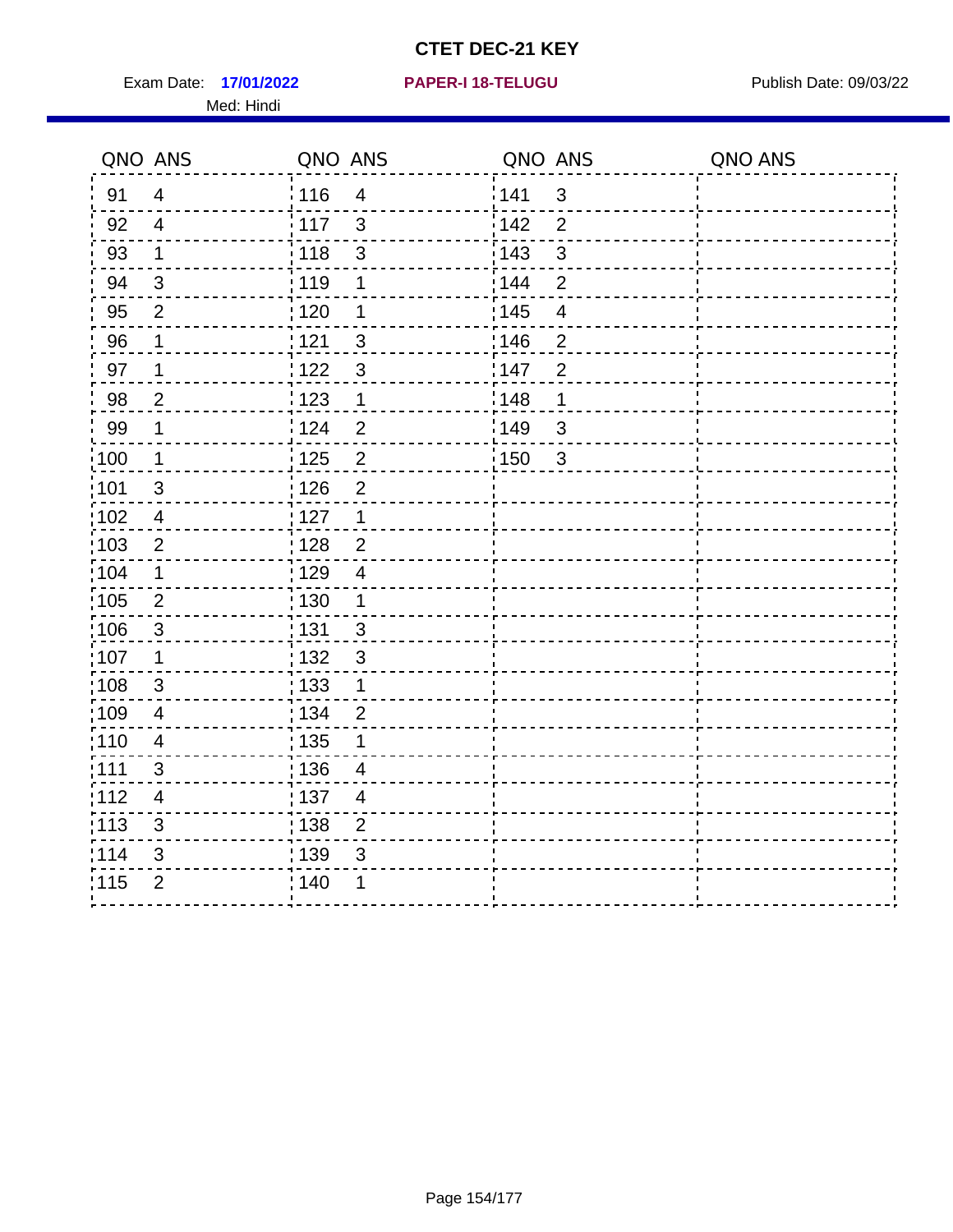Exam Date: 17/01/2022 **PAPER-I 19-TIBETAN** Publish Date: 09/03/22 Med: Hindi

**17/01/2022 PAPER-I 19-TIBETAN**

|                   | QNO ANS                  | QNO ANS |                         | QNO ANS |                | QNO ANS |
|-------------------|--------------------------|---------|-------------------------|---------|----------------|---------|
| 91                | $\overline{4}$           | 116     | $\overline{\mathbf{4}}$ | 141     | $\mathfrak{S}$ |         |
| 92                | $\overline{2}$           | 117     | 3                       | 142     | $\overline{2}$ |         |
| 93                | $\overline{2}$           | 118     | $\mathbf{3}$            | 143     | $\mathbf{3}$   |         |
| 94                | 1                        | : 119   | 1                       | 144     | $\overline{2}$ |         |
| 95                | 1                        | :120    | 1                       | : 145   | $\overline{4}$ |         |
| 96                | $\overline{2}$           | 121     | 1                       | :146    | $\overline{2}$ |         |
| 97                | $\mathbf{3}$             | 122     | $\overline{2}$          | 147     | $\overline{2}$ |         |
| 98                | $\overline{\mathbf{4}}$  | 123     | $\overline{4}$          | : 148   | 1              |         |
| 99                | $\sqrt{3}$               | : 124   | $\mathfrak{3}$          | 149¦    | $\mathfrak{S}$ |         |
| $\frac{1}{1}$ 100 | $\overline{4}$           | 125     | $\overline{2}$          | 150     | $\sqrt{3}$     |         |
| 101               | $\overline{2}$           | : 126   | 1                       |         |                |         |
| 102               | 3                        | :127    | $\mathbf{3}$            |         |                |         |
| 103               | 3                        | 128     | $\overline{4}$          |         |                |         |
| 104               | $\overline{2}$           | : 129   | $\overline{2}$          |         |                |         |
| 105               | $\sqrt{3}$               | : 130   | $\mathbf{3}$            |         |                |         |
| :106              | $\mathfrak{S}$           | : 131   | 4                       |         |                |         |
| :107              | $\mathbf 1$              | : 132   | $\mathbf 1$             |         |                |         |
| 108               | $\sqrt{3}$               | : 133   | $\overline{2}$          |         |                |         |
| :109              | $\overline{\mathbf{4}}$  | : 134   | $\mathfrak{3}$          |         |                |         |
| :110              | $\overline{4}$           | : 135   | 2                       |         |                |         |
| 111               | 3                        | : 136   | $\overline{4}$          |         |                |         |
| 112               | $\overline{\mathcal{A}}$ | 137     | $\overline{4}$          |         |                |         |
| 113               | $\mathfrak{S}$           | : 138   | $\overline{2}$          |         |                |         |
| 114               | 3                        | 139     | 3                       |         |                |         |
| 115               | $\overline{2}$           | 140     | 1                       |         |                |         |
|                   |                          |         |                         |         |                |         |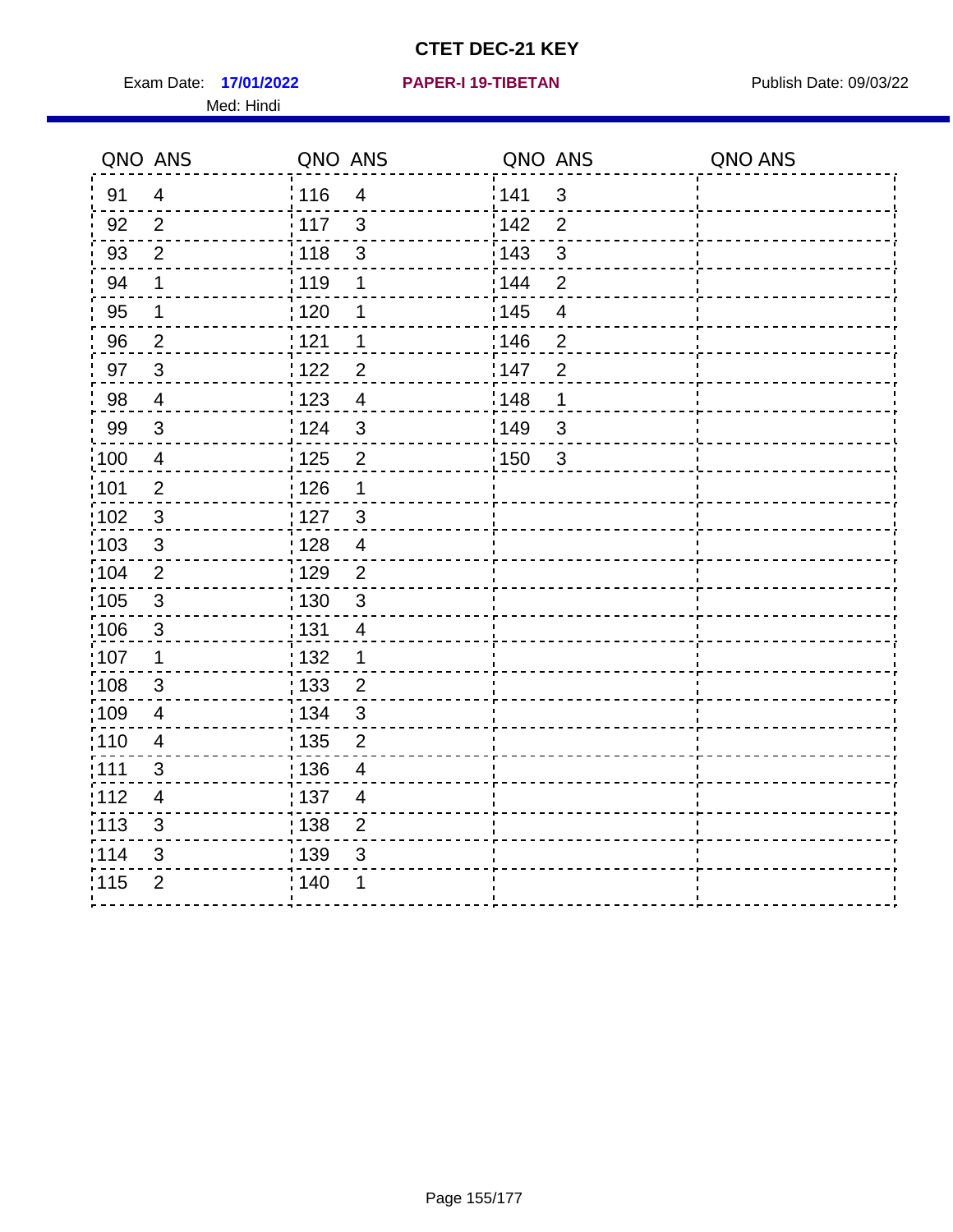Exam Date: 17/01/2022 **PAPER-I 20-URDU** PAPER 120-VERSITY Publish Date: 09/03/22 Med: Hindi

**17/01/2022 PAPER-I 20-URDU**

|                   | QNO ANS                  | QNO ANS                             | QNO ANS                 | QNO ANS |
|-------------------|--------------------------|-------------------------------------|-------------------------|---------|
| 91                | $\mathbf{1}$             | 116<br>$\overline{\mathbf{4}}$      | 141<br>$\sqrt{3}$       |         |
| 92                | $\overline{2}$           | 117<br>3                            | 142<br>$\overline{2}$   |         |
| 93                | $\mathbf 1$              | $\mathbf{3}$<br>118                 | 143<br>3                |         |
| 94                | 3                        | : 119<br>1                          | 144<br>$\overline{2}$   |         |
| 95                | 1                        | :120<br>1                           | : 145<br>$\overline{4}$ |         |
| 96                | 4                        | 121<br>1                            | :146<br>$\overline{2}$  |         |
| 97                | $\mathbf 1$              | 3<br>122                            | 147<br>$\overline{2}$   |         |
| 98                | $\mathbf 2$              | $\frac{1}{2}$ 123<br>$\overline{c}$ | : 148<br>1              |         |
| 99                | $\mathbf 1$              | 124<br>$\mathbf 1$                  | ¦149<br>$\sqrt{3}$      |         |
| $\frac{1}{1}$ 100 | $\overline{1}$           | 125<br>$\mathbf 1$                  | 150<br>$\sqrt{3}$       |         |
| 101               | $\overline{2}$           | 126<br>1                            |                         |         |
| 102               | 3                        | : 127<br>1                          |                         |         |
| ;103              | $\mathbf 1$              | 128<br>1                            |                         |         |
| 104               | $\sqrt{3}$               | $\frac{1}{1}$ 129<br>1              |                         |         |
| 105               | $\mathbf 1$              | : 130<br>$\overline{2}$             |                         |         |
| :106              | $\mathfrak{S}$           | : 131<br>1                          |                         |         |
| :107              | $\mathbf 1$              | : 132<br>1                          |                         |         |
| 108               | $\sqrt{3}$               | : 133<br>$\overline{2}$             |                         |         |
| :109              | $\overline{\mathbf{4}}$  | : 134<br>$\mathbf 1$                |                         |         |
| :110              | $\overline{4}$           | : 135<br>$\overline{2}$             |                         |         |
| :111              | 3                        | 136<br>$\overline{4}$               |                         |         |
| 112               | $\overline{\mathcal{A}}$ | 137<br>$\overline{4}$               |                         |         |
| 113               | $\mathbf{3}$             | : 138<br>$\overline{2}$             |                         |         |
| 114               | 3                        | 139<br>3                            |                         |         |
| 115               | $\overline{2}$           | 140<br>1                            |                         |         |
|                   |                          |                                     |                         |         |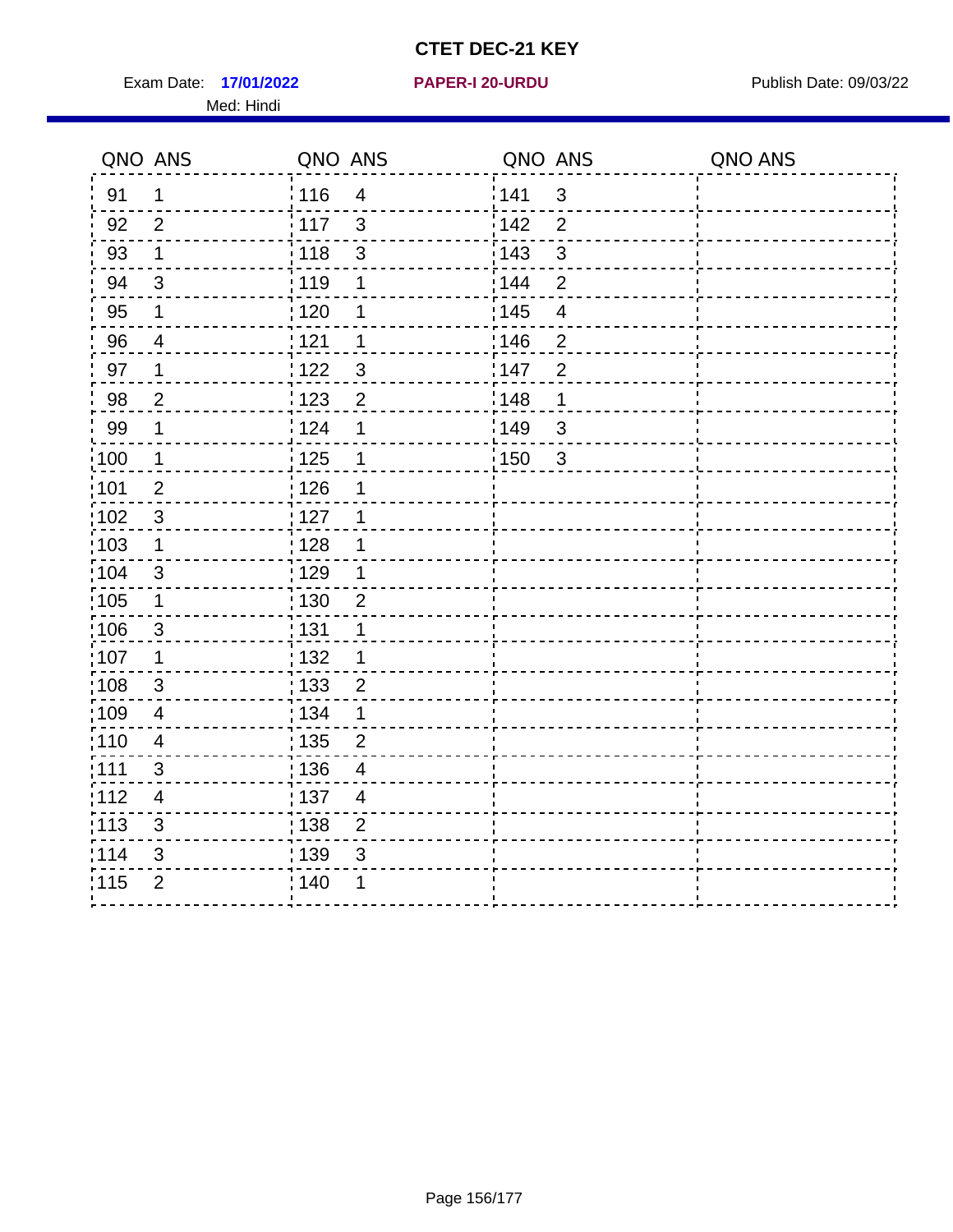Exam Date: 21/01/2022 **PAPER-I-MAIN Proposed Bublish Date: 09/03/22** Med: Hindi

**21/01/2022 PAPER-I -MAIN**

|    | QNO ANS                  | QNO ANS |                          |                  | QNO ANS                  |    | QNO ANS        |
|----|--------------------------|---------|--------------------------|------------------|--------------------------|----|----------------|
| 1. | 1                        | 26      | $\overline{4}$           | 51               | $\overline{2}$           | 76 | $\overline{2}$ |
| 2  | 3                        | 27      | 1                        | 52               | $\mathbf 1$              | 77 | 3              |
| 3  | $\overline{2}$           | 28      | $\overline{2}$           | 53               | $\sqrt{3}$               | 78 | $\mathfrak{B}$ |
| 4  | 1                        | 29      | $\mathfrak{S}$           | 54               | $\overline{2}$           | 79 | $\overline{4}$ |
| 5  | 3                        | 30      | $\overline{\mathcal{A}}$ | 55               | 1                        | 80 | $\overline{2}$ |
| 6  | $\overline{2}$           | 31      | $\overline{2}$           | 56               | $\overline{2}$           | 81 | 1              |
| 7  | $\overline{2}$           | 32      | $\sqrt{3}$               | 57               | $\sqrt{3}$               | 82 | 1              |
| 8  | $\boldsymbol{2}$         | $33\,$  | $\overline{c}$           | 58               | $\overline{\mathcal{A}}$ | 83 | 1              |
| 9  | $\overline{2}$           | 34      | $\overline{2}$           | 59               | $\sqrt{3}$               | 84 | 3              |
| 10 | $\mathfrak{S}$           | 35      | $\mathsf 3$              | 60               | $\mathbf 2$              | 85 | 1              |
| 11 | $\overline{4}$           | 36      | $\mathfrak{S}$           | 61               | $\mathbf 1$              | 86 | 1              |
| 12 | 3                        | 37      | $\mathbf{3}$             | 62               | $\overline{\mathcal{A}}$ | 87 | $\overline{4}$ |
| 13 | 4                        | 38      | $\overline{4}$           | .63              | 1                        | 88 | 1              |
| 14 | $\mathbf 1$              | 39      | $\overline{2}$           | 64               | 1                        | 89 | 4              |
| 15 | 1                        | 40      | $\overline{2}$           | 65               | $\overline{2}$           | 90 | $\overline{2}$ |
| 16 | $\mathbf 1$              | 41      | $\overline{2}$           | 66               | $\overline{4}$           |    |                |
| 17 | 4                        | 42      | $\overline{2}$           | 67               | $\overline{2}$           |    |                |
| 18 | 3                        | 43      | $\mathbf{3}$             | 68               | 1                        |    |                |
| 19 | $\overline{\mathcal{A}}$ | 44      | $\overline{4}$           | .69              | $\sqrt{3}$               |    |                |
| 20 | 2                        | 45      | 3                        | 70               | $\overline{2}$           |    |                |
| 21 | $\overline{2}$           | 46      | 4                        | 71               | $\overline{2}$           |    |                |
| 22 | 1                        | 47      | $\overline{2}$           | 72               | $\overline{\mathbf{4}}$  |    |                |
| 23 | $\mathfrak{B}$           | 48      | 1                        | $\frac{1}{2}$ 73 | $\overline{\mathbf{4}}$  |    |                |
| 24 | 4                        | 49      | 1                        | .74              | 3                        |    |                |
| 25 | 4                        | 50      | 3                        | 75               | $\overline{2}$           |    |                |
|    |                          |         |                          |                  |                          |    |                |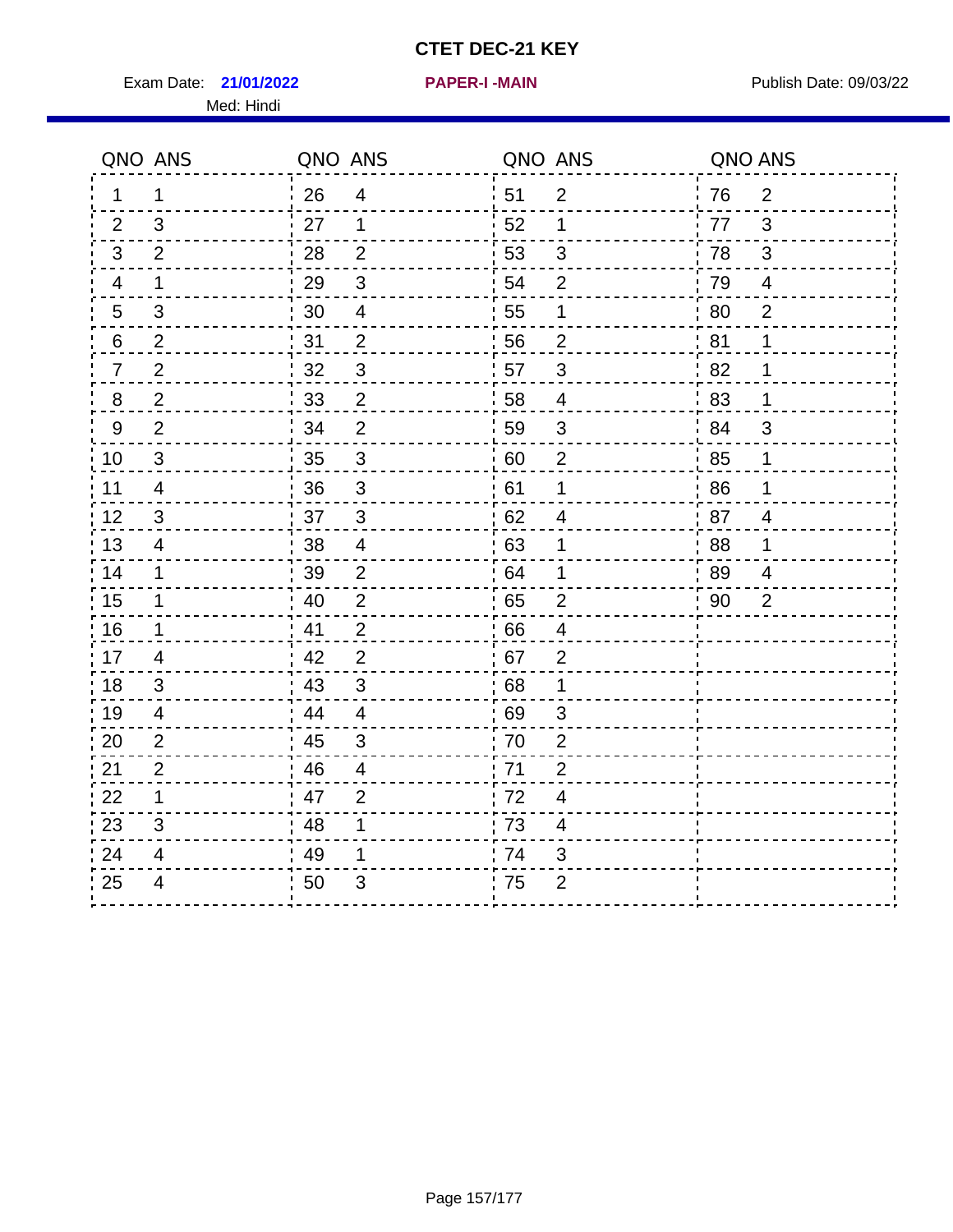Exam Date: 21/01/2022 PAPER-I 01-ENGLISH PREER FOR Publish Date: 09/03/22 Med: Hindi

**21/01/2022 PAPER-I 01-ENGLISH**

|                 | QNO ANS                  | QNO ANS           |                | QNO ANS |                         | QNO ANS |
|-----------------|--------------------------|-------------------|----------------|---------|-------------------------|---------|
| 91              | $\overline{4}$           | 116               | $\overline{4}$ | 141     | $\mathbf{3}$            |         |
| 92              | $\overline{2}$           | 117               | $\mathbf{3}$   | 142     | 1                       |         |
| 93              | $\mathbf{2}$             | 118               | $\overline{2}$ | 143     | $\overline{4}$          |         |
| 94              | $\overline{4}$           | : 119             | 1              | 144     | $\overline{4}$          |         |
| 95              | $\mathfrak{S}$           | : 120             | 1              | : 145   | $\overline{\mathbf{4}}$ |         |
| 96              | 1                        | 121               | 1              | 146     | $\overline{2}$          |         |
| 97              | $\overline{4}$           | 122               | 3              | 147     | 1                       |         |
| 98              | $\mathbf{3}$             | $\frac{1}{2}$ 123 | $\overline{4}$ | 148     | $\mathbf{3}$            |         |
| 99              | $\overline{4}$           | 124               | $\overline{4}$ | :149    | $\sqrt{3}$              |         |
| 100             | $\overline{4}$           | $\frac{1}{1}$ 125 | $\overline{4}$ | 150     | $\mathbf{3}$            |         |
| :101            | $\overline{\mathcal{A}}$ | : 126             | $\overline{4}$ |         |                         |         |
| 102             | $\overline{4}$           | : 127             | $\mathbf{3}$   |         |                         |         |
| 103             | $\overline{4}$           | : 128             | $\mathbf{3}$   |         |                         |         |
| $\frac{1}{104}$ | $\overline{4}$           | $\frac{1}{1}$ 129 | $\mathfrak{3}$ |         |                         |         |
| 105             | $\overline{\mathbf{4}}$  | : 130             | $\overline{4}$ |         |                         |         |
| :106            | $\mathfrak{S}$           | : 131             | $\overline{2}$ |         |                         |         |
| ;107            | $\mathbf{1}$             | : 132             | $\overline{2}$ |         |                         |         |
| 108             | $\mathbf{3}$             | $\frac{1}{1}$ 133 | $\mathbf{1}$   |         |                         |         |
| :109            | $\mathfrak{S}$           | : 134             | $\overline{2}$ |         |                         |         |
| :110            | 1                        | : 135             | 3              |         |                         |         |
| : 111           | $\overline{2}$           | 136               | 1              |         |                         |         |
| 112             | $\overline{\mathbf{4}}$  | : 137             | $\overline{2}$ |         |                         |         |
| 113             | 1                        | : 138             | 1              |         |                         |         |
| 114             | 1                        | : 139             | 2              |         |                         |         |
| 115             | $\overline{2}$           | 140               | $\overline{2}$ |         |                         |         |
|                 |                          |                   |                |         |                         |         |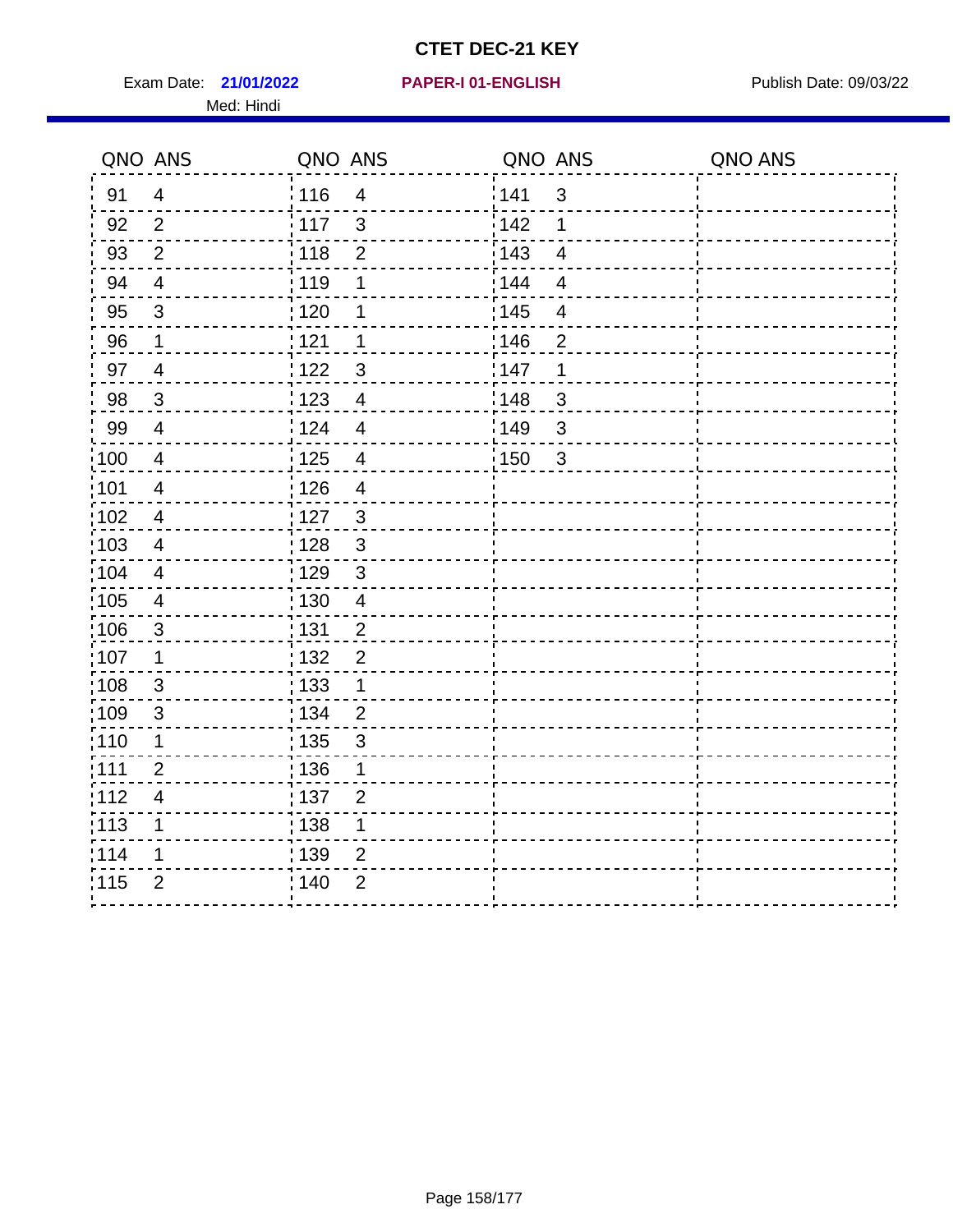Exam Date: 21/01/2022 **PAPER-I 02-HINDI** PAPER PUBlish Date: 09/03/22 Med: Hindi

**21/01/2022 PAPER-I 02-HINDI**

|                   | QNO ANS          | QNO ANS           |                         |                   | QNO ANS        | QNO ANS |
|-------------------|------------------|-------------------|-------------------------|-------------------|----------------|---------|
| 91                | $9\,$            | 116               | $\overline{4}$          | 141               | $\mathbf{3}$   |         |
| 92                | $9\,$            | 117               | $\mathfrak{S}$          | 142               | 1              |         |
| 93                | $\boldsymbol{9}$ | $\frac{1}{2}$ 118 | $\overline{2}$          | 143               | $\overline{4}$ |         |
| 94                | $9\,$            | : 119             | 1                       | 144               | $\overline{4}$ |         |
| 95                | 9                | : 120             | 1                       | : 145             | $\overline{4}$ |         |
| 96                | 9                | 121               | $\overline{2}$          | 146               | $\overline{2}$ |         |
| 97                | 9                | : 122             | $\overline{4}$          | 147               | 1              |         |
| 98                | 9                | $\frac{1}{2}$ 123 | $\overline{4}$          | 148               | $\mathbf{3}$   |         |
| 99                | $9\,$            | 124               | $\overline{4}$          | $\frac{1}{2}$ 149 | $\sqrt{3}$     |         |
| 100               | $\mathbf 1$      | 125               | $\mathbf 1$             | 150               | $\overline{3}$ |         |
| 101               | $\sqrt{3}$       | : 126             | 1                       |                   |                |         |
| 102               | $\overline{2}$   | :127              | $\mathbf{3}$            |                   |                |         |
| 103               | $\overline{4}$   | 128               | $\mathfrak{3}$          |                   |                |         |
| $\frac{1}{1}$ 104 | $\overline{4}$   | : 129             | 1                       |                   |                |         |
| $\frac{1}{1}$ 105 | $\sqrt{3}$       | : 130             | $\overline{\mathbf{1}}$ |                   |                |         |
| 106               | $\mathbf{3}$     | : 131             | $\overline{2}$          |                   |                |         |
| :107              | 1                | : 132             | $\mathbf{3}$            |                   |                |         |
| 108               | $\mathbf{3}$     | : 133             | $\overline{4}$          |                   |                |         |
| $\frac{1}{1}$ 109 | $\mathfrak{S}$   | : 134             | $\mathbf 1$             |                   |                |         |
| 110               | 1                | : 135             | 3                       |                   |                |         |
| :111              | $\overline{2}$   | :136              | 1                       |                   |                |         |
| 112               | $\overline{4}$   | : 137             | $\overline{2}$          |                   |                |         |
| $\frac{1}{1}$ 113 | $\mathbf 1$      | : 138             | $\mathbf 1$             |                   |                |         |
| 114               | 1                | : 139             | $\overline{2}$          |                   |                |         |
| 115               | $\overline{2}$   | ; 140             | $\overline{2}$          |                   |                |         |
|                   |                  |                   |                         |                   |                |         |

Answer key 9 means marks awarded to all the candidates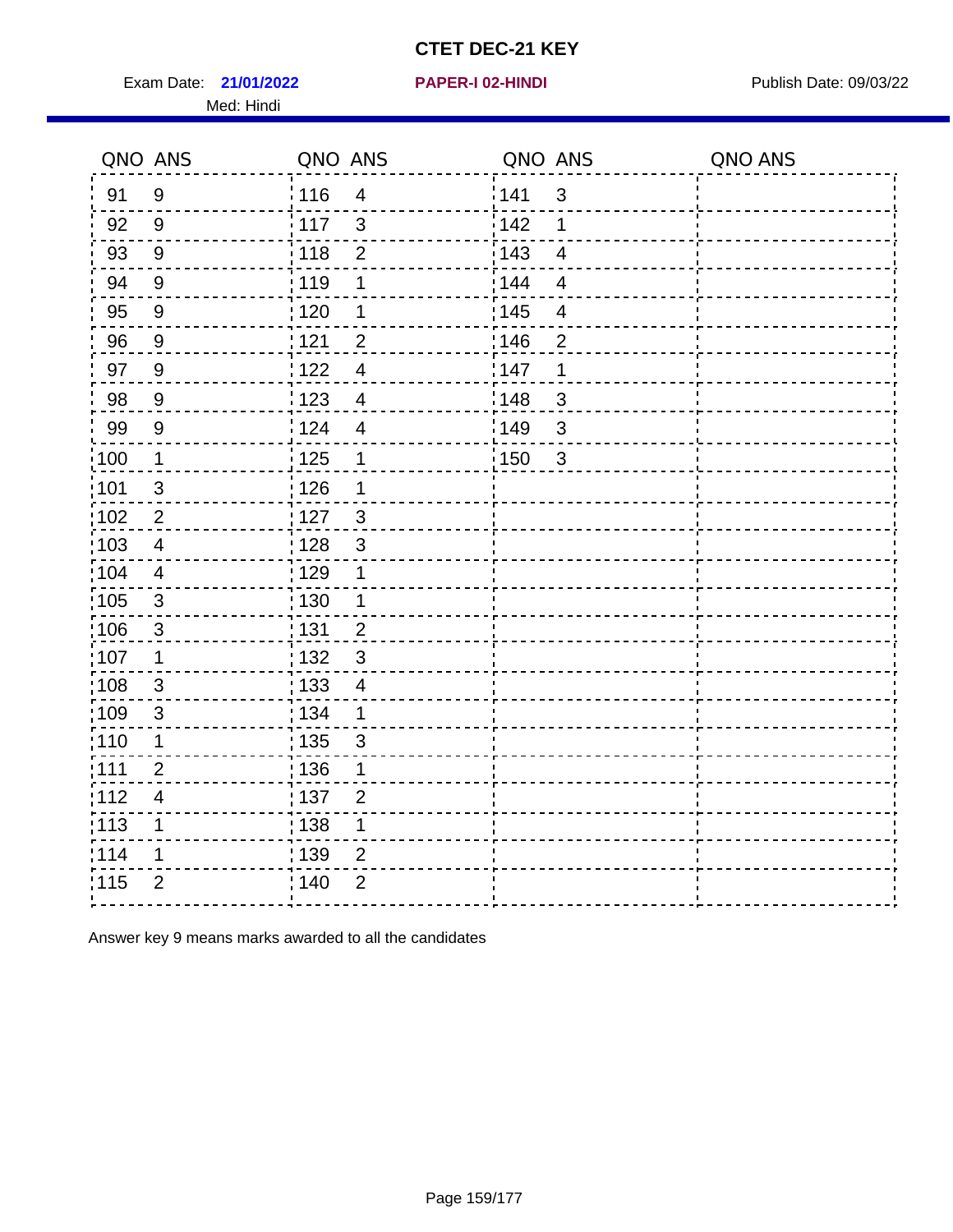Med: Hindi

**21/01/2022 PAPER-I 03-ASSAMESE** Exam Date: Publish Date: 09/03/22

|                   | QNO ANS                  | QNO ANS           |                | QNO ANS |                | QNO ANS |
|-------------------|--------------------------|-------------------|----------------|---------|----------------|---------|
| 91                | $\mathfrak{S}$           | 116               | $\overline{4}$ | 141     | $\mathfrak{S}$ |         |
| 92                | $\mathbf 1$              | $\frac{1}{2}$ 117 | $\mathbf{3}$   | 142     | 1              |         |
| 93                | $\overline{2}$           | 118               | $\mathbf 2$    | 143     | $\overline{4}$ |         |
| 94                | $\overline{4}$           | : 119             | 1              | 144     | $\overline{4}$ |         |
| 95                | 2                        | : 120             | 1              | : 145   | $\overline{4}$ |         |
| 96                | 4                        | 121               | $\overline{4}$ | 146     | $\overline{2}$ |         |
| 97                | $\mathbf{3}$             | 122               | $\overline{2}$ | 147     | 1              |         |
| 98                | $\mathbf{1}$             | 123               | 1              | 148     | $\mathbf{3}$   |         |
| 99                | $\sqrt{3}$               | 124               | $\overline{4}$ | 149     | 3              |         |
| $\frac{1}{1}$ 100 | $\sqrt{3}$               | $\frac{1}{1}$ 125 | $\mathfrak{S}$ | 150     | $\mathbf{3}$   |         |
| :101              | $\sqrt{3}$               | : 126             | $\mathfrak{S}$ |         |                |         |
| 102               | $\overline{4}$           | : 127             | $\overline{2}$ |         |                |         |
| 103               | $\mathbf{1}$             | : 128             | $\overline{4}$ |         |                |         |
| 104               | $\overline{4}$           | : 129             | $\overline{4}$ |         |                |         |
| $\frac{1}{1}$ 105 | $\mathbf{3}$             | : 130             | $\mathbf{3}$   |         |                |         |
| :106              | 3                        | : 131             | $\overline{2}$ |         |                |         |
| ;107              | $\mathbf{1}$             | 132               | $\overline{4}$ |         |                |         |
| 108               | $\sqrt{3}$               | 133               | $\mathbf{1}$   |         |                |         |
| :109              | $\sqrt{3}$               | : 134             | $\mathbf{3}$   |         |                |         |
| :110              | 1                        | 135               | $\overline{2}$ |         |                |         |
| :111              | $\overline{2}$           | : 136             | 1              |         |                |         |
| 112               | $\overline{\mathcal{A}}$ | $\frac{1}{1}$ 137 | $\overline{2}$ |         |                |         |
| 113               | 1                        | : 138             | 1              |         |                |         |
| 114               | 1                        | :139              | 2              |         |                |         |
| 115               | $\overline{2}$           | 140               | $\overline{2}$ |         |                |         |
|                   |                          |                   |                |         |                |         |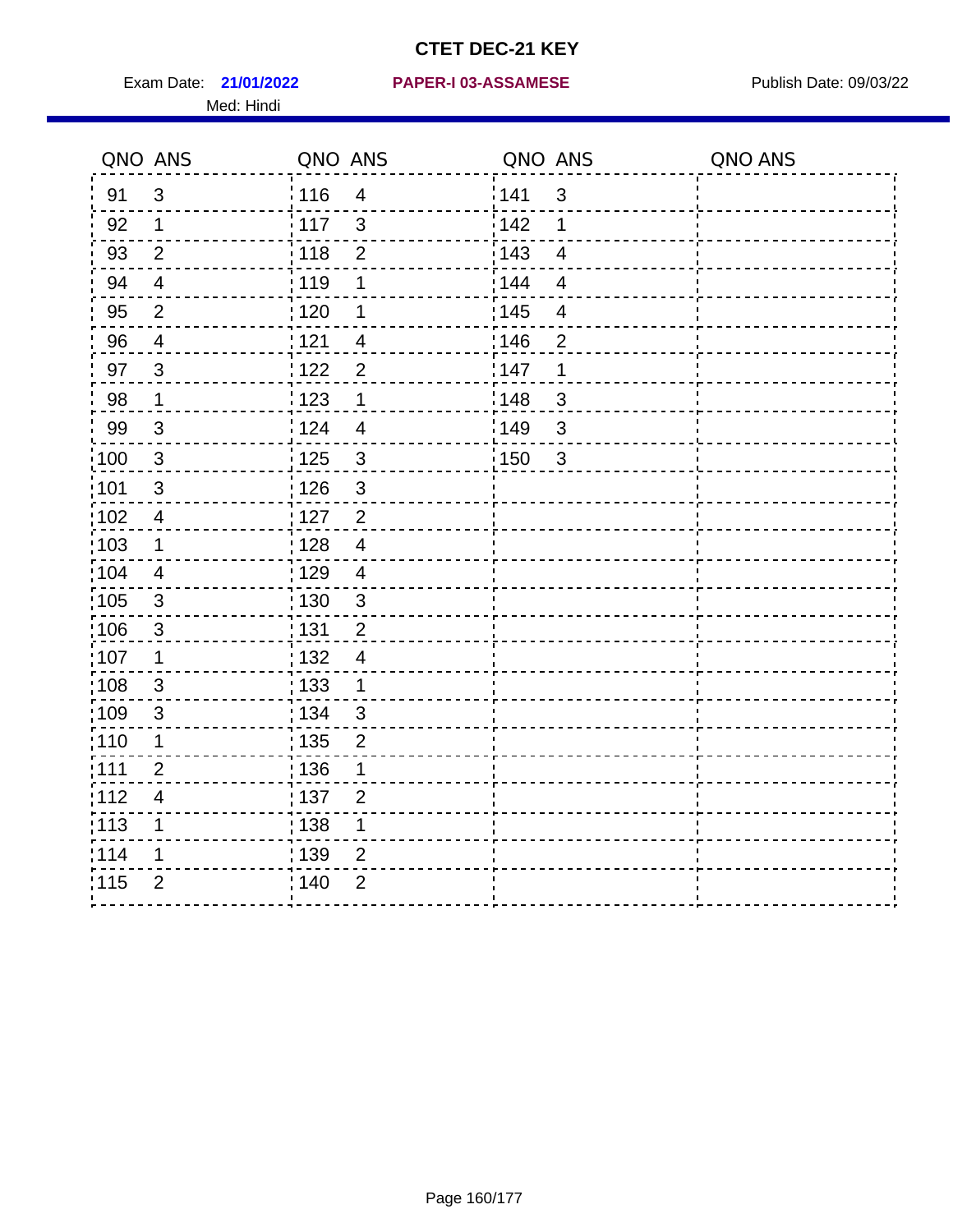Exam Date: 21/01/2022 PAPER-I 04-BENGALI PREREMENTED Publish Date: 09/03/22 Med: Hindi

**21/01/2022 PAPER-I 04-BENGALI**

|                   | QNO ANS                   | QNO ANS |                           | QNO ANS |                          | QNO ANS |
|-------------------|---------------------------|---------|---------------------------|---------|--------------------------|---------|
| 91                | $\mathbf{3}$              | 116     | $\overline{\mathbf{4}}$   | 1141    | $\sqrt{3}$               |         |
| 92                | $\mathbf 1$               | 117     | $\mathfrak{S}$            | 142     | 1                        |         |
| 93                | $\overline{4}$            | 118     | $\mathbf{2}$              | 143     | $\overline{\mathbf{4}}$  |         |
| 94                | 2                         | : 119   | 1                         | 144     | $\overline{4}$           |         |
| 95                | $\mathfrak{B}$            | : 120   | 1                         | : 145   | $\overline{\mathcal{A}}$ |         |
| 96                | 4                         | 121     | $\overline{2}$            | 146     | $\overline{2}$           |         |
| 97                | $\overline{2}$            | 122     | $\overline{4}$            | 147     | 1                        |         |
| 98                | $\overline{1}$            | 1123    | $\mathbf{3}$              | 148     | $\sqrt{3}$               |         |
| 99                | $\ensuremath{\mathsf{3}}$ | 124     | $\overline{2}$            | :149    | $\sqrt{3}$               |         |
| $\frac{1}{1}$ 100 | $\overline{2}$            | 125     | $\mathbf{1}$              | 150     | $\mathbf{3}$             |         |
| :101              | $\sqrt{3}$                | : 126   | $\ensuremath{\mathsf{3}}$ |         |                          |         |
| 102               | $\mathfrak{S}$            | : 127   | $\overline{2}$            |         |                          |         |
| 103               | $\mathbf 1$               | :128    | $\overline{4}$            |         |                          |         |
| 104               | $\overline{4}$            | : 129   | $\overline{\mathcal{A}}$  |         |                          |         |
| 105               | $\sqrt{2}$                | 130     | $\mathbf 1$               |         |                          |         |
| :106              | $\mathfrak{S}$            | : 131   | $\mathbf 1$               |         |                          |         |
| 107               | 1                         | :132    | $\overline{2}$            |         |                          |         |
| 108               | $\sqrt{3}$                | : 133   | $\mathbf{3}$              |         |                          |         |
| :109              | $\mathfrak{S}$            | : 134   | $\mathbf 1$               |         |                          |         |
| : 110             | 1                         | : 135   | $\overline{2}$            |         |                          |         |
| 111               | $\overline{2}$            | : 136   | 1                         |         |                          |         |
| 112               | $\overline{\mathcal{A}}$  | : 137   | $\overline{2}$            |         |                          |         |
| 113               | 1                         | 138     | 1                         |         |                          |         |
| 114               | 1                         | : 139   | 2                         |         |                          |         |
| 115               | $\overline{2}$            | 140     | $\overline{2}$            |         |                          |         |
|                   |                           |         |                           |         |                          |         |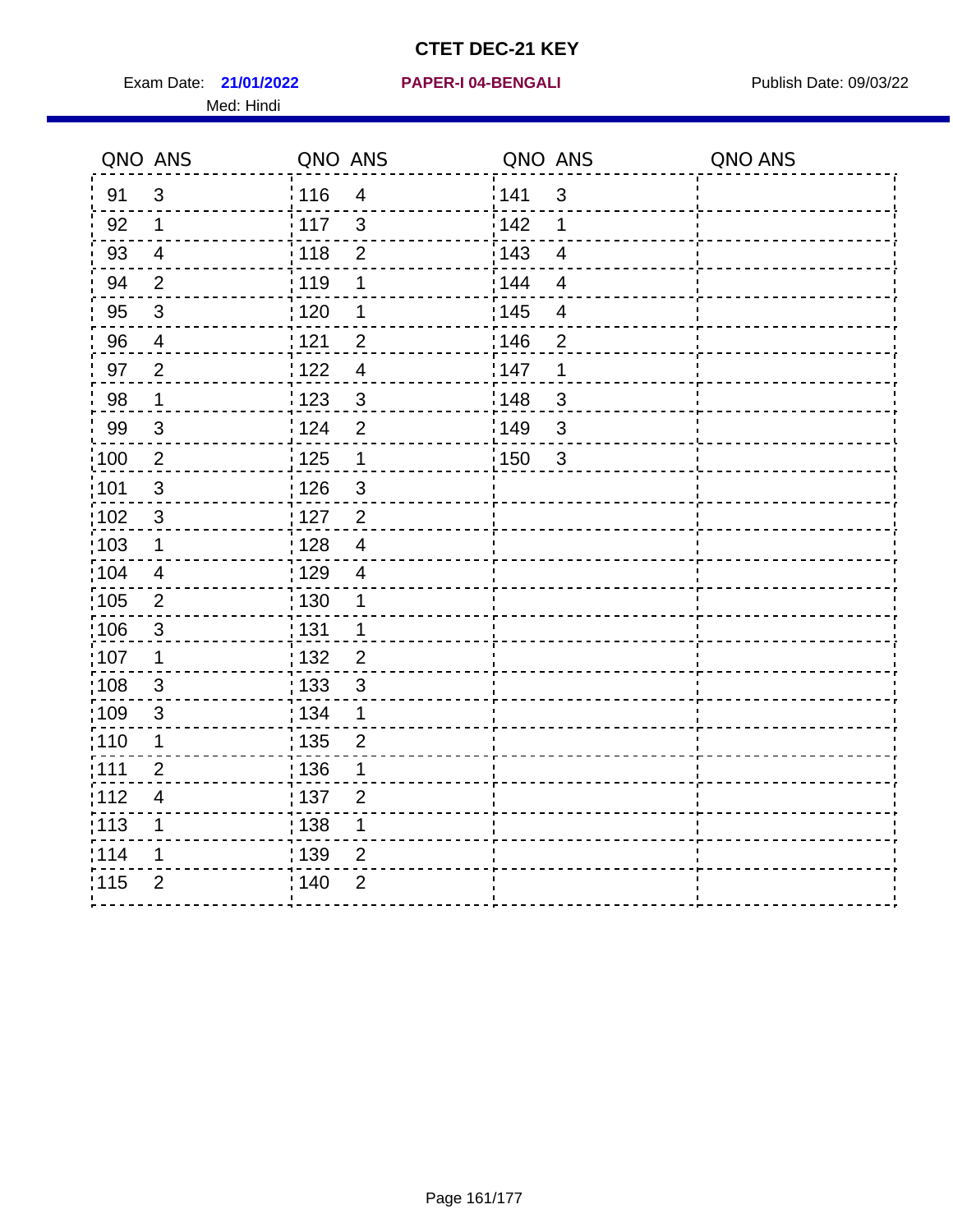Exam Date: 21/01/2022 PAPER-I 05-GARO Publish Date: 09/03/22 Med: Hindi

**21/01/2022 PAPER-I 05-GARO**

|        | QNO ANS        | QNO ANS           |                         | QNO ANS           |                         | QNO ANS |
|--------|----------------|-------------------|-------------------------|-------------------|-------------------------|---------|
| 91     | $\overline{4}$ | 116               | $\overline{4}$          | 141               | $\sqrt{3}$              |         |
| 92     | $\overline{2}$ | 117               | 3                       | 142               | 1                       |         |
| 93     | $\mathbf 1$    | 118               | $\overline{2}$          | 143               | $\overline{4}$          |         |
| 94     | $\overline{2}$ | : 119             | 1                       | 144               | $\overline{\mathbf{4}}$ |         |
| 95     | $\overline{2}$ | : 120             | 1                       | : 145             | $\overline{\mathbf{4}}$ |         |
| 96     | $\mathbf{3}$   | 121               | 1                       | 146               | $\overline{2}$          |         |
| 97     | $\overline{c}$ | 122               | $\overline{c}$          | 147               | 1                       |         |
| $98\,$ | $\mathbf{3}$   | $\frac{1}{2}$ 123 | $\mathfrak{3}$          | ¦148              | 3                       |         |
| 99     | $\overline{2}$ | 124               | $\overline{2}$          | $\frac{1}{2}$ 149 | $\mathfrak{S}$          |         |
| 100    | $\mathbf{3}$   | 125               | $\mathbf 1$             | 150               | $\sqrt{3}$              |         |
| :101   | $\overline{c}$ | : 126             | 1                       |                   |                         |         |
| :102   | $\mathbf 1$    | : 127             | $\overline{2}$          |                   |                         |         |
| 103    | 2              | : 128             | $\overline{2}$          |                   |                         |         |
| :104   | $\mathbf 1$    | : 129             | $\overline{\mathbf{4}}$ |                   |                         |         |
| 105    | $\mathbf 1$    | $\frac{1}{1}$ 130 | $\overline{2}$          |                   |                         |         |
| 106    | $\mathbf{3}$   | : 131             | 1                       |                   |                         |         |
| :107   | 1              | : 132             | 1                       |                   |                         |         |
| :108   | $\mathbf{3}$   | $\frac{1}{1}$ 133 | $\overline{2}$          |                   |                         |         |
| :109   | $\mathfrak{S}$ | : 134             | $\overline{4}$          |                   |                         |         |
| :110   | 1              | : 135             | 3                       |                   |                         |         |
| :111   | $\overline{2}$ | : 136             | 1                       |                   |                         |         |
| 112    | $\overline{4}$ | : 137             | $\overline{2}$          |                   |                         |         |
| 113    | 1              | : 138             | 1                       |                   |                         |         |
| 114    | 1              | : 139             | $\overline{2}$          |                   |                         |         |
| 115    | $\overline{2}$ | : 140             | $\overline{2}$          |                   |                         |         |
|        |                |                   |                         |                   |                         |         |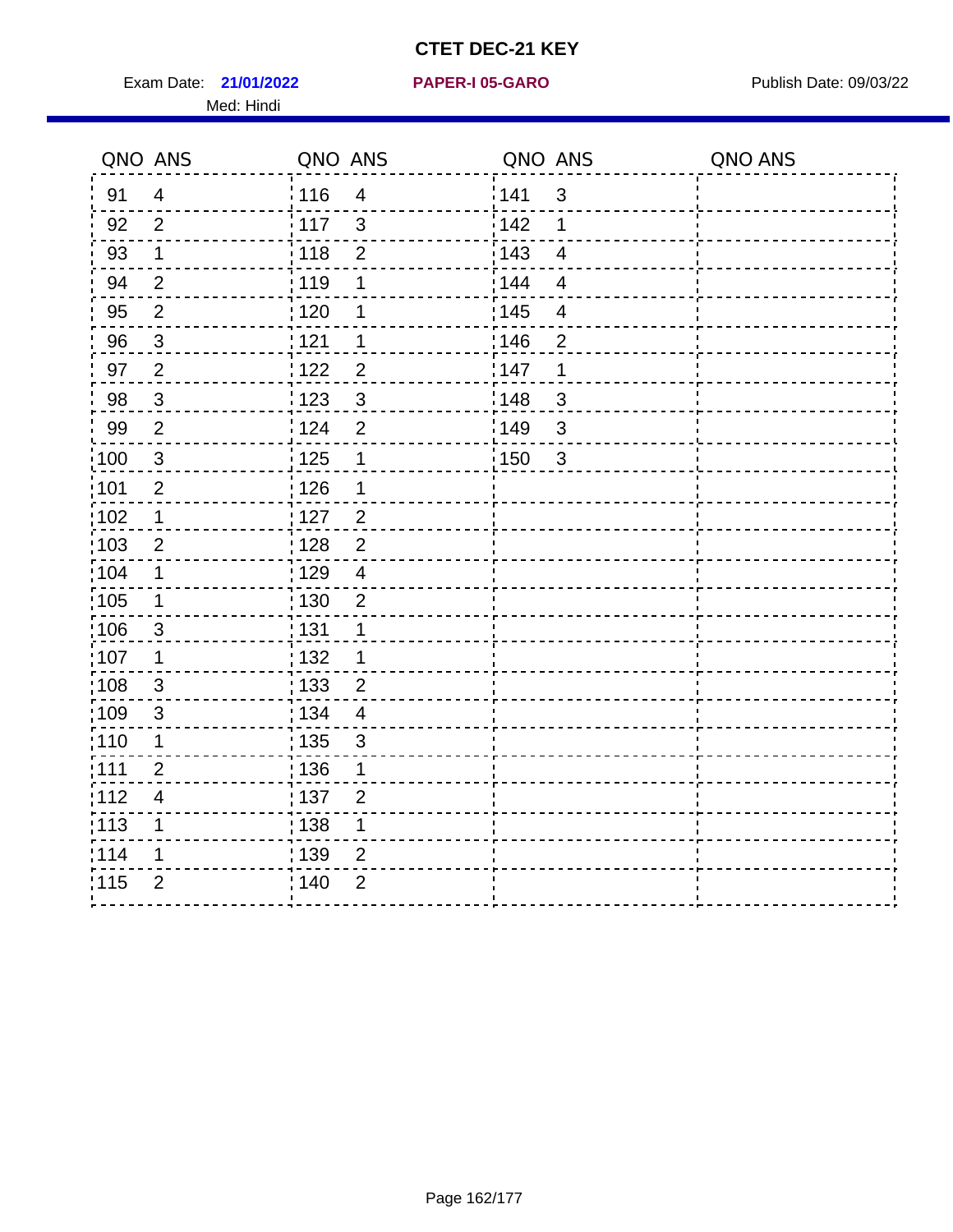Exam Date: 21/01/2022 PAPER-I 06-GUJARATI Publish Date: 09/03/22 Med: Hindi

**21/01/2022 PAPER-I 06-GUJARATI**

|       | QNO ANS                  | QNO ANS                        | QNO ANS                           | QNO ANS |
|-------|--------------------------|--------------------------------|-----------------------------------|---------|
| 91    | $\overline{4}$           | 116<br>$\overline{\mathbf{4}}$ | 1141<br>$\sqrt{3}$                |         |
| 92    | $\overline{2}$           | 117<br>$\mathfrak{S}$          | 142<br>1                          |         |
| 93    | $\mathbf 1$              | 118<br>$\mathbf{2}$            | 143<br>$\overline{\mathbf{4}}$    |         |
| 94    | 1                        | : 119<br>1                     | : 144<br>$\overline{4}$           |         |
| 95    | $\overline{\mathcal{A}}$ | : 120<br>1                     | : 145<br>$\overline{\mathcal{A}}$ |         |
| 96    | $\mathbf{3}$             | 121<br>1                       | 146<br>$\overline{2}$             |         |
| 97    | $\mathbf{3}$             | $\mathbf{3}$<br>122            | 147<br>1                          |         |
| 98    | $\mathbf{3}$             | 123<br>$\overline{2}$          | 148<br>$\sqrt{3}$                 |         |
| 99    | $\mathbf 1$              | 124<br>$\overline{\mathbf{4}}$ | :149<br>$\sqrt{3}$                |         |
| :100  | $\mathbf 1$              | 125<br>$\mathbf{1}$            | 150<br>$\mathbf{3}$               |         |
| :101  | 1                        | : 126<br>3                     |                                   |         |
| 102   | $\overline{2}$           | : 127<br>1                     |                                   |         |
| 103   | $\mathbf 1$              | :128<br>1                      |                                   |         |
| 104   | $\overline{2}$           | : 129<br>1                     |                                   |         |
| 105   | $\sqrt{2}$               | 130<br>$\mathbf 1$             |                                   |         |
| :106  | $\mathfrak{S}$           | : 131<br>$\overline{2}$        |                                   |         |
| 107   | 1                        | $\overline{2}$<br>:132         |                                   |         |
| 108   | $\sqrt{3}$               | : 133<br>$\mathbf{1}$          |                                   |         |
| :109  | $\mathfrak{S}$           | : 134<br>$\overline{4}$        |                                   |         |
| : 110 | 1                        | : 135<br>3                     |                                   |         |
| 111   | $\overline{2}$           | : 136<br>1                     |                                   |         |
| 112   | $\overline{\mathcal{A}}$ | : 137<br>$\overline{2}$        |                                   |         |
| 113   | 1                        | 138<br>1                       |                                   |         |
| 114   | 1                        | : 139<br>2                     |                                   |         |
| 115   | $\overline{2}$           | 140<br>$\overline{2}$          |                                   |         |
|       |                          |                                |                                   |         |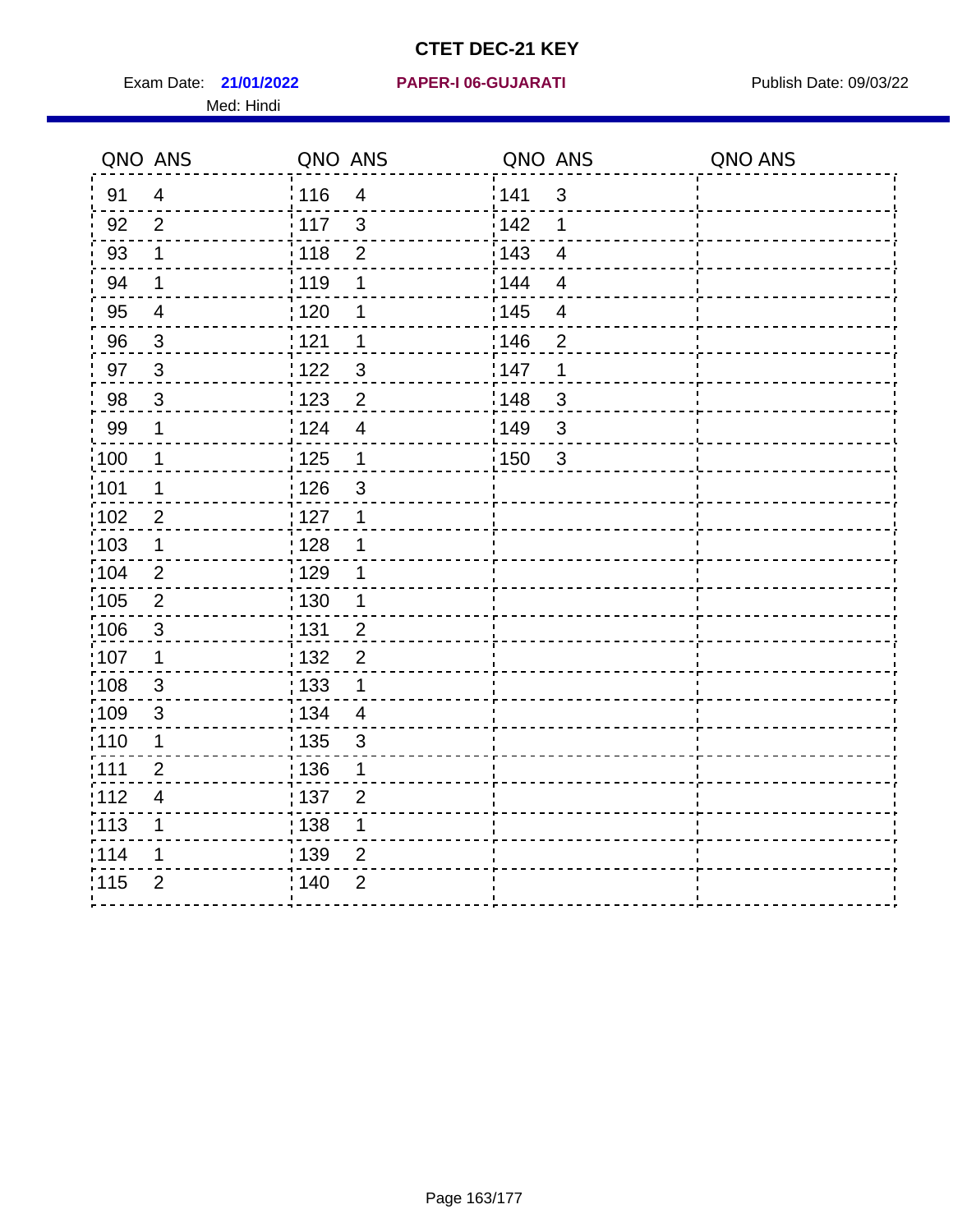Exam Date: 21/01/2022 **PAPER-I 07-KANNADA** Publish Date: 09/03/22 Med: Hindi

**21/01/2022 PAPER-I 07-KANNADA**

|                   | QNO ANS        | QNO ANS           |                         | QNO ANS           |                         | QNO ANS |
|-------------------|----------------|-------------------|-------------------------|-------------------|-------------------------|---------|
| 91                | $\mathfrak{S}$ | : 116             | $\overline{4}$          | 141               | $\mathbf{3}$            |         |
| 92                | 3              | $\frac{1}{117}$   | $\mathfrak{S}$          | 142               | 1                       |         |
| 93                | $\mathbf 1$    | 118               | $\mathbf 2$             | 143               | $\overline{4}$          |         |
| 94                | $\overline{2}$ | : 119             | $\mathbf 1$             | : 144             | $\overline{4}$          |         |
| 95                | $\overline{2}$ | : 120             | 1                       | : 145             | $\overline{\mathbf{4}}$ |         |
| 96                | 3              | 121               | $\overline{2}$          | :146              | $\overline{2}$          |         |
| 97                | $\mathbf{3}$   | 122               | 1                       | 147               | 1                       |         |
| 98                | $\mathbf{1}$   | 123               | $\mathfrak{S}$          | :148              | $\sqrt{3}$              |         |
| 99                | $\sqrt{3}$     | 124               | $\overline{\mathbf{4}}$ | :149              | $\mathsf 3$             |         |
| 100               | $\sqrt{2}$     | $\frac{1}{1}$ 125 | $\mathbf 1$             | $\frac{1}{1}$ 150 | $\mathbf{3}$            |         |
| :101              | $\mathbf 2$    | 126               | $\mathsf 3$             |                   |                         |         |
| 102               | $\overline{4}$ | : 127             | $\mathbf{3}$            |                   |                         |         |
| 103               | 3              | : 128             | $\mathbf{3}$            |                   |                         |         |
| 104               | $\overline{2}$ | : 129             | $\overline{4}$          |                   |                         |         |
| 105               | $\mathbf 1$    | 130               | $\overline{c}$          |                   |                         |         |
| 106               | $\mathbf{3}$   | : 131             | $\mathfrak{B}$          |                   |                         |         |
| :107              | 1              | : 132             | $\mathbf 1$             |                   |                         |         |
| $\frac{1}{1}$ 108 | $\mathfrak{S}$ | : 133             | $\mathbf{3}$            |                   |                         |         |
| :109              | $\mathfrak{S}$ | : 134             | $\mathbf 1$             |                   |                         |         |
| :110              | 1              | : 135             | $\overline{2}$          |                   |                         |         |
| 111               | $\overline{2}$ | : 136             | 1                       |                   |                         |         |
| 112               | $\overline{4}$ | : 137             | $\overline{2}$          |                   |                         |         |
| $\frac{1}{1}$ 113 | 1              | 138               | 1                       |                   |                         |         |
| 114               | 1              | : 139             | $\overline{2}$          |                   |                         |         |
| 115               | $\overline{2}$ | : 140             | $\overline{2}$          |                   |                         |         |
|                   |                |                   |                         |                   |                         |         |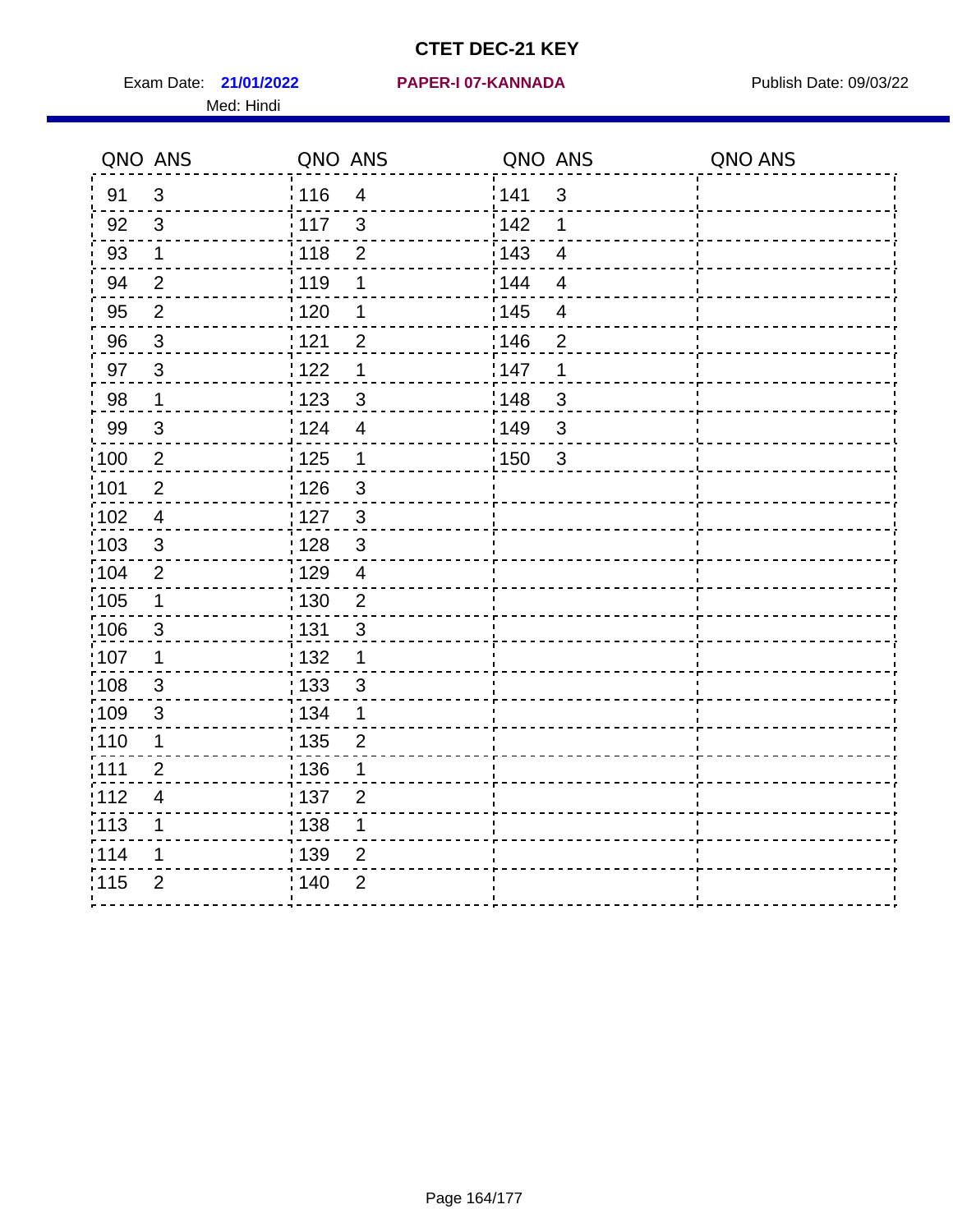Exam Date: 21/01/2022 **PAPER-I 08-KHASI** Publish Date: 09/03/22 Med: Hindi

**21/01/2022 PAPER-I 08-KHASI**

|       | QNO ANS                  | QNO ANS           |                         | QNO ANS |                          | QNO ANS |
|-------|--------------------------|-------------------|-------------------------|---------|--------------------------|---------|
| 91    | $\overline{2}$           | 116               | $\overline{\mathbf{4}}$ | 1141    | $\sqrt{3}$               |         |
| 92    | $\mathbf 1$              | 117               | $\mathfrak{3}$          | 142     | 1                        |         |
| 93    | $\overline{4}$           | 118               | $\mathbf{2}$            | 143     | $\overline{\mathbf{4}}$  |         |
| 94    | 3                        | 119               | 1                       | : 144   | $\overline{4}$           |         |
| 95    | 1                        | : 120             | 1                       | : 145   | $\overline{\mathcal{A}}$ |         |
| 96    | $\mathbf 1$              | 121               | $\mathbf{3}$            | 146     | $\overline{2}$           |         |
| 97    | 1                        | 122               | $\overline{2}$          | 147     | 1                        |         |
| 98    | $\mathbf{3}$             | 123               | $\mathbf{1}$            | 148     | $\sqrt{3}$               |         |
| 99    | $\overline{2}$           | 124               | $\mathbf 1$             | :149    | $\sqrt{3}$               |         |
| :100  | $\sqrt{3}$               | $\frac{1}{1}$ 125 | $\overline{2}$          | 150     | $\mathbf{3}$             |         |
| :101  | $\mathbf 2$              | : 126             | 1                       |         |                          |         |
| 102   | $\mathfrak{3}$           | : 127             | $\overline{2}$          |         |                          |         |
| 103   | $\overline{2}$           | : 128             | $\overline{2}$          |         |                          |         |
| 104   | $\sqrt{3}$               | : 129             | $\mathbf 1$             |         |                          |         |
| 105   | $\sqrt{2}$               | 130               | $\sqrt{3}$              |         |                          |         |
| :106  | $\mathfrak{S}$           | : 131             | 1                       |         |                          |         |
| 107   | 1                        | :132              | 1                       |         |                          |         |
| 108   | $\sqrt{3}$               | : 133             | $\overline{2}$          |         |                          |         |
| :109  | $\mathfrak{S}$           | : 134             | $\mathfrak{3}$          |         |                          |         |
| : 110 | 1                        | : 135             | $\overline{2}$          |         |                          |         |
| 111   | $\overline{2}$           | : 136             | 1                       |         |                          |         |
| 112   | $\overline{\mathcal{A}}$ | : 137             | $\overline{2}$          |         |                          |         |
| 113   | 1                        | 138               | 1                       |         |                          |         |
| 114   | 1                        | : 139             | 2                       |         |                          |         |
| 115   | $\overline{2}$           | 140               | $\overline{2}$          |         |                          |         |
|       |                          |                   |                         |         |                          |         |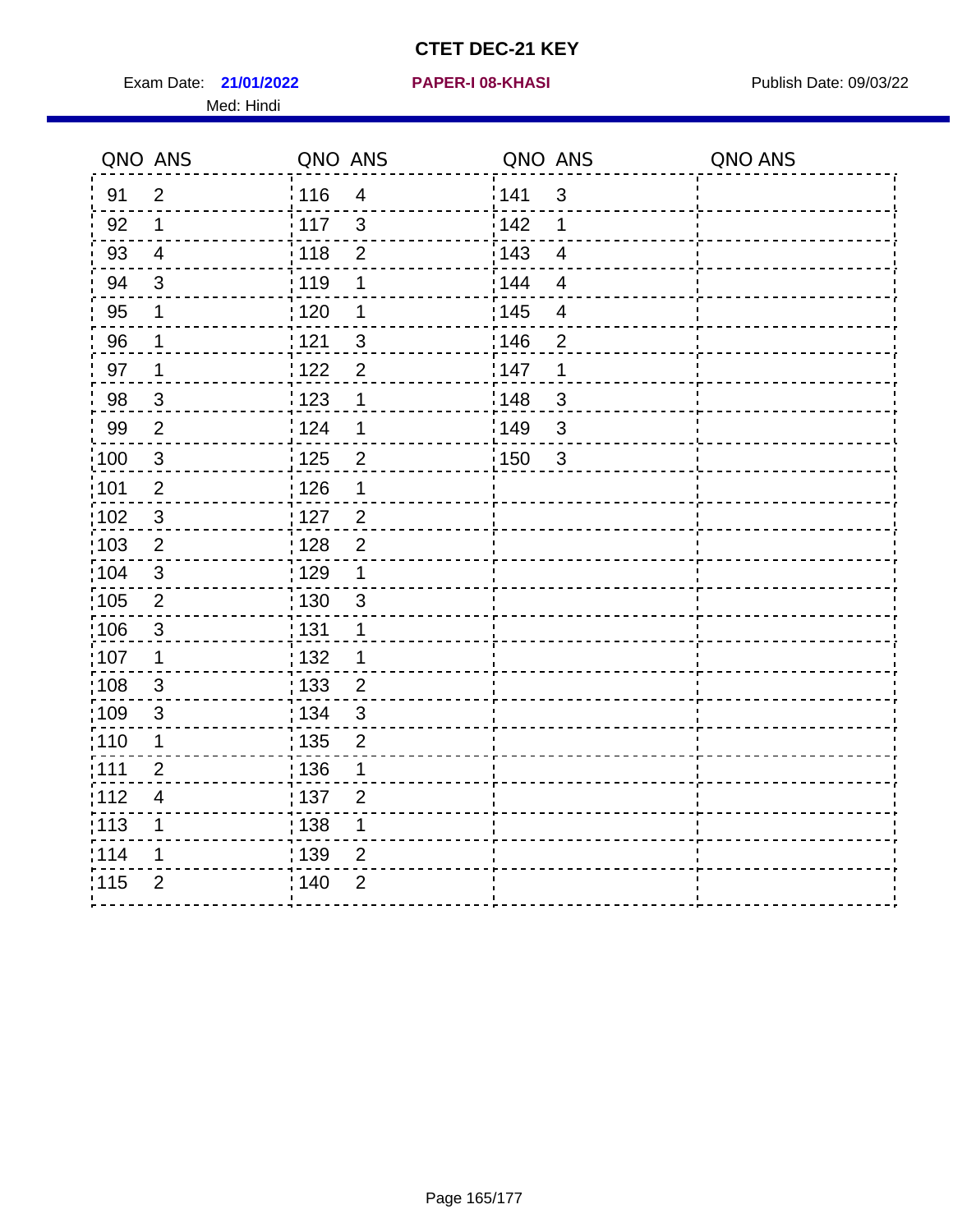Med: Hindi

**21/01/2022 PAPER-I 09-MALAYALAM** Exam Date: Publish Date: 09/03/22

|                   | QNO ANS                  | QNO ANS         |                         | QNO ANS |                | QNO ANS |
|-------------------|--------------------------|-----------------|-------------------------|---------|----------------|---------|
| 91                | $\overline{2}$           | : 116           | $\overline{\mathbf{4}}$ | 1141    | $\sqrt{3}$     |         |
| 92                | 1                        | : 117           | $\mathfrak{S}$          | 142     | 1              |         |
| 93                | $\overline{4}$           | $\frac{1}{118}$ | $\mathbf 2$             | 143     | $\overline{4}$ |         |
| 94                | 3                        | 119             | 1                       | : 144   | $\overline{4}$ |         |
| 95                | 3                        | : 120           | 1                       | : 145   | $\overline{4}$ |         |
| 96                | $\mathfrak{S}$           | 121             | 4                       | 146     | $\overline{2}$ |         |
| 97                | $\mathbf 1$              | 1122            | 1                       | 147     | 1              |         |
| 98                | $\overline{\mathcal{A}}$ | 1123            | $\overline{c}$          | 148     | $\sqrt{3}$     |         |
| 99                | $\sqrt{3}$               | 124             | $\overline{\mathbf{4}}$ | :149    | $\mathsf 3$    |         |
| $\frac{1}{1}$ 100 | $\mathbf 1$              | 125             | $\overline{2}$          | 150     | $\mathbf{3}$   |         |
| :101              | $\overline{2}$           | : 126           | 1                       |         |                |         |
| 102               | $\mathbf 1$              | : 127           | 1                       |         |                |         |
| 103               | 3                        | : 128           | $\overline{2}$          |         |                |         |
| $\frac{1}{104}$   | $\overline{2}$           | : 129           | $\overline{2}$          |         |                |         |
| :105              | $\overline{4}$           | : 130           | $\overline{4}$          |         |                |         |
| 106               | $\mathbf{3}$             | : 131           | $\overline{2}$          |         |                |         |
| :107              | 1                        | : 132           | $\overline{4}$          |         |                |         |
| $\frac{1}{1}$ 108 | $\sqrt{3}$               | 133             | $\overline{2}$          |         |                |         |
| :109              | $\sqrt{3}$               | : 134           | $\mathbf{3}$            |         |                |         |
| :110              | 1                        | 135             | 1                       |         |                |         |
| : 111             | $\overline{2}$           | 136             | 1                       |         |                |         |
| 112               | $\overline{\mathbf{4}}$  | : 137           | $\overline{2}$          |         |                |         |
| $\frac{1}{1}$ 113 | 1                        | : 138           | 1                       |         |                |         |
| 114               | 1                        | :139            | $\overline{2}$          |         |                |         |
| 115               | $\overline{2}$           | 140             | $\overline{2}$          |         |                |         |
|                   |                          |                 |                         |         |                |         |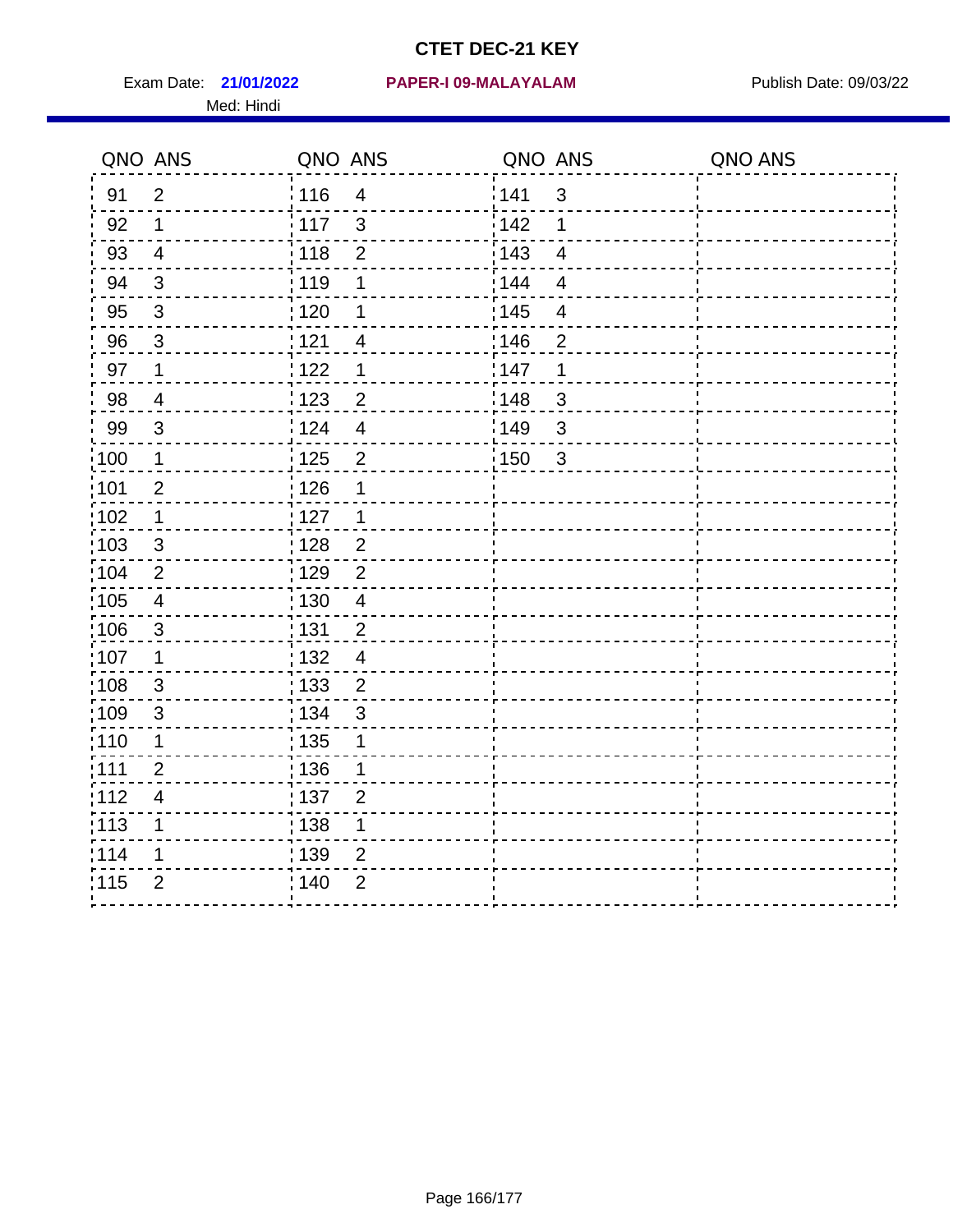Exam Date: 21/01/2022 **PAPER-I 10-MANIPURI** Publish Date: 09/03/22 Med: Hindi

|      | QNO ANS                  | QNO ANS           |                | QNO ANS |                          | QNO ANS |
|------|--------------------------|-------------------|----------------|---------|--------------------------|---------|
| 91   | $\mathfrak{3}$           | 116               | $\overline{4}$ | 1141    | $\sqrt{3}$               |         |
| 92   | $\overline{4}$           | $\frac{1}{2}$ 117 | $\mathfrak{3}$ | 142     | 1                        |         |
| 93   | $\overline{2}$           | 118               | $\mathbf{2}$   | 143     | $\overline{\mathbf{4}}$  |         |
| 94   | 3                        | : 119             | 1              | 144     | $\overline{4}$           |         |
| 95   | $\overline{2}$           | : 120             | 1              | : 145   | $\overline{\mathcal{A}}$ |         |
| 96   | $\overline{4}$           | 121               | $\overline{2}$ | 146     | $\overline{2}$           |         |
| 97   | 3                        | 122               | $\mathbf{3}$   | 147     | 1                        |         |
| 98   | $\mathbf{1}$             | 123               | $\overline{2}$ | 148     | $\sqrt{3}$               |         |
| 99   | $\sqrt{3}$               | 124               | $\sqrt{3}$     | :149    | $\mathsf 3$              |         |
| :100 | $\sqrt{3}$               | 125               | $\mathbf{1}$   | 150     | $\mathbf{3}$             |         |
| :101 | $\mathbf 2$              | $\frac{1}{1}$ 126 | $\overline{2}$ |         |                          |         |
| 102  | $\mathbf 1$              | : 127             | $\mathbf{3}$   |         |                          |         |
| 103  | 3                        | :128              | $\overline{2}$ |         |                          |         |
| 104  | $\mathbf 1$              | : 129             | $\overline{2}$ |         |                          |         |
| 105  | $\overline{4}$           | $\frac{1}{1}$ 130 | 4              |         |                          |         |
| :106 | $\mathfrak{S}$           | : 131             | $\mathbf 1$    |         |                          |         |
| 107  | 1                        | :132              | $\overline{4}$ |         |                          |         |
| 108  | $\sqrt{3}$               | : 133             | $\mathbf{1}$   |         |                          |         |
| :109 | $\mathfrak{S}$           | : 134             | 3              |         |                          |         |
| :110 | 1                        | : 135             | 1              |         |                          |         |
| 111  | $\overline{2}$           | : 136             | 1              |         |                          |         |
| 112  | $\overline{\mathcal{A}}$ | : 137             | $\overline{2}$ |         |                          |         |
| 113  | 1                        | 138               | 1              |         |                          |         |
| 114  | 1                        | :139              | 2              |         |                          |         |
| 115  | $\overline{2}$           | 140               | $\overline{2}$ |         |                          |         |
|      |                          |                   |                |         |                          |         |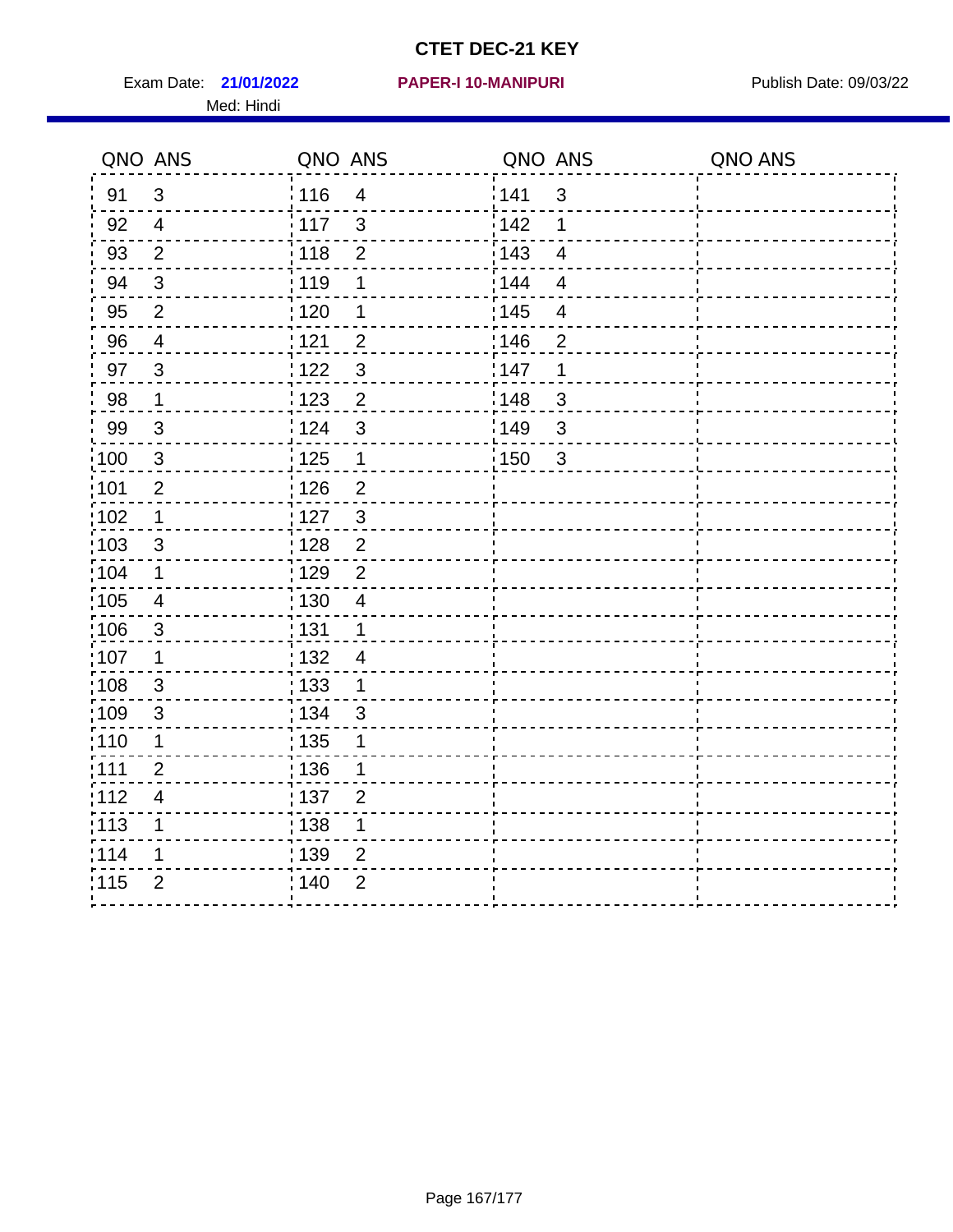Exam Date: 21/01/2022 PAPER-I 11-MARATHI Publish Date: 09/03/22 Med: Hindi

#### **21/01/2022 PAPER-I 11-MARATHI**

|                   | QNO ANS        | QNO ANS           |                | QNO ANS           |                         | QNO ANS |
|-------------------|----------------|-------------------|----------------|-------------------|-------------------------|---------|
| 91                | $\overline{2}$ | 116               | $\overline{4}$ | 141               | $\mathfrak{S}$          |         |
| 92                | 1              | $\frac{1}{117}$   | $\mathbf{3}$   | 142               | 1                       |         |
| 93                | $\mathfrak{S}$ | : 118             | $\mathbf{2}$   | 143               | $\overline{4}$          |         |
| 94                | $\overline{4}$ | : 119             | 1              | 144               | $\overline{4}$          |         |
| 95                | $\overline{2}$ | : 120             | 1              | : 145             | $\overline{\mathbf{4}}$ |         |
| 96                | 1              | 121               | 3              | 146               | $\overline{2}$          |         |
| 97                | $\overline{4}$ | 122               | $\overline{2}$ | 147               | 1                       |         |
| 98                | $\overline{4}$ | $\frac{1}{2}$ 123 | $\mathfrak{S}$ | 148               | $\mathfrak{S}$          |         |
| 99                | $\mathbf 1$    | 124               | $\overline{2}$ | 149               | $\mathfrak{S}$          |         |
| 100               | $\mathbf 1$    | $\frac{1}{1}$ 125 | $\overline{4}$ | $\frac{1}{1}$ 150 | $\sqrt{3}$              |         |
| :101              | $\overline{2}$ | 126               | 1              |                   |                         |         |
| 102               | $\mathbf 1$    | : 127             | 3              |                   |                         |         |
| 103               | 1              | : 128             | 1              |                   |                         |         |
| :104              | $\mathbf 1$    | : 129             | $\overline{2}$ |                   |                         |         |
| 105               | $\mathbf{2}$   | : 130             | $\mathbf{3}$   |                   |                         |         |
| 106               | $\mathbf{3}$   | : 131             | 1              |                   |                         |         |
| :107              | 1              | : 132             | 1              |                   |                         |         |
| :108              | $\sqrt{3}$     | : 133             | 1              |                   |                         |         |
| :109              | $\mathfrak{B}$ | : 134             | 1              |                   |                         |         |
| :110              | 1              | : 135             | 1              |                   |                         |         |
| 111               | $\overline{2}$ | 136               | 1              |                   |                         |         |
| 112               | $\overline{4}$ | : 137             | $\overline{2}$ |                   |                         |         |
| $\frac{1}{1}$ 113 | 1              | : 138             | 1              |                   |                         |         |
| 114               | 1              | 139               | $\overline{2}$ |                   |                         |         |
| 115               | $\overline{2}$ | 140               | $\overline{2}$ |                   |                         |         |
|                   |                |                   |                |                   |                         |         |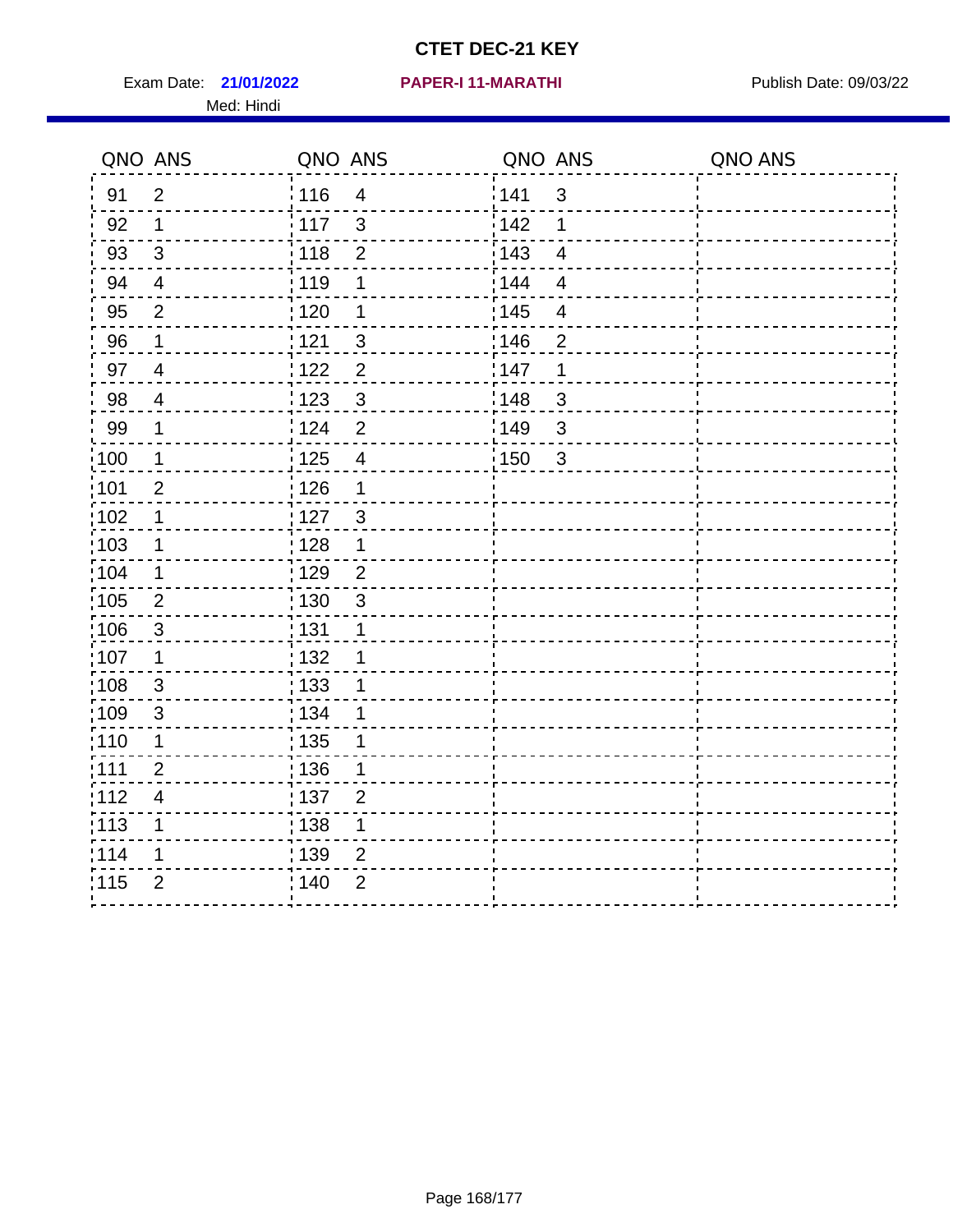Exam Date: 21/01/2022 **PAPER-I 12-MIZO** PAPER Publish Date: 09/03/22 Med: Hindi

**21/01/2022 PAPER-I 12-MIZO**

|                   | QNO ANS        | QNO ANS |                | QNO ANS           |                | QNO ANS |
|-------------------|----------------|---------|----------------|-------------------|----------------|---------|
| 91                | 3              | : 116   | $\overline{4}$ | 141               | $\sqrt{3}$     |         |
| 92                | 1              | 117     | $\mathbf{3}$   | 142               | 1              |         |
| 93                | $\overline{2}$ | 118     | $\overline{2}$ | 143               | $\overline{4}$ |         |
| 94                | $\overline{4}$ | : 119   | 1              | 144               | $\overline{4}$ |         |
| 95                | 4              | : 120   | 1              | : 145             | $\overline{4}$ |         |
| 96                | 3              | 121     | 3              | 146               | $\overline{2}$ |         |
| 97                | 1              | 122     | $\overline{2}$ | 147               | 1              |         |
| 98                | $\overline{2}$ | 1123    | $\mathbf 1$    | 148               | $\mathfrak{S}$ |         |
| 99                | $\sqrt{3}$     | 124     | $\overline{4}$ | 149               | $\sqrt{3}$     |         |
| $\frac{1}{1}$ 100 | $\sqrt{2}$     | 125     | $\overline{2}$ | $\frac{1}{2}$ 150 | $\sqrt{3}$     |         |
| :101              | $\overline{4}$ | : 126   | 3              |                   |                |         |
| 102               | $\mathbf 1$    | : 127   | $\overline{4}$ |                   |                |         |
| 103               | $\overline{4}$ | : 128   | $\mathbf{1}$   |                   |                |         |
| :104              | $\mathbf 1$    | : 129   | $\mathbf{3}$   |                   |                |         |
| 105               | $\overline{2}$ | : 130   | $\overline{2}$ |                   |                |         |
| 106               | 3              | : 131   | 1              |                   |                |         |
| :107              | 1              | : 132   | $\overline{4}$ |                   |                |         |
| :108              | $\sqrt{3}$     | : 133   | $\overline{2}$ |                   |                |         |
| 109               | $\sqrt{3}$     | : 134   | $\mathbf{3}$   |                   |                |         |
| : 110             | 1              | 135     | 1              |                   |                |         |
| : 111             | $\overline{2}$ | 136     | 1              |                   |                |         |
| 112               | 4              | : 137   | $\overline{2}$ |                   |                |         |
| : 113             | 1              | : 138   | 1              |                   |                |         |
| 114               | 1              | : 139   | 2              |                   |                |         |
| 115               | $\overline{2}$ | 140     | $\overline{2}$ |                   |                |         |
|                   |                |         |                |                   |                |         |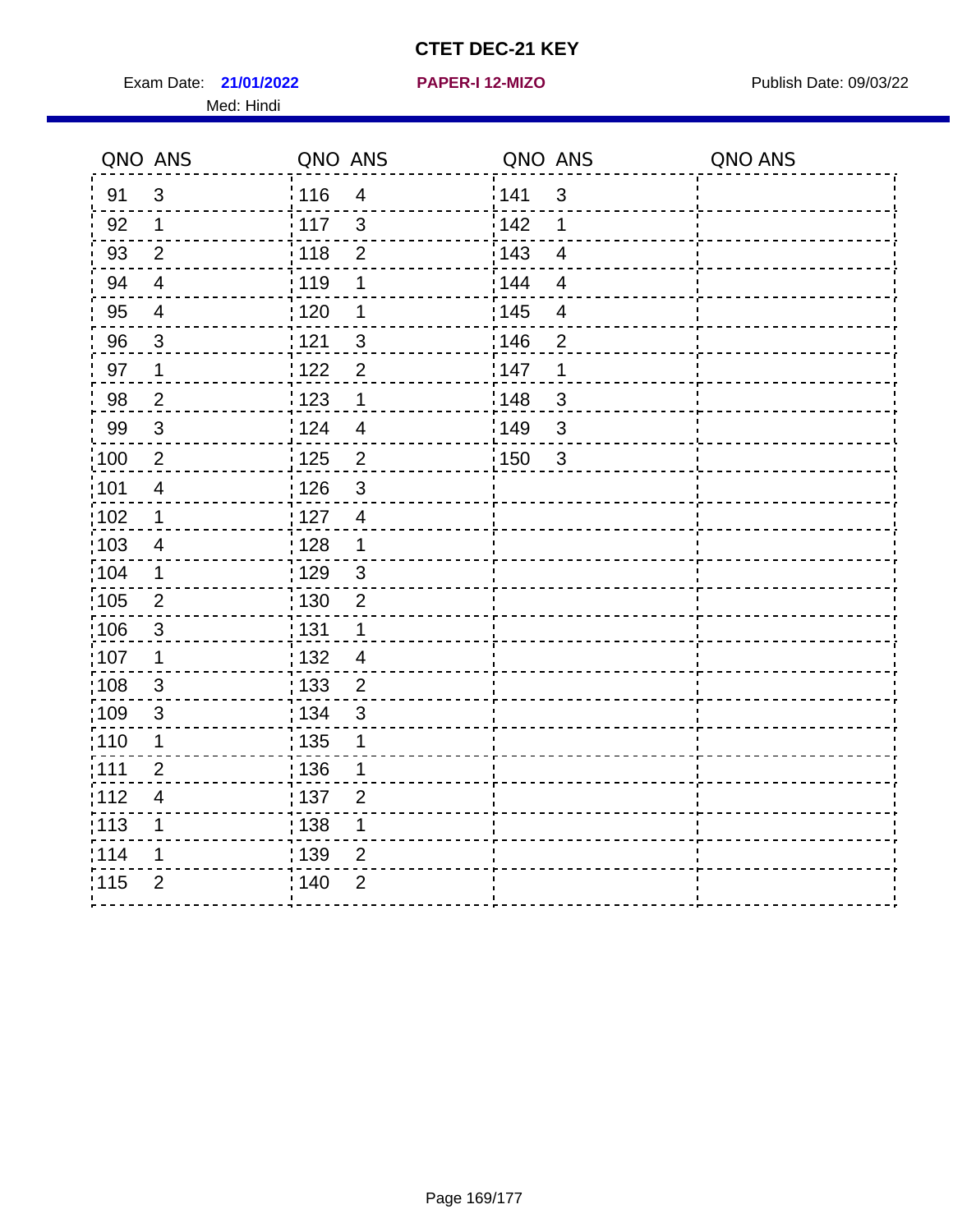Exam Date: 21/01/2022 **PAPER-I 13-NEPALI** Publish Date: 09/03/22 Med: Hindi

**21/01/2022 PAPER-I 13-NEPALI**

|        | QNO ANS                 | QNO ANS           |                         | QNO ANS           |                         | QNO ANS |
|--------|-------------------------|-------------------|-------------------------|-------------------|-------------------------|---------|
| 91     | $\overline{4}$          | 116               | $\overline{\mathbf{4}}$ | 141               | $\sqrt{3}$              |         |
| 92     | $\mathbf{3}$            | 117               | 3                       | 142               | 1                       |         |
| 93     | $\overline{2}$          | 118               | $\overline{2}$          | 143               | $\overline{4}$          |         |
| 94     | 1                       | : 119             | 1                       | 144               | 4                       |         |
| 95     | 3                       | :120              | 1                       | : 145             | $\overline{\mathbf{4}}$ |         |
| 96     | $\overline{2}$          | 121               | $\overline{2}$          | 146               | $\mathbf 2$             |         |
| 97     | $\overline{4}$          | 122               | $\mathbf{3}$            | 147               | 1                       |         |
| $98\,$ | $\mathbf{3}$            | 123               | $\overline{4}$          | $\frac{1}{2}$ 148 | $\mathbf{3}$            |         |
| 99     | $\mathbf 1$             | 124               | $\mathbf 1$             | ¦149              | $\sqrt{3}$              |         |
| 100    | $\mathbf{3}$            | : 125             | $\overline{4}$          | 150               | $\sqrt{3}$              |         |
| :101   | $\overline{2}$          | 126               | $\mathfrak{S}$          |                   |                         |         |
| 102    | $\overline{2}$          | : 127             | $\overline{2}$          |                   |                         |         |
| 103    | $\mathbf 1$             | 128               | $\overline{4}$          |                   |                         |         |
| :104   | $\mathfrak{S}$          | : 129             | $\mathbf{3}$            |                   |                         |         |
| 105    | $\overline{\mathbf{4}}$ | : 130             | $\overline{2}$          |                   |                         |         |
| :106   | $\mathfrak{S}$          | : 131             | $\overline{4}$          |                   |                         |         |
| :107   | 1                       | : 132             | $\mathfrak{3}$          |                   |                         |         |
| 108    | $\mathbf{3}$            | : 133             | $\overline{2}$          |                   |                         |         |
| :109   | $\mathfrak{S}$          | : 134             | 3                       |                   |                         |         |
| :110   | 1                       | : 135             | 4                       |                   |                         |         |
| : 111  | $\overline{2}$          | : 136             | 1                       |                   |                         |         |
| 112    | $\overline{4}$          | $\frac{1}{1}$ 137 | $\overline{2}$          |                   |                         |         |
| 113    | 1                       | : 138             | 1                       |                   |                         |         |
| 1114   | 1                       | : 139             | $\overline{2}$          |                   |                         |         |
| 115    | $\overline{2}$          | 140               | $\overline{2}$          |                   |                         |         |
|        |                         |                   |                         |                   |                         |         |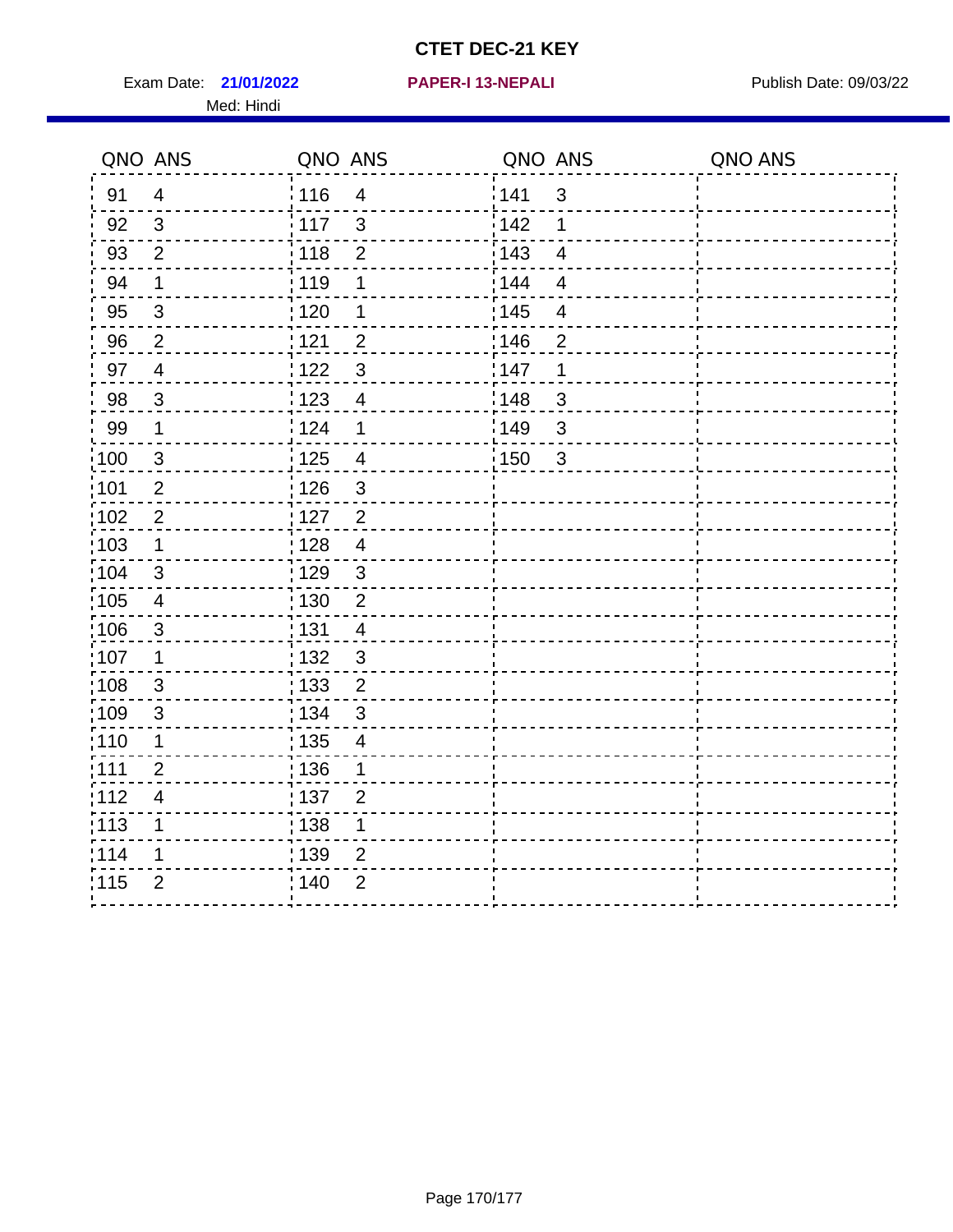Exam Date: 21/01/2022 **PAPER-I 14-ORIYA** Publish Date: 09/03/22 Med: Hindi

**21/01/2022 PAPER-I 14-ORIYA**

|      | QNO ANS        | QNO ANS           |                | QNO ANS |                          | QNO ANS |
|------|----------------|-------------------|----------------|---------|--------------------------|---------|
| 91   | $\overline{4}$ | 116               | $\overline{4}$ | 141     | $\mathbf{3}$             |         |
| 92   | $\mathbf 1$    | 117               | $\mathbf{3}$   | 142     | $\mathbf 1$              |         |
| 93   | $\sqrt{3}$     | 118               | $\overline{2}$ | 143     | $\overline{4}$           |         |
| 94   | $\mathbf 1$    | 119               | $\mathbf 1$    | : 144   | $\overline{4}$           |         |
| 95   | 2              | :120              | 1              | : 145   | $\overline{\mathcal{A}}$ |         |
| 96   | $\overline{2}$ | 121               | $\overline{2}$ | 146     | $\overline{2}$           |         |
| 97   | $\overline{3}$ | 122               | $\overline{4}$ | 147     | 1                        |         |
| 98   | $\overline{4}$ | 123               | $\overline{c}$ | 148     | $\sqrt{3}$               |         |
| 99   | $\overline{4}$ | 124               | $\overline{2}$ | 149     | $\sqrt{3}$               |         |
| 100  | $\overline{2}$ | $\frac{1}{1}$ 125 | $\overline{2}$ | 150     | $\mathbf{3}$             |         |
| :101 | $\sqrt{3}$     | : 126             | $\sqrt{3}$     |         |                          |         |
| 102  | $\mathbf 1$    | : 127             | $\mathbf 1$    |         |                          |         |
| 103  | 2              | : 128             | $\mathbf{3}$   |         |                          |         |
| 104  | $\mathbf{3}$   | : 129             | $\overline{2}$ |         |                          |         |
| 105  | $\sqrt{2}$     | : 130             | $\overline{4}$ |         |                          |         |
| ;106 | $\mathfrak{S}$ | : 131             | 3              |         |                          |         |
| :107 | $\mathbf 1$    | : 132             | $\overline{4}$ |         |                          |         |
| 108  | $\sqrt{3}$     | $\frac{1}{1}$ 133 | $\mathfrak{3}$ |         |                          |         |
| :109 | $\mathfrak{B}$ | : 134             | $\overline{2}$ |         |                          |         |
| :110 | 1              | : 135             | 4              |         |                          |         |
| 111  | $\overline{2}$ | : 136             | $\mathbf{1}$   |         |                          |         |
| 112  | $\overline{4}$ | 137               | $\overline{2}$ |         |                          |         |
| 113  | 1              | : 138             | 1              |         |                          |         |
| 1114 | 1              | : 139             | 2              |         |                          |         |
| 115  | $\overline{2}$ | 140               | $\overline{2}$ |         |                          |         |
|      |                |                   |                |         |                          |         |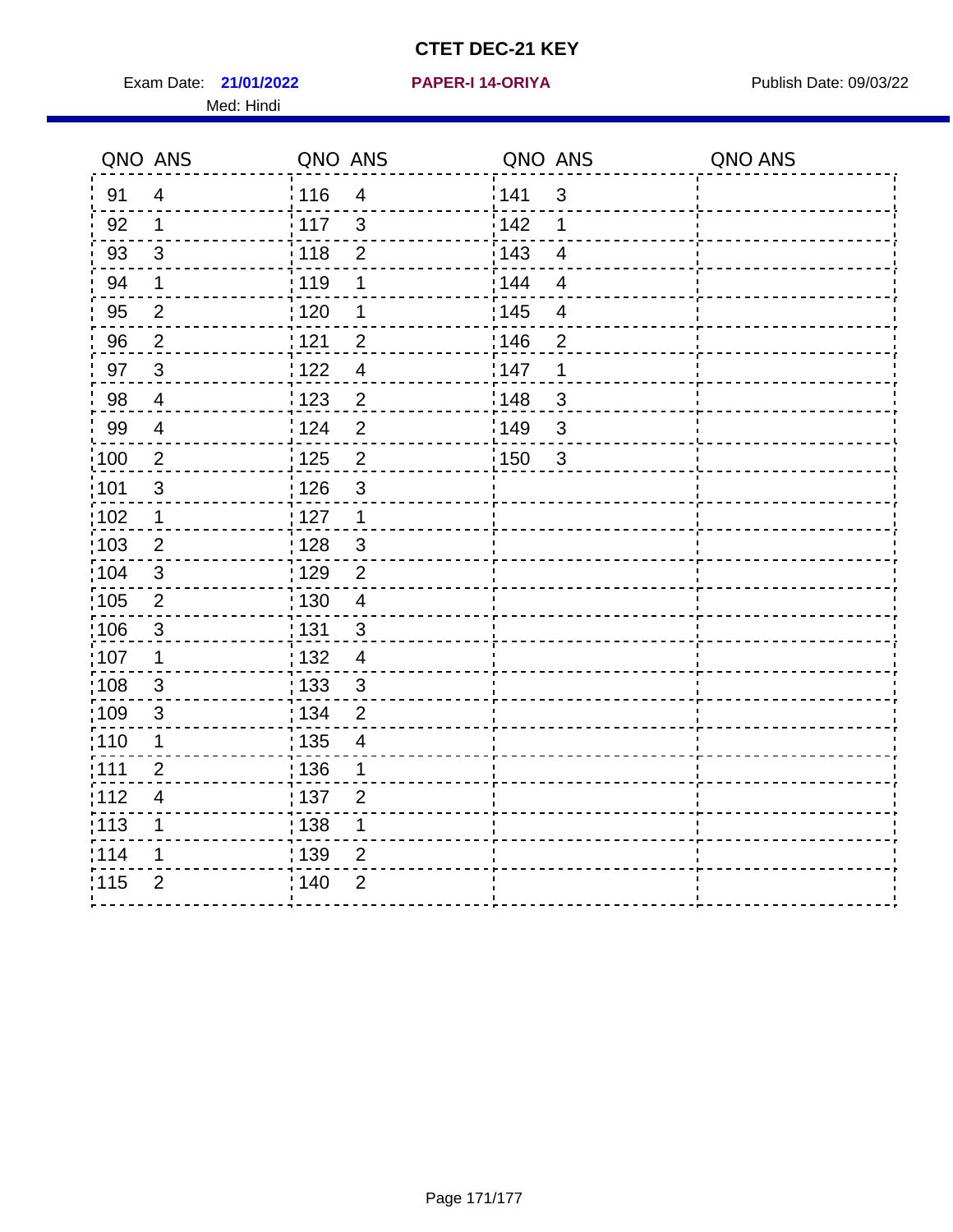Exam Date: 21/01/2022 **PAPER-I 15-PUNJABI** Publish Date: 09/03/22 Med: Hindi

**21/01/2022 PAPER-I 15-PUNJABI**

|                   | QNO ANS                  | QNO ANS           |                | QNO ANS |                | QNO ANS |
|-------------------|--------------------------|-------------------|----------------|---------|----------------|---------|
| 91                | $\mathbf 1$              | 116               | $\overline{4}$ | 141     | $\mathfrak{S}$ |         |
| 92                | $\overline{2}$           | $\frac{1}{2}$ 117 | $\mathbf{3}$   | 142     | 1              |         |
| 93                | $\overline{4}$           | 118               | $\mathbf 2$    | 143     | $\overline{4}$ |         |
| 94                | $\mathbf 1$              | : 119             | 1              | 144     | $\overline{4}$ |         |
| 95                | $\overline{4}$           | : 120             | 1              | : 145   | $\overline{4}$ |         |
| 96                | 3                        | 121               | 3              | 146     | $\overline{2}$ |         |
| 97                | 1                        | 122               | $\overline{2}$ | 147     | 1              |         |
| 98                | $\overline{2}$           | 123               | $\overline{4}$ | 148     | $\mathbf{3}$   |         |
| 99                | $\sqrt{3}$               | 124               | $\mathfrak{S}$ | 149     | 3              |         |
| $\frac{1}{1}$ 100 | $\sqrt{3}$               | $\frac{1}{1}$ 125 | $\mathbf{1}$   | 150     | $\mathbf{3}$   |         |
| :101              | $\overline{\mathcal{A}}$ | : 126             | $\overline{2}$ |         |                |         |
| 102               | $\overline{2}$           | : 127             | $\mathbf{1}$   |         |                |         |
| 103               | $\mathbf{3}$             | 128               | $\overline{4}$ |         |                |         |
| 104               | $\mathbf{1}$             | : 129             | $\overline{4}$ |         |                |         |
| $\frac{1}{1}$ 105 | $\overline{4}$           | 130               | $\overline{2}$ |         |                |         |
| :106              | 3                        | : 131             | 3              |         |                |         |
| ;107              | $\mathbf 1$              | 132               | $\mathbf 1$    |         |                |         |
| 108               | $\mathbf{3}$             | $\frac{1}{1}$ 133 | $\overline{2}$ |         |                |         |
| :109              | $\sqrt{3}$               | : 134             | $\mathbf{3}$   |         |                |         |
| :110              | 1                        | 135               | $\overline{2}$ |         |                |         |
| :111              | $\overline{2}$           | 136               | 1              |         |                |         |
| 112               | $\overline{\mathcal{A}}$ | $\frac{1}{1}$ 137 | $\overline{2}$ |         |                |         |
| 113               | 1                        | : 138             | 1              |         |                |         |
| 114               | 1                        | :139              | 2              |         |                |         |
| 115               | $\overline{2}$           | 140               | $\overline{2}$ |         |                |         |
|                   |                          |                   |                |         |                |         |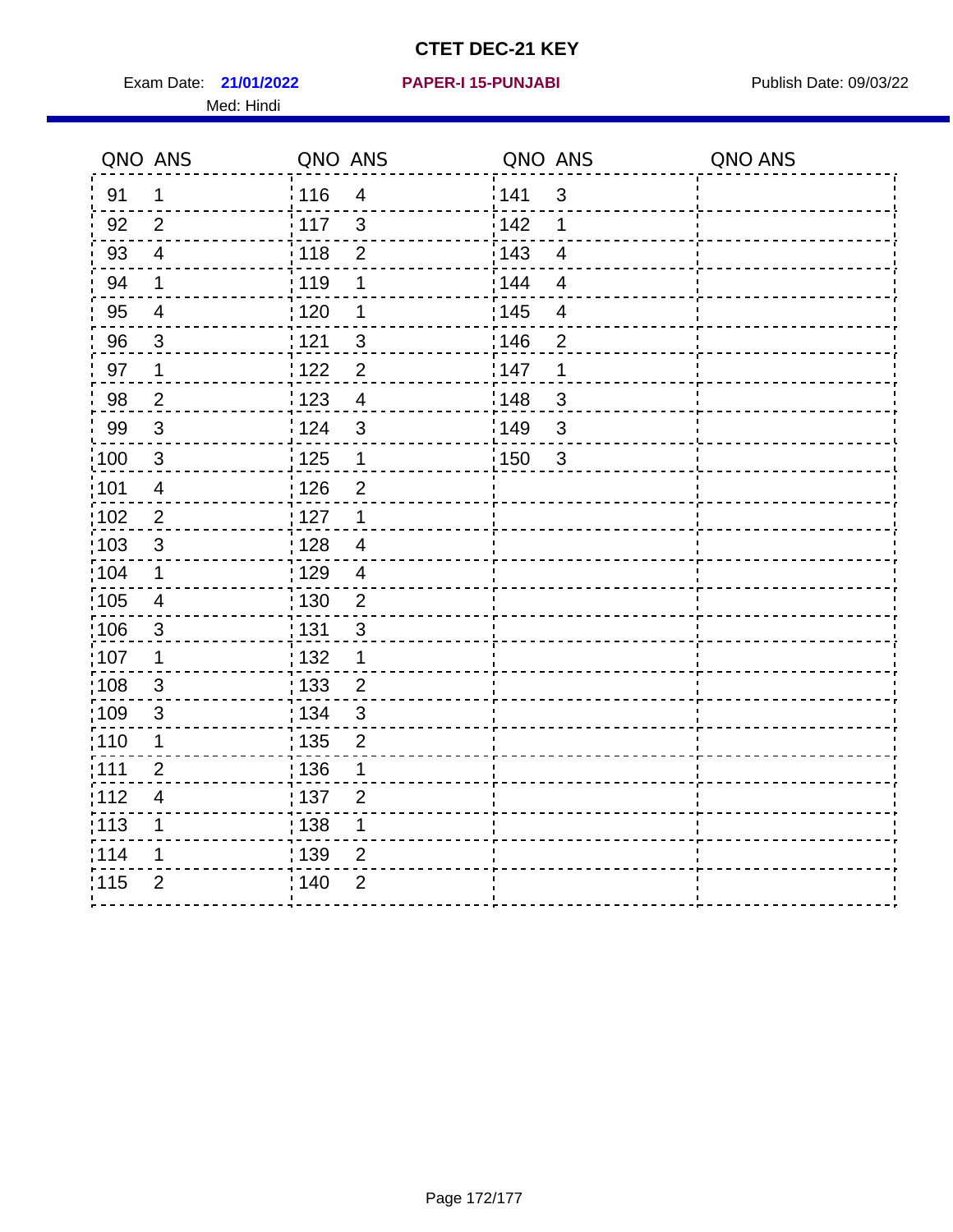Exam Date: 21/01/2022 PAPER-I 16-SANSKRIT Publish Date: 09/03/22 Med: Hindi

|                   | QNO ANS                  | QNO ANS           |                | QNO ANS           |                          | QNO ANS |
|-------------------|--------------------------|-------------------|----------------|-------------------|--------------------------|---------|
| 91                | $\overline{4}$           | 116               | $\overline{4}$ | 141               | $\mathfrak{S}$           |         |
| 92                | $\mathfrak{S}$           | $\frac{1}{2}$ 117 | $\mathbf{3}$   | 142               | 1                        |         |
| 93                | $\overline{2}$           | 118               | $\mathbf 2$    | 143               | $\overline{\mathbf{4}}$  |         |
| 94                | $\overline{\mathbf{4}}$  | : 119             | 1              | : 144             | $\overline{4}$           |         |
| 95                | 1                        | : 120             | 1              | : 145             | $\overline{\mathcal{A}}$ |         |
| 96                | $\overline{2}$           | 121               | 1              | 146               | $\overline{2}$           |         |
| 97                | $\mathbf{3}$             | : 122             | $\overline{c}$ | 147               | 1                        |         |
| 98                | $\mathbf{3}$             | 123               | $\overline{4}$ | 148               | $\mathbf{3}$             |         |
| 99                | $\overline{2}$           | 124               | $\mathfrak{S}$ | $\frac{1}{2}$ 149 | $\mathfrak{S}$           |         |
| $\frac{1}{1}$ 100 | $\overline{\mathbf{1}}$  | $\frac{1}{1}$ 125 | $\overline{2}$ | 150               | $\mathfrak{S}$           |         |
| :101              | $\mathfrak{S}$           | : 126             | $\overline{2}$ |                   |                          |         |
| 102               | $\overline{4}$           | : 127             | $\mathbf 1$    |                   |                          |         |
| ;103              | $\mathbf 1$              | :128              | $\overline{2}$ |                   |                          |         |
| 104               | $\overline{4}$           | : 129             | 1              |                   |                          |         |
| ;105              | $\mathbf 1$              | 130               | $\overline{2}$ |                   |                          |         |
| 106               | $\mathfrak{S}$           | : 131             | $\overline{4}$ |                   |                          |         |
| 107               | 1                        | :132              | $\overline{4}$ |                   |                          |         |
| 108               | $\sqrt{3}$               | : 133             | $\mathfrak{S}$ |                   |                          |         |
| :109              | $\mathsf 3$              | : 134             | $\overline{4}$ |                   |                          |         |
| :110              | 1                        | : 135             | 2              |                   |                          |         |
| 111               | $\overline{2}$           | : 136             | 1              |                   |                          |         |
| 112               | $\overline{\mathcal{A}}$ | 137               | $\overline{2}$ |                   |                          |         |
| 113               | 1                        | 138               | 1              |                   |                          |         |
| 114               | 1                        | 139               | 2              |                   |                          |         |
| 115               | $\overline{2}$           | 140               | $\overline{2}$ |                   |                          |         |
|                   |                          |                   |                |                   |                          |         |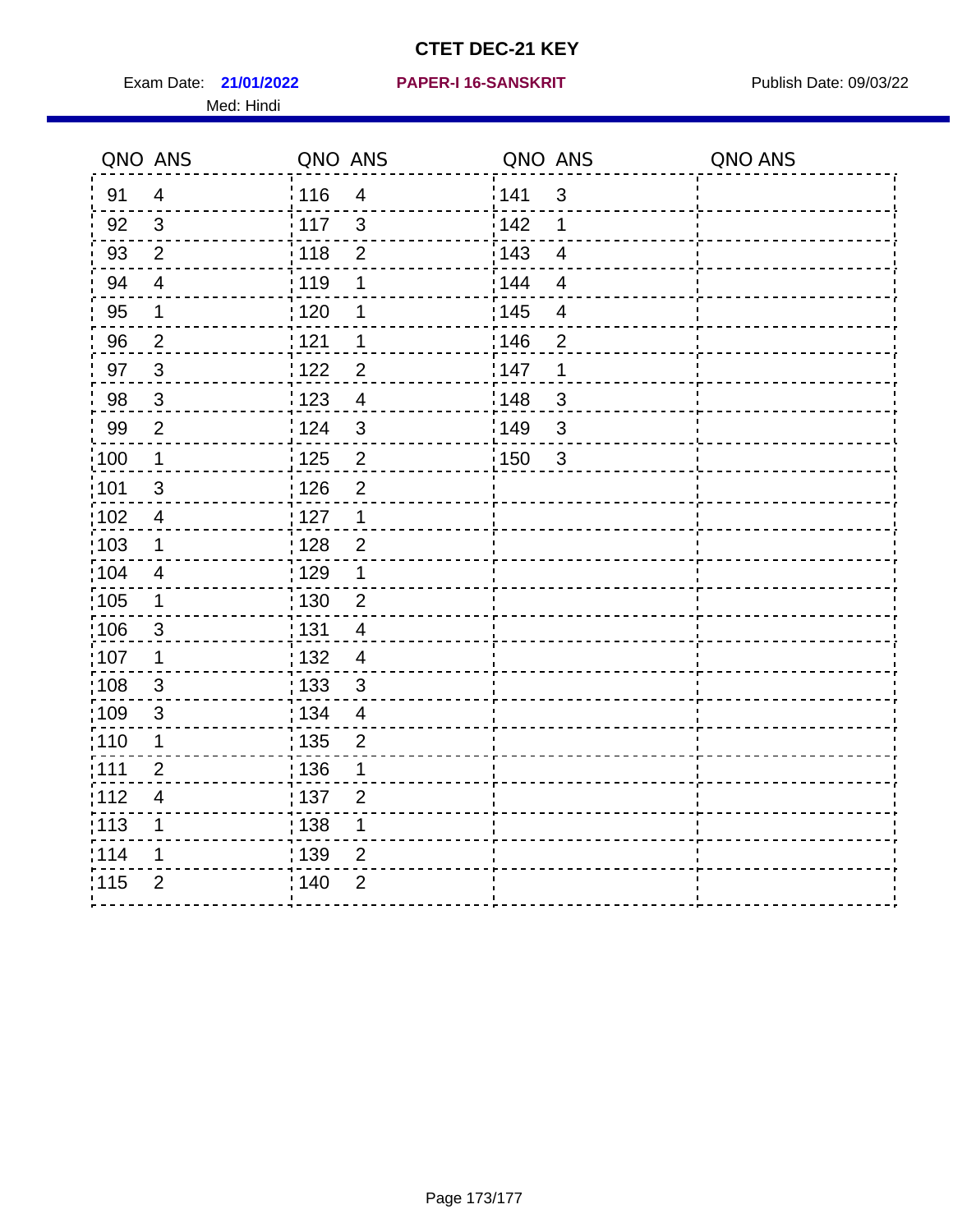Exam Date: 21/01/2022 **PAPER-I 17-TAMIL Exam Date: 09/03/22** Med: Hindi

**21/01/2022 PAPER-I 17-TAMIL**

|      | QNO ANS                  | QNO ANS           |                         |       | QNO ANS        | QNO ANS |
|------|--------------------------|-------------------|-------------------------|-------|----------------|---------|
| 91   | $\overline{2}$           | 116               | $\overline{\mathbf{4}}$ | 141   | $\mathbf{3}$   |         |
| 92   | $\mathfrak{S}$           | 117               | 3                       | 142   | 1              |         |
| 93   | $\mathbf 1$              | 118               | $\overline{2}$          | 143   | $\overline{4}$ |         |
| 94   | $\overline{\mathcal{A}}$ | : 119             | 1                       | : 144 | 4              |         |
| 95   | $\overline{2}$           | :120              | 1                       | : 145 | $\overline{4}$ |         |
| 96   | $\mathfrak{S}$           | 121               | 1                       | :146  | $\overline{2}$ |         |
| 97   | $\mathbf 1$              | 122               | $\overline{2}$          | 147   | 1              |         |
| 98   | $\overline{\mathbf{4}}$  | 123               | $\mathfrak{3}$          | 148   | $\sqrt{3}$     |         |
| 99   | $\overline{2}$           | 124               | $\overline{4}$          | 149¦  | $\sqrt{3}$     |         |
| 100  | $\overline{2}$           | 125               | $\mathbf{1}$            | 150   | $\sqrt{3}$     |         |
| 101  | 1                        | : 126             | $\overline{2}$          |       |                |         |
| 102  | 3                        | : 127             | $\mathbf{3}$            |       |                |         |
| ;103 | $\overline{2}$           | 128               | $\overline{4}$          |       |                |         |
| 104  | $\mathbf 1$              | : 129             | $\overline{2}$          |       |                |         |
| 105  | $\overline{\mathbf{4}}$  | : 130             | $\mathbf{3}$            |       |                |         |
| :106 | $\mathfrak{S}$           | : 131             | 4                       |       |                |         |
| :107 | $\mathbf 1$              | : 132             | $\mathbf 1$             |       |                |         |
| 108  | $\sqrt{3}$               | $\frac{1}{1}$ 133 | $\mathbf{3}$            |       |                |         |
| :109 | $\mathfrak{S}$           | : 134             | $\overline{2}$          |       |                |         |
| :110 | 1                        | : 135             | 4                       |       |                |         |
| 111  | $\overline{2}$           | : 136             | $\mathbf 1$             |       |                |         |
| 112  | $\overline{\mathcal{A}}$ | 137               | $\overline{2}$          |       |                |         |
| 113  | 1                        | : 138             | 1                       |       |                |         |
| 114  | 1                        | : 139             | 2                       |       |                |         |
| 115  | $\overline{2}$           | 140               | $\overline{2}$          |       |                |         |
|      |                          |                   |                         |       |                |         |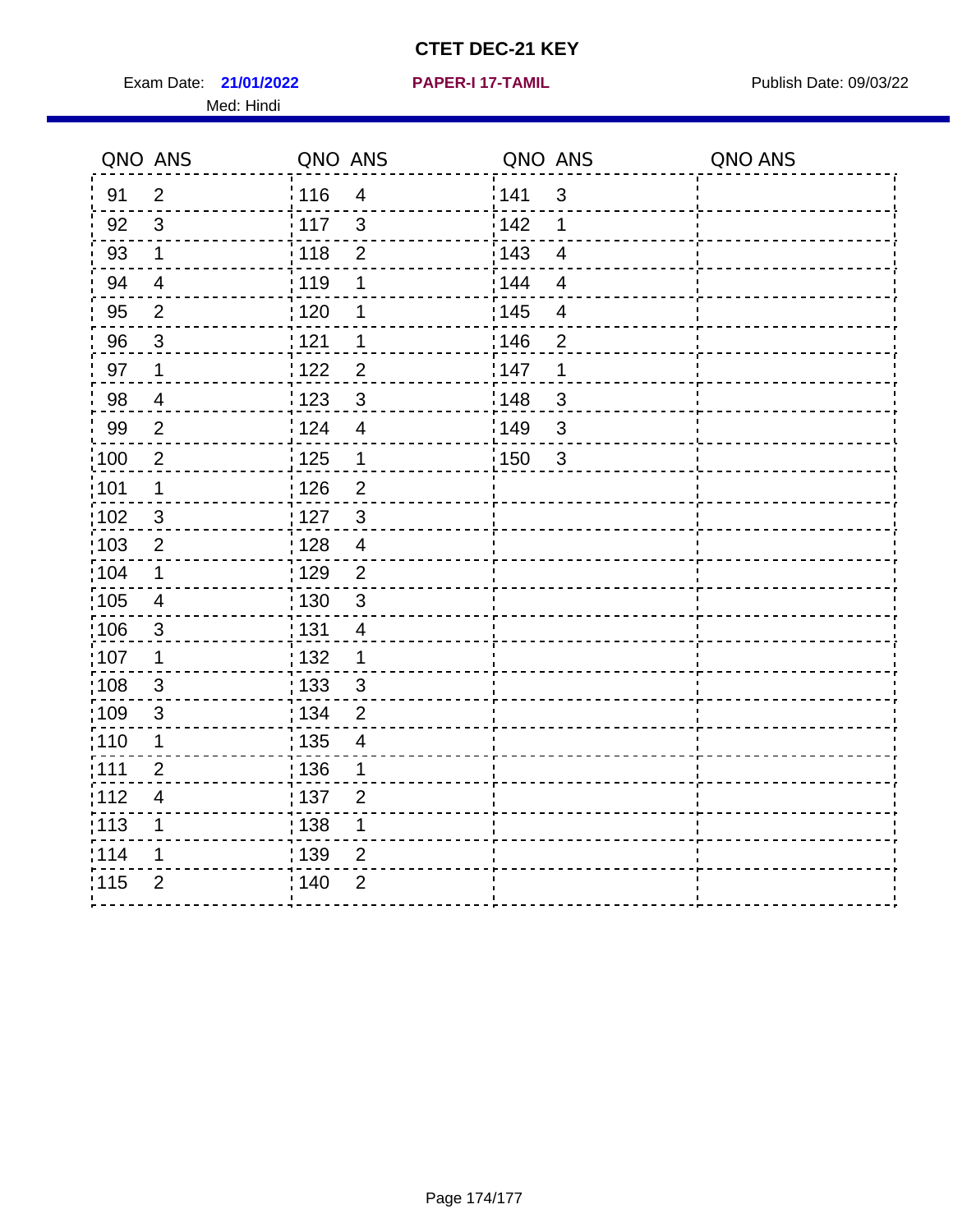Exam Date: 21/01/2022 **PAPER-I 18-TELUGU** PUBLISH Date: 09/03/22 Med: Hindi

**21/01/2022 PAPER-I 18-TELUGU**

|                   | QNO ANS        | QNO ANS                           | QNO ANS                        | QNO ANS |
|-------------------|----------------|-----------------------------------|--------------------------------|---------|
| 91                | $\overline{2}$ | 116<br>$\overline{\mathbf{4}}$    | 1141<br>$\mathfrak{S}$         |         |
| 92                | $\mathbf 1$    | 117<br>3                          | 142<br>1                       |         |
| 93                | $\overline{4}$ | 118<br>$\overline{2}$             | 143<br>$\overline{\mathbf{4}}$ |         |
| 94                | $\overline{4}$ | : 119<br>1                        | 144<br>4                       |         |
| 95                | $\overline{2}$ | :120<br>1                         | : 145<br>$\overline{4}$        |         |
| 96                | $\mathfrak{S}$ | 121<br>1                          | :146<br>$\overline{2}$         |         |
| 97                | $\mathbf 1$    | : 122<br>$\overline{4}$           | 147<br>1                       |         |
| 98                | $\overline{c}$ | 123<br>$\overline{4}$             | 148<br>$\sqrt{3}$              |         |
| 99                | $\mathbf 1$    | 124<br>$\mathbf 1$                | :149<br>$\sqrt{3}$             |         |
| $\frac{1}{1}$ 100 | $\overline{2}$ | $\mathbf{3}$<br>125               | 150<br>$\mathbf{3}$            |         |
| 101               | 1              | : 126<br>$\overline{2}$           |                                |         |
| 102               | $\overline{2}$ | : 127<br>$\mathbf{3}$             |                                |         |
| 103               | $\mathbf{3}$   | : 128<br>$\mathbf{1}$             |                                |         |
| :104              | $\mathbf 1$    | : 129<br>$\overline{4}$           |                                |         |
| :105              | $\sqrt{2}$     | $\frac{1}{1}$ 130<br>$\mathbf{1}$ |                                |         |
| :106              | $\mathbf{3}$   | : 131<br>$\overline{2}$           |                                |         |
| :107              | $\mathbf 1$    | : 132<br>$\mathbf 1$              |                                |         |
| 108               | $\mathbf{3}$   | : 133<br>$\overline{4}$           |                                |         |
| :109              | $\sqrt{3}$     | : 134<br>$\mathbf 1$              |                                |         |
| :110              | 1              | : 135<br>$\overline{2}$           |                                |         |
| :111              | $\overline{2}$ | : 136<br>1                        |                                |         |
| 112               | $\overline{4}$ | : 137<br>$\overline{2}$           |                                |         |
| :113              | 1              | $\frac{1}{1}$ 138<br>$\mathbf 1$  |                                |         |
| 1114              | 1              | 139<br>$\overline{2}$             |                                |         |
| 115               | $\overline{2}$ | 140<br>$\overline{2}$             |                                |         |
|                   |                |                                   |                                |         |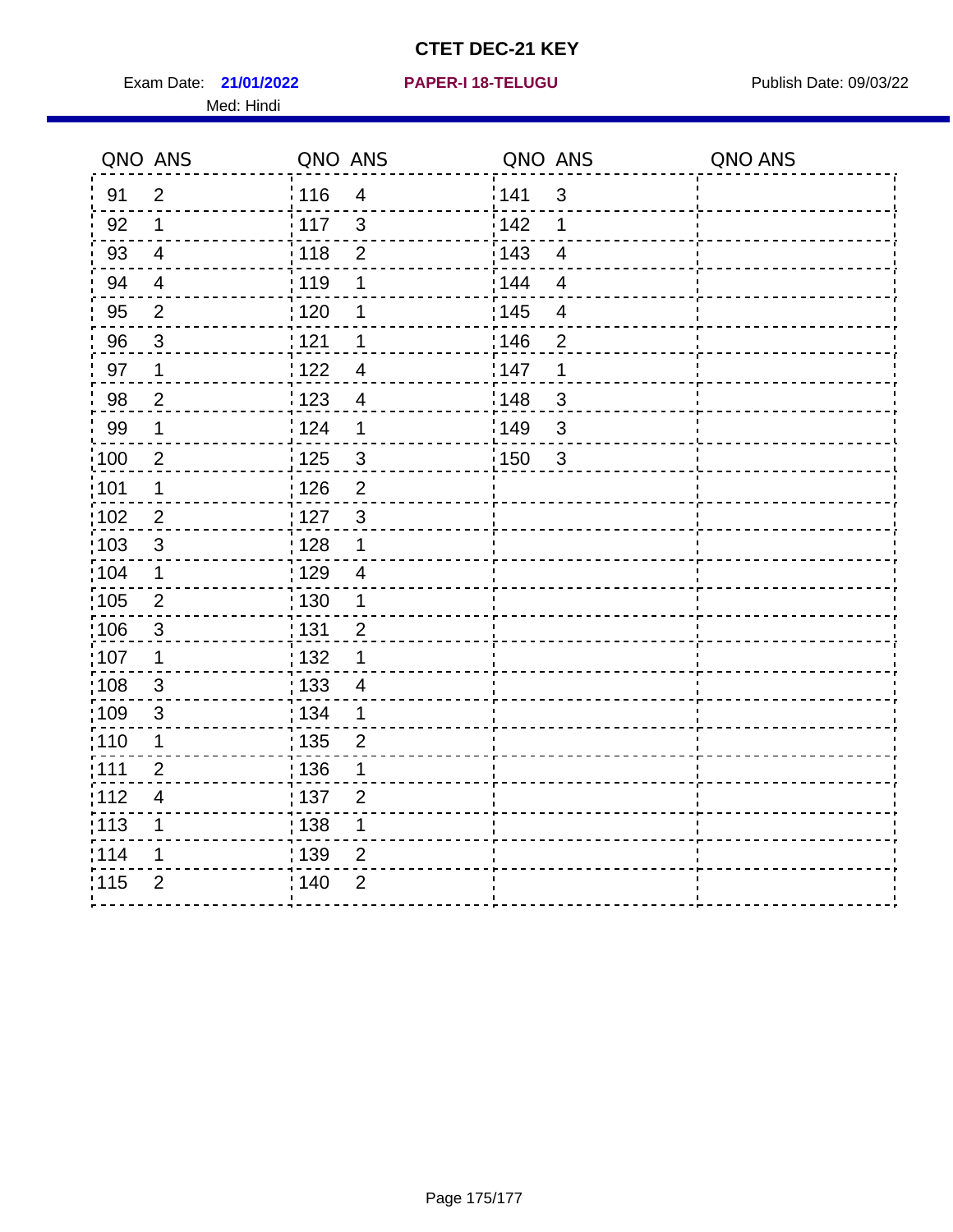Exam Date: 21/01/2022 **PAPER-I 19-TIBETAN** Publish Date: 09/03/22 Med: Hindi

|                   | QNO ANS                  | QNO ANS                          | QNO ANS           |                | QNO ANS |
|-------------------|--------------------------|----------------------------------|-------------------|----------------|---------|
| 91                | $\overline{2}$           | 116<br>$\overline{\mathbf{4}}$   | 141               | $\mathfrak{S}$ |         |
| 92                | $\mathfrak{S}$           | 3<br>117                         | 142               | 1              |         |
| 93                | $\overline{4}$           | 118<br>$\overline{2}$            | 143               | $\overline{4}$ |         |
| 94                | 1                        | : 119<br>1                       | 144               | 4              |         |
| 95                | $\overline{2}$           | : 120<br>1                       | : 145             | $\overline{4}$ |         |
| 96                | 4                        | 121<br>1                         | 146               | $\overline{2}$ |         |
| 97                | $\mathbf{3}$             | 3<br>122                         | 147               | 1              |         |
| $98\,$            | $\mathbf 1$              | $\frac{1}{2}$ 123<br>$\mathbf 1$ | $\frac{1}{2}$ 148 | $\mathbf{3}$   |         |
| 99                | $\overline{2}$           | 124<br>$\overline{4}$            | ¦149              | 3              |         |
| $\frac{1}{1}$ 100 | $\mathbf{1}$             | $\overline{2}$<br>125            | 150               | $\mathbf{3}$   |         |
| 101               | $\mathbf 2$              | 126<br>3                         |                   |                |         |
| 102               | $\overline{4}$           | : 127<br>1                       |                   |                |         |
| 103               | $\mathfrak{S}$           | 128<br>$\mathbf 1$               |                   |                |         |
| 104               | $\mathbf 1$              | : 129<br>$\mathfrak{S}$          |                   |                |         |
| $\frac{1}{1}$ 105 | $\overline{\mathbf{4}}$  | : 130<br>$\mathbf 1$             |                   |                |         |
| :106              | $\mathfrak{S}$           | : 131<br>3                       |                   |                |         |
| :107              | $\mathbf 1$              | : 132<br>$\overline{4}$          |                   |                |         |
| 108               | $\sqrt{3}$               | $\frac{1}{1}$ 133<br>$\mathbf 2$ |                   |                |         |
| :109              | $\mathfrak{S}$           | : 134<br>1                       |                   |                |         |
| :110              | 1                        | : 135<br>$\overline{2}$          |                   |                |         |
| :111              | $\overline{2}$           | : 136<br>1                       |                   |                |         |
| 112               | $\overline{\mathcal{A}}$ | 137<br>$\overline{2}$            |                   |                |         |
| 113               | 1                        | : 138<br>1                       |                   |                |         |
| 114               | 1                        | : 139<br>2                       |                   |                |         |
| 115               | $\overline{2}$           | 140<br>$\overline{2}$            |                   |                |         |
|                   |                          |                                  |                   |                |         |